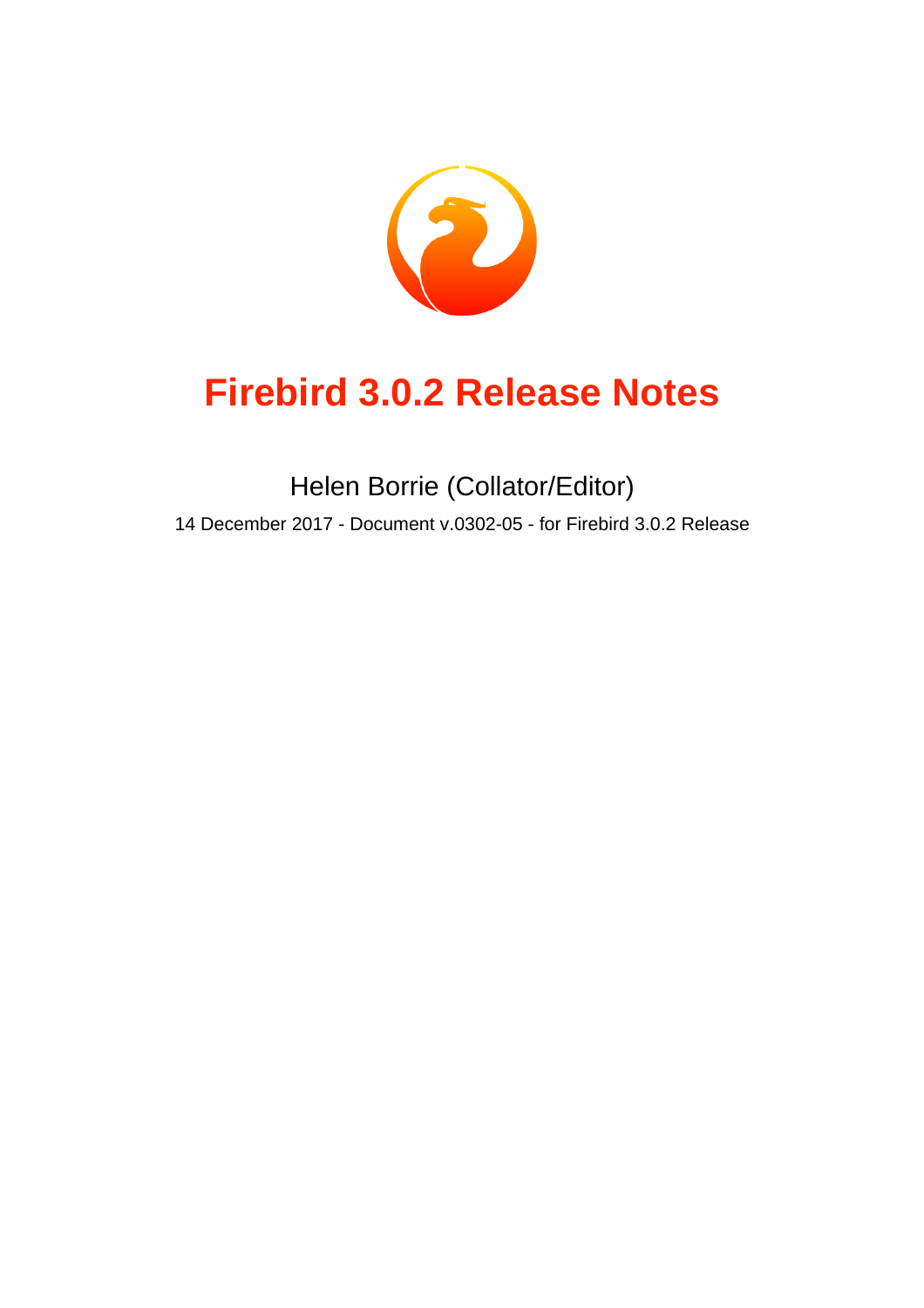# **Firebird 3.0.2 Release Notes**

14 December 2017 - Document v.0302-05 - for Firebird 3.0.2 Release Helen Borrie (Collator/Editor)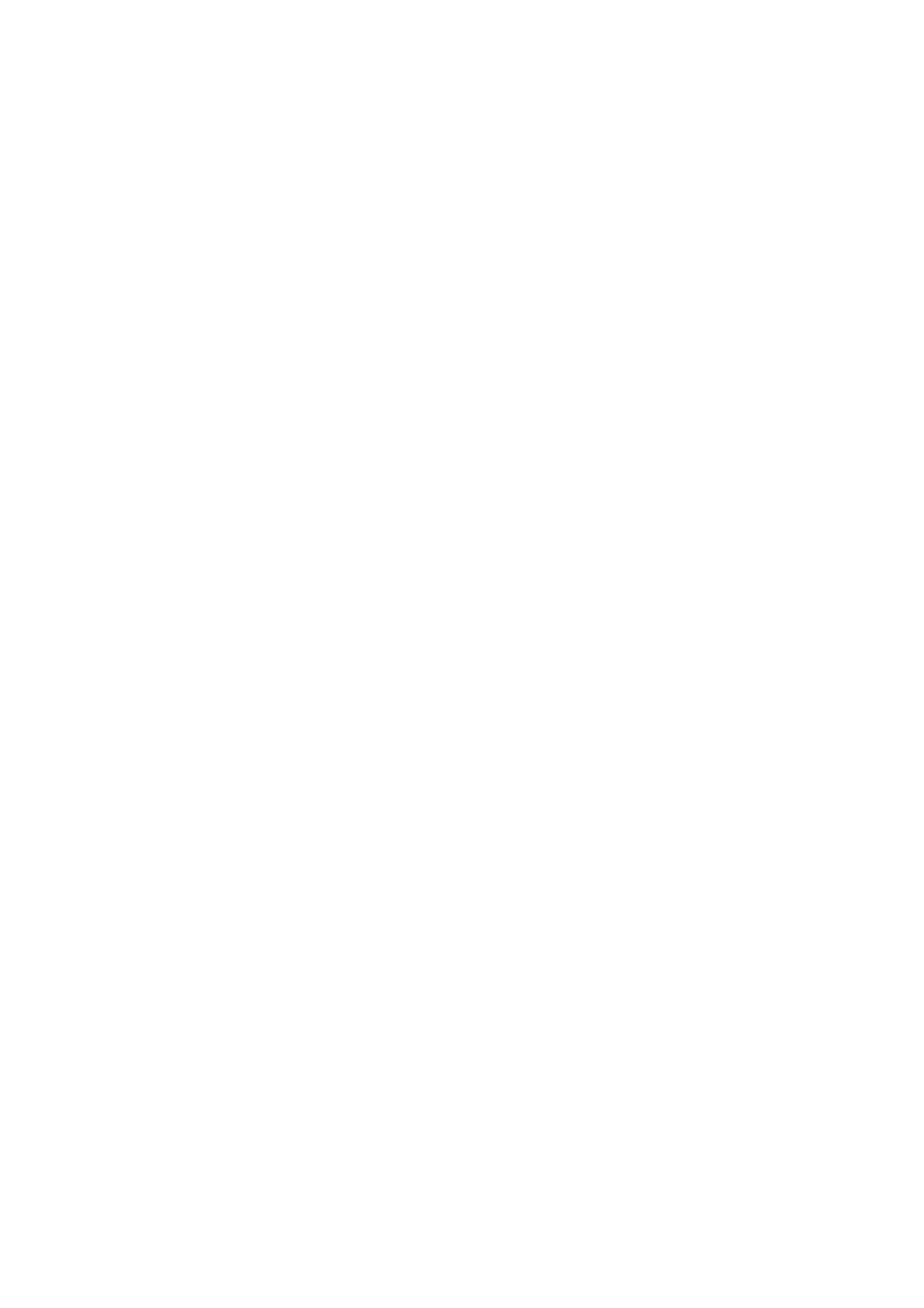# **Table of Contents**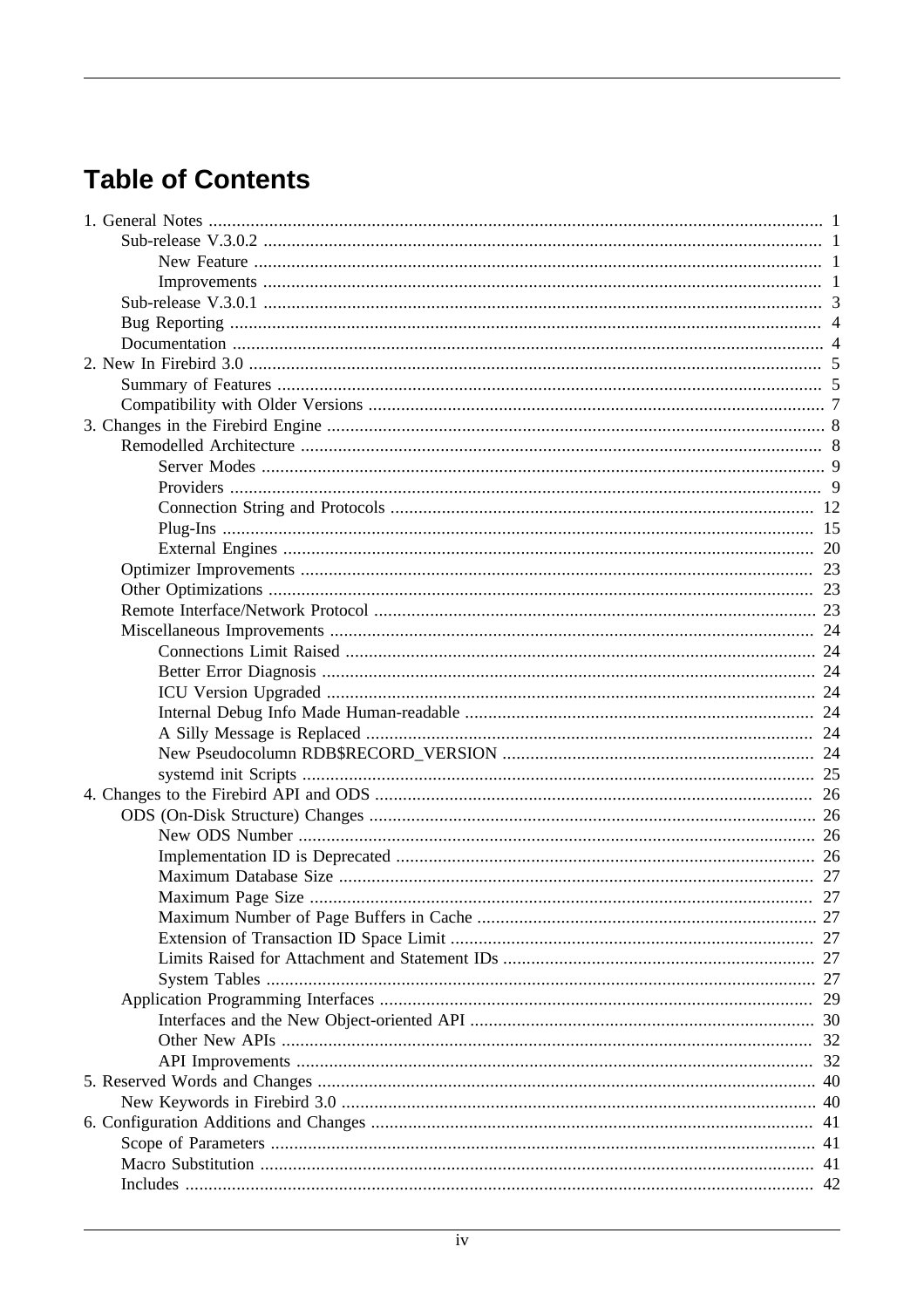|  | 49 |
|--|----|
|  |    |
|  |    |
|  |    |
|  |    |
|  |    |
|  |    |
|  |    |
|  |    |
|  |    |
|  |    |
|  |    |
|  |    |
|  |    |
|  |    |
|  |    |
|  |    |
|  |    |
|  |    |
|  |    |
|  |    |
|  |    |
|  |    |
|  |    |
|  |    |
|  |    |
|  |    |
|  |    |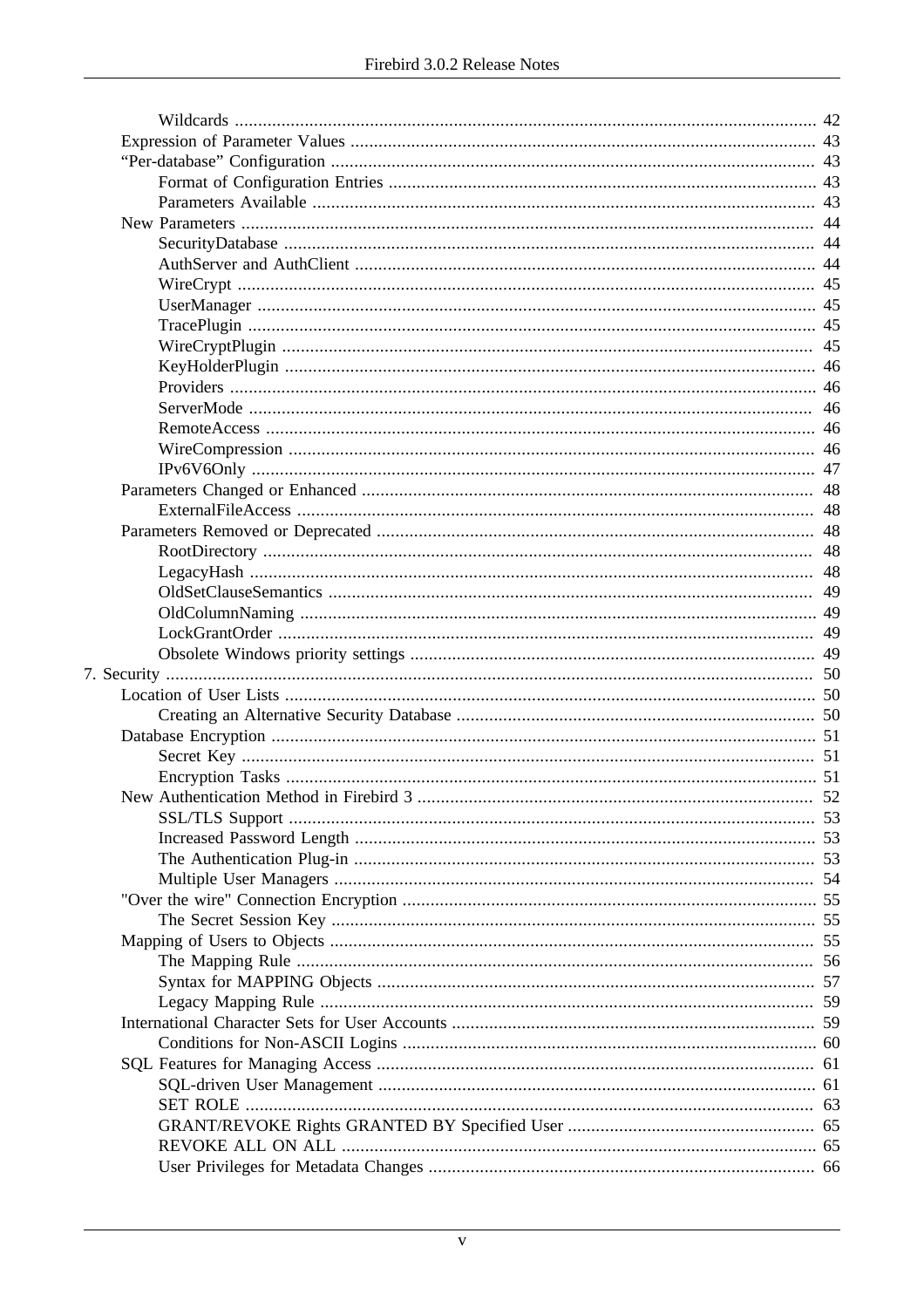|  | 95 |  |  |
|--|----|--|--|
|  | 96 |  |  |
|  | 96 |  |  |
|  |    |  |  |
|  | 97 |  |  |
|  | 98 |  |  |
|  |    |  |  |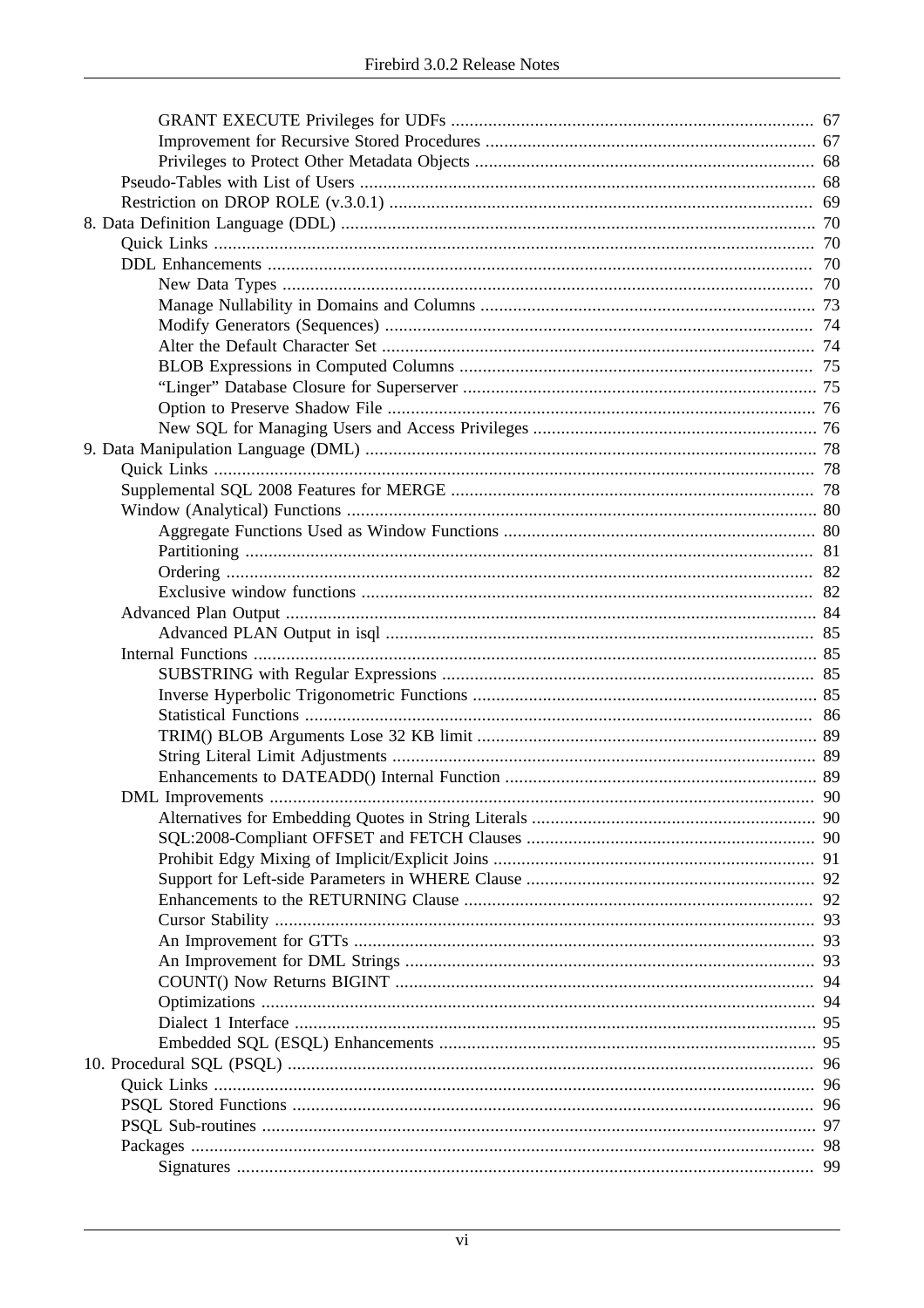| 118 |
|-----|
|     |
|     |
|     |
|     |
|     |
|     |
|     |
|     |
|     |
|     |
|     |
|     |
|     |
|     |
|     |
|     |
|     |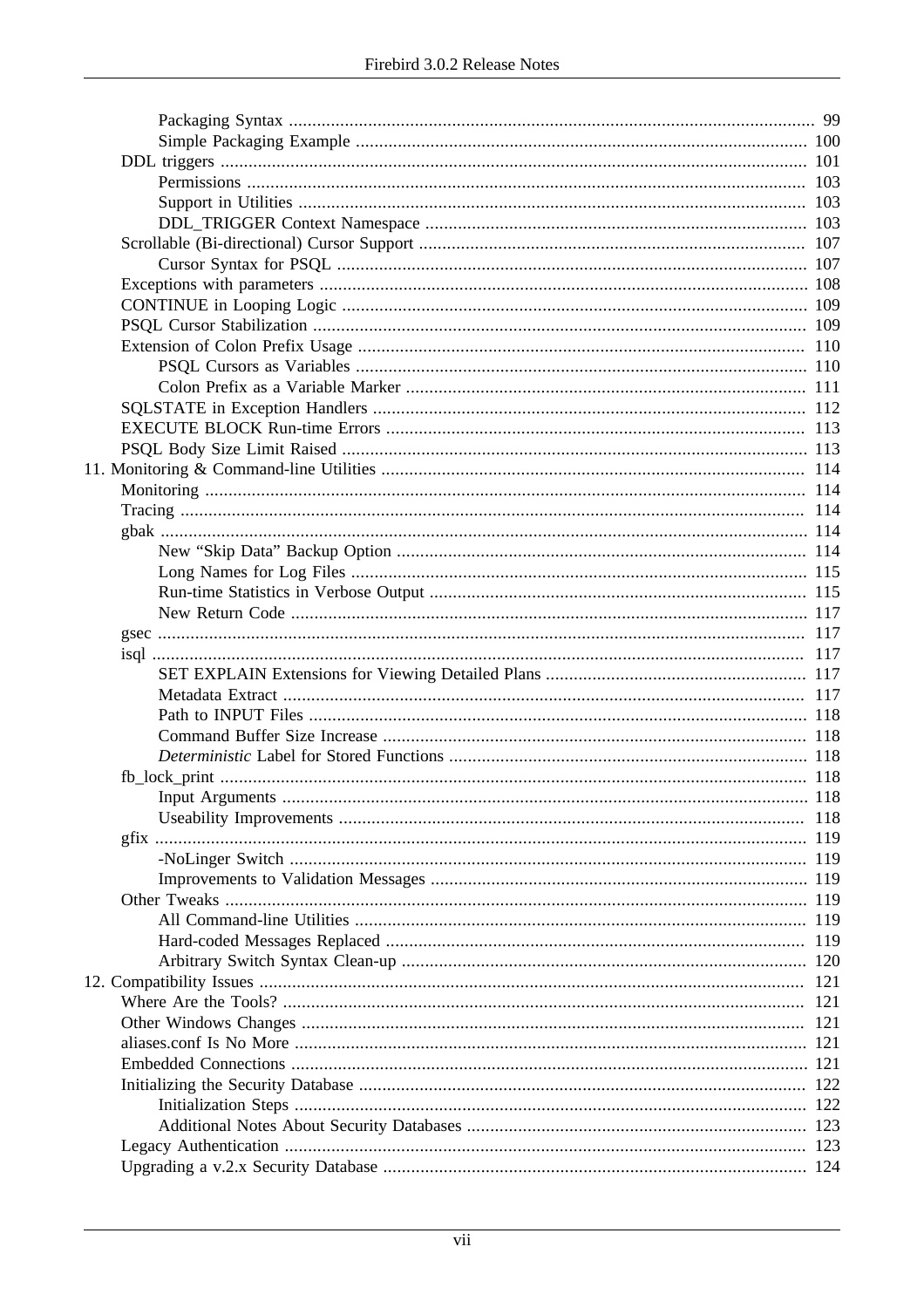|  | 169 |
|--|-----|
|  | 170 |
|  |     |
|  |     |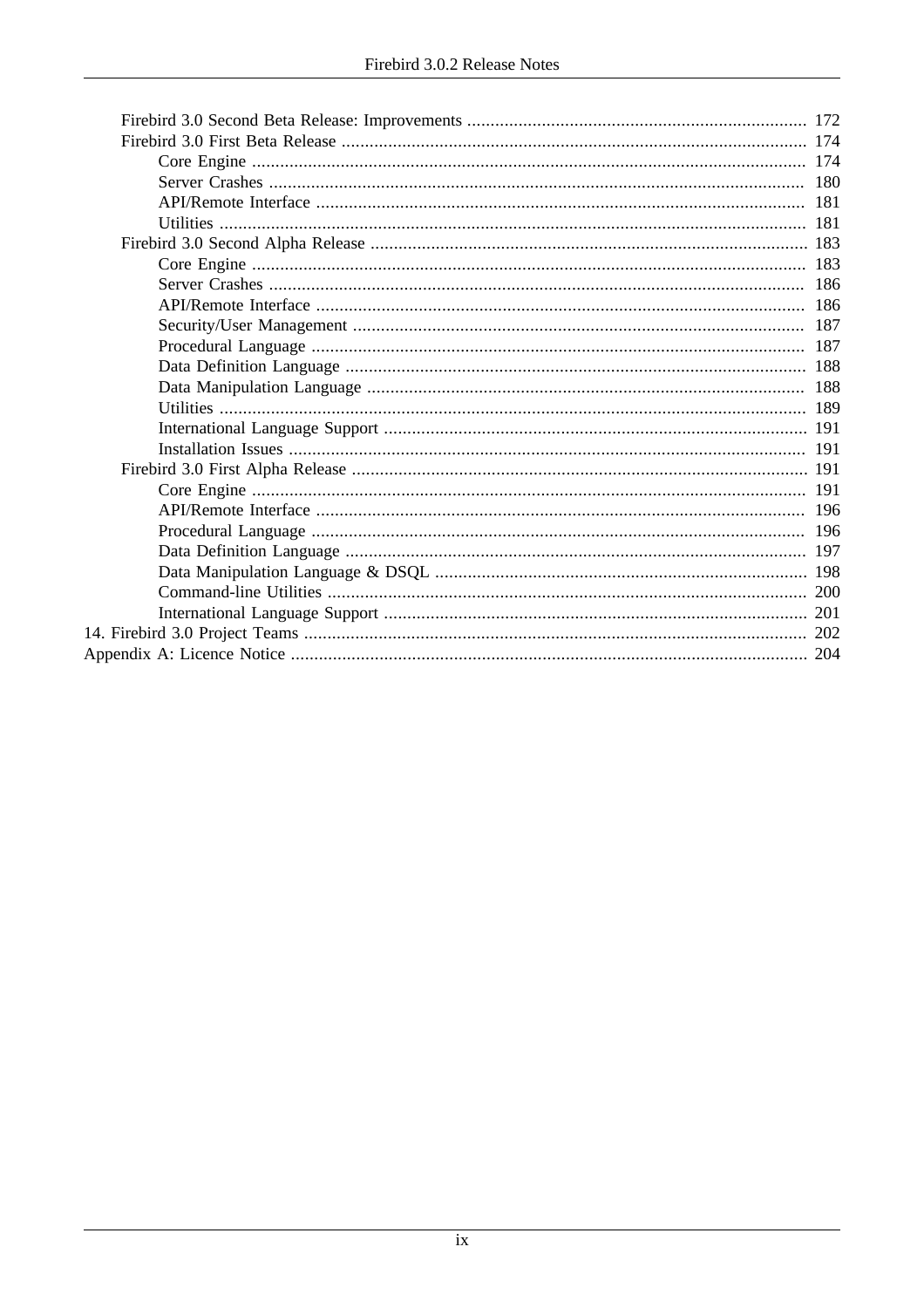# **List of Tables**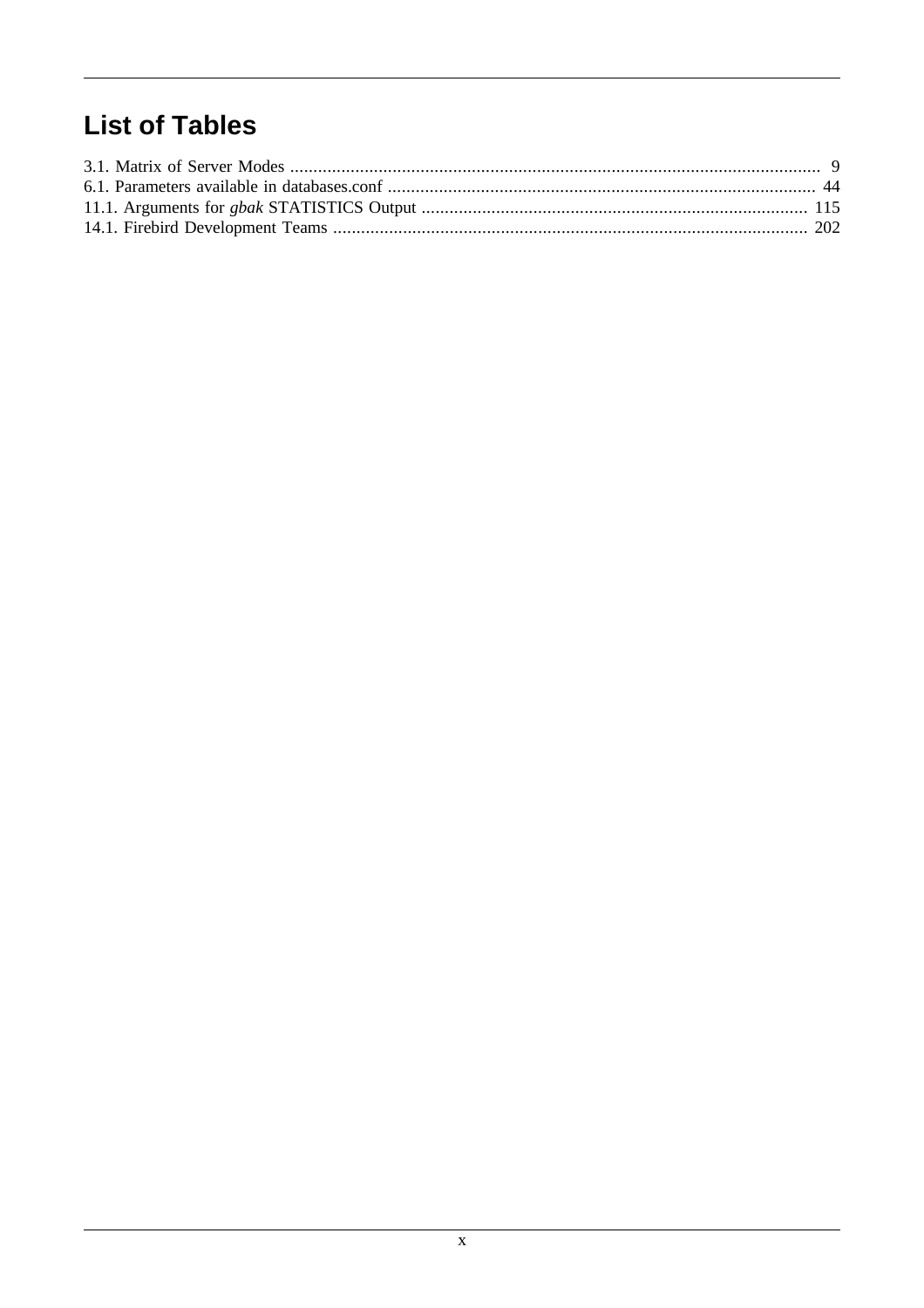## <span id="page-10-0"></span>**Chapter 1**

# **General Notes**

Thank you for choosing Firebird 3.0. We cordially invite you to test it hard against your expectations and engage with us in identifying and fixing any bugs you might encounter.

<span id="page-10-1"></span>If you are upgrading from a previous major release version, be sure to study Chapter 12, *[Compatibility Issues](#page-130-0)* before you attempt to do anything to your existing databases!

# **Sub-release V.3.0.2**

Bugs reported and fixed prior to the v.3.0.2 release are listed [HERE](#page-139-1).

One important bug fix addresses a [serious security vulnerability](#page-139-3) present in all preceding Firebird releases and sub-releases.

#### **Warning**

The exploit is available to authenticated users only, somewhat limiting the risks. However, it is strongly recommended that any previous installation be upgraded to this one without delay.

# <span id="page-10-2"></span>**New Feature**

*([CORE-4563](http://tracker.firebirdsql.org/browse/CORE-4563))* Support was added for fast/low-latency "TCP Loopback Fast Path" functionality introduced in Windows 8 and Server 2012.

This feature is said to improve the performance of the TCP stack for local loopback connections, by shortcircuiting the TCP stack for local calls. The details of the feature can be found in [this Microsoft Technet blog.](http://tinyurl.com/za6tvch)

<span id="page-10-3"></span>*Implemented by V. Khorsun*

## **Improvements**

The following improvements appear in this sub-release:

*([CORE-5475](http://tracker.firebirdsql.org/browse/CORE-5475))* IMPROVEMENT: It is now possible to filter out info and warnings from the trace log.

*implemented by V. Khorsun*

 $\sim$  ~ ~

*([CORE-5442](http://tracker.firebirdsql.org/browse/CORE-5442))* IMPROVEMENT: Enhanced control capability when sharing the database crypt key between Superserver attachments.

1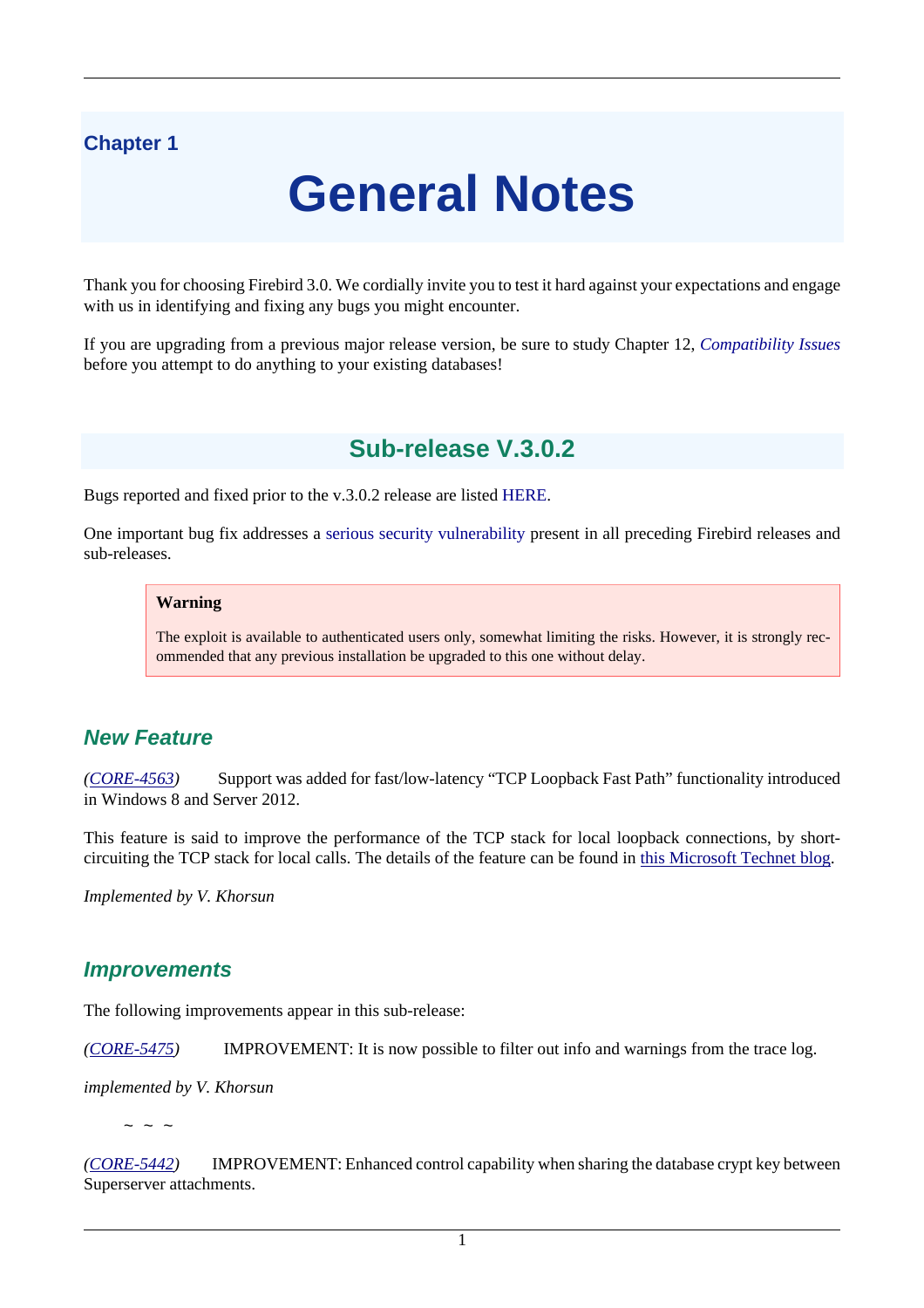*implemented by A. Peshkov*

 $\sim$  ~ ~

*([CORE-5441](http://tracker.firebirdsql.org/browse/CORE-5441))* IMPROVEMENT: The physical numbers of frequently used data pages are now cached to reduce the number of fetches of pointer pages.

*implemented by V. Khorsun*

 $\sim$  ~ ~

*([CORE-5434](http://tracker.firebirdsql.org/browse/CORE-5434))* IMPROVEMENT: A read-only transaction will no longer force write the Header\TIP page content to disk immediately after a change. This improvement gives a significant performance gain where there are numerous light read-only transactions. At this stage, it affects only servers in SS mode. For CS and SC it is more complex to implement and should appear in Firebird 4.0.

*implemented by V. Khorsun*

 $\sim$  ~ ~

*([CORE-5374](http://tracker.firebirdsql.org/browse/CORE-5374))* IMPROVEMENT: The database name was made available to an encryption plug-in.

*implemented by A. Peshkov*

 $\sim$  ~ ~

*([CORE-5332](http://tracker.firebirdsql.org/browse/CORE-5332))* IMPROVEMENT: libfbclient.so was compiled for Android (x86/x86-64/arm64).

*implemented by M. A. Popa*

 $\sim$  ~ ~

*([CORE-5257](http://tracker.firebirdsql.org/browse/CORE-5257))* IMPROVEMENT: Nesting of keys in a plug-in configuration was enabled.

*implemented by V. Khorsun*

 $\sim$  ~ ~

*([CORE-5204](http://tracker.firebirdsql.org/browse/CORE-5204))* IMPROVEMENT: The Linux code is now built with --enable-binreloc and an option was included in the installer script to install in locations other than /opt/firebird.

*implemented by A. Peshkov*

 $\sim$  ~ ~

*([CORE-4486](http://tracker.firebirdsql.org/browse/CORE-4486))* IMPROVEMENT: For Trace, a filter has been provided to INCLUDE / EXCLUDE errors by their mnemonical names.

*implemented by V. Khorsun*

 $\sim$   $\sim$   $\sim$ 

*([CORE-3885](http://tracker.firebirdsql.org/browse/CORE-3885))* IMPROVEMENT: Android port (arm32).

*implemented by A. Peshkov*

 $\sim$  ~ ~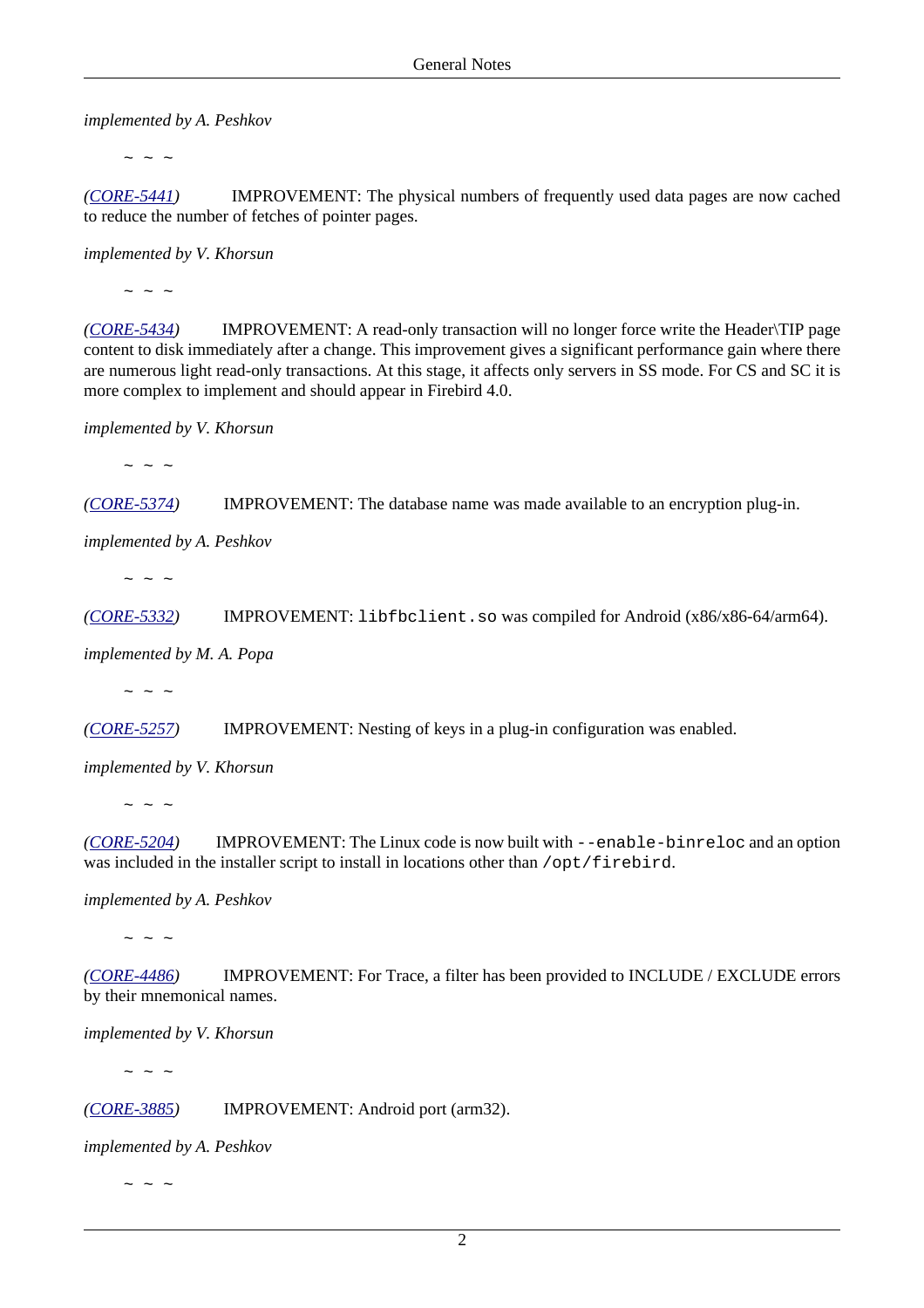*([CORE-3637](http://tracker.firebirdsql.org/browse/CORE-3637))* IMPROVEMENT: A port was done and tested for Linux on the ancient Motorola 680000 CPU platform to satisfy some requirement from Debian.

*implemented by A. Peshkov*

 $\sim$  ~ ~

*([CORE-1095](http://tracker.firebirdsql.org/browse/CORE-1095))* IMPROVEMENT: Support has been added to enable SELECT expressions to be valid operands for the BETWEEN predicate.

*implemented by D. Yemanov*

<span id="page-12-0"></span> $\sim$  ~ ~

# **Sub-release V.3.0.1**

Bugs reported and fixed prior to the v.3.0.1 release are listed [HERE](#page-144-1).

The following improvements appear in this sub-release:

*([CORE-5266](http://tracker.firebirdsql.org/browse/CORE-5266))* IMPROVEMENT: The statement CREATE OR ALTER USER SYSDBA PASSWORD <password> can now be used to initialize an empty securityN.fdb security database.

*implemented by A. Peshkov*

 $\sim$  ~ ~

*([CORE-5257](http://tracker.firebirdsql.org/browse/CORE-5257))* IMPROVEMENT: Nesting of keys in a plug-in configuration was enabled.

*implemented by A. Peshkov*

 $\sim$   $\sim$   $\sim$ 

*([CORE-5229](http://tracker.firebirdsql.org/browse/CORE-5229))* IMPROVEMENT: For [URL-like connection strings on Windows,](#page-44-0) restriction of lookup to IPv4 only was enabled.

*implemented by Michal Kubecek*

 $\sim$  ~ ~

*([CORE-5216](http://tracker.firebirdsql.org/browse/CORE-5216))* IMPROVEMENT: Line and column numbers (location context) are now provided for runtime errors raised inside EXECUTE BLOCK.

*implemented by D. Yemanov*

 $\sim$  ~ ~

*([CORE-5205](http://tracker.firebirdsql.org/browse/CORE-5205))* IMPROVEMENT: A switch was added to build POSIX binaries with a built-in libtommath library.

*implemented by A. Peshkov*

 $\sim$   $\sim$   $\sim$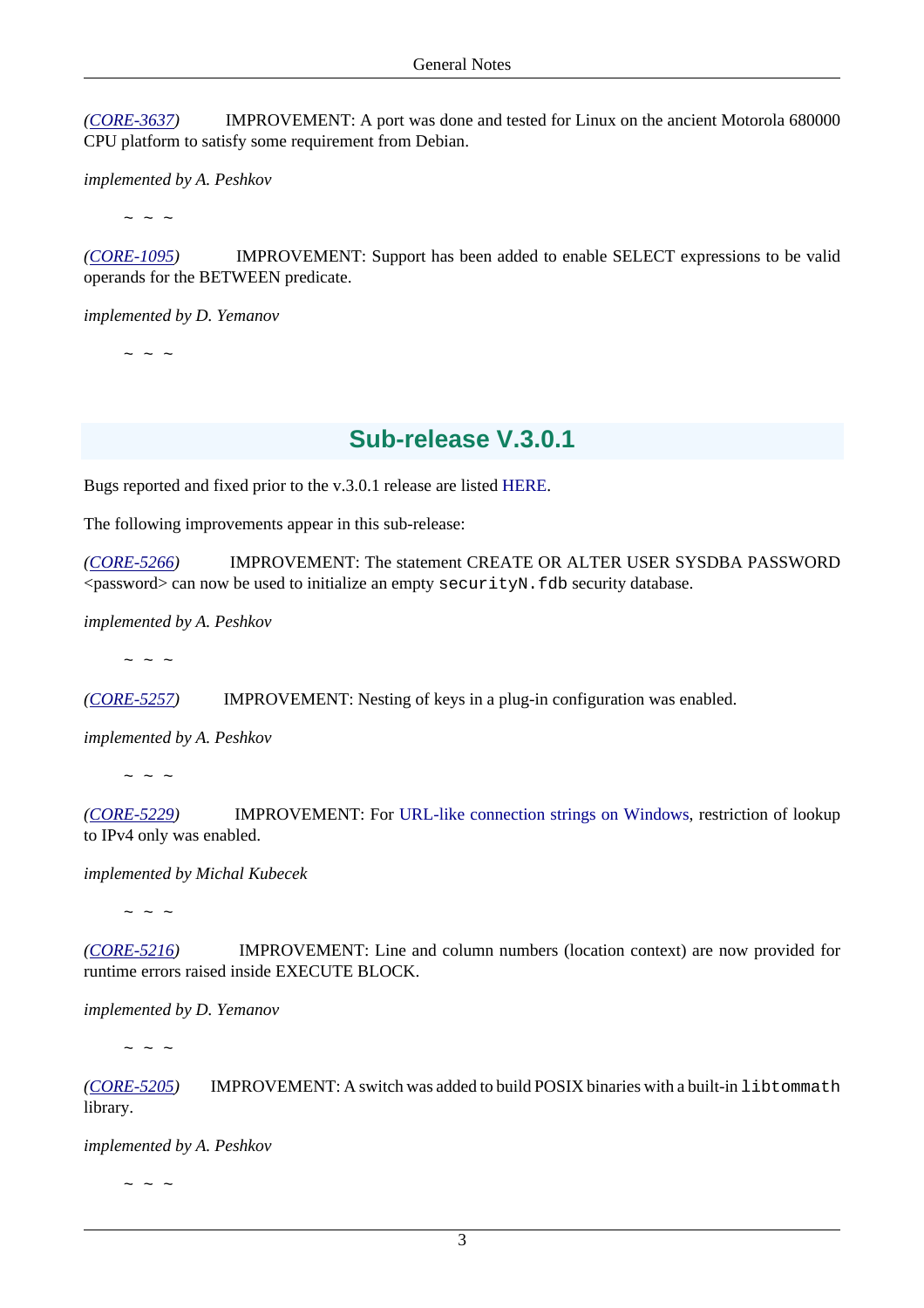*([CORE-5201](http://tracker.firebirdsql.org/browse/CORE-5201))* IMPROVEMENT: *gbak* now returns a non-zero result code when restore fails on creating and activating a deferred user index.

*implemented by A. Peshkov*

 $\sim$   $\sim$   $\sim$ 

*([CORE-5167](http://tracker.firebirdsql.org/browse/CORE-5167))* IMPROVEMENT: Implicit conversion between Boolean and string is now done automatically when a string for 'true' or 'false' is used as a value in an expression. Case-insensitive. Not valid when used with a Boolean operator—IS, NOT, AND or OR; not available for UNKNOWN.

*implemented by A. dos Santos Fernandes*

<span id="page-13-0"></span> $\sim$  ~ ~

# **Bug Reporting**

Bugs fixed since the release of v.3.0.0 are listed and described in the chapter entitled [Bugs Fixed.](#page-139-0)

- If you think you have discovered a new bug in this release, please make a point of reading the instructions for bug reporting in the article [How to Report Bugs Effectively](http://www.firebirdsql.org/en/how-to-report-bugs/), at the Firebird Project website.
- If you think a bug fix hasn't worked, or has caused a regression, please locate the original bug report in the Tracker, reopen it if necessary, and follow the instructions below.

Follow these guidelines as you attempt to analyse your bug:

- 1. Write detailed bug reports, supplying the exact build number of your Firebird kit. Also provide details of the OS platform. Include reproducible test data in your report and post it to our [Tracker](http://tracker.firebirdsql.org).
- 2. You are warmly encouraged to make yourself known as a field-tester of this pre-release by subscribing to the [field-testers' list](mailto:firebird-test-request@lists.sourceforge.net?subject=subscribe) and posting the best possible bug description you can.
- <span id="page-13-1"></span>3. If you want to start a discussion thread about a bug or an implementation, please do so by subscribing to the [firebird-devel list](mailto:firebird-devel-request@lists.sourceforge.net?subject=subscribe). In that forum you might also see feedback about any tracker ticket you post regarding this Beta.

# **Documentation**

You will find all of the README documents referred to in these notes—as well as many others not referred to —in the doc sub-directory of your Firebird 3.0 installation.

*--The Firebird Project*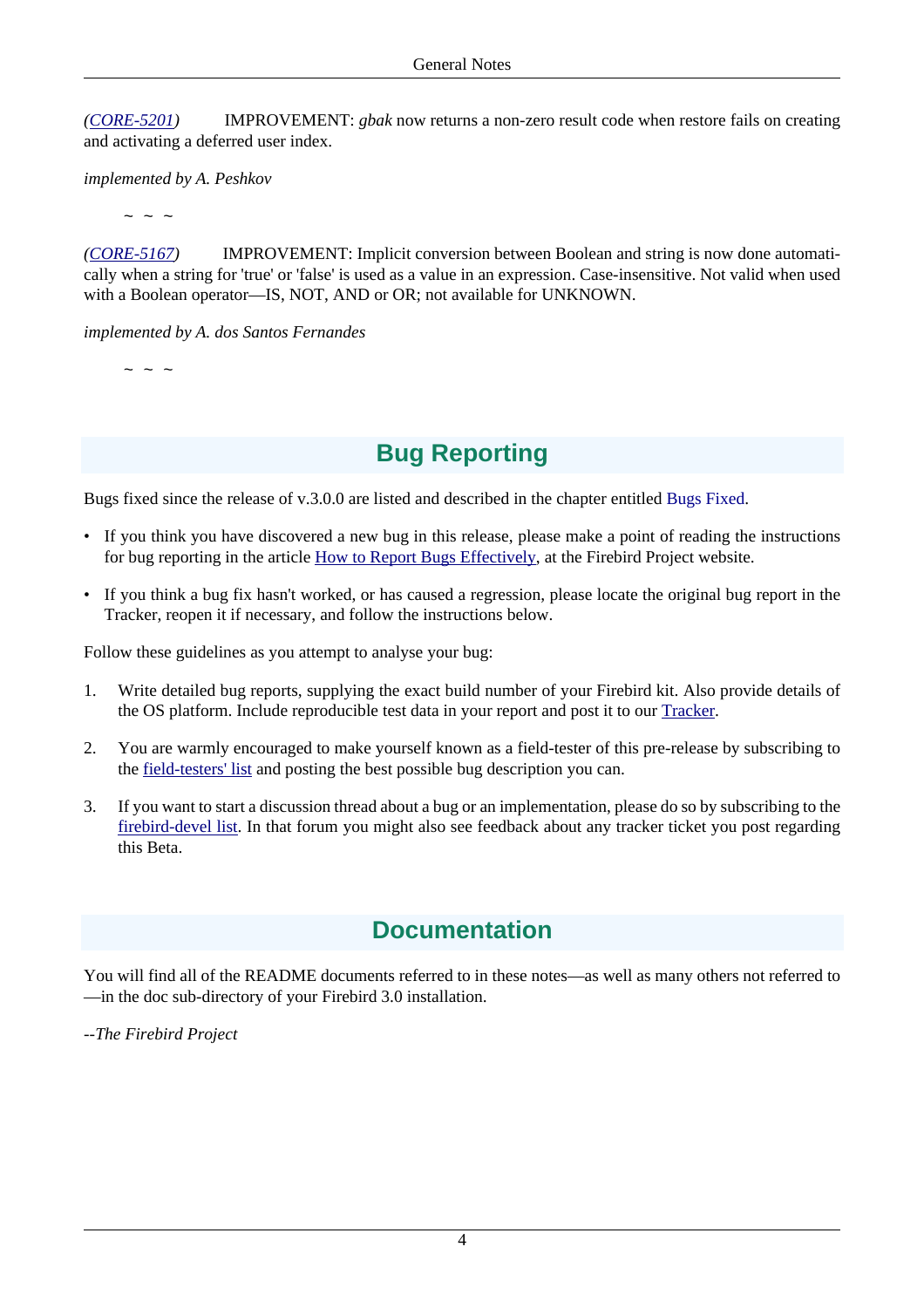# <span id="page-14-0"></span>**Chapter 2**

# **New In Firebird 3.0**

The primary goals for Firebird 3 were to unify the server architecture and to improve support for SMP and multiple-core hardware platforms. Parallel objectives were to improve threading of engine processes and the options for sharing page cache across thread and connection boundaries.

<span id="page-14-1"></span>Alongside these aims came new strategies to improve performance, query optimization, monitoring and scalability and to address the demand for more security options. A number of popular features were introduced into the SQL language, including the long-awaited support for the Boolean data type and the associated logical predications.

# **Summary of Features**

The following list summarises the features and changes, with links to the chapters and topics where more detailed information can be found.

#### *Unification of the Firebird executable is complete*

With the completion of true SMP support for Superserver, the Firebird core is now a unified library that supports a single ODS, loadable either as an embedded engine or by the "network listener" executable. Choice of server model is determined by settings for a new configuration parameter ServerMode, defining the locking and cache modes. It is specified at global level in firebird.conf.

By default, ServerMode = Super (alias *ThreadedDedicated*), i.e., SuperServer.

#### **Note**

The previous aliases.conf is replaced by databases.conf, now including not just aliases for databases but also (optionally) configuration parameters to enable configuration of databases and/or alternative security databases individually.

The changes are described in more detail in the chapter [Changes in the Firebird Engine.](#page-17-0)

#### *True SMP support for SuperServer*

In Superserver mode, the engine now makes use of multiple CPUs and cores when spawning connections.

Tracker: [CORE-775](http://tracker.firebirdsql.org/browse/CORE-775)

Implemented by V. Khorsun

#### *New, object-oriented C++ APIs*

Object-oriented C++ APIs enable external code routines to plug in and run safely inside Firebird engine space, including (but not limited to):

- Encryption schemes for data
- User authentication schemes, including secure key exchange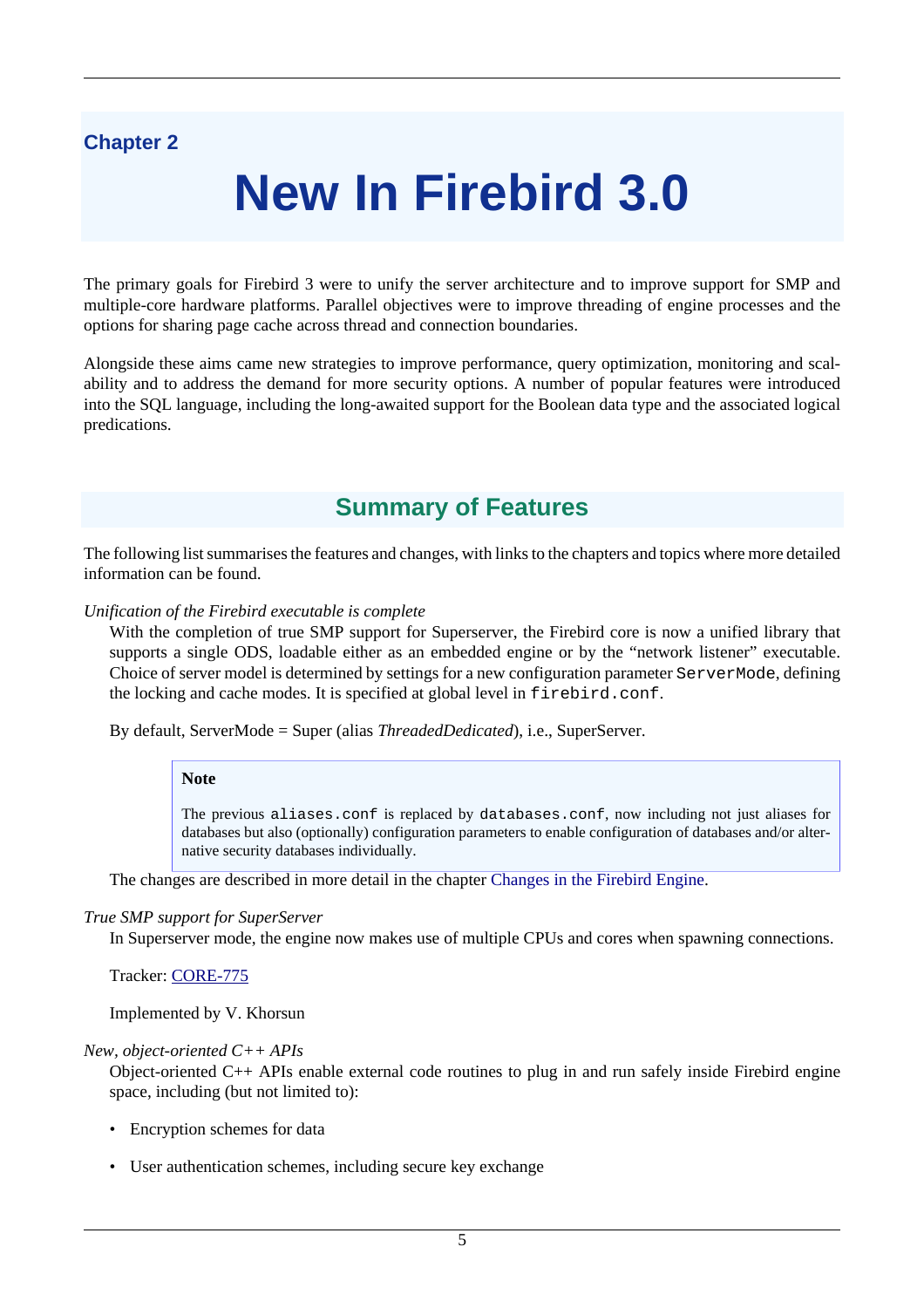• Eventually, plug-in support for stored procedures, triggers and functions written in Java, C++, Object-Pascal, etc.

#### *"Per-Database" Configuration*

[Custom configuration at database level](#page-52-1) can now be achieved with formal entries in databases.conf (formerly aliases.conf).

#### *Increased Limits in Several Areas*

Transaction IDs, attachment IDs, statement IDs all have increased maximum values.Maximum number of page buffers in cache is increased for 64-bit servers.Maximum database size is increased.For details, see Chapter 4, *[Changes to the API and ODS](#page-35-0)*.

#### *Multiple Security Databases*

Firebird now supports user access control via more than one security database on the server. Each database can be [configured](#page-52-1), using the parameter **SecurityDatabase** in databases.conf, to use a specific database other than the default security3.fdb. The user structures may even be defined within the user database itself.

#### **Note**

The flag MON\$SEC\_DATABASE was added to the monitoring table MON\$DATABASE to assist in determining what type of security database is used—Default, Self or Other.

#### *Several New SQL Commands to Manage Users and Access*

Changes in architecture, stiffening of rules for security and data integrity, along with feature requests, have given rise to a raft of new [SQL commands for managing users and their access to objects](#page-70-0).

#### *International Characters in User Credentials*

Provided the new authentication provisions are used, the system can accept user names and passwords containing non-ASCII characters. See [International Character Sets for User Accounts](#page-68-1) in the *Security* chapter.

#### *New Data Type Support*

A true BOOLEAN type (True/False/Unknown), complete with support for logical predicates, e.g.,

 UPDATE ATABLE SET MYBOOL = (COLUMN1 IS DISTINCT FROM COLUMN2)

For details, see [BOOLEAN Type](#page-79-4).

IDENTITY type, spawning unique identifiers for the defined column from an internal generator. For details, see [IDENTITY-Style Column](#page-81-0).

#### *Manage NULL/NOT NULL Column/Domain Attribute*

The NOT NULL attribute on a column or domain can now be managed using the ALTER TABLE or ALTER DOMAIN syntax, respectively. For details, see [Manage Nullability in Domains and Columns](#page-82-0).

*Support for SQL Packages*

For details, refer to [Packages](#page-107-0).

#### *DDL Triggers*

Now, triggers can be written to execute when database objects are modified or deleted. A typical use is to block unauthorised users from performing these tasks. For details, refer to [DDL Triggers](#page-110-0).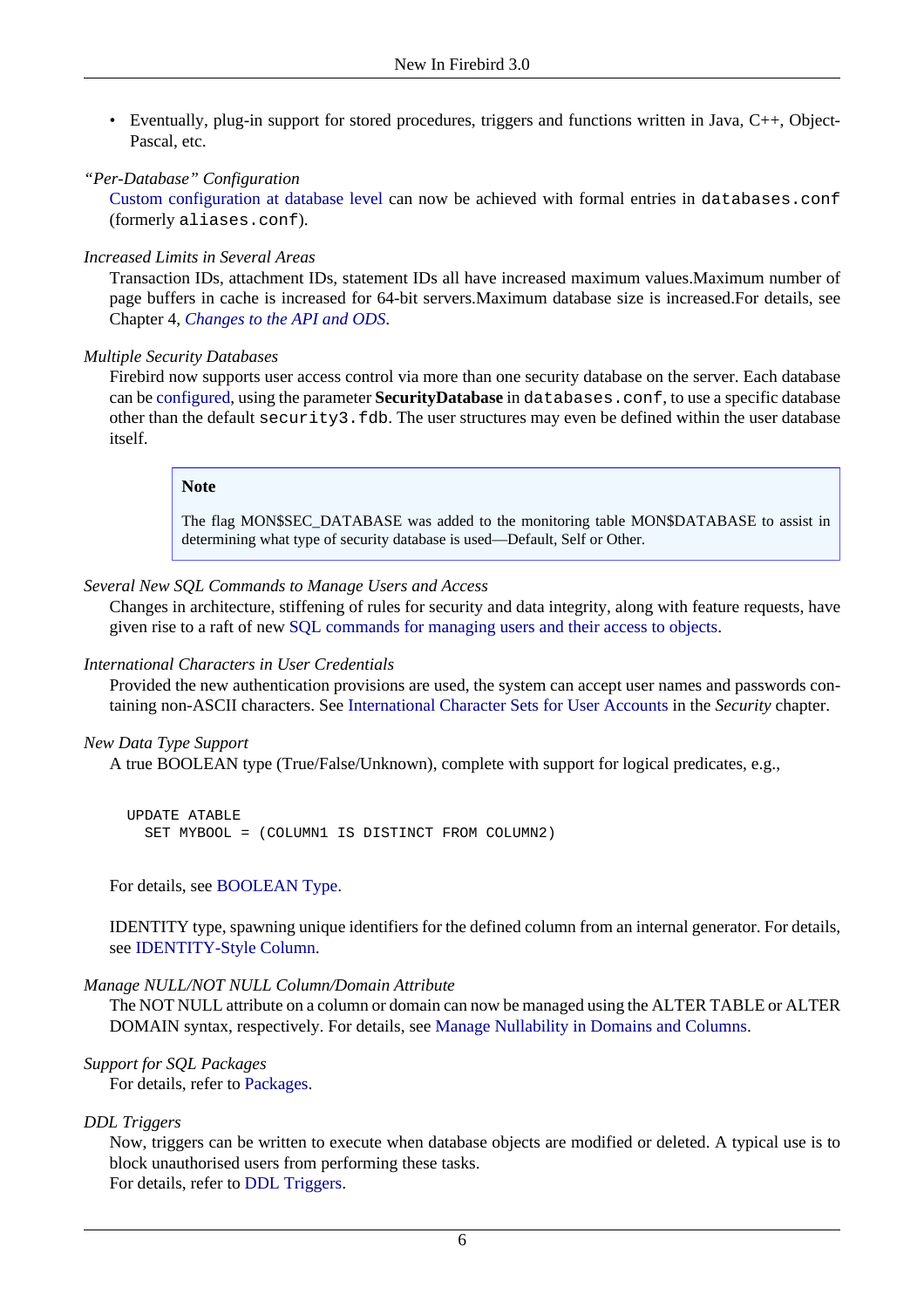#### *'Window' functions in DML*

A whole new series of analytical functions to work with multiple subsets in DML. See [Window \(Analytical\)](#page-89-0) [Functions.](#page-89-0)

#### *Statistical functions*

A suite of statistical functions returning values for a variety of variance, standard deviation and linear regression formulae. See [Statistical Functions](#page-95-0).

#### *Scrollable Cursors*

The query engine now supports bi-directional ("scrollable") cursors, enabling both forward and backward navigation in PSQL and in DSQL with support from the API. See [Scrollable \(Bi-directional\) Cursor Support.](#page-116-0)

#### *SQL:2008-Compliant OFFSET and FETCH Clauses*

Support implemented for SQL-2008-compliant OFFSET and FETCH clauses as an alternative for {FIRST and SKIP} or {ROWS and TO} clauses. See [SQL:2008-Compliant OFFSET and FETCH Clauses.](#page-99-2)

#### *IPv6 Support*

Firebird 3 can use IPv6 connections on both client and server sides. See the notes for the new configuration parameter [IPv6V6Only](#page-56-0).

#### *Validation Whilst Database is On-line*

On-line validation, first implemented in Firebird 2.5.4, has been ported forward to Firebird 3.0. See [Perform](#page-45-0) [Some Validation Services On-line](#page-45-0).

#### *Run-time Statistics in gbak Verbose Output*

<span id="page-16-0"></span>Verbose output from *gbak* can now include [run-time statistics](#page-124-1), reporting times elapsed, page reads and page writes. Also supported in the [Services API.](#page-43-0)

# **Compatibility with Older Versions**

A series of notes about compatibility with older Firebird versions is collated in Chapter 12, ["Compatibility](#page-130-0) [Issues"](#page-130-0). Included there are instructions for [initializing the security database,](#page-131-0) if it was not done by your installer kit, and for configuring the server for the [legacy style of authentication](#page-132-1).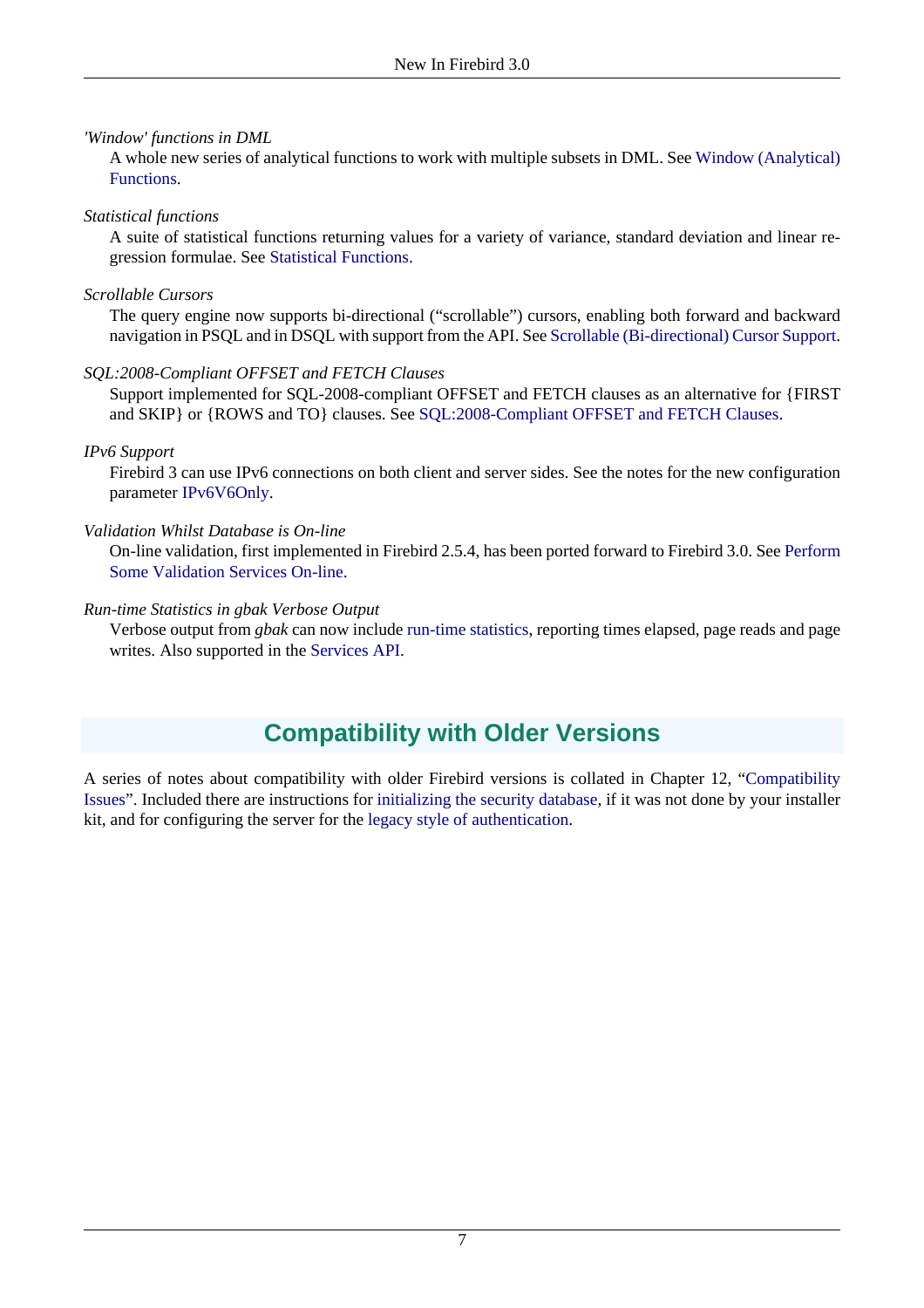# <span id="page-17-0"></span>**Chapter 3**

# **Changes in the Firebird Engine**

<span id="page-17-1"></span>In Firebird 3, the remodelling of the architecture that was begun in v.2.5 was completed with the implementation of full SMP support for the Superserver model. In the new scheme, it is possible to configure the execution model individually per database.

# **Remodelled Architecture**

#### Dmitry Yemanov

The remodelled architecture integrates the core engine for Classic/Superclassic, Superserver and embedded models in a common binary. The cache and lock behaviours that distinguish the execution models are now determined externally by the settings in the new configuration parameter **ServerMode**. The connection method is determined by the order and content of another parameter, **Providers** and the [connection protocol](#page-21-0) that is deduced at run-time from the connection string supplied when a client requests an attachment.

The parameters for configuring the architecture are specified globally (in firebird.conf). **Providers** can be overridden specifically for a database (in databases.conf).

#### **Note**

databases.conf is the old aliases.conf from previous versions, with a new name. In Firebird 3, the role of this file involves (potentially) much more than being just a lookup for database file paths. For more details about what can be configured at database level, refer to the chapter [Configuration Additions and Changes](#page-50-0).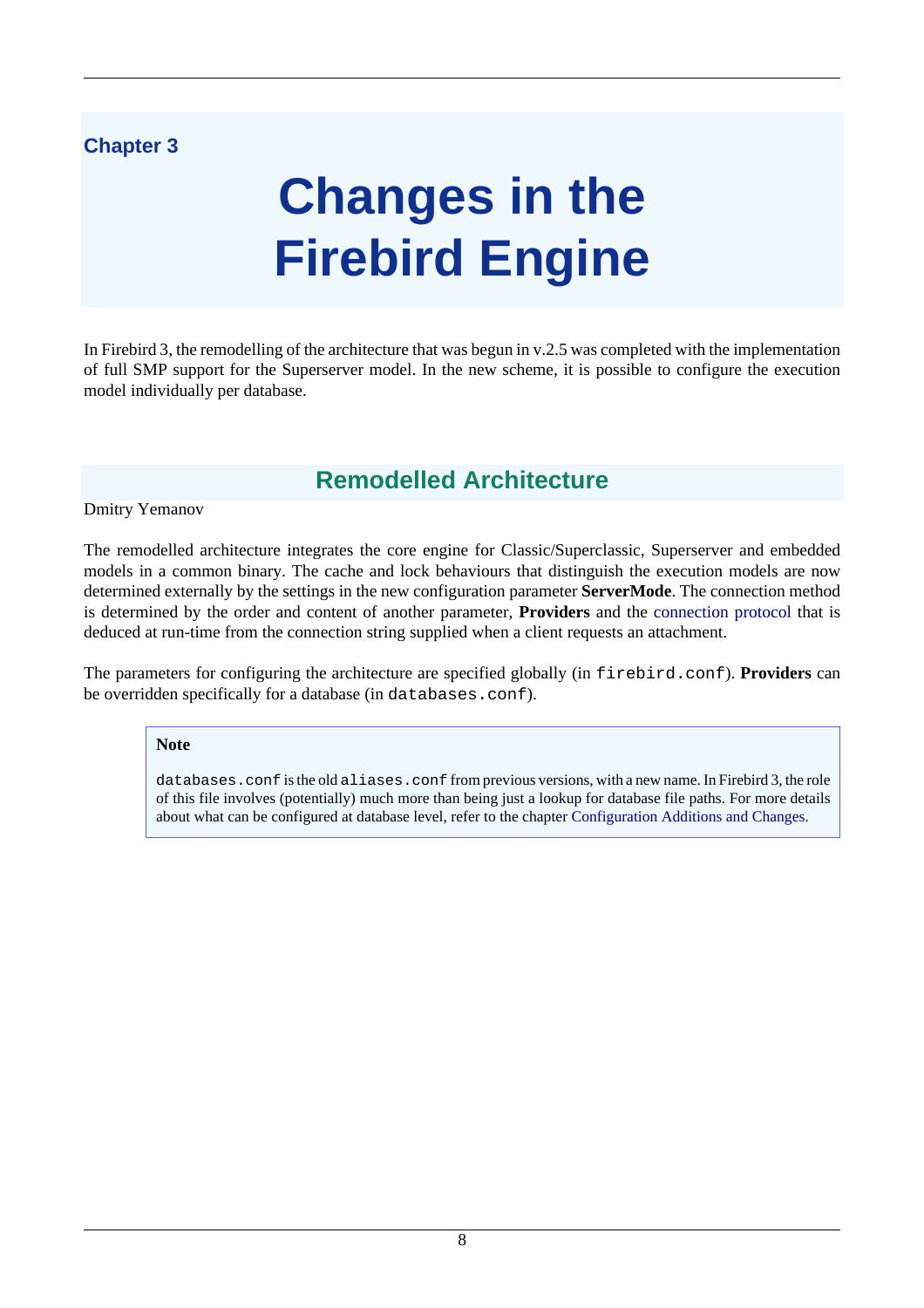# <span id="page-18-0"></span>**Server Modes**

<span id="page-18-2"></span>

|  | <b>Table 3.1. Matrix of Server Modes</b> |  |
|--|------------------------------------------|--|
|  |                                          |  |

| <b>ServerMode</b>                                   | <b>Synonym</b>      | <b>Resource Model</b>                                                                                                                                                                                                                                                                | Provider[s]                           |
|-----------------------------------------------------|---------------------|--------------------------------------------------------------------------------------------------------------------------------------------------------------------------------------------------------------------------------------------------------------------------------------|---------------------------------------|
| Super                                               | ThreadedDedicated   | Database is opened exclusively by a single<br>server process. User attachments are pro-<br>cessed by threads launched from the com-<br>mon pool and all share a single database<br>page cache inside the process. This is the<br>installation default.                               | Remote,<br>Engine $121$ ,<br>Loopback |
| Superclassic                                        | ThreadedShared      | Databases are opened by a single server<br>process, but access is not exclusive: an em-<br>bedded process can open the same database<br>concurrently. User attachments are pro-<br>cessed by threads launched from the com-<br>mon pool, each having its own database<br>page cache. | Remote,<br>Engine12,<br>Loopback      |
| Classic                                             | <b>MultiProcess</b> | A separate process is started for each at-<br>tachment to server. A database may be<br>opened by multiple Classic processes, in-<br>cluding local processes for embedded ac-<br>cess. Each process has its own database<br>page cache.                                               | Remote,<br>Engine12,<br>Loopback      |
| $\frac{1}{2}$ Only if exclusive access is available |                     |                                                                                                                                                                                                                                                                                      |                                       |

# <span id="page-18-1"></span>**Providers**

The providers are more or less what we traditionally thought of as the methods used to connect a client to a server, that is to say, across a network, host-locally, via the local loopback ("localhost") or by a more direct local connection (the old libfbembed.so on POSIX, now implemented as the plug-in library libEngine1 2.so; on Windows, engine12.dll; on MacOSX, engine12.dylib).

• In firebird.conf, all are available by default, as follows:

#Providers = Remote,Engine12,Loopback

<span id="page-18-3"></span>• In databases.conf, one or more providers can be blocked by pasting the line from firebird.conf, uncommenting it, and deleting the unwanted provider[s].

## **The Providers Architecture**

Alex Peshkov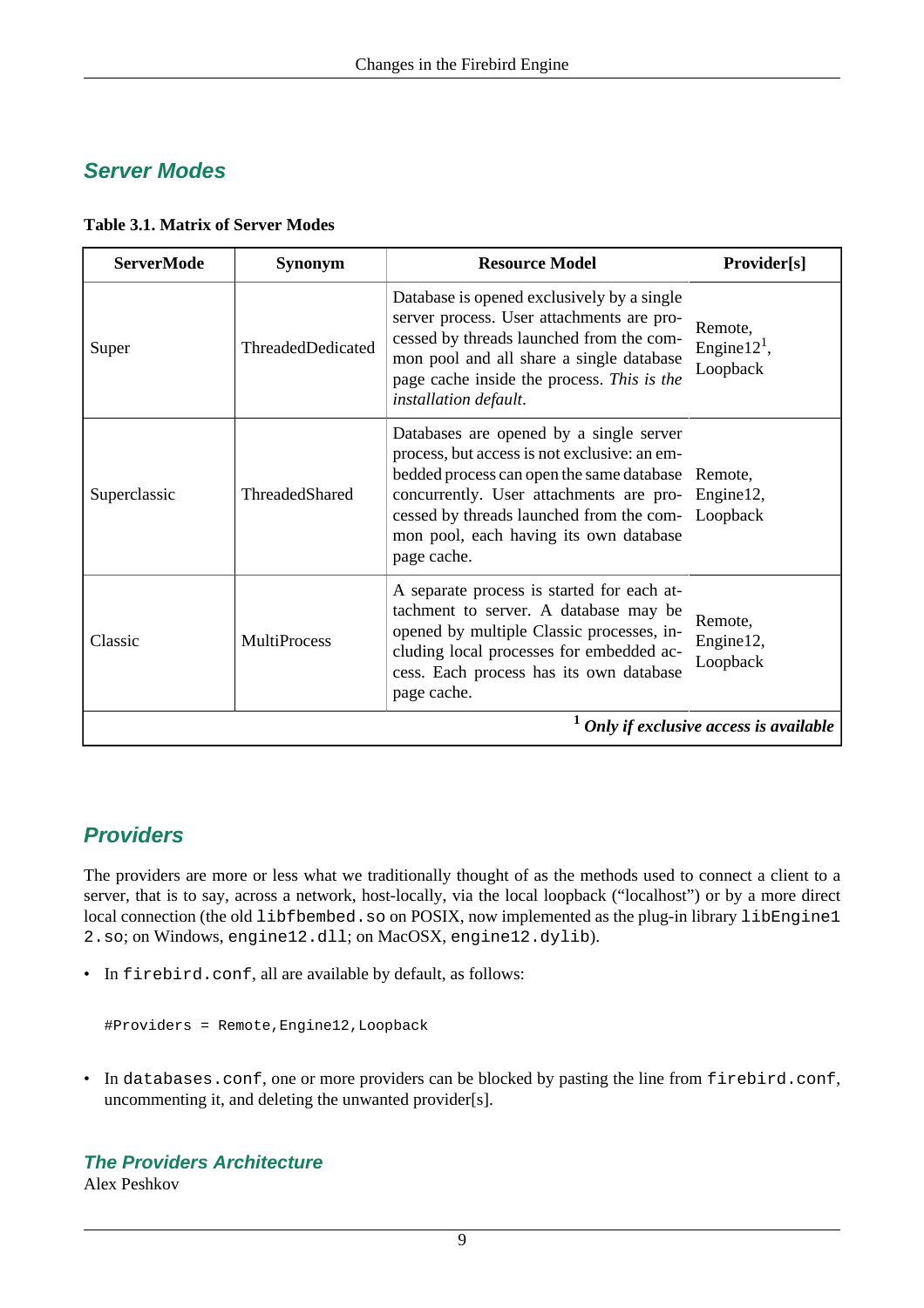Although a key feature of Firebird 3, the Providers architecture is not new. Providers existed historically in Firebird's predecessors and, though well hidden, are present in all previous versions of Firebird. They were introduced originally to deal with a task that has been performed since then by "interface layers" such as ODBC, ADO, BDE and the like, to enable access to different database engines using a single external interface.

Subsequently, this Providers architecture (known then as Open Systems Relational Interface, OSRI) also showed itself as very efficient for supporting a mix of old and new database formats—different major on-disk structure versions—on a single server having mixed connections to local and remote databases.

The providers implemented in Firebird 3 make it possible to support all these modes (remote connections, databases with differing ODS, foreign engines) as well as *chaining* providers. Chaining is a term for a situation where a provider is using a callback to the standard API when performing an operation on a database.

## **The Components**

The main element of the Providers architecture is the **y-valve**. On the initial attach or create database call **y-valve** scans the list of known providers and calls them one by one until one of them completes the requested operation successfully. For a connection that is already established, the appropriate provider is called at once with almost zero overhead.

Let's take a look at some samples of **y-valve** operation when it selects the appropriate provider at the attach stage. These use the default configuration, which contains three providers:

- **Remote** (establish network connection)
- **Engine12** (main database engine)
- **Loopback** (force network connection to the local server for  $\lt$  database name> without an explicit network protocol being supplied).

The typical client configuration works this way: when one attaches to a database called RemoteHost:dbname (TCP/IP syntax) or \\RemoteHost\dbname (NetBios) the **Remote** provider detects explicit [network protocol](#page-21-0) [syntax](#page-21-0) and, finding it first in the Provider list, redirects the call to RemoteHost.

When <database name> does not contain a network protocol but just the database name, the **Remote** provider rejects it and the **Engine12** provider comes to the fore and tries to open the named database file. If it succeeds, we get an embedded connection to the database.

#### **Note**

A special "embedded library" is no longer required. To make the embedded connection, the standard client loads the appropriate provider and becomes an embedded server.

#### **Failure Response**

But what happens if the engine returns an error on an attempt to attach to a database?

- If the database file to be attached to does not exist there is no interest at all.
- An embedded connection may fail if the user attaching to it does not have enough rights to open the database file. That would be the normal case if the database was not created by that user in embedded mode or if he was not explicitly given OS rights for embedded access to databases on that box.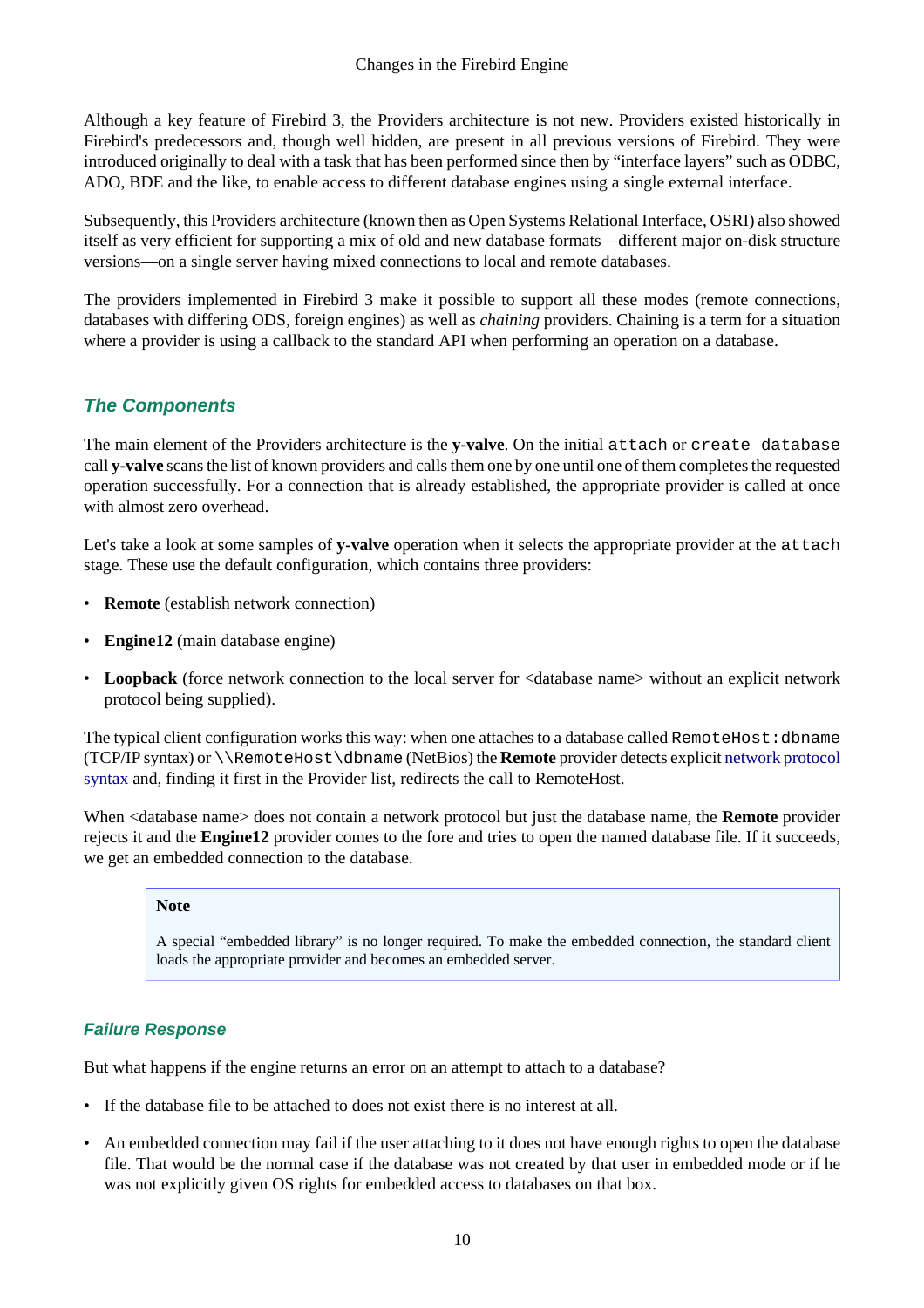#### **Note**

Setting access rights in such a manner is a requirement for correct Superserver operation.

• After a failure of **Engine12** to access the database, the **Loopback** provider is attempted for an attach. It is not very different to **Remote** except that it tries to access the named database <dbname> on a server running a TCP/IP local loopback.

On Windows, XNET is tried first, then TCP/IP loopback (with localhost: prepended to <dbname>), then Named Pipes (NetBEUI) loopback (with \\.\ prepended). The server may be started with XNET (or any other protocol) disabled, so we try all the options. On POSIX only TCP/IP protocol is supported, other options are not available

If the attachment succeeds, a remote-like connection is established with the database even though it is located on the local machine.

## **Other Providers**

Use of providers is not limited to the three standard ones. Firebird 3 does not support pre-ODS 12 databases. Removing support for old formats from the engine helps to simplify its code and gain a little speed. Taking into account that this speed gain sometimes takes place in performance-critical places, like searching a key in an index block, avoiding old code and related branches really does make Firebird fly faster.

Nevertheless, the Providers architecture does make it possible to access old databases when changing to a higher version of Firebird. A suitable provider may be considered for inclusion in a later sub-release.

## **Custom Providers**

A strong feature of the Providers architecture is ability for the deployer to add his own providers to the server, the client, or both.

So what else might be wanted on a client, other than a remote connection? Recall *Provider chaining* that was mentioned earlier. Imagine a case where a database is accessed via very slow network connection, say something like 3G or, worse, GPRS. What comes to mind as a way to speed it up is to cache on the client some big tables that rarely change. Such systems were actually implemented but, to do it, one had to rename fbclient to something arbitrary and load it into its own library called fbclient, thus making it possible to use standard tools to access the database at the same time as caching required tables. It works but, as a solution, it is clearly not ideal.

With the Providers architecture, instead of renaming libraries, one just adds a local caching provider which can use any method to detect connections to it (something like a cache@ prefix at the beginning of the database name, or whatever else you choose).

In this example, when the database name cache@RemoteHost:dbname is used, the caching provider accepts the connection and invokes the **y-valve** once more with the traditional database name RemoteHost:dbname. When the user later performs any call to his database, the caching provider gets control of it before **Remote** does and, for a locally cached table, can forestall calls to the remote server.

Use of chaining allows a lot of other useful things to be implemented. An example might be MySQL-style replication at statement level without the need for triggers: just repeat the same calls for the replication host, perhaps whena transaction is committed. In this case, the chaining provider would be installed on the server, not the client, and no modification of the command line would be needed.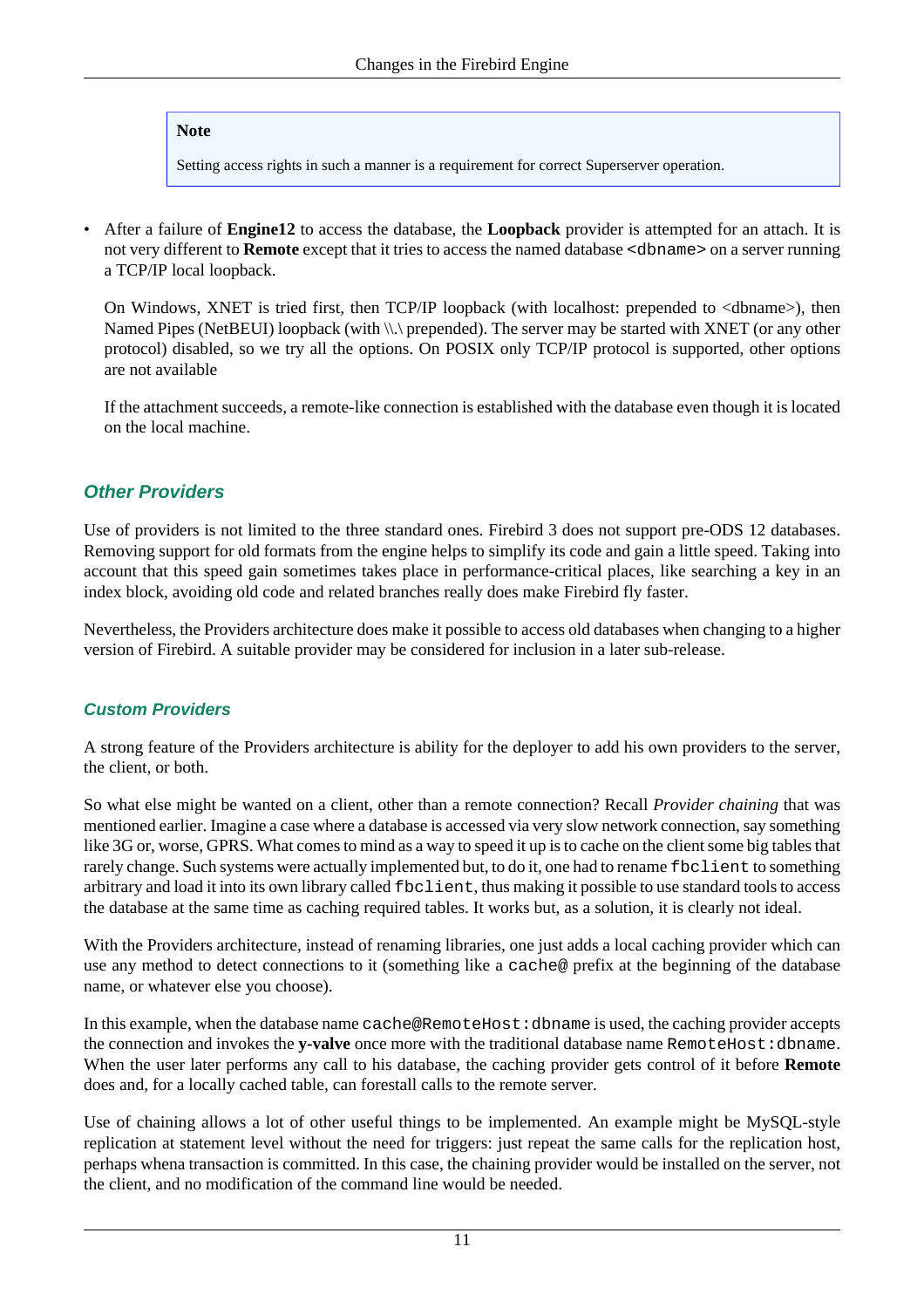#### **Note**

That said, statement-level replication is very questionable feature.

To avoid cycling when performing a callback to **y-valve** at attach time, such a provider can modify the list of providers using the isc\_dpb\_config parameter in the DPB. The same technique may be used at the client, too.

For details, see the [Configuration Additions and Changes](#page-50-0) chapter.

The ability to access foreign database engines using providers should not be overlooked, either. It might seem strange to consider this, given the number of tools available for this sort of task. Think about the ability to access other Firebird databases using EXECUTE STATEMENT, that became available in Firebird 2.5. With a provider to ODBC or other common tool to access various data sources it is within reach to use EXECUTE STATEMENT to get direct access from procedures and triggers, to data from any database having a driver for the chosen access tool. It is even possible to have a provider to access some particular type of foreign database engine if there is some reason to want to avoid the ODBC layer.

## **Providers Q & A**

Q. Interfaces and providers are probably very good, but I have an old task written using plain API functions and for a lot of reasons I can't rewrite it in the near future. Does it mean I will have problems migrating to Firebird 3?

• A. Definitely no problems. The old API is supported for backward compatibility in Firebird 3 and will be supported in future versions as long as people need it.

And what about performance when using the old API?

• A. The functional API is implemented as a very thin layer over interfaces. Code in most cases is trivial: convert passed handles to pointers to interfaces—hitherto referred to as "handle validation"—and invoke the appropriate function from the interface.

Functions that execute an SQL operation and fetch data from it are one place where coding is a little more complex, involving the SQLDA construct. The data moves related to the SQLDA have always created an overhead. The logic between the new and old APIs does not add significantly to that old overhead.

## <span id="page-21-0"></span>**Connection String and Protocols**

*Connection string* refers to the local or remote path to the database to which a client requests an attachment (connection). The syntax of the connection string determines the transport protocol by which clients and the server communicate. The legacy syntaxes for the available protocols, supported by all Firebird versions, are as follows:

*For TCP/IP (aka INET) protocol:*

<host> [ / <port>] : <database file path or alias>

*For named pipes (aka NetBEUI, aka WNET) protocol:*

```
\setminus \setminus <host> [ @ <port>] \setminus <database file path or alias>
```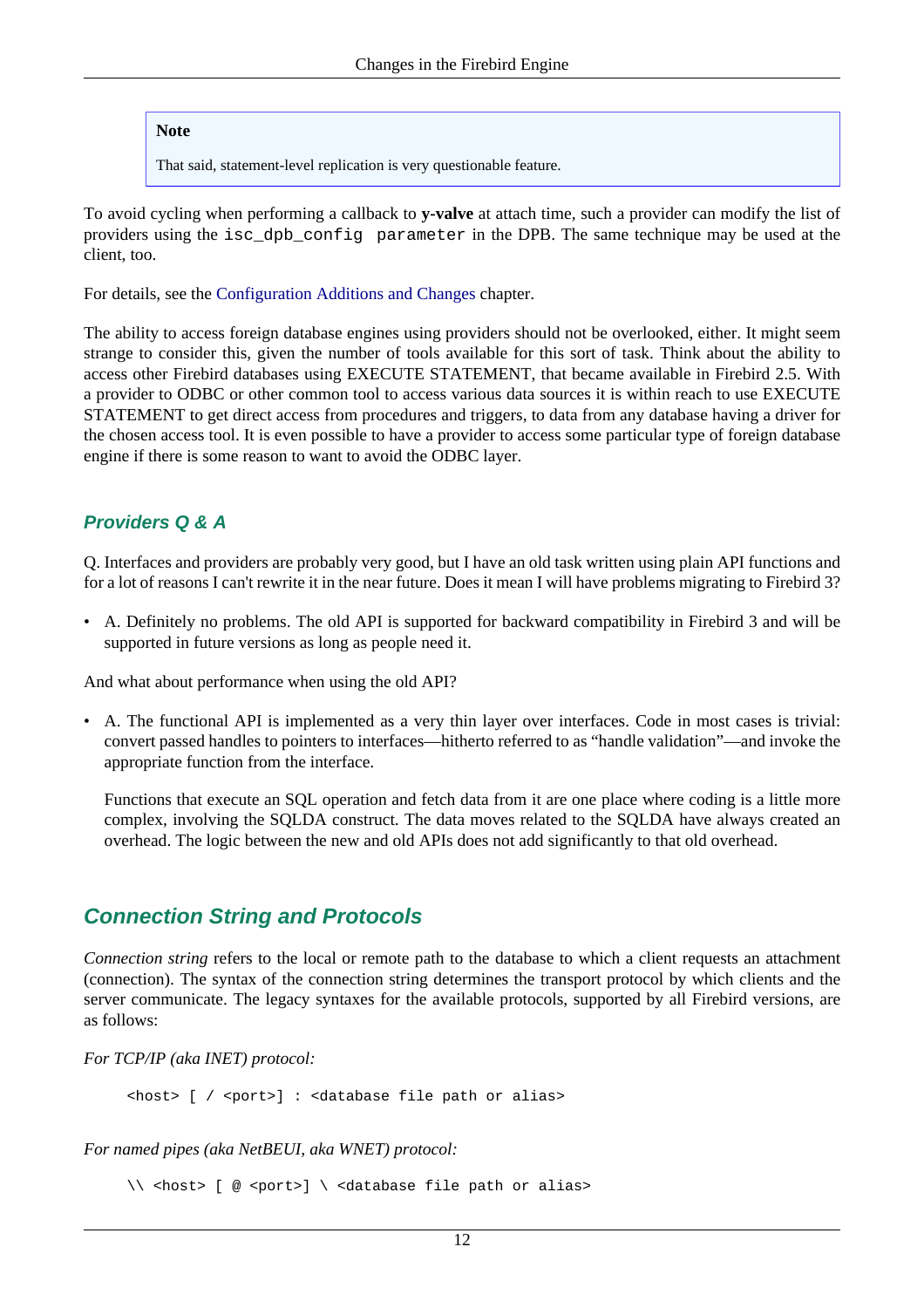*For local connections, simply:*

<database file path or alias>

Local connection is implied if <host> is omitted. Depending on settings, platform and Firebird version, it could be performed via either the embedded engine, XNET (shared memory) protocol or TCP/IP localhost loopback.

#### **Examples**

*Connect via TCP/IP using database name:*

 192.168.0.11:/db/mydb.fdb 192.168.0.11:C:\db\mydb.fdb myserver:C:\db\mydb.fdb localhost:/db/mydb.fdb

*Connect via TCP/IP using database alias:*

 192.168.0.11:mydb myserver:mydb localhost:mydb

*Connect via TCP/IP using non-default port 3051:*

 192.168.0.11/3051:C:\db\mydb.fdb 192.168.0.11/3051:mydb myserver/3051:/db/mydb.fdb localhost/3051:/db/mydb.fdb myserver/3051:mydb localhost/3051:mydb

*Connect via TCP/IP using non-default service name:*

 192.168.0.11/fb\_db:C:\db\mydb.fdb 192.168.0.11/fb\_db:mydb localhost/fb\_db:/db/mydb.fdb myserver/fb\_db:/db/mydb.fdb myserver/fb\_db:mydb localhost/fb\_db:mydb

#### *Connect via named pipes (Windows only):*

 \\myserver\C:\db\mydb.fdb \\myserver@fb\_db\C:\db\mydb.fdb

*Local connection:*

 /db/mydb.fdb C:\db\mydb.fdb mydb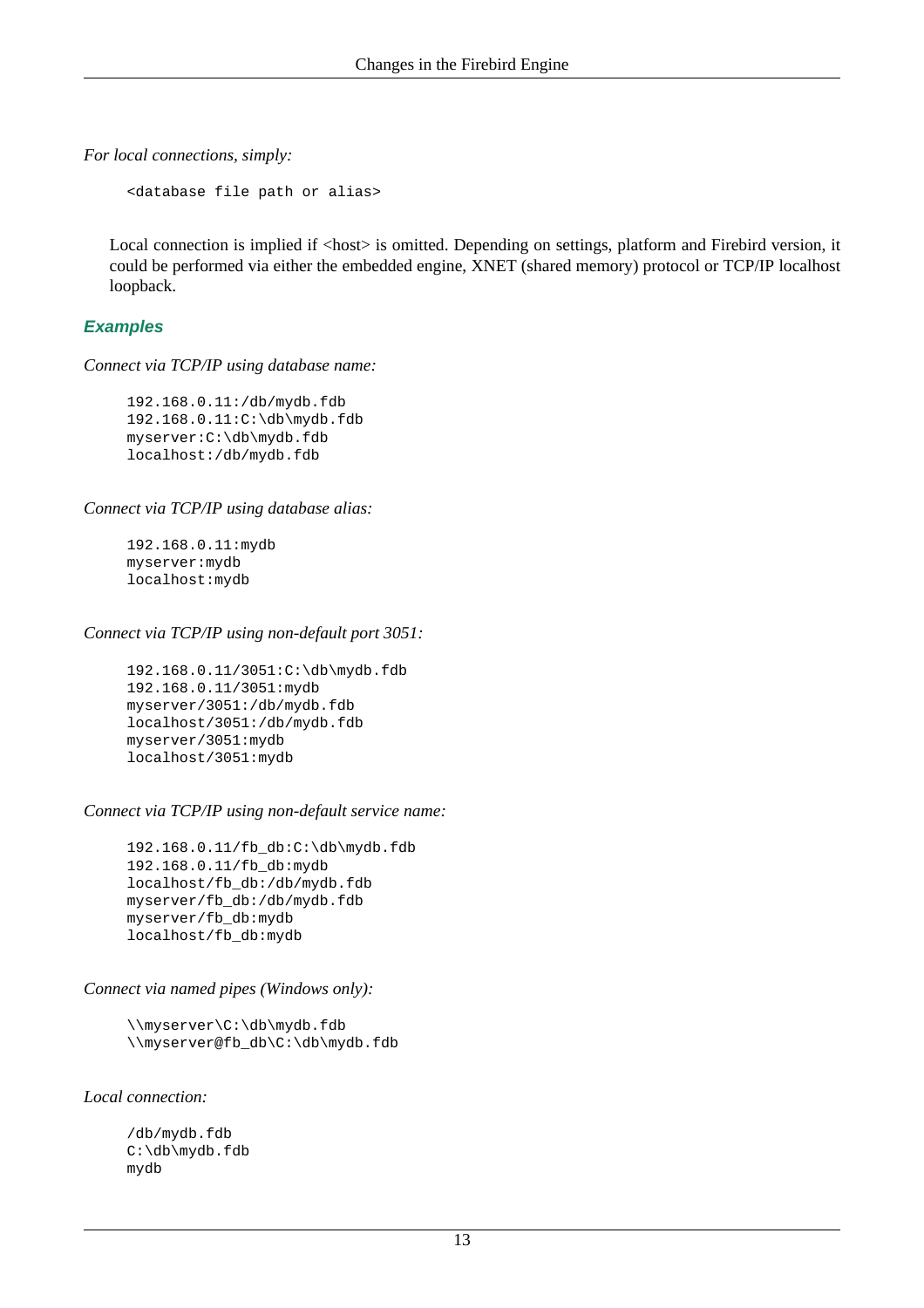#### **URL-Style Connection Strings**

Firebird 3.0 introduces an additional, generalized, URL-style syntax for connection strings. The pattern is:

```
[ <protocol> : // [ <host> [ : <port> ] ] ] / <database file path or alias>
 <protocol> ::= INET | WNET | XNET
```
INET resolves to TCP/IP, WNET to Named Pipes, while XNET surfaces the old "Windows local protocol" (shared memory).

#### **Examples**

*Connect via TCP/IP using database name:*

```
 inet://192.168.0.11//db/mydb.fdb
 inet://192.168.0.11/C:\db\mydb.fdb
 inet://myserver/C:\db\mydb.fdb
 inet://localhost//db/mydb.fdb
```
#### *Connect via TCP/IP using database alias:*

 inet://192.168.0.11/mydb inet://myserver/mydb inet://localhost/mydb

#### *Connect via TCP/IP using non-default port 3051:*

```
 inet://192.168.0.11:3051/C:\db\mydb.fdb
 inet://192.168.0.11:3051/mydb
 inet://myserver:3051//db/mydb.fdb
 inet://localhost:3051//db/mydb.fdb
 inet://myserver:3051/mydb
 inet://localhost:3051/mydb
```
#### *Connect via TCP/IP using non-default service name:*

```
\int\left|2.168.0.11:f\phi db/C:\db\mydb.fdb inet://192.168.0.11:fb_db/mydb
 inet://localhost:fb_db//db/mydb.fdb
 inet://myserver:fb_db//db/mydb.fdb
 inet://myserver:fb_db/mydb
 inet://localhost:fb_db/mydb
```
#### *Connect via named pipes:*

```
 wnet://myserver/C:\db\mydb.fdb
 wnet://myserver:fb_db/C:\db\mydb.fdb
```
#### *Loopback connection via TCP/IP:*

inet:///db/mydb.fdb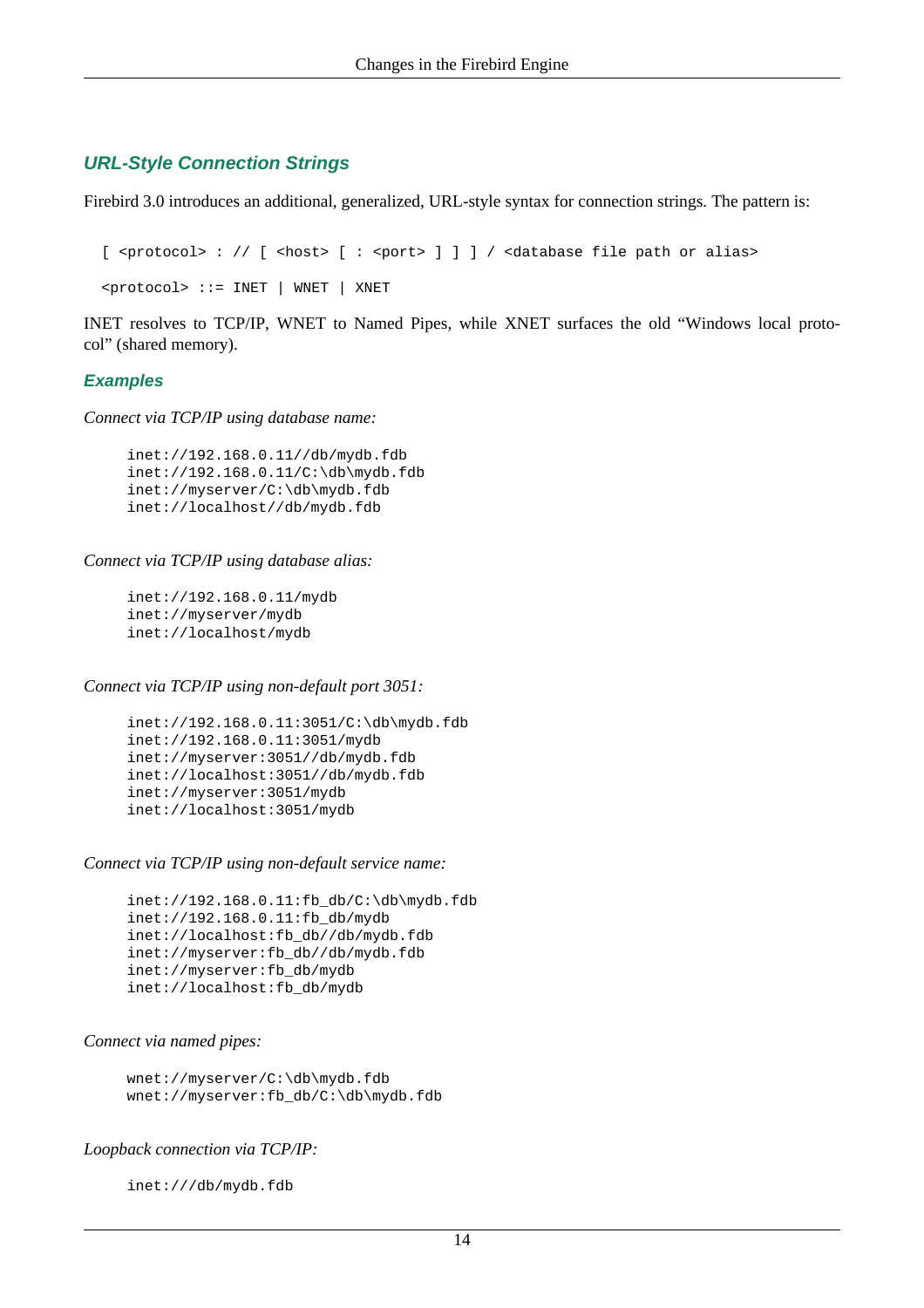inet://C:\db\mydb.fdb inet://mydb

*Loopback connection via named pipes:*

 wnet://C:\db\mydb.fdb wnet://mydb

*Local connection via shared memory:*

 xnet://C:\db\mydb.fdb xnet://mydb

*Local (embedded by default) connection:*

 /db/mydb.fdb C:\db\mydb.fdb mydb

Local connection is implied if <host> is omitted. Depending on settings, platform and Firebird version, it could be performed via either the embedded engine, XNET (shared memory) protocol or TCP/IP localhost loopback.

On the server side, the [provider configuration](#page-18-1) is in the default order Remote, Engine12, Loopback. If the *Remote* provider fails to match the connection string because the protocol or host parts are missing, then *Engine12*, the embedded engine, handles it as a hostless connection. To connect locally using a specific transport protocol, it is necessary to specify that protocol:

 inet://<database file path or alias> or wnet://<database file path or alias> or xnet://<database file path or alias>

#### **Note**

WNET (named pipes) and XNET (shared memory) protocols are available only on Windows.

# <span id="page-24-0"></span>**Plug-Ins**

Alex Peshkov

From version 3 onward, Firebird's architecture supports plug-ins. For a number of predefined points in the Firebird code, a developer can write his own fragment of code for execution when needed.

A plug-in is not necessarily one written by a third party: Firebird has a number of intrinsic plug-ins. Even some core parts of Firebird are implemented as plug-ins.

#### **What is a Plug-In?**

The term "plug-in" is used to name related but different things: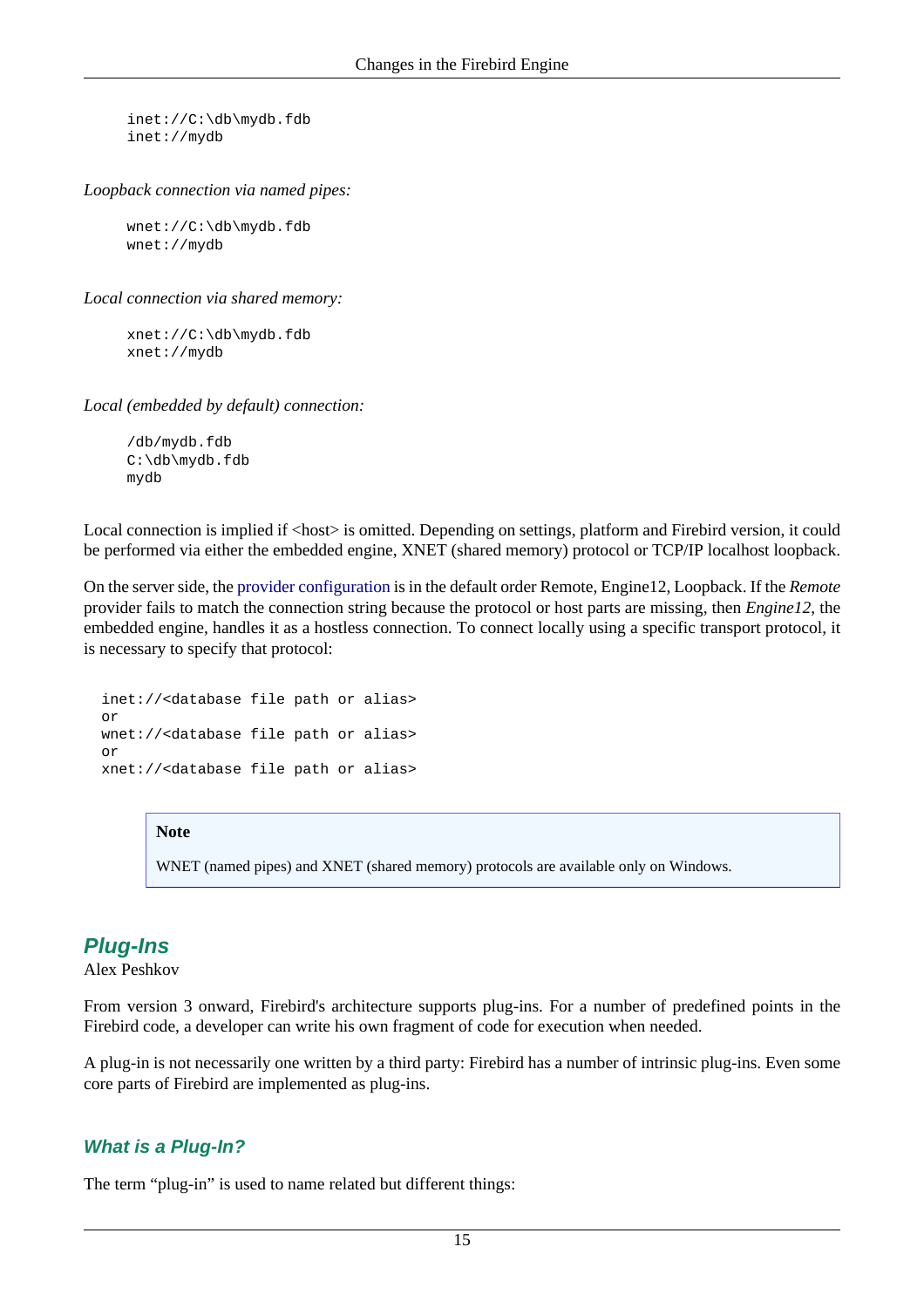- a dynamic library, containing code to be loaded as a plug-in (often called a *plug-in module*) and stored in the \$FIREBIRD/plugins directory;
- code *implementing* a plug-in. That is slightly different from the *library*, since a single dynamic library may contain code for more than one plug-in;
- a plug-in's *factory*: an object created by that code (pure virtual C++ class), creating instances of the plugin at Firebird's request;
- an *instance* of the plug-in, created by its factory.

## **Plug-In Types**

Firebird's plug-in architecture makes it possible to create plug-ins of predefined types. Each version of Firebird will have a fixed set of supported plug-in types. To add a further type, the first requirement is to modify the Firebird code. Our plug-in architecture facilitates both adding new types of plug-ins and simplifying the coding of the plug-in along generic lines.

To be able to implement a plug-in, say, for encrypting a database on the disk, the Firebird code has to be prepared for it: it must have a point from which the plug-in is called.

The set of plug-in types implemented in Firebird 3 comprises:

#### *user authentication related:*

- AuthServer (validates user's credentials on server when logins are used)
- AuthClient (prepares credentials to be passed over the wire)
- AuthUserManagement (maintains a list of users on a server in a format known to AuthServer)

#### *ExternalEngine*

Controls the use of various engines, see [External Engines](#page-29-0).

#### *Trace*

The Trace plug-in was introduced in Firebird 2.5, but the way it interacts with the engine was changed in Firebird 3 to accord with the new generic rules.

#### *Encryption*

encrypting plug-ins are for

- network (WireCrypt)
- disk (DbCrypt)
- a helper plug-in (KeyHolder), used to help maintain the secret key(s) for DbCrypt

#### *Provider*

Firebird 3 supports [providers](#page-18-3) as a plug-in type.

## **Technical Details**

Plug-ins use a set of special Firebird interfaces. All plug-in-specific interfaces are reference counted, thus putting their lifetime under specific control. Interfaces are declared in the include file plug-in.h. A simple example for writing a plug-in module can be found in DbCrypt\_example.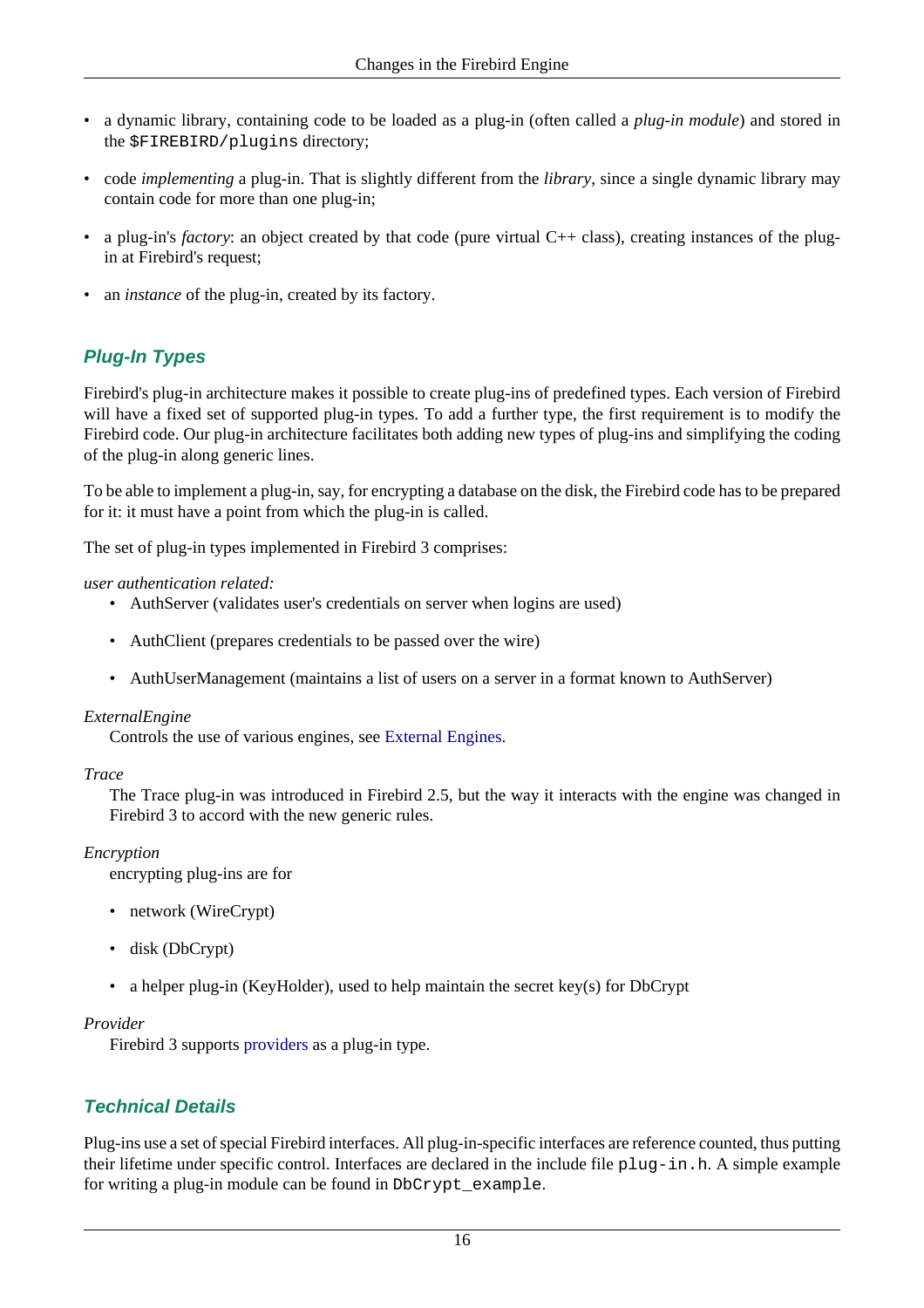#### **Note**

The example does not perform any actual encryption, it is just a sample of how to write a plug-in. Complete instructions for writing plug-ins are not in scope for this document.

#### **Features of a Plug-In**

A short list of plug-in features:

- You can write a plug-in in any language that supports pure virtual interfaces. Interface declarations will need to be written for your language if they are missing.
- As with UDFs, you are free to add any reasonable code to your plug-in—with emphasis on *reasonable*. For example, prompting for user input at the server's console from a plug-in is hardly "reasonable"!
- Calling the Firebird API from your plug-in is OK, if needed. For example, the default authentication server and user manager use a Firebird database to store accounts.
- Firebird provides a set of interfaces to help with configuring your plug-ins. It is not obligatory to use them, since the plug-in code is generic and can employ any useful method for capturing configuration information. However, using the standard tools provides commonality with the established configuration style and should save the additional effort of rolling your own and documenting it separately.

#### **Configuring Plug-ins**

Configuration of plug-ins has two parts:

- 1. The engine has to be instructed what plug-ins it should load
- 2. The plug-ins themselves sometimes need some configuration.

The plug-ins to be loaded for each plug-in type are defined in the main configuration file, firebird.conf, usually with defaults. The ones defined in Firebird 3 are discussed in the chapter entitled ["Configuration Ad](#page-50-0)[ditions and Changes](#page-50-0)". In summary, the set that provides normal operation in the server, client and embedded cases consists of:

- AuthServer = Srp, Win\_Sspi
- $\text{Author} = \text{Srp}$ , Win\_Sspi, Legacy\_Auth
- UserManager = Srp
- $TracePluein = fbtrace$
- Providers = Remote,Engine12,Loopback
- $WireCryptPlugin = Arc4$

#### **Note**

If you want to add other plug-ins, they must be cited in firebird.conf. Apart from other considerations, this requirement acts as a security measure to avoid loading unknown code.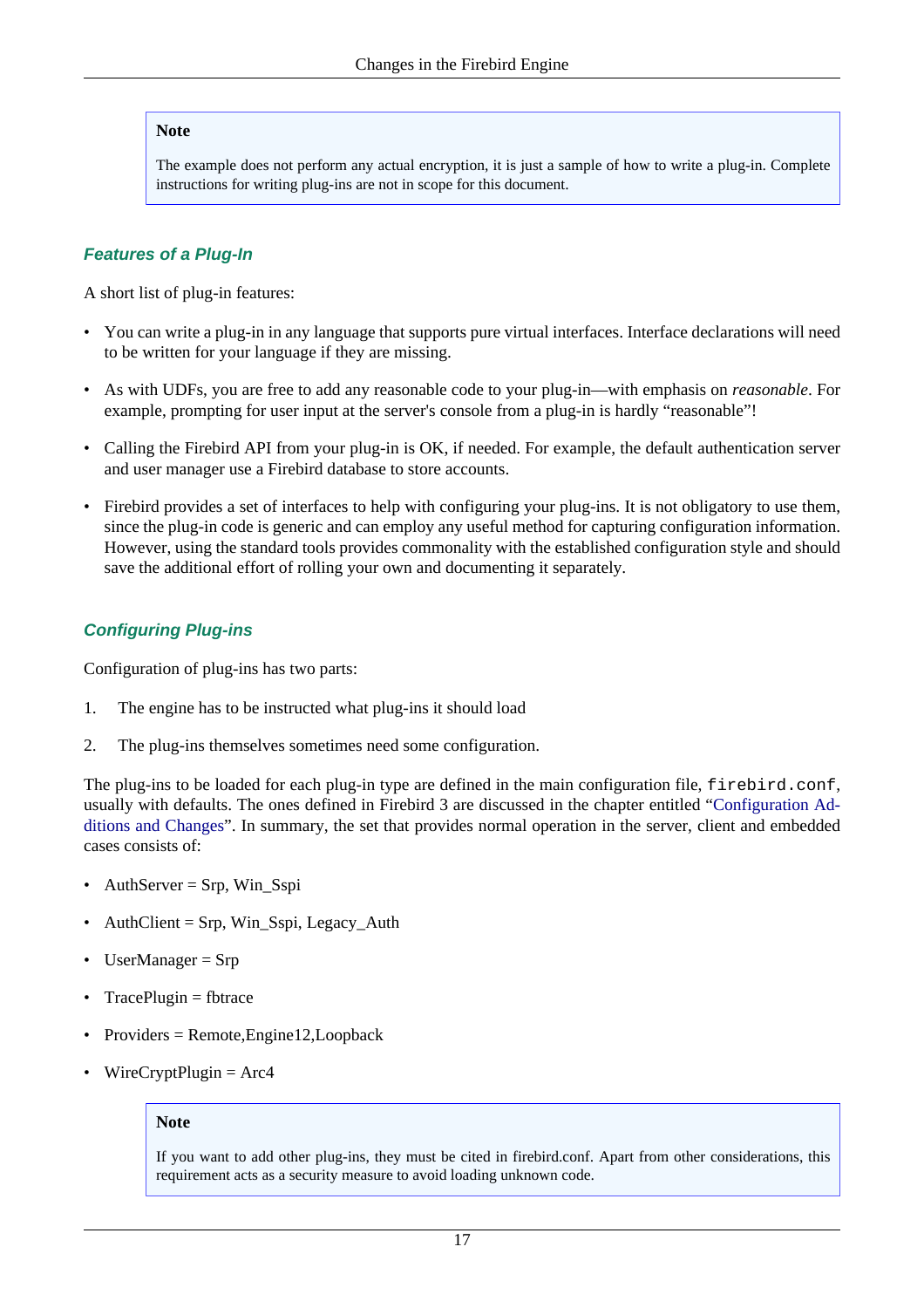Taking the entry **TracePlugin = fbtrace** as an example, what does the value **fbtrace** signify? In a trivial case, it can indicate the name of a dynamic library but the precise answer is more complicated.

As mentioned earlier, a single plug-in module may implement more than one plug-in. In addition, a single plugin may have more than one configuration at once, with a separate plug-in factory created for each configuration. Each of these three object contexts (module | implementation | factory) has its own name:

- The name of a module is the file name of a dynamic library
- The name of a plug-in implementation is the one given to it by the developer of the plug-in. It is hard-coded inside the module.
- The name of a factory is, by default, the same as the name of the plug-in implementation's name. It is the factory name which is actually used in firebird.conf.

In a typical trivial case, a module contains one plug-in that works with just one configuration and all three names are equal, and no more configuration is needed. An example would be libEngine12.so | Engine12.dll | Engine12.dylib, that contains the implementation of the embedded provider Engine12. Nothing other than the record **Providers = Engine12** is needed to load it.

For something more complex a file will help you to set up the plug-in factories precisely.

## **plugins.conf**

The file \$(root)/plugins.conf has two types of records: **config** and **plugin**.

the **plugin** record is a set of rules for loading land activating the plug-in. Its format is:

```
Plugin = PlugName ## this is the name to be referenced in firebird.conf
   {
    Module = LibName ## name of dynamic library
    RegisterName = RegName ## name given to plug-in by its developer
    Config = ConfName ## name of config record to be used
     ConfigFile = ConfFile ## name of a file that contains plug-in's configuration
   }
```
When plug-in *PlugName* is needed, Firebird loads the library *LibName* and locates the plug-in registered with the name *RegName*. The configuration values from the config record *ConfName* or the config file *ConfFile* are passed to the library.

#### **Note**

If both *ConfName* and *ConfFile* are given, then the config record will be used.

If both parameters are missing, the default *PlugName* is used; **except that** if the **ConfigFile** is present and its name is the same as the module's dynamic library but with a .conf extension, it will be used.

The **ConfigFile** is expected to use the format **Key=Value**, in line with other Firebird configuration files.

For the plug-in configuration record the same format is used:

```
Config = ConfName
   {
     Key1 = Value1
```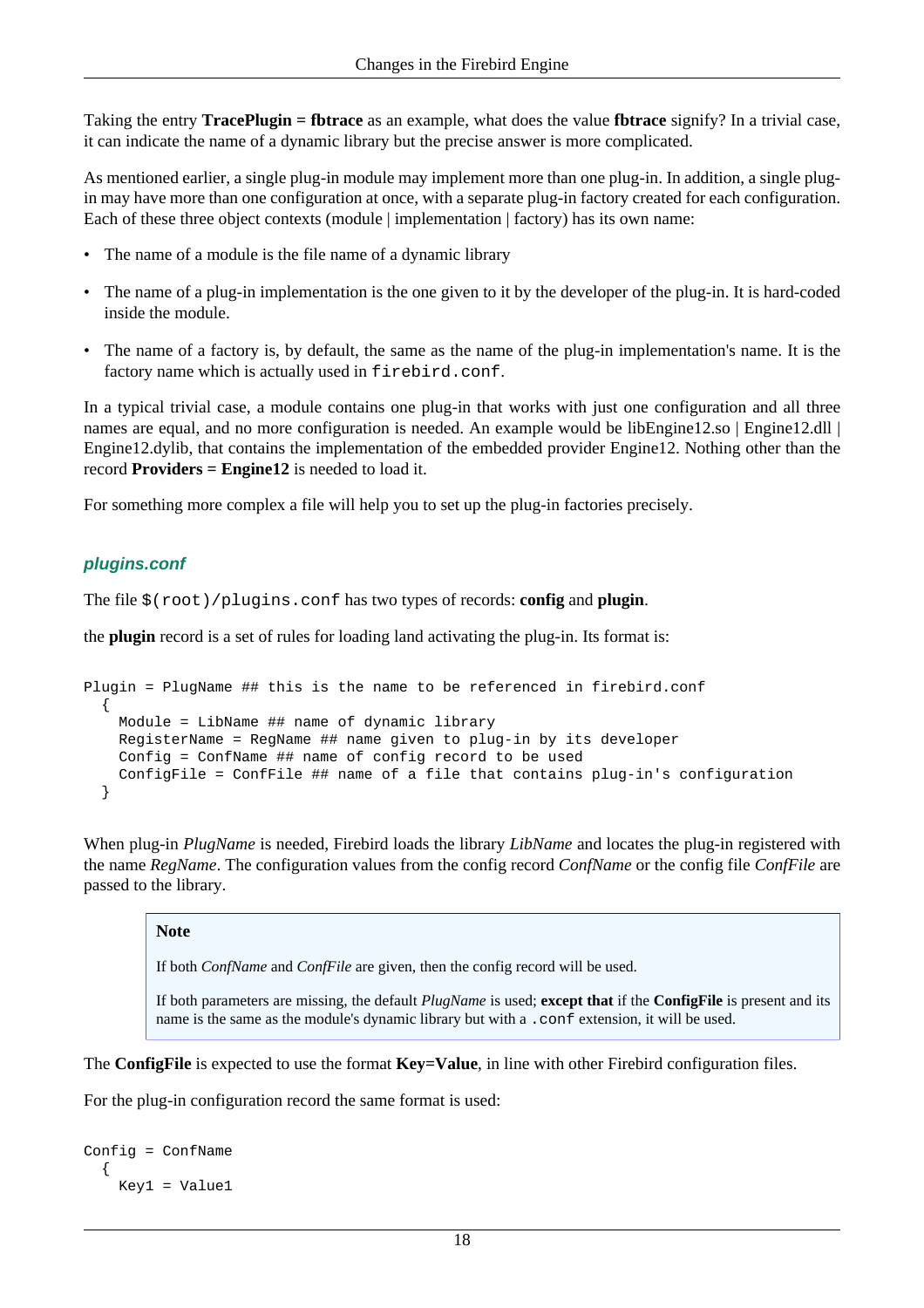```
 Key2 = Value2
    ...
 }
```
#### **A Sample Setup**

Suppose you have a server for which some clients trust the wire encryption from one vendor and others prefer a different one. They have different licences for the appropriate client components but both vendors use the name "BestCrypt" for their products.

The situation would require renaming the libraries to, say, WC1 and WC2, since there cannot be two files in the same directory with the same name. Now, the modules stop loading automatically because neither is called "BestCrypt" any longer.

To fix the problem, plug-ins.conf should contain something like this:

```
Plugin = WC1
   {
     RegisterName = BestCrypt
   }
Plugin = WC2
   {
     RegisterName = BestCrypt
   }
```
The module names will be automatically set to WC1 and WC2 and found. You can add any configuration info that the plug-ins need.

Remember to modify firebird.conf to enable both plug-ins for the **WireCryptPlugin** parameter:

```
WireCryptPlugin = WC1, WC2
```
The server will now select appropriate plug-in automatically to talk to the client.

Another sample is distributed with Firebird, in  $\frac{1}{2}$  (root)/plugins.conf, configuring one of the standard plug-ins, UDR. Because it was written to a use non-default configuration, the module name and one configuration parameter are supplied explicitly.

## **Plug-Ins Q & A**

Q. There are plug-ins named Remote, Loopback, Arc4 in the default configuration, but no libraries with such names. How do they work?

• A. They are "built-in" plug-ins, built into the fbclient library, and thus always present. Their existence is due to the old ability to distribute the Firebird client for Windows as a single dll. The feature is retained for cases where the standard set of plug-ins is used.

Q. What do the names of Srp and Arc4 plug-ins mean?

• A. Srp implements the Secure Remote Passwords protocol, the default way of authenticating users in Firebird 3. Its effective password length is 20 bytes, resistant to most attacks (including "man in the middle") and works without requiring any key exchange between client and server to work.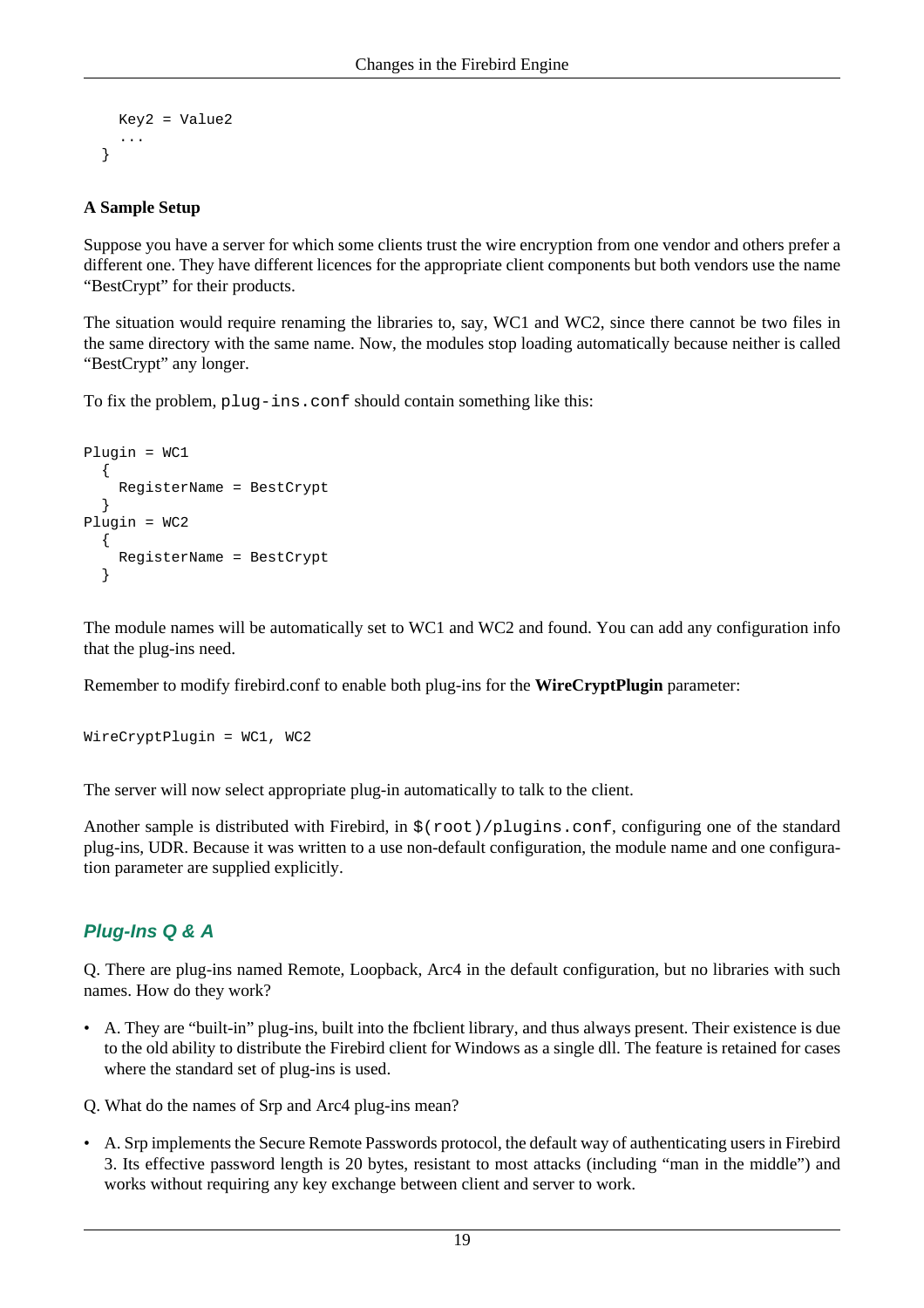Arc4 means Alleged RC4 - an implementation of RC4 cypher. Its advantage is that it can generate a unique, cryptographically strong key on both client and server that is impossible to guess by capturing data transferred over the wire during password validation by SRP.

The key is used after the SRP handshake by Arc4, which makes wire encryption secure without need to exchange any keys between client and server explicitly.

- Q. What do Win\_Sspi and Legacy\_Auth mean?
- A. Windows SSPI has been in use since Firebird 2.1 for Windows trusted user authentication. Legacy\_Auth is a compatibility plug-in to enable connection by the Firebird 3 client to older servers. It is enabled by default in the client.

And Yes, it still transfers almost plain passwords over the wire, for compatibility.

On the server it works with  $security3$ . fdb just as with a security database from Firebird 2.5 It should be avoided except in situations where you understand well what you are sacrificing.

To use Legacy\_Auth on the server you will need to avert network traffic encryption in firebird.conf by reducing the default Required setting for the **WireCrypt** parameter, either

```
 WireCrypt = Enabled
```
or

```
 WireCrypt = Disabled
```
Q. How can I find out what the standard Authentication and User Manager plug-ins are?

<span id="page-29-0"></span>• They are listed in firebird.conf.

# **External Engines**

Adriano dos Santos Fernandes

The UDR (User Defined Routines) engine adds a layer on top of the FirebirdExternal engine interface with the purpose of

- establishing a way to hook external modules into the server and make them available for use
- creating an API so that external modules can register their available routines
- making instances of routines "per attachment", rather than dependent on the internal implementation details of the engine

## **External Names**

An external name for the UDR engine is defined as

```
 '<module name>!<routine name>!<misc info>'
```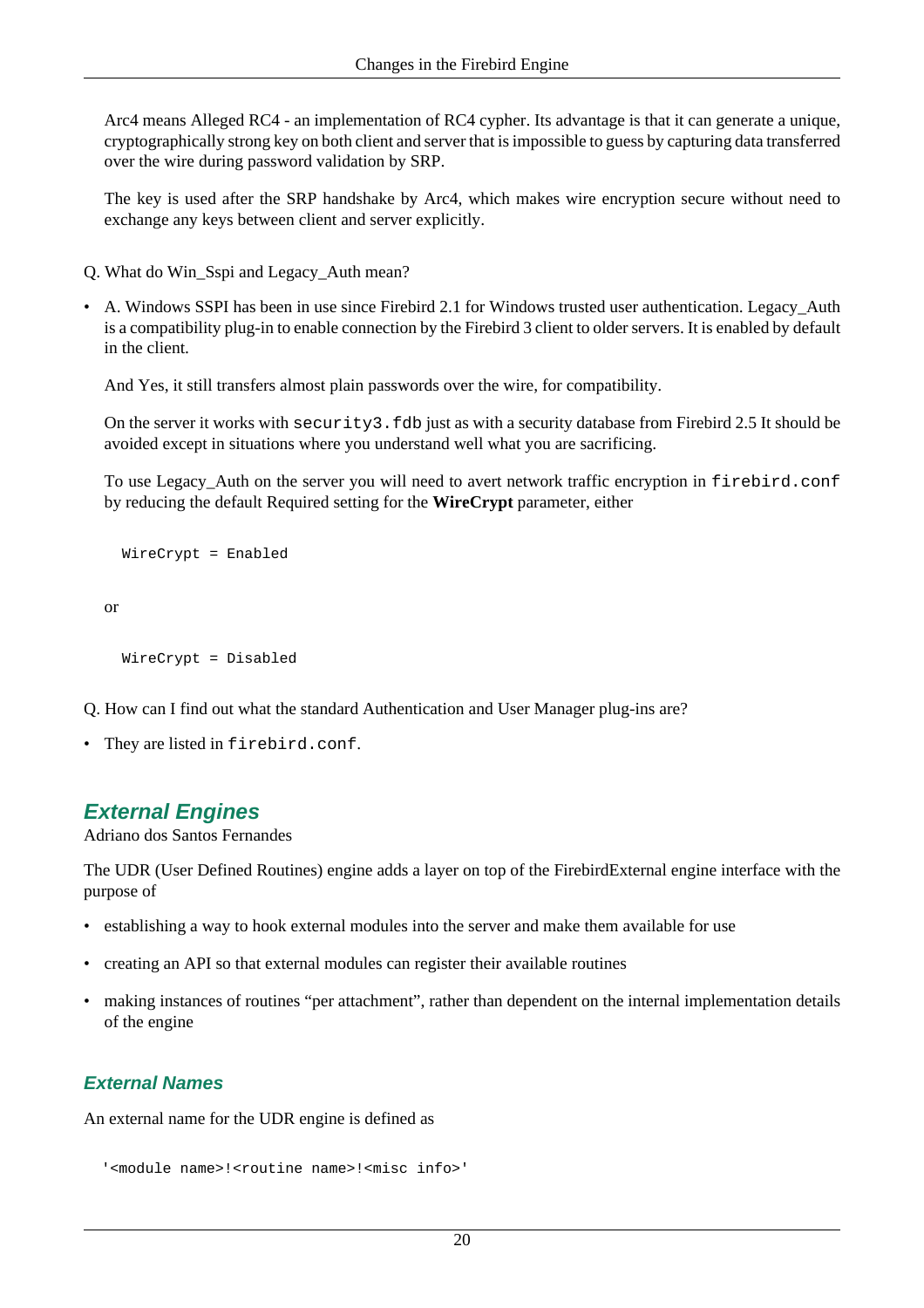The <module name> is used to locate the library, <routine name> is used to locate the routine registered by the given module, and <misc info> is an optional user-defined string that can be passed to the routine to be read by the user.

### **Module Availability**

Modules available to the UDR engine should be in a directory listed by way of the path attribute of the corresponding plugin config tag. By default, a UDR module should be on <fbroot>/plugins/udr, in accordance with its path attribute in <fbroot>/plugins/udr\_engine.conf.

The user library should include FirebirdUdr.h (or FirebirdUdrCpp.h) and link with the udr\_engine library. Routines are easily defined and registered, using some macros, but nothing prevents you from doing things manually.

#### **Note**

A sample routine library is implemented in examples/udr, showing how to write functions, selectable procedures and triggers. It also shows how to interact with the current attachment through the legacy API.

#### **Scope**

The state of a UDR routine (i.e., its member variables) is shared among multiple invocations of the same routine until it is unloaded from the metadata cache. However, it should be noted that the instances are isolated "per session".

#### **Character Set**

By default, UDR routines use the character set that was specified by the client.

#### **Note**

In future, routines will be able to modify the character set by overriding the **getCharSet** method. The chosen character set will be valid for communication with the old Firebird client library as well as the communications passed through the FirebirdExternal API.

#### **Enabling UDRs in the Database**

Enabling an external routine in the database involves a DDL command to "create" it. Of course, it was already created externally and (we hope) well tested.

#### **Syntax Pattern**

```
 { CREATE [ OR ALTER ] | RECREATE | ALTER } PROCEDURE <name>
  [ ( <parameter list> ) ]
  [ RETURNS ( <parameter list> ) ]
  EXTERNAL NAME '<external name>' ENGINE <engine>
 { CREATE [ OR ALTER ] | RECREATE | ALTER } FUNCTION <name>
  [ <parameter list> ]
  RETURNS <data type>
  EXTERNAL NAME '<external name>' ENGINE <engine>
```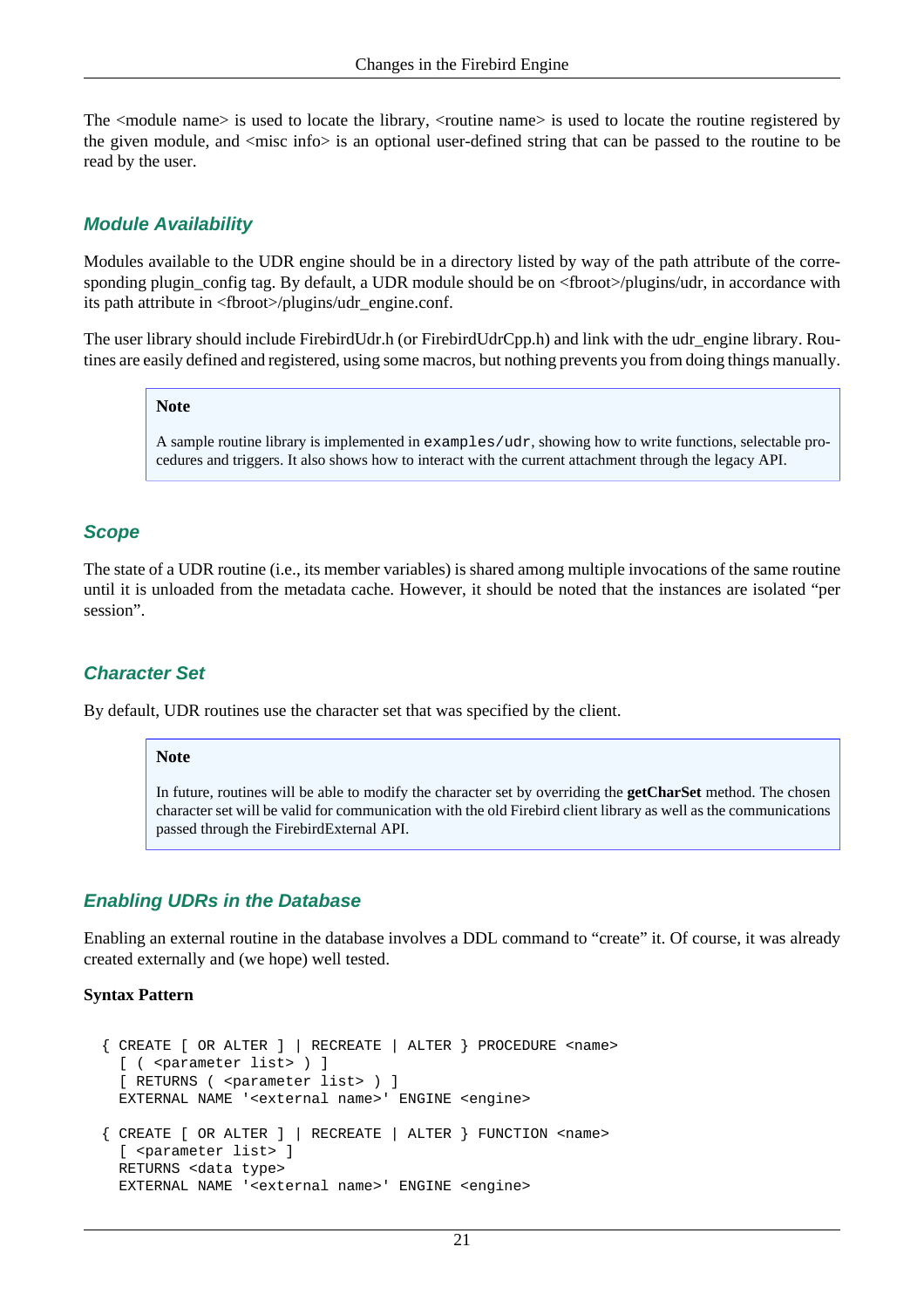{ CREATE [ OR ALTER ] | RECREATE | ALTER } TRIGGER <name> ... EXTERNAL NAME '<external name>' ENGINE <engine>

#### **Examples**

```
create procedure gen_rows (
   start_n integer not null,
   end_n integer not null
) returns (
  n integer not null
) external name 'udrcpp_example!gen_rows'
   engine udr;
create function wait_event (
  event name varchar(31) character set ascii
) returns integer
   external name 'udrcpp_example!wait_event'
   engine udr;
create trigger persons_replicate
   after insert on persons
   external name 'udrcpp_example!replicate!ds1'
   engine udr;
```
#### **How it Works**

The external names are opaque strings to Firebird. They are recognized by specific external engines. External engines are declared in configuration files, possibly in the same file as a plug-in, as in the sample UDR library that is implemented in \$(root)/plugins.

```
 external_engine = UDR {
    plugin_module = UDR_engine
   }
   plugin_module = UDR_engine {
    filename = $(this)/udr_engine
    plugin_config = UDR_config
   }
plugin_config = UDR_config {
path = $^{ (this) / udr
   }
```
When Firebird wants to load an external routine (function, procedure or trigger) into its metadata cache, it gets the external engine through the plug-in external engine factory and asks it for the routine. The plug-in used is the one referenced by the attribute **plugin\_module** of the external engine.

#### **Note**

Depending on the server architecture (Superserver, Classic, etc) and implementation details, Firebird may get external engine instances "per database" or "per connection". Currently, it always gets instances "per database".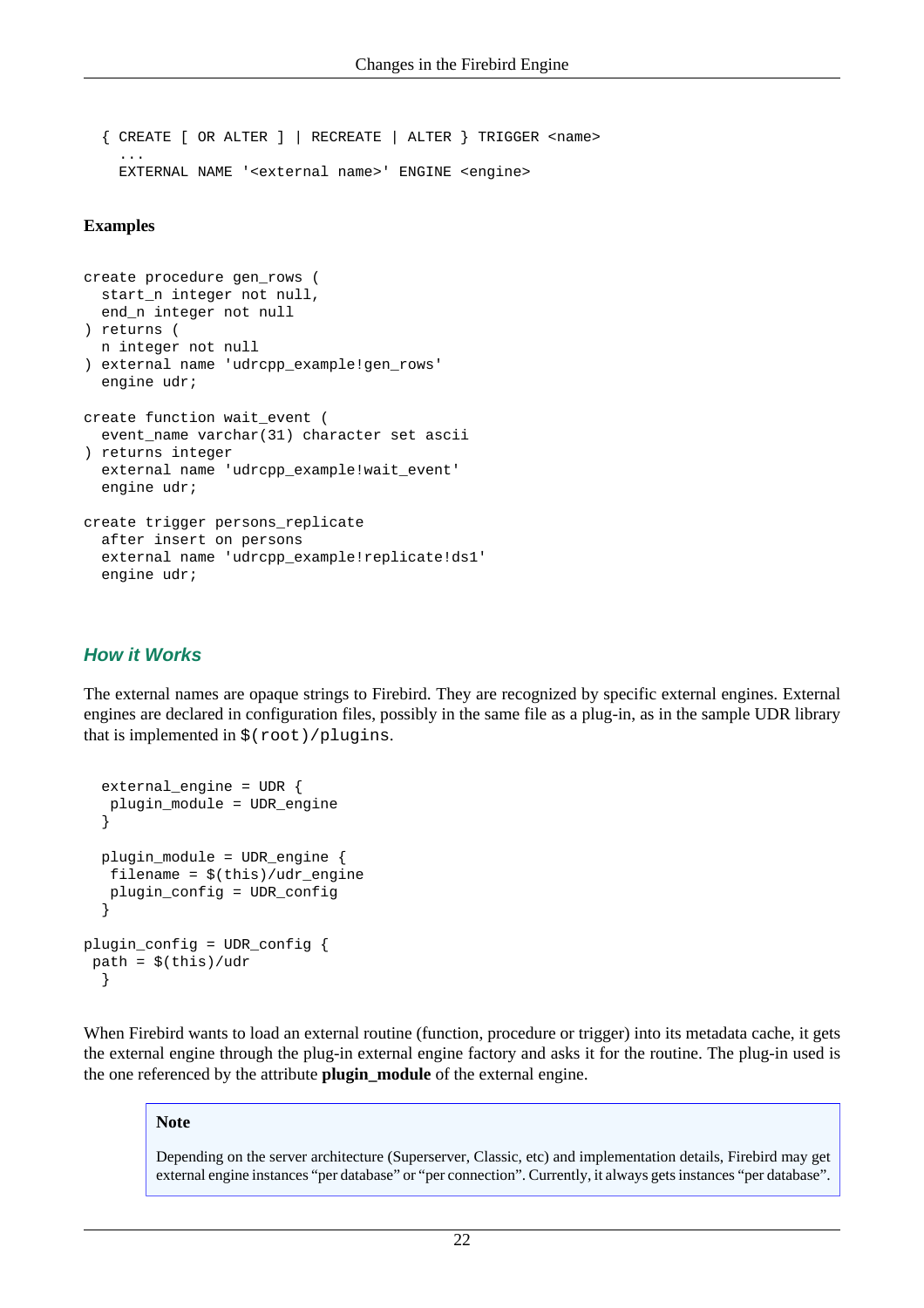# **Optimizer Improvements**

<span id="page-32-0"></span>Dmitry Yemanov

• See Tracker item [CORE-4528](http://tracker.firebirdsql.org/browse/CORE-4528).

Hash/merge joins for non-field (DBKEY or derived expression) equalities are now allowed.

See Tracker item [CORE-1482](http://tracker.firebirdsql.org/browse/CORE-1482).

<span id="page-32-1"></span>The optimizer now considers the ORDER BY optimization when making its decision about join order.

# **Other Optimizations**

#### Vlad Khorsun

• See Tracker item [CORE-4556](http://tracker.firebirdsql.org/browse/CORE-4556).

Data pages are now allocated as a group of sequential ordered pages (extents).

See Tracker item [CORE-4445](http://tracker.firebirdsql.org/browse/CORE-4445).

The main database file extends faster when physical backup state changes from *stalled* to *merge*.

• See Tracker item [CORE-4443](http://tracker.firebirdsql.org/browse/CORE-4443).

Linux systems that support "fast file growth" can now use it.

• See Tracker item [CORE-4432](http://tracker.firebirdsql.org/browse/CORE-4432).

Attachments no longer block others when the allocation table is read for the first time.

• See Tracker item [CORE-4431](http://tracker.firebirdsql.org/browse/CORE-4431).

<span id="page-32-2"></span>Contention has been reduced for the allocation table lock while database is in *stalled* physical backup state.

# **Remote Interface/Network Protocol**

#### Dmitry Yemanov

#### Tracker item [CORE-2530](http://tracker.firebirdsql.org/browse/CORE-2530).

Further improvements were made to Firebird's network protocol, providing a denser data stream and better prefetch logic. The following improvements were implemented:

1. The full length of a field whose value is NULL is no longer sent over the wire. (Tracker item [CORE-2897\)](http://tracker.firebirdsql.org/browse/CORE-2897). NULL flags (4 bytes per field) are replaced with a bitmap and only these flags are transmitted, in the bitmap.

This improvement is available for the DSQL API only, so *gbak* does not benefit from this improvement, as it uses a lower level BLR API.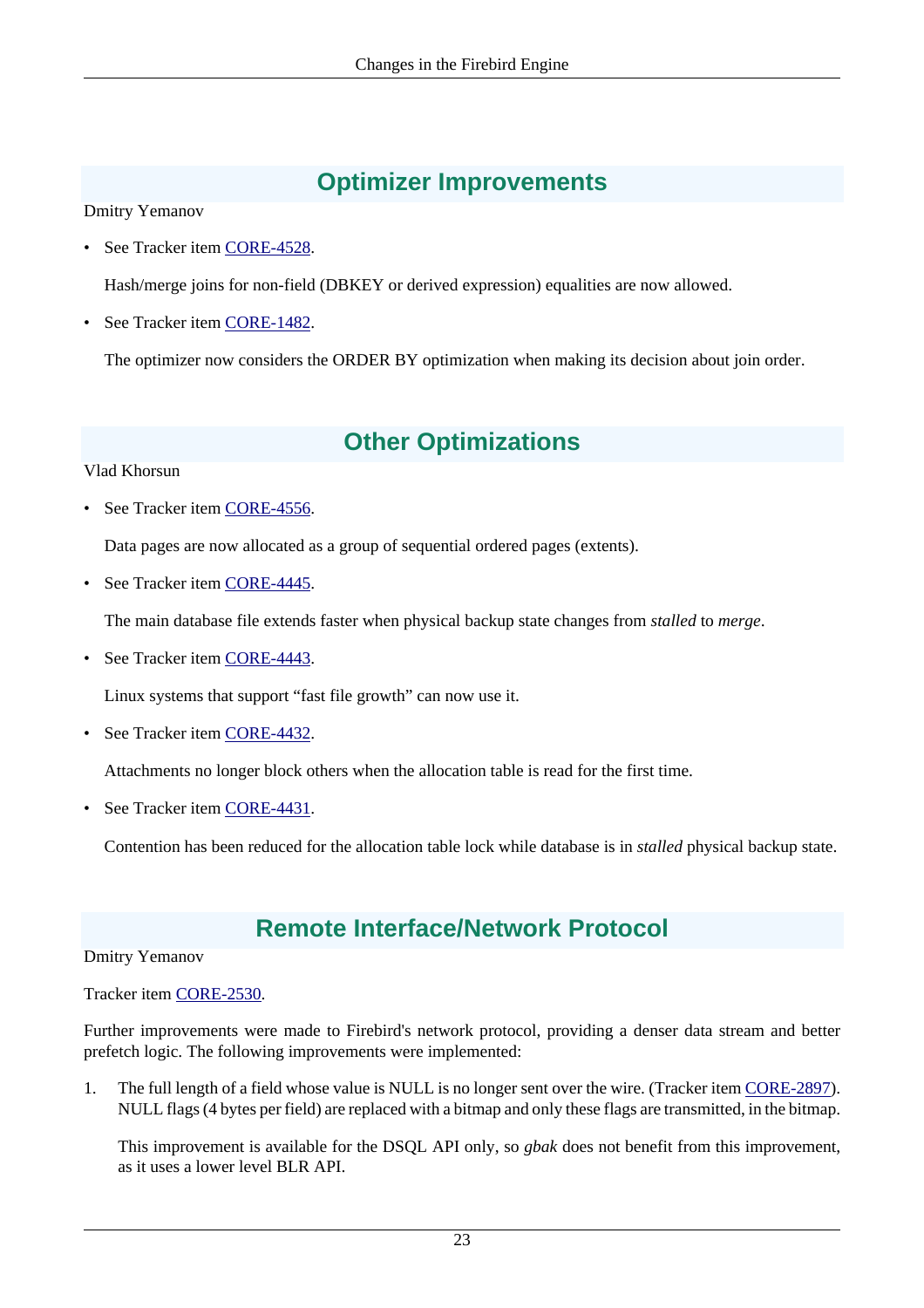2. The prefetch (batch receive) algorithm is now aware of variable-length messages, so that VARCHARs and NULLs may reduce the transmitted message size, allowing more rows to be transmitted in each batch.

#### **Acknowledgement**

<span id="page-33-0"></span>This work was sponsored by donations collected at the 9th Firebird Developers' Day conference in Brazil.

# **Miscellaneous Improvements**

<span id="page-33-1"></span>Miscellaneous engine improvements include.-

## **Connections Limit Raised**

Paul Beach

<span id="page-33-2"></span>([CORE-4439\)](http://tracker.firebirdsql.org/browse/CORE-4439) :: Maximum connections (FD\_SETSIZE) on Windows Superserver and Superclassic was raised from 1024 to 2048.

## **Better Error Diagnosis**

Dmitry Yemanov

<span id="page-33-3"></span>([CORE-3881\)](http://tracker.firebirdsql.org/browse/CORE-3881) :: The error reported for index/constraint violations has been extended to include the problematic key value.

# **ICU Version Upgraded**

Adriano dos Santos Fernandes

<span id="page-33-4"></span>([CORE-2224\)](http://tracker.firebirdsql.org/browse/CORE-2224) :: The ICU version was upgraded to v.52.1.

## **Internal Debug Info Made Human-readable**

Vlad Khorsun

<span id="page-33-5"></span>A new BLOB filter translates internal debug information into text.

# **A Silly Message is Replaced**

Claudio Valderrama C.

<span id="page-33-6"></span>A silly message sent by the parser when a reference to an undefined object was encountered was replaced with one that tells it like it really is.

# **New Pseudocolumn RDB\$RECORD\_VERSION**

Adriano dos Santos Fernandes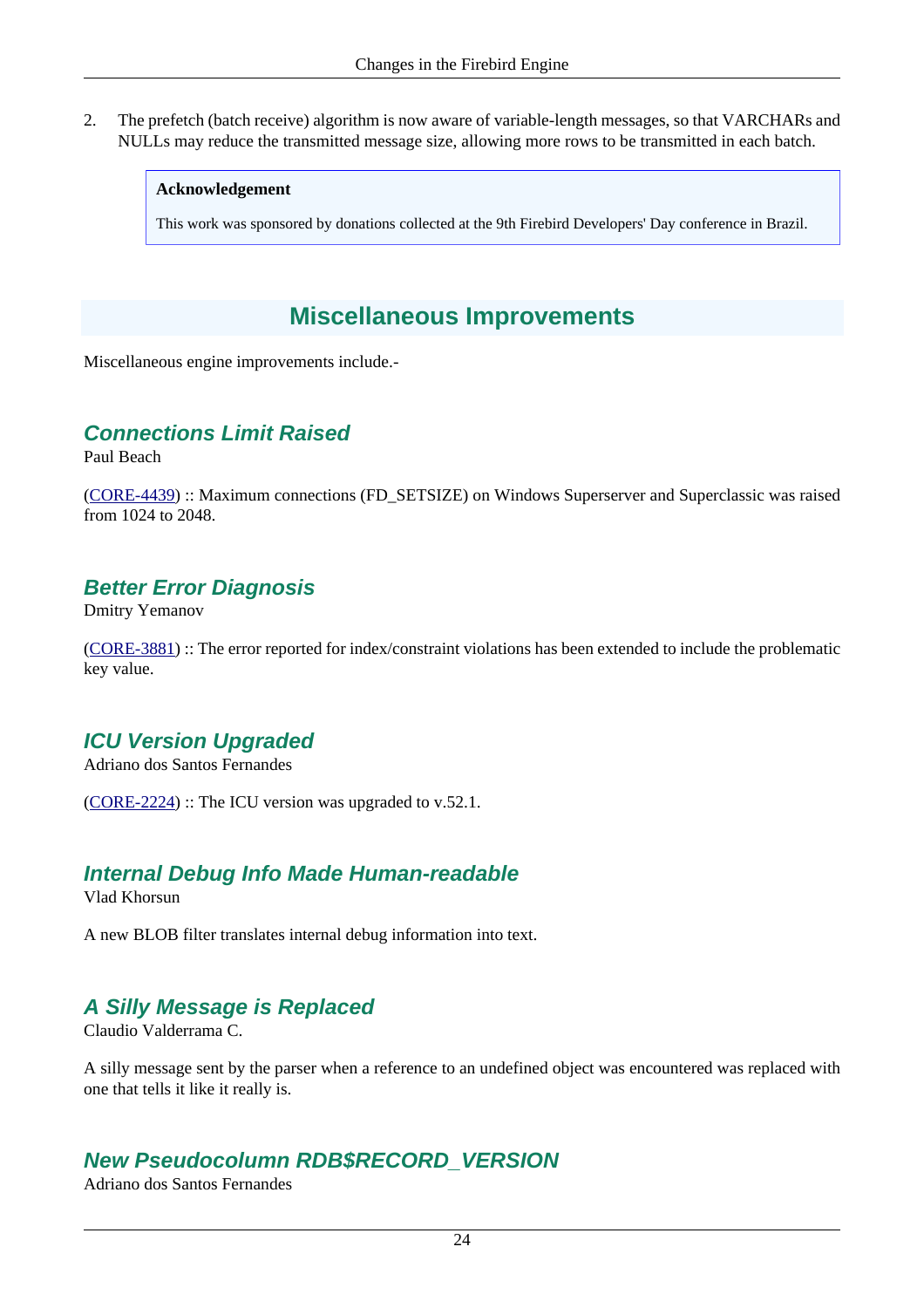A pseudocolumn named RDB\$RECORD\_VERSION returns the number of the transaction that created the current record version.

<span id="page-34-0"></span>It is retrieved the same way as RDB\$DB\_KEY, i.e., **select RDB\$RECORD\_VERSION from aTable where...**

# **systemd init Scripts**

Alex Peshkov

systemd init scripts are available in Firebird 3 POSIX installers. See Tracker ticket [CORE-4085.](http://tracker.firebirdsql.org/browse/CORE-4085)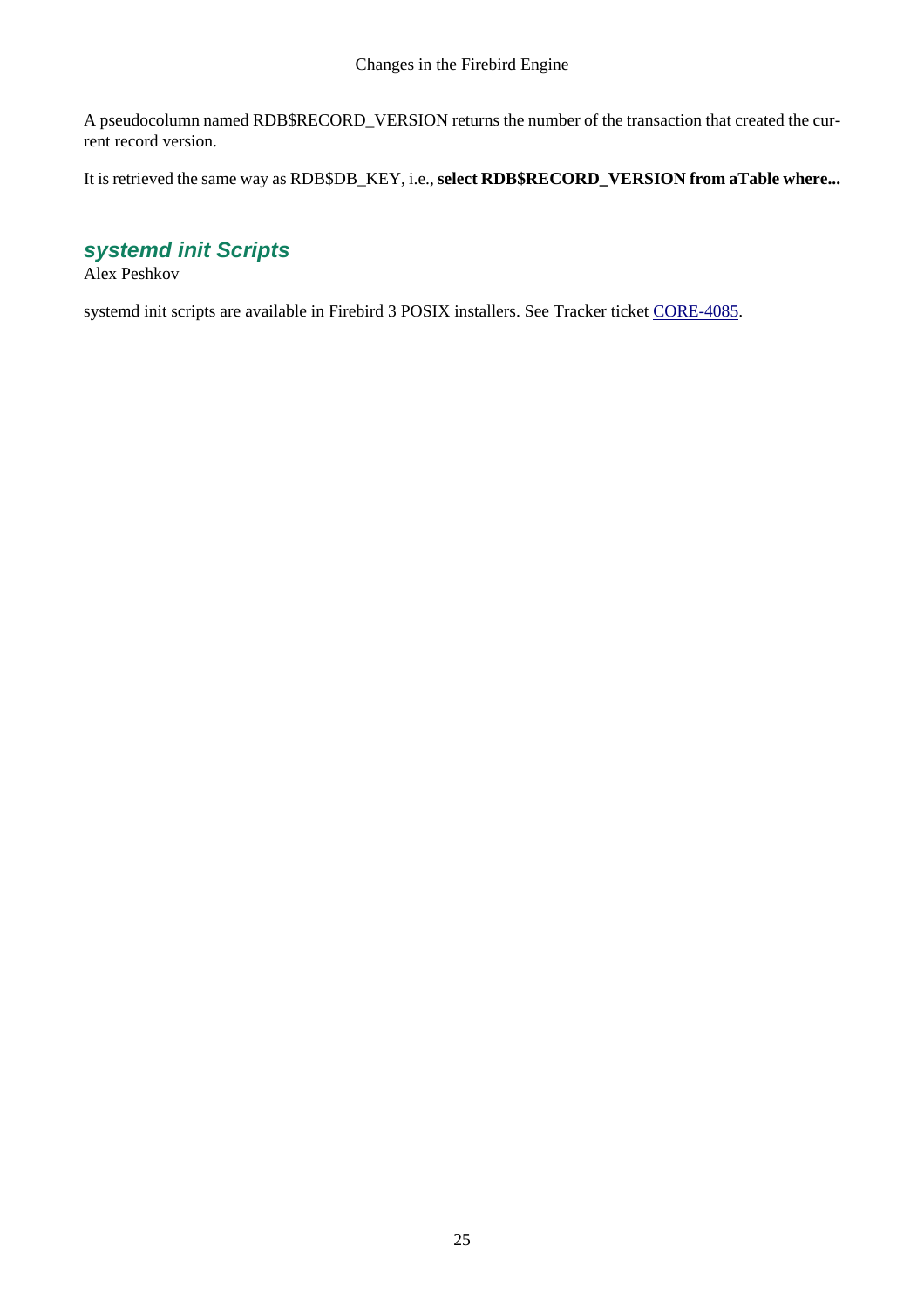## <span id="page-35-0"></span>**Chapter 4**

# **Changes to the Firebird API and ODS**

# **ODS (On-Disk Structure) Changes**

# <span id="page-35-2"></span><span id="page-35-1"></span>**New ODS Number**

Firebird 3.0 creates databases with an ODS (On-Disk Structure) version of 12. In the initial release, a database with an older ODS cannot be opened by Firebird 3.0. In order to work with a database with an older ODS it will be necessary to make a backup using *gbak* under the older server and restore it with *gbak* on Firebird 3.

#### **Note**

A legacy provider for databases with ODS 8 to 11.2 is planned for a future sub-release.

# <span id="page-35-3"></span>**Implementation ID is Deprecated**

Alex Peshkov

The Implementation ID in the ODS of a database is deprecated in favour of a new field in database headers describing hardware details that need to match in order for the database to be assumed to have been created by a compatible implementation.

The old Implementation ID is replaced with a 4-byte structure consisting of hardware ID, operating system ID, compiler ID and compatibility flags. The three ID fields are just for information: the ODS does not depend upon them directly and they are not checked when opening the database.

The compatibility flags *are checked* for a match between the database and the engine opening it. Currently we have only one flag, for endianness. As previously, Firebird will not open a database on little-endian that was created on big-endian, nor vice versa.

#### **Sample gstat Output**

```
# ./gstat -h employee
Database "/usr/home/firebird/trunk/gen/Debug/firebird/examples/empbuild/employee.fdb"
Database header page information:
         ..............
         Implementation HW=AMD/Intel/x64 little-endian OS=Linux CC=gcc
         ..............
```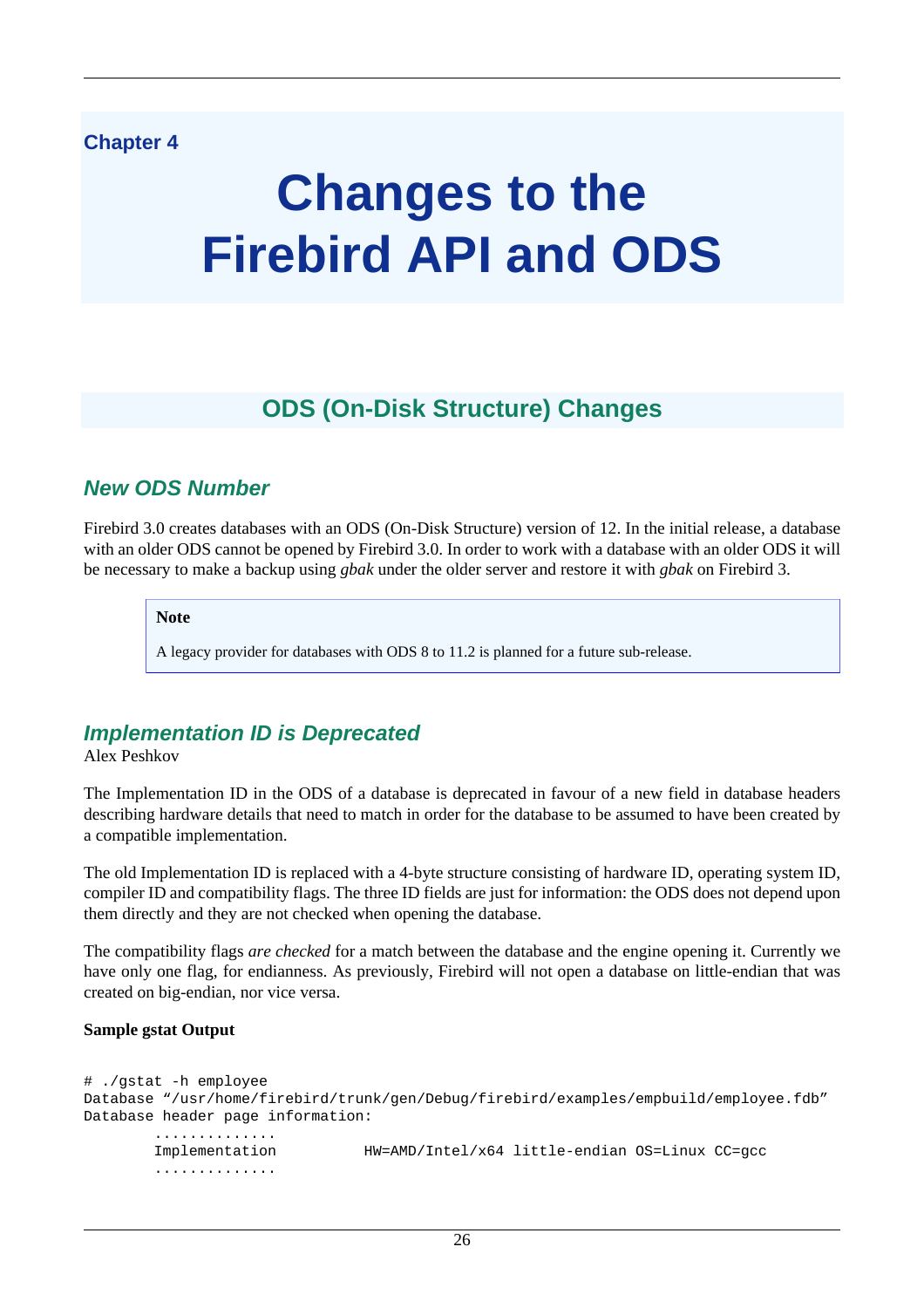The purpose is to make it easier to do ports of Firebird for new platforms.

## **Maximum Database Size**

Maximum database size is increased to  $2^{32}$  pages (previously  $2^{31}$  pages). The new limit is 16TB|32TB|64TB, depending on the page size.

## **Maximum Page Size**

The maximum page size remains 16 KB (16384 bytes).

## **Maximum Number of Page Buffers in Cache**

The maximum number of pages that can be configured for the database cache depends on whether the database is running under 64-bit or 32-bit Firebird:

- 64-bit ::  $2^{31}$  -1 (2,147,483,647) pages
- 32-bit :: 128,000 pages, i.e., unchanged from V.2.5

## **Extension of Transaction ID Space Limit**

Dmitry Yemanov

Historically, transaction ID space was limited to  $2^{31}$  transactions, counted from the time the database was created. After that point, the database becomes unavailable until backup and restore is performed to reset the transaction ID counter back to zero. Initially in Firebird 3.0, the transaction ID space was raised to  $2^{32}$  transactions, doubling the database up-time without backup and restore.

This improvement request is about shifting that limit even further, with the introduction of 48-bit internal transaction IDs that are publicly (via the API and the MON\$ tables) represented as 64-bit numbers. This makes the new limit roughly equal to 2.8  $* 10^{14}$  transactions. Later, it could be extended up to the  $2^{63}$  limit.

The implemented solution has no additional storage overhead until the transaction counters grow beyond the  $2^{32}$  boundary.

## **Limits Raised for Attachment and Statement IDs**

Attachment IDs and statement IDs were changed to 64-bit numbers, both internally and externally via the API and the MON\$ tables.

## **System Tables**

## **New System Tables**

RDB\$AUTH\_MAPPING Stores authentication and other security mappings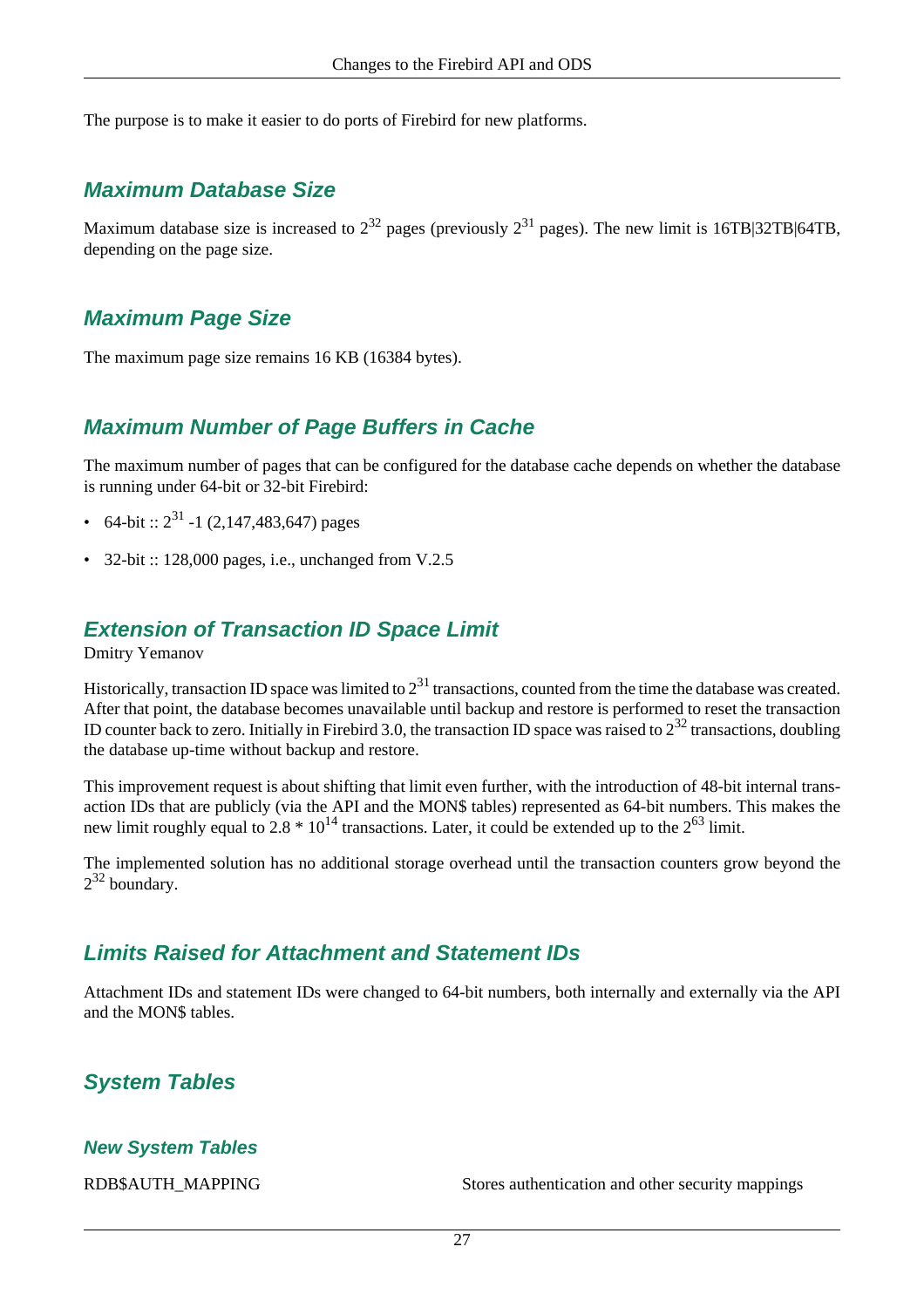# RDB\$PACKAGES Header for SQL packages

RDB\$DB\_CREATORS A list of users granted the CREATE DATABASE privilege when using the specified security database SEC\$USERS Virtual table to query the local user list SEC\$USER\_ATTRIBUTES Virtual table storing local user attributes SEC\$DB\_CREATORS SQL interface to access the list in RDB\$CREATORS, i.e. select \* from SEC\$DB\_CREATORS SEC\$GLOBAL\_AUTH\_MAPPING SQL interface to access the members of RDB \$AUTH\_MAPPING that have access to all databases using the specified security database, i.e. select \* from SEC\$GLOBAL\_AUTH\_MAPPING. For information about authentication mapping, see *[Mapping of Users to Objects](#page-64-0)* in the Security chapter.

## **Changes to System Tables**

#### **RDB\$SYSTEM\_FLAG**

Claudio Valderrama C.

RDB\$SYSTEM\_FLAG has been made NOT NULL in all tables.

[CORE-2787](http://tracker.firebirdsql.org/browse/CORE-2787).

#### **RDB\$TYPES**

Dmitry Yemanov

Missing entries were added to RDB\$TYPES. They describe the numeric values for these columns:

```
 RDB$PARAMETER_TYPE (table RDB$PROCEDURE_PARAMETERS)
 RDB$INDEX_INACTIVE (table RDB$INDICES)
 RDB$UNIQUE_FLAG (table RDB$INDICES)
  RDB$TRIGGER_INACTIVE (table RDB$TRIGGERS)
  RDB$GRANT_OPTION (table RDB$USER_PRIVILEGES)
 RDB$PAGE_TYPE (table RDB$PAGES)
  RDB$PRIVATE_FLAG (tables RdB$PROCEDURES and RDB$FUNCTIONS)
 RDB$LEGACY_FLAG (table RDB$FUNCTIONS)
  RDB$DETERMINISTIC_FLAG (table RDB$FUNCTIONS)
```
**Monitoring Tables**

Dmitry Yemanov

#### **Changes to Client Address Reporting**

Prior to Firebird 3.0, the network address of remote clients were reported in MON\$ATTACHMENTS.MON \$REMOTE\_ADDRESS and RDB\$GET\_CONTEXT('SYSTEM', 'CLIENT\_ADDRESS'). For TCP/IP protocol (a.k.a. INET), it contained a TCPv4 dot-separated address. For Named Pipes (a.k.a. WNET, NetBeui) protocol, it was always NULL. For shared memory (aka XNET) protocol, it contained the local host name.

Starting with Firebird 3.0, the network address of a remote client contains the TCP/IP port number of the remote client, separated with a slash: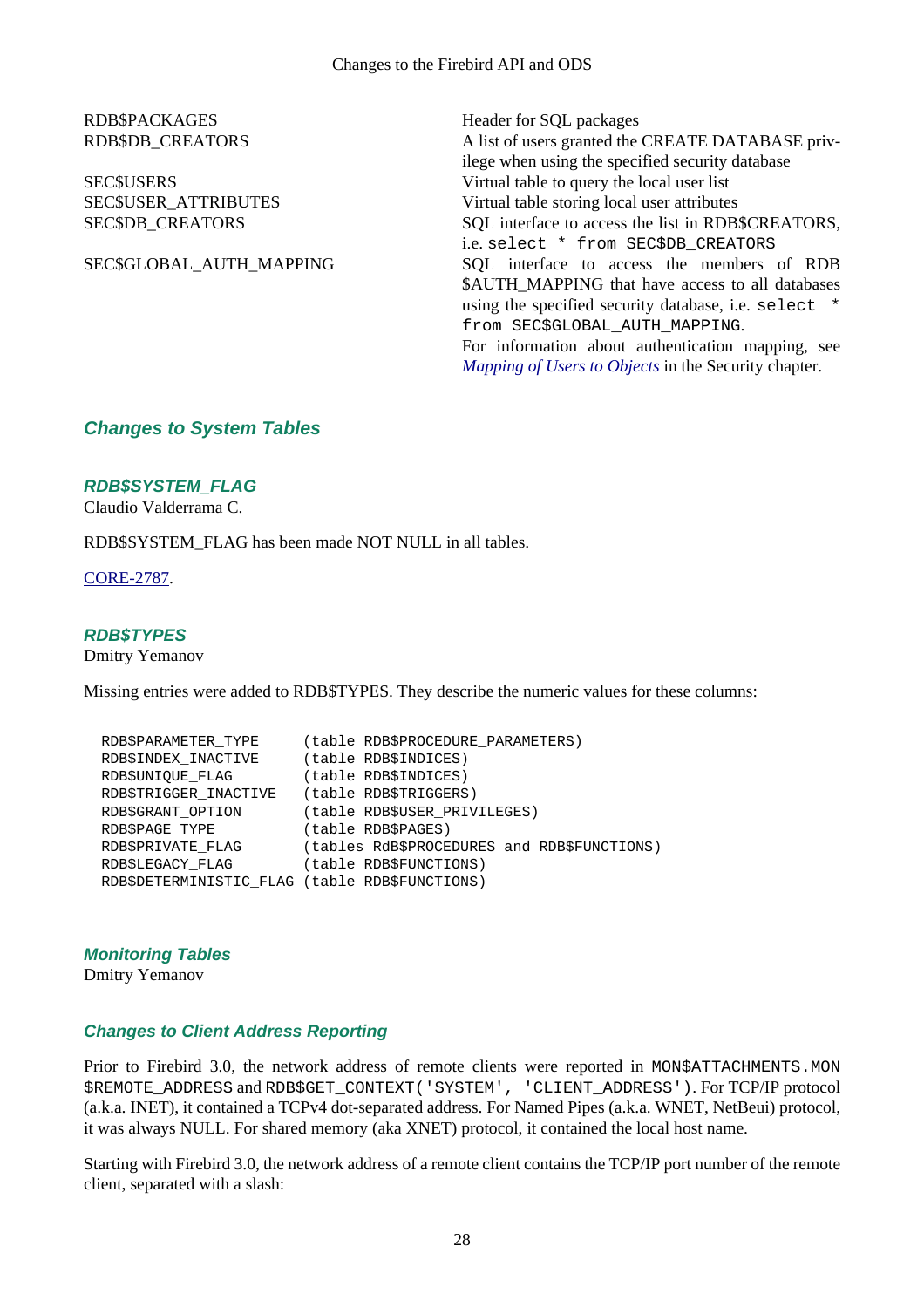<IP address>/<port>

The port number is also retrieved via the new built-in context variable RDB\$GET\_CONTEXT('SYSTEM', 'CLIENT\_PORT').

The host name is also reported now, in the new column MON\$REMOTE\_HOST.

#### **Alert**

The WNET (Named Pipes/Netbeui) protocol should be considered as deprecated. It is likely to be abandoned in a future version.

Per-table performance counters have been added to all of the monitoring tables. See Tracker [CORE-4564](http://tracker.firebirdsql.org/browse/CORE-4564).

#### **MON\$ATTACHMENTS**

New information is now available:

- Operating system user name. See Tracker [CORE-3779](http://tracker.firebirdsql.org/browse/CORE-3779).
- Protocol and client library version. See Tracker [CORE-2780.](http://tracker.firebirdsql.org/browse/CORE-2780)
- Client host name. See Tracker [CORE-2187.](http://tracker.firebirdsql.org/browse/CORE-2187)
- authentication method used for connection (MON\$AUTH\_METHOD). See Tracker [CORE-4222](http://tracker.firebirdsql.org/browse/CORE-4222).
- MON\$REMOTE\_ADDRESS now contains the <IP>/<port> string. See Tracker [CORE-5028.](http://tracker.firebirdsql.org/browse/CORE-5028)

#### **MON\$DATABASE**

- Database owner (MON\$OWNER) added. See Tracker [CORE-4218](http://tracker.firebirdsql.org/browse/CORE-4218).
- Security database type (MON\$SEC\_DATABASE) flag added. Value will be one of Default/Self/Other. See Tracker [CORE-4729](http://tracker.firebirdsql.org/browse/CORE-4729).

#### **MON\$STATEMENTS**

The PLAN is now included. See Tracker [CORE-2303](http://tracker.firebirdsql.org/browse/CORE-2303).

# **Application Programming Interfaces**

A new public API replaces the legacy one in new applications, especially object-oriented ones. The interface part can be found in the header file Interfaces.h in the directory /include/firebird beneath the installation root directory.

#### **Note**

POSIX installations have a symlink pointing to /usr/include/firebird/Interfaces.h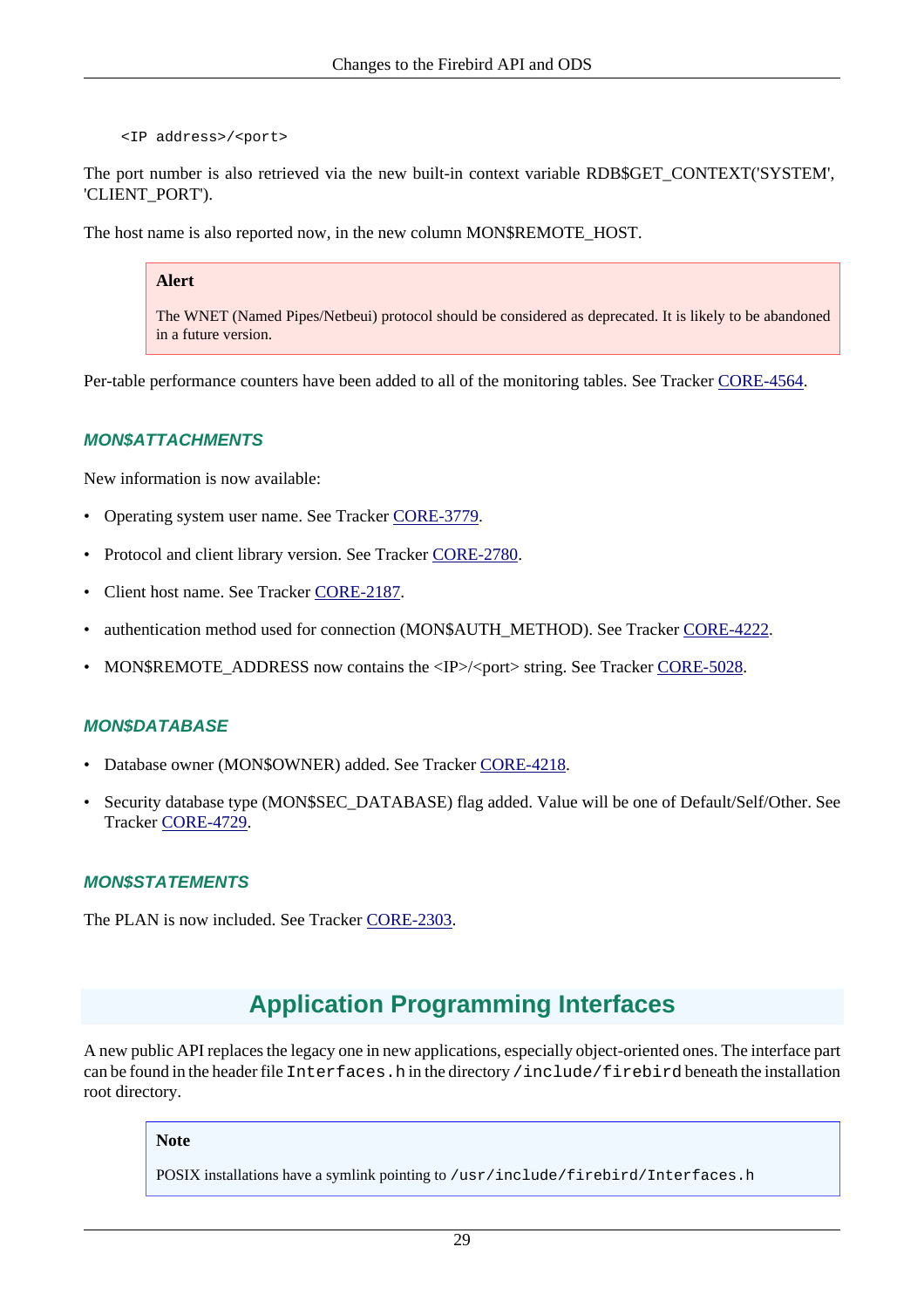The new public API can be also used inside user-defined routines (UDR, q.v.) for callbacks inside the engine, allowing a UDR to select or modify something in the database, for example.

The main difference between the new API and the legacy one is that UDRs can query and modify data in the same connection or transaction context as the user query that called that UDR. It is now possible to write external triggers and procedures, not just external functions (UDFs).

## **Interfaces and the New Object-oriented API**

Alex Peshkov

Firebird needed a modernised API for a number of compelling reasons.

• High on the list was the limitation of the 16-bit integer pervading the legacy API, encompassing message size, SQL operator length, BLOB data portions, to name a few examples. While 16-bit was probably adequate when that old API came to life, in today's environments it is costly to work around.

A trivial solution might be to add new functions that support 32-bit variables. The big downside is the obvious need to retain support for the old API by having pairs of functions with the same functionality but differing integer sizes. In fact, we did something like this to support 64-bit performance counters, for no better reason than being pressed to provide for it without having a more elegant way to implement it.

• Another important reason, less obvious, derives from the era when Firebird's predecessor, InterBase, did not support SQL. It used a non-standard query language, GDML, to manage databases. Data requests were transported between client and server using messages whose formats were defined at request compilation time in BLR (binary language representation). In SQL, the operator does not contain the description of the message format so the decision was taken to surround each message with a short BLR sequence describing its format.

The ISC API also has the XSQLDA layer over BLR. The trap with the XSQLDA solution is that it encapsulates both the location of the data and their format, making it possible to change location or format (or both) between fetch calls. Hence, the need for the BLR wrapping in *every* fetch call—notwithstanding, this potential capability to change the data format between fetches was broken in the network layer before Firebird existed.

But to support the XSQLDA layer that rides on top of the message-based API that lower level API also has support sending format BLR at every turn.

This system involving calls processing data through multiple layers is hard to extend and wastes performance; the SQLDA is not simple to use; the desire to fix it was strong.

• Other reasons—numerous but perhaps less demanding—for changing the API included enhancing the status vector and optimizing dynamic library loading. Interfaces also make it so much easier and more comfortable to use the messages API.

## **The Non-COM Choice**

The new interfaces are not compatible with COM, deliberately, and the reasons have to do with future performance enhancement.

At the centre of the Providers architecture in Firebird 3.0 is the **y-valve**, which is directed at dispatching API calls to the correct provider. Amongst the potential providers are older ones with potentially older interfaces. If we used COM, we would have to call the method **IUnknown** for each call (including record fetch), just to ensure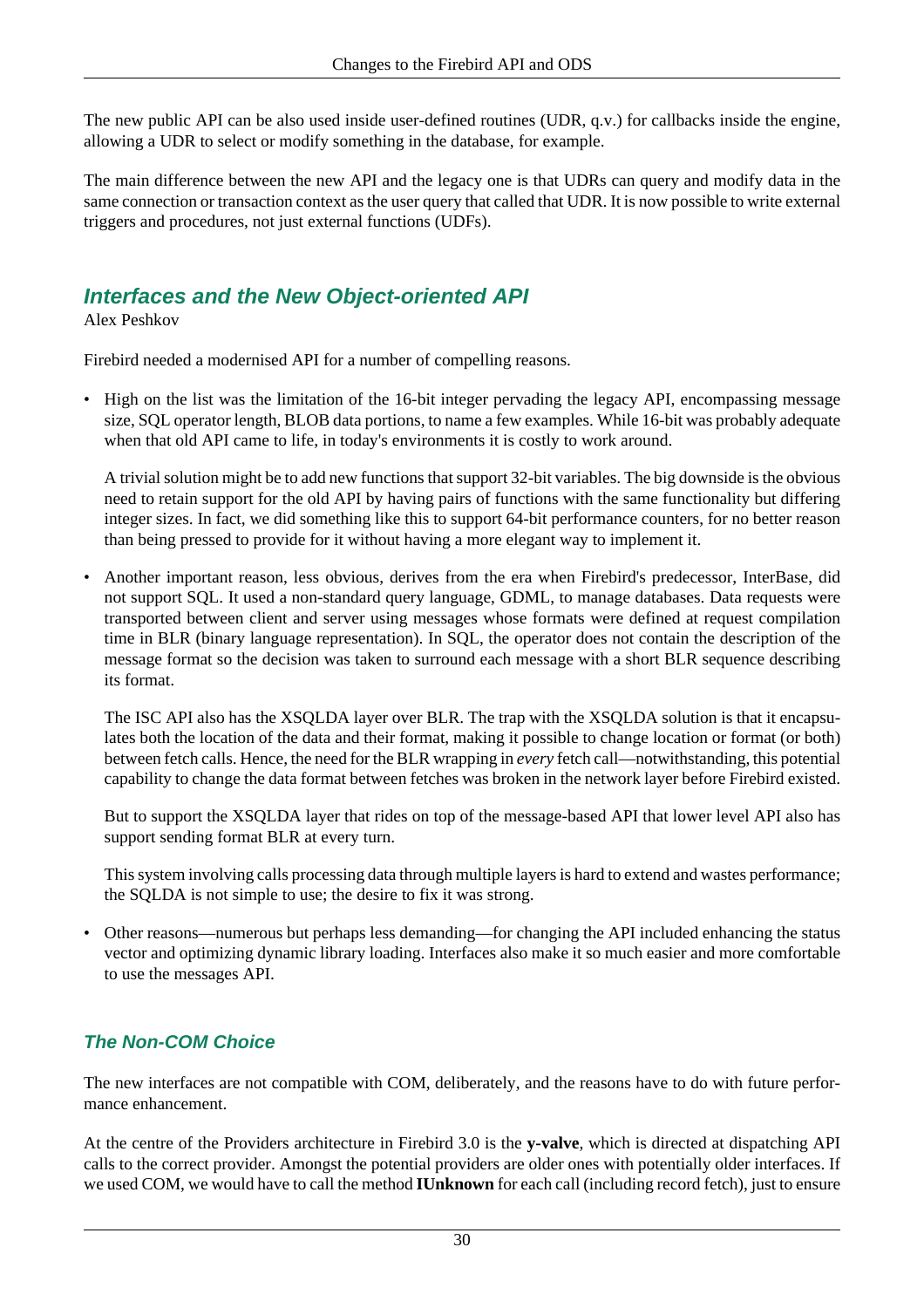that the provider really had some newer API method. Along with that comes the likelihood of future additions to the catalogue of API calls to optimize performance. A COM-based solution does not play well with that.

Firebird interfaces, unlike COM, support multiple versions. The interface version is determined by the total number of virtual functions it encompasses and is stored as a pointer-size integer at the beginning of the virtual functions table. This makes it possible for very fast checking of the interface version, since it requires no virtual call. That is to say, the pointer check has no overhead, unlike COM.

## **The Hierarchy of Interfaces**

A detailed discussion of all the functions presented by all the interfaces is outside the scope of this overview. The general schematic looks like this:



The base of the structure is **IVersioned**. It is the interface that enables a version upgrade. A lot of interfaces not requiring additional lifetime control are based directly on **IVersioned**. **IMaster** is one example already mentioned. Others include a number of callback interfaces whose lifetimes must match the lifetimes of the objects from which they were to be used for callback.

Two interfaces deal with lifetime control: **IDisposable** and **IRefCounted**. The latter is especially active in the creation of other interfaces: **IPlugin** is reference counted, as are many other interfaces that are used by plug-ins. These include the interfaces that describe database attachment, transaction management and SQL statements.

Not everything needs the extra overhead of a reference-counted interface. For example, IMaster, the main interface that calls functions available to the rest of the API, has unlimited lifetime by definition. For others, the API is defined strictly by the lifetime of a parent interface; the IStatus interface is non-threaded. For interfaces with limited lifetimes it is of benefit to have a simple way to destroy them, that is, a dispose() function.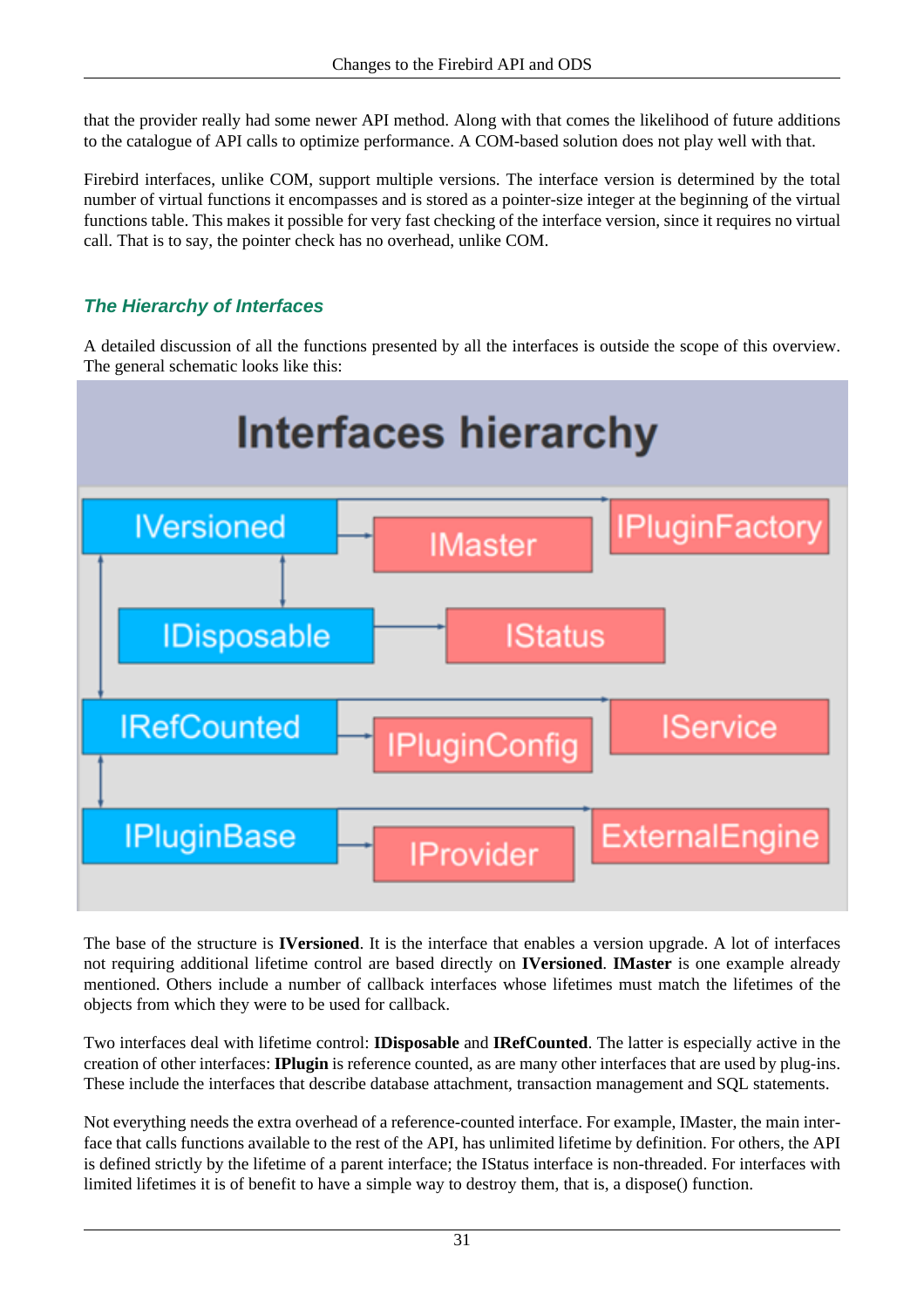Each plug-in has one and only one main interface—**IPlugin**—which is responsible for basic plug-in functionality. In fact, a lot of plugins have only that interface, although that is not a requirement.

Finally, there is **IProvider**, a kind of "main" plug-in in the Firebird API. **IProvider** is derived from **IPlugin** and must be implemented by every provider. If you want to write your own provider you must implement **IProvider**. It is implemented also by the **y-valve**: it is the **y-valve** implementation that is returned to the user when the **getDispatcher()** function from the master interface is called.

**IProvider** contains functions enabling creation of an attachment to a database (attach and create) or to the Services Manager.

## **Interfaces Q & A**

- Q. We access new API using IMaster. But how to get access to IMaster itself?
- A. This is done using just the one new API function **fb\_get\_master\_interface()**. It is exported by the fbclient library. Also IMaster is passed as a parameter to each plug-in during its registration in the system.

Q. The non-use of COM-based interfaces was said to be to avoid working with IUnknown methods and that this is done due to performance issues. Instead you have to check the interface version. Why is that faster than using IUnknown?

• A. As was already mentioned we do not need to execute virtual calls when checking the interface version. Taking into an account that each virtual call means a reset of the CPU cache, it is an important difference, especially for the very small calls like getting specific metadata properties from IMetadata.

## **Other New APIs**

Other new APIs support various plug-ins by declaring the interfaces between the engine and the plug-in. Besides pluggable authentication and pluggable encryption, Firebird 3 supports "external engines", bridges between the engine and the execution environments that can run UDRs: native code, Java and others. By and large they are intended for use by third-party solution providers, rather than for client application development.

For creating custom plug-ins and bridges, the relevant interface (API) needs to be implemented in the plugin code.

## **API Improvements**

The following improvements to the API should be noted.

## **Some SQL Size Limits Removed Using New API**

Dmitry Yemanov

If and only if the new API is being used.-

• The size of the body of a stored procedure or a trigger can exceed the traditional limit of 32 KB. The theoretical limit provided by the new API is 4GB. At the moment, as a security measure, a hard-coded limit of 10MB is imposed. The same limit of 10MB also applies to any user-defined DSQL query.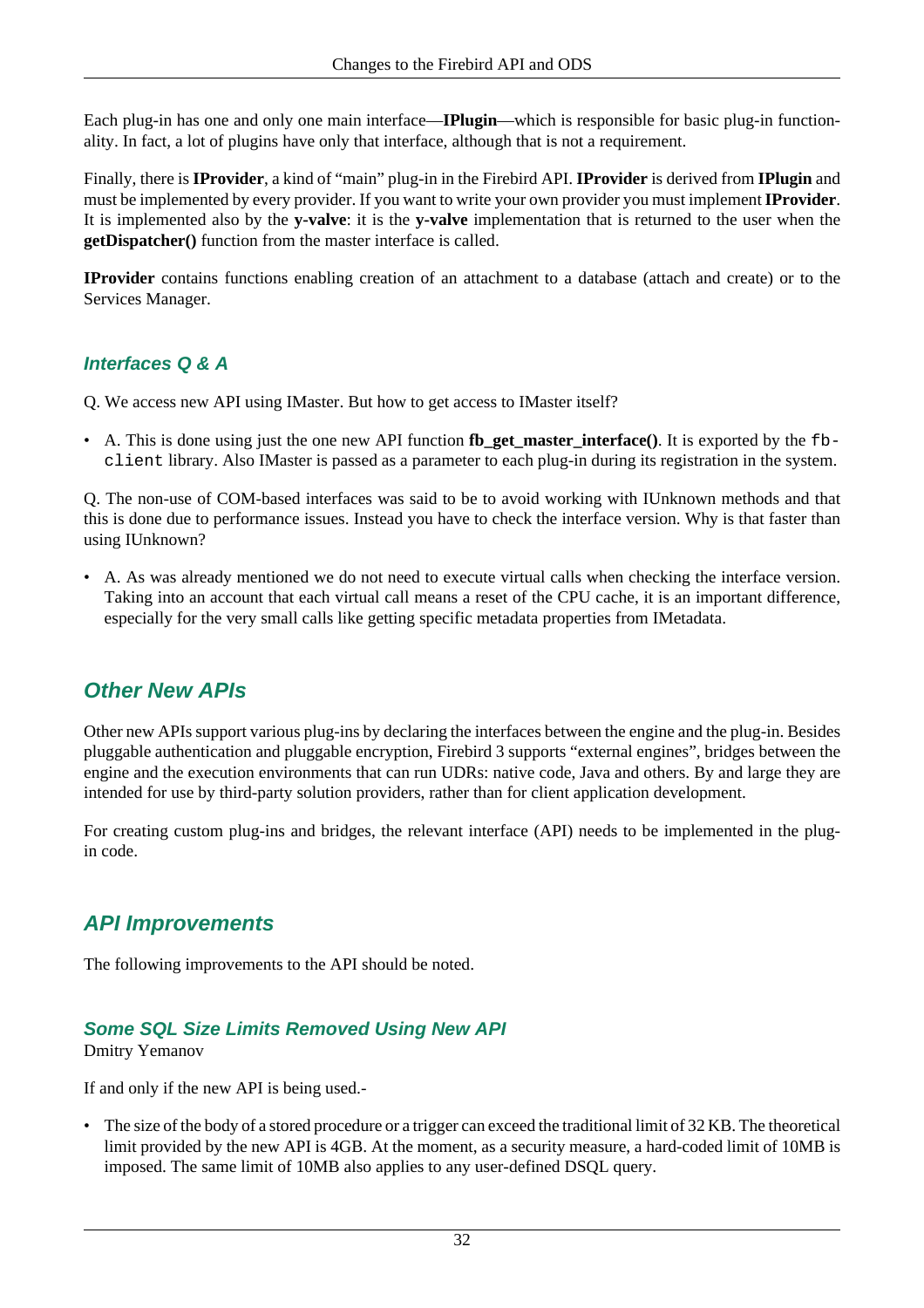The total size of all input or output parameters for a stored procedure or a user-defined DSQL query is no longer limited to the traditional size of (64KB minus overhead). The theoretical limit provided by the new API is 4GB.

## **Legacy API**

Improvements to the legacy API include.-

#### **Scrollable Cursor Support**

Dmitry Yemanov

In PSQL, a [scrollable cursor](#page-116-0) can be operated on directly to navigate flexibly from the current row to any another row either forwards or backwards. API support is available to make scrollable cursors available to DSQL applications.

## **Scrollable Cursor Usage**

The result set must be opened with the flag **IStatement::CURSOR\_TYPE\_SCROLLABLE** explicitly specified.

#### **Fetch Methods**

The following fetch methods of the IResultSet interface are available:

```
int fetchNext(IStatus* status, void* message);
// equivalent to FETCH NEXT FROM <cursor name>
```
Moves the cursor's current position to the next row and returns it. If the cursor is empty or already positioned at the last row, the condition **NO\_DATA** is returned.

```
int fetchPrior(IStatus* status, void* message);
// equivalent to FETCH PRIOR FROM <cursor name>
```
Moves the cursor's current position to the prior row and returns it. If the cursor is empty or already positioned at the first row, the condition **NO\_DATA** is returned.

```
int fetchFirst(IStatus* status, void* message);
// equivalent to FETCH FIRST FROM <cursor name>
```
Moves the cursor's current position to the first row and returns it. If the cursor is empty, the condition **NO\_DATA** is returned.

```
int fetchLast(IStatus* status, void* message);
// equivalent to FETCH LAST FROM <cursor name>
```
Moves the cursor's current position to the last row and returns it. If the cursor is empty, the condition **NO\_DATA** is returned.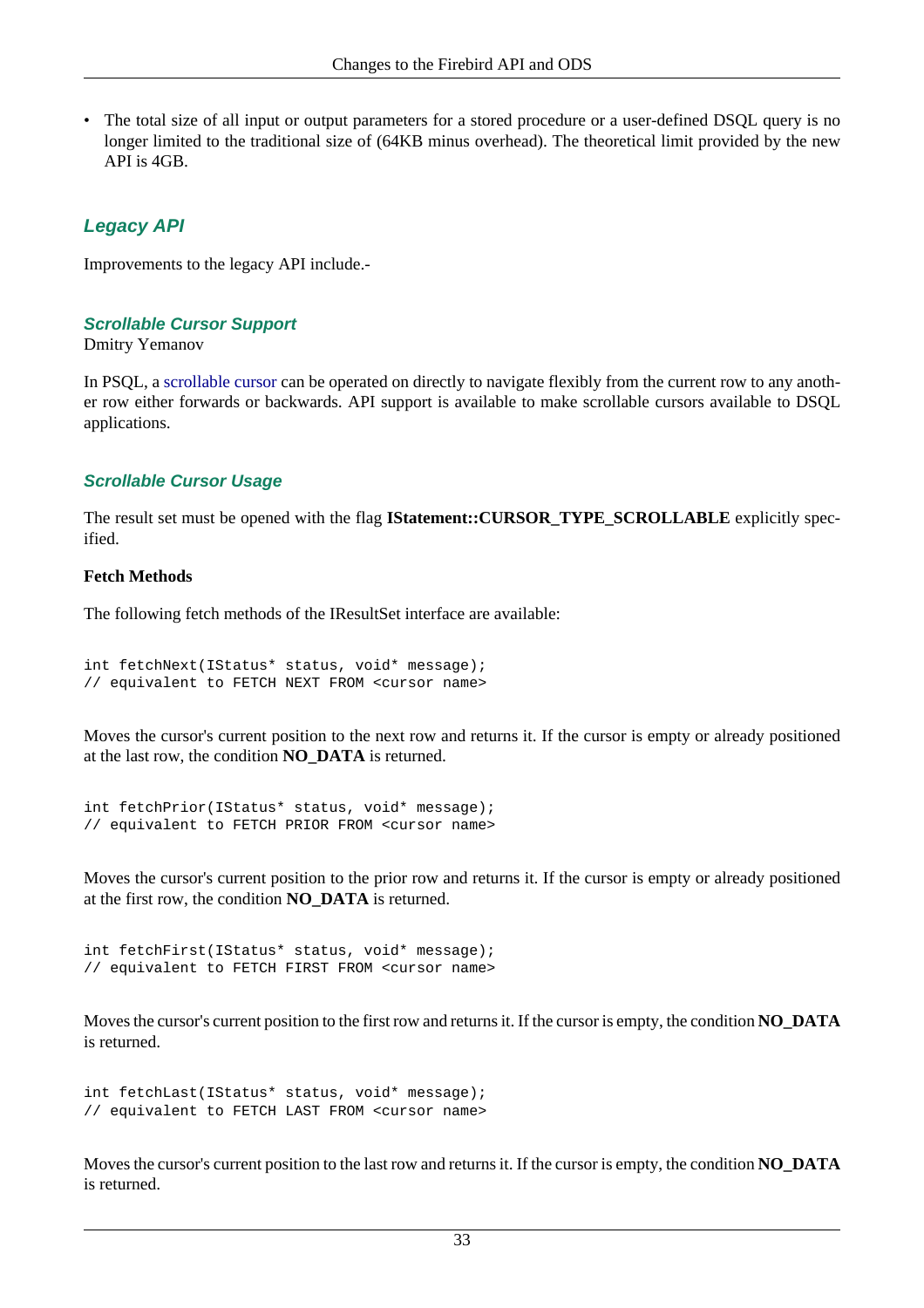```
int fetchAbsolute(IStatus* status, int position, void* message);
// equivalent to FETCH ABSOLUTE <position> FROM <cursor name>
```
Moves the cursor's current position to the specified <position> and returns the located row. If <position> is beyond the cursor's boundaries, the condition **NO\_DATA** is returned.

```
int fetchRelative(IStatus* status, int offset, void* message);
// equivalent to FETCH RELATIVE <offset> FROM <cursor name>
```
Moves the cursor's current position backward or forward by the specified  $\leq$  offset $\geq$  and returns the located row. If the calculated position is beyond the cursor's boundaries, the condition **NO\_DATA** is returned.

#### **Notes**

- 1. When a scrolling option is omitted, NO SCROLL is implied (i.e., the cursor is opened as forward-only). This means that only the **fetchNext()** API call can be used. Other fetch methods will return an error.
- 2. Scrollable cursors are internally materialized as a temporary record set, thus consuming memory/disk resources, so this feature should be used only when really necessary.

## **SPB Support for New Statistics Feature in gbak Output**

Vlad Khorsun

A new, much requested feature was added to *gbak* verbose output: optional run-time statistics. [Read about it](#page-124-0) [here.](#page-124-0) The feature is fully supported in the Services API with a new item in the SPB (Services Parameter Block),

```
#define isc_spb_bkp_stat 15
```
along with its synonym

#define isc\_spb\_res\_stat isc\_spb\_bkp\_stat

#### **Usage**

```
isc_spb_bkp_stat, <len>, <string>
isc_spb_res_stat, <len>, <string>
```
where  $\le$  len $>$  (2 bytes) indicates the length of the following string parameter, and  $\le$  string $>$  (1-4 bytes) is a string consisting of one character per statistics item.

The *fbsvcmgr* utility also supports the new SPB tags.

#### **Better Error Reports for String Overflows**

Alex Peshkov

Include expected and actual string length in the error message for string overflows (SQLCODE -802).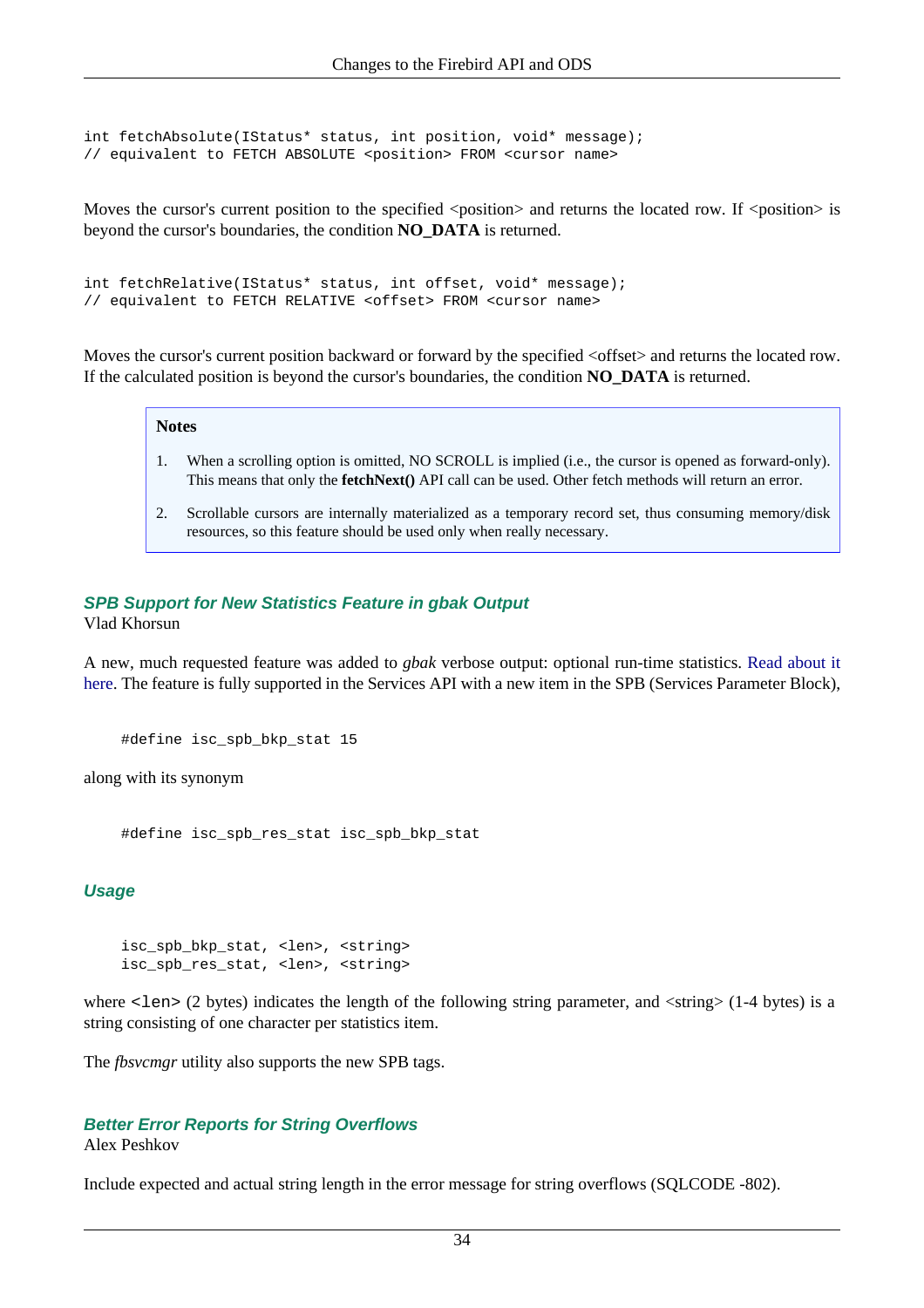## **More Detail in "Wrong Page Type" Error Reports**

Alex Peshkov

More details in the error message "wrong page type", i.e., identifying expected and encountered page types by name instead of numerical type.

## **New Item for isc\_database\_info() Call**

Vlad Khorsun

An option was added to the API function isc\_database\_info() to return the number of free pages in a database. See [CORE-1538](http://tracker.firebirdsql.org/browse/CORE-1538).

## **New Services Tag for Overriding LINGER**

Alex Peshkov

The Services API now includes the tag **isc\_spb\_prp\_nolinger**, for example (in one line):

```
 fbsvcmgr host:service_mgr user sysdba password xxx
        action_properties dbname employee prp_nolinger
```
For information regarding LINGER, see [the write-up in the DDL chapter.](#page-84-0)

## **New Connection Formats for Local Superserver Clients on Windows**

In previous Firebird versions, a serverless protocol known as "Windows Local" was available to local clients connecting to Superserver on a Windows platform, using the XNET subsystem. A typical connection string looked like this:

c:\Program Files\Firebird\_2\_5\examples\empbuild\employee.fdb

Under the new unified server, that form of connection attempts to load an embedded server. It is no longer valid for a serverless client connection to Superserver. If you try, you will get a refusal message to the effect "File is in use by another process". This is not a bug. Since Superserver clients share resources, another server (in this case, an embedded server) cannot attach a client to the same database that Superserver has any clients attached to.

However, all is not lost. The XNET subsystem can still do local client sessions for Superserver. You just need a more elaborate connection string now. You have a few choices:

• this one is the former "Windows local", using the XNET subsystem and shared memory for a (nominally) serverless connection:

xnet://alias-or-path-to-database

So, for our connection to the employee database:

xnet://c:\Program Files\Firebird\_3\_0\examples\empbuild\employee.fdb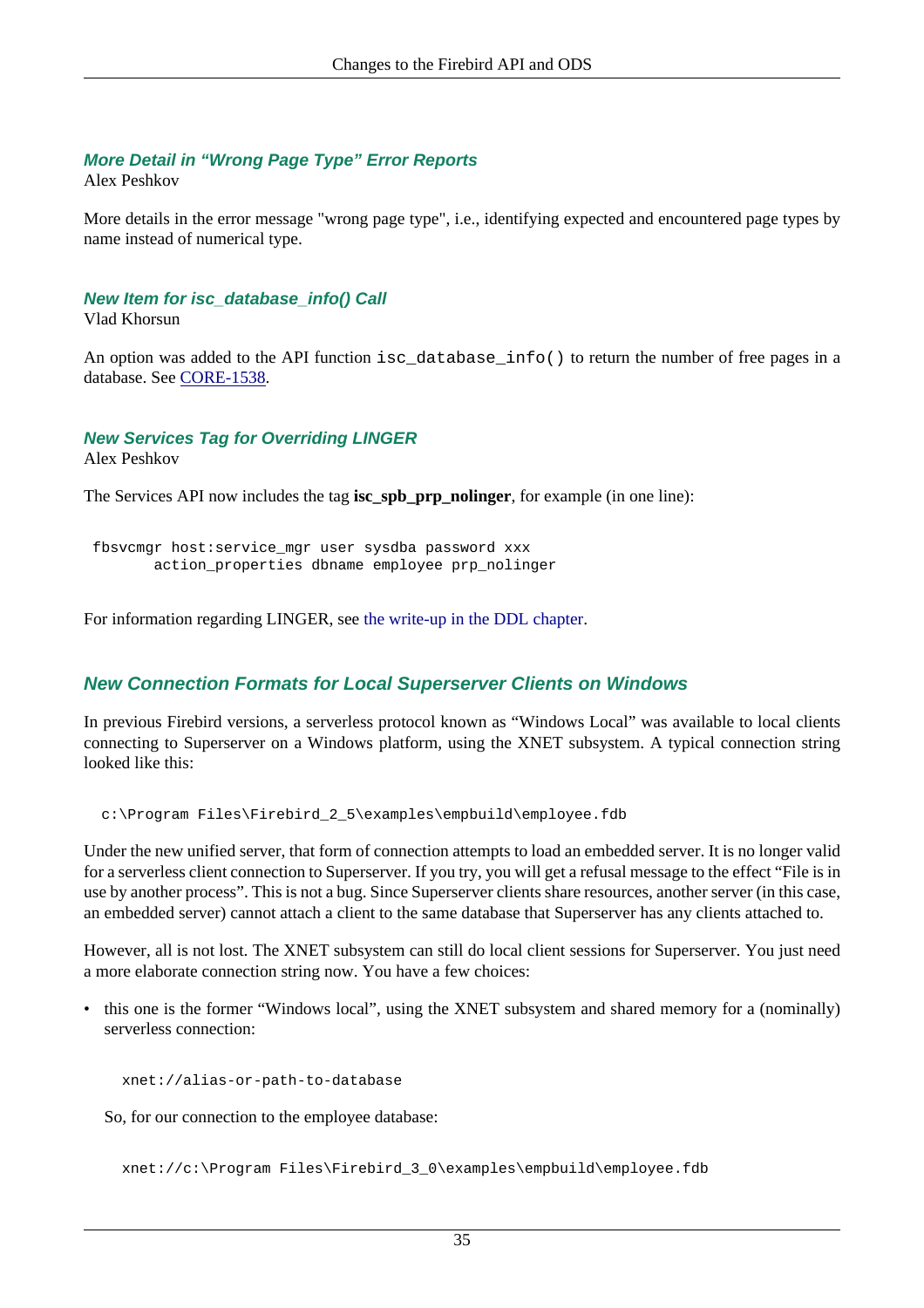or using an alias:

xnet://employee

• Connection to host/port via TCP:

inet://host:port/alias-or-path-to-database

• Connection to host/port via TCP, restricting the name search to IPv4:

inet4://host:port/alias-or-path-to-database

This option was added in v.3.0.1. See also the configuration parameter [IPv6V6Only.](#page-56-0)

• Connection to host/port via Named Pipes (aka NetBEUI):

wnet://host:port/alias-or-path-to-database

• Connection to localhost via TCP:

inet://alias-or-path-to-database

• Connection to localhost via named pipes (aka NetBEUI):

wnet://alias-or-path-to-database

## **Perform Some Validation Services On-line**

Vlad Khorsun

This feature was ported forward from Firebird 2.5.4.

Database validation enables low-level checks of the consistency of on-disk structures and even to fix some minor corruptions. The recommended procedure for any valuable database is for the DBA to validate a database periodically to ensure it is healthy.

Exclusive access to the database is required: any kind of concurrent access is forbidden during validation. Sometimes, blocking user access could be a major hold-up, especially if the database is large and complex.

Online validation is a new feature that allows some consistency checks to be performed without exclusive access.

## **What Online Validation Can Do**

• validate some (or all) user tables in a database.

*System tables are not validated.*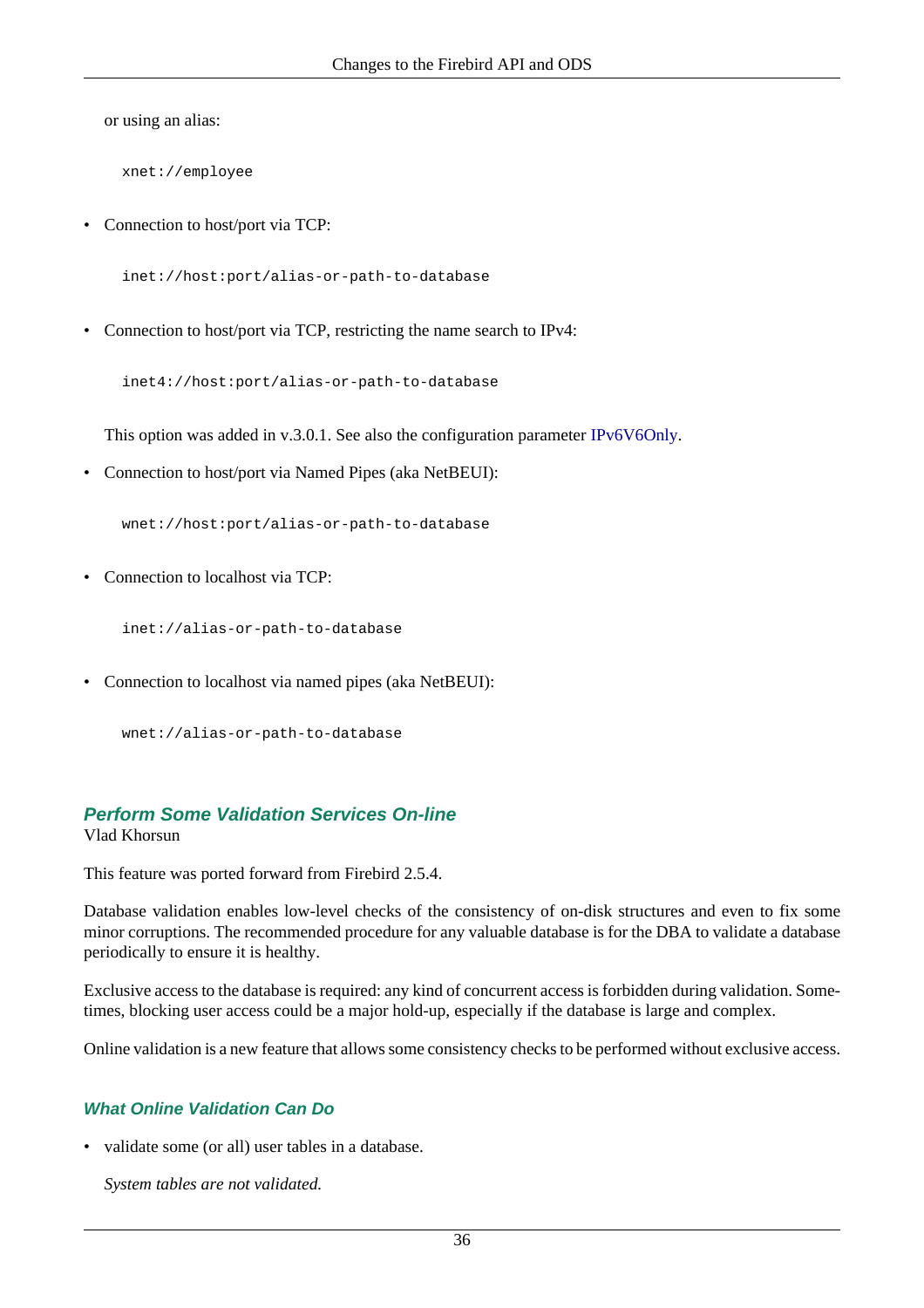• validate some (or all) indices

Other ODS checks, such as Header\PIP\TIP\Generators pages, are not performed.

## **Protection During Online Validation**

While a table (and\or its index) is undergoing validation, user attachments are allowed to read this table. Any attempt to change data (INSERT\UPDATE\DELETE) will wait until validation finishes or, depending on the lock timeout of the user transaction, will return a lock timeout error.

Any kind of garbage collection on the table or its indexes is disabled whilst it is undergoing validation:

- background and cooperative garbage collection will just skip this table
- sweep will be terminated with an error

When online validation starts to check a table, it acquires a couple of locks to prevent concurrent modifications of its data:

- a relation lock in PR (protected read) mode
- (NEW) a garbage collection lock in PW (protected write) mode

Both locks are acquired using a user-specified lock timeout. An error is reported for any lock request that fails and that table is skipped.

Once the locks are acquired, the table and its indexes are validated in the same way as a full validation does it. The locks are released when it completes and the whole procedure is repeated for the next table.

#### **The New Services API action: isc\_action\_svc\_validate**

Online validation is implemented as a Firebird service and is accessed through the Services API. Thus, it cannot be run from the *gfix* utility.

The call involves the following elements:

```
Action:
  isc_action_svc_validate
Parameters:
  isc_spb_dbname :
   database file name, string, mandatory
  isc_spb_val_tab_incl, isc_spb_val_tab_excl,
  isc_spb_val_idx_incl, isc_spb_val_idx_excl :
  patterns for tables\indices names, string, optional
  isc_spb_val_lock_timeout :
   lock timeout, integer, optional
Output:
  text messages with progress of online validation process
```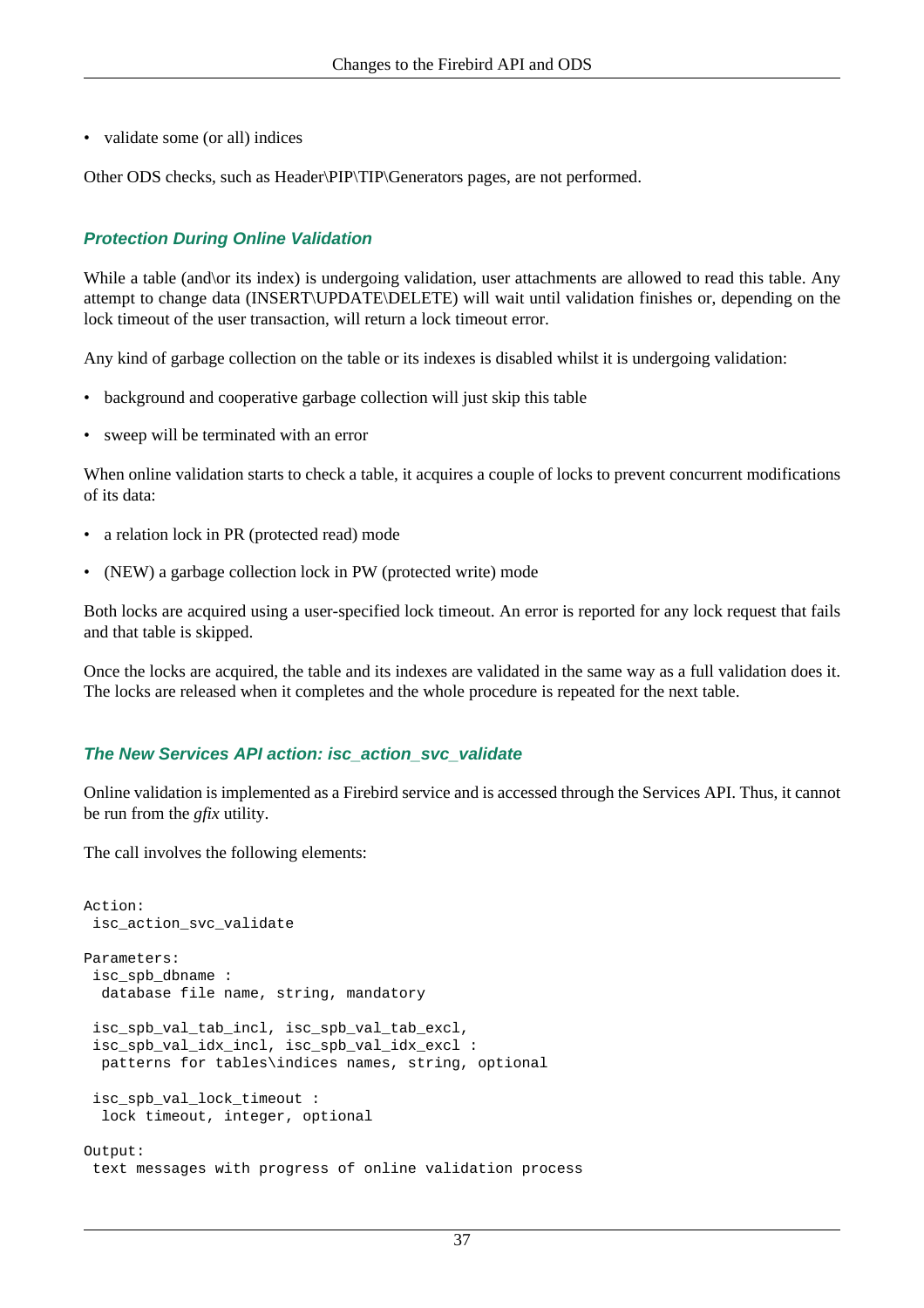## **Using isc\_action\_svc\_validate Interactively**

The *fbsvcmgr* utility has full support for the new service. The syntax is:

```
fbsvcmgr [host:]service_mgr [user <...>] [password <...>]
  action_validate dbname <filename>
 [val tab incl <pattern>]
 [val_tab_excl <pattern>]
 [val idx incl <pattern>]
 [val idx excl <pattern>]
 [val lock timeout <number>]
```
where

| val tab incl     | pattern for table names to include in validation run         |
|------------------|--------------------------------------------------------------|
| val_tab_excl     | pattern for table names to exclude from validation run       |
| val idx incl     | pattern for index names to include in validation run, by     |
|                  | default %, <i>i.e.</i> all indexes                           |
| val_idx_excl     | pattern for index names to exclude from validation run       |
| val lock timeout | lock timeout, used to acquire locks for table to validate,   |
|                  | in seconds, default is 10 secs. 0 is no-wait, -1 is infinite |
|                  | wait                                                         |
|                  |                                                              |

#### **Usage Notes**

- Patterns are regular expressions, processed by the same rules as SIMILAR TO expressions.
- All patterns are case-sensitive, regardless of database dialect.
- If the pattern for tables is omitted then all user tables will be validated.
- If the pattern for indexes is omitted then all indexes of the appointed tables will be validated.
- System tables are not validated.
- To specify a list of tables or indexes:
	- 1. Separate names with the pipe character '|'
	- 2. Do not add spaces: TAB1 | TAB2 is wrong
	- 3. Enclose the whole list in double quotes to avoid confusing the command interpreter

#### **Examples**

1. Validate all tables in database 'c:\db.fdb' with names starting with 'A'. Indexes are not validated. Lock wait is not performed.

```
fbsvcmgr.exe service_mgr user SYSDBA password masterkey
   action_validate dbname c:\db.fdb
 val tab incl A%
 val idx excl %
  val lock timeout 0
```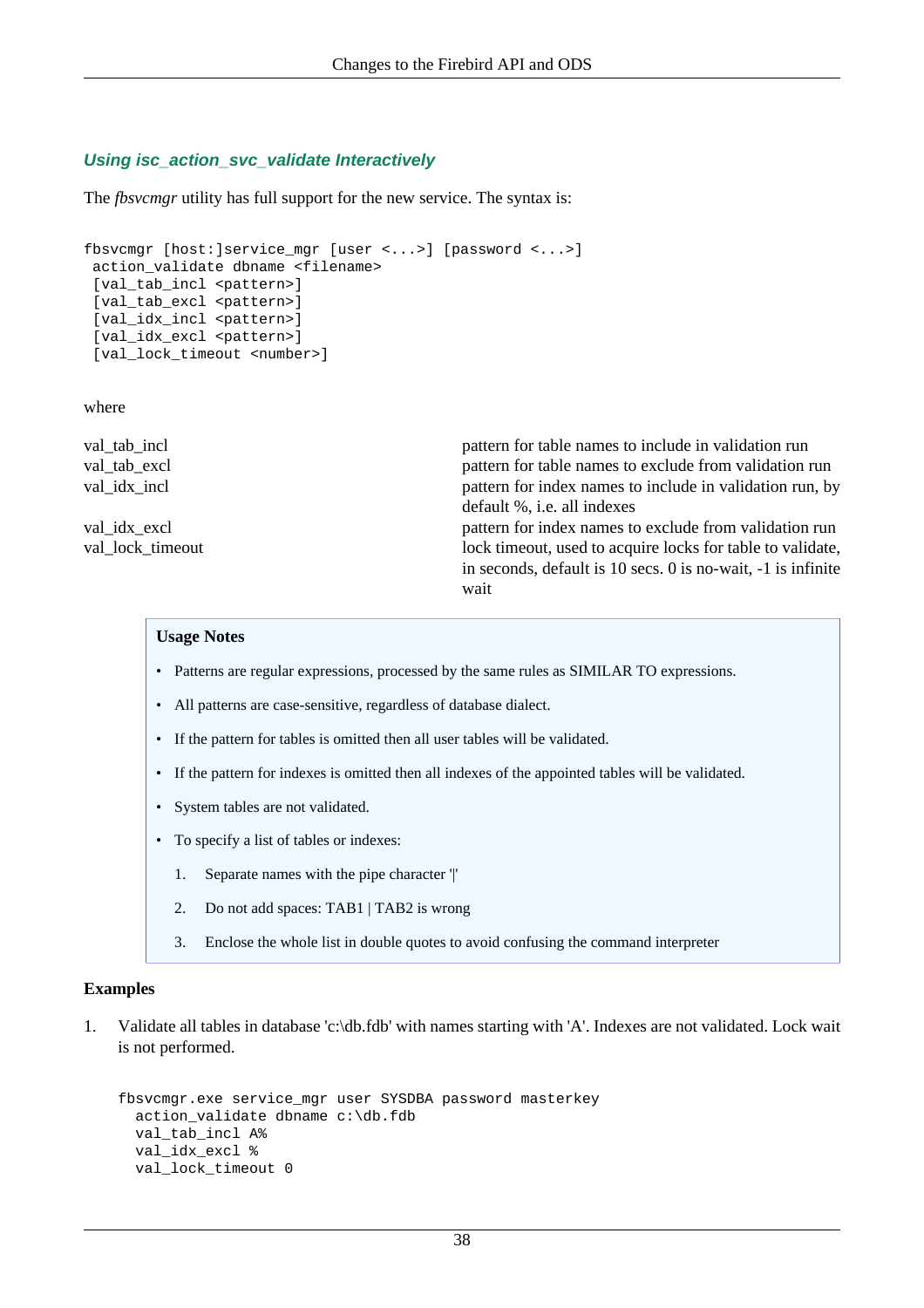2. Validate tables TAB1 and TAB2 and all their indexes. Lock wait timeout is 10 seconds (the default):

```
fbsvcmgr.exe service_mgr user SYSDBA password masterkey
   action_validate dbname c:\db.fdb
   val_tab_incl "TAB1|TAB2"
```
3. Default behavior of val\_XXX options: validate all user tables and their indexes in database 'c:\db.fdb', lock wait is the default 10 seconds:

```
fbsvcmgr.exe service_mgr user SYSDBA password masterkey
                action_validate dbname c:\db.fdb
```
### **Code Improvement**

Alex Peshkov

([CORE-4387\)](http://tracker.firebirdsql.org/browse/CORE-4387) The functions IStatement::execute() and IAttachment::execute() now return an error pointer to the old transaction interface.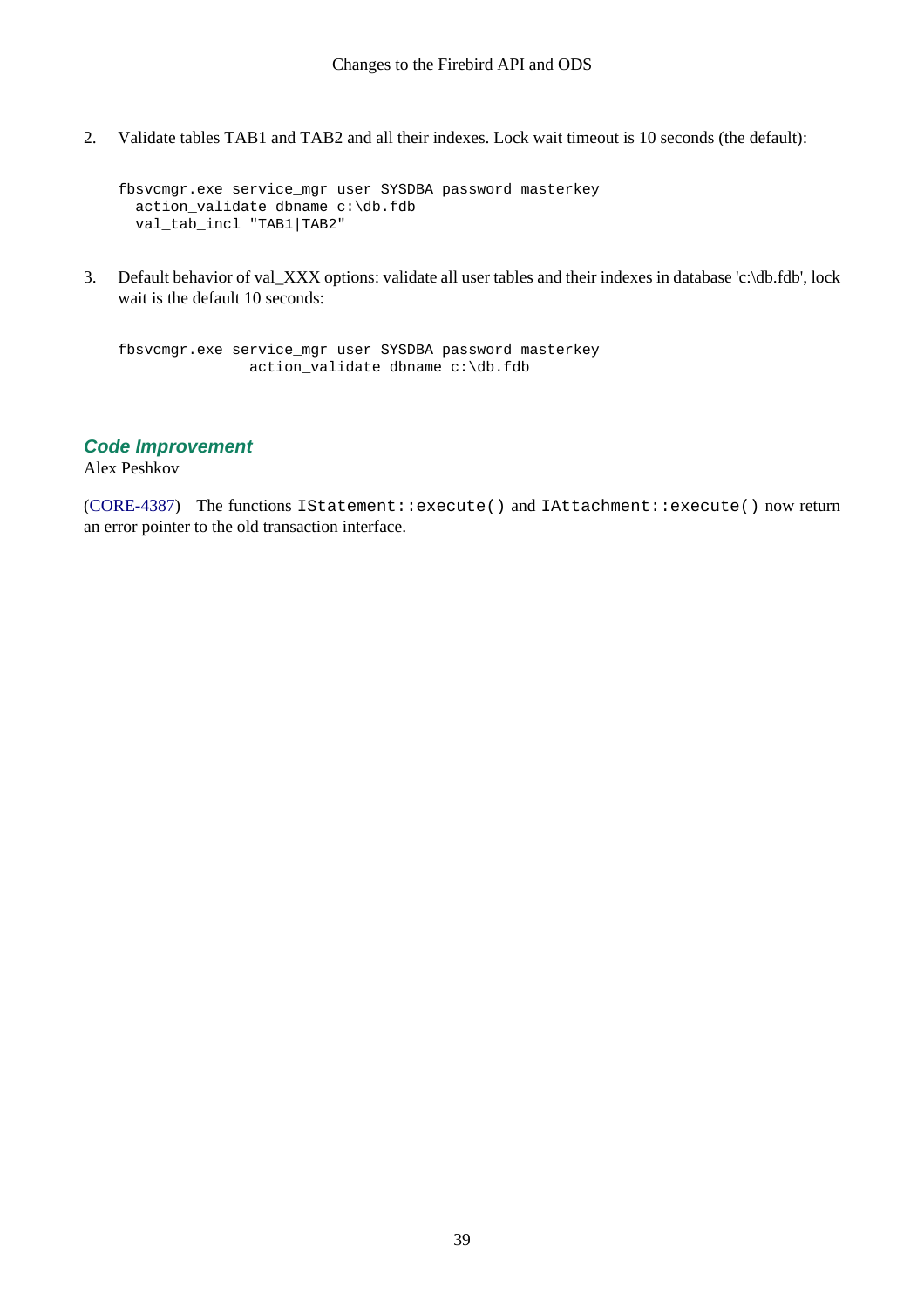## **Chapter 5**

# **Reserved Words and Changes**

# **New Keywords in Firebird 3.0**

## **Reserved**

Items marked with asterisks (\*) were previously non-reserved.

| <b>BOOLEAN</b>        | REGR_AVGX        | <b>SCROLL</b>     |
|-----------------------|------------------|-------------------|
| <b>CORR</b>           | REGR_AVGY        | <b>SQLSTATE</b>   |
| COVAR_POP             | REGR_COUNT       | STDDEV_POP        |
| <b>COVAR SAMP</b>     | REGR INTERCEPT   | STDDEV_SAMP       |
| DELETING <sup>*</sup> | REGR R2          | <b>TRUE</b>       |
| <b>DETERMINISTIC</b>  | REGR_SLOPE       | <b>UNKNOWN</b>    |
| <b>FALSE</b>          | REGR_SXX         | <b>UPDATING</b> * |
| <b>INSERTING *</b>    | REGR_SXY         | VAR_POP           |
| <b>OFFSET</b>         | <b>REGR SYY</b>  | VAR SAMP          |
| <b>OVER</b>           | <b>RETURN</b>    |                   |
| RDB\$RECORD_VERSION   | <b>ROW</b>       |                   |
| Non-reserved          |                  |                   |
| <b>ABSOLUTE</b>       | FIRST VALUE      | <b>PLUGIN</b>     |
| <b>ACOSH</b>          | <b>IDENTITY</b>  | <b>PRIOR</b>      |
| <b>ASINH</b>          | <b>INCREMENT</b> | <b>RANK</b>       |
| <b>ATANH</b>          | LAST_VALUE       | <b>RELATIVE</b>   |
| <b>BODY</b>           | LAG              | <b>ROW_NUMBER</b> |
| <b>CONTINUE</b>       | <b>LEAD</b>      | <b>SERVERWIDE</b> |
| DDL.                  | LINGER           | <b>TAGS</b>       |
| <b>DECRYPT</b>        | <b>NAME</b>      | <b>TRUSTED</b>    |
| <b>DENSE_RANK</b>     | <b>NTH_VALUE</b> | <b>USAGE</b>      |
| <b>ENCRYPT</b>        | <b>PACKAGE</b>   |                   |
| <b>ENGINE</b>         | <b>PARTITION</b> |                   |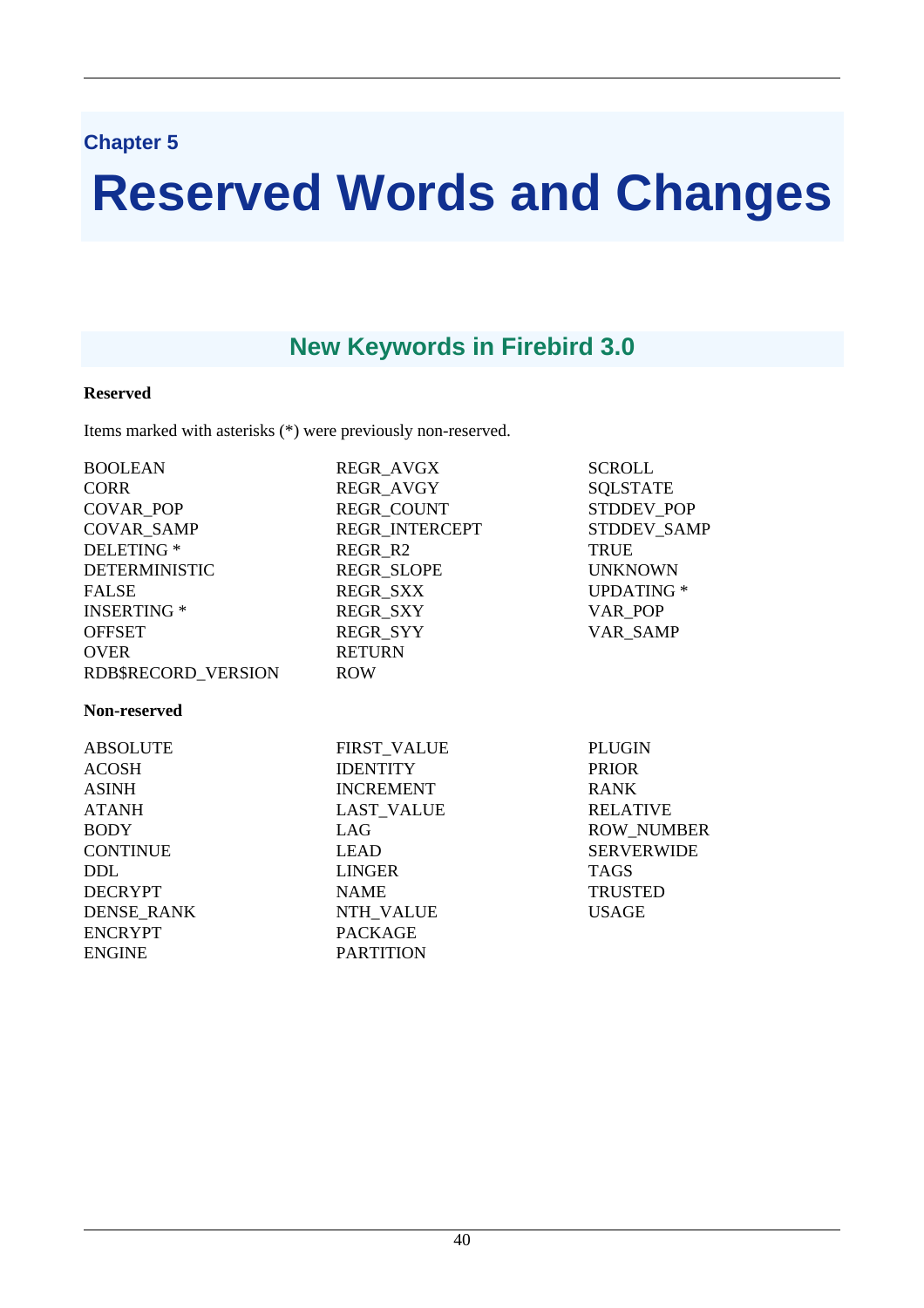## **Chapter 6**

# **Configuration Additions and Changes**

<span id="page-50-0"></span>The file aliases.conf is renamed to databases.conf. An old aliases.conf from a previous version can simply be renamed and the new engine will just continue to use it as before. However, databases.conf can now include some configuration information for individual databases.

# **Scope of Parameters**

Some parameters are marked as configurable *per-database* or *per-connection*.

- Per-database configuration is done in databases.conf.
- Per-connection configuration is primarily for client tool use and is done using the DPB parameter **isc\_dpb\_config** or, for Services, the SPB parameter **isc\_spb\_config**.
- In the case of Embedded, the DPB can be used to tune per-database entries on first attaching to a database.

# **Macro Substitution**

A number of predefined macros (syntax \$(name)) is available for use in the configuration files to substitute for a directory name:

#### *\$(root)*

Root directory of Firebird instance

#### *\$(install)*

Directory where Firebird is installed. \$(root) and \$(install) are initially the same. \$(root) can be overridden by setting or altering the environment variable FIREBIRD, in which case it becomes different from \$(install).

#### *\$(this)*

Directory where current configuration file is located

#### *\$(dir\_conf)*

Directory where firebird.conf and databases.conf are located

#### *\$(dir\_secdb)*

Directory where the default security database is located

#### *\$(dir\_plugins)*

Directory where plugins are located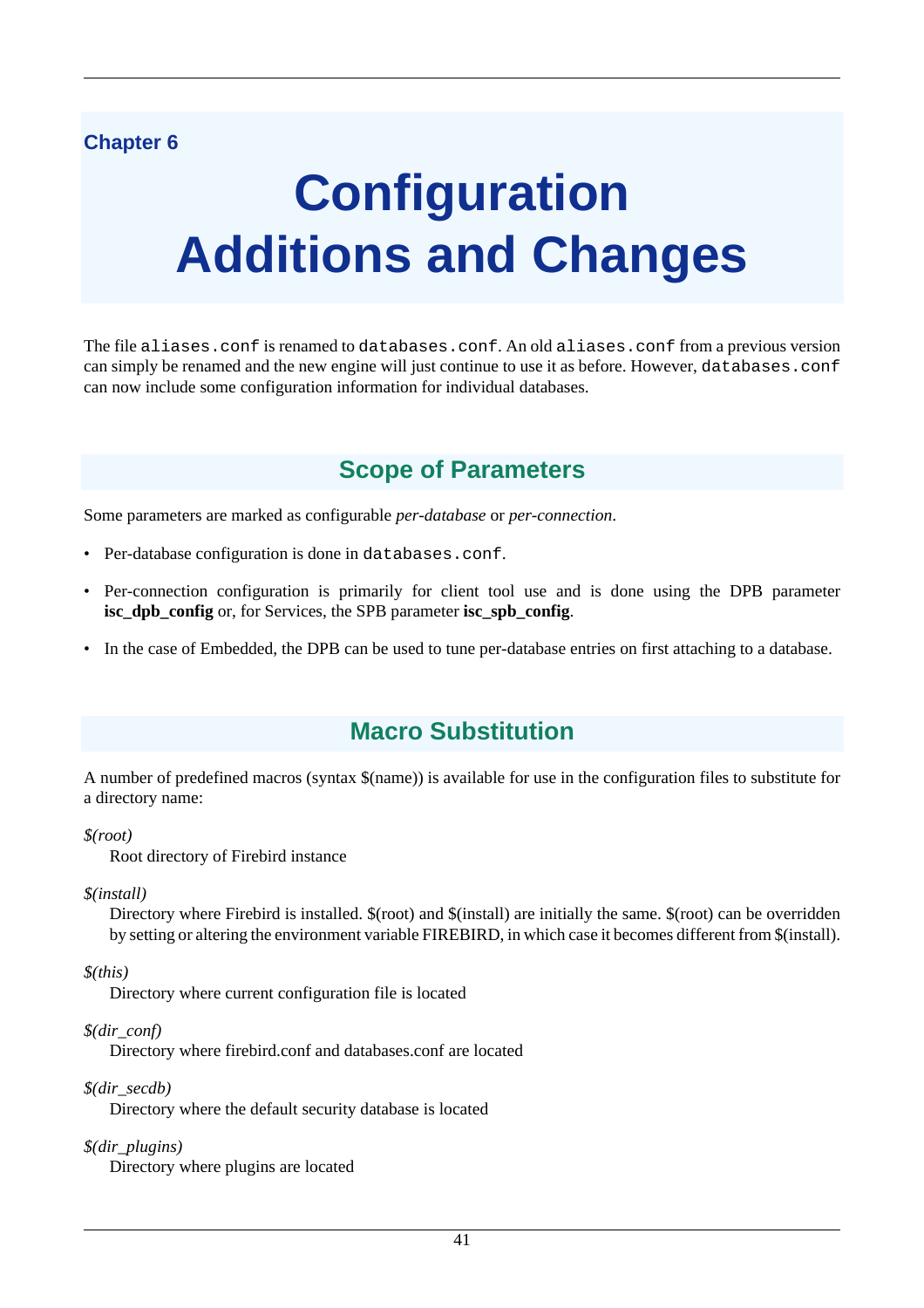## *\$(dir\_udf)*

Directory where UDFs are located by default

### *\$(dir\_sample)*

Directory where samples are located

#### *\$(dir\_sampledb)*

Directory where sample DB (employee.fdb) is located

### *\$(dir\_intl)*

Directory where international modules are located

#### *\$(dir\_msg)*

Directory where the messages file (firebird.msg) is located. \$(dir\_msg) usually should be the same as \$(root) but can be overridden by the environment variable FIREBIRD\_MSG.

## **Tip**

You can observe the usage of some of the macros in databases.conf.

#### **Notes**

In our pre-built binaries, \$(dir\_conf) and \$(dir\_secdb) would normally be the same as \$(root) and \$(install).

\$(dir\_plugins), \$(dir\_udf), \$(dir\_sample), \$(dir\_sampledb) and \$(dir\_intl) are predefined sub-directories inside \$(root).

The build conventions are not "rules" that could be expected to apply in every distribution of Firebird. Distro-specific Linux packages, for example, each prefer to fit the Firebird components into standard layouts that comply with their own conventions. As an illustration, user binaries, such as *isql* might be located in /usr/ bin, server binaries in /usr/sbin, configuration files in /etc/firebird.d and so on. Obviously, \$(root) would then make no sense, even if the \$(dir\_something) macros still pointed to actual directories.

# **Includes**

One configuration file can be included in another by using an "include" directive, e.g.,

include some\_file.conf

A relative path is treated as relative to the enclosing configuration file. So, if our example above is inside  $\sqrt{\text{opt}}$ config/master.conf then our **include** refers to the file /opt/config/some\_file.conf.

## **Wildcards**

The standard wildcards **\*** and **?** may be used in an **include** directive, to include all matching files in undefined order. For example,

include \$(dir\_plugins)/config/\*.conf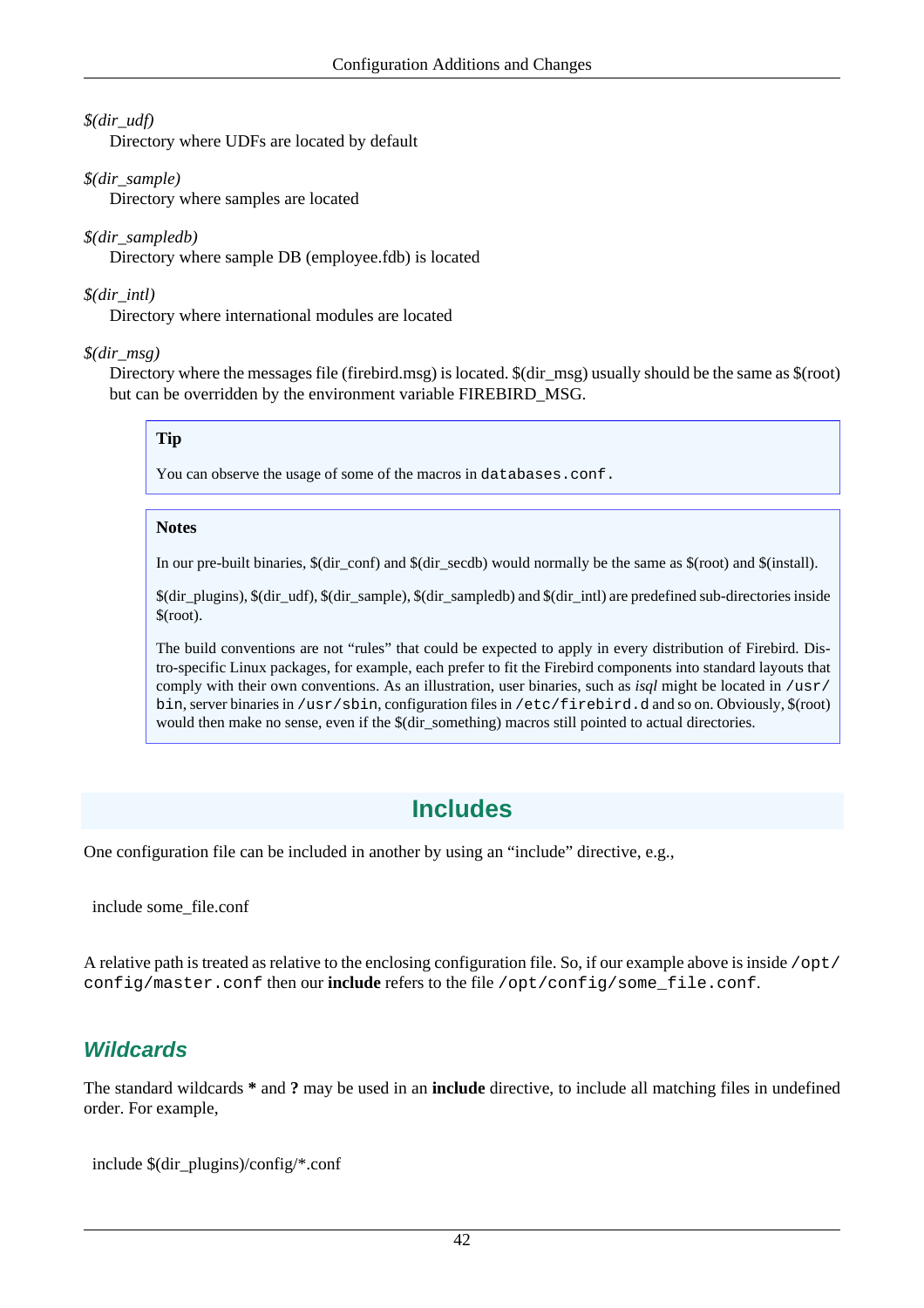# **Expression of Parameter Values**

Previously, byte values were specified by default as integer, representing the number of bytes. However, now you can optionally specify them in Kilobytes, Megabytes or Gigabytes, as appropriate, by adding K, M or G (case-insensitive). For example, **24M** is read as 25165824 (24 \* 1024 \* 1024).

Boolean values are expressed as non-zero (true)|zero (false) by default, but you may now use the quoted strings 'y', 'yes' or 'true' instead of a non-zero digit.

# **"Per-database" Configuration**

Custom configuration at database level is achieved with formal entries in databases.conf.

## **Format of Configuration Entries**

In aliases.conf the format for specifying a database alias was

```
 aliasname = /absolute/path/to/database_file
```
If you are not adding any database-specific configuration directives for an alias, the format is just as it was before, e.g.,

```
 emp = c:\Program Files\examples\empbuild\employee.fdb
 ** or **
 emp = /opt/firebird/examples/empbuild/employee.fdb
 ** or **
 emp = $(dir_sampleDb)/employee.fdb
```
A slightly more complex format is used for cases where certain non-global parameters are to be targeted at an indvidual databases. The entry for the database is defined by the alias declaration, as previously. The databasespecific directives are listed below it, within curly brackets.

```
 #
 # Directives for MYBIGDB
 MYBIGDB = opt/databases/mybigdb.fdb
   {
     LockMemSize = 32M \# We know that MYBIGDB needs a lot of locks
     LockHashSlots = 19927 # and a hash table large enough for them
    }
```
## **Parameters Available**

The following parameters can be copy/pasted to databases.conf and used as overrides for specific databases.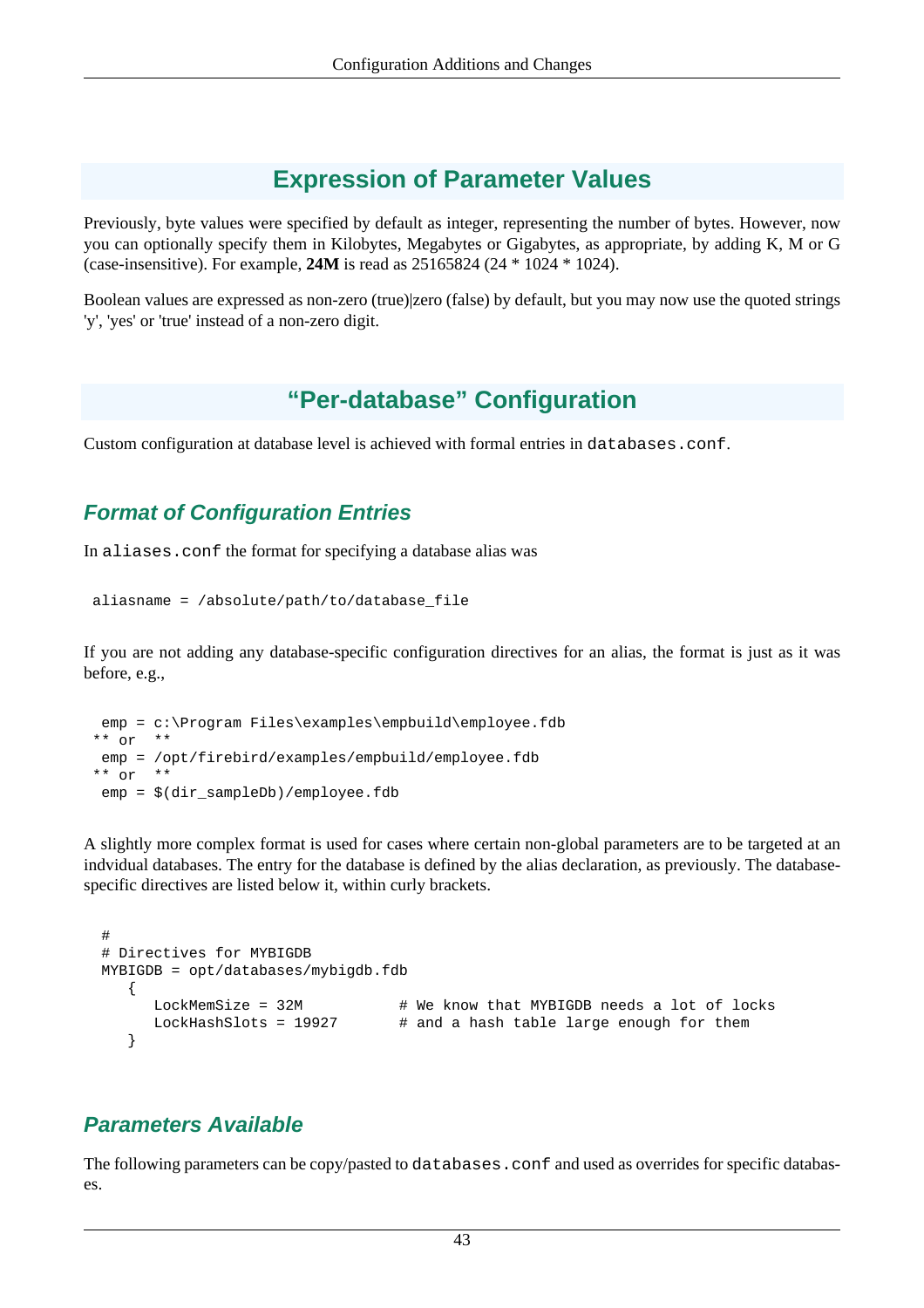| <b>Engine-related</b>                                           |                                                                                                                                                                                                                                                           |                            |  |  |
|-----------------------------------------------------------------|-----------------------------------------------------------------------------------------------------------------------------------------------------------------------------------------------------------------------------------------------------------|----------------------------|--|--|
| DatabaseGrowthIncrement                                         | DeadlockTimeout                                                                                                                                                                                                                                           | <b>DefaultDbCachePages</b> |  |  |
| EventMemSize                                                    | FileSystemCacheThreshold                                                                                                                                                                                                                                  | <b>ExternalFileAccess</b>  |  |  |
| <b>GCPolicy</b>                                                 | LockAcquireSpins                                                                                                                                                                                                                                          | LockHashSlots              |  |  |
| LockMemSize                                                     | MaxUnflushedWrites                                                                                                                                                                                                                                        | MaxUnflushedWriteTime      |  |  |
| SecurityDatabase                                                | <b>UserManager</b>                                                                                                                                                                                                                                        |                            |  |  |
| WireCompression                                                 | WireCrypt                                                                                                                                                                                                                                                 | WireCryptPlugin            |  |  |
| Client-related                                                  | Some parameters can be configured at the client connection via the<br>DPB/SPB, as an alternative to configuring them in databases.<br>conf. Please refer back to Scope of Parameters at the beginning of<br>this chapter to understand these differences. |                            |  |  |
| <b>AuthClient</b>                                               | Providers                                                                                                                                                                                                                                                 |                            |  |  |
| The following parameters can be configured ONLY via the DPB/SPB |                                                                                                                                                                                                                                                           |                            |  |  |
| ConnectionTimeout                                               | DummyPacketInterval                                                                                                                                                                                                                                       | IpcName                    |  |  |
| <b>RemoteAuxPort</b>                                            | RemotePipeName                                                                                                                                                                                                                                            | <b>RemoteServiceName</b>   |  |  |
| <b>RemoteServicePort</b>                                        | TCPNoNagle                                                                                                                                                                                                                                                |                            |  |  |

**Table 6.1. Parameters available in databases.conf**

# **New Parameters**

<span id="page-53-0"></span>New parameters added to firebird.conf are:

# **SecurityDatabase**

Defines the name and location of the security database that stores login user names and passwords used by the server to validate remote connections. By default, in firebird.conf, it is  $\frac{1}{5}$  (root)/security3.fdb. It can be overridden for a specific database by a configuration in databases.conf.

## <span id="page-53-1"></span>**AuthServer and AuthClient**

Two parameters that determine what authentication methods can be used by the network server and the client redirector. The enabled methods are listed as string symbols separated by commas, semicolons or spaces.

• Secure remote passwords (Srp), using the plug-in is the default, using the OS-appropriate plug-in (libSrp. s0 | Srp.dll | Srp.dylib)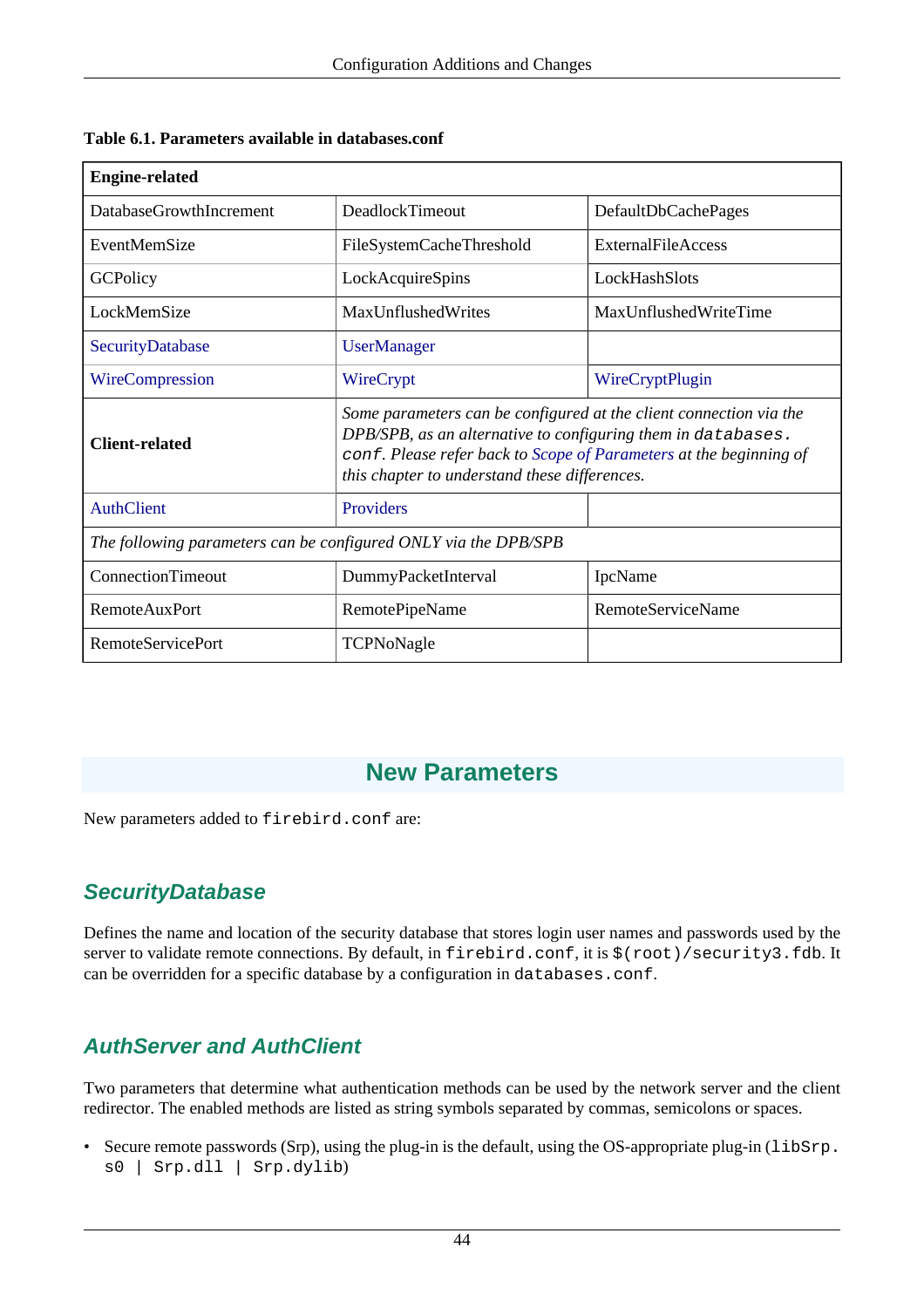- On Windows, the Security Support Provider Interface (Sspi) is used when no login credentials are supplied
- Client applications can use legacy authentication (Legacy\_Auth) to talk to old servers.

For **AuthServer**, Srp and Win\_Sspi are listed; for **AuthClient**, Srp, Win\_Sspi and Legacy\_Auth.

To disable a method, erase the comment marker (#) and remove the unwanted method from the list.

<span id="page-54-1"></span>Both parameters can be used in databases.conf. They can both be used in the DPB or the SPB for a connection-specific configuration.

## **WireCrypt**

Sets whether the network connection should be encrypted. It has three possible values: Required | Enabled | Disabled. The default is set such that encryption is Required for connections coming in to the server and Enabled for connections outgoing to a server.

To access a server using an older client library and, thus, no encryption, **WireCrypt** in the server configuration file should be set to Enabled or Disabled to avert the default *Required*.

The rules are simple: if one side has  $WireCrypt = Required$  and the other sets the parameter to Disabled, side with WireCrypt=Required rejects the connection and it is not established.

A missing WireCrypt plug-in or encryption key in cases where the channel must be encrypted also thwarts a connection.

<span id="page-54-0"></span>In all other cases, connection is established without encryption if at least one side has  $\text{WireCrypt} = \text{Dis}$ abled. In other cases, the encrypted connection is established.

## **UserManager**

Sets the plug-in that will operate on the security database. It can be a list with blanks, commas or semicolons as separators: the first plug-in from the list is used.

The default plug-in is  $Srp$  (libSrp.s0 | Srp.dll | Srp.dylib).

The UserManager parameter can be used in databases.conf for a database-specific override.

## **TracePlugin**

Specifies the plug-in used by Firebird's Trace facility to send trace data to the client app or audit data to the log file.

<span id="page-54-2"></span>The default plug-in is **fbtrace** (libfbtrace.s0 | fbtrace.dll | fbtrace.dylib).

## **WireCryptPlugin**

A wire-crypt plug-in is used to encrypt and decrypt data transferred over the network.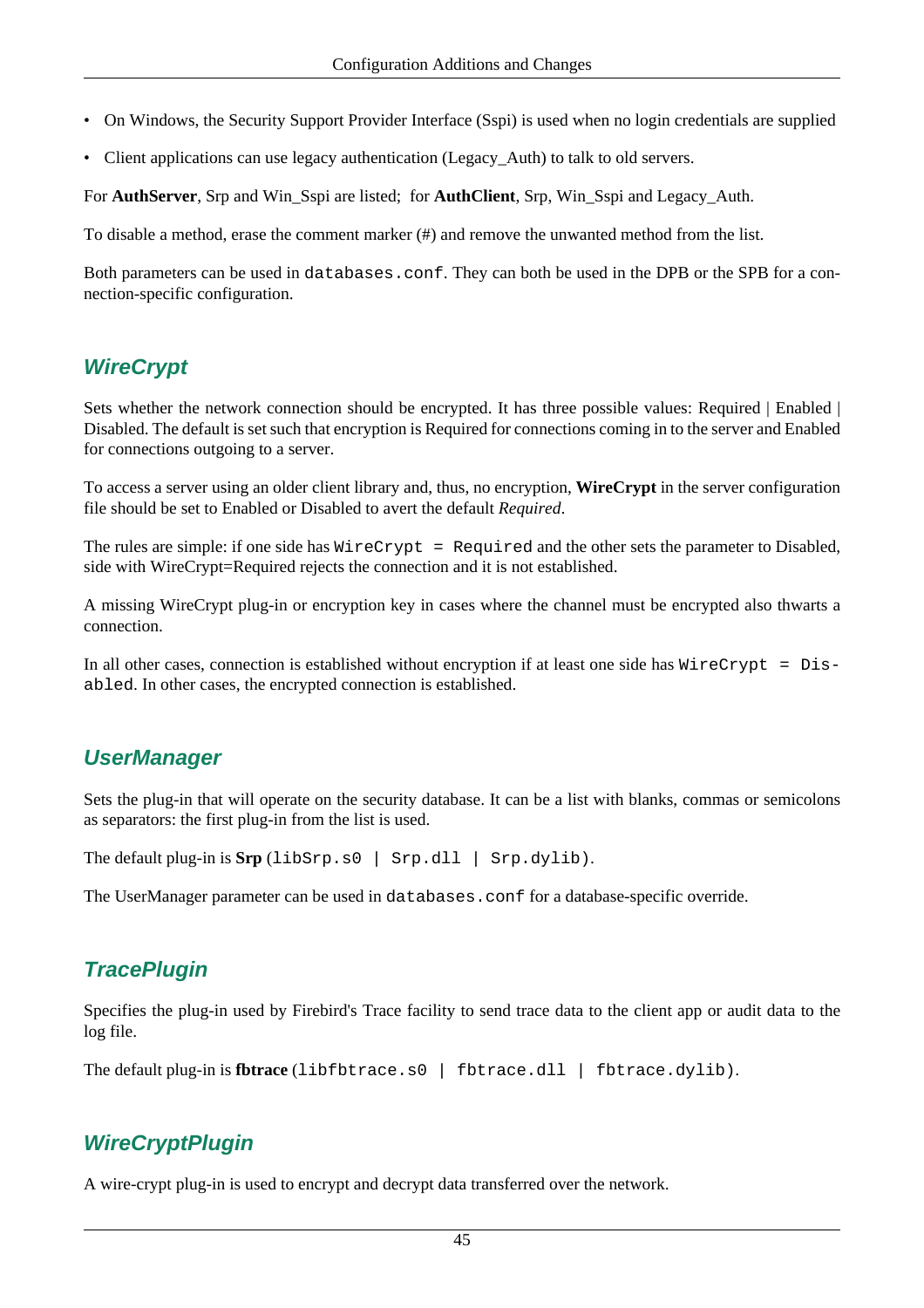The installation default **Arc4** implies use of an **Alleged RC4** plug-in. The configured plug-in, which requires a key generated by the configured authentication plug-in, can be overridden in the API for a specific connection via the DPB or the SPB.

## **Tip**

For information about configuring plug-ins, see [Configuring Plug-ins](#page-26-0) in the Engine chapter.

## **KeyHolderPlugin**

This parameter would represent some form of temporary storage for database encryption keys. Nothing is implemented as a default plug-in but a sample Linux plug-in named libCryptKeyHolder\_example.so can be found in /plugins/.

## **Providers**

List of allowed transports for accessing databases, discussed in [the Engine chapter](#page-18-0).

## **ServerMode**

Determines the execution mode of the server ("server model"). Discussed in [the Engine chapter.](#page-18-1)

## **RemoteAccess**

Parameter in firebird.conf and databases.conf provides an efficient, configurable replacement for hard-coded rules limiting access to security3.fdb. It can also be used to configure limited remote access to any other database, including non-default security databases.

By default RemoteAccess is enabled for all databases except the security database. If you intend using more than one dedicated security database, then disabling remote access to it (or them) via databases.conf is recommended.

For stricter security, server-wide, you can set *RemoteAccess* to false in firebird.conf and use entries in database.conf to re-enable it for specific databases.

<span id="page-55-0"></span>*RemoteAccess* is a Boolean. It can be expressed with either true/false, 1/0 or Yes/No.

## **WireCompression**

Alex Peshkov

Parameter in firebird.conf or databases.conf, enabling or disabling compression of data over the wire at global or individual database level.

The default setting is disabled (= False). Settings and environment must be correct at both server and client for WireCompression to take effect:

• To enable it at the server side, in firebird.conf and/or databases.conf, change the setting to True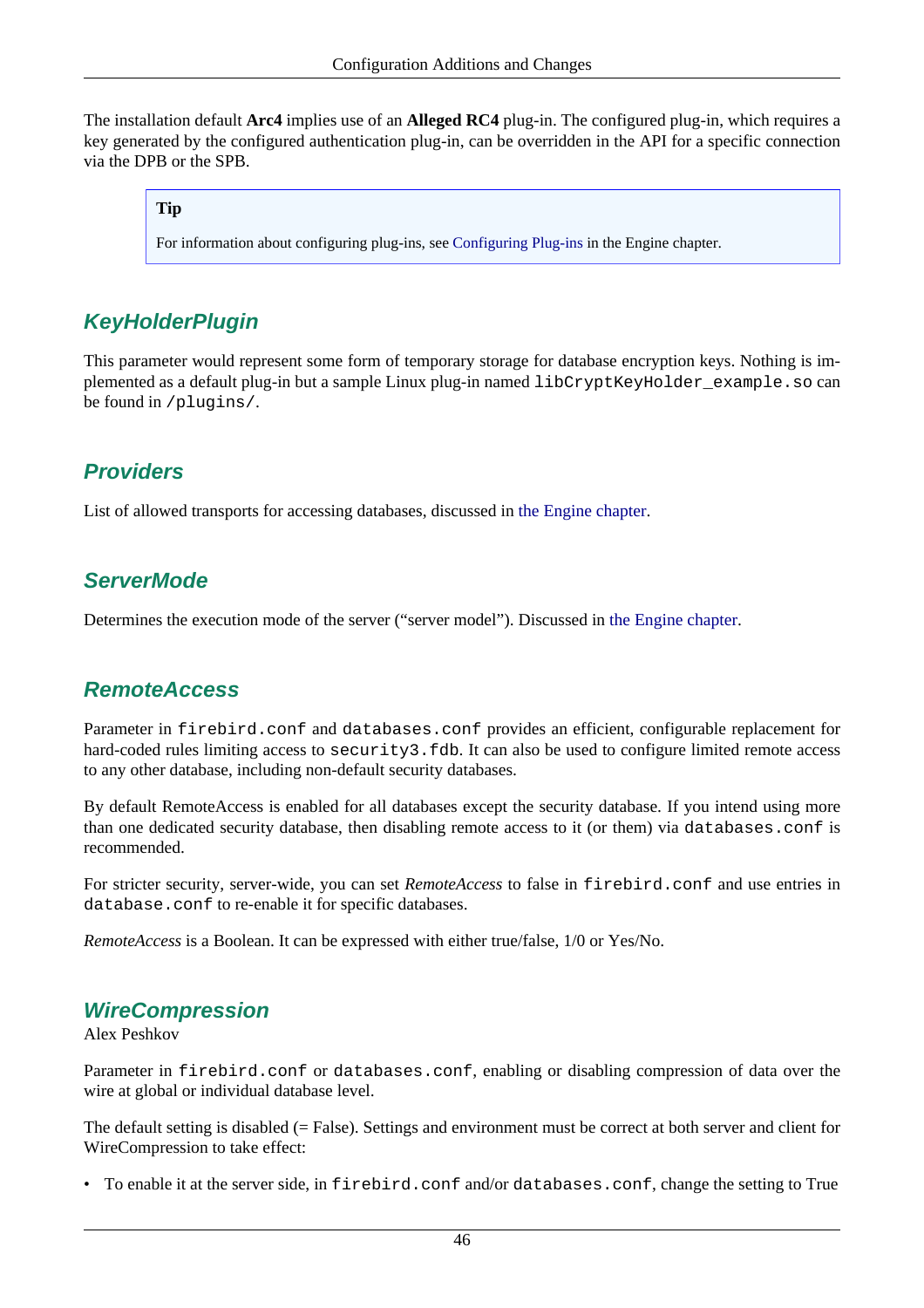• To activate Wirecompression from the client side, pass the appropriate tag in the config item of the DPB or SPB call:

```
 isc_dbp_config/isc_sbp_config <string-length> "WireCompression=true"
```
• Both server and client versions must be Firebird 3 or greater (protocol  $> = 13$ )

<span id="page-56-0"></span>See Tracker item [CORE-733](http://tracker.firebirdsql.org/browse/CORE-733).

## **IPv6V6Only**

Michael Kubecek

Parameter in firebird.conf only. (TCP ports are created before any connection is established.)

Firebird 3 supports IPv6 connections, on both client and server sides.

## **Server**

By default, the Firebird server listens on the zero IPv6 address (::) and accepts all incoming connections, whether IPv4 or IPv6, and *IPv6V6Only* is set to false (=0). If it is set to true, the server, still listening implicitly or explicitly on the zero IPv6 address, will accept only IPv6 connections.

#### **Note**

A different listening address, either IPv4 or IPv6, can be set using the *RemoteBindAddress* parameter. If an IPv4 address or a non-zero IPv6 address is used, the *IPv6V6Only* directive has no effect.

On POSIX platforms, in Classic mode, the parameters *RemoteBindAddress*, *RemoteServicePort* and *Remote-ServiceName* are ignored by fbserver, since the listening socket is set up by  $(x)$  inetd. The listening address and/or port need to be set in the  $(x)$  inetd.

*IPv6V6Only* is a Boolean. It can be expressed with either true/false, 1/0 or Yes/No.

## **Client**

The standard text form of an IPv6 address uses the colon character to separate the four groups of digits. In the connection string, the IPv6 address must be enclosed in square brackets, to resolve the ambiguity with the use of the colon as the separator between the host IP address and the database path. For example:

```
 connect '[2014:1234::5]:test';
 connect '[2014:1234::5]/3049:/srv/firebird/test.fdb';
```
#### **Notes**

For consistency, square brackets can be optionally used around an IPv4 address or a domain name.

If a domain name is used in connection string, all addresses (IPv4 and IPv6) are tried in the order returned by resolver until a connection is established. If all attempts fail, the client fails to connect.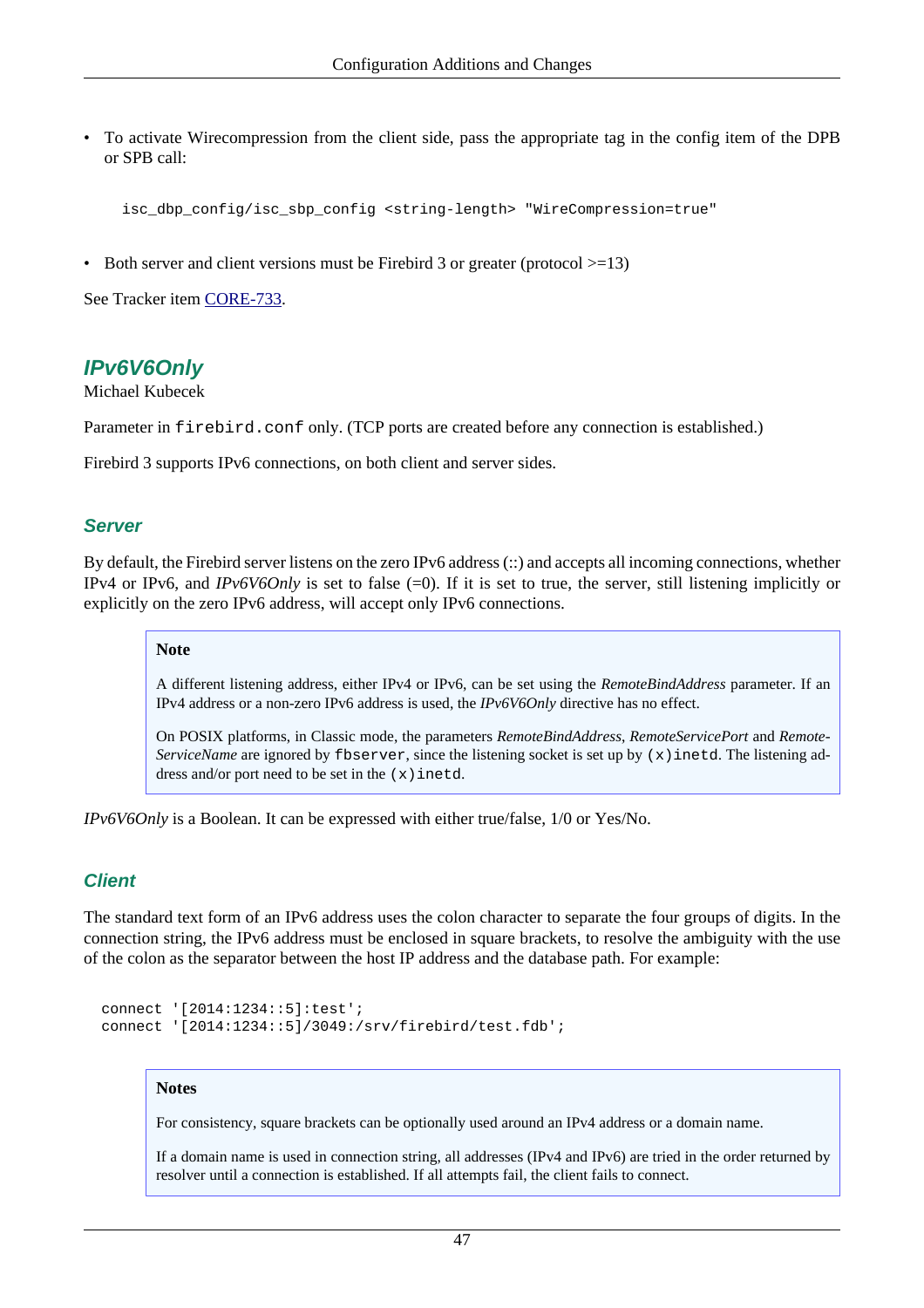# **Parameters Changed or Enhanced**

The following parameters have been changed or enhanced:

## **ExternalFileAccess**

Entries in the "Restrict" list of the **ExternalFileAccess** parameter can be used to mangle file names with relative paths.

Entries in the "Restrict" list were already used to mangle file names with no path component. For example, with

ExternalFileAccess = /opt/extern

and the following sequence of commands:

```
SQL> create table qq external file 'zz' (x int);
SQL> insert into qq values(1);
SQL> commit;
```
the file /opt/extern/zz will be created.

But if something like this is submitted,

create table qq external file 'dir/zz' (x int);

the result is an error about denied access to file /opt/firebird/bin/dir/zz.

The improvement avoids this gap by mangling the file name in accord with the value of the parameter and, if necessary, creating the missing path components, such as 'dir' in the example above.

# **Parameters Removed or Deprecated**

The following parameters have been removed or deprecated:

## **RootDirectory**

In older version, this parameter provided a superfluous option for recording the file system path to Firebird's "root" files (firebird.conf, the security database and so on).

## **LegacyHash**

This parameter used to make it possible to use the old security. fdb from Firebird 1.X installations after it had been subjected to an upgrade script and thence to enable or disable use of the obsolete DES hash encrypting algorithm. It is no longer supported.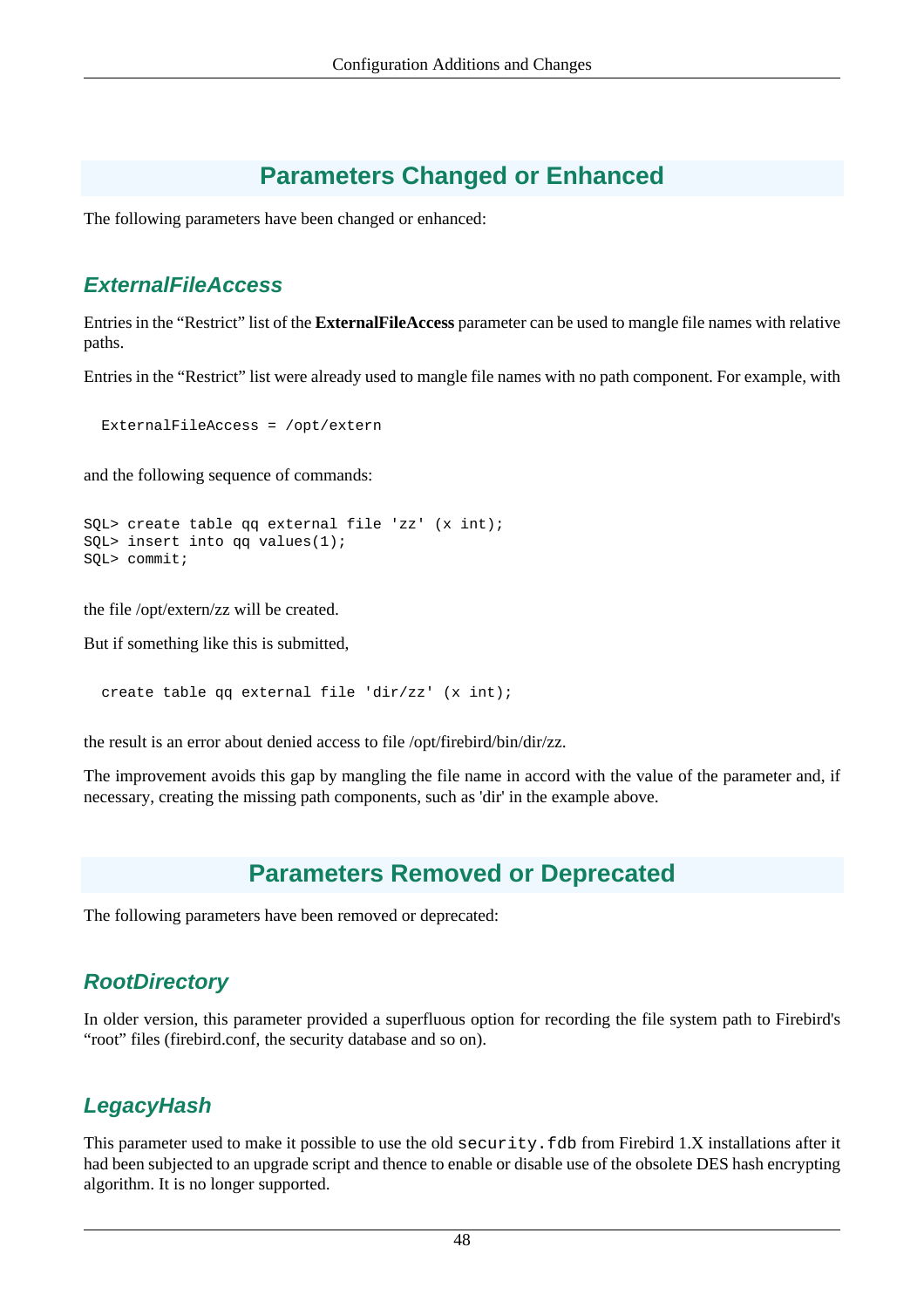## **OldSetClauseSemantics**

This parameter enabled temporary support for an implementation fault in certain sequences of SET clauses in versions of Firebird prior to v.2.5. It is no longer available.

## **OldColumnNaming**

This parameter temporarily enabled legacy code support for an old InterBase/Firebird 1.0 bug that generated unnamed columns for computed output which was not explicitly aliased in the SELECT specification. It is no longer available.

## **LockGrantOrder**

This parameter used to allow the option to have Firebird's Lock Manager emulate InterBase v3.3 lock allocation behaviour, whereby locks would be granted in no particular order, as soon as soon as they were available, rather than by the normal order (first-come, first-served). The legacy option is no longer supported.

## **Obsolete Windows priority settings**

UsePriorityScheduler, PrioritySwitchDelay and PriorityBoost, which were marginally relevant to obsolete processors on obsolete Windows versions, are no longer supported.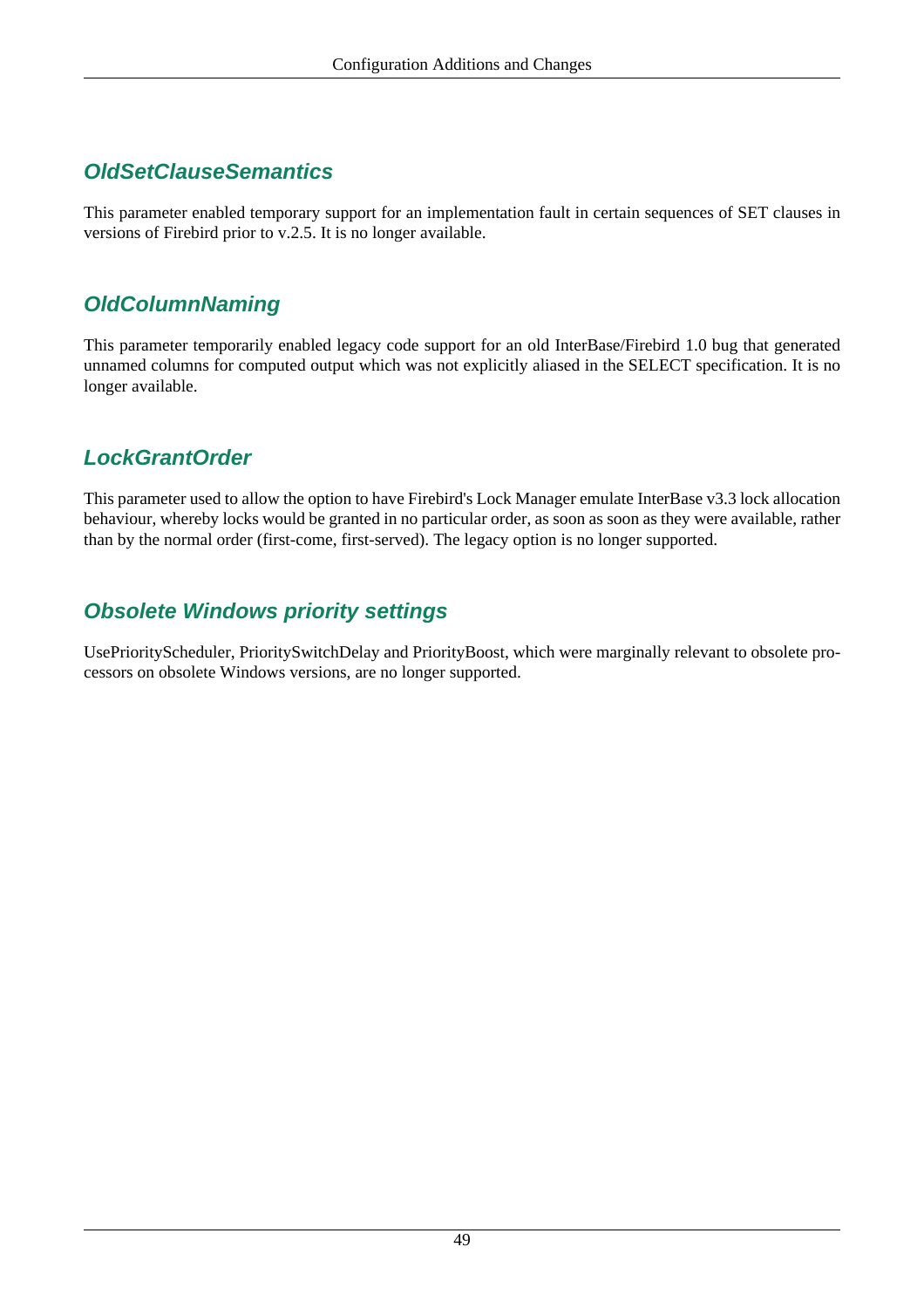## **Chapter 7**

# **Security**

Security improvements in Firebird 3 include:

# **Location of User Lists**

Alex Peshkov

#### [CORE-685](http://tracker.firebirdsql.org/browse/CORE-685)

Firebird now supports an unlimited number of security databases. Any database may act as a security database and can be a security database for itself.

Use databases.conf to configure a non-default security database. This example configures /mnt/storage/private.security.fdb as the security database for the first and second databases:

```
 first = /mnt/storage/first.fdb
  \{ SecurityDatabase = /mnt/storage/private.security.fdb
   }
   second = /mnt/storage/second.fdb
  \left\{ \right. SecurityDatabase = /mnt/storage/private.security.fdb
 }
```
Here we use third database as its own security database:

```
 third = /mnt/storage/third.fdb
\left\{ \right. SecurityDatabase = third
 }
```
#### **Note**

The value of the [SecurityDatabase](#page-53-0) parameter can be a database alias or the actual database path.

## **Creating an Alternative Security Database**

To start using a separate, non-default security database, the first step is to create it, unless it already exists. An embedded *isql* connection is used:

```
 > isql -user sysdba
```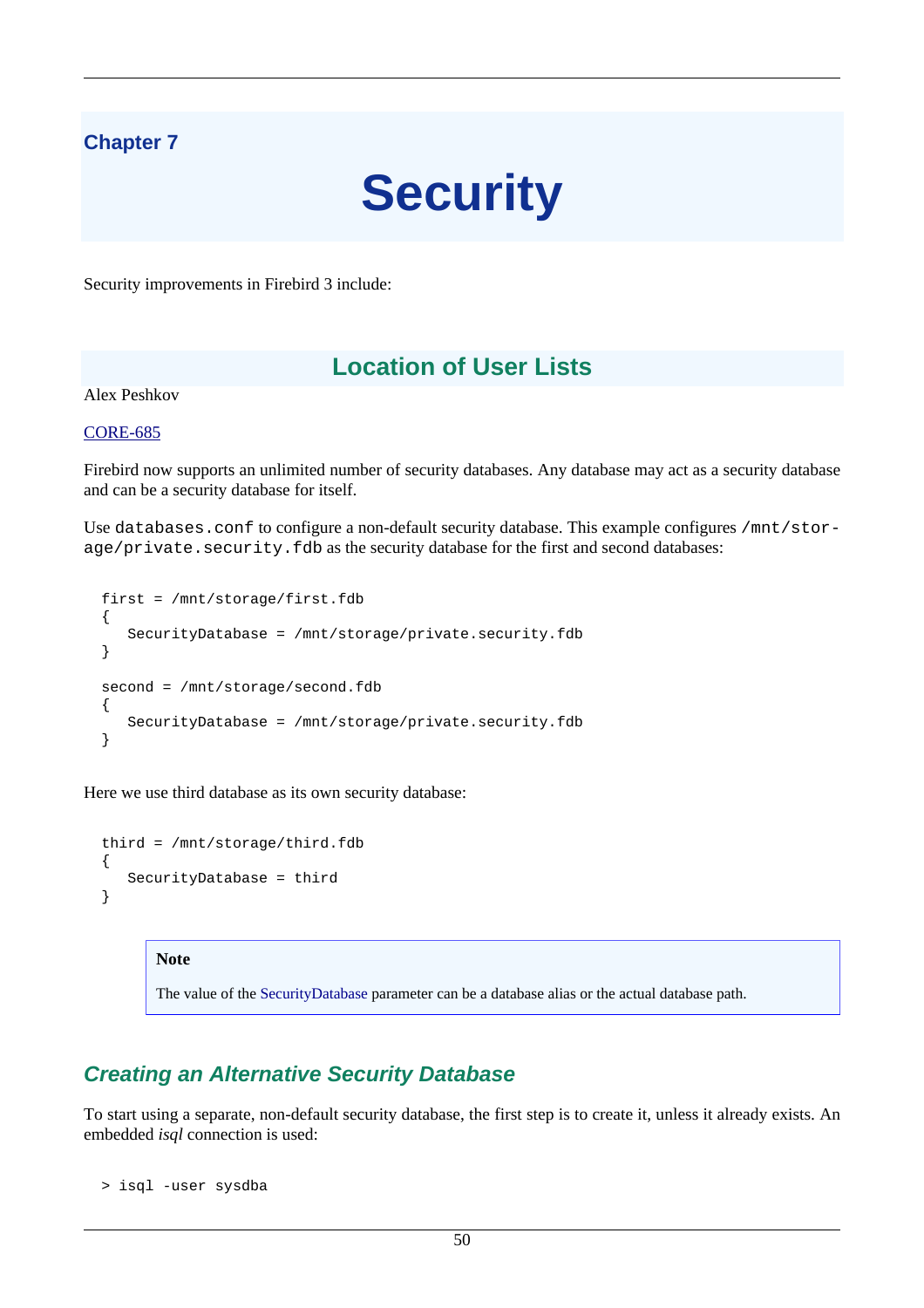SQL> create database '/mnt/storage/private.security.fdb';

Now connect to any database which will be served by the security database you are currently preparing, in order to create its SYSDBA user:

```
 SQL> connect first;
 SQL> create user sysdba password 'sysdba-in-private-security-password';
 SQL> commit;
 SQL> exit;
```
# **Database Encryption**

Alex Peshkov

[CORE-657](http://tracker.firebirdsql.org/browse/CORE-657)

With Firebird 3 comes the ability to encrypt data stored in database. Not all of the database file is encrypted: just data, index and blob pages.

To make it possible to encrypt a database you need to obtain or write a database crypt plug-in.

#### **Note**

The sample crypt plug-in in examples/dbcrypt does not perform real encryption, it is merely a sample of how to go about it.

## **Secret Key**

The main problem with database encryption is how to store the secret key. Firebird provides a helper to transfer that key from the client but that does not imply that storing the key on a client is the best way: it is no more than a possible alternative. A very bad option is to keep the key on the same disk as the database.

## **Encryption Tasks**

To separate encryption and key access efficiently, a database crypt plug-in is split into two parts: encryption itself and the secret key holder. This may be an efficient approach for third-party plug-ins when you want to use some good encryption algorithm but you have your own secret way to store a key.

## **Encrypting a Database**

Once you have decided on a crypt plug-in and a key, you can encrypt the database with:

```
ALTER DATABASE ENCRYPT WITH <PLUGIN_NAME> [ KEY <key-name> ]
```
The optional KEY argument allows the key name to be passed in the command, if the plug-in requires it.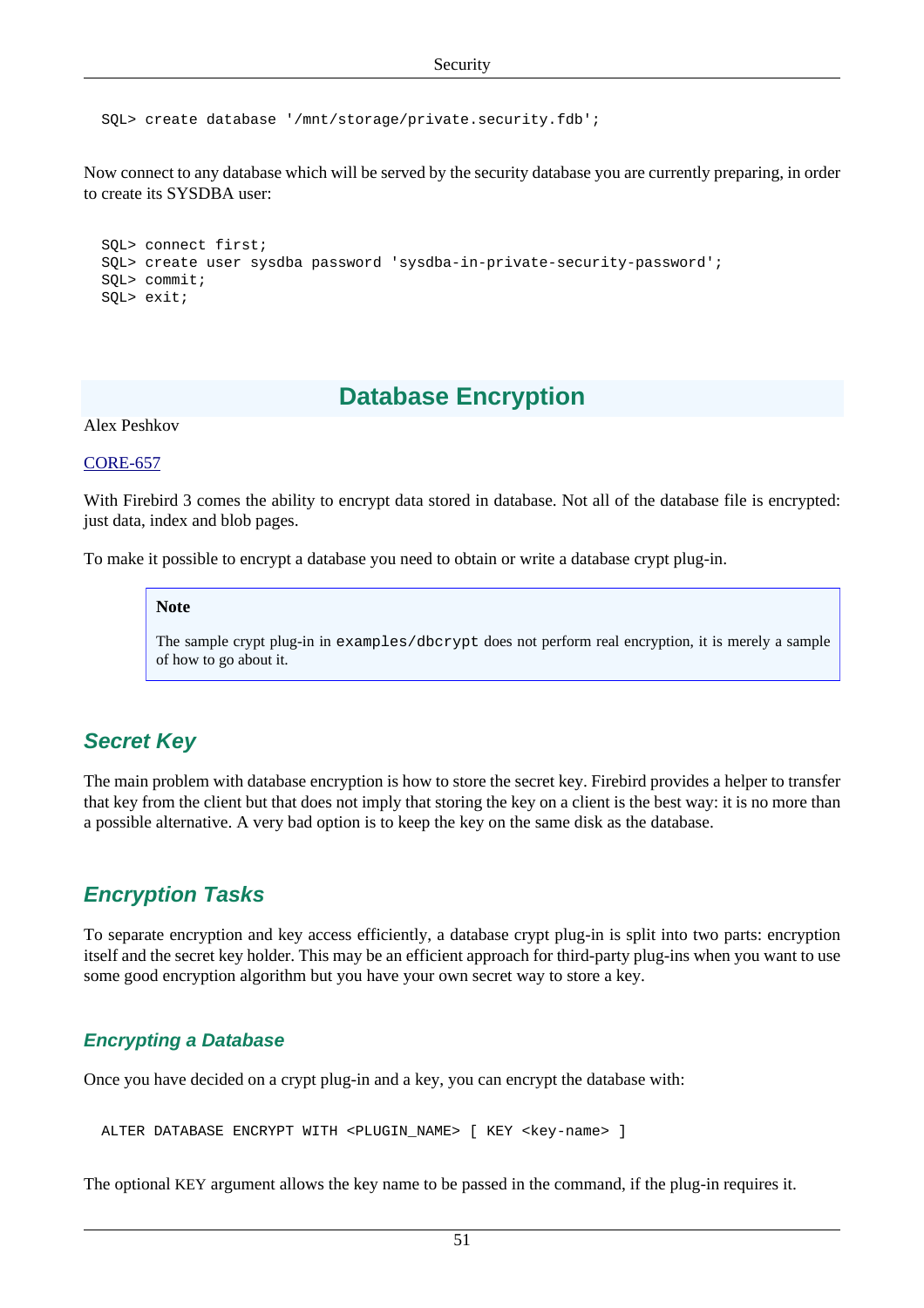Encryption will start right after this statement commits and will be performed in background. Normal database activity is not disturbed during encryption.

## **Monitoring Encryption**

During encryption, progress can be monitored using the field MON\$CRYPT\_PAGE in the pseudo-table MON \$DATABASE. For example:

```
select MON$CRYPT_PAGE * 100 / MON$PAGES
   from MON$DATABASE
```
The example query will output the percentage of encryption completed so far.

You can also watch the database header page using repeated calls to gstat -e.If the database has been encrypted, gstat -h can also provide limited information about encryption state.

## **Decrypting a Database**

To decrypt the database do:

```
 ALTER DATABASE DECRYPT
```
For Linux, an example plug-in named libDbCrypt\_example.so can be found in the /plugins/ subdirectory.

## **New Authentication Method in Firebird 3**

Alex Peshkov

All of the code related to authentication is plug-in-enabled. Though Firebird performs the generic work, like extracting authentication data from a network message or putting it into such messages as appropriate, all the activity related to calculating hashes, storing data in databases or elsewhere, using specific prime numbers and so on is done by plug-ins.

Firebird 3 has new method of user authentication implemented as a default plugin: secure remote password (SRP) protocol. Quoting from [Wikipedia:](http://en.wikipedia.org/wiki/Secure_Remote_Password_protocol)

*"The SRP protocol creates a large private key shared between the two parties in a manner similar to Diffie-Hellman key exchange, then verifies to both parties that the two keys are identical and that both sides have the user's password. In cases where encrypted communications as well as authentication are required, the SRP protocol is more secure than the alternative SSH protocol and faster than using Diffie-Hellman key exchange with signed messages. It is also independent of third parties, unlike Kerberos."*

SSH needs key pre-exchange between server and client when placing a public key on the server to make it work. SRP does not need that. All a client needs are login and password. All exchange happens when the connection is established.

Moreover, SRP is resistant to "man-in-the-middle" attacks.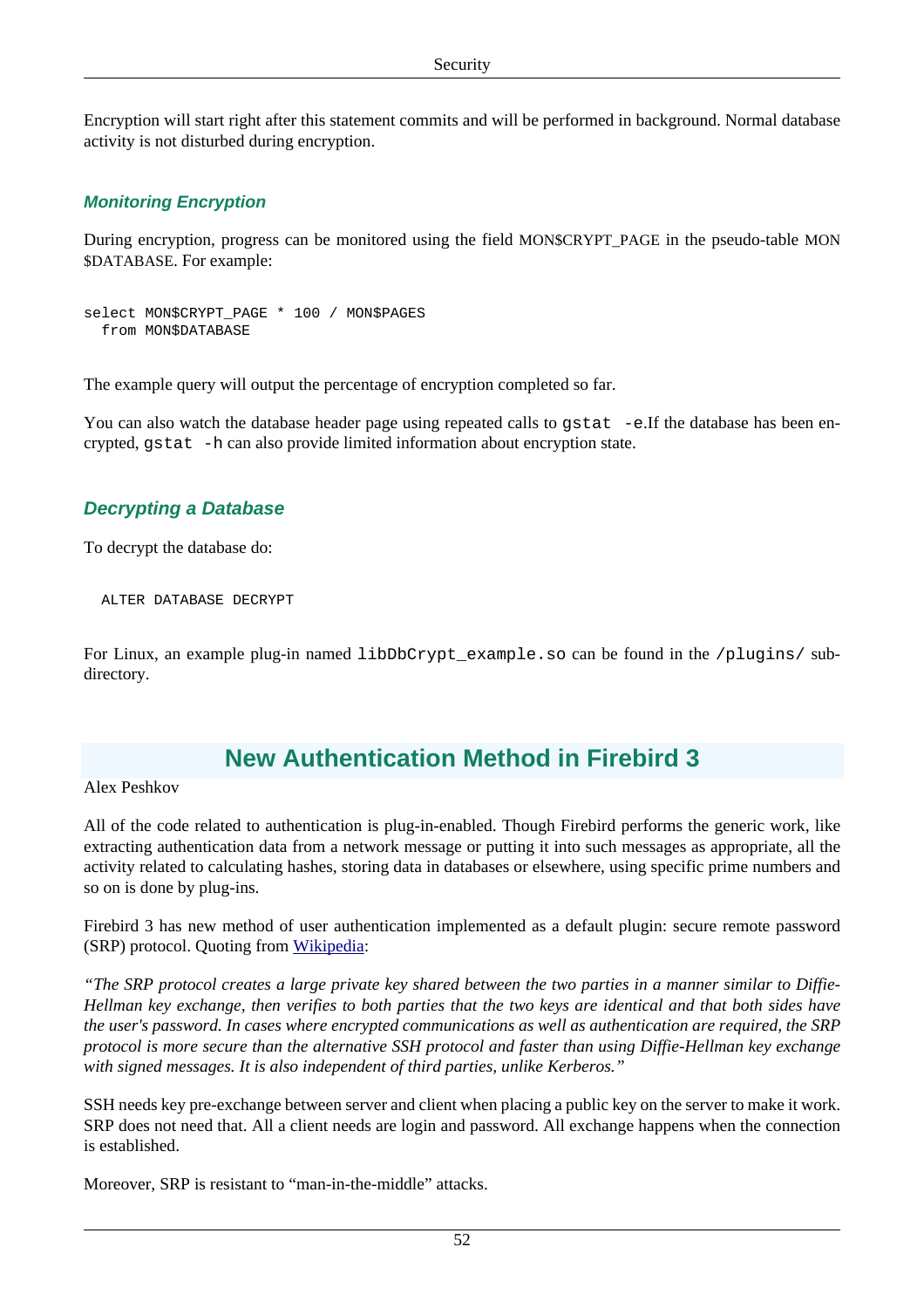#### **Important**

Use of the new authentication method is not compatible with old security databases and passwords from them. However, an upgrade procedure is available to migrate users from a Firebird 2.x security 2.fdb database. For instructions, see [Upgrading a v.2.x Security Database](#page-133-0) in the Compatibility chapter.

Use of an old security database can be supported with the Legacy\_Auth authentication plug-in, but this kills the security benefits of Firebird 3.

The Firebird 3 client is built to make it possible to talk to old servers with the default configuration.

## **SSL/TLS Support**

#### [CORE-3251](http://tracker.firebirdsql.org/browse/CORE-3251)

So, the answer to the question "Does Firebird use SSL/TLS for password validation?" is "yes and no". The "No" answer comes because, by default, SSL is not used. That is due to a minor licensing incompatibility between Firebird and OpenSSL, the most popular SSL implementation.

The "Yes" applies because anyone is free to write an authentication plug-in that uses SSL and TLS.

## **Increased Password Length**

#### [CORE-1898](http://tracker.firebirdsql.org/browse/CORE-1898).

Implementation of SRP in our plugin has increased the password length from 8 bytes to 20 or more. Because of the use of SHA1 for hashes, maximum security is provided for passwords up to 20 characters in length. Longer passwords can be used without restriction but there is a remote possibility of hash collisions between passwords that differ beyond the 20th byte. Just be aware of the possibility that any password longer than 20 characters password could share the same hash with some shorter password so, theoretically, they could be attacked using brute force.

A custom SRP plug-in could be built quite easily, using a hash algorithm that would guarantee unique hashes for longer passwords.

#### **Tip**

The increased length limit means the default SYSDBA password in Windows and MacOS installations is the full 'masterkey' string (9 chars), no longer 'masterke' (8 chars) as in older versions!

Support for the **LegacyHash** and **Authentication** parameters in firebird.conf has been dropped. **Authentication** is overtaken by an **AuthServer** parameter in firebird.conf or elsewhere.

## **The Authentication Plug-in**

The Authentication plug-in comprises three parts:

- Client—prepares data at the client to be sent to server on client
- Server—validates password for correctness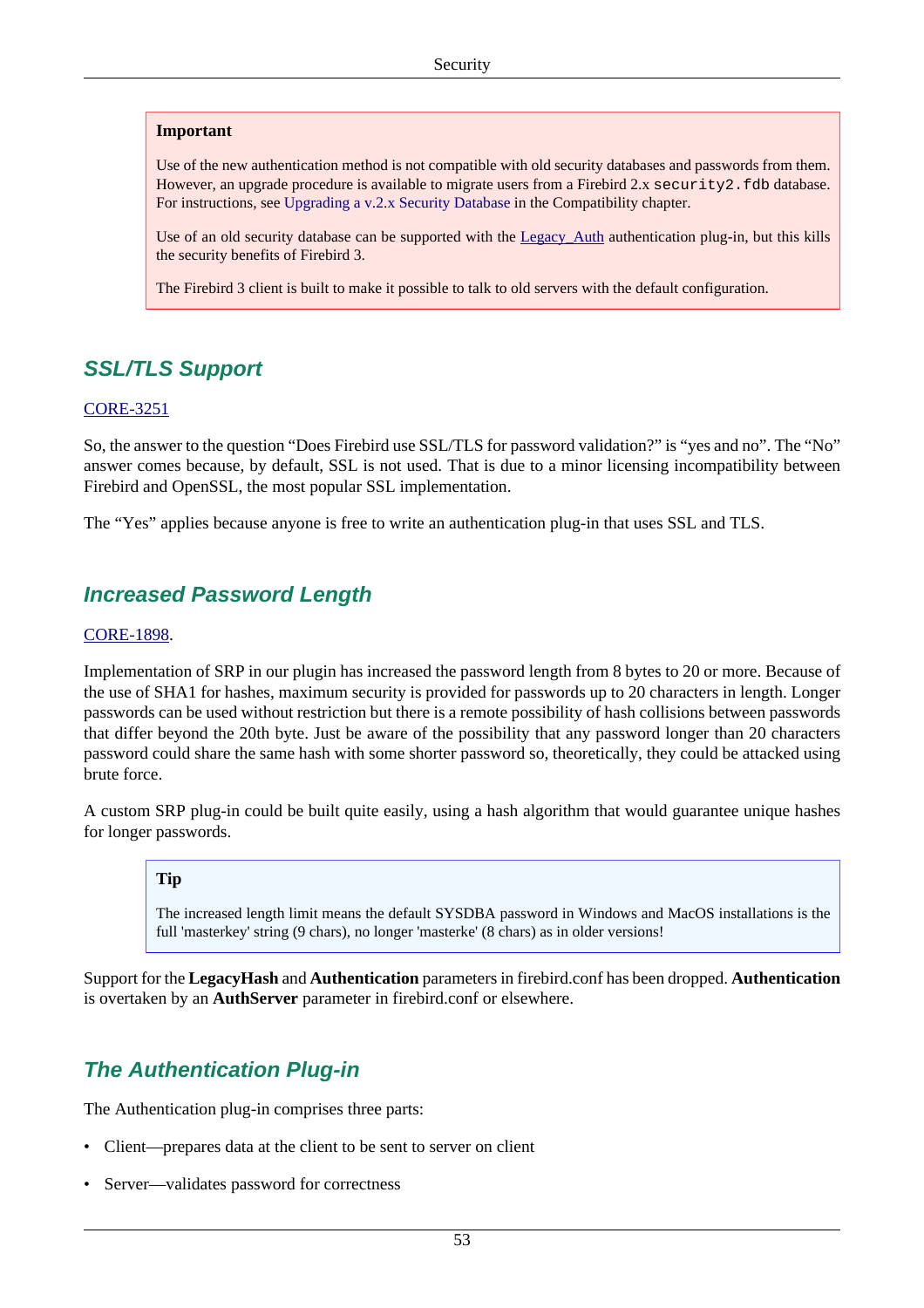• User Manager—adds, modifies and deletes users on the server. It is not needed if some external authentication method, such as Windows trusted authentication, is used.

All three parts are actually separate plug-ins which should be configured separately in firebird.conf. Let's look at an example of configuring a server to accept connections from old clients. The default setting are:

```
 AuthServer = Srp, Win_Sspi
 UserManager = Srp
```
To enable access from old clients, AuthServer needs to be changed:

```
 AuthServer = Srp, Win_Sspi, Legacy_Auth
```
If we also want to manage the list of users in the old format we must add:

```
 UserManager = Legacy_UserManager
```
## **Multiple User Managers**

Multiple user managers can be enumerated in  $firebird$ .conf. The first member of the list of user managers is the default. Selecting from **sec\$users** would produce something like the following:

SQL> select SEC\$USER\_NAME, SEC\$PLUGIN from sec\$users;

| SEC\$USER NAME | <b>SEC\$PLUGIN</b> |
|----------------|--------------------|
|                |                    |
| SYSDBA         | Legacy UserManager |
| SYSDBA         | Srp                |
| QA USER1       | Srp                |
| QA USER2       | Srp                |
| OA USER3       | Srp                |
| QA USER4       | Srp                |
| QA USER5       | Srp                |
| <b>GUEST</b>   | Srp                |
| SHUT1          | Srp                |
| SHUT2          | Srp                |
| OATEST         | Srp                |

There might well be two users named SYSDBA in such a list, because each user manager has its own SYSDBA.

#### **Notes**

- All user management commands can have the **USING PLUGIN** clause, whose purpose is to enable selection of a particular **UserManager** plug-in from the list in firebird.conf.
- The default user manager in firebird.conf is **Srp**. If you need to manage legacy logins, set it to **Legacy\_UserManager**, e.g., **UserManager = Legacy\_UserManager,Srp**.
- **UserManager** can be configured at database level, in databases.conf.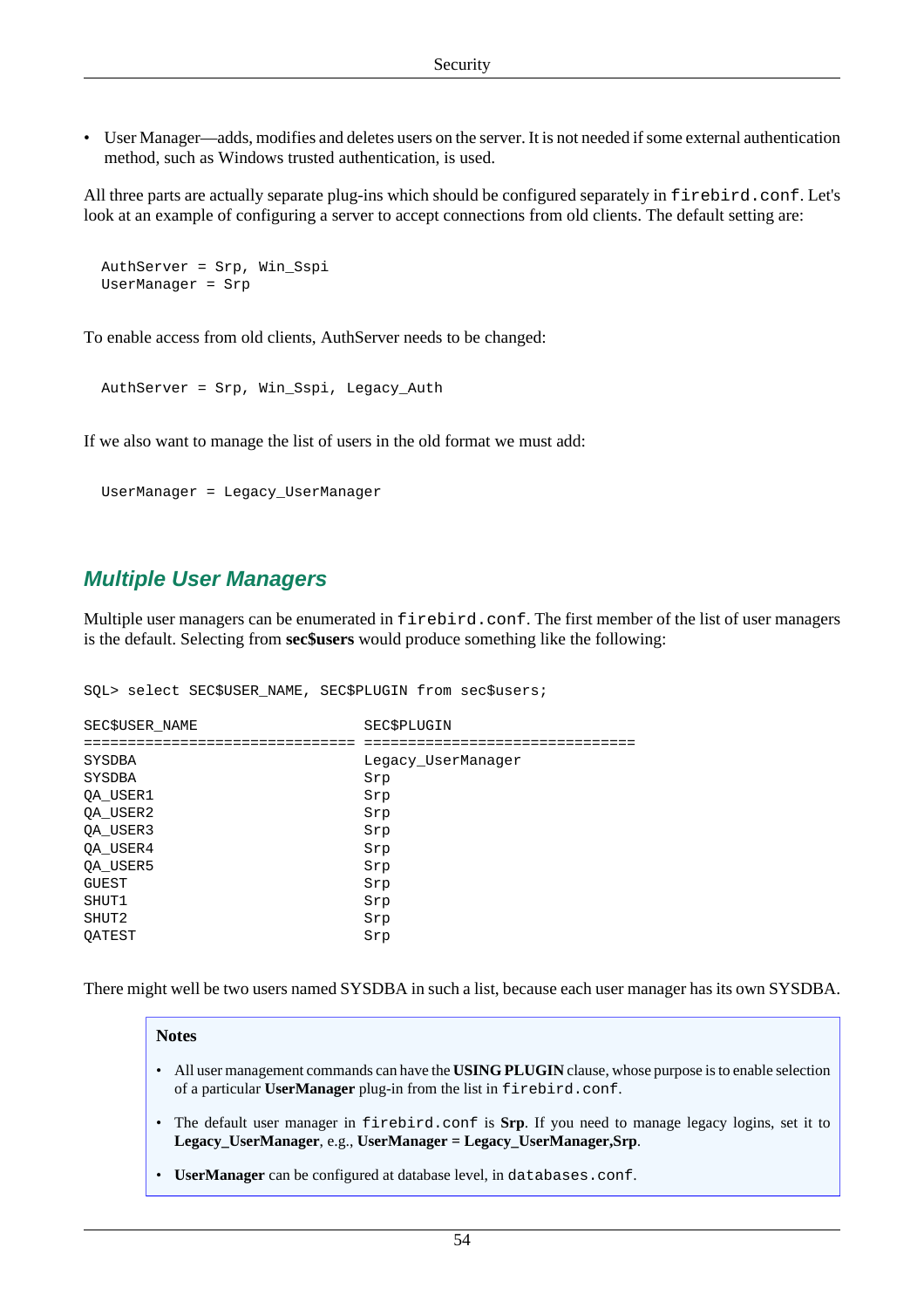# **"Over the wire" Connection Encryption**

Alex Peshkov

#### [CORE-672](http://tracker.firebirdsql.org/browse/CORE-672) ...

All network traffic in Firebird 3 may be optionally encrypted. As with authentication, plug-ins are used for encrypting and decrypting network traffic.

The default plug-in is **arc4** (Alleged RC4). It is eminently possible to write your own crypt plug-in to encrypt data travelling over the wire. Whatever you use for your plug-in, it is necessary to use the Firebird 3 version of the fbclient library.

## **The Secret Session Key**

The challenge with use of a symmetric cypher is where to get a key for it. Firebird assumes that such a key, also called a *secret session key*, is produced by the authentication plug-in at the connection establishment phase. SRP meets this requirement just fine by producing a cryptographically strong session key.

#### **Tip**

If you want to use encryption with an authentication plug-in that does not provide the session key and agree to use some pre-defined key, say, one stored at the client side as a file and on the server in the security database for that specific client, then make that plug-in inform Firebird that it does have a session key.

## **Specifications for the Key**

Specifications for the key's size, its format, how it is calculated and verified, etc., are not generalised. The key's format and other details are specific to the wire encryption/decryption plug-in.

In particular, RC4 uses a symmetric key which can have any length, while the key produced by SRP has a length of 20 bytes. That key is a SHA-1 hash on SRP's session key and some other SRP-related things, such as user name.

#### **Exporting a Key from an Authentication Plug-in**

<span id="page-64-0"></span>To export a key from your authentication plug-in, use the ServerBlock or the ClientBlock interface. One of these is always passed to the server/client part of an authentication plug-in. Both have a "newKey" method that returns a pointer to the CryptKey interface. That interface in turn has the methods **setSymmetric** and **setAsymmetric** for storing the symmetric or asymmetric key in the interface, i.e., exporting that key.

# **Mapping of Users to Objects**

Alex Peshkov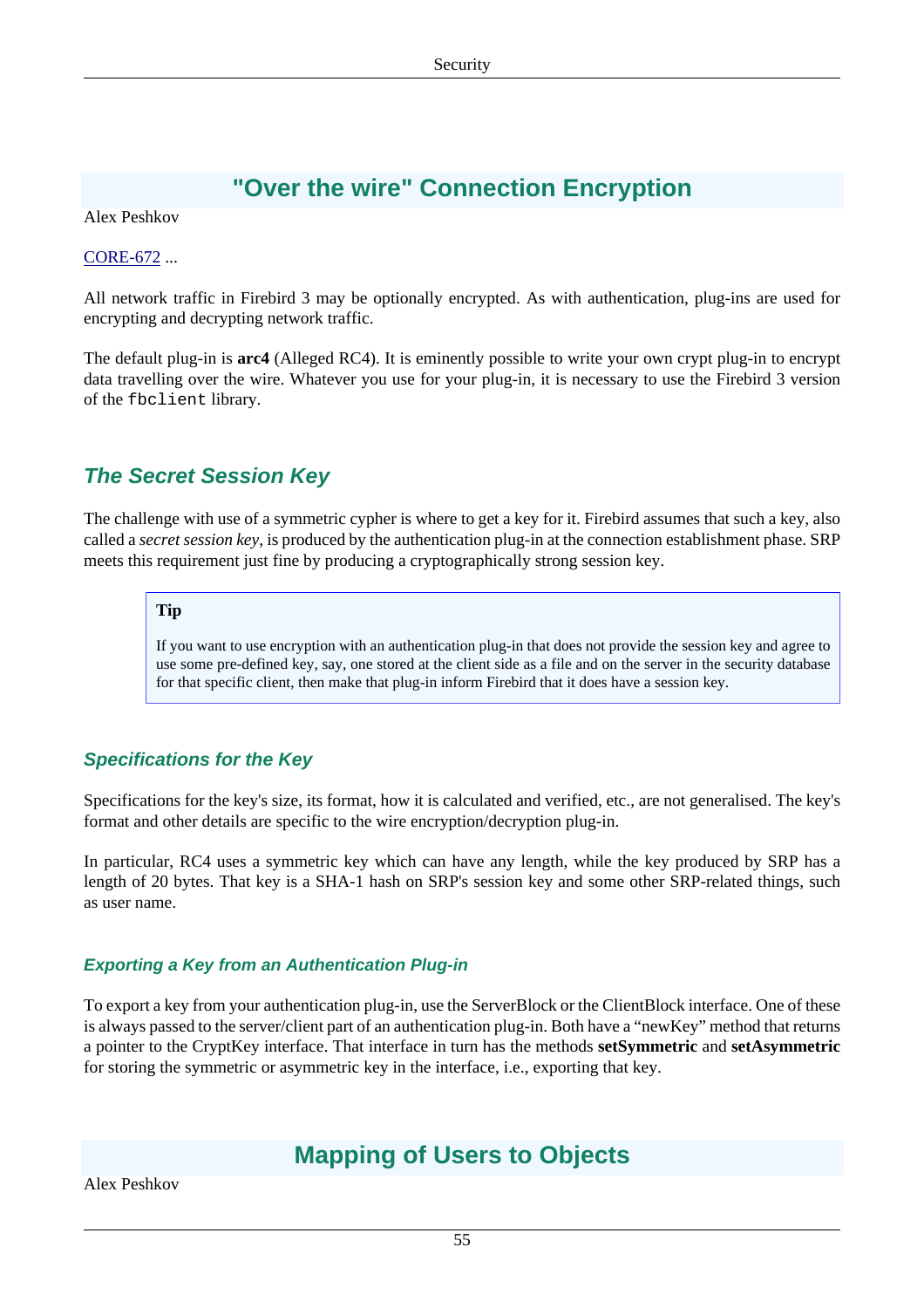Firebird 3 introduces new SQL privileges to map access between users and groups and security objects and between databases. See Tracker item [CORE-1900.](http://tracker.firebirdsql.org/browse/CORE-1900)

With Firebird now supporting multiple security databases, some new problems arise that could not occur with a single, global security database. Clusters of databases using the same security database were efficiently separated. Mappings provide the means to achieve the same efficiency when multiple databases are using their own security databases. Some cases require control for limited interaction between such clusters. For example:

- when EXECUTE STATEMENT ON EXTERNAL DATA SOURCE requires some data exchange between clusters
- when server-wide SYSDBA access to databases is needed from other clusters, using services.
- comparable problems that have existed on Firebird 2.1 and 2.5 for Windows, due to support for Trusted User authentication: two separate lists of users—one in the security database and another in Windows, with cases where it was necessary to relate them. An example is the demand for a ROLE granted to a Windows group to be assigned automatically to members of that group.

The single solution for all such cases is **mapping** the login information assigned to a user when it connects to a Firebird server to internal security objects in a database—CURRENT\_USER and CURRENT\_ROLE.

## **The Mapping Rule**

The mapping rule consists of four pieces of information:

- 1. mapping scope—whether the mapping is local to the current database or whether its effect is to be global, affecting all databases in the cluster, including security databases
- 2. mapping name—an SQL identifier, since mappings are objects in a database, like any other
- 3. the object FROM which the mapping maps. It consists of four items:
	- The authentication source

plug-in name **or** the product of a mapping in another database **or** use of server-wide authentication **or** any method

- The name of the database where authentication succeeded
- The name of the object from which mapping is performed
- The **type** of that name—user name | role | OS group—depending upon the plug-in that added that name during authentication

Any item is accepted but only **type** is required.

- 4. the object TO which the mapping maps. It consists of two items:
	- The name of the object TO which mapping is performed
	- The **type**, for which only USER or ROLE is valid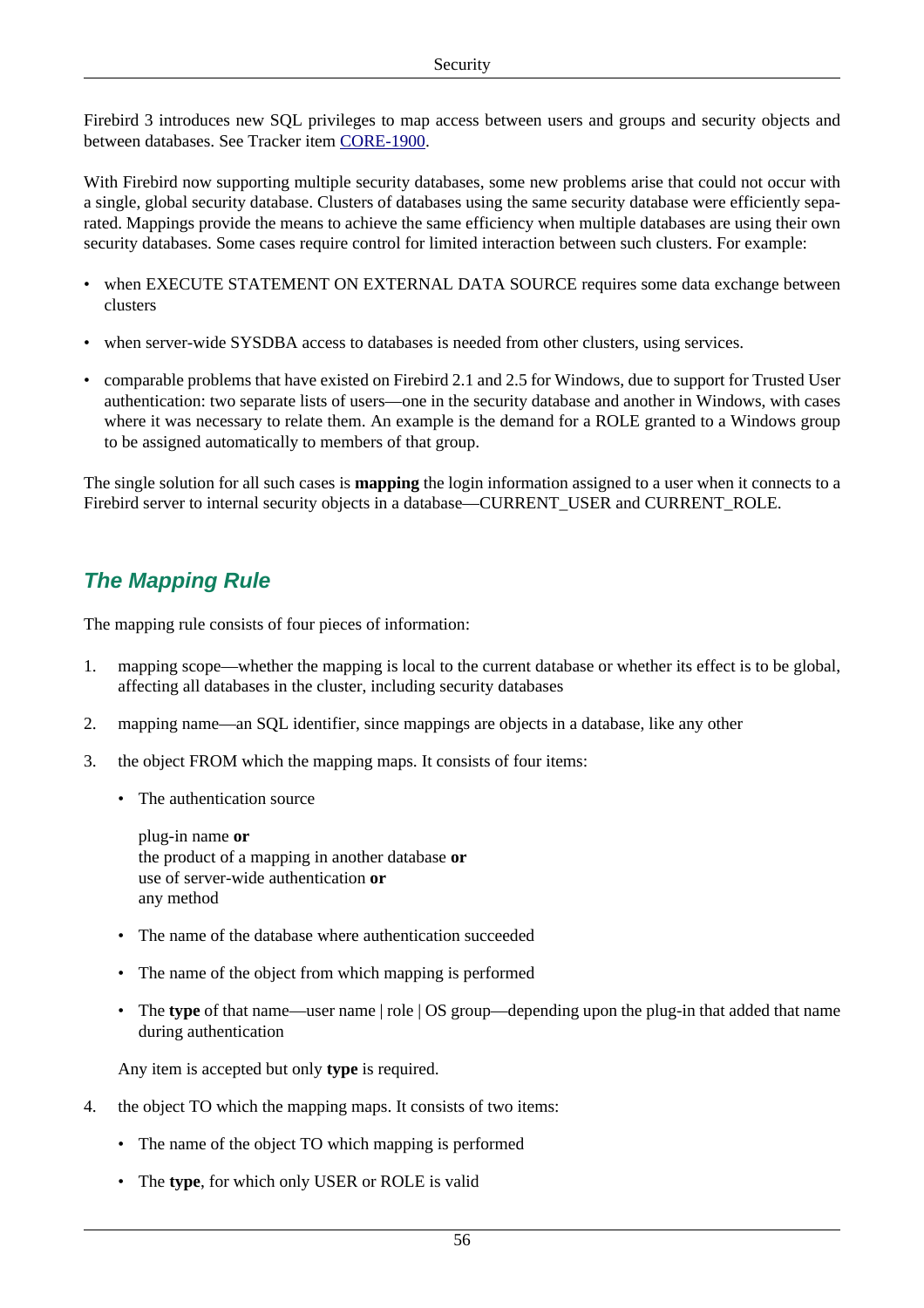## **Syntax for MAPPING Objects**

Mappings are defined using the following set of DDL statements:

```
 {CREATE | ALTER | CREATE OR ALTER} [GLOBAL] MAPPING name
    USING {
      PLUGIN name [IN database] | ANY PLUGIN [IN database | SERVERWIDE] |
        MAPPING [IN database] | '*' [IN database]}
   FROM {ANY type | type name}
    TO {USER | ROLE} [name]
 --
  DROP [GLOBAL] MAPPING name
```
#### **Description**

• Any mapping may be tagged as GLOBAL.

Global mapping works best if a Firebird 3 or higher version database is used as the security database. If you plan to use another database for this purpose—using your own provider, for example—then you should create a table in it named RDB\$MAP, with the same structure as RDB\$MAP in a Firebird 3 database and with SYSDBA-only write access.

#### **Beware!**

If global and local mappings of the same name exist then know and make it known that they are different objects!

- The CREATE, ALTER and CREATE OR ALTER statements use the same set of options. The name (identifier) of a mapping is used to identify it, as in other DDL command sets.
- The USING clause has a highly complicated set of options:
	- an explicit plug-in name means it will work only for that plug-in
	- it can use any available plug-in; although not if the source is the product of a previous mapping
	- it can be made to work only with server-wide plug-ins
	- it can be made to work only with previous mapping results
	- it can be left to use any method, using the asterisk (\*) argument
	- it can be provided with the name of the database that originated the mapping for the FROM object

#### **Note**

This argument is not valid for mapping server-wide authentication.

- The FROM clause takes a mandatory argument, the *type* of the object named.
	- -> When mapping names from plug-ins, *type* is defined by the plug-in.
	- -> When mapping the product of a previous mapping, *type* can be only USER or ROLE.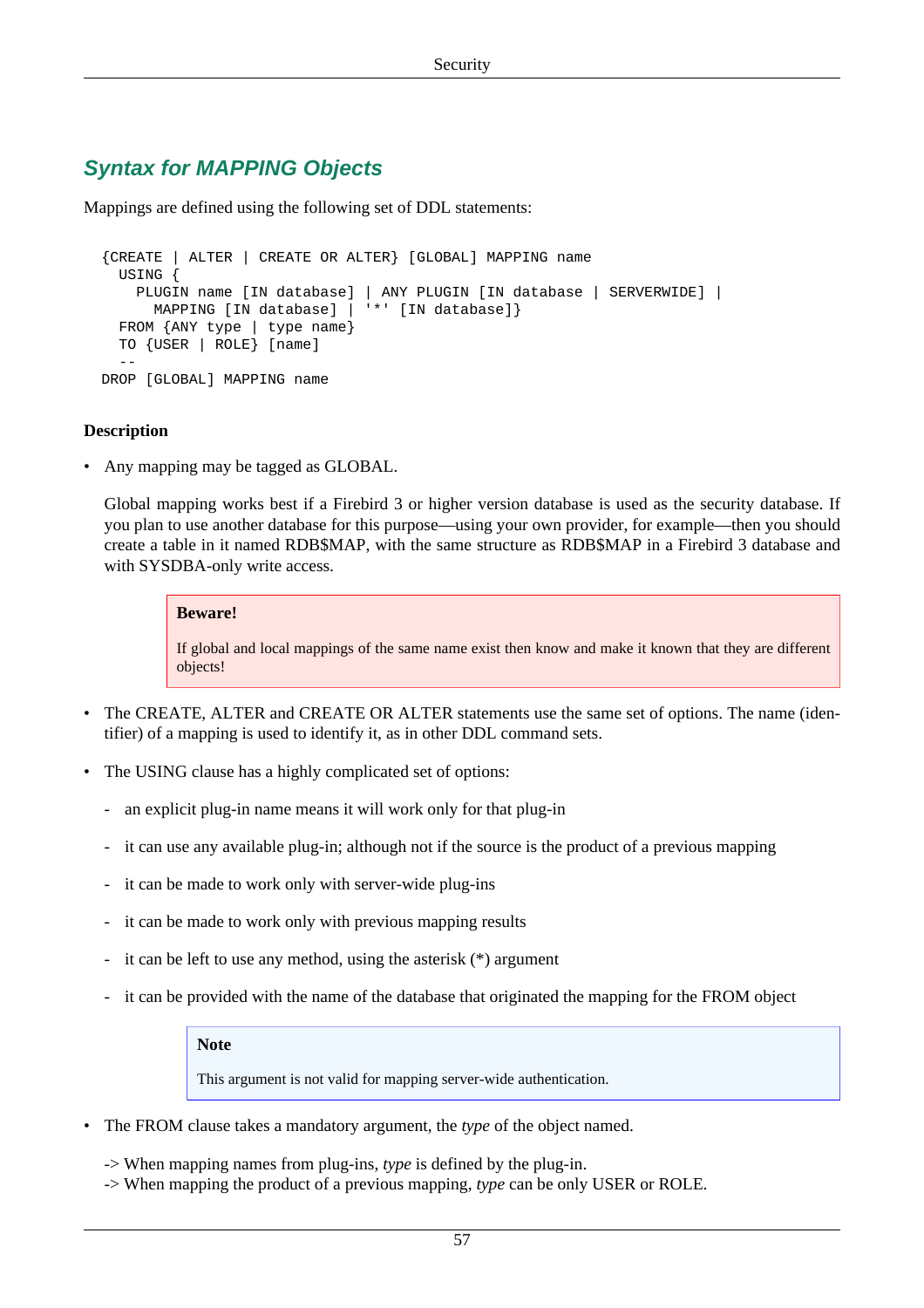- -> If an explicit name is provided, it will be taken into account by this mapping
- -> Use the ANY keyword to work with any name of the given type.
- In the TO clause, the USER or ROLE to which the mapping is made must be specified. NAME is optional: if it is not supplied, the name from the originating mapping is used.

#### **Examples**

The examples use the CREATE syntax. Usage of ALTER is exactly the same and the usage of DROP should be obvious.

1. Enable use of Windows trusted authentication in all databases that use the current security database:

```
CREATE GLOBAL MAPPING TRUSTED_AUTH
  USING PLUGIN WIN_SSPI
  FROM ANY USER
  TO USER;
```
2. Enable SYSDBA-like access for windows admins in current database:

```
CREATE MAPPING WIN_ADMINS
  USING PLUGIN WIN_SSPI
  FROM Predefined_Group
  DOMAIN_ANY_RID_ADMINS
  TO ROLE RDB$ADMIN;
```
#### **Note**

The group DOMAIN\_ANY\_RID\_ADMINS does not exist in Windows, but such a name would be added by the win\_sspi plug-in to provide exact backwards compatibility.

3. Enable a particular user from another database to access the current database with another name:

```
CREATE MAPPING FROM_RT
  USING PLUGIN SRP IN "rt"
  FROM USER U1 TO USER U2;
```
#### **Important**

Database names or aliases will need to be enclosed in double quotes on operating systems that have casesensitive file names.

4. Enable the server's SYSDBA (from the main security database) to access the current database. (Assume that the database is using a non-default security database):

```
CREATE MAPPING DEF_SYSDBA
  USING PLUGIN SRP IN "security.db"
   FROM USER SYSDBA
  TO USER;
```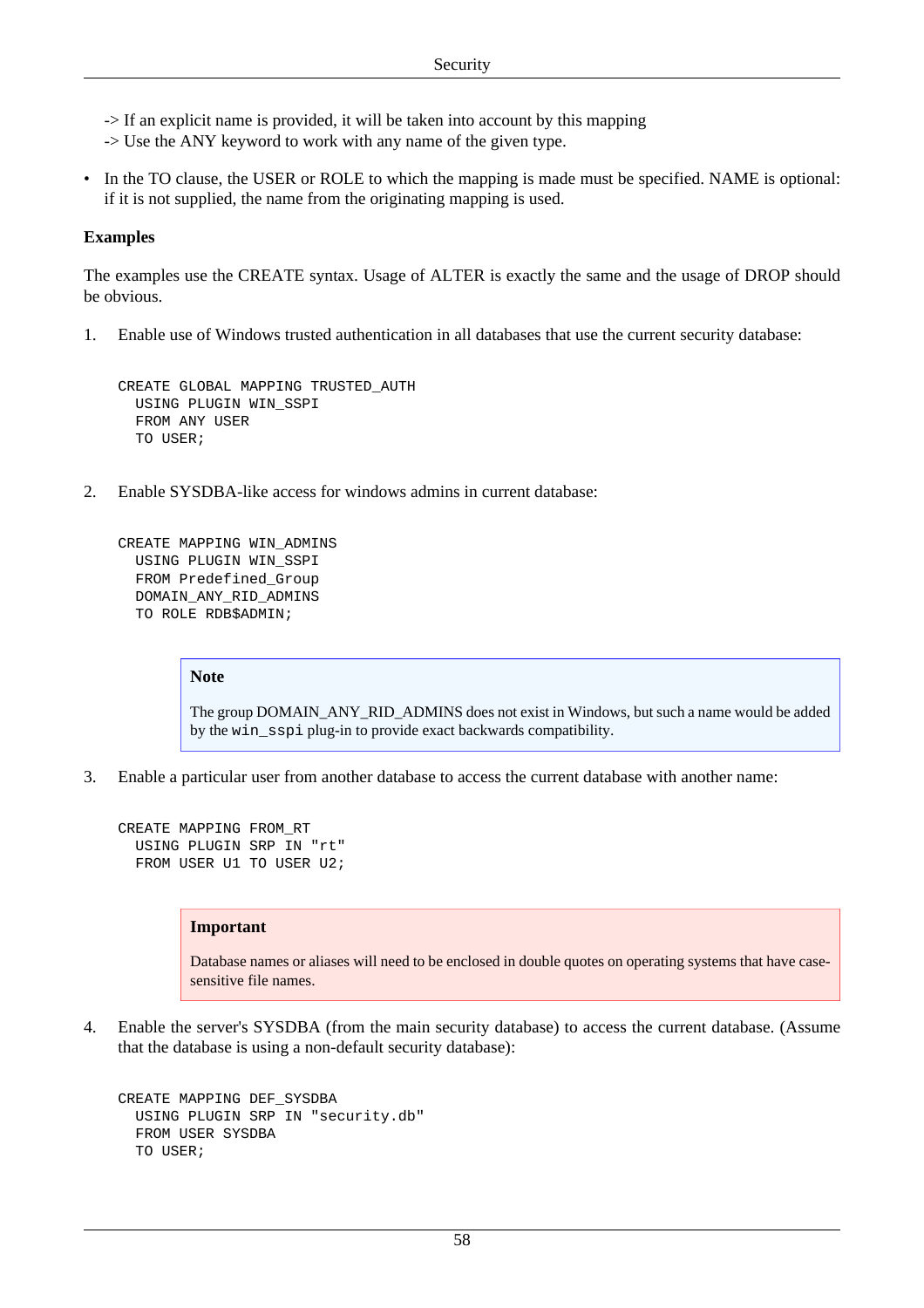5. Ensure users who logged in using the legacy authentication plug-in do not have too many privileges:

```
CREATE MAPPING LEGACY_2_GUEST
  USING PLUGIN legacy_auth
   FROM ANY USER
   TO USER GUEST;
```
## **Legacy Mapping Rule**

Previous versions of Firebird have one hard-coded global default rule: users authenticated in the security database are always mapped into any database one-to-one. It is a safe rule: it makes no sense for a security database not to trust itself!

For backward compatibility this rule is retained in Firebird 3.

Generic mapping is used to set the rule defining the user name under which the user accesses a database when performing a request from a database using one security database to a database using a different one, or when server-wide authentication, such as  $win\_sspi$ , is used. The rule comes into action whenever the Firebird engine is processing the authentication block associated with a request to connect to a database.

## **Mapping Trusted Users to CURRENT\_USER and CURRENT\_ROLE**

Each record in an authentication block contains the name of the plug-in that added it, the type of record (user name, OS group, role, etc.), the name of an object of the specified type (user SYSDBA, role PUBLIC, group DOMAIN\_ADMINS) and the name of the security database in which authentication took place. Under server-wide authentication, the security database name could be NULL. The mapping rule assesses all these parameters to define the value to assign to CURRENT\_USER and CURRENT\_ROLE in the resulting attachment.

In Firebird 3, an explicit mapping must exist in systems with server-wide "trusted user" authentication enabled, including Win\_Sspi authentication on Windows, in order for the system user's user name to be assigned to the context variables CURRENT\_USER and CURRENT\_ROLE.

# **International Character Sets for User Accounts**

#### Alex Peshkov

For creating user names and passwords, the new authentication plug-ins bring a degree of flexibility with regard to character sets. To make use of international credentials support, it is necessary to use SRP or any other set of authentication plug-ins that supports the new model.

#### **Advice**

Use of the legacy authentication plug-in is not recommended, except where it is necessary for connecting a client to a server version older than Firebird 3. Legacy authentication has never supported international characters in user names and passwords. This restriction is unchanged for Firebird 3 legacy authentication.

When writing authentication plug-ins it is unnecessary to be concerned about character sets, since all data exchange with the new plug-ins is done using UTF8. Just be prepared to handle user names and passwords that contain characters beyond the range of the 7-bit ASCII character subset.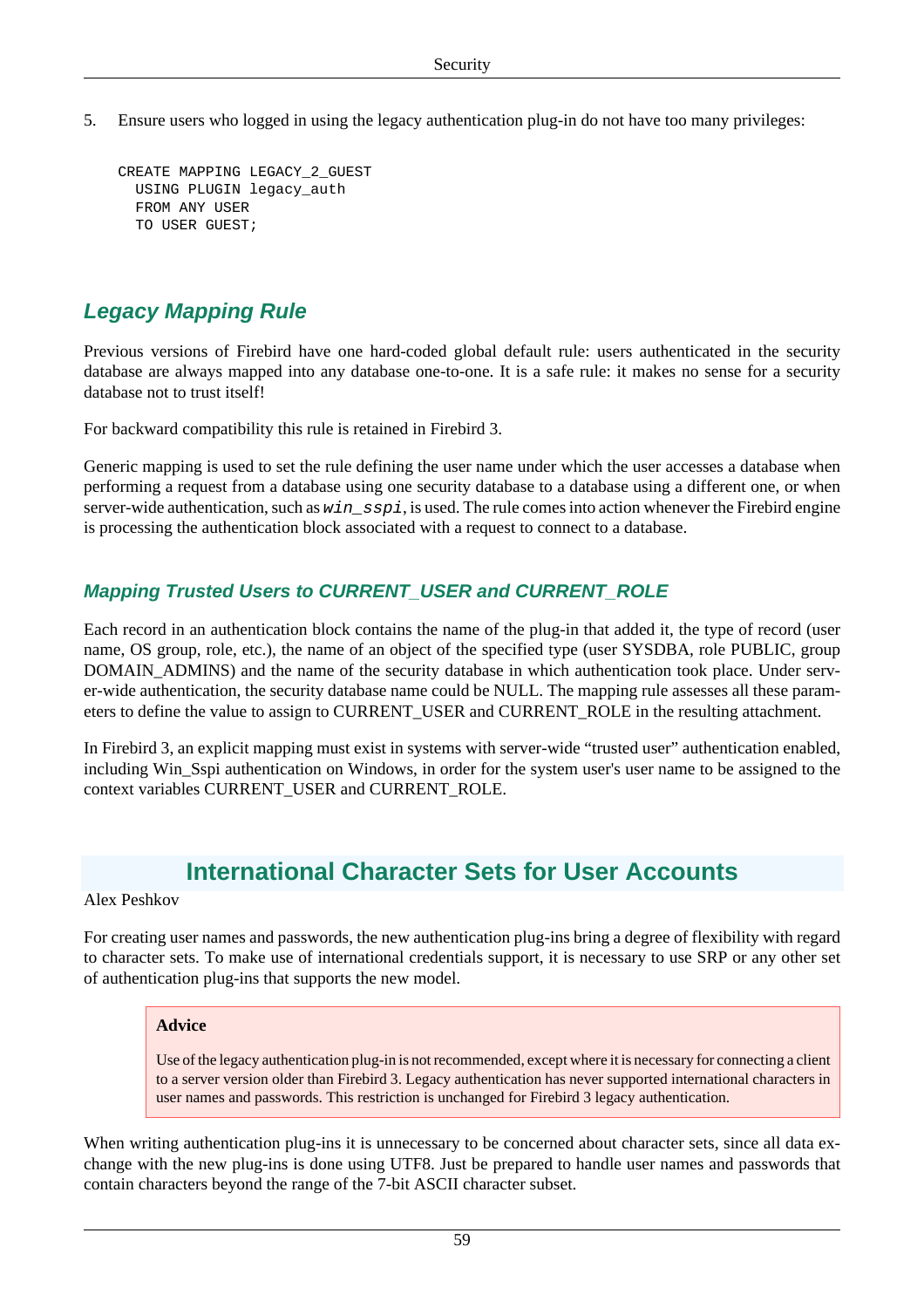## **Conditions for Non-ASCII Logins**

The simple rule to follow for using non-ASCII user names and passwords is that the character set and code page selected in the client for SQL input must match those in which the credentials are stored on the server and, obviously, the credentials must be supplied in the specified character set. On POSIX terminals and most GUI clients this condition is satisfied. However, there are three fairly common situations where problems could arise:

- 1. connecting via a Windows text console with the default OEM code page selected
- 2. omitting the SET NAMES command in *isql*
- 3. running scripts

Examining these situations in more detail:

1. All operating systems except Windows use same the same character set (code page, locale), by default, for all programs. In Windows, for historical reasons, GUI applications use an ANSI code page, but applications started on the command-line console emulator use the corresponding OEM code page. As an example, the Russian version of Windows is uses code page 1251 (ANSI Russian) for GUI applications and code page 866 (OEM Russian) for command-line applications.

The Firebird client always uses the ANSI code page. In order to provide the fully functional behaviour of a console application, the console must be switched to the ANSI codepage (chcp 1251 for our Russian example).

The Windows weirdness does not stop there. Parameters passed to a Windows application, but not to 16-bit DOS, are always passed in the ANSI encoding, even if it was started from a command-line console running in the default OEM mode. This might give the illusion that Firebird utilities run correctly out-of-the-box on an OEM console. However, they run correctly only as far as the international information supplied in a command line, e.g.,

C:> isql server:database -user <intl-login> -pas <intl-password>

This works. However, as soon as you try to use a CONNECT or CREATE DATABASE command inside *isql*, or to enter the password from the OEM terminal, you will encounter problems. This is inconvenient and we apologise for that. The OEM console issues are in the plan to be fixed in a future version.

2. Currently, command-line parameters and the CONNECT and CREATE DATABASE commands in *isql* are not affected by SET NAMES or the -CHarset parameter. All the other commands, particularly CREATE/AL-TER/DROP USER, are affected by them and thus, the character set must be specified. This is very important because, in future versions, the plan is to make all usage of international credentials depend on a character set that is explicitly specified.

Take careful note of one very confusing use case, an attempt to set a non-ASCII password for the current user:

SQL> alter current user set password '<intl-password>';

This command will succeed, even if the character set has not been set correctly. However, a subsequent attempt to log in with the modified password will fail.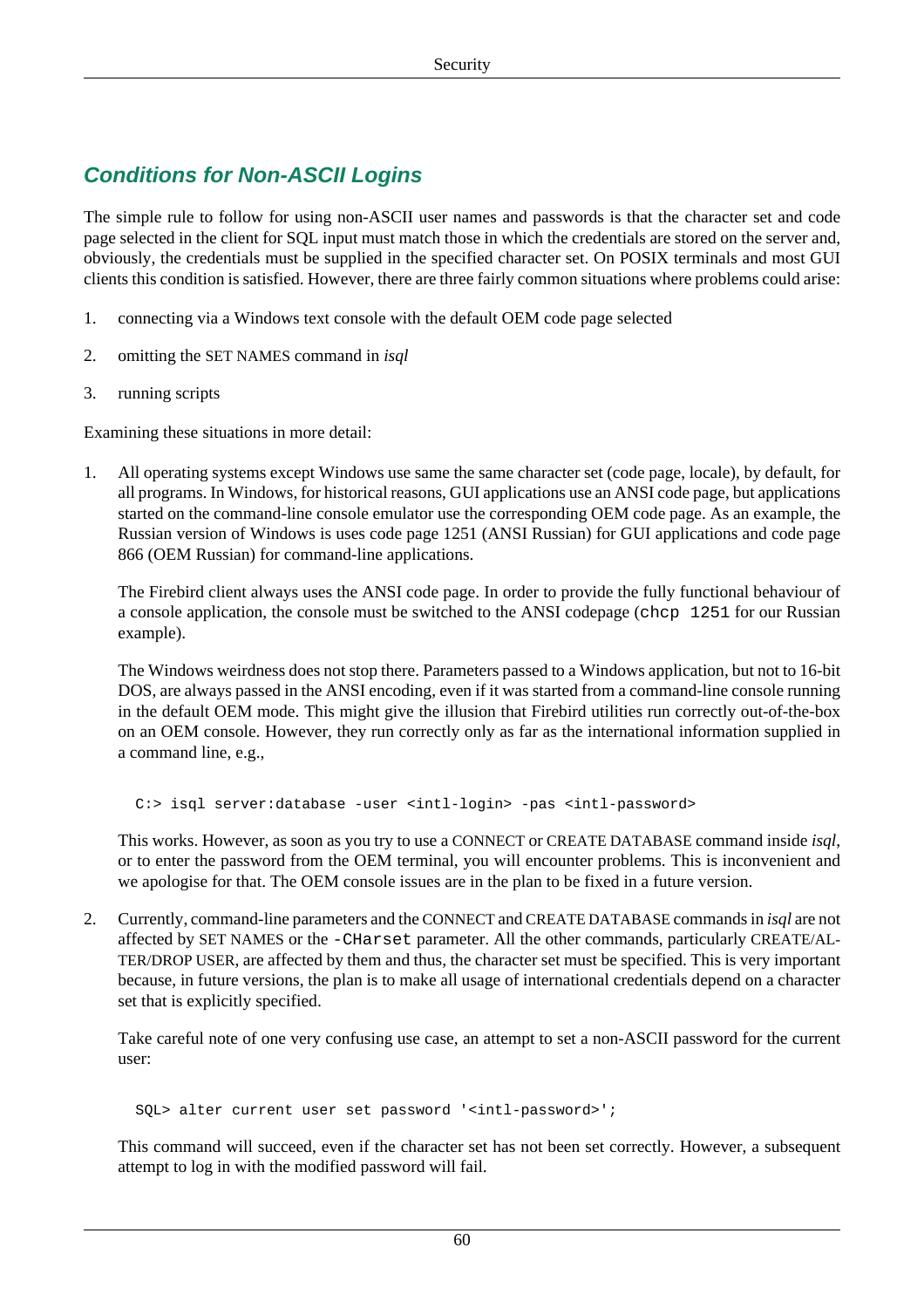3. In scripts, the first requirement is to set the correct character set for the SQL server that is to run the script, using a SET NAMES statement. For Firebird 3, it is essential to pay attention to the locale and code page settings in the environment in which the script is to execute. They must match the character set that is set in the script.

Setting the locale correctly affects particularly the credentials passed to the server when attaching to it. The rest of the script should proceed successfully even without configuring the environment properly.

In summary, if you plan to use international character credentials in the script, you *DO* need to attend to the international settings in your environment.

#### **Reminder**

User names are SQL identifiers and thus conform to the same rules, i.e., enclosed in double quotes when containing international characters or when case-sensitivity is required.

# **SQL Features for Managing Access**

Changes in architecture, stiffening of rules for security and data integrity, along with a bucket list of feature requests, have given rise in this release to a number of new SQL commands for managing users and access to objects.

## **SQL-driven User Management**

Alex Peshkov

The SQL set of DDL commands for managing user accounts has been enhanced in Firebird 3, thus improving the capability to manage (add, modify or delete) users in a security database from a regular database attachment.

#### **Syntax Forms**

CREATE USER username [ options\_list ] [ TAGS ( tag [, tag [, tag ... ] ] ) ] ALTER USER username [ SET ] [ options\_list ] [ TAGS ( tag [, tag [, tag ... ]] ) ] ALTER CURRENT USER [ SET ] [ options\_list ] [ TAGS ( tag [, tag [, tag ...]] ) ] CREATE OR ALTER USER username [ SET ] [ options ] [ TAGS ( tag [, tag [, tag ...]] ) ] DROP USER username [ USING PLUGIN plugin\_name ]

OPTIONS is a (possibly empty) list with the following options:

```
 PASSWORD 'password'
 FIRSTNAME 'string value'
 MIDDLENAME 'string value'
 LASTNAME 'string value'
 ACTIVE
 INACTIVE
 USING PLUGIN plugin_name
```
Each TAG may have one of two forms: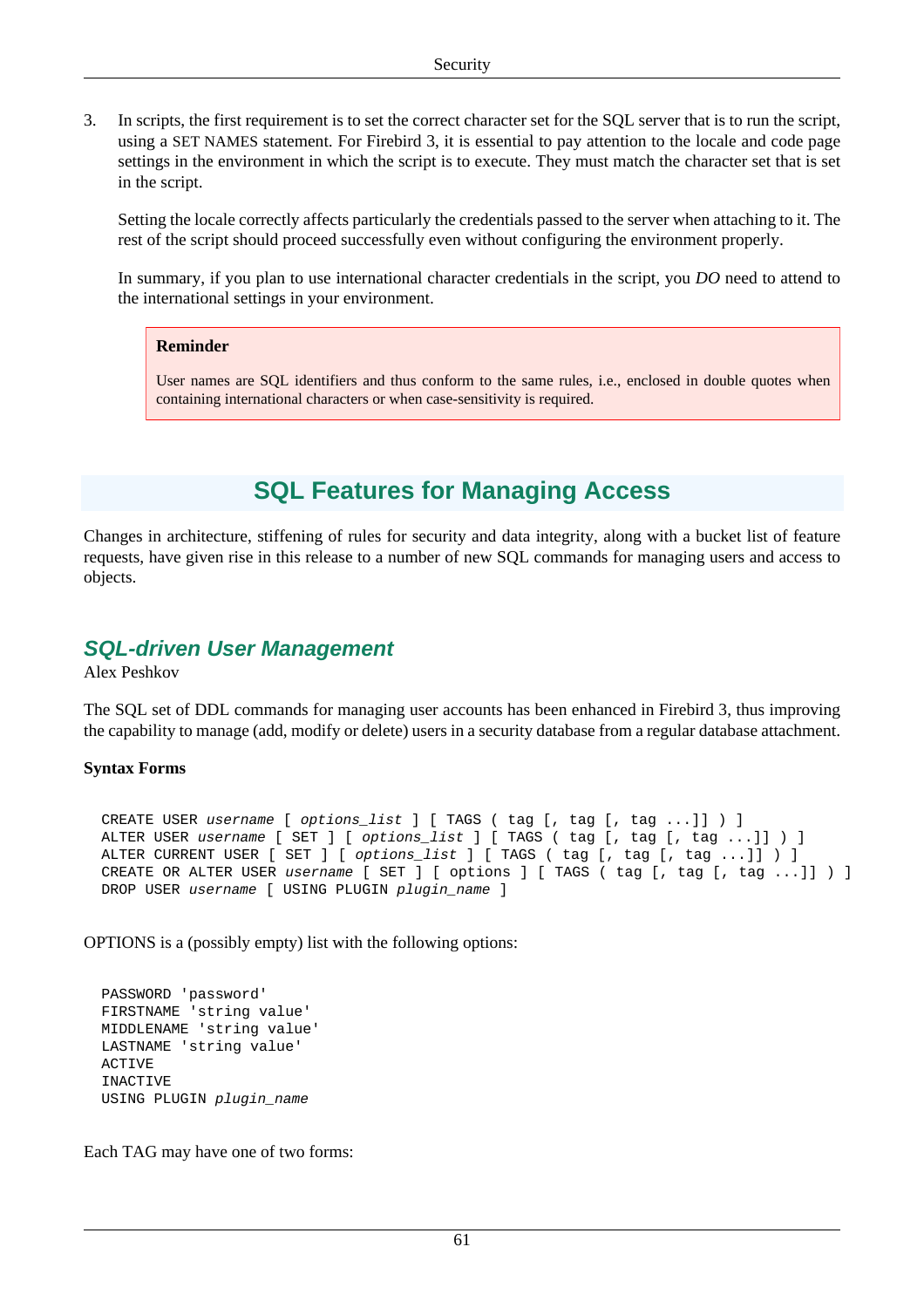TAGNAME = 'string value'

or the DROP TAGNAME tag form to remove a user-defined attribute entirely:

DROP TAGNAME

#### **Note**

The tagname side of the name/value pair can be any valid SQL identifier.

#### **Older Methods Deprecated**

From Firebird 3.0, multiple security databases are supported. This capability is not supported by either the *gsec* utility or the Services API. Use of both of these methods is deprecated.

#### **Usage Details**

The CREATE USER, CREATE OR ALTER USER and DROP USER clauses are available only for SYSDBA or another user granted the RDB\$ADMIN role in the security database (and logged in under that role, of course.)

The PASSWORD clause is **required** when creating a new user.

An ordinary user can ALTER his own password, real name attributes and tags. Any attempt to modify another user will fail, as will an attempt to make "self" inactive or active.

If you want to modify "self", you can use the simplified form **ALTER CURRENT USER**.

At least one of PASSWORD, FIRSTNAME, MIDDLENAME, LASTNAME, ACTIVE, INACTIVE or TAGS must be present in an ALTER USER or CREATE OR ALTER USER statement.

It is not a requirement to use any of the clauses FIRSTNAME, MIDDLENAME and LASTNAME. Any of them may be left empty or used to store short information about the user.

The INACTIVE clause is used to disable the user's login capability without dropping it. The ACTIVE clause restores that login ability.

#### **Quick Tip**

From v.3.0.1, the statement CREATE OR ALTER USER SYSDBA PASSWORD <password> can be used to initialize an empty securityN.fdb security database.

TAGS is a list of end-user defined attributes. The length of the string value should not exceed 255 bytes.

Setting a list of tags for the user retains previously set tags if they are not mentioned in the current list.

#### **Note**

A UID or GID that was entered by the deprecated *gsec* utility is treated as a tag in the SQL interface.

#### **Examples**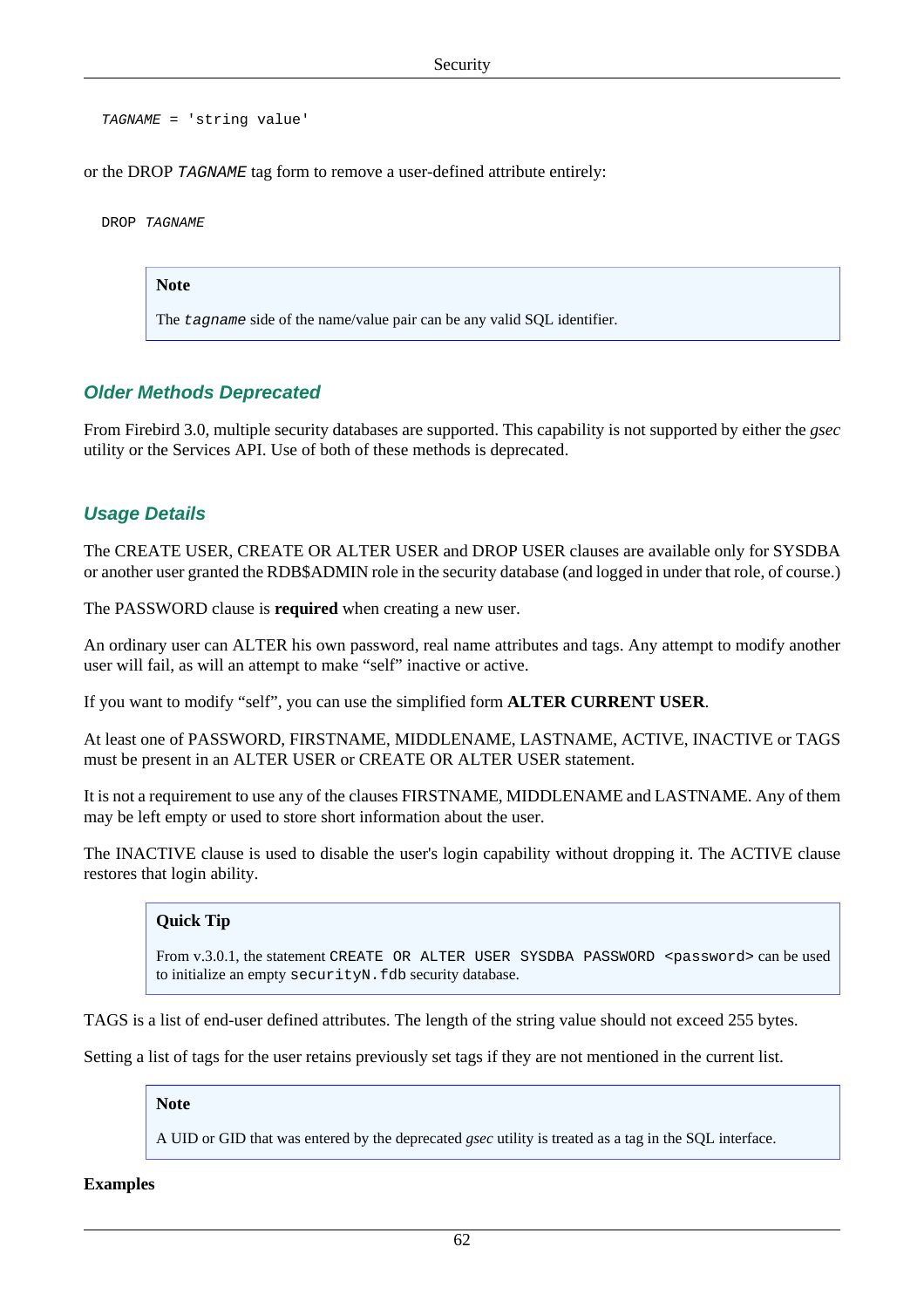Generic:

 CREATE USER superhero PASSWORD 'test'; ALTER USER superhero SET FIRSTNAME 'Clark' LASTNAME 'Kent'; CREATE OR ALTER USER superhero SET PASSWORD 'IdQfA'; DROP USER superhero; ALTER CURRENT USER SET PASSWORD 'SomethingLongEnough';

Working with tags:

 ALTER USER superhero SET TAGS (a='a', b='b'); NAME VALUE ================ ============================== A a B b ALTER USER superhero SET TAGS (b='x', c='d'); NAME VALUE ================ ============================== A a B x C d ALTER USER superhero SET TAGS (drop a, c='sample'); NAME VALUE ================ ============================== B x C sample

Displaying the list of users:

```
 SELECT CAST(U.SEC$USER_NAME AS CHAR(20)) LOGIN,
  CAST(A.SEC$KEY AS CHAR(10)) TAG,
  CAST(A.SEC$VALUE AS CHAR(20)) "VALUE",
  SEC$PLUGIN "PLUGIN"
 FROM SEC$USERS U LEFT JOIN SEC$USER_ATTRIBUTES A
  ON U.SEC$USER_NAME = A.SEC$USER_NAME;
 LOGIN TAG VALUE PLUGIN
 ==================== ========== ==================== ===============================
SYSDBA <null> <null> Srp
SUPERHERO B x Srp
 SUPERHERO C sample Srp
SYSDBA <null> <null> <null> <null> Legacy_UserManager
```
#### **Note**

Output depends upon the user management plug-in. If the legacy plug-in is used, bear in mind that some options are not supported and will simply be ignored.

<span id="page-72-0"></span>**SET ROLE** Alex Peshkov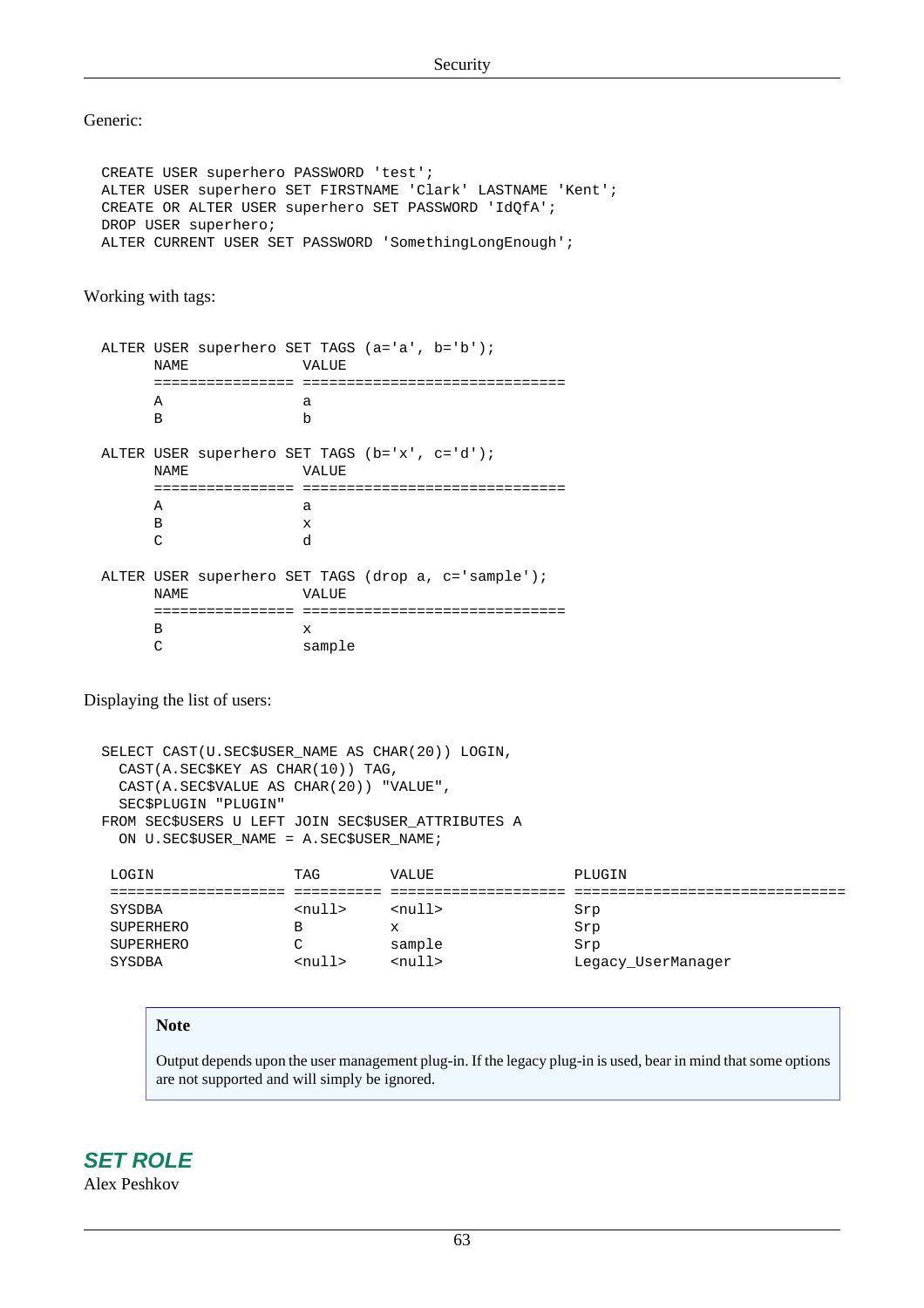See Tracker item [CORE-1377.](http://tracker.firebirdsql.org/browse/CORE-1377)

The SQL2008-compliant operator SET ROLE allows the CURRENT\_ROLE context variable to be set to one that has been granted to the CURRENT\_USER or to a user assigned to the database attachment as trusted (SET TRUSTED ROLE).

#### **Syntax Pattern for SET ROLE**

Enable CURRENT\_USER access to a role that has been previously granted:

SET ROLE <rolename>

#### **Example of SET ROLE Usage**

 SET ROLE manager; select current role from rdb\$database;

Displays:

```
 ROLE
 ===============================
 MANAGER
```
## <span id="page-73-0"></span>**SET TRUSTED ROLE**

The idea of a separate SET TRUSTED ROLE command is that, when the trusted user attaches to a database without providing any role info, SET TRUSTED ROLE makes a trusted role (if one exists) the CURRENT\_ROLE without any additional activity, such as setting it in the DPB.

A trusted role is not a specific type of role but may be any role that was created using CREATE ROLE, or a predefined system role such as RDB\$ADMIN. It becomes a trusted role for an attachment when the [security](#page-64-0) [objects mapping subsystem](#page-64-0) finds a match between the authentication result passed from the plug-in and a local or global mapping for the current database. The role may be one that is not even granted explicitly to that trusted user.

#### **Notes**

- A trusted role is not assigned to the attachment by default. It is possible to change this behaviour using an appropriate authentication plug-in and a [CREATE/ALTER MAPPING](#page-66-0) command.
- Whilst the CURRENT\_ROLE can be changed using SET ROLE, it is not always possible to revert using the same command, because it performs an access rights check.

#### **Syntax Pattern**

Enable access to a trusted role, if the CURRENT\_USER is logged in under Trusted User authentication and the role is available: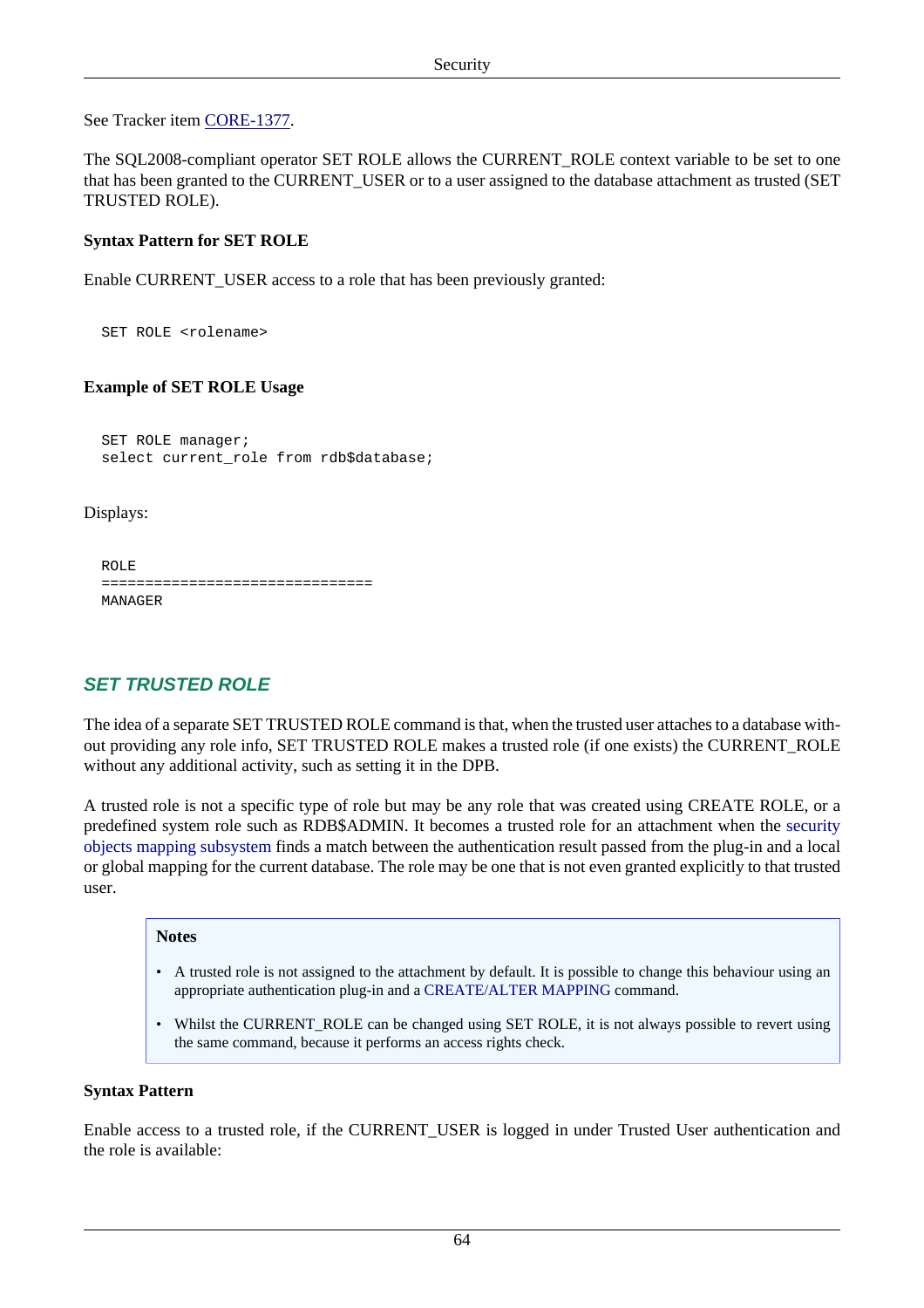SET TRUSTED ROLE

<span id="page-74-0"></span>An example of the use of a trusted role is assigning the system role RDB\$ADMIN to a Windows administrator when Windows trusted authentication is in use.

## **GRANT/REVOKE Rights GRANTED BY Specified User**

#### Alex Peshkov

Previously, the grantor or revoker of SQL privileges was always the current user. This change makes it so that a different grantor or revoker can be specified in GRANT and REVOKE commands.

#### **Syntax Pattern**

```
grant <right> to <object> [ { granted by | as } [ user ] <username> ]
revoke <right> from <object> [ { granted by | as } [ user ] <username> ]
```
The **GRANTED BY** clause form is recommended by the SQL standard. The alternative form using **AS** is supported by Informix and possibly some other servers and is included for better compatibility.

#### **Example (working as SYSDBA)**

```
create role r1;
grant r1 to user1 with admin option;
grant r1 to public granted by user1;
-- (in isql)
show grant;
/* Grant permissions for this database */
GRANT R1 TO PUBLIC GRANTED BY USER1
GRANT R1 TO USER1 WITH ADMIN OPTION
```
## <span id="page-74-1"></span>**REVOKE ALL ON ALL**

When a user is removed from the security database or another authentication source, this new command is useful for revoking its access to all objects in the database.

#### **Syntax Pattern**

```
 REVOKE ALL ON ALL FROM [USER] username
 REVOKE ALL ON ALL FROM [ROLE] rolename
```
#### **Example**

```
# gsec -del guest
# isql employee
fbs bin # ./isql employee
```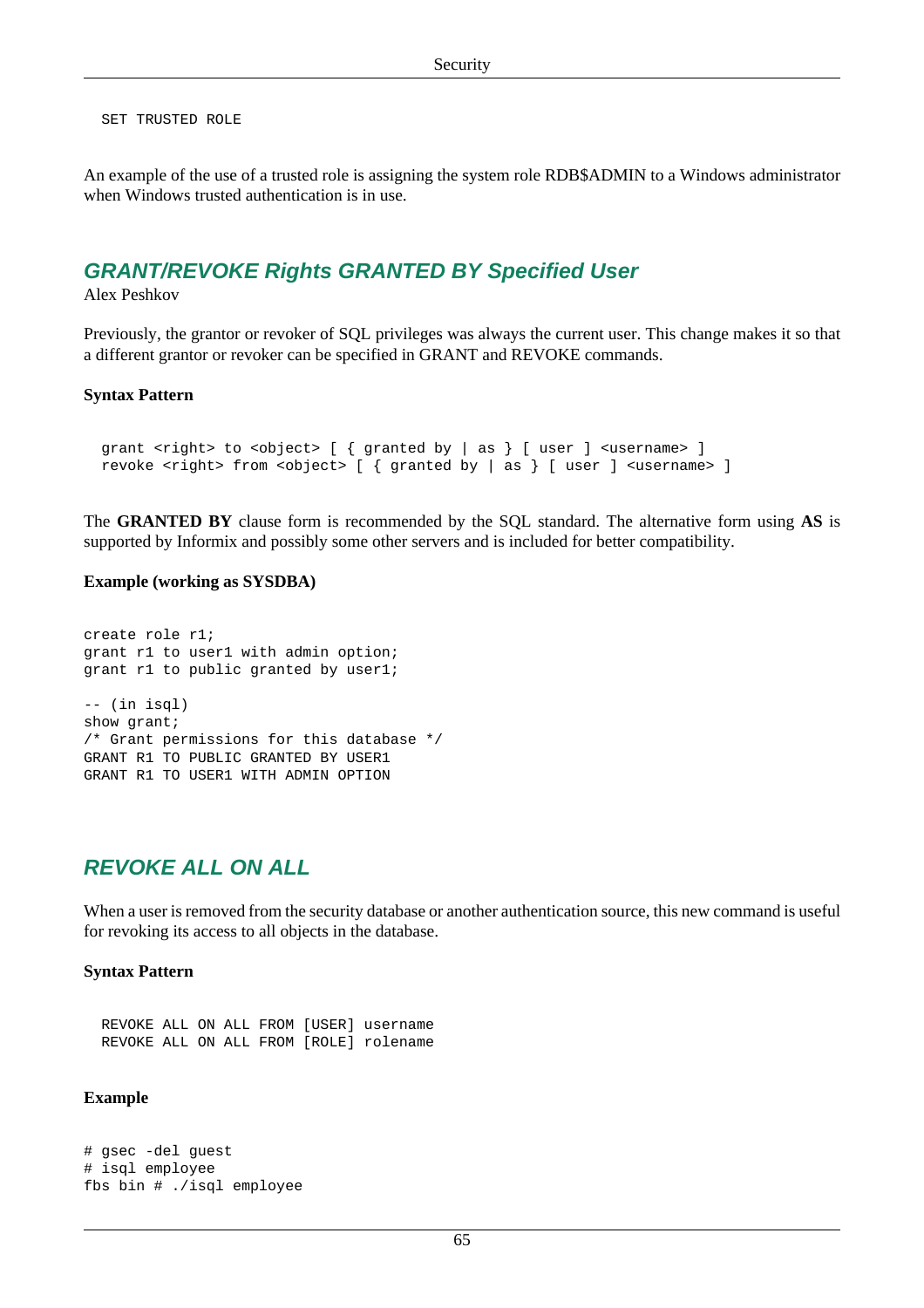```
Database: employee
SQL> REVOKE ALL ON ALL FROM USER guest;
SQL>
```
## <span id="page-75-0"></span>**User Privileges for Metadata Changes**

Dmitry Yemanov with Roman Simakov

In Firebird 3, the system tables are read-only. This SQL syntax provides the means to assign metadata write privileges to specified users or roles for specified objects. See Tracker item [CORE-735](http://tracker.firebirdsql.org/browse/CORE-735).

#### **Note**

Some people have been applying the nickname "DDL privileges" to this feature. Don't confuse it with "DDL triggers"! A more useful nickname would be "Metadata privileges".

#### **Syntax Patterns**

Granting metadata privileges:

```
 GRANT CREATE <object-type>
 TO [USER | ROLE] <user-name> | <role-name> [WITH GRANT OPTION];
 GRANT ALTER ANY <object-type>
 TO [USER | ROLE] <user-name> | <role-name> [WITH GRANT OPTION];
 GRANT DROP ANY <object-type>
 TO [USER | ROLE] <user-name> | <role-name> [WITH GRANT OPTION];
```
Revoking metadata privileges:

 REVOKE [GRANT OPTION FOR] CREATE <object-type> FROM [USER | ROLE] <user-name> | <role-name>; REVOKE [GRANT OPTION FOR] ALTER ANY <object-type> FROM [USER | ROLE] <user-name> | <role-name>; REVOKE [GRANT OPTION FOR] DROP ANY <object-type> FROM [USER | ROLE] <user-name> | <role-name>;

Special form for database access:

```
GRANT CREATE DATABASE TO [USER | ROLE] <user-name> | <role-name>;
 GRANT ALTER DATABASE
   TO [USER | ROLE] <user-name> | <role-name> [WITH GRANT OPTION];
 GRANT DROP DATABASE
   TO [USER | ROLE] <user-name> | <role-name> [WITH GRANT OPTION];
REVOKE CREATE DATABASE FROM [USER | ROLE] <user-name> | <role-name>;
 REVOKE [GRANT OPTION FOR] ALTER DATABASE
  FROM [USER | ROLE] <user-name> | <role-name>;
 REVOKE [GRANT OPTION FOR] DROP DATABASE
  FROM [USER | ROLE] <user-name> | <role-name>;
```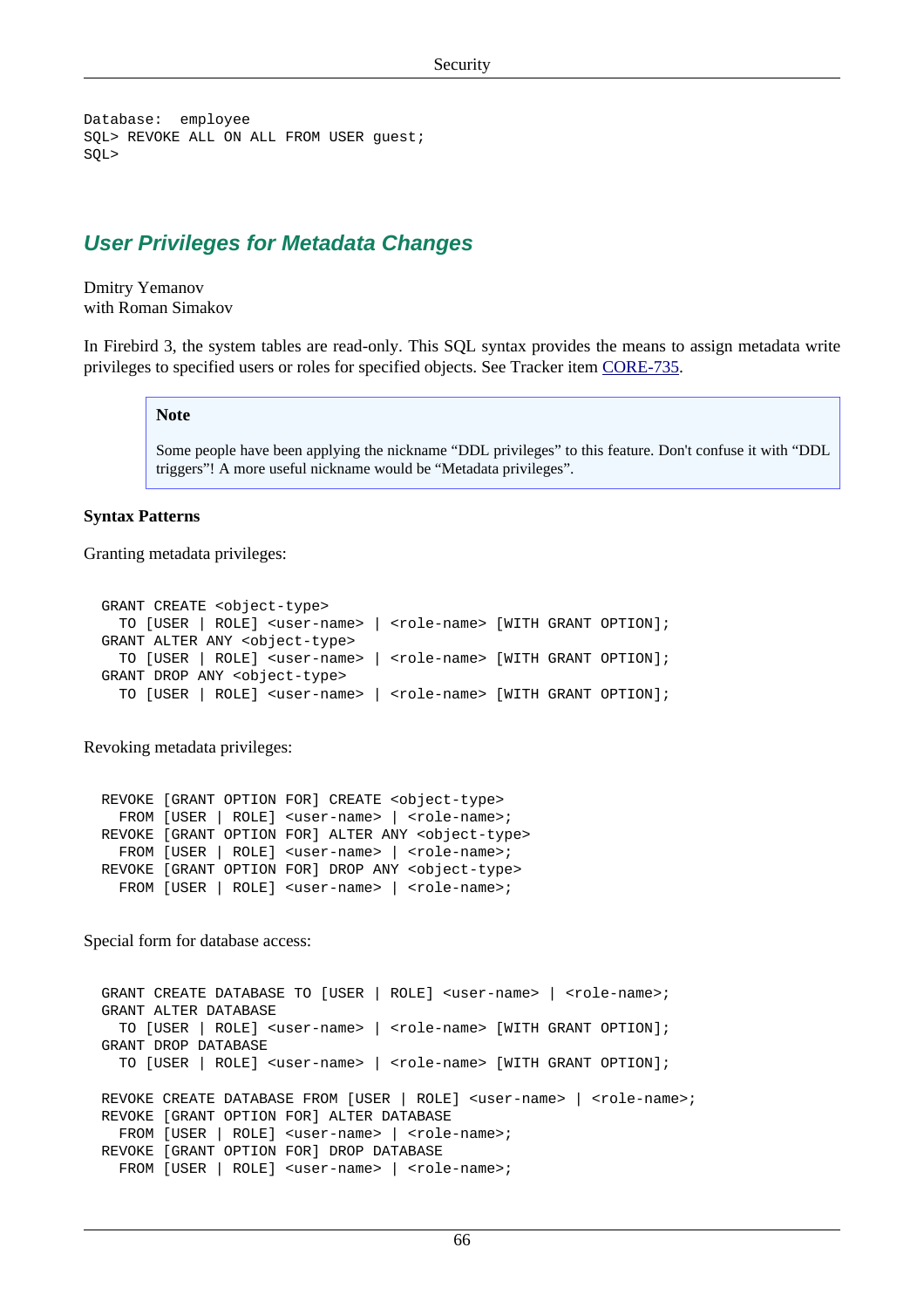#### **Notes on Usage**

• <br/>cobject-type> can be any of the following:

| CHARACTER SET    | <b>COLLATION</b> | <b>DOMAIN</b>    | <b>EXCEPTION</b> |
|------------------|------------------|------------------|------------------|
| FILTER           | <b>FUNCTION</b>  | <b>GENERATOR</b> | <b>PACKAGE</b>   |
| <b>PROCEDURE</b> | <b>ROLE</b>      | <b>SEQUENCE</b>  | <b>TABLE</b>     |
| VIEW             |                  |                  |                  |

**Note**

The metadata for triggers and indices are accessed through the privileges for the table that owns them.

- If the ANY option is used, the user will be able to perform any operation on any object
- If the ANY option is absent, the user will be able to perform operations on the object only if he owns it
- If the ANY option was acquired via a GRANT operation then, to revoke it, the REVOKE operation must accord with that GRANT operation

#### **Example**

```
GRANT CREATE TABLE TO Joe;
GRANT ALTER ANY TABLE TO Joe;
REVOKE CREATE TABLE FROM Joe;
```
## <span id="page-76-0"></span>**GRANT EXECUTE Privileges for UDFs**

Dmitry Yemanov

[CORE-2554](http://tracker.firebirdsql.org/browse/CORE-2554): EXECUTE permission is now supported for UDFs (both legacy and PSQL based ones).

#### **Syntax Pattern**

```
GRANT EXECUTE ON FUNCTION <name> TO <grantee list>
  [<grant option> <granted by clause>]
 --
 REVOKE EXECUTE ON FUNCTION <name> FROM <qrantee list>
  [<granted by clause>]
```
#### **Note**

The initial EXECUTE permission is granted to the function owner (user who created or declared the function).

## **Improvement for Recursive Stored Procedures**

Alex Peshkov

A recursive stored procedure no longer requires the EXECUTE privilege to call itself. See Tracker item [CORE-3242](http://tracker.firebirdsql.org/browse/CORE-3242).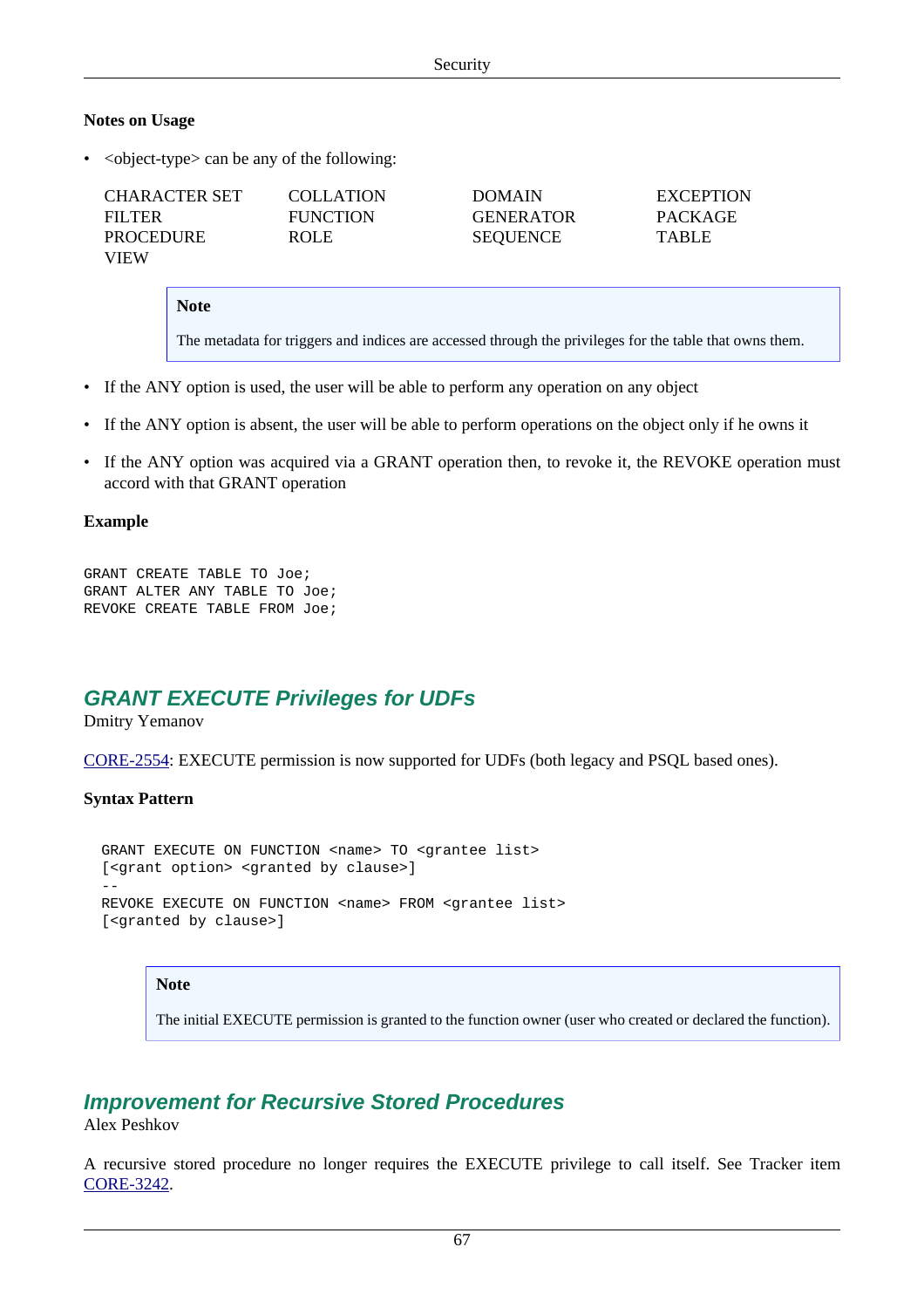## <span id="page-77-0"></span>**Privileges to Protect Other Metadata Objects**

New SQL-2008 compliant USAGE permission is introduced to protect metadata objects other than tables, views, procedures and functions.

#### **Syntax Pattern**

```
 GRANT USAGE ON <object type> <name> TO <grantee list>
  [<grant option> <granted by clause>]
 --
 REVOKE USAGE ON <object type> <name> FROM <grantee list>
  [<granted by clause>]
 --
  <object type> ::= {DOMAIN | EXCEPTION | GENERATOR | SEQUENCE | CHARACTER SET | COLLATION}
```
#### **Notes**

The initial USAGE permission is granted to the object owner (user who created the object).

In Firebird 3.0.0, only USAGE permissions for exceptions ([CORE-2884](http://tracker.firebirdsql.org/browse/CORE-2884)) and generators/sequences (gen id, next value for: [CORE-2553\)](http://tracker.firebirdsql.org/browse/CORE-2553) are enforced. Granting privileges for character sets, collations and domains is disabled, making these object types unavailable for any type of GRANT or REVOKE commands. Access to them is not subject to any form of enforcement, although this could change in future releases if it is deemed appropriate.

# **Pseudo-Tables with List of Users**

#### [CORE-2639](http://tracker.firebirdsql.org/browse/CORE-2639).

To access lists of users and attributes, query the virtual tables **SEC\$USERS** and **SEC\$USER\_ATTRIBUTES**.

#### **Important**

This feature depends highly on the user management plug-in. Take into an account that some options are ignored when using the legacy user management plug-in.

The pseudo-tables are much like the MON\$ family tables used for monitoring the server. The table is created on demand when you run the statement

SELECT \* FROM SEC\$USERS

or

```
 SELECT * FROM SEC$USER_ATTRIBUTES
```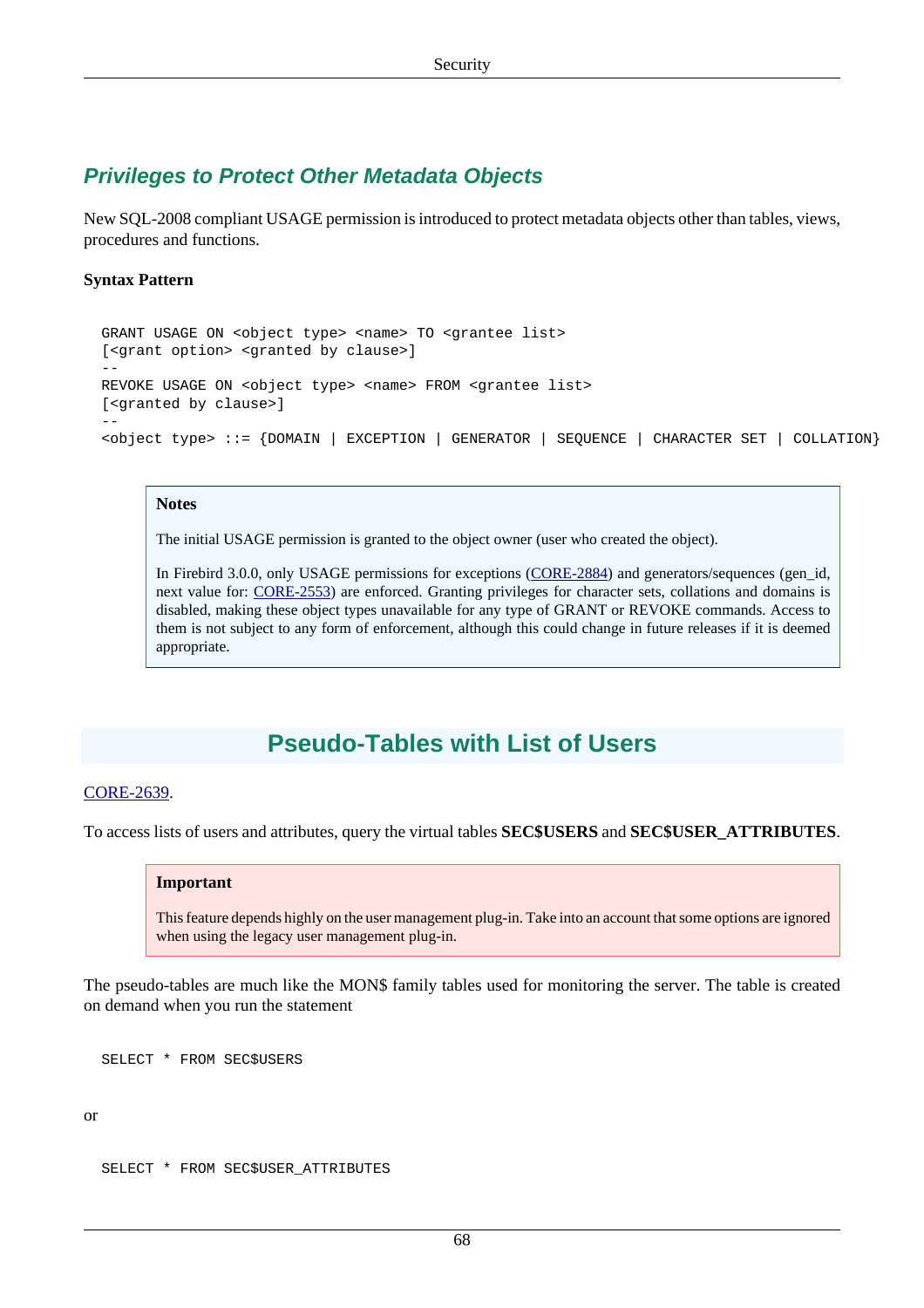The output lists the users (or their attributes) in the security database that is configured for the current database and available for management to the current user. SEC\$USERS includes a field indicating whether a user has the RDB\$ADMIN role in the security database.

# **Restriction on DROP ROLE (v.3.0.1)**

#### [CORE-5248](http://tracker.firebirdsql.org/browse/CORE-5248).

Prior to Firebird 3.0.1, any user could drop a role. This is a bug which has been fixed in sub-release 3.0.1. Now, only the user who created the role and one who has been granted the role WITH ADMIN OPTION can drop it.

#### **Important**

To obtain the proper behavior in old databases, roles should be recreated!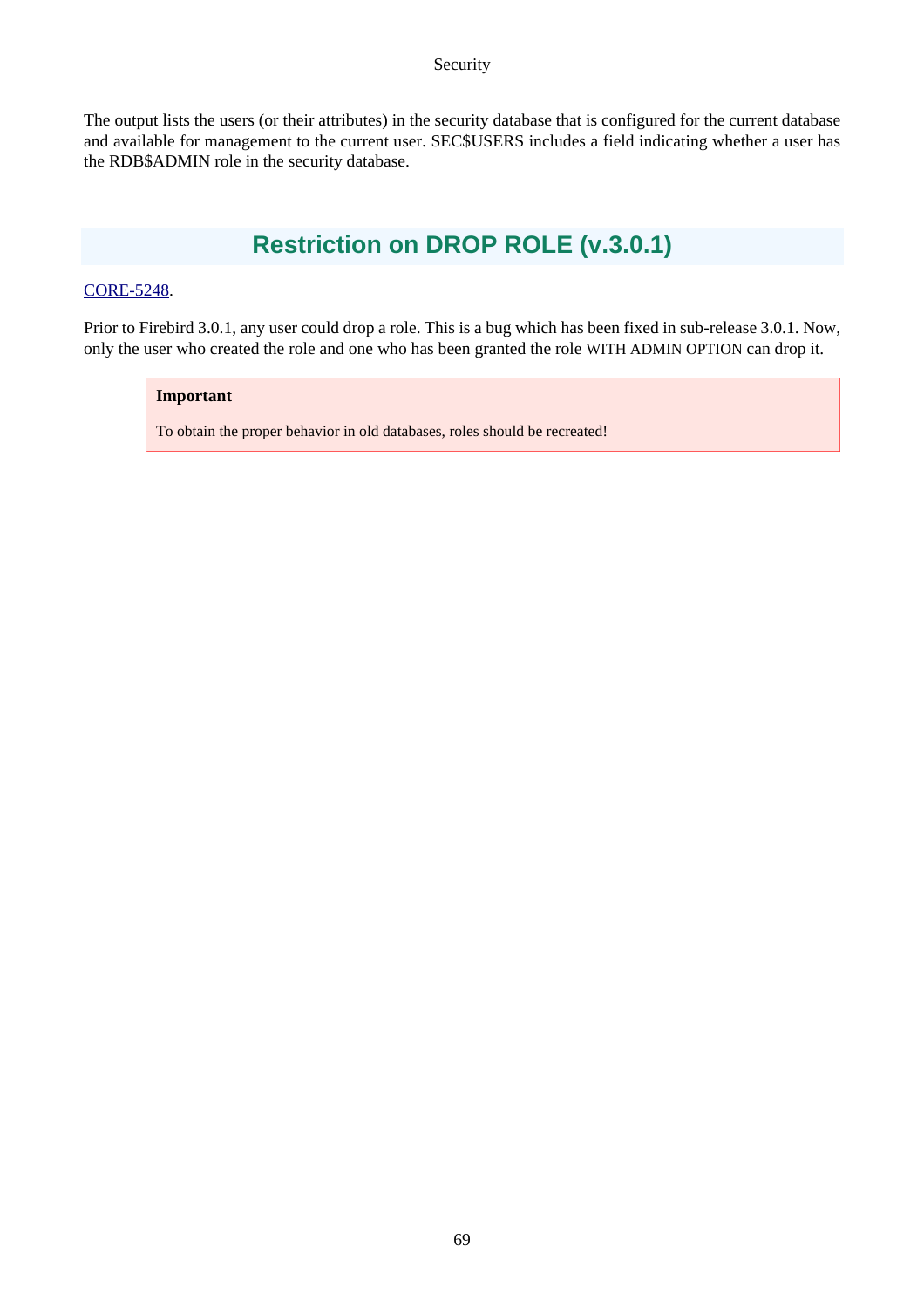# **Chapter 8**

# **Data Definition Language (DDL)**

# **Quick Links**

- [BOOLEAN Data Type](#page-79-0)
- [IDENTITY-Style Column](#page-81-0)
- [Manage Nullability in Domains and Columns](#page-82-0)
- [Modify Generators \(Sequences\)](#page-83-0)
- [Alter Default Character Set](#page-83-1)
- [BLOB Expressions in Computed Columns](#page-84-0)
- ["Linger" Database Closure for Superserver](#page-84-1)
- New option in DROP SHADOW to [Preserve the Shadow File](#page-85-0)
- [New SQL for Managing Users and Access Privileges](#page-85-1)

# **DDL Enhancements**

The following enhancements have been added to the SQL data definition language lexicon:

# **New Data Types**

<span id="page-79-0"></span>A fully-fledged Boolean type is introduced in this release, along with a surfaced emulation of the Microsoft-style "identity" column.

## **BOOLEAN Data Type**

Adriano dos Santos Fernandes

The SQL-2008 compliant BOOLEAN data type (8 bits) comprises the distinct truth values TRUE and FALSE. Unless prohibited by a NOT NULL constraint, the BOOLEAN data type also supports the truth value UN-KNOWN as the null value. The specification does not make a distinction between the NULL value of this data type and the truth value UNKNOWN that is the result of an SQL predicate, search condition, or boolean value expression: they may be used interchangeably to mean exactly the same thing.

As with many programming languages, the SQL BOOLEAN values can be tested with implicit truth values. For example, **field1 OR field2** and **NOT field1** are valid expressions.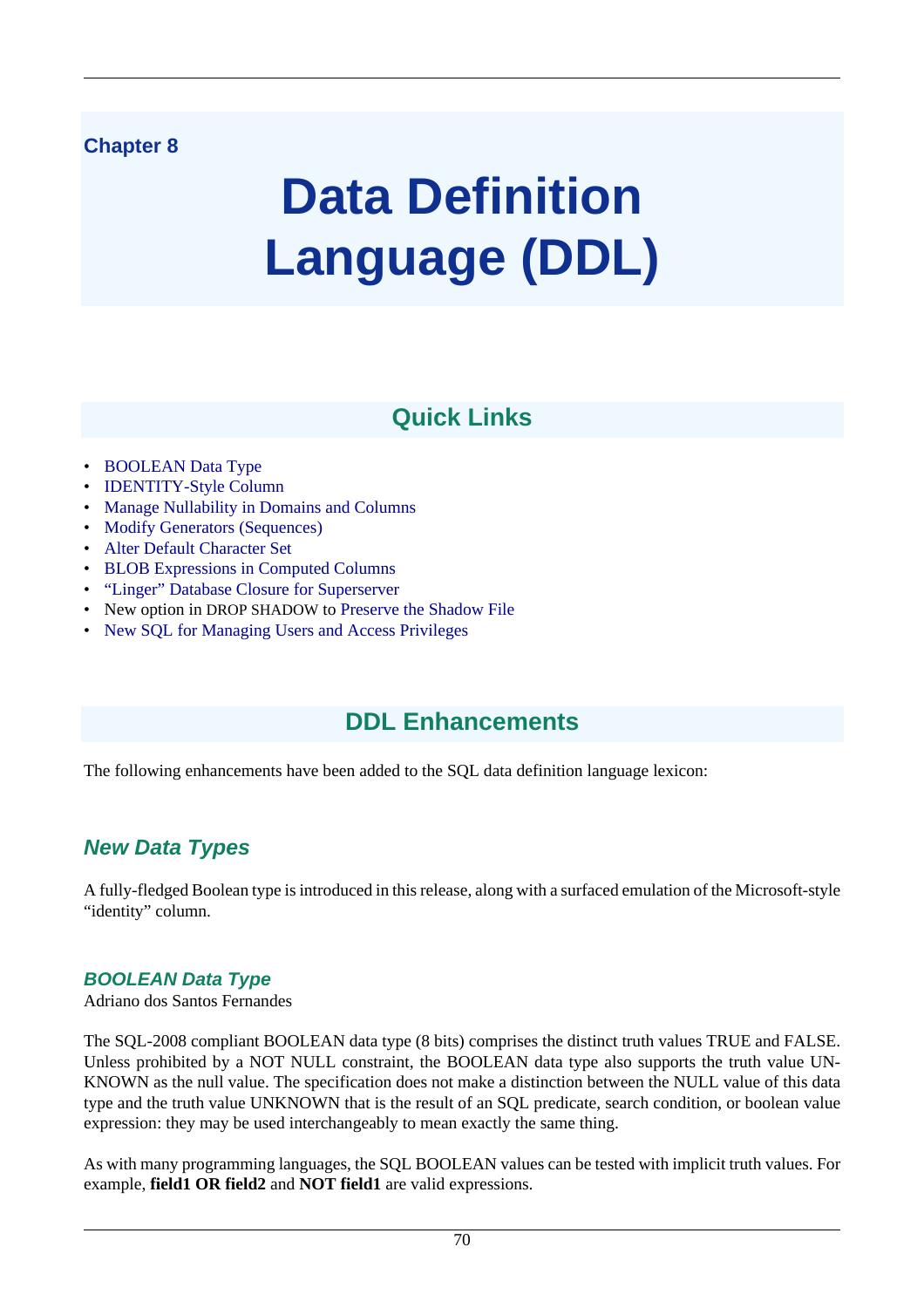#### **The IS Operator**

Predications use the operator IS [NOT] for matching. For example, **field1 IS FALSE**, or **field1 IS NOT TRUE**.

#### **Note**

Equivalence operators ("=", "!=", " $\ll$ " and so on) are valid in all comparisons.

#### **Examples**

```
CREATE TABLE TBOOL (ID INT, BVAL BOOLEAN);
COMMIT;
INSERT INTO TBOOL VALUES (1, TRUE);
INSERT INTO TBOOL VALUES (2, 2 = 4);
INSERT INTO TBOOL VALUES (3, NULL = 1);
COMMIT;
SELECT * FROM TBOOL
          ID BVAL
============ =======
            1 <true>
            2 <false>
            3 <null>
-- Test for TRUE value
SELECT * FROM TBOOL WHERE BVAL
          ID BVAL
============ =======
            1 <true>
-- Test for FALSE value
SELECT * FROM TBOOL WHERE BVAL IS FALSE
          ID BVAL
============ =======
            2 <false>
-- Test for UNKNOWN value
SELECT * FROM TBOOL WHERE BVAL IS UNKNOWN
          ID BVAL
============ =======
            3 <null>
-- Boolean values in SELECT list
SELECT ID, BVAL, BVAL AND ID < 2
  FROM TBOOL
          ID BVAL
============ ======= =======
            1 <true> <true>
            2 <false> <false>
            3 <null> <false>
-- PSQL Declaration with start value
DECLARE VARIABLE VAR1 BOOLEAN = TRUE;
-- Valid syntax, but as with a comparison 
-- with NULL, will never return any record
```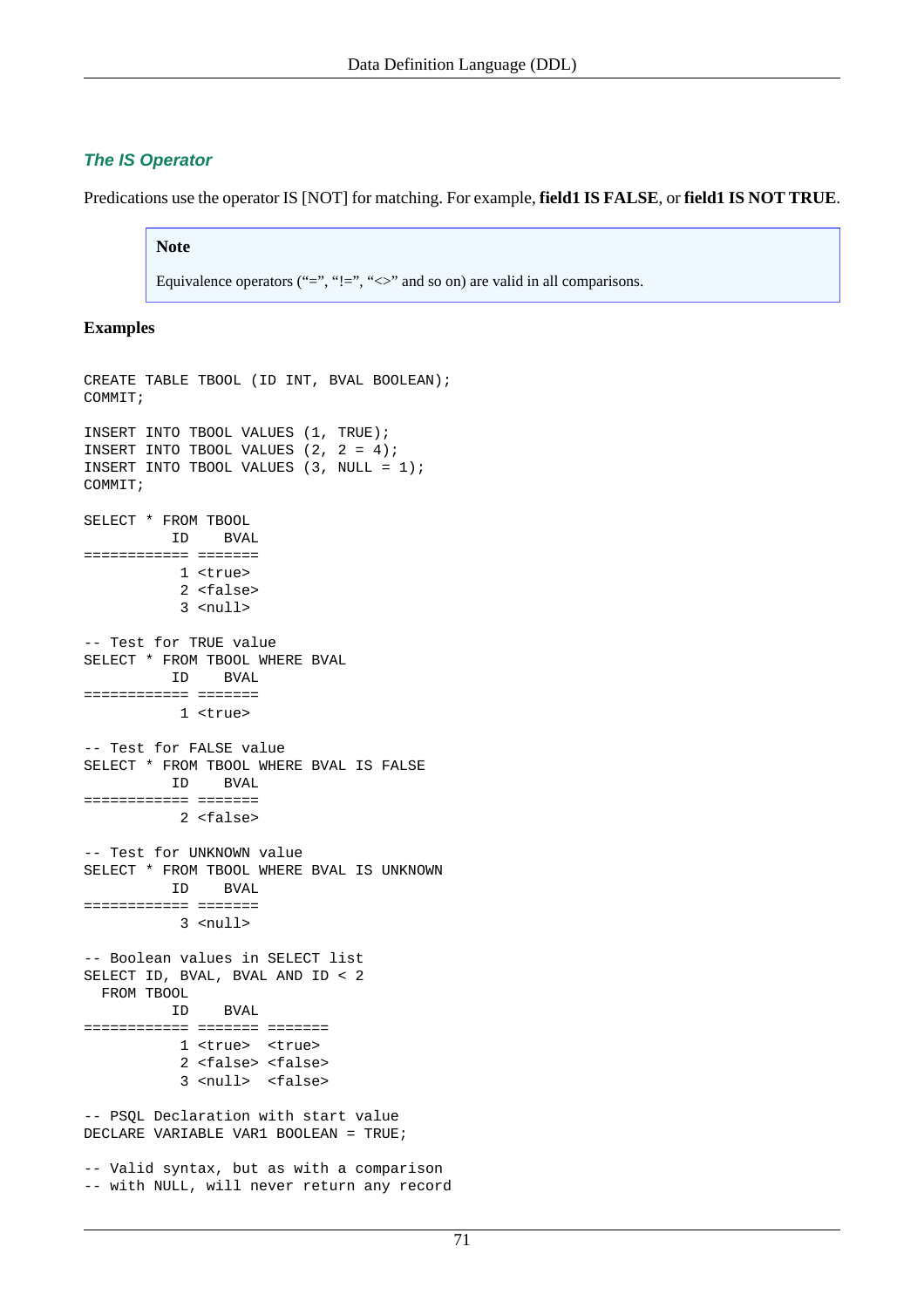```
SELECT * FROM TBOOL WHERE BVAL = UNKNOWN
SELECT * FROM TBOOL WHERE BVAL <> UNKNOWN
```
#### **Use of Boolean against other data types**

Although BOOLEAN is not inherently convertible to any other datatype, from v.3.0.1 the strings 'true' and 'false' (case-insensitive) will be implicitly cast to Boolean in value expressions, e.g.,

```
 if (true > 'false') then ...
```
'false' is converted to Boolean. An attempt use the Boolean operators AND, NOT, OR and IS will fail. NOT 'False', for example, is invalid.

A Boolean can be explicitly converted to and from string with CAST. UNKNOWN is not available for any form of casting.

#### **Other Notes**

- Represented in the API with the FB\_BOOLEAN type and FB\_TRUE and FB\_FALSE constants.
- The value TRUE is greater than the value FALSE.

#### **Keywords INSERTING, UPDATING and DELETING**

To avoid ambiguities when used in Boolean expressions, the previously non-reserved keywords INSERTING, UPDATING and DELETING, which return True|False when tested in PSQL, have been made reserved words in all contexts. If you have used any of these words as identifiers for database objects, columns, variables or parameters, it will be necessary to redefine them, either with new names or by enclosing their identifiers in double quotes.

## <span id="page-81-0"></span>**Identity Column Type**

Adriano dos Santos Fernandes

An identity column is a column associated with an internal sequence generator. Its value is set automatically when the column is omitted in an INSERT statement.

#### **Syntax Patterns**

```
 <column definition> ::=
     <name> <type> GENERATED BY DEFAULT AS IDENTITY [ (START WITH <value>) ]<constraints>
```
When defining a column, the optional START WITH clause allows the generator to be initialised to a value other than zero. See Tracker ticket [CORE-4199](http://tracker.firebirdsql.org/browse/CORE-4199).

```
 <alter column definition> ::=
     <name> RESTART [ WITH <value> ]
```
A column definition can be altered to modify the starting value of the generator. RESTART alone resets the generator to zero; the optional WITH <value> clause allows the restarted generator to start at a value other than zero. See Tracker ticket [CORE-4206](http://tracker.firebirdsql.org/browse/CORE-4206).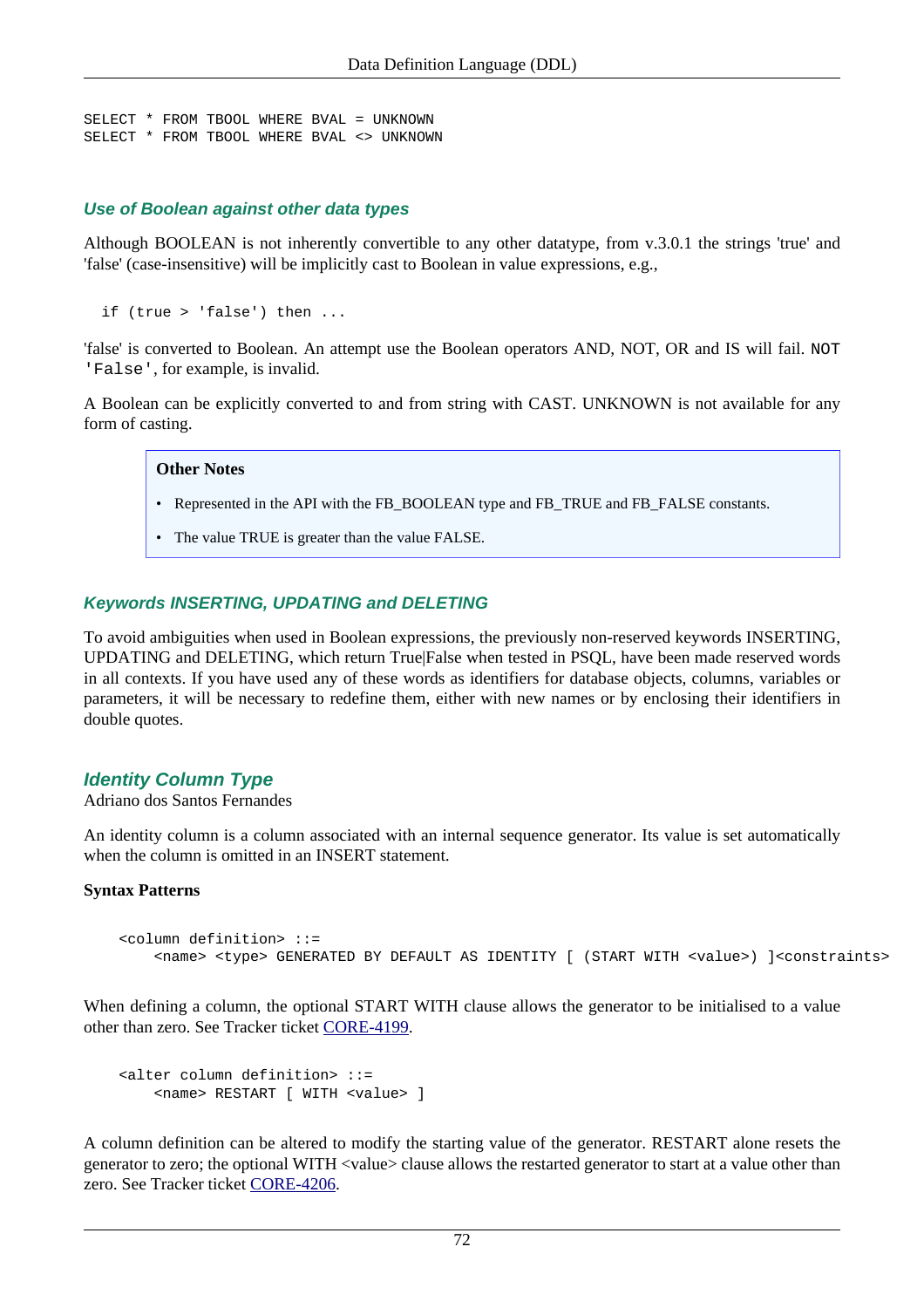#### **Rules**

- The data type of an identity column must be an exact number type with zero scale. Allowed types are thus SMALLINT, INTEGER, BIGINT, NUMERIC(x,0) and DECIMAL(x,0).
- An identity column cannot have DEFAULT or COMPUTED value.

#### **Notes**

- An identity column cannot be altered to become a regular column. The reverse is also true.
- Identity columns are implicitly NOT NULL (non-nullable).
- Uniqueness is not enforced automatically. A UNIQUE or PRIMARY KEY constraint is required to guarantee uniqueness.
- The use of other methods of generating key values for IDENTITY columns, e.g., by trigger-generator code or by allowing users to change or add them, is discouraged to avoid unexpected key violations.

#### **Example**

```
create table objects (
   id integer generated by default as identity primary key,
  name varchar(15)
);
insert into objects (name) values ('Table');
insert into objects (name) values ('Book');
insert into objects (id, name) values (10, 'Computer');
select * from objects;
           ID NAME
============ ===============
            1 Table
           2 Book
           10 Computer
```
#### **Implementation Details**

Two new columns have been inserted in RDB\$RELATION\_FIELDS to support identity columns: RDB \$GENERATOR\_NAME and RDB\$IDENTITY\_TYPE.

- RDB\$GENERATOR\_NAME stores the automatically created generator for the column. In RDB\$GENER-ATORS, the value of RDB\$SYSTEM\_FLAG of that generator will be 6.
- Currently, RDB\$IDENTITY TYPE will currently always store the value 1 (by default) for identity columns and NULL for non-identity columns. In the future this column will store the value 0, too (for ALWAYS) when Firebird implements support for this type of identity column.

## <span id="page-82-0"></span>**Manage Nullability in Domains and Columns**

A. dos Santos Fernandes

ALTER syntax is now available to change the nullability of a table column or a domain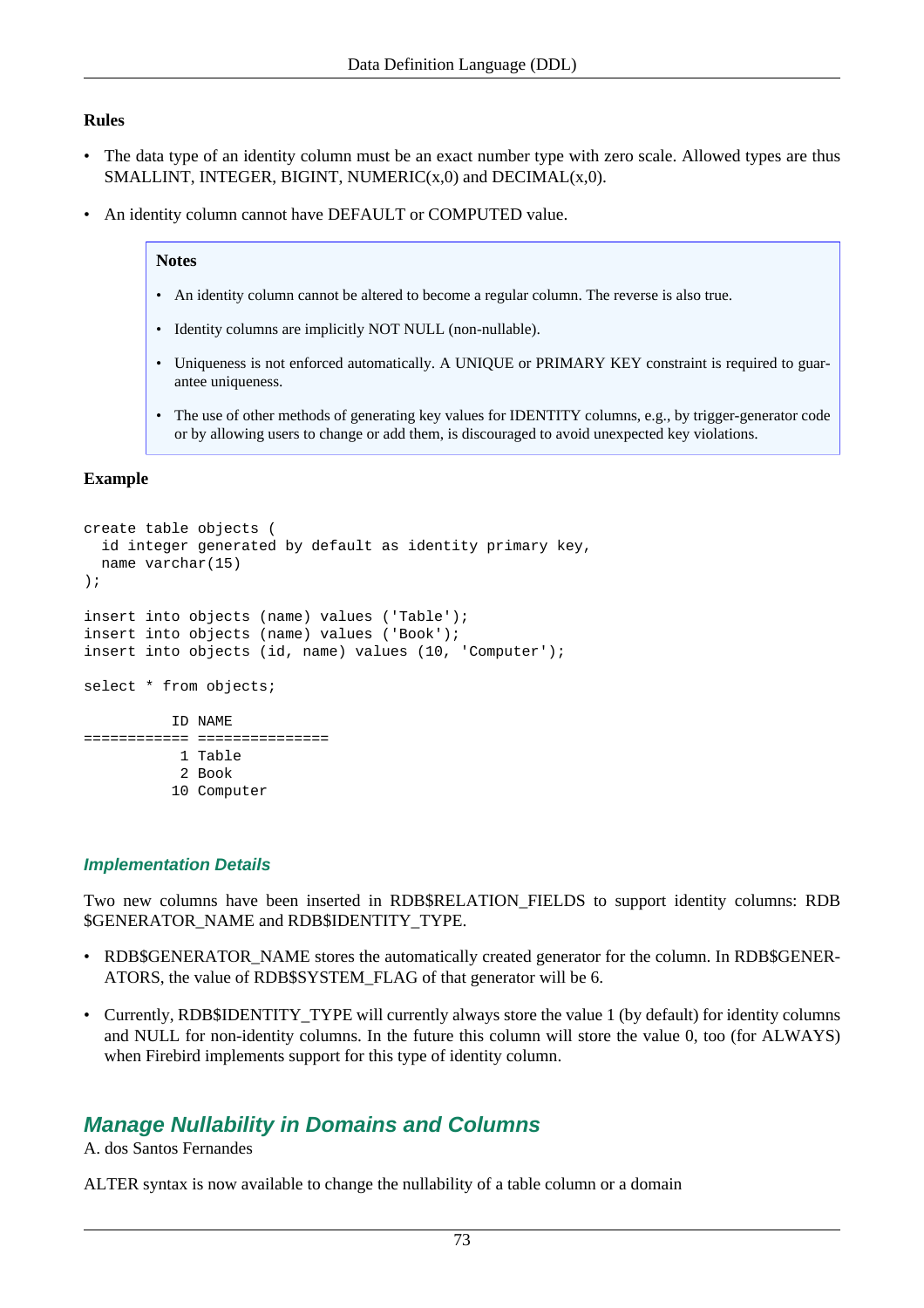#### **Syntax Pattern**

ALTER TABLE <table name> ALTER <field name> { DROP | SET } [NOT] NULL

ALTER DOMAIN <domain name> { DROP | SET } [NOT] NULL

#### **Notes**

The success of a change in a table column from NULL to NOT NULL is subject to a full data validation on the table, so ensure that the column has no nulls before attempting the change.

A change in a domain subjects all the tables using the domain to validation.

An explicit NOT NULL on a column that depends on a domain prevails over the domain. In this situation, the changing of the domain to make it nullable does not propagate to the column.

## <span id="page-83-0"></span>**Modify Generators (Sequences)**

More statement options have been added for modifying generators (sequences). Where previously in SQL the only option was **ALTER SEQUENCE <sequence name> RESTART WITH <value>**, now a full lexicon is provided and GENERATOR and SEQUENCE are synonyms for the full range of commands.

RESTART can now be used on its own to restart the sequence at its previous start or restart value. A new column RDB\$INITIAL\_VALUE is added to the system table RDB\$GENERATORS to store that value.

A generator (sequence) can also be [re]created or altered to include an optional "step" clause to make the generator increment the series by two or more steps instead of the default 1. The clause is implemented as INCRE-MENT BY <number> and is stored in RDB\$GENERATORS in RDB\$GENERATOR\_INCREMENT.

#### **Syntax Forms**

```
{ CREATE | RECREATE } { SEQUENCE | GENERATOR } <sequence name> [ START WITH <value> ]
   [ INCREMENT BY <number> ]
CREATE OR ALTER { SEQUENCE | GENERATOR } <sequence name> { RESTART | START WITH <value> }
   [ INCREMENT BY <number> ]
ALTER { SEQUENCE | GENERATOR } <sequence name> RESTART [ WITH <value> ]
   [ INCREMENT BY <number> ]
```
#### **Function GEN\_ID()**

The legacy function GEN\_ID(generator\_name, step\_value)) still works to set a one-time step value in its second argument. If it is used, the stored RDB\$GENERATOR\_INCREMENT value is overridden.

## <span id="page-83-1"></span>**Alter the Default Character Set**

A. dos Santos Fernandes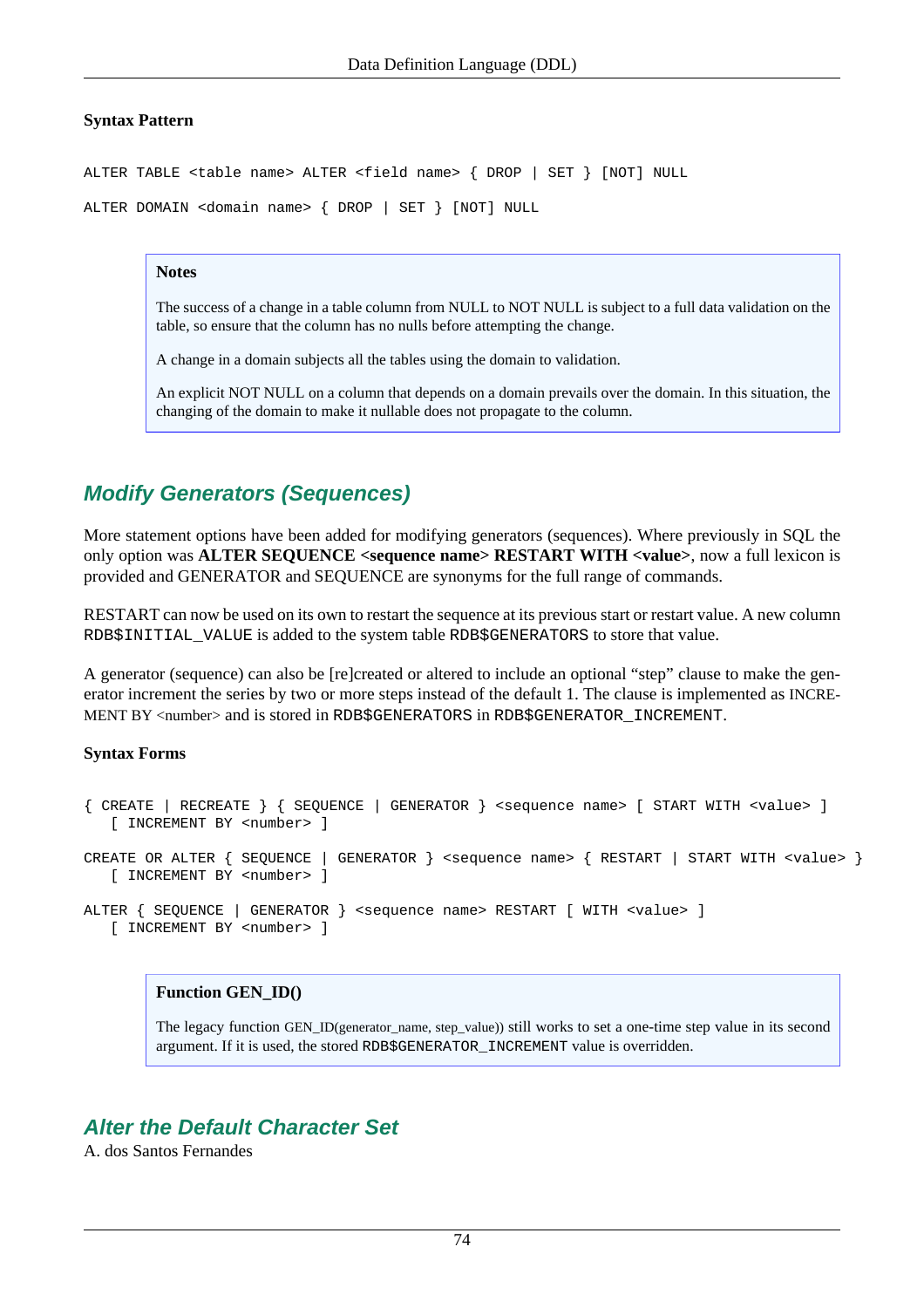```
 ALTER DATABASE
 ...
   SET DEFAULT CHARACTER SET <new_charset>
```
<span id="page-84-0"></span>The alteration does not change any existing data. The new default character set is used only in subsequent DDL commands and will assume the default collation of the new character set.

## **BLOB Expressions in Computed Columns**

Adriano dos Santos Fernandes

A substring from a BLOB column can now be used to define a computed column.

**For Example**

```
ALTER TABLE ATABLE 
  ADD ABLOB
  COMPUTED BY (SUBSTRING(BLOB_FIELD FROM 1 FOR 20))
```
## <span id="page-84-1"></span>**"Linger" Database Closure for Superserver**

Sometimes it is desirable to have the Superserver engine keep the database open for a period after the last attachment is closed, i.e., to have it "linger" a while. It can help to improve performance at low cost, under conditions where the database is opened and closed frequently, by keeping resources "warm" for next time it is reopened.

Firebird 3.0 introduces an enhancement to **ALTER DATABASE** to manage this optional LINGER capability for databases running under Superserver.

#### **Syntax Form**

```
 ALTER DATABASE SET LINGER TO {seconds};
 ALTER DATABASE DROP LINGER;
```
#### **Usage**

To set linger for the database do:

ALTER DATABASE SET LINGER TO 30; -- sets linger interval to 30 seconds

Either of the following forms will clear the linger setting and return the database to the normal condition (no linger):

```
 ALTER DATABASE DROP LINGER;
 ALTER DATABASE SET LINGER TO 0;
```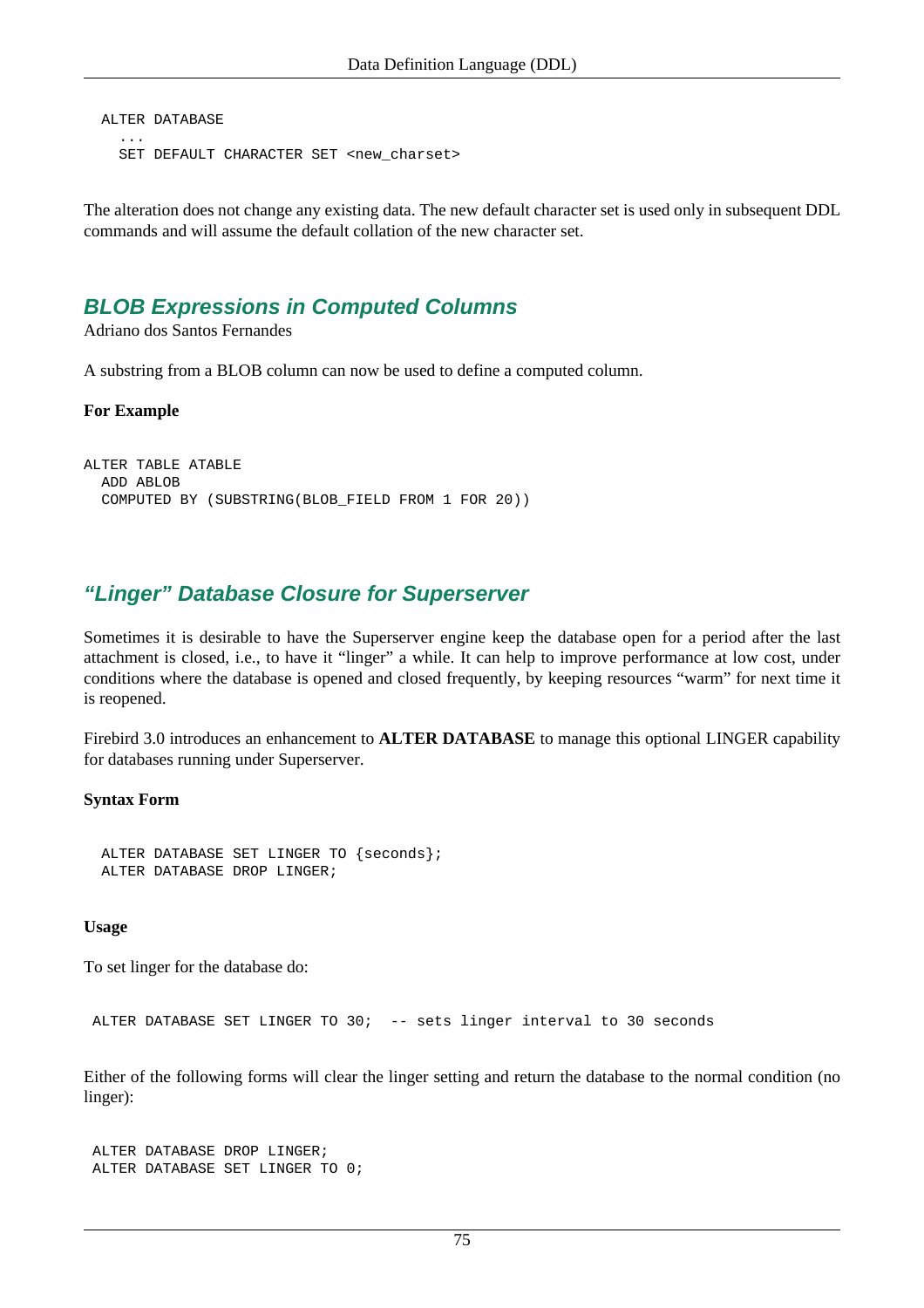#### **Note**

Dropping LINGER is not an ideal solution for the occasional need to turn it off for some once-only condition where the server needs a forced shutdown. The *gfix* utility now has the **-NoLinger** switch, which will close the specified database immediately the last attachment is gone, regardless of the LINGER setting in the database. The LINGER setting is retained and works normally the next time.

The same one-off override is also available through the Services API, using the tag **isc\_spb\_prp\_nolinger**, e.g. (in one line):

```
 fbsvcmgr host:service_mgr user sysdba password xxx
        action_properties dbname employee prp_nolinger
```
<span id="page-85-0"></span>See also Tracker ticket [CORE-4263](http://tracker.firebirdsql.org/browse/CORE-4263) for some discussion of the development of this feature.

## **Option to Preserve Shadow File**

Alex Peshkov

The DROP SHADOW command has a new option to preserve the shadow file in the filesystem:

```
DROP SHADOW shadow_num
   [{DELETE | PRESERVE} FILE]
```
<span id="page-85-1"></span>See Tracker ticket [CORE-4955.](http://tracker.firebirdsql.org/browse/CORE-4955)

## **New SQL for Managing Users and Access Privileges**

A number of new features and enhancements have been added to the DDL lexicon for managing users and their access to objects in databases. They are [described in detail](#page-70-0) in Chapter 7, Security.

## **[SQL-driven User Management](#page-70-1)**

The SQL set of DDL commands for managing user accounts has been enhanced in Firebird 3, thus improving the capability to manage (add, modify or delete) users in a security database from a regular database attachment.

#### *gsec* **is deprecated!**

The command-line and shell utility *gsec* is deprecated from this release forward. It will continue to work with security3.fdb but it will not work with alternative security databases.

## **[SET ROLE](#page-72-0) and [SET TRUSTED ROLE](#page-73-0)**

The SQL2008-compliant operator SET ROLE allows the CURRENT\_ROLE context variable to be set to one that has been granted to the CURRENT\_USER or to a user assigned to the database attachment as trusted (SET TRUSTED ROLE).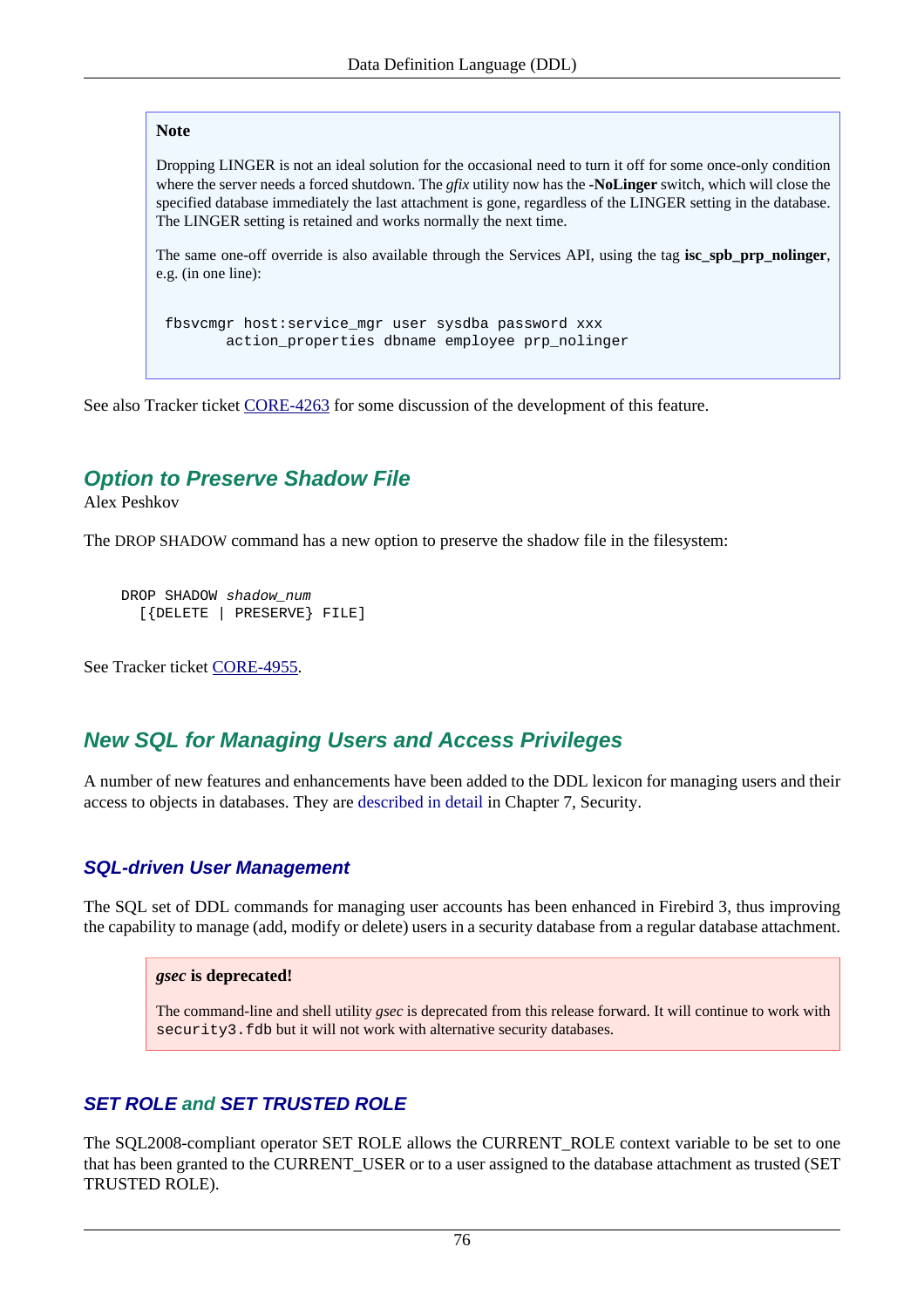## **[GRANTED BY Clause for Privileges](#page-74-0)**

Previously, the grantor or revoker of SQL privileges was always the current user. The GRANTED BY clause makes it so that a different grantor or revoker can be specified in GRANT and REVOKE commands.

## **[REVOKE ALL ON ALL](#page-74-1)**

When a user is removed from the security database or another authentication source, this new command is useful for revoking its access to all objects in the database.

## **[GRANT/REVOKE Metadata Privileges](#page-75-0)**

In Firebird 3, the system tables are read-only. This SQL syntax provides the means to assign metadata write privileges to specified users or roles for specified objects.

## **[EXECUTE Privileges for UDFs](#page-76-0)**

EXECUTE permission is now supported for UDFs (both legacy and PSQL based ones).

## **[GRANT/REVOKE USAGE](#page-77-0)**

New SQL-2008 compliant USAGE permission is introduced to protect metadata objects other than tables, views, procedures and functions.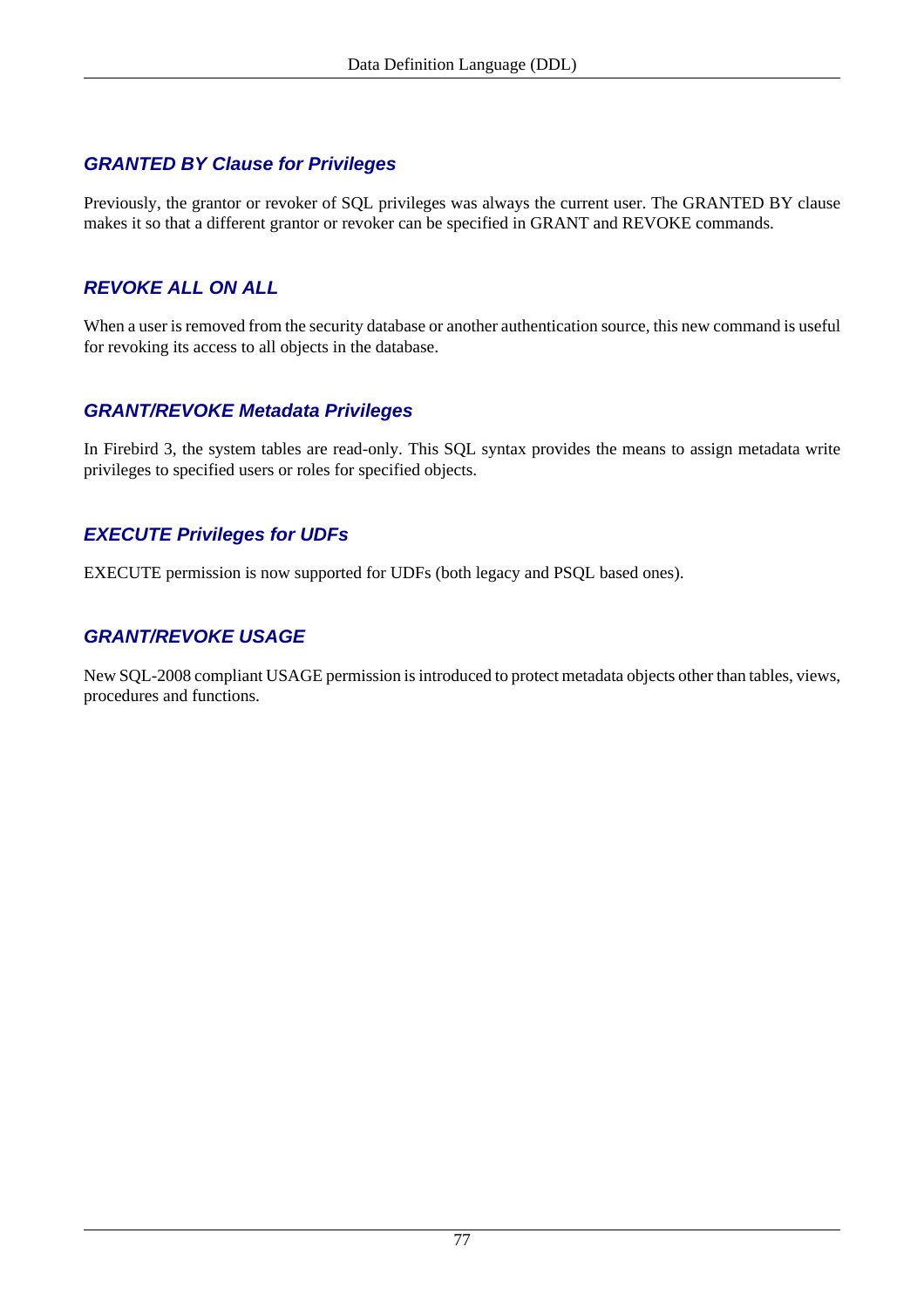# **Chapter 9**

# **Data Manipulation Language (DML)**

In this chapter are the additions and improvements that have been added to the SQL data manipulation language subset in Firebird 3.0.

# **Quick Links**

- [Supplemental SQL 2008 Features for MERGE](#page-87-0)
- [Window \(Analytical\) Functions](#page-89-0)
- [Advanced PLAN Output](#page-93-0)
- [SUBSTRING With Regular Expressions](#page-94-0)
- [Inverse Hyperbolic Trig Functions](#page-94-1)
- [Statistical Functions](#page-95-0)
- [Enhancements to DATEADD\(\) Internal Function](#page-98-0)
- [TRIM\(\) BLOB Arguments Lose 32 KB limit](#page-98-1)
- [Alternatives for Embedding Quotes in String Literals](#page-99-0)
- [SQL:2008-Compliant OFFSET and FETCH Clauses](#page-99-1)
- [Prohibit Edgy Mixing of Implicit/Explicit Joins](#page-100-0)
- [Support for Left-side Parameters in WHERE Clause](#page-101-0)
- [RETURNING Clause Can be Aliased](#page-101-1)
- [RETURNING Clause from Positioned Updates and Deletes](#page-101-2)
- [Cursor Stability](#page-102-0)
- [Improvements for Global Temporary Tables](#page-102-1)
- [Improvements for DML Strings](#page-102-2)
- [COUNT\(\) Now Returns BIGINT](#page-103-0)
- [SIMILAR TO Performance Improvement](#page-103-1)
- [OR'ed Parameter in WHERE Clause](#page-103-2)
- [A Little Dialect 1 Accommodation](#page-104-0)
- <span id="page-87-0"></span>• [Embedded SQL \(ESQL\) Enhancements](#page-104-1)

# **Supplemental SQL 2008 Features for MERGE**

Adriano dos Santos Fernandes

In summary, support for MERGE was supplemented with the introduction of these features:

- Addition of the DELETE extension [\(CORE-2005](http://tracker.firebirdsql.org/browse/CORE-2005))
- Enabling the use of multiple WHEN MATCHED | NOT MATCHED clauses ([CORE-3639\)](http://tracker.firebirdsql.org/browse/CORE-3639) and ability to apply conditions to WHEN MATCHED | NOT MATCHED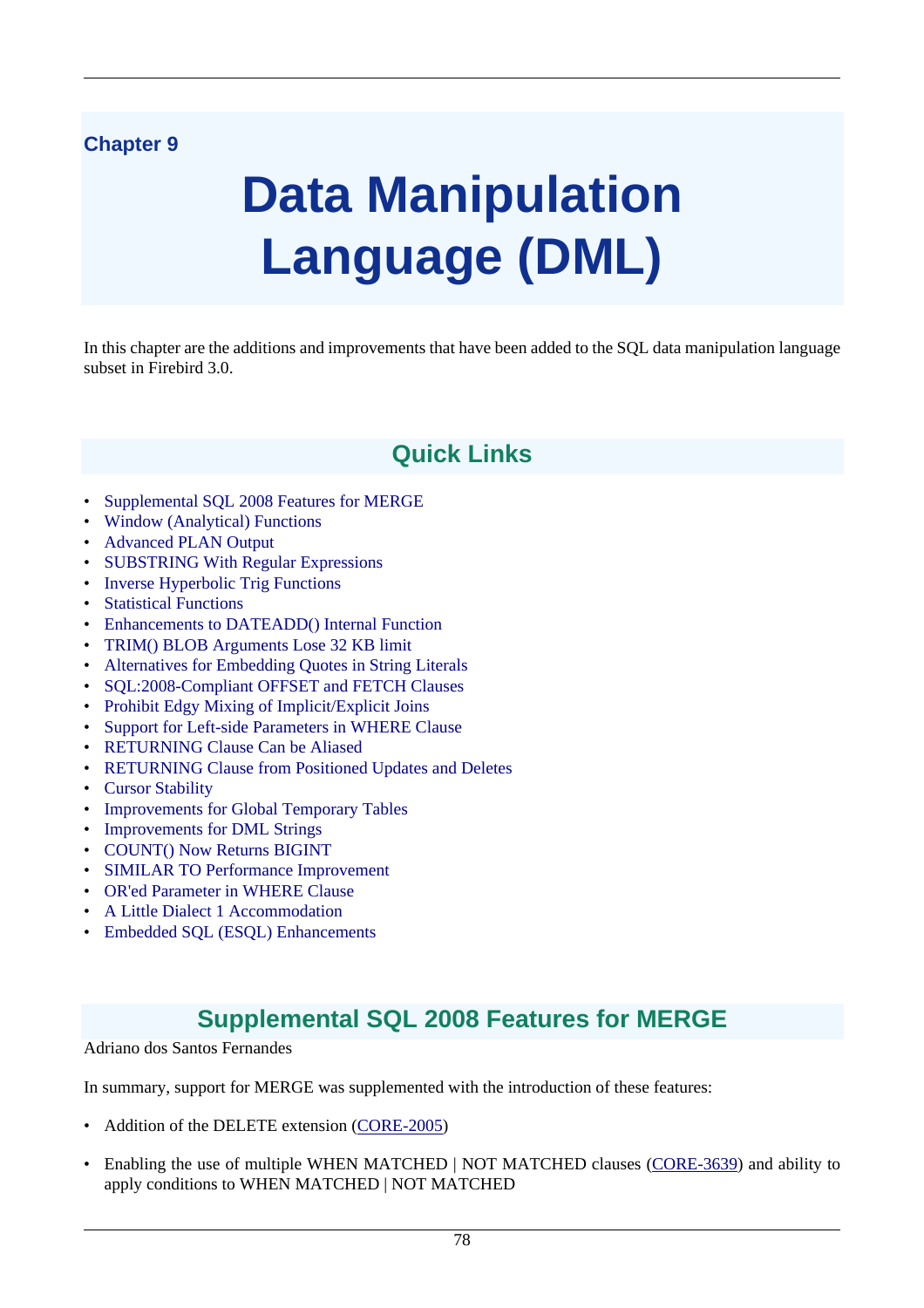• Addition of the RETURNING ... INTO ... clause [\(CORE-3020](http://tracker.firebirdsql.org/browse/CORE-3020))

The purpose of MERGE is to read data from the source and INSERT or UPDATE in the target table according to a condition. It is available in DSQL and PSQL.

#### **Syntax Pattern**

```
 <merge statement> ::=
MERGE
 INTO <table or view> [ [AS] <correlation name> ]
 USING <table or view or derived table> [ [AS] <correlation name> ]
 ON <condition>
  <merge when>...
 <returning clause>
 <merge when> ::=
 <merge when matched> |
 <merge when not matched>
  <merge when matched> ::=
WHEN MATCHED [ AND <condition> ] THEN
  { UPDATE SET <assignment list> | DELETE }
  <merge when not matched> ::=
WHEN NOT MATCHED [ AND <condition> ] THEN
 INSERT [ <left paren> <column list> <right paren> ]
 VALUES <left paren> <value list> <right paren>
```
#### **Rules**

At least one of <merge when matched> or <merge when not matched> should be specified.

#### **Example**

```
MERGE INTO customers c
 USING
     (SELECT * FROM customers_delta WHERE id > 10) cd
     ON (c.id = cd.id) WHEN MATCHED THEN
     UPDATE SET name = cd.name
   WHEN NOT MATCHED THEN
     INSERT (id, name)
     VALUES (cd.id, cd.name)
```
#### **Notes**

A right join is made between the INTO (left-side) and USING tables using the condition. UPDATE is called when a record exists in the left table (INTO), otherwise INSERT is called.

As soon as it is determined whether or not the source matches a record in the target, the set formed from the corresponding (WHEN MATCHED / WHEN NOT MATCHED) clauses is evaluated in the order specified, to check their optional conditions. The first clause whose condition evaluates to true is the one which will be executed, and the subsequent ones will be ignored.

If no record is returned in the join, INSERT is not called.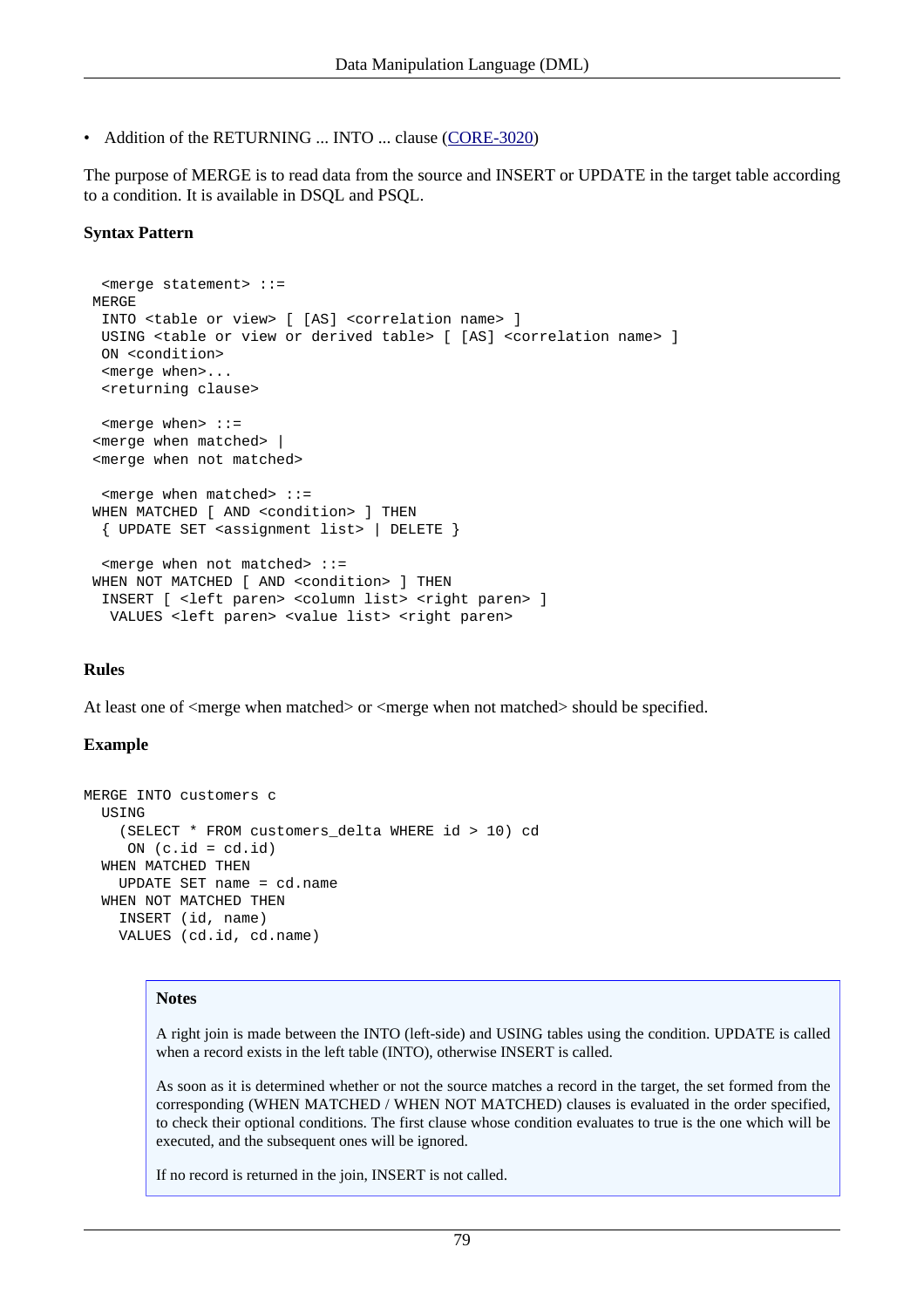# **Window (Analytical) Functions**

<span id="page-89-0"></span>Adriano dos Santos Fernandes

According to the SQL specification, window functions (also known as analytical functions) are a kind of aggregation, but one that does not "filter" the result set of a query. The rows of aggregated data are mixed with the query result set.

The window functions are used with the OVER clause. They may appear only in the SELECT list or the ORDER BY clause of a query.

Besides the OVER clause, Firebird window functions may be *partitioned* and *ordered*.

#### **Syntax Pattern**

```
 <window function> ::= <window function name>([<expr> [, <expr> ...]]) OVER (
   [PARTITION BY <expr> [, <expr> ...]]
   [ORDER BY <expr> 
     [<direction>] 
     [<nulls placement>] 
    [, <expr> [<direction>] [<nulls placement>] ...]
\lambda <direction> ::= {ASC | DESC}
 <nulls placement> ::= NULLS {FIRST | LAST}
```
## **Aggregate Functions Used as Window Functions**

All aggregate functions may be used as window functions, adding the OVER clause.

Imagine a table EMPLOYEE with columns ID, NAME and SALARY, and the need to show each employee with his respective salary and the percentage of his salary over the payroll.

A normal query could achieve this, as follows:

```
select
     id,
     department,
     salary,
     salary / (select sum(salary) from employee) portion
   from employee
   order by id;
```
#### **Results**

|               | id department salary portion |       |        |
|---------------|------------------------------|-------|--------|
|               |                              |       |        |
|               | R & D                        | 10.00 | 0.2040 |
| $\mathcal{P}$ | SALES                        | 12.00 | 0.2448 |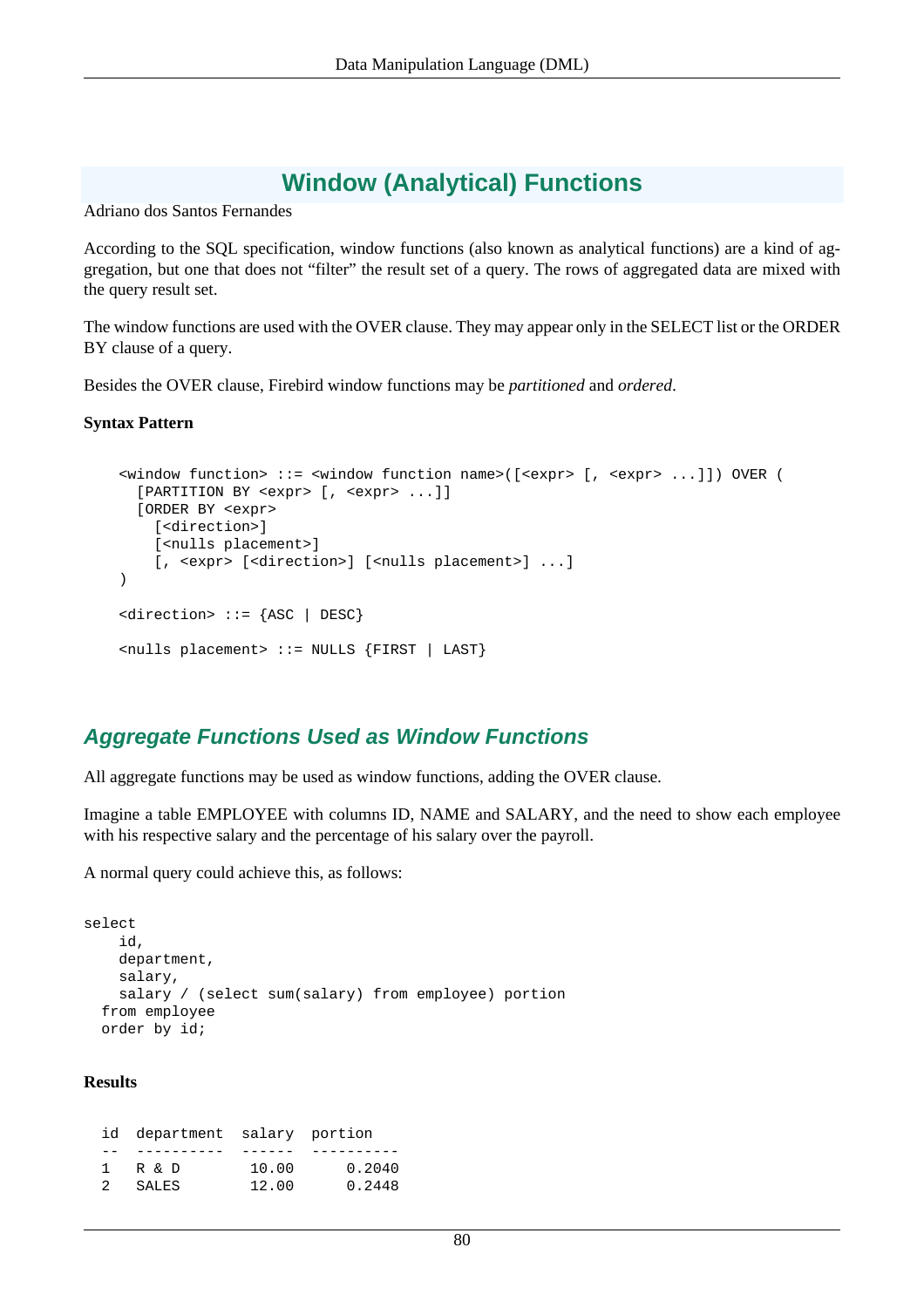|   | 3 SALES | 8.00  | 0.1632 |
|---|---------|-------|--------|
| 4 | R & D   | 9.00  | 0.1836 |
| 5 | R & D   | 10.00 | 0.2040 |

The query is repetitive and lengthy to run, especially if EMPLOYEE happened to be a complex view.

The same query could be specified in a much faster and more elegant way using a window function:

```
select
     id,
     department,
     salary,
     salary / sum(salary) OVER () portion
   from employee
   order by id;
```
Here, **sum(salary) over ()** is computed with the sum of all SALARY from the query (the employee table).

## **Partitioning**

Like aggregate functions, that may operate alone or in relation to a group, window functions may also operate on a group, which is called a "partition".

#### **Syntax Pattern**

<window function>(...) OVER (PARTITION BY <expr> [, <expr> ...])

Aggregation over a group could produce more than one row, so the result set generated by a partition is joined with the main query using the same expression list as the partition.

Continuing the employee example, instead of getting the portion of each employee's salary over the all-employees total, we would like to get the portion based on just the employees in the same department:

```
select
     id,
     department,
     salary,
     salary / sum(salary) OVER (PARTITION BY department) portion
   from employee
   order by id;
```
#### **Results**

| id | department salary portion |       |        |
|----|---------------------------|-------|--------|
|    |                           |       |        |
| 1. | R & D                     | 10.00 | 0.3448 |
| 2  | <b>SALES</b>              | 12.00 | 0.6000 |
| २  | <b>SALES</b>              | 8.00  | 0.4000 |
| 4  | R & D                     | 9.00  | 0.3103 |
| г, | & D<br>R                  | 10.00 | 0.3448 |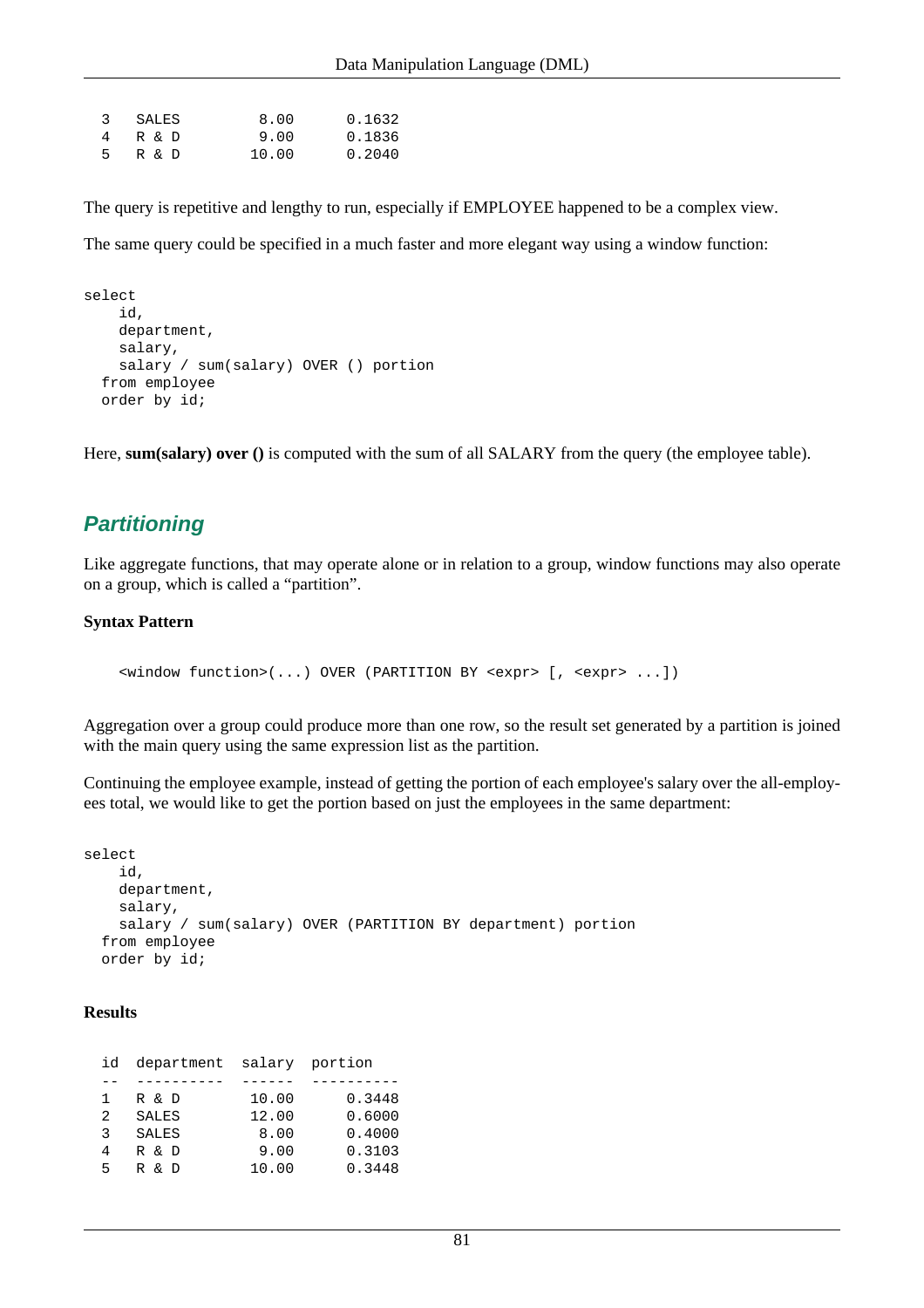# **Ordering**

The ORDER BY sub-clause can be used with or without partitions and, with the standard aggregate functions, make them return the partial aggregations as the records are being processed.

#### **Example**

```
select
     id,
     salary,
     sum(salary) over (order by salary) cumul_salary
   from employee
   order by salary;
```
#### **The result set produced:**

| id             |       | salary cumul salary |
|----------------|-------|---------------------|
|                |       |                     |
| 3              | 8.00  | 8.00                |
| 4              | 9.00  | 17.00               |
| 1              | 10.00 | 37.00               |
| 5              | 10.00 | 37.00               |
| $\mathfrak{D}$ | 12.00 | 49.00               |

Then cumul\_salary returns the partial/accumulated (or running) aggregation (of the SUM function). It may appear strange that 37.00 is repeated for the ids 1 and 5, but that is how it should work. The ORDER BY keys are grouped together and the aggregation is computed once (but summing the two 10.00). To avoid this, you can add the ID field to the end of the ORDER BY clause.

It's possible to use multiple windows with different orders, and ORDER BY parts like ASC/DESC and NULLS FIRST/LAST.

With a partition, ORDER BY works the same way, but at each partition boundary the aggregation is reset.

All aggregation functions, other than LIST(), are usable with ORDER BY.

## **Exclusive window functions**

Beyond aggregate functions are the exclusive window functions, currently divided into *ranking* and *navigational* categories. Both sets can be used with or without partition and ordering, although the usage does not make much sense without ordering.

## **Ranking Functions**

The rank functions compute the ordinal rank of a row within the window partition. In this category are the functions DENSE\_RANK, RANK and ROW\_NUMBER.

#### **Syntax**

```
 <ranking window function> ::=
```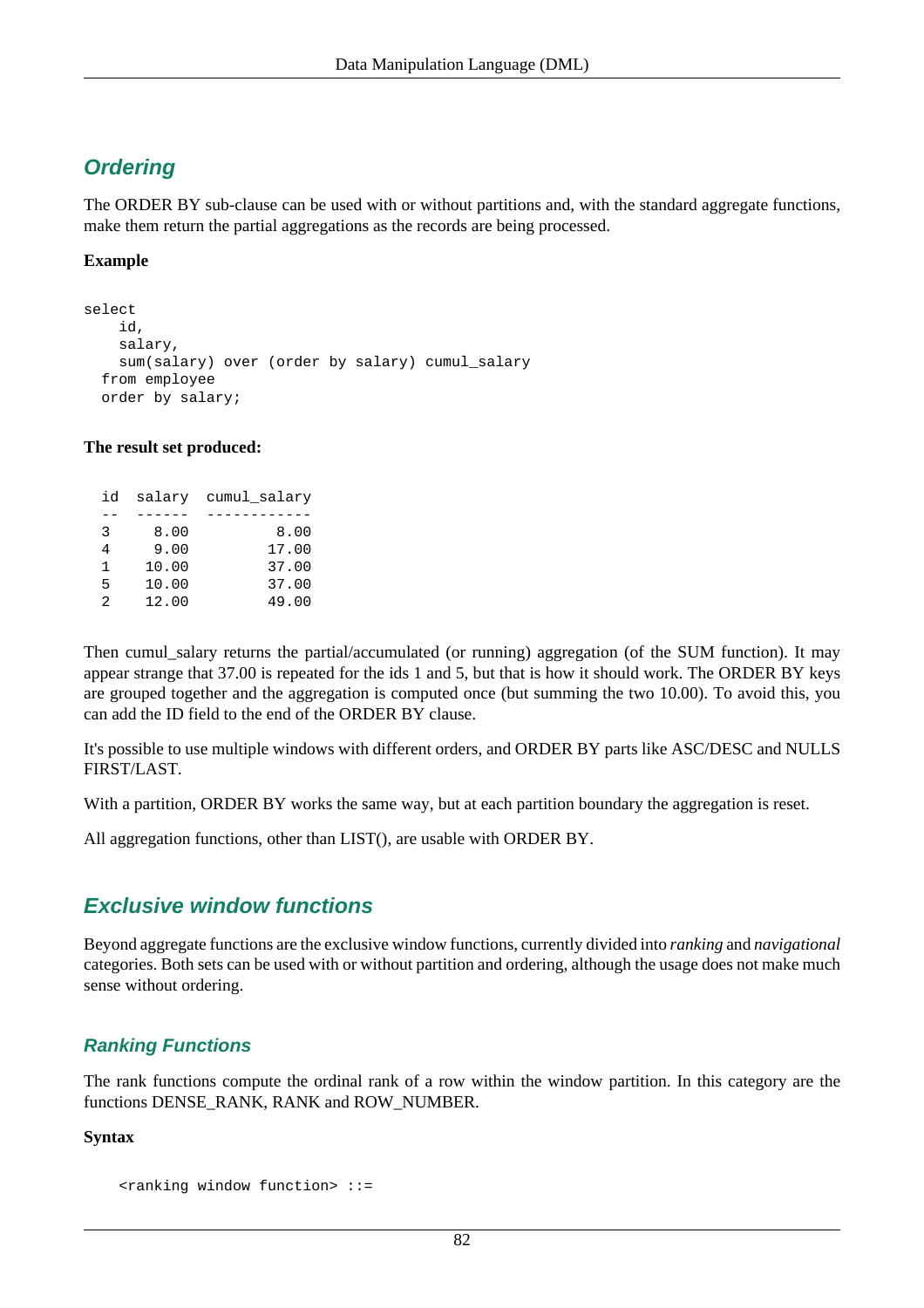```
 DENSE_RANK() |
RANK() ROW_NUMBER()
```
The ranking functions can be used to create different type of incremental counters. Consider **SUM(1) OVER (ORDER BY SALARY)** as an example of what they can do, each of them in a different way. Following is an example query, also comparing with the SUM behavior.

```
select
     id,
     salary,
     dense_rank() over (order by salary),
     rank() over (order by salary),
     row_number() over (order by salary),
     sum(1) over (order by salary)
   from employee
   order by salary;
```
#### **The result set:**

|   |       | id salary dense_rank rank row_number sum |  |  |
|---|-------|------------------------------------------|--|--|
|   |       |                                          |  |  |
|   | 8.00  |                                          |  |  |
|   | 9.00  |                                          |  |  |
|   | 10.00 |                                          |  |  |
| 5 | 10.00 |                                          |  |  |
|   | 12.00 |                                          |  |  |

The difference between DENSE\_RANK and RANK is that there is a gap related to duplicate rows (relative to the window ordering) only in RANK. DENSE\_RANK continues assigning sequential numbers after the duplicate salary. On the other hand, ROW\_NUMBER always assigns sequential numbers, even when there are duplicate values.

#### **Navigational Functions**

The navigational functions get the simple (non-aggregated) value of an expression from another row of the query, within the same partition.

#### **Syntax**

```
 <navigational window function> ::=
    FIRST_VALUE(<expr>) |
    LAST_VALUE(<expr>) |
    NTH_VALUE(<expr>, <offset>) [FROM FIRST | FROM LAST] |
    LAG(<expr> [ [, <offset> [, <default> ] ] ) |
   LEAD(<expr> [ [, <offset> [, <default> ] ] )
```
#### **Important to Note**

FIRST\_VALUE, LAST\_VALUE and NTH\_VALUE also operate on a window frame. Currently, Firebird always frames from the first to the current row of the partition, not to the last. This is likely to produce strange results for NTH\_VALUE and especially LAST\_VALUE.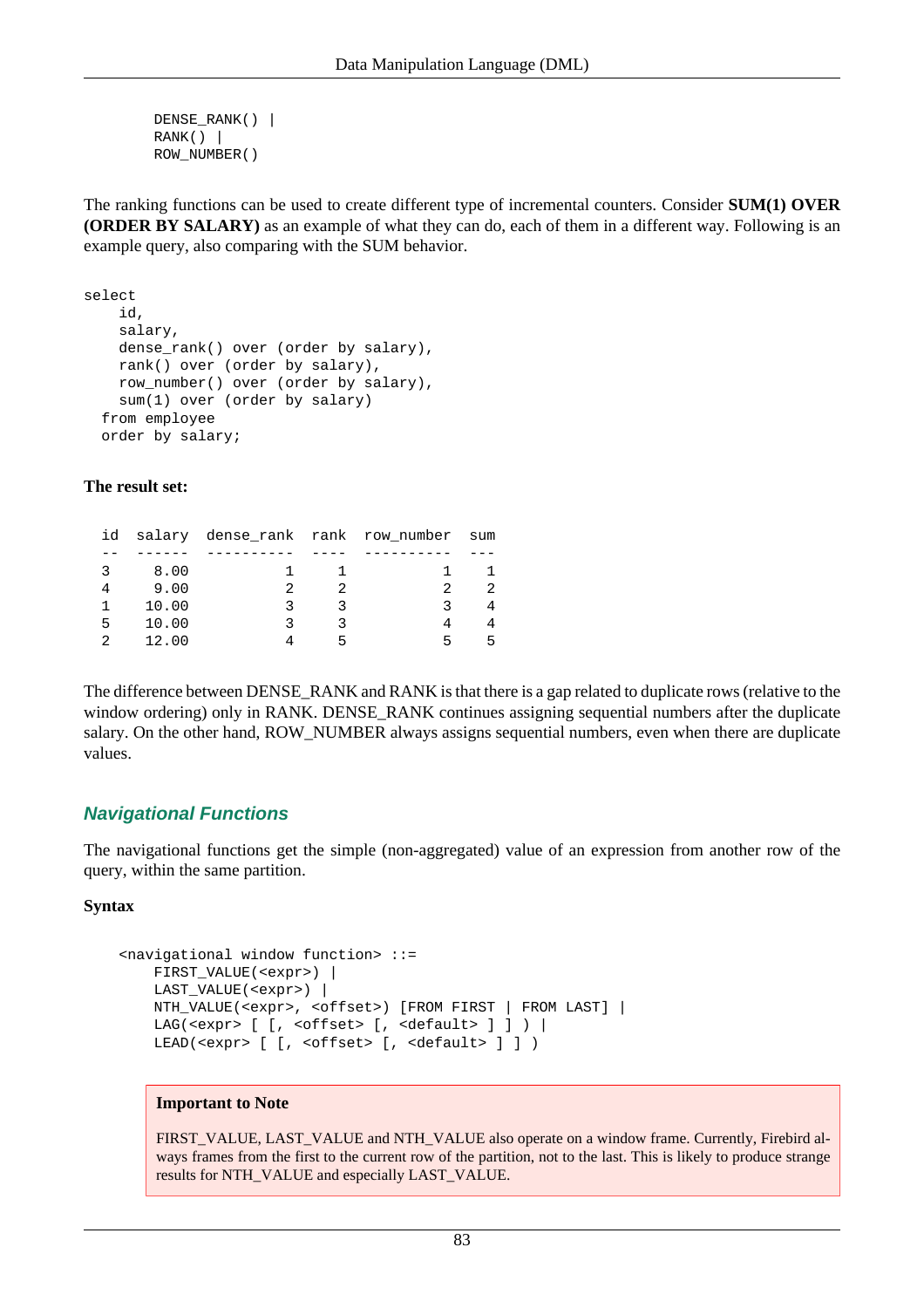## **Example**

```
select
     id,
     salary,
     first_value(salary) over (order by salary),
     last_value(salary) over (order by salary),
     nth_value(salary, 2) over (order by salary),
     lag(salary) over (order by salary),
     lead(salary) over (order by salary)
   from employee
   order by salary;
```
#### **The result set:**

|               |       | id salary first value last value nth value |       |              | laq           | lead          |
|---------------|-------|--------------------------------------------|-------|--------------|---------------|---------------|
|               |       |                                            |       |              |               |               |
| 3             | 8.00  | 8.00                                       | 8.00  | $<$ null $>$ | <null></null> | 9.00          |
| 4             | 9.00  | 8.00                                       | 9.00  | 9.00         | 8.00          | 10.00         |
|               | 10.00 | 8.00                                       | 10.00 | 9.00         | 9.00          | 10.00         |
| 5             | 10.00 | 8.00                                       | 10.00 | 9.00         | 10.00         | 12.00         |
| $\mathcal{L}$ | 12.00 | 8.00                                       | 12.00 | 9.00         | 10.00         | $\text{null}$ |
|               |       |                                            |       |              |               |               |

FIRST\_VALUE and LAST\_VALUE get, respectively, the first and last value of the ordered partition.

NTH\_VALUE gets the n-th value, starting from the first (default) or the last record, from the ordered partition. An offset of 1 from first would be equivalent to FIRST\_VALUE; an offset of 1 from last is equivalent to LAST\_VALUE.

LAG looks for a preceding row, and LEAD for a following row. LAG and LEAD get their values within a distance respective to the current row and the offset (which defaults to 1) passed.

<span id="page-93-0"></span>In a case where the offset points outside the partition, the default parameter (which defaults to NULL) is returned.

# **Advanced Plan Output**

Dmitry Yemanov

PLAN output can now be output in a more structured and comprehensible form, e.g.

```
SELECT statement
    -> First [10]
      -> Sort [SUM, O_ORDERDATE]
        -> Aggregate
          -> Sort [L_ORDERKEY, O_ORDERDATE, O_SHIPPRIORITY]
             -> Inner Loop Join
               -> Filter
                 -> Table #ORDERS# Access By ID
                   -> Bitmap
                     -> Index #ORDERS_ORDERDATE# Range Scan
               -> Filter
                 -> Table #CUSTOMER# Access By ID
                   -> Bitmap
                     -> Index #CUSTOMER_PK# Unique Scan
```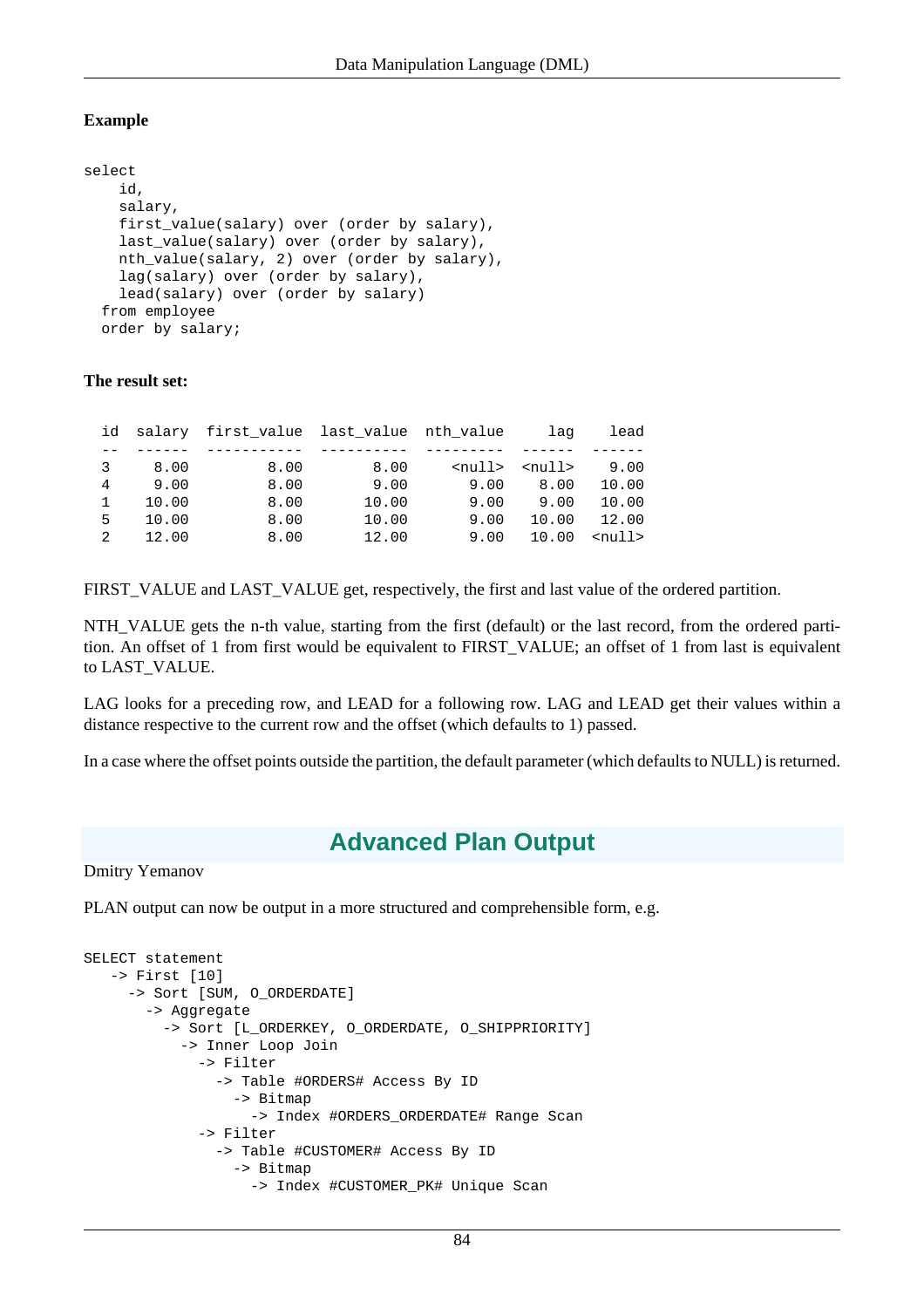```
 -> Filter
   -> Table #LINEITEM# Access By ID
     -> Bitmap
       -> Index #LINEITEM_PK# Unique Scan
```
# **Advanced PLAN Output in isql**

New syntax **SET EXPLAIN [ON | OFF ]** has been added to the *isql* utility to surface this option. For details, refer to [SET EXPLAIN Extensions for Viewing Detailed Plans](#page-126-0) in the **Utilities** chapter.

# **Internal Functions**

<span id="page-94-0"></span>Additions and enhancements to the internal functions set are:

## **SUBSTRING with Regular Expressions**

Adriano dos Santos Fernandes

A substring search can now use a regular expression.

#### **Search Pattern**

SUBSTRING(<string> [NOT] SIMILAR TO <pattern> ESCAPE <char>)

#### Discussion: Tracke[rCORE-2006](http://tracker.firebirdsql.org/browse/CORE-2006)

For more information about the use of SIMILAR TO expressions, refer to README. similar\_to.txt in the / doc/ subdirectory of your Firebird installation.

#### **Tip**

The regex used is the SQL one. A guide is available in the DML chapter of the v.2.5 release notes and also at the [Firebird web site.](http://www.firebirdsql.org/file/documentation/release_notes/html/rlsnotes253.html#rnfb25-dml-regex)

## <span id="page-94-1"></span>**Inverse Hyperbolic Trigonometric Functions**

Claudio Valderrama C.

The six inverse hyperbolic trigonometric functions have been implemented internally. They are:

*ACOSH*

Returns the hyperbolic arc cosine of a number (expressed in radians). Format: **ACOSH( <number> )**

*ASINH*

Returns the hyperbolic arc sine of a number (expressed in radians). Format: **ASINH( <number> )**

#### *ATANH*

Returns the hyperbolic arc tangent of a number (expressed in radians). Format: **ATANH( <number> )**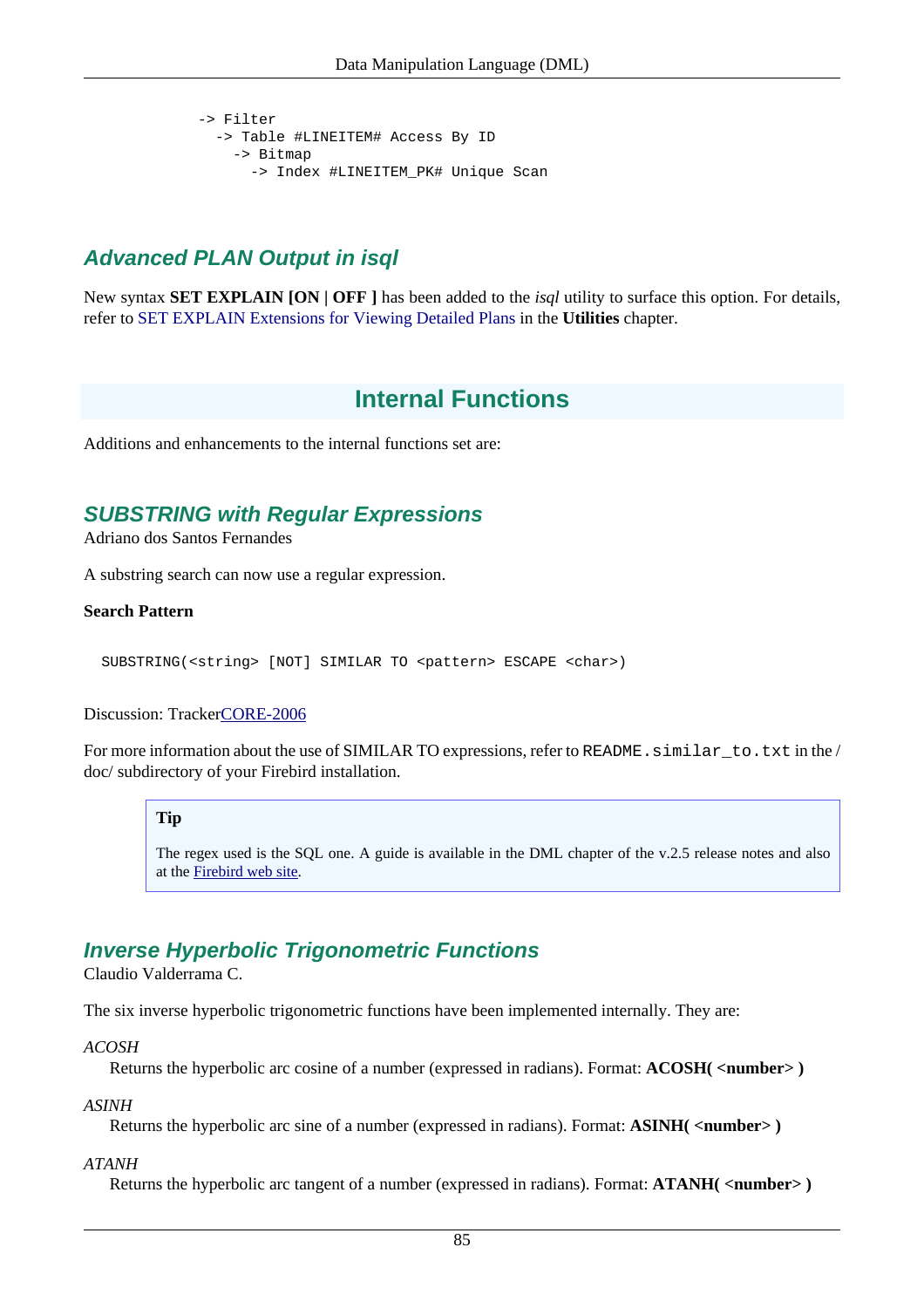#### *COSH*

Returns the hyperbolic cosine of an angle (expressed in radians). Format: **COSH( <number> )**

#### *SINH*

Returns the hyperbolic sine of an angle (expressed in radians). Format: **SINH( <number> )**

#### *TANH*

<span id="page-95-0"></span>Returns the hyperbolic tangent of an angle (expressed in radians). Format: **TANH( <number> )**

## **Statistical Functions**

Hajime Nakagami Adriano dos Santos Fernandes

A suite of SQL-standards-compliant statistical functions has been implemented.

## **Aggregate Statistical Functions**

Functions comprise Sample Variance, Population Variance, Sample Standard Deviation, Population Standard Deviation, Sample Population, Population Covariance and Coefficient of Correlation. See Tracker ticket [CORE-4717](http://tracker.firebirdsql.org/browse/CORE-4717).

#### **Syntax**

```
 <single param statistical function> ::= <single param statistical function name>(<expr>)
 <single param statistical function name> := { VAR_POP | VAR_SAMP | STDDEV_POP | STDDEV_SAMP }
 <dual param statistical function> ::= <dual param statistical function name>(<expr1>, <expr>>)
 <dual param statistical function name> := { COVAR_POP | COVAR_SAMP | CORR }
```
#### **Semantics**

- NULL is returned from VAR\_SAMP, STDDEV\_SAMP or COVAR\_SAMP if the result count is 0 or 1
- NULL is returned from VAR\_POP, STDDEV\_POP, COVAR\_POP or CORR if the result count is 0

#### **Syntax**

SELECT STDDEV\_SAMP(salary) FROM employees;

## **SD/Variance Function Descriptions**

| <b>Function</b>                                                     | Format               | <b>Description</b>                         |
|---------------------------------------------------------------------|----------------------|--------------------------------------------|
| VAR_SAMP                                                            | $VAR\_SAMP(<>expr>)$ | Returns the Sample Variance, equivalent to |
| $(SUM(2,expr) ^ 2) - SUM(2, 2 / COUNT(2,e;N) / (COUNT(2,expr) - 1)$ |                      |                                            |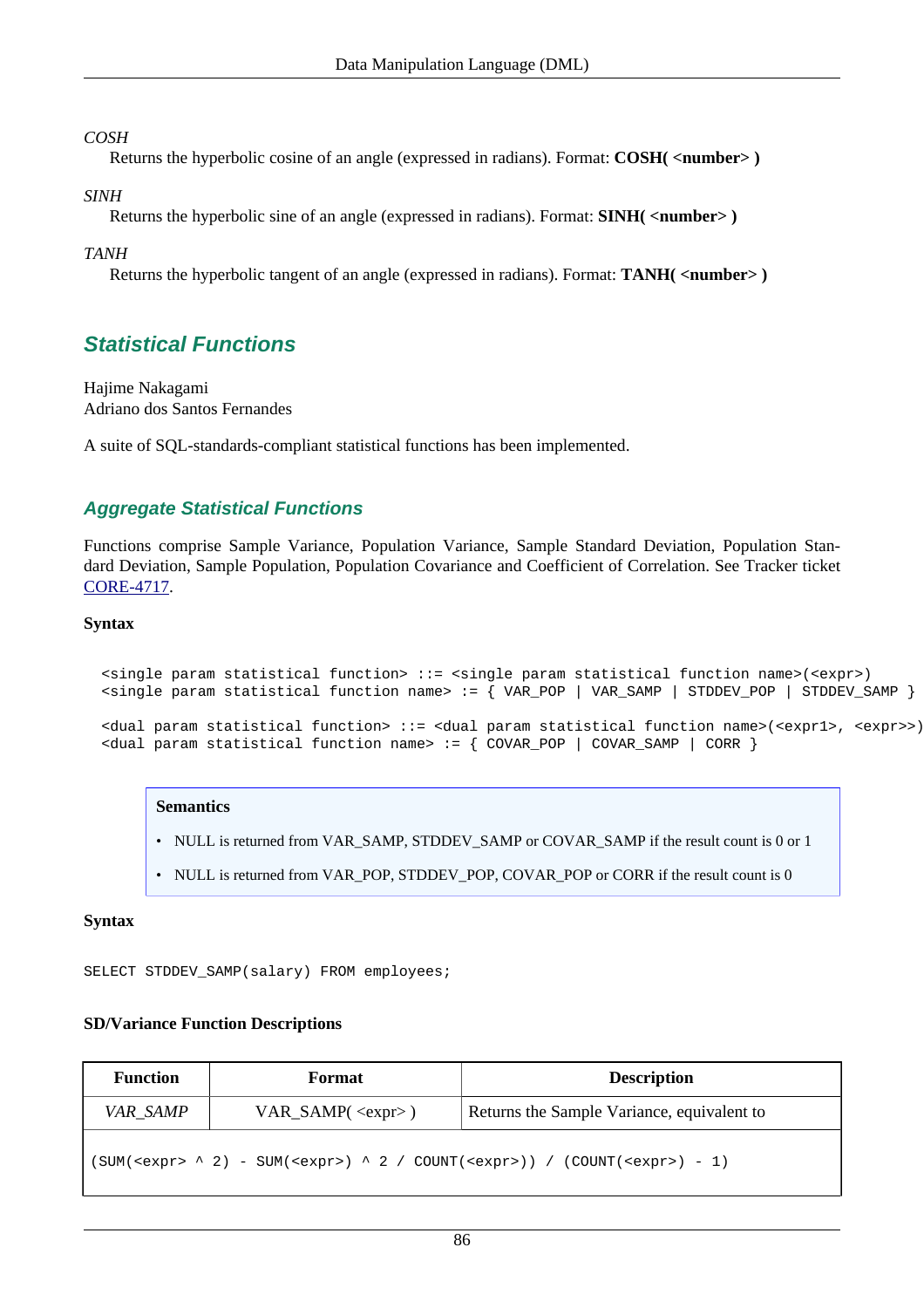| <b>Function</b>                                                                                            | Format                                                               | <b>Description</b>                                            |  |  |
|------------------------------------------------------------------------------------------------------------|----------------------------------------------------------------------|---------------------------------------------------------------|--|--|
| VAR_POP                                                                                                    | $VAR\_POP(expr)$                                                     | Returns the the Population Variance, equivalent to            |  |  |
|                                                                                                            | $(SUM(expr > ^ 2) - SUM(expr > ) ^ 2 / COUNT(expr >)) / COUNT(expr)$ |                                                               |  |  |
| STDDEV_SAMP                                                                                                | $STDDEV_SAMP(\langle expr \rangle)$                                  | Returns the Sample Standard Deviation, equivalent<br>to       |  |  |
| SQRT(VAR_SAMP( <expr>))</expr>                                                                             |                                                                      |                                                               |  |  |
| STDDEV_POP                                                                                                 | $STDDEV\_POP(< \langleexpr> )$                                       | Returns the Population Standard Deviation, equiva-<br>lent to |  |  |
| SQRT(VAR_POP( <expr>))</expr>                                                                              |                                                                      |                                                               |  |  |
| COVAR_SAMP                                                                                                 | COVAR_SAMP( <expr1>,<br/><math><expr2></expr2></math>)</expr1>       | Returns the Sample Population, equivalent to                  |  |  |
|                                                                                                            | $(SUM( *  ) - SUM( ) * SUM( ) / COUNT(*)) / (COUNT(*) - 1)$          |                                                               |  |  |
| <b>COVAR POP</b>                                                                                           | $COVAR\_POP(expr1)$ ,<br>$$ )                                        | Returns the Population Covariance, equivalent to              |  |  |
| $(SUM( *  ) - SUM( ) * SUM( ) / COUNT(*)) / COUNT(*)$                                                      |                                                                      |                                                               |  |  |
| <b>CORR</b>                                                                                                | $CORR(expr1), expr2)$                                                | Returns the Coefficient of Correlation, equivalent to         |  |  |
| COVAR_POP( <expr1>, <expr2>) / (STDDEV_POP(<expr2>) * STDDEV_POP(<expr1>))</expr1></expr2></expr2></expr1> |                                                                      |                                                               |  |  |

## **Linear Regression Functions**

The suite of REGR\_\* functions analyses the relationships between two sets of numeric data, considering only sets that are not NULL in either expression. See Tracker ticket [CORE-4722.](http://tracker.firebirdsql.org/browse/CORE-4722)

**Syntax**

```
<regr function> ::= <function name>(<expr1>, <expr2>)
<function name> := { REGR_AVGX | REGR_AVGY | REGR_COUNT | REGR_INTERCEPT |
                          REGR_R2 | REGR_SLOPE | REGR_SXX | REGR_SXY | REGR_SYY }
```
## **Formulae**

The formulae use the following variables: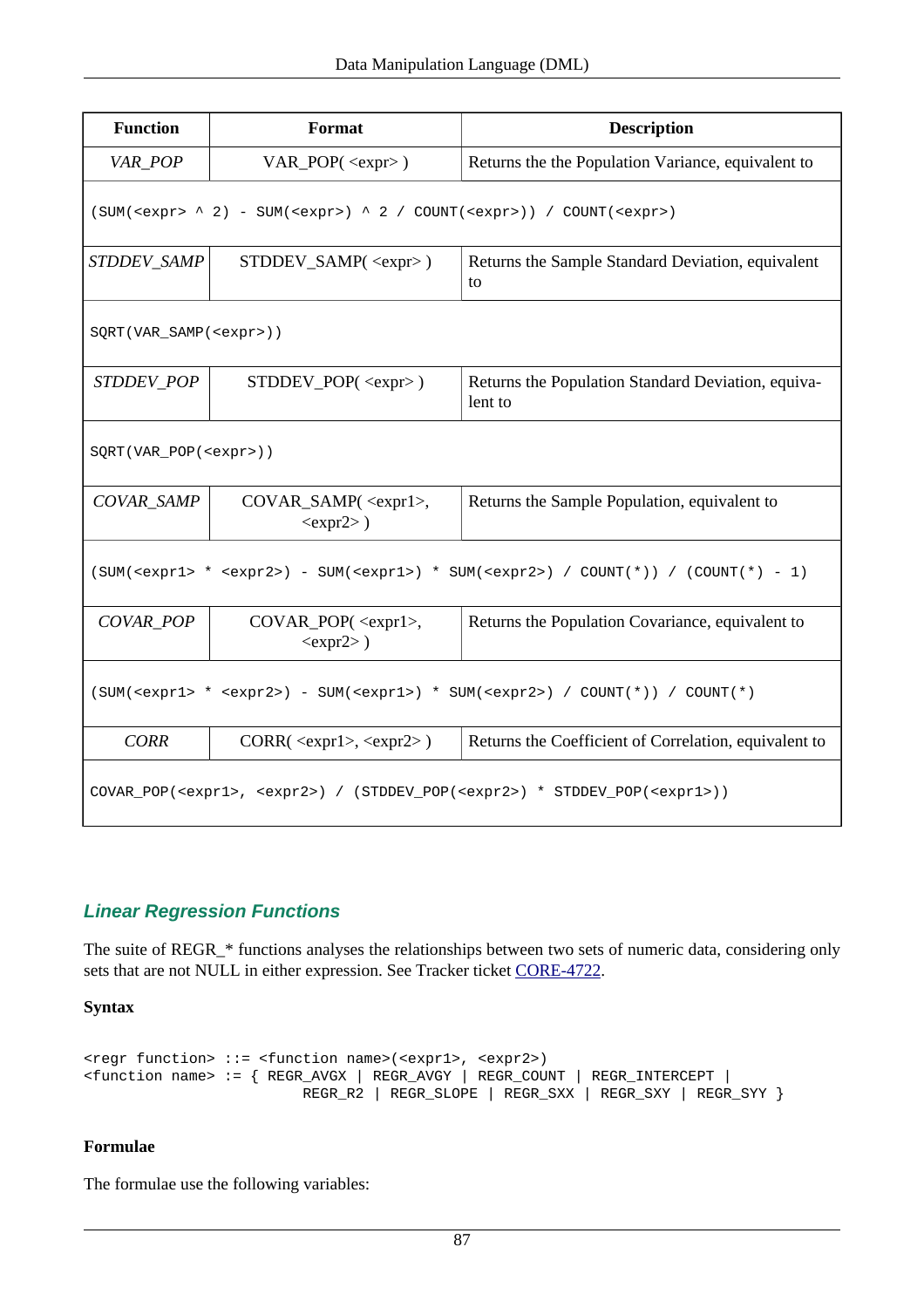Y: <expr1> (<expr1> IS NOT NULL AND <expr2> IS NOT NULL) X: <expr2> (<expr1> IS NOT NULL AND <expr2> IS NOT NULL) N: COUNT of recordset unless <expr1> IS NULL OR <expr2> IS NULL

#### **Important**

Y and X are DOUBLE PRECISION. N is SMALLINT, INTEGER or BIGINT.

All functions eliminate expression pairs where either expression in the pair is NULL. If no rows remain, the functions (except REGR\_COUNT()) return NULL.

#### **Linear Regression Function Descriptions**

| <b>Function</b>       | Format                                        | <b>Description</b>                                                                                                                                                                                                           |
|-----------------------|-----------------------------------------------|------------------------------------------------------------------------------------------------------------------------------------------------------------------------------------------------------------------------------|
| REGR_AVGX             | REGR_AVGX(Y, X)                               | Returns the average of the independent expression<br>(Y) in the expression pair. The return value is of type<br><b>DOUBLE PRECISION.</b>                                                                                     |
|                       | Formula: REGR_AVGX(Y, X) = $SUM(X)$ / N       |                                                                                                                                                                                                                              |
| REGR_AVGY             | REGR_AVGY(Y, X)                               | Returns the average of the dependent expression $(X)$<br>in the expression pair. The return value is of type<br><b>DOUBLE PRECISION.</b>                                                                                     |
|                       | Formula: REGR_AVGY(Y, X) = SUM(Y) / N         |                                                                                                                                                                                                                              |
| REGR_COUNT            | REGR_COUNT(Y, X)                              | Returns the number of expression pairs (Y and X).<br>The return value is of type SMALLINT, INTEGER<br>or BIGINT. If no rows remain after elimination of<br>pairs where either expression is NULL, the function<br>returns 0. |
|                       | Formula: $REGR_COUNT(Y, X) = N$               |                                                                                                                                                                                                                              |
| <i>REGR INTERCEPT</i> | REGR_INTERCEPT(Y, X)                          | Returns the y-intercept of the regression line deter-<br>mined by a set of expression pairs (Y and X).                                                                                                                       |
|                       |                                               | Formula: REGR_INTERCEPT(Y, X) = REGR_AVGY(Y, X) - REGR_SLOPE(Y, X) * REGR_AVGX(Y, X)                                                                                                                                         |
| $REGR_R2$             | $REGR_R2(Y, X)$                               | Returns the square of the correlation coefficient of a<br>set of expression pairs (Y and X).                                                                                                                                 |
|                       | Formula: REGR_R2(Y, X) = POWER(CORR(Y, X), 2) |                                                                                                                                                                                                                              |
| <b>REGR_SLOPE</b>     | REGR_SLOPE(Y, X)                              | Returns the slope of the regression line, determined<br>by a set of expression pairs (Y and X).                                                                                                                              |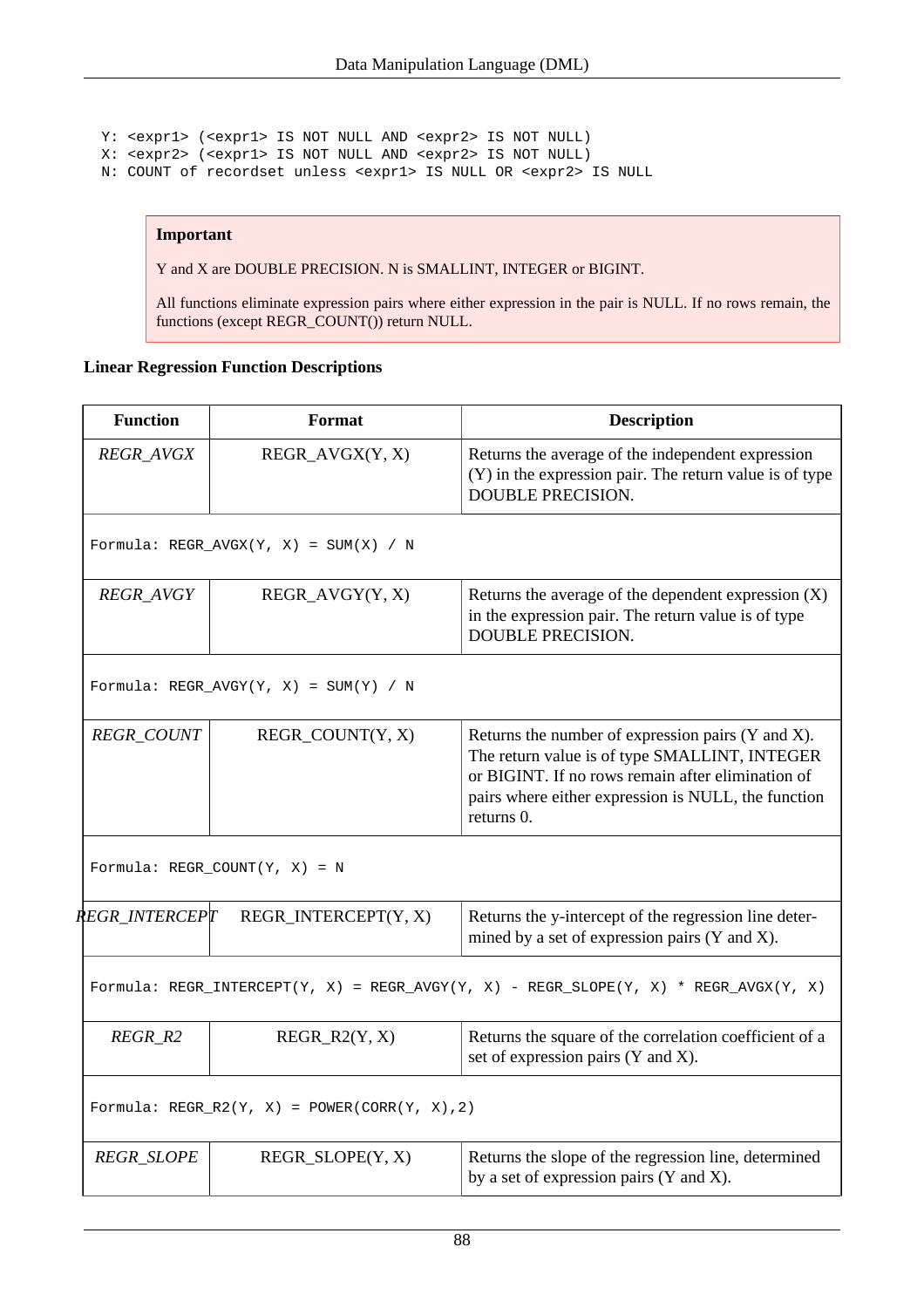| <b>Function</b>                               | Format                                                   | <b>Description</b>                                                                                                                                    |  |  |  |
|-----------------------------------------------|----------------------------------------------------------|-------------------------------------------------------------------------------------------------------------------------------------------------------|--|--|--|
|                                               | Formula: REGR SLOPE(Y, X) = COVAR POP(Y, X) / VAR POP(X) |                                                                                                                                                       |  |  |  |
| <b>REGR_SXX</b>                               | $REGR_SXX(Y, X)$                                         | Returns the sum of squares of the independent ex-<br>pression $(Y)$ in an expression pair $(Y \text{ and } X)$ .                                      |  |  |  |
| Formula: REGR_SXX(Y, X) = N * VAR_POP(X)      |                                                          |                                                                                                                                                       |  |  |  |
| <b>REGR SXY</b>                               | $REGR_SXY(Y, X)$                                         | Returns the sum of products of the independent ex-<br>pression multiplied by the dependent expression in<br>an expression pair $(Y \text{ and } X)$ . |  |  |  |
| Formula: REGR SXY(Y, X) = N * COVAR POP(Y, X) |                                                          |                                                                                                                                                       |  |  |  |
| REGR_SYY                                      | $REGR_SYY(Y, X)$                                         | Returns the sum of squares of the dependent expres-<br>sion in an expression pair (Y and X).                                                          |  |  |  |
| Formula: REGR SYY(Y, X) = N * VAR POP(Y)      |                                                          |                                                                                                                                                       |  |  |  |

## <span id="page-98-1"></span>**TRIM() BLOB Arguments Lose 32 KB limit**

Adriano dos Santos Fernandes

In prior versions, TRIM(substring from string) allowed BLOBs for both arguments, but the first argument had to be smaller than 32 KB. Now both arguments can take BLOBs of up to 4 GB.

## **String Literal Limit Adjustments**

Adriano dos Santos Fernandes

The internal length of a string can, at some levels, be almost 64 KB. Tests demonstrated that it is safe to accept a string literal of up to that size for writing to a text BLOB. Accordingly,

- 1. The (32KB 3) "safety limit" on literal string length for writing to text BLOBs has been raised to 65,533 bytes (64KB - 3);
- 2. A limit, in characters, is calculated in run-time for strings that are in multi-byte character sets, to avoid overrunning the bytes limit. For example, for a UTF8 string (max. 4 bytes/character) the run-time limit is likely to be about (floor (65533/4)) = 16383 *characters*.

<span id="page-98-0"></span>See Tracker ticket [CORE-4881.](http://tracker.firebirdsql.org/browse/CORE-4881)

# **Enhancements to DATEADD() Internal Function**

Adriano dos Santos Fernandes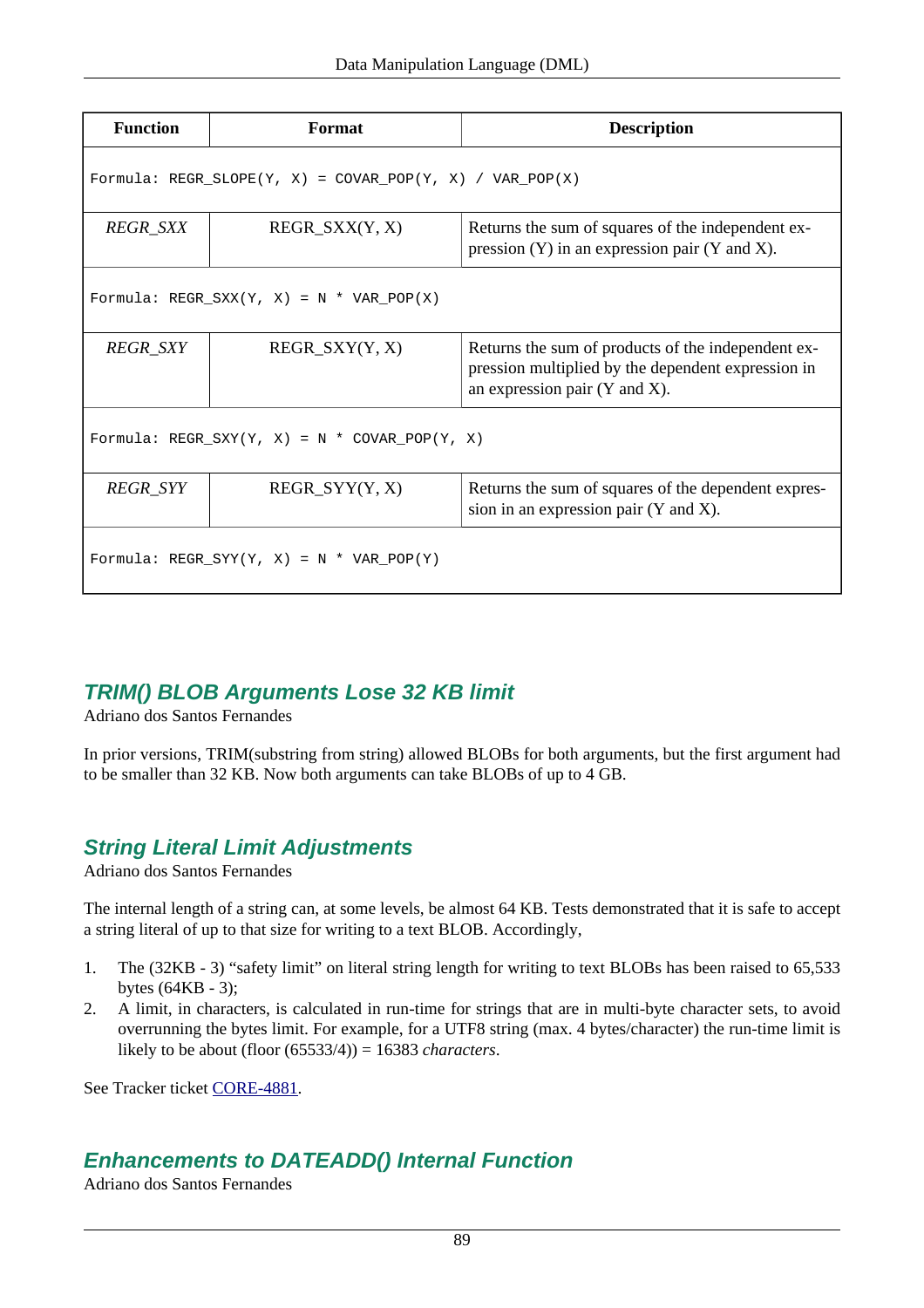For the internal function DATEADD()

- The function now supports a fractional value for MILLISECOND. See Tracker item [CORE-4457.](http://tracker.firebirdsql.org/browse/CORE-4457)
- the data type of input <amount> arguments has changed from INTEGER to BIGINT. See Tracker item [CORE-4310](http://tracker.firebirdsql.org/browse/CORE-4310).

# **DML Improvements**

<span id="page-99-0"></span>A collection of useful DML improvements is released with Firebird 3.

## **Alternatives for Embedding Quotes in String Literals**

Adriano dos Santos Fernandes

It is now possible to use a character, or character pair, other than the doubled (escaped) apostrophe, to embed a quoted string inside another string. The keyword **q** or **Q** preceding a quoted string informs the parser that certain left-right pairs or pairs of identical characters within the string are the delimiters of the embedded string literal.

#### **Syntax**

```
<alternate string literal> ::=
    \{ q | Q \} <quote> <alternate start char> [ \{ <char> \} \ldots ] <alternate end char> <quote>
```
#### **Rules**

When  $\alpha$  alternate start char $>$  is '(', '{', '[' or ' $\alpha$ ',  $\alpha$ lternate end char $>$  is paired up with its respective "partner", viz. ')', ' $\}'$ , ']' and '>'. In other cases,  $\langle$  alternate end char $\rangle$  is the same as  $\langle$  alternate start char $\rangle$ .

Inside the string, i.e., <char> items, single (not escaped) quotes could be used. Each quote will be part of the result string.

#### **Examples**

```
select q'{abc{def}ghi}' from rdb$database; -- result: abc{def}ghi
select q'!That's a string!' from rdb$database; -- result: That's a string
```
## <span id="page-99-1"></span>**SQL:2008-Compliant OFFSET and FETCH Clauses**

Mark Rotteveel

New SQL:2008 compliant OFFSET and FETCH clauses provide a standard equivalent for FIRST and SKIP, and an alternative for ROWS...TO, when fetching sets from ordered output.

- The OFFSET clause specifies the number of rows to skip
- The FETCH clause specifies the number of rows to fetch.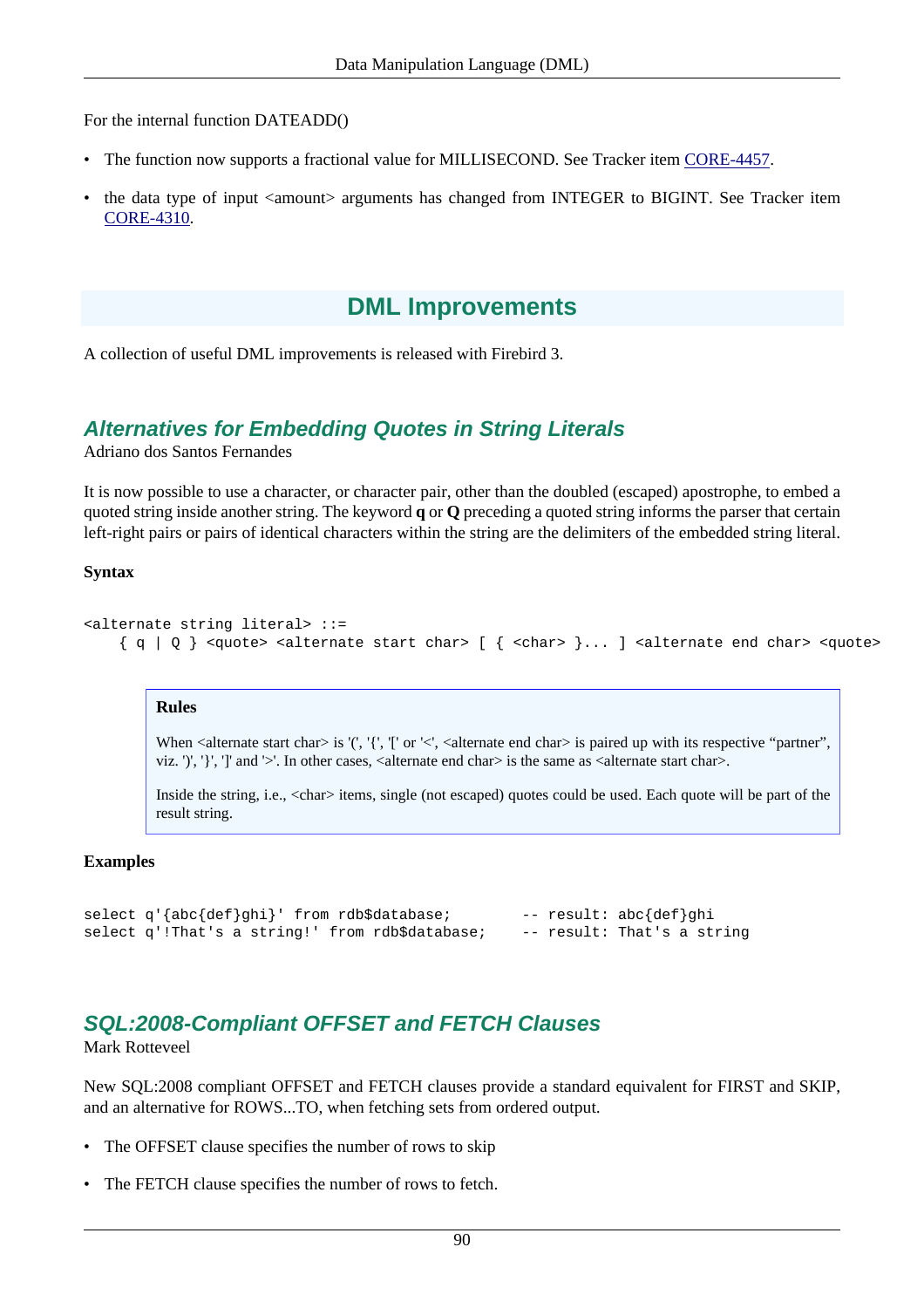As with SKIP and FIRST, OFFSET and FETCH clauses can be applied independently, in both top-level and nested query expressions. They are available in PSQL and DSQL.

#### **Syntax Pattern**

```
 SELECT ... [ ORDER BY <expr_list> ]
    [ OFFSET <simple_value_expr> { ROW | ROWS } ]
    [ FETCH { FIRST | NEXT } [ <simple_value_expr> ] { ROW | ROWS } ONLY ]
```
**<simple\_value\_expr>** is a (numeric) literal, a DSQL parameter (?) or a PSQL named parameter (:namedparameter) that resolves to an integer data type.

#### **Examples**

```
-- 1:SELECT * FROM T1 ORDER BY COL1
  OFFSET 10 ROWS;
-- 2:SELECT * FROM T1 ORDER BY COL1
  FETCH FIRST 10 ROWS ONLY;
-- 3:SELECT * FROM (
                SELECT * FROM T1 ORDER BY COL1 DESC
                OFFSET 1 ROW
                FETCH NEXT 10 ROWS ONLY
                ) a
        ORDER BY a.COL1
        FETCH FIRST ROW ONLY;
```
#### **Notes**

- 1. The FIRST/SKIP and ROWS clauses are non-standard alternatives.
- 2. The OFFSET and/or FETCH clauses cannot be mixed with clauses from the FIRST/SKIP or ROWS alternatives in the same query expression.
- 3. Expressions and column references are not allowed within either the OFFSET or the FETCH clause.
- 4. Unlike the ROWS clause, OFFSET and FETCH are available only in SELECT statements.
- 5. The "percentage FETCH" defined in the SQL standard is not supported.
- 6. "FETCH ... WITH TIES" defined in the SQL standard is not supported.

# <span id="page-100-0"></span>**Prohibit Edgy Mixing of Implicit/Explicit Joins**

#### Dmitry Yemanov

While mixing of implicit and explict join syntaxes is not recommended at all, the parser would allows them, nevertheless. Certain "mixes" actually cause the optimizer to produce unexpected results, including "No record for fetch" errors. The same edgy styles are prohibited by other SQL engines and now they are prohibited in Firebird.

To visit some discussion on the subject, see the Tracker ticket [CORE-2812.](http://tracker.firebirdsql.org/browse/CORE-2812)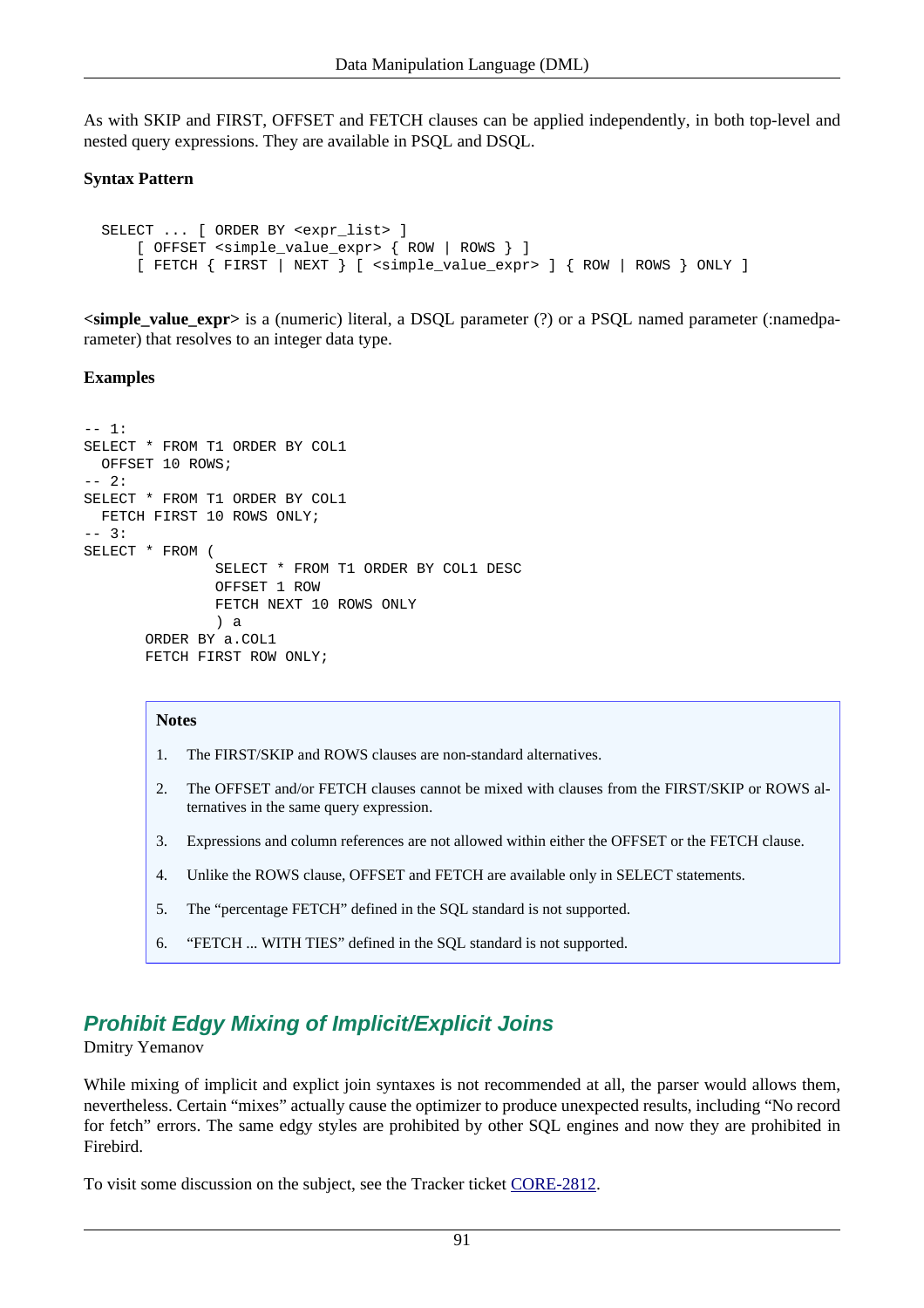## <span id="page-101-0"></span>**Support for Left-side Parameters in WHERE Clause**

Adriano dos Santos Fernandes

The following style of subquery, with the parameter in the left side of a WHERE...IN (SELECT...) condition, would fail with the error "The data type of the parameter is unknown".

This style is now accepted. For example:

```
SELECT <columns> FROM table_1 t1
 WHERE <conditions on table 1>
  AND (? IN (SELECT some_col FROM table_2 t2 WHERE t1.id = t2.ref_id))
```
#### **Important**

Better SQL coding practice would be to use EXISTS in these cases; however, developers were stumbling over this problem when using generated SQL from Hibernate, which used the undesirable style.

## **Enhancements to the RETURNING Clause**

Adriano dos Santos Fernandes

<span id="page-101-1"></span>Two enhancements were added to the RETURNING clause:

## **RETURNING Clause Value Can be Aliased**

When using the RETURNING clause to return a value to the client, the value can now be passed under an alias.

#### **Example Without and With Aliases**

```
UPDATE T1 SET F2 = F2 * 10 RETURNING OLD.F2, NEW.F2; -- without aliases
UPDATE T1 SET F2 = F2 * 10
   RETURNING OLD.F2 OLD_F2, NEW.F2 AS NEW_F2; -- with aliases
```
#### **Note**

The keyword AS is optional.

#### <span id="page-101-2"></span>**RETURNING Clause from Positioned Updates and Deletes**

Support has been added for a RETURNING clause in positioned (WHERE CURRENT OF) UPDATE and DELETE statements.

#### **Example**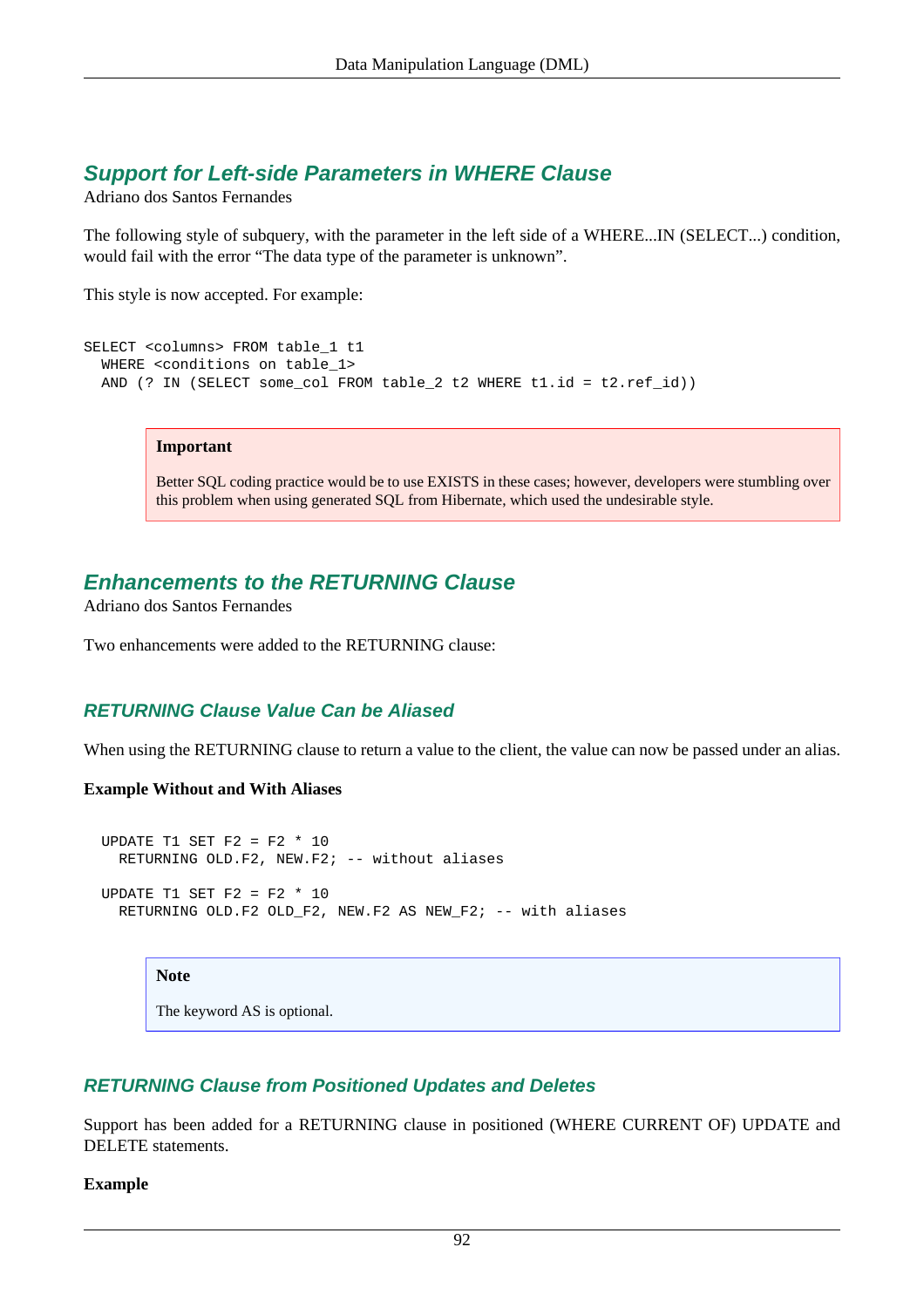```
UPDATE T1 SET F2 = F2 * 10 WHERE CURRENT OF C
  RETURNING NEW.F2;
```
#### <span id="page-102-0"></span>**Cursor Stability**

Vlad Khorsun

Until this release, Firebird suffered from an infamous bug whereby a data modification operation could loop infinitely and, depending on the operation, delete all the rows in a table, continue updating the same rows ad infinitum or insert rows until the host machine ran out of resources. All DML statements were affected (INSERT, UPDATE, DELETE, MERGE). It occurred because the engine used an implicit cursor for the operations.

To ensure stability, rows to be inserted, updated or deleted had to be marked in some way in order to avoid multiple visits. Another workaround was to force the query to have a SORT in its plan, in order to materialize the cursor.

From Firebird 3, engine uses the Undo log to check whether a row was already inserted or modified by the current cursor.

#### **Important**

This stabilisation does NOT work with SUSPEND loops in PSQL.

## <span id="page-102-1"></span>**An Improvement for GTTs**

Vlad Khorsun

Global temporary tables (GTTs) are now writable even in read-only transactions. The effect is as follows.-

*Read-only transaction in read-write database* Writable in both ON COMMIT PRESERVE ROWS and ON COMMIT DELETE ROWS

*Read-only transaction in read-only database* Writable in ON COMMIT DELETE ROWS only

Also

- Rollback for GTT ON COMMIT DELETE ROWS is faster
- Rows do not need to be backed out on rollback
- Garbage collection in GTT is not delayed by active transactions of other connections

#### **Note**

The same refinements were also backported to Firebird 2.5.1.

## <span id="page-102-2"></span>**An Improvement for DML Strings**

Adriano dos Santos Fernandes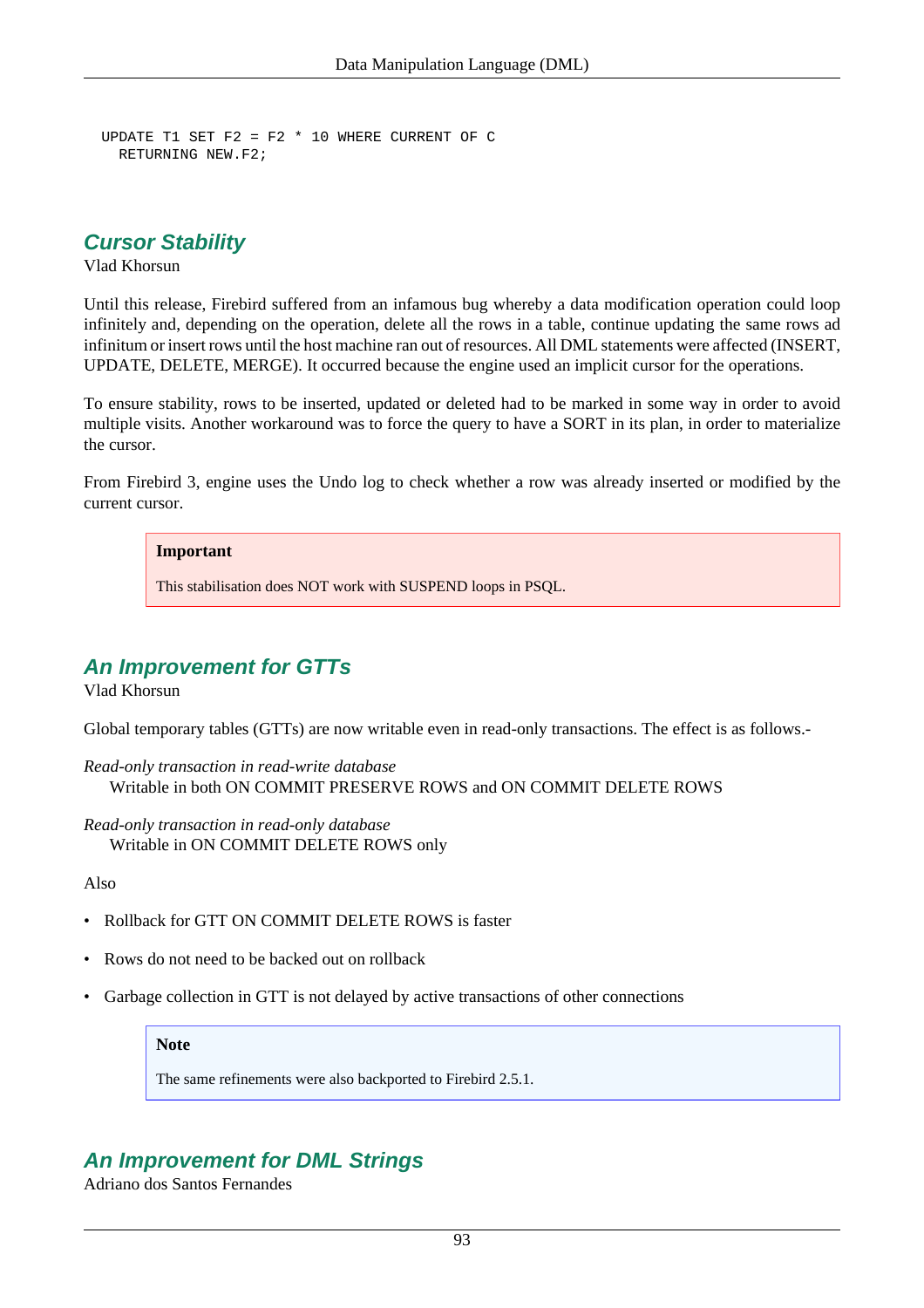Strings in DML queries are now transformed or validated to avoid passing malformed strings to the engine internals, for example, to the MON\$STATEMENTS.MON\$SQL\_TEXT column.

The solution adopted depends on the character set of the attachment.-

- NONE—non-ASCII characters are transformed to question marks
- <span id="page-103-0"></span>• Others—the string is checked for malformed characters

## **COUNT() Now Returns BIGINT**

The COUNT() aggregator now returns its result as BIGINT instead of INTEGER.

## **Optimizations**

<span id="page-103-1"></span>Optimizations made for this release included:

**SIMILAR TO** Adriano dos Santos Fernandes

<span id="page-103-2"></span>The performance of SIMILAR TO was improved.

#### **OR'ed Parameter in WHERE Clause**

Dmitry Yemanov

Performance for **(table.field = :param or :param = -1)** in the WHERE clause was enhanced.

## **Better Choices for Navigation**

Dmitry Yemanov

Previously, when an ORDER plan was in a SELECT structure, the optimizer would choose the first index candidate that matched the ORDER BY or GROUP BY clause. This "first come" approach is not the best when multiple index choices are available. The Firebird 3 engine surveys all of the available choices and picks the most suitable index.

See Tracker ticket [CORE-4285.](http://tracker.firebirdsql.org/browse/CORE-4285)

## **Plainer Execution Path for UNION Queries**

#### Dmitry Yemanov

Previously, the execution path for UNION queries was hierarchical, often causing redundant reads. This optimization replaces the hierarchical execution path with a plainer one that improves performance.

See Tracker ticket [CORE-4165.](http://tracker.firebirdsql.org/browse/CORE-4165)

## **Index Walk for Compound Index**

Dmitry Yemanov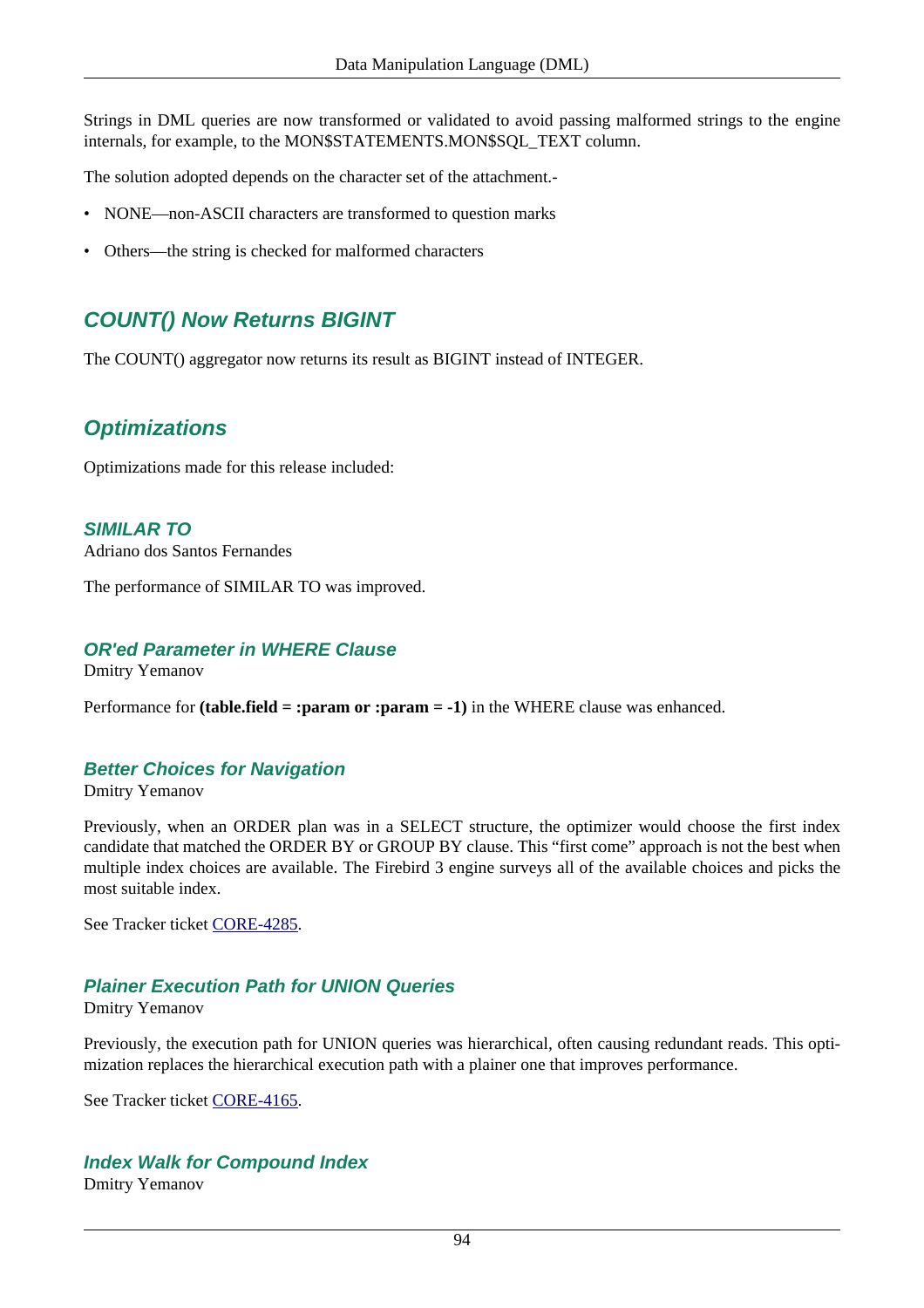The optimizer now allows an index walk (ORDER plan) when a suitable compound index (A, B) is available for a query condition of the style **WHERE A = ? ORDER BY B**.

See Tracker ticket [CORE-1846.](http://tracker.firebirdsql.org/browse/CORE-1846)

## **Performance Improvement for SET STATISTICS INDEX**

Vlad Khorsun

BTR\_selectivity() would walk the whole leaf level of given index b-tree to calculate index selectivity. Throughout the process, the only rescheduling would happen at a disk I/O operation. The effect was to impose long waits for AST requests from concurrent attachments, such as page lock requests, monitoring, cancellation, etc. An improvement in Firebird 3 seems to solve that problem.

<span id="page-104-0"></span>See Tracker ticket [CORE-1846.](http://tracker.firebirdsql.org/browse/CORE-1846)

## **Dialect 1 Interface**

Adriano dos Santos Fernandes

Selection of SQL\_INT64, SQL\_DATE and SQL\_TIME in dialect 1 was enabled.

<span id="page-104-1"></span>See Tracker [CORE-3972](http://tracker.firebirdsql.org/browse/CORE-3972)

## **Embedded SQL (ESQL) Enhancements**

Dmitry Yemanov

Two enhancements were included in the Embedded SQL subset in this release:

*Support for UPDATE OR INSERT statement* See Tracker ticket [CORE-4438](http://tracker.firebirdsql.org/browse/CORE-4438)

*Support for the RETURNING clause* See Tracker ticket [CORE-4437](http://tracker.firebirdsql.org/browse/CORE-4437)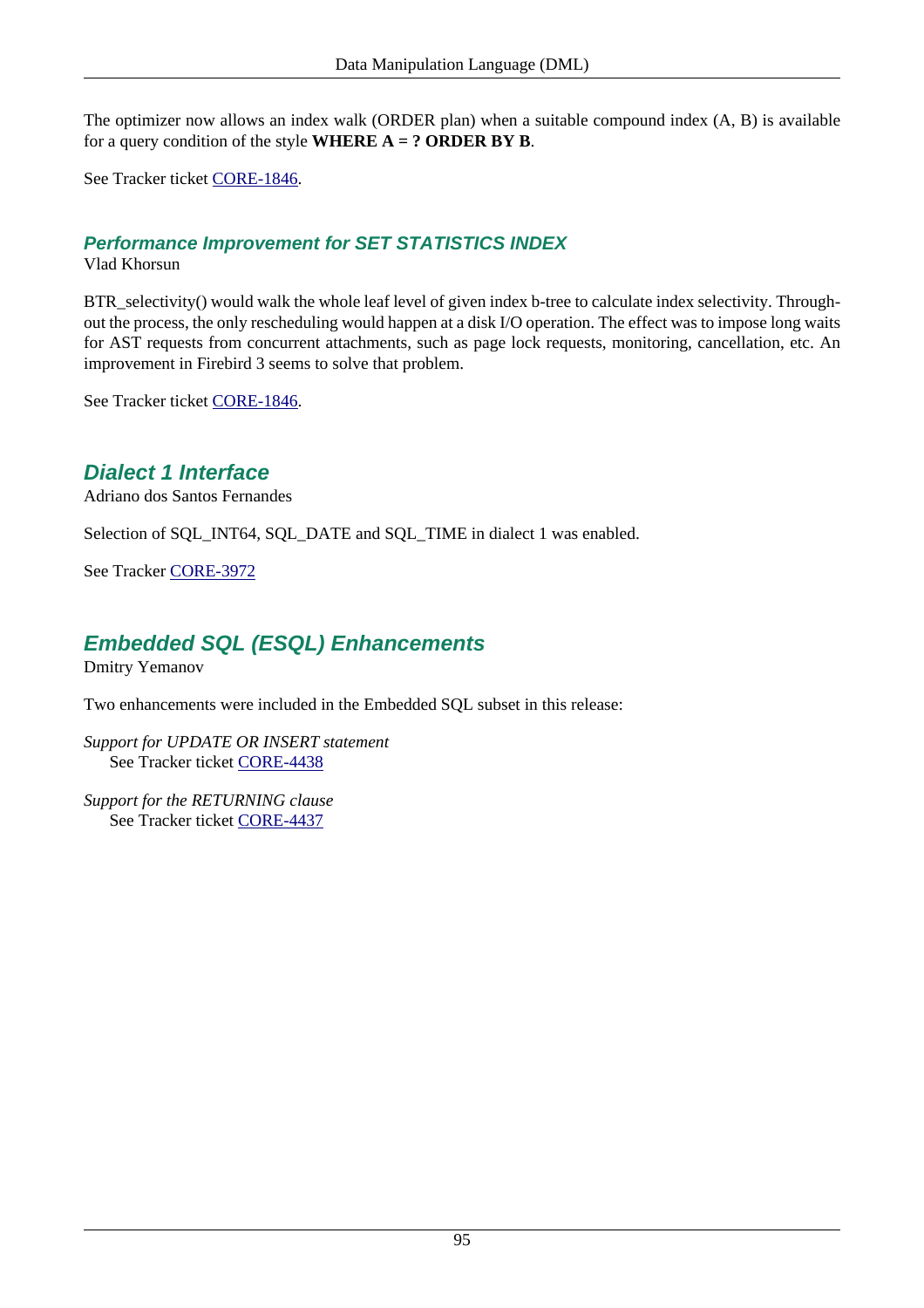## **Chapter 10**

# **Procedural SQL (PSQL)**

Advancements in procedural SQL (PSQL) include:

# **Quick Links**

- PSOL Stored Functions
- [PSQL Subroutines](#page-106-0)
- [Packages](#page-107-0)
- [DDL Triggers](#page-110-0)
- [Exceptions with Parameters](#page-117-0)
- [CONTINUE in Looping Logic](#page-118-0)
- [PSQL Cursor Stabilization](#page-118-1)
- [PSQL Cursors as Variables](#page-119-0)
- [SQLSTATE Now Valid in Exception Trap](#page-121-0)
- <span id="page-105-0"></span>• [Some Size Limits Removed Using New API](#page-122-0)

# **PSQL Stored Functions**

Dmitry Yemanov

It is now possible to write a scalar function in PSQL and call it just like an internal function.

#### **Syntax for the DDL**

```
 {CREATE [OR ALTER] | ALTER | RECREATE} FUNCTION <name>
[ (param1 [, ...])]
 RETURNS <type>
 AS
 BEGIN
   ...
 END
```
#### **Tip**

The CREATE statement is the *declaration syntax* for PSQL functions, parallel to DECLARE for legacy UDFs.

#### **Example**

```
CREATE FUNCTION F(X INT) RETURNS INT
AS
BEGIN
  RETURN X+1;
END;
```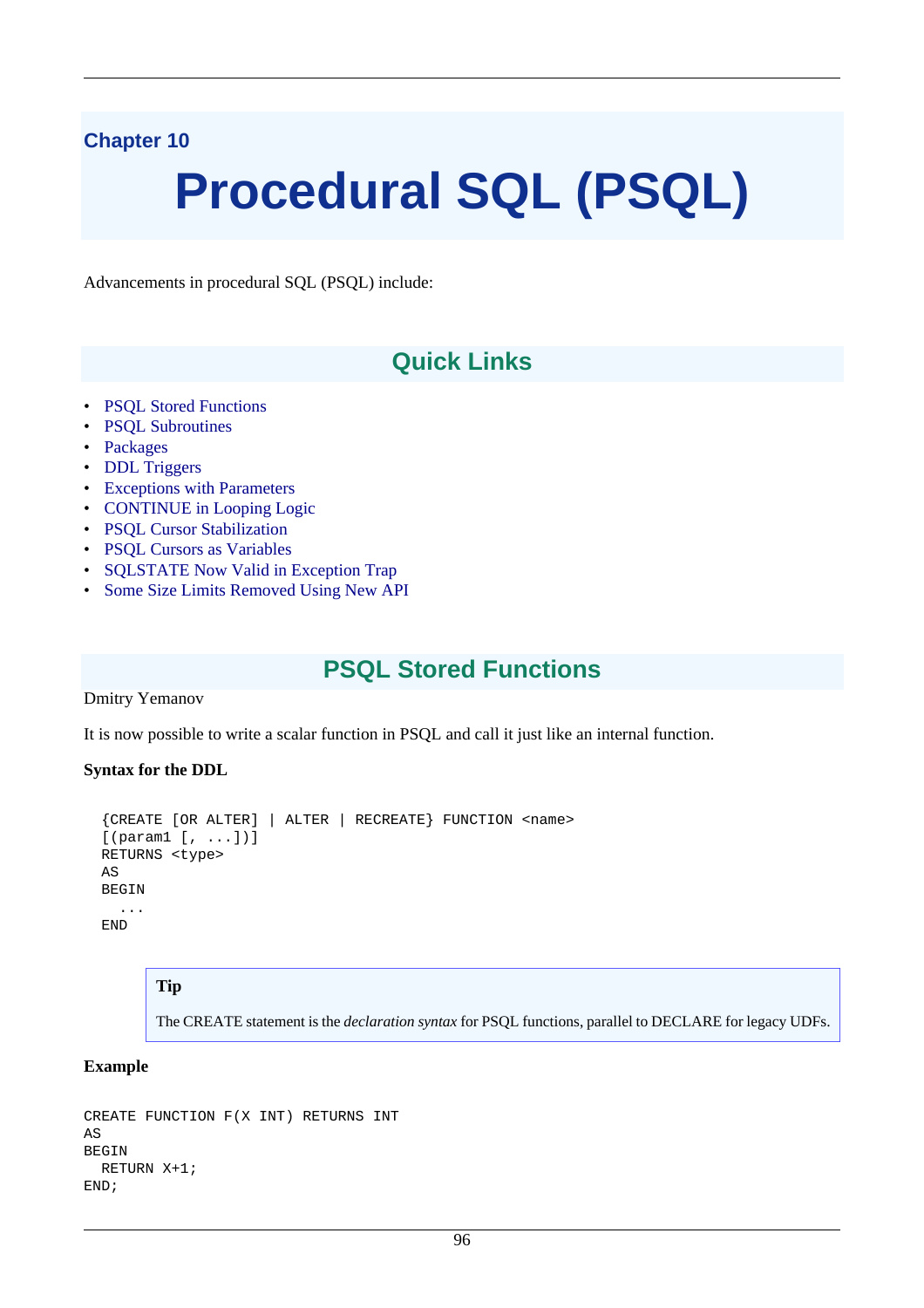```
SELECT F(5) FROM RDB$DATABASE;
```
# **PSQL Sub-routines**

Adriano dos Santos Fernandes

The header of a PSQL module (stored procedure, stored function, trigger, executable block) can now accept sub-procedure and sub-function blocks in the header declarations for use within the body of the module.

#### **Syntax for Declaring a Sub-procedure**

```
DECLARE PROCEDURE <name> [(param1 [, ...])]
[RETURNS (param1 [, ...])] AS
 ...
```
#### **Syntax for declaring a Sub-function**

```
 DECLARE FUNCTION <name> [(param1 [, ...])]
 RETURNS <type>
 AS
 ...
```
#### **Examples**

```
SET TERM ^{\wedge};
--
-- Sub-function in EXECUTE BLOCK
--
EXECUTE BLOCK RETURNS (N INT)
AS
  DECLARE FUNCTION F(X INT) RETURNS INT
   AS
   BEGIN
    RETURN X+1;
   END
BEGIN
  N = F(5); SUSPEND;
END<sup>^</sup>
--
-- Sub-function inside a stored function
--
CREATE OR ALTER FUNCTION FUNC1 (n1 INTEGER, n2 INTEGER)
   RETURNS INTEGER
   AS
   DECLARE FUNCTION SUBFUNC (n1 INTEGER, n2 INTEGER)
     RETURNS INTEGER
     AS
     BEGIN
      RETURN n1 + n2;
     END
     BEGIN
      RETURN SUBFUNC(n1, n2);
```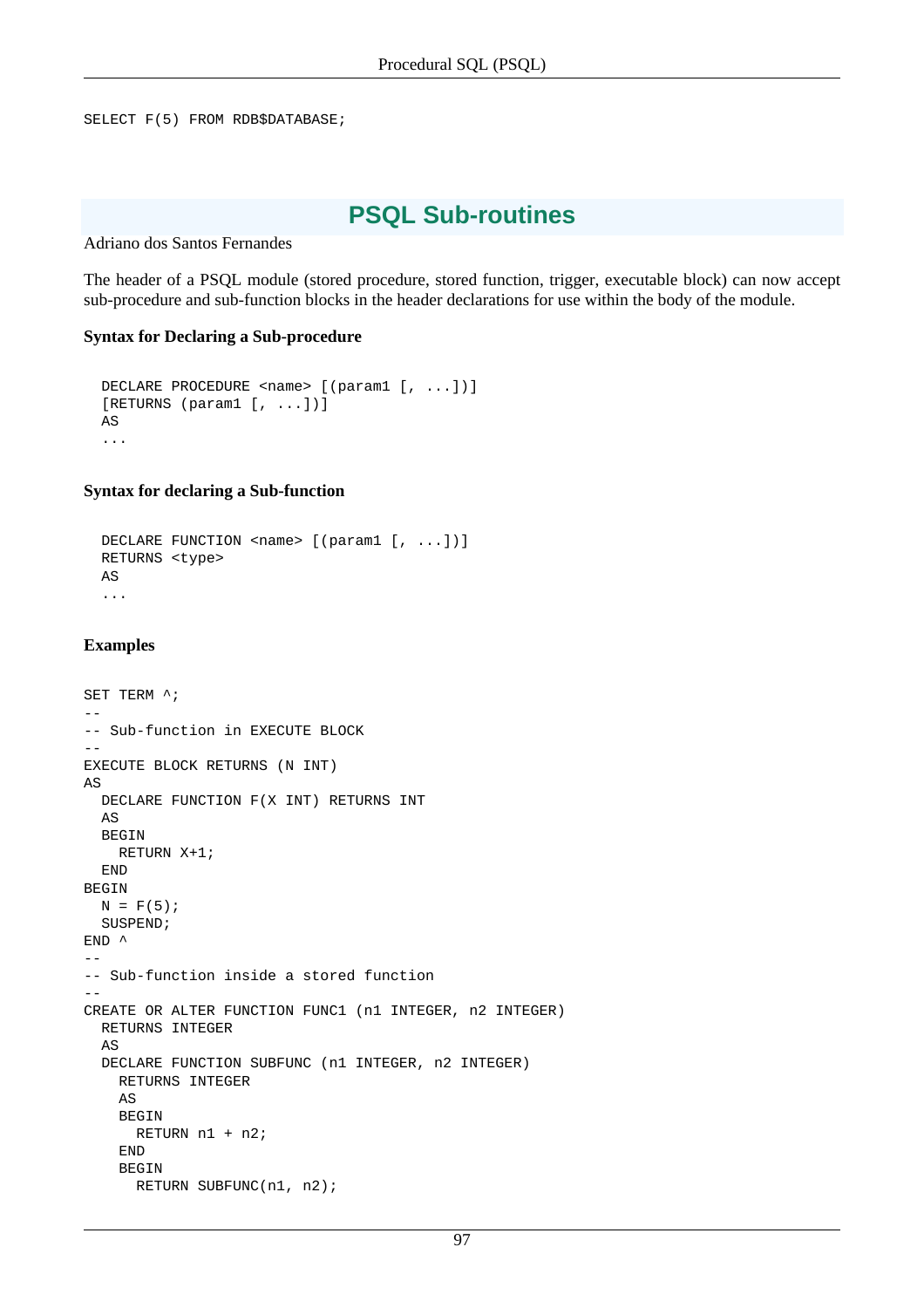```
END<sup>^</sup>
--
select func1(5, 6) from rdb$database ^
```
# **Packages**

#### A. dos Santos Fernandes

#### **Acknowledgement**

This feature was sponsored with donations gathered at the fifth Brazilian Firebird Developers' Day, 2008

A package is a group of procedures and functions managed as one entity. The notion of "packaging" the code components of a database operation addresses several objectives:

#### *Modularisation*

The idea is to separate blocks of interdependent code into logical modules, as programming languages do.

In programming it is well recognised that grouping code in various ways, in namespaces, units or classes, for example, is a good thing. With standard procedures and functions in the database this is not possible. Although they can be grouped in different script files, two problems remain:

- 1. The grouping is not represented in the database metadata.
- 2. Scripted routines all participate in a flat namespace and are callable by everyone (we are not referring to security permissions here).

#### *To facilitate dependency tracking*

We want a mechanism to facilitate dependency tracking between a collection of related internal routines, as well as between this collection and other routines, both packaged and unpackaged.

Firebird packages come in two parts: a *header* (keyword PACKAGE) and a *body* (keyword PACKAGE BODY). This division is very similar to a Delphi unit, the header corresponding to the interface part and the body corresponding to the implementation part.

The header is created first (CREATE PACKAGE) and the body (CREATE PACKAGE BODY) follows.

Whenever a packaged routine determines that it uses a certain database object, a dependency on that object is registered in Firebird system tables. Thereafter, to drop, or maybe alter that object, you first need to remove what depends on it. As it is a package body that depends on it, that package body can just be dropped, even if some other database object depends on this package. When the body is dropped, the header remains, allowing you to recreate its body once the changes related to the removed object are done.

#### *To facilitate permission management*

It is good practice in general to create routines to require privileged use and to use roles or users to enable the privileged use. As Firebird runs routines with the caller privileges, it is necessary also to grant resource usage to each routine when these resources would not be directly accessible to the caller. Usage of each routine needs to be granted to users and/or roles.

Packaged routines do not have individual privileges. The privileges act on the package. Privileges granted to packages are valid for all package body routines, including private ones, but are stored for the package header.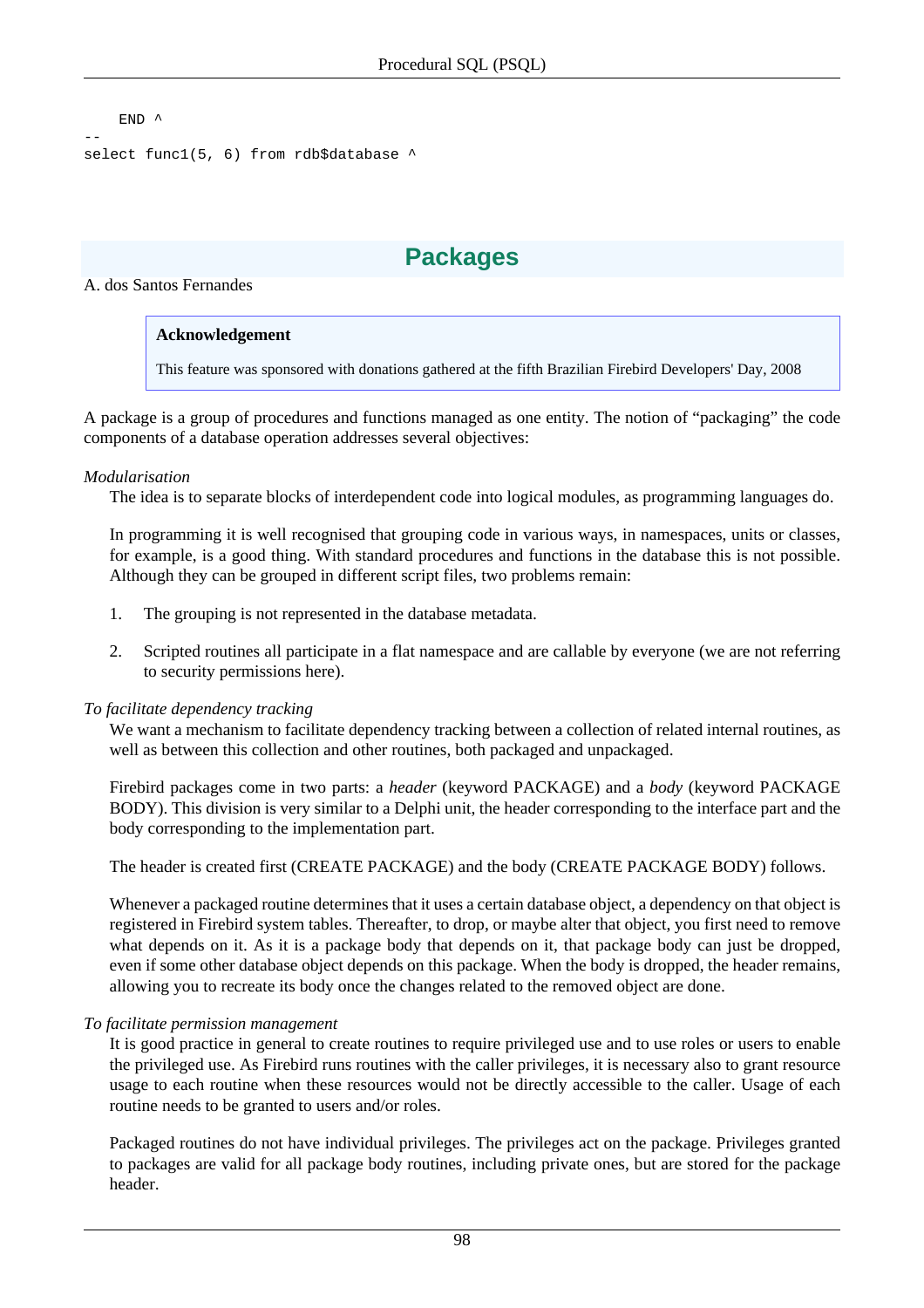### **For example:**

 GRANT SELECT ON TABLE secret TO PACKAGE pk\_secret; GRANT EXECUTE ON PACKAGE pk\_secret TO ROLE role\_secret;

*To enable "private scope"*

This objective was to introduce private scope to routines; that is, to make them available only for internal usage within the defining package.

All programming languages have the notion of routine scope, which is not possible without some form of grouping. Firebird packages also work like Delphi units in this regard. If a routine is not declared in the package header (interface) and is implemented in the body (implementation), it becomes a private routine. A private routine can only be called from inside its package.

## <span id="page-108-0"></span>**Signatures**

For each routine that is assigned to a package, elements of a digital signature (the set of [routine name, parameters and return type]) are stored in the system tables.

The signature of a procedure or routine can be queried, as follows:

```
SELECT...
-- sample query to come
```
# **Packaging Syntax**

```
 <package_header> ::=
     { CREATE [OR ALTER] | ALTER | RECREATE } PACKAGE <name>
   \DeltaS
    BEGIN
        [ <package_item> ... ]
     END
 <package_item> ::=
     <function_decl> ; |
     <procedure_decl> ;
 <function_decl> ::=
    FUNCTION <name> [( <parameters> )] RETURNS <type>
 <procedure_decl> ::=
    PROCEDURE <name> [( <parameters> ) [RETURNS ( <parameters> )]]
 <package_body> ::=
     { CREATE | RECREATE } PACKAGE BODY <name>
     AS
    BEGIN
        [ <package item> ... ]
        [ <package body item> ... ]
     END
```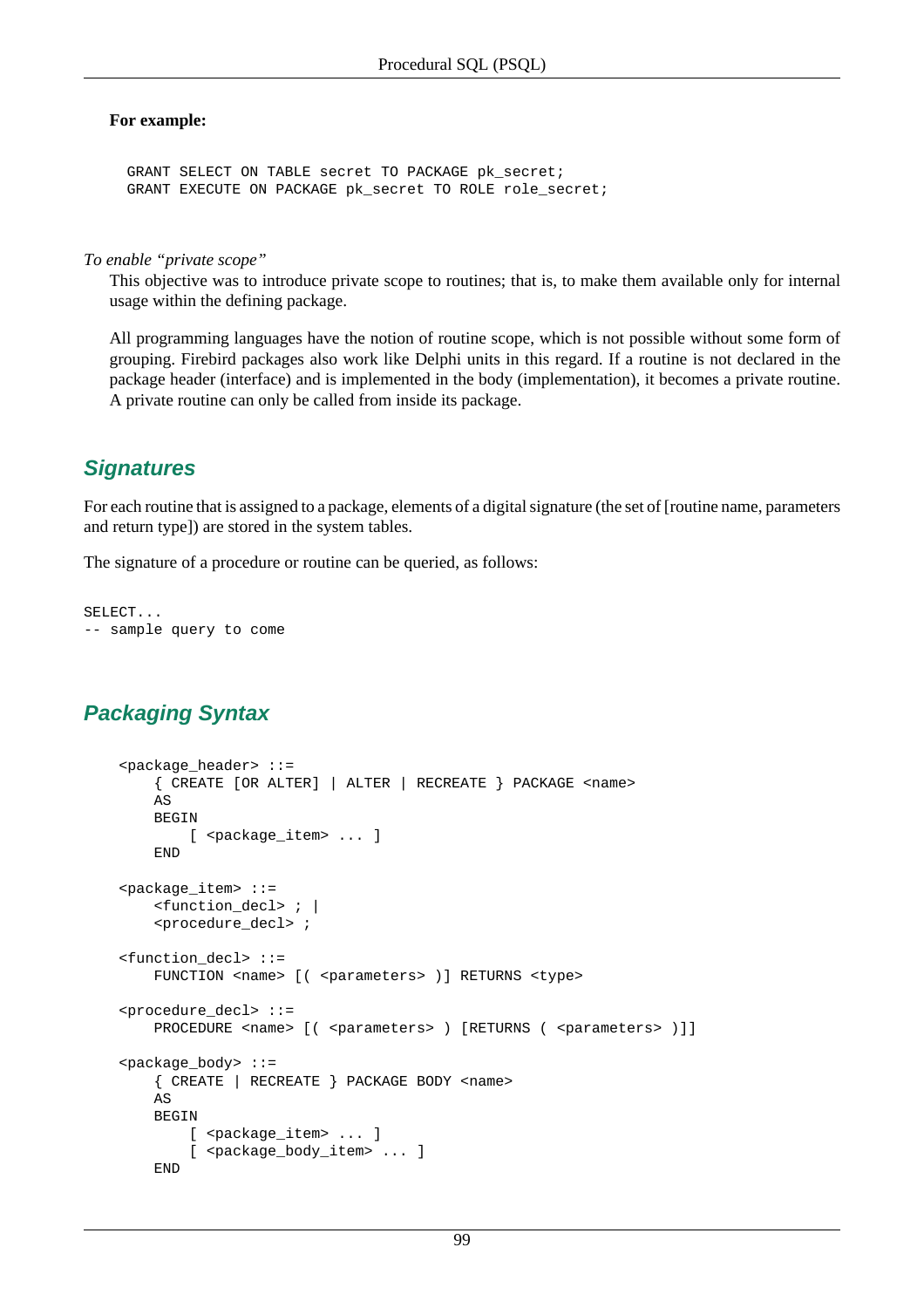```
 <package_body_item> ::=
         <function_impl> |
         <procedure_impl>
    <function_impl> ::=
       FUNCTION <name> [( <parameters> )] RETURNS <type>
        AS
        BEGIN
            ...
        END
 |
       FUNCTION <name> [( <parameters> )] RETURNS <type>
            EXTERNAL NAME '<name>' ENGINE <engine>
    <procedure_impl> ::=
       PROCEDURE <name> [( <parameters> ) [RETURNS ( <parameters> )]]
        AS
        BEGIN
            ...
        END
 |
        PROCEDURE <name> [ ( <parameters> ) [ RETURNS ( <parameters> ) ]]
            EXTERNAL NAME '<name>' ENGINE <engine>
    <drop_package_header> ::=
       DROP PACKAGE <name>
    <drop_package_body> ::=
       DROP PACKAGE BODY <name>
```
### **Syntax rules**

- All routines declared in the header and at the start of the body should be implemented in the body with the same [signature,](#page-108-0) i.e., you cannot declare the routine in different ways in the header and in the body.
- Default values for procedure parameters cannot be redefined in  $\epsilon$  package item and  $\epsilon$  package body item >. They can be in  $\epsilon$  package\_body\_item> only for private procedures that are not declared.

#### **Notes**

- DROP PACKAGE drops the package body before dropping its header.
- The source of package bodies is retained after ALTER/RECREATE PACKAGE. The column RDB \$PACKAGES.RDB\$VALID\_BODY\_FLAG indicates the state of the package body. See Tracker item [CORE-4487.](http://tracker.firebirdsql.org/browse/CORE-4487)
- UDF declarations (DECLARE EXTERNAL FUNCTION) are currently not supported inside packages.
- Syntax is available for a description (COMMENT ON) for package procedures and functions and their parameters. See Tracker item [CORE-4484](http://tracker.firebirdsql.org/browse/CORE-4484).

### **Simple Packaging Example**

```
SET TERM ^{\wedge};
-- package header, declarations only
CREATE OR ALTER PACKAGE TEST
```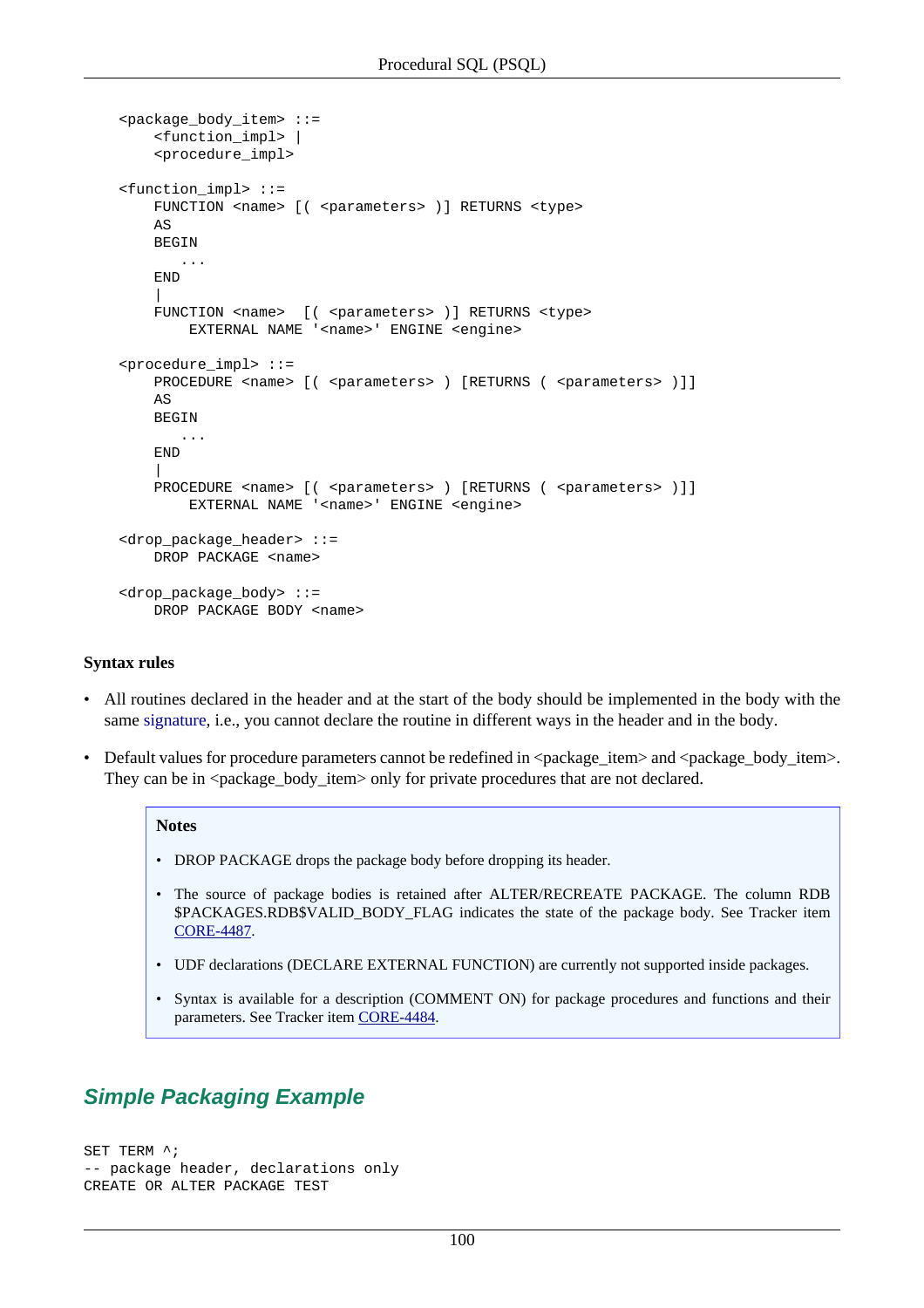```
AS
BEGIN
 PROCEDURE P1(I INT) RETURNS (O INT); -- public procedure
END
-- package body, implementation
RECREATE PACKAGE BODY TEST
AS
BEGIN
   FUNCTION F1(I INT) RETURNS INT; -- private function
   PROCEDURE P1(I INT) RETURNS (O INT)
   AS
   BEGIN
   END
   FUNCTION F1(I INT) RETURNS INT
   AS
   BEGIN
    RETURN 0;
   END
END<sup>^</sup>
```
#### **Note**

More examples can be found in the Firebird installation, in ../examples/package/.

# **DDL triggers**

A. dos Santos Fernandes

#### **Acknowledgement**

This feature was sponsored with donations gathered at the fifth Brazilian Firebird Developers' Day, 2008

The purpose of a "DDL trigger" is to enable restrictions to be placed on users who attempt to create, alter or drop a DDL object.

#### **Syntax Pattern**

```
 <database-trigger> ::=
  {CREATE | RECREATE | CREATE OR ALTER}
  TRIGGER <name>
   [ACTIVE | INACTIVE]
   {BEFORE | AFTER} <ddl event>
   [POSITION <n>]
  AS
  BEGIN
   ...
  END
 <ddl event> ::=
 ANY DDL STATEMENT
   | <ddl event item> [{OR <ddl event item>}...]
 <ddl event item> ::=
          CREATE TABLE
```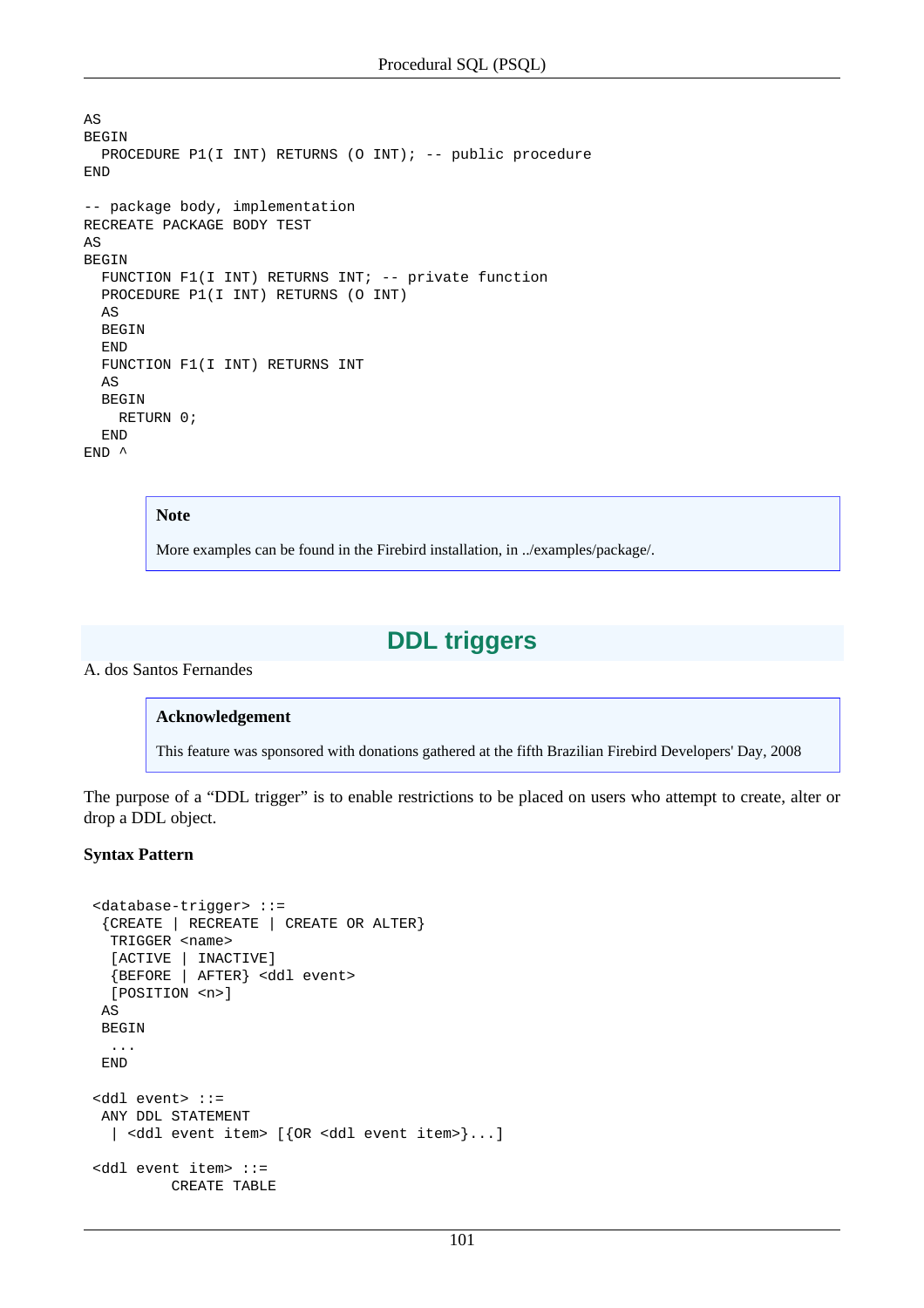| ALTER TABLE | DROP TABLE | CREATE PROCEDURE | ALTER PROCEDURE | DROP PROCEDURE | CREATE FUNCTION | ALTER FUNCTION | DROP FUNCTION | CREATE TRIGGER | ALTER TRIGGER | DROP TRIGGER | CREATE EXCEPTION | ALTER EXCEPTION | DROP EXCEPTION | CREATE VIEW ALTER VIEW | DROP VIEW CREATE DOMAIN | ALTER DOMAIN | DROP DOMAIN | CREATE ROLE | ALTER ROLE | DROP ROLE | CREATE SEQUENCE | ALTER SEQUENCE DROP SEQUENCE | CREATE USER | ALTER USER | DROP USER | CREATE INDEX | ALTER INDEX | DROP INDEX | CREATE COLLATION | DROP COLLATION | ALTER CHARACTER SET | CREATE PACKAGE | ALTER PACKAGE | DROP PACKAGE | CREATE PACKAGE BODY | DROP PACKAGE BODY

### **Semantics**

1. BEFORE triggers are fired before changes to the system tables. AFTER triggers are fired after system table changes.

### **Important Rule**

The event type [BEFORE | AFTER] of a DDL trigger cannot be changed.

- 2. When a DDL statement fires a trigger that raises an exception (BEFORE or AFTER, intentionally or unintentionally) the statement will not be committed. That is, exceptions can be used to ensure that a DDL operation will fail if the conditions are not precisely as intended.
- 3. DDL trigger actions are executed only when *committing* the transaction in which the affected DDL command runs. Never overlook the fact that what is possible to do in an AFTER trigger is exactly what is possible to do after a DDL command without autocommit. You cannot, for example, create a table in the trigger and use it there.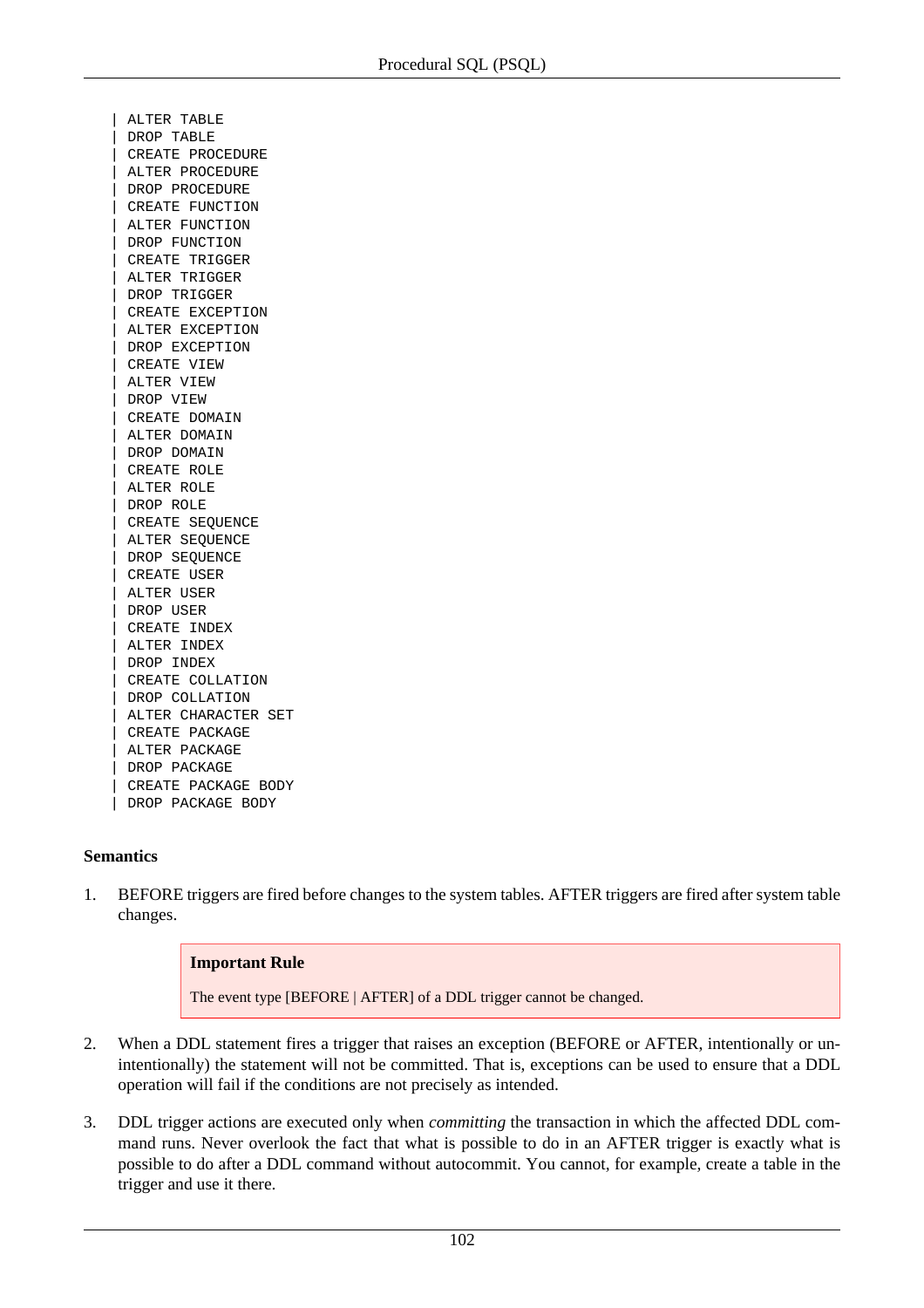- 4. With "CREATE OR ALTER" statements, a trigger is fired one time at the CREATE event or the ALTER event, according to the previous existence of the object. With RECREATE statements, a trigger is fired for the DROP event if the object exists, and for the CREATE event.
- 5. ALTER and DROP events are generally not fired when the object name does not exist. For the exception, see point 6.
- 6. The exception to rule 5 is that BEFORE ALTER/DROP USER triggers fire even when the user name does not exist. This is because, underneath, these commands perform DML on the security database and the verification is not done before the command on it is run. This is likely to be different with embedded users, so do not write code that depends on this.
- 7. If some exception is raised after the DDL command starts its execution and before AFTER triggers are fired, AFTER triggers will not be fired.
- 8. Packaged procedures and triggers do not fire individual **{CREATE | ALTER | DROP} {PROCEDURE | FUNCTION}** triggers.

## **Permissions**

The following users can create, alter or drop DDL triggers and access the [trigger-related switches](#page-112-0) in the Firebird utilities:

- the database owner
- SYSDBA
- a user logged in under the RDB\$ADMIN role
- <span id="page-112-0"></span>• a user having the ALTER DATABASE [metadata privilege](#page-75-0)

## **Support in Utilities**

A DDL trigger is a type of database trigger, so the parameters **-nodbtriggers** (GBAK and ISQL) and **-T** (NBACKUP) apply to them. Remember that only users with the appropriate metadata privileges can use these switches.

## **DDL\_TRIGGER Context Namespace**

The introduction of DDL triggers brings with it the new **DDL\_TRIGGER** namespace for use with RDB \$GET\_CONTEXT. Its usage is valid only when a DDL trigger is running. Its use is valid in stored procedures and functions called by DDL triggers.

The DDL\_TRIGGER context works like a stack. Before a DDL trigger is fired, the values relative to the executed command are pushed onto this stack. After the trigger finishes, the values are popped. So in the case of cascade DDL statements, when an user DDL command fires a DDL trigger and this trigger executes another DDL command with EXECUTE STATEMENT, the values of the DDL\_TRIGGER namespace are the ones relative to the command that fired the last DDL trigger on the call stack.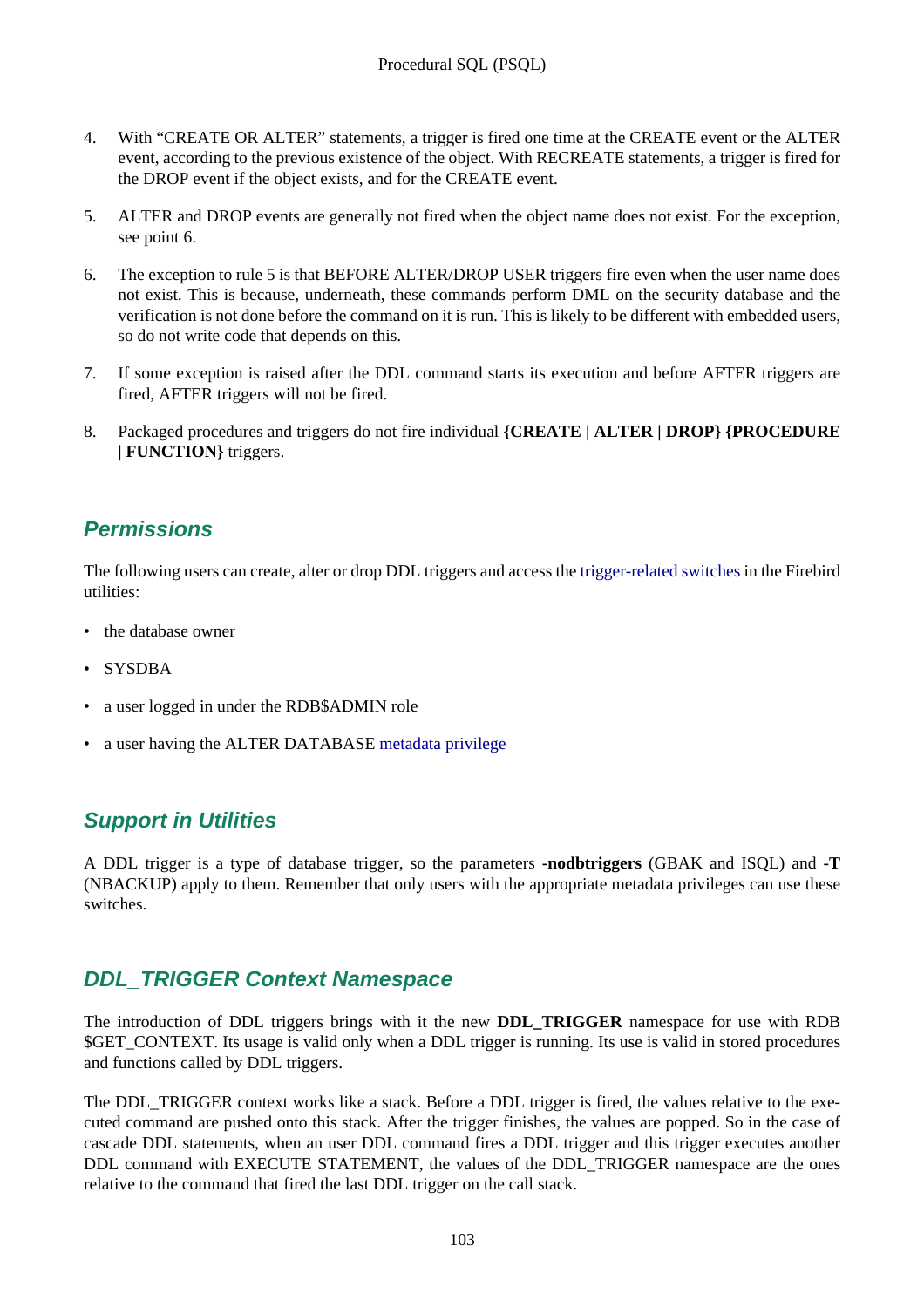### **Elements of DDL\_TRIGGER Context**

- EVENT TYPE: event type (CREATE, ALTER, DROP)
- OBJECT\_TYPE: object type (TABLE, VIEW, etc)
- DDL\_EVENT: event name (<ddl event item>), where <ddl\_event\_item> is EVENT\_TYPE || ' ' || OBJECT\_TYPE
- OBJECT\_NAME: metadata object name
- OLD\_OBJECT\_NAME: for tracking the renaming of a domain (see note)
- NEW\_OBJECT\_NAME: for tracking the renaming of a domain (see note)
- SQL\_TEXT: sql statement text

#### **Note**

ALTER DOMAIN <old name> TO <new name> sets OLD\_OBJECT\_NAME and NEW\_OBJECT\_NAME in both BEFORE and AFTER triggers. For this command, OBJECT\_NAME will have the old object name in BEFORE triggers and the new object name in AFTER triggers.

### **Examples Using DDL Triggers**

Here is how you might use a DDL trigger to enforce a consistent naming scheme, in this case, stored procedure names should begin with the prefix "SP\_":

```
set auto on;
create exception e_invalid_sp_name 'Invalid SP name (should start with SP_)';
set term !;
create trigger trig_ddl_sp before CREATE PROCEDURE
as
begin
     if (rdb$get_context('DDL_TRIGGER', 'OBJECT_NAME') not starting 'SP_') then
         exception e_invalid_sp_name;
end!
-- Test
create procedure sp_test
as
begin
end!
create procedure test
as
begin
end!
-- The last command raises this exception and procedure TEST is not created
-- Statement failed, SQLSTATE = 42000
-- exception 1
-- -E_INVALID_SP_NAME
```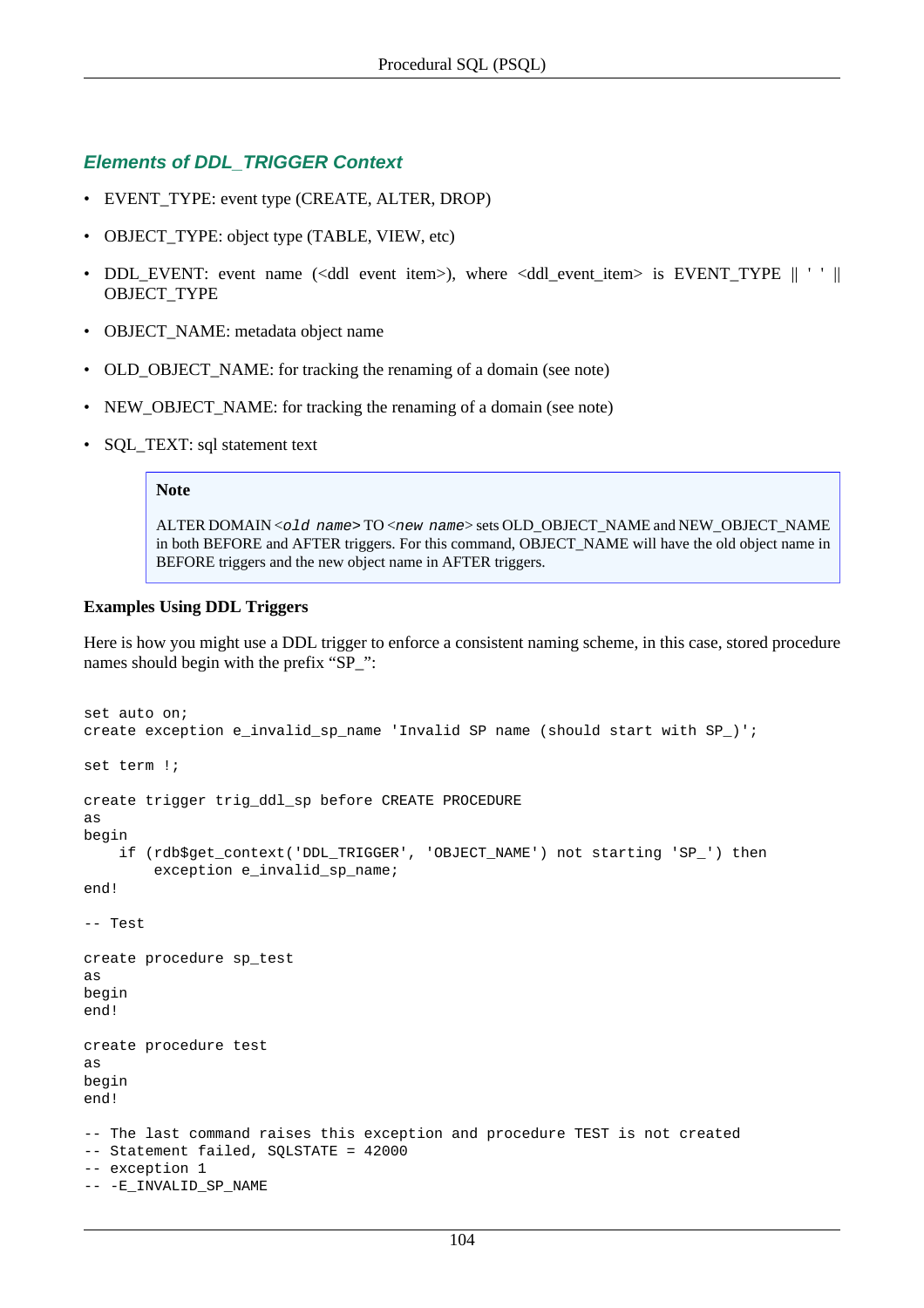```
-- -Invalid SP name (should start with SP_)
-- -At trigger 'TRIG_DDL_SP' line: 4, col: 5
set term ;!
```
Implement custom DDL security, in this case restricting the running of DDL commands to certain users:

```
create exception e_access_denied 'Access denied';
set term !;
create trigger trig_ddl before any ddl statement
as
begin
    if (current_user <> 'SUPER_USER') then
         exception e_access_denied;
end!
-- Test
create procedure sp_test
as
begin
end!
-- The last command raises this exception and procedure SP_TEST is not created
-- Statement failed, SQLSTATE = 42000
-- exception 1
-- -E_ACCESS_DENIED
-- -Access denied
-- -At trigger 'TRIG_DDL' line: 4, col: 5
set term i!
```
Use a trigger to log DDL actions and attempts:

create sequence ddl\_seq;

```
create table ddl_log (
     id bigint not null primary key,
     moment timestamp not null,
     user_name varchar(31) not null,
     event_type varchar(25) not null,
     object_type varchar(25) not null,
     ddl_event varchar(25) not null,
     object_name varchar(31) not null,
     sql_text blob sub_type text not null,
     ok char(1) not null
);
set term !;
create trigger trig_ddl_log_before before any ddl statement
as
    declare id type of column ddl log.id;
begin
     -- We do the changes in an AUTONOMOUS TRANSACTION, so if an exception happens 
     -- and the command didn't run, the log will survive.
```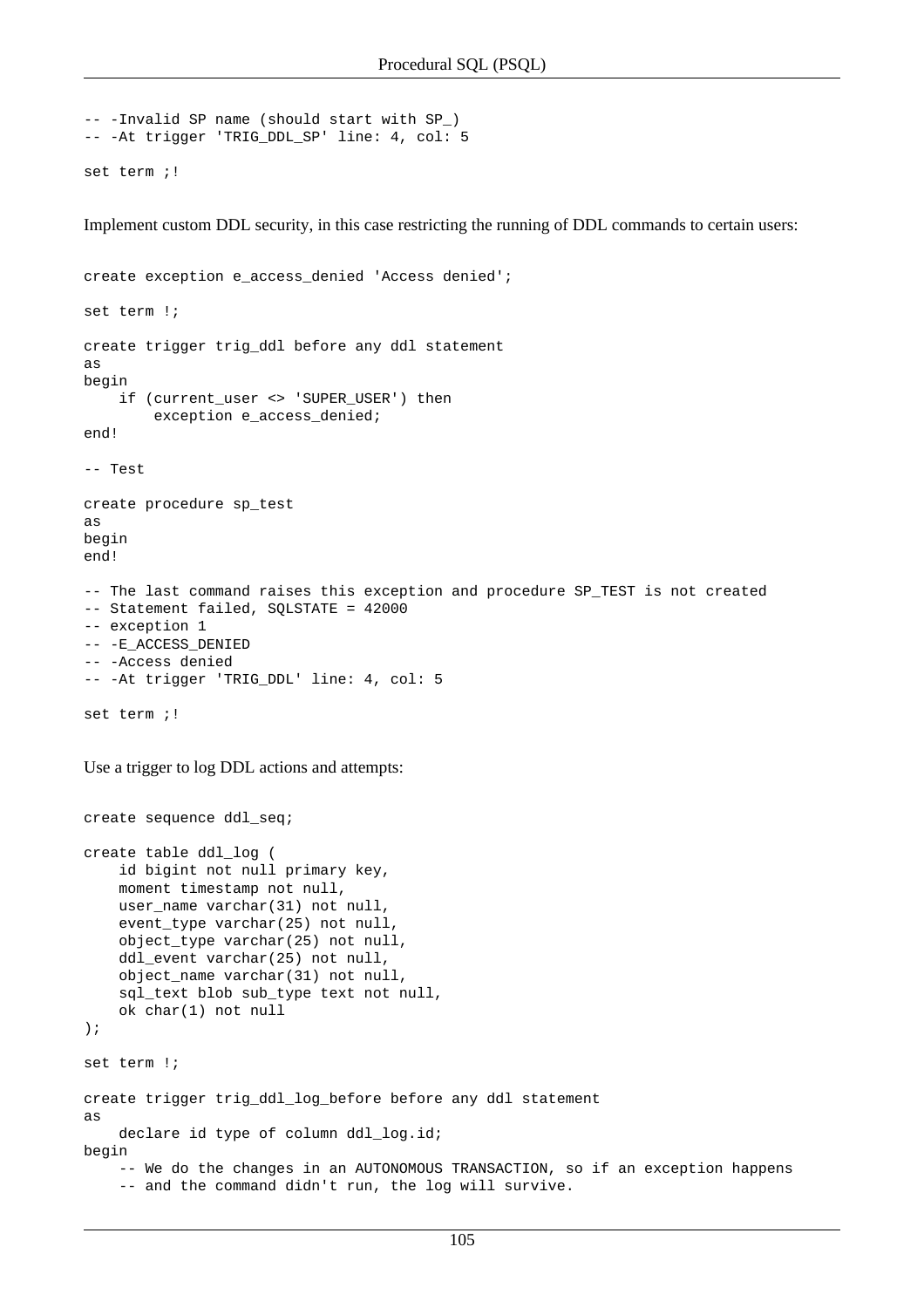```
 in autonomous transaction do
     begin
         insert into ddl_log (id, moment, user_name, event_type, object_type, 
                               ddl_event, object_name, sql_text, ok)
             values (next value for ddl_seq, current_timestamp, current_user,
                     rdb$get_context('DDL_TRIGGER', 'EVENT_TYPE'),
                     rdb$get_context('DDL_TRIGGER', 'OBJECT_TYPE'),
                     rdb$get_context('DDL_TRIGGER', 'DDL_EVENT'),
                     rdb$get_context('DDL_TRIGGER', 'OBJECT_NAME'),
                     rdb$get_context('DDL_TRIGGER', 'SQL_TEXT'),
                     'N')
             returning id into id;
         rdb$set_context('USER_SESSION', 'trig_ddl_log_id', id);
     end
end!
-- Note: the above trigger will fire for this DDL command. It's good idea to
-- use -nodbtriggers when working with them!
create trigger trig ddl log after after any ddl statement
as
begin
     -- Here we need an AUTONOMOUS TRANSACTION because the original transaction
     -- will not see the record inserted on the BEFORE trigger autonomous
     -- transaction if user transaction is not READ COMMITTED.
     in autonomous transaction do
        update ddl_log set ok = 'Y' 
        where id = rdb$get_context('USER_SESSION', 'trig_ddl_log_id');
end!
commit!
set term i!
-- Delete the record about trig ddl log after creation.
delete from ddl_log;
commit;
-- Test
-- This will be logged one time 
-- (as T1 did not exist, RECREATE acts as CREATE) with OK = Y.
recreate table t1 (
    n1 integer,
     n2 integer
);
-- This will fail as T1 already exists, so OK will be N.
create table t1 (
    n1 integer,
     n2 integer
);
-- T2 does not exist. There will be no log.
drop table t2;
-- This will be logged twice 
-- (as T1 exists, RECREATE acts as DROP and CREATE) with OK = Y.
recreate table t1 (
     n integer
);
```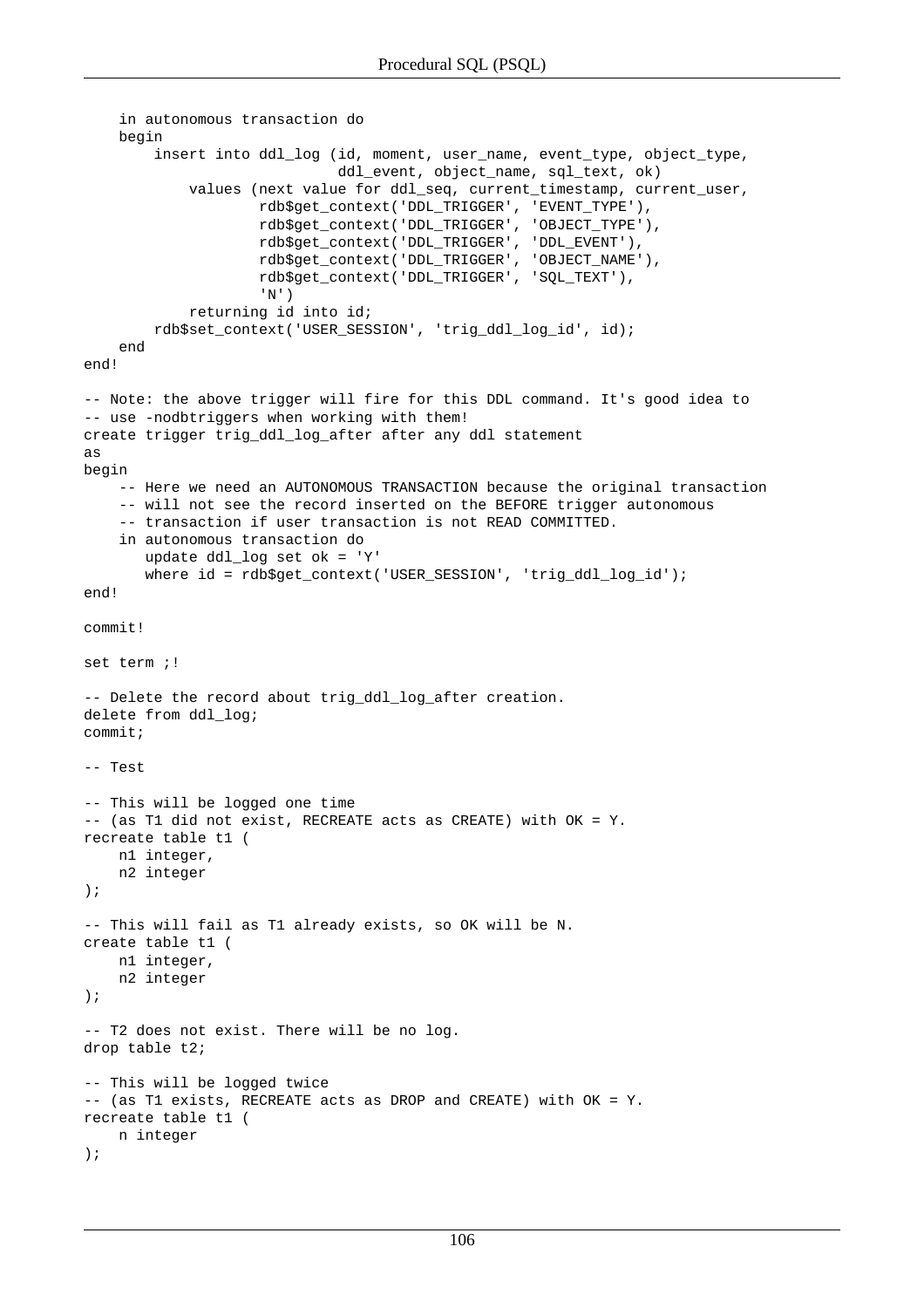commit;

```
select id, ddl_event, object_name, sql_text, ok
         from ddl_log order by id;
                ID DDL_EVENT OBJECT_NAME SQL_TEXT OK
===================== ========================= ======================= ================= ======
                2 CREATE TABLE TI T1 80:3 Y
======================================================================
SQL_TEXT:
recreate table t1 (
   n1 integer,
    n2 integer
)
======================================================================
               3 CREATE TABLE TI T1 80:2 N
======================================================================
SQL_TEXT:
create table t1 (
   n1 integer,
    n2 integer
)
======================================================================
                4 DROP TABLE T1 80:6 Y
======================================================================
SQL_TEXT:
recreate table t1 (
    n integer
\lambda======================================================================
                5 CREATE TABLE T1 80:9 Y
======================================================================
SQL_TEXT:
recreate table t1 (
   n integer
\lambda======================================================================
```
# **Scrollable (Bi-directional) Cursor Support**

Dmitry Yemanov

Instead of just fetching rows sequentially in a forward direction, "scrollability" allows flexible navigation through an open cursor set both backwards and forwards. Rows next to, prior to and relative to the current cursor row can be targetted. In PSQL, a scrollable cursor can be operated on directly. API support is available to enable DSQL applications to fetch rows in a similar manner.

## **Cursor Syntax for PSQL**

To declare a cursor:

DECLARE <name> SCROLL CURSOR FOR ( <select expression> )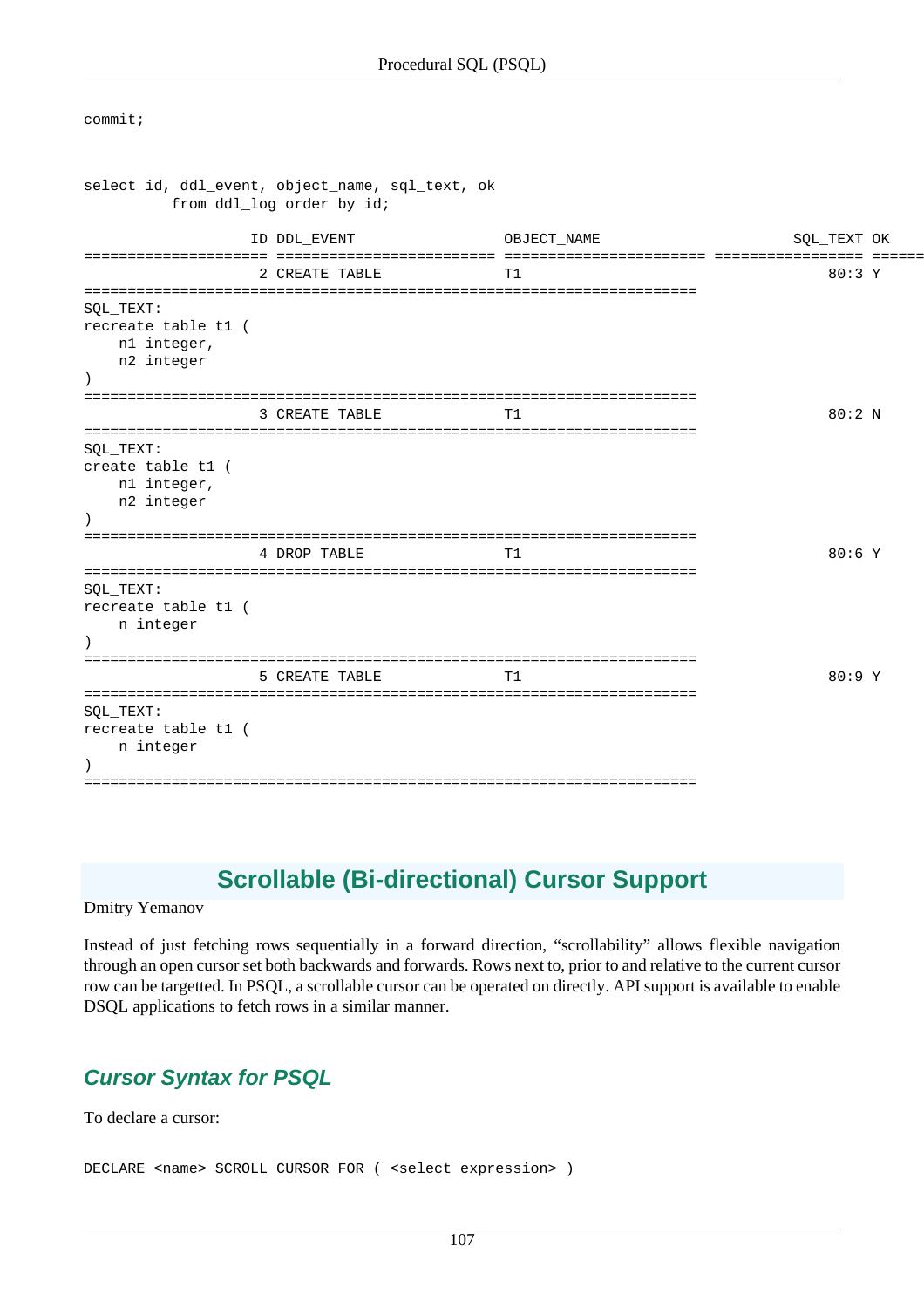### To fetch forward:

FETCH <cursor name> [INTO <var name> [, <var name> ...]];

#### To fetch in any direction:

FETCH {NEXT | PRIOR | FIRST | LAST | ABSOLUTE <n> | RELATIVE <n>} FROM <cursor name> [INTO <var name> [, <var name> ...]];

See also [Scrollable Cursor Support for DSQL](#page-42-0) in the chapter entitled [Changes to the Firebird API and ODS]. The section entitled [Scrollable Cursor Usage](#page-42-1) explains a little more about the usage of the various FETCH options.

#### **Notes**

- 1. When a scrolling option is omitted, NO SCROLL is implied (i.e., the cursor is opened as forward-only). This means that only FETCH [NEXT FROM] commands can be used. Other commands will return an error.
- 2. Scrollable cursors are internally materialized as a temporary record set, thus consuming memory/disk resources, so this feature should be used only when really necessary.

### **Exceptions with parameters**

Adriano dos Santos Fernandes

An exception can now be defined with a message containing slots for parameters which are filled and passed when raising the exception, using the syntax pattern

EXCEPTION <name> USING ( <value list> )

#### **Examples**

```
 create exception e_invalid_val 'Invalid value @1 for the field @2';
```

```
...
if (val < 1000) then
   thing = val;
else
   exception e_invalid_val using (val, 'thing');
end
```

```
CREATE EXCEPTION EX_BAD_SP_NAME
'Name of procedures must start with ''@1'' : ''@2''';
```

```
CREATE TRIGGER TRG_SP_CREATE BEFORE CREATE PROCEDURE
AS
```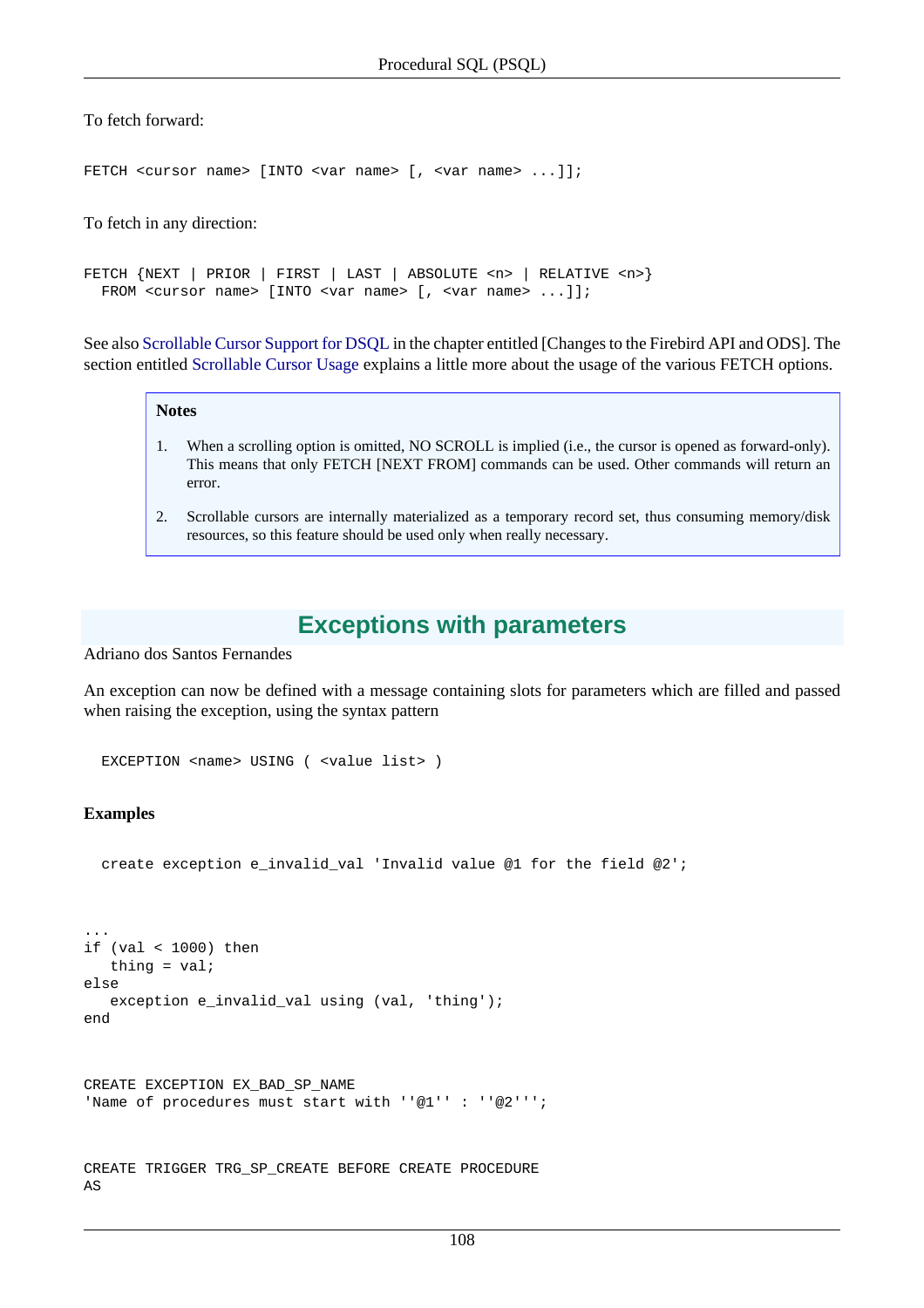```
DECLARE SP_NAME VARCHAR(255);
BEGIN
  SP_NAME = RDB$GET_CONTEXT('DDL_TRIGGER', 'OBJECT_NAME');
   IF (SP_NAME NOT STARTING 'SP_')
  THEN EXCEPTION EX_BAD_SP_NAME USING ('SP_', SP_NAME);
END;
```
### **Notes**

The status vector is generated using this code combination: isc\_except, <exception number>, isc\_formatted\_exception, <formatted exception message>, <exception parameters>

Since a new error code (isc\_formatted\_exception) is used, the client must be v.3.0, or at least use the firebird.msg file from v.3.0, in order to translate the status vector to a string.

Considering, in left-to-right order, each parameter passed in the exception-raising statement as "the Nth", with N starting at 1:

- If an Nth parameter is not passed, the text is not substituted.
- If NULL is passed, it is replaced by the string '\*\*\* null \*\*\*'.
- If more parameters are passed than are defined in the exception message, the surplus ones are ignored.
- The total length of the message, including the values of the parameters, is still limited to 1053 bytes.

# **CONTINUE in Looping Logic**

Adriano dos Santos Fernandes

CONTINUE is a complementary command to BREAK/LEAVE, allowing flow of control to break (leave) and start of the next iteration of a FOR/WHILE loop.

#### **Syntax**

CONTINUE [<label>];

#### **Example**

```
FOR SELECT A, D FROM ATABLE INTO :achar, :ddate
   DO BEGIN
     IF (ddate < current_data - 30) THEN
      CONTINUE;
     ELSE
       /* do stuff */
     ...
   END
```
## **PSQL Cursor Stabilization**

<span id="page-118-0"></span>Vlad Khorsun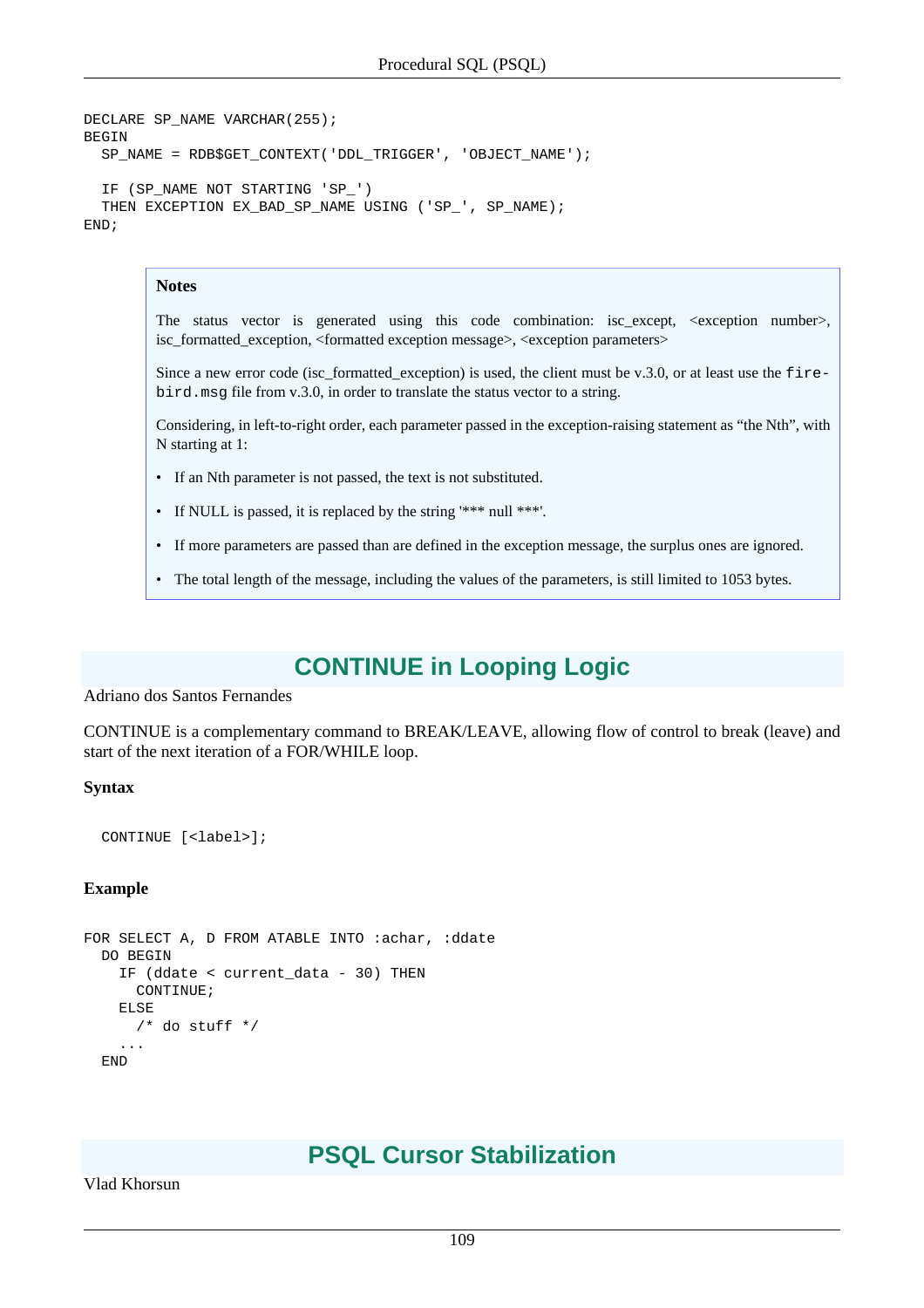PSQL cursors without SUSPEND inside are now stable:

```
FOR SELECT ID FROM T WHERE VAL IS NULL INTO :ID
  DO BEGIN
     UPDATE T SET VAL = 1
    WHERE ID = :ID; END
```
Previously, this block would loop interminably. Now, the loop will not select the value if it was set within the loop.

### **Note**

This could change the behaviour of legacy code.

If there is a SUSPEND inside the block, the old instability remains: this query, for example, still produces the infinite loop:

```
FOR SELECT ID FROM T INTO :ID
   DO BEGIN
     INSERT INTO T (ID) VALUES (:ID);
     SUSPEND;
   END
```
# **Extension of Colon Prefix Usage**

Adriano dos Santos Fernandes

Hitherto, the colon (:) prefix has been used in PSQL to mark a reference to a variable in DML statements. Its use has been extended in Firebird 3 for two unrelated purposes:

- 1. to allow OLD/NEW fields in cursors to be read or assigned to and to assign them to variables.
- 2. to make variable assignment in both DML and PSQL statements in modules and blocks more flexible and, where needed, to resolve ambiguity between field names and variable names

### **PSQL Cursors as Variables**

Referencing cursors as record variables is now supported in PSQL. Either explicit (DECLARE AS CURSOR) or implicit (FOR SELECT) PSQL cursors make their current record available via the cursor name, thus making the INTO clause optional.

In FOR SELECT loops, it requires the AS CURSOR clause to be specified. For example:

```
execute block as
begin
   for
    select id, x from t1 as cursor c1
  do begin
```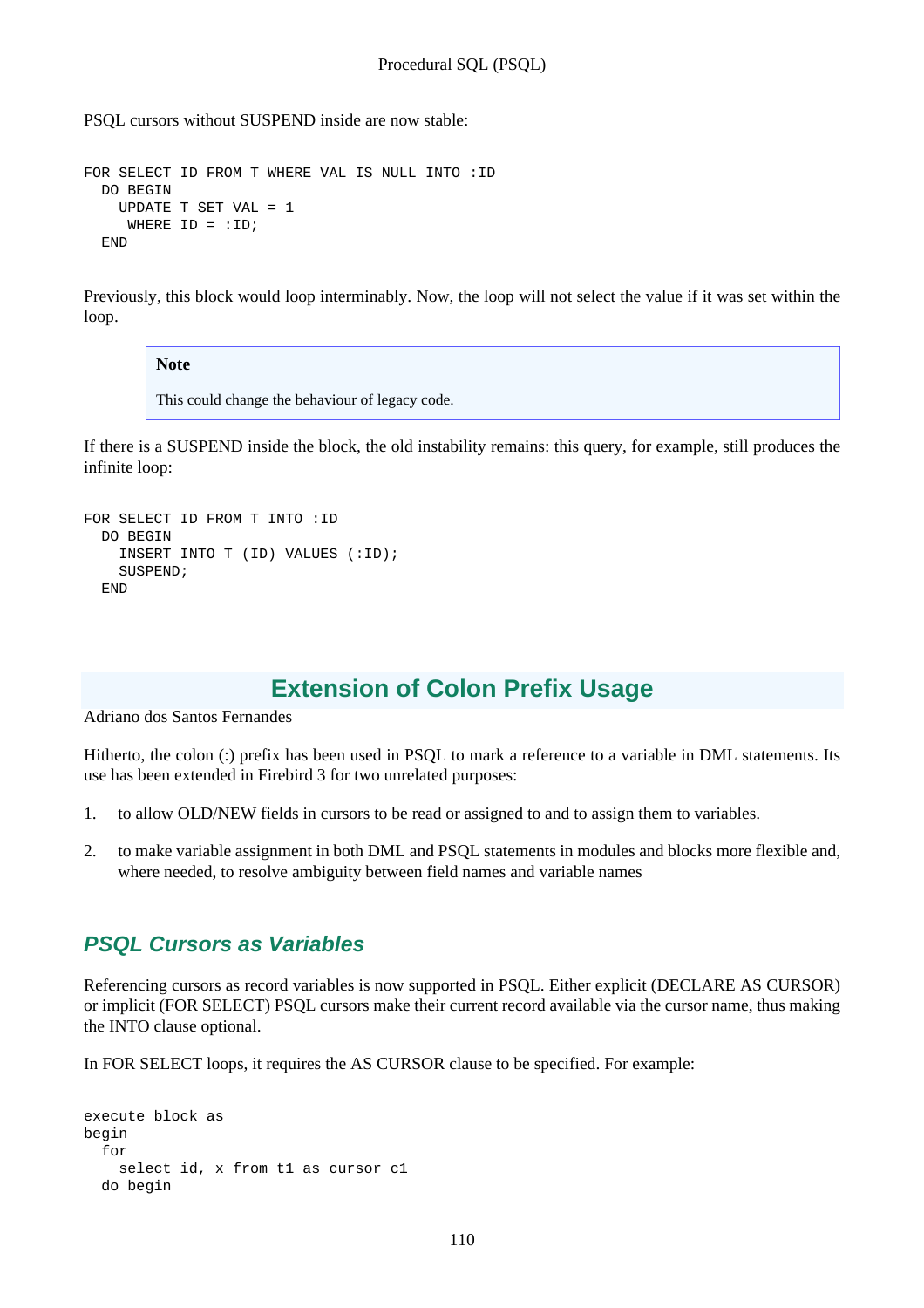```
for select id, x from t2 where x = :c1.x as cursor c2 do
     begin
           /* . . . \star/
     end
   end
end
```
#### **Note**

Notice the extension of the use of a colon (:) as a prefix to the referenced cursor field.

### **Another example**

```
for
   select rdb$relation_id as id, rdb$relation_name as name
   from rdb$relations
  where rdb$view_blr is null
  as cursor tables
do begin
  out_id = tables.id;
  out_name = tables.name;
   suspend;
end
```
To avoid ambiguity, the colon prefix could be used:

```
 out_id = :tables.id;
  out_name = :tables.name;
/* or */
  :out_id = :tables.id;
  :out_name = :tables.name;
```
"tables" here is a cursor name and acts similarly to OLD/NEW in triggers.

### **Colon Prefix as a Variable Marker**

It is now valid to apply the colon prefix to a variable on either side of an assignment statement in PSQL-only constructs.

Previously, these were valid assignments:

```
var1 = :var2;
/* or *newrld = 'vari
```
whereas, these were invalid:

```
:var1 = :var2;
/* or *:new.fld = :vari
```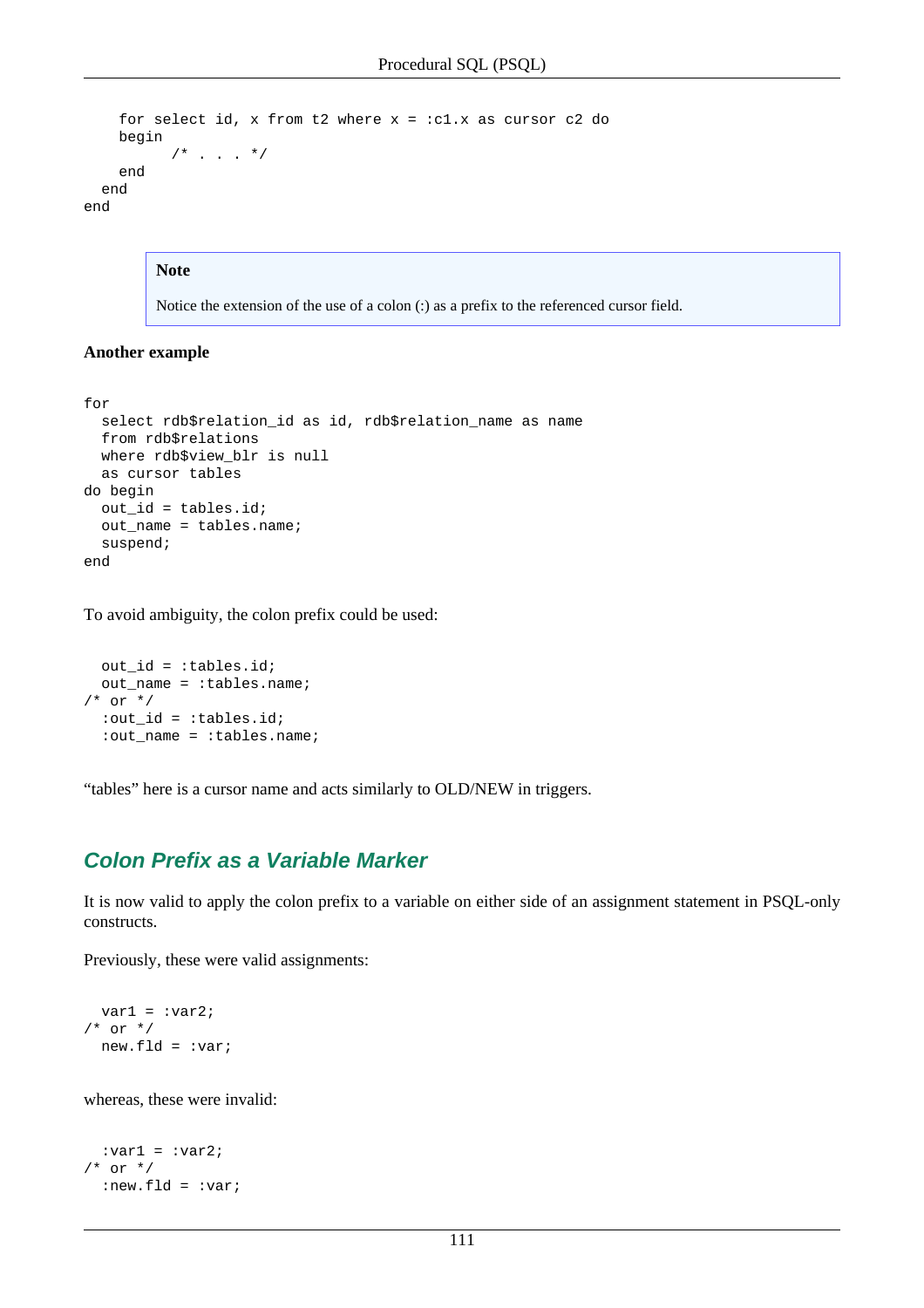The extension [\(CORE-4434](http://tracker.firebirdsql.org/browse/CORE-4434)) fixes this inconsistency.

This is now valid syntax:

```
create trigger t1 before insert on t1
as
 declare v integer;
begin
  :v = :old.n;:new.n = iv;end
```
In fact, using this example, there is no difference between

```
:v = :old.n;/* and */v = :old.n;
```
Here, it is just "syntactic sugar" but, in other cases, it provides the means to resolve ambiguity between field name references and variable names.

### **Example of possible ambiguity**

```
for
   select rdb$relation_id as id, rdb$relation_name as name
   from rdb$relations
  where rdb$view_blr is null
  as cursor tables
do begin
  out_id = :table.id;
  select tables.name from tables where tables.id = :tables.id into :out_name;
  suspend;
end
```
Inside the nested SELECT, "tables" is both a table name and a cursor name here, so the colon is used to resolve the ambiguity.

## **SQLSTATE in Exception Handlers**

#### Dmitry Yemanov

An SQLSTATE code becomes a valid condition for trapping an exception with a WHEN statement. In alignment with SQLCODE and GDSCODE, the SQLSTATE code can be used as in the following snippet:

```
...
WHEN SQLSTATE '22006' DO
BEGIN
   -- do something
END
...
```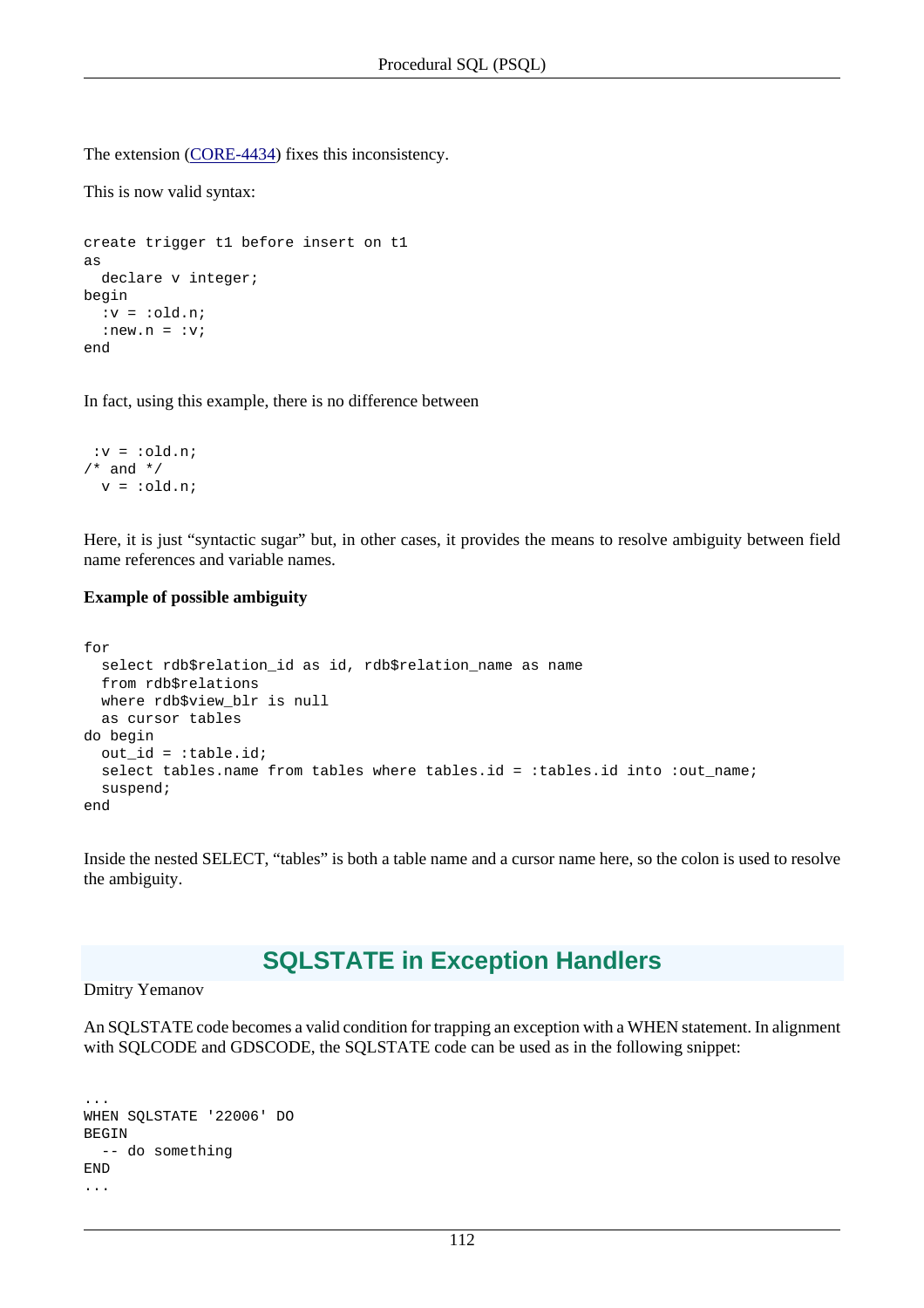### **Note**

SQLSTATE codes are string literals.

# **EXECUTE BLOCK Run-time Errors**

From v.3.0.1, line and column numbers (location context) are now provided for run-time errors raised inside EXECUTE BLOCK.

# **PSQL Body Size Limit Raised**

If and only if the new API is being used, the size of the body of a stored procedure or a trigger can exceed the traditional limit of 32 KB. Currently, as a security measure, a hard-coded limit of 10MB is imposed, although the theoretical limit is 4GB. The traditional size of all input or output parameters no longer limited to the traditional size of (64KB minus overhead), either.

For details, see [Some SQL Size Limits Removed Using New API](#page-41-0) in the API chapter.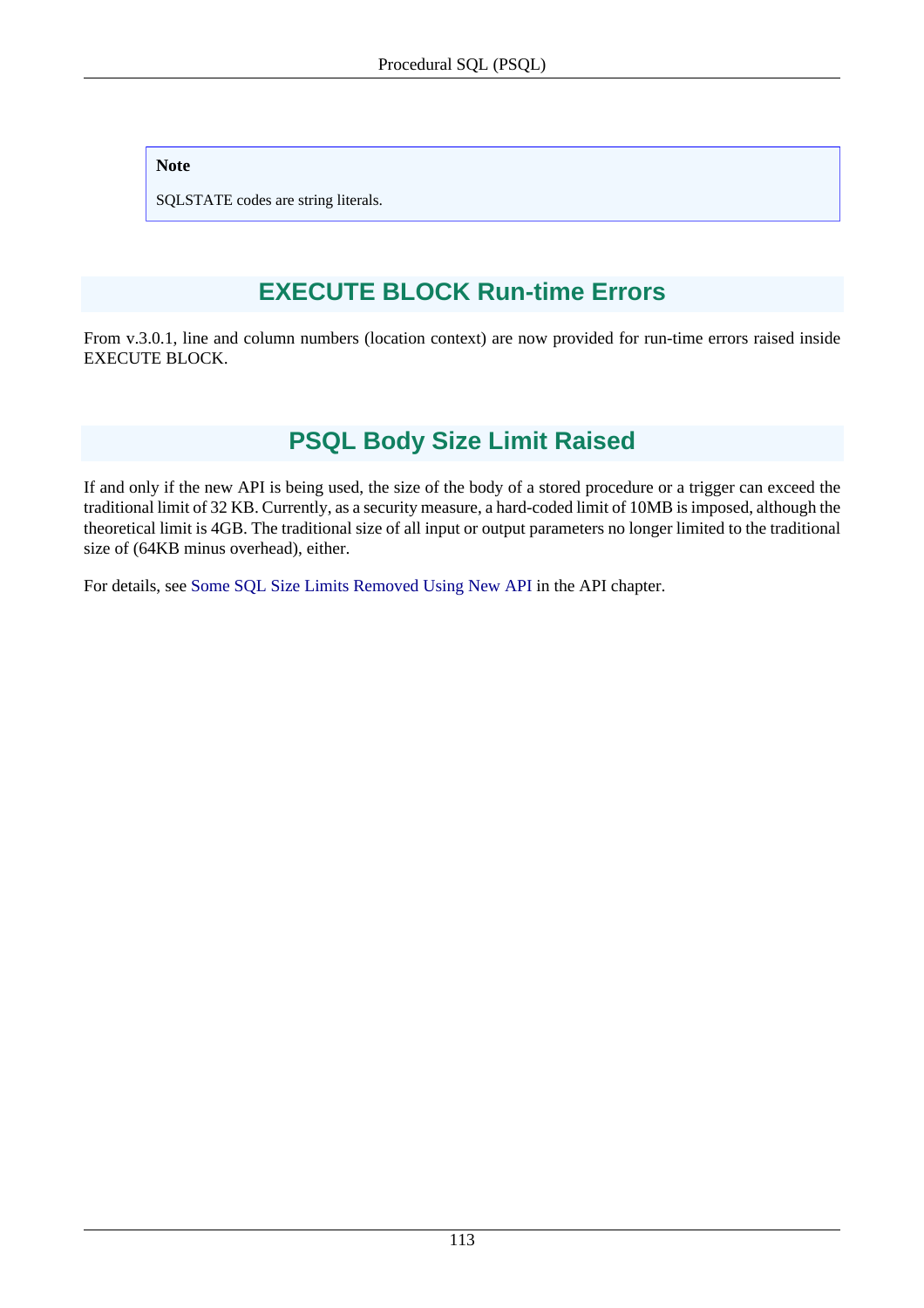# **Chapter 11**

# **Monitoring & Command-line Utilities**

No new monitoring features or other utilities are released with Firebird 3.0. Existing features have undergone a few improvements.

# **Monitoring**

> Dmitry Yemanov

Several changes have been made to the set of virtual tables storing the monitoring information. These are listed in the [System Tables](#page-38-0) section of Chapter 4, *Changes to the Firebird API and ODS*.

### **Remote Client Recognition**

From this version forward, the port number of the remote client address for TCPv4 and TCPv6 protocols is included in MON\$ATTACHMENTS.MON\$REMOTE\_ADDRESS. A new column in that table also reports the host name of the remote client. For details, see *[Changes to Client Address Reporting](#page-37-0)* in the same chapter.

# **Tracing**

Latest improvements to the Trace functions include:

- Trace output now supports showing the explained plan. See Tracker [CORE-4451](http://tracker.firebirdsql.org/browse/CORE-4451) (V. Khorsun).
- Tracing execution of stored functions. See Tracker [CORE-4345](http://tracker.firebirdsql.org/browse/CORE-4345) (V. Khorsun).
- Trace no longer ignores the fact that users from different security databases are actually different users. It now "knows" in which security database a particular SYSDBA was authenticated or where a privileged user's elevated privileges are established. It is no longer possible, for example, for a user named SYSDBA to access security3. fdb if it is not currently authenticated for that access. See See Tracker [CORE-4851](http://tracker.firebirdsql.org/browse/CORE-4851) (A. Peshkov).

# **gbak**

# **New "Skip Data" Backup Option**

Alex Peshkov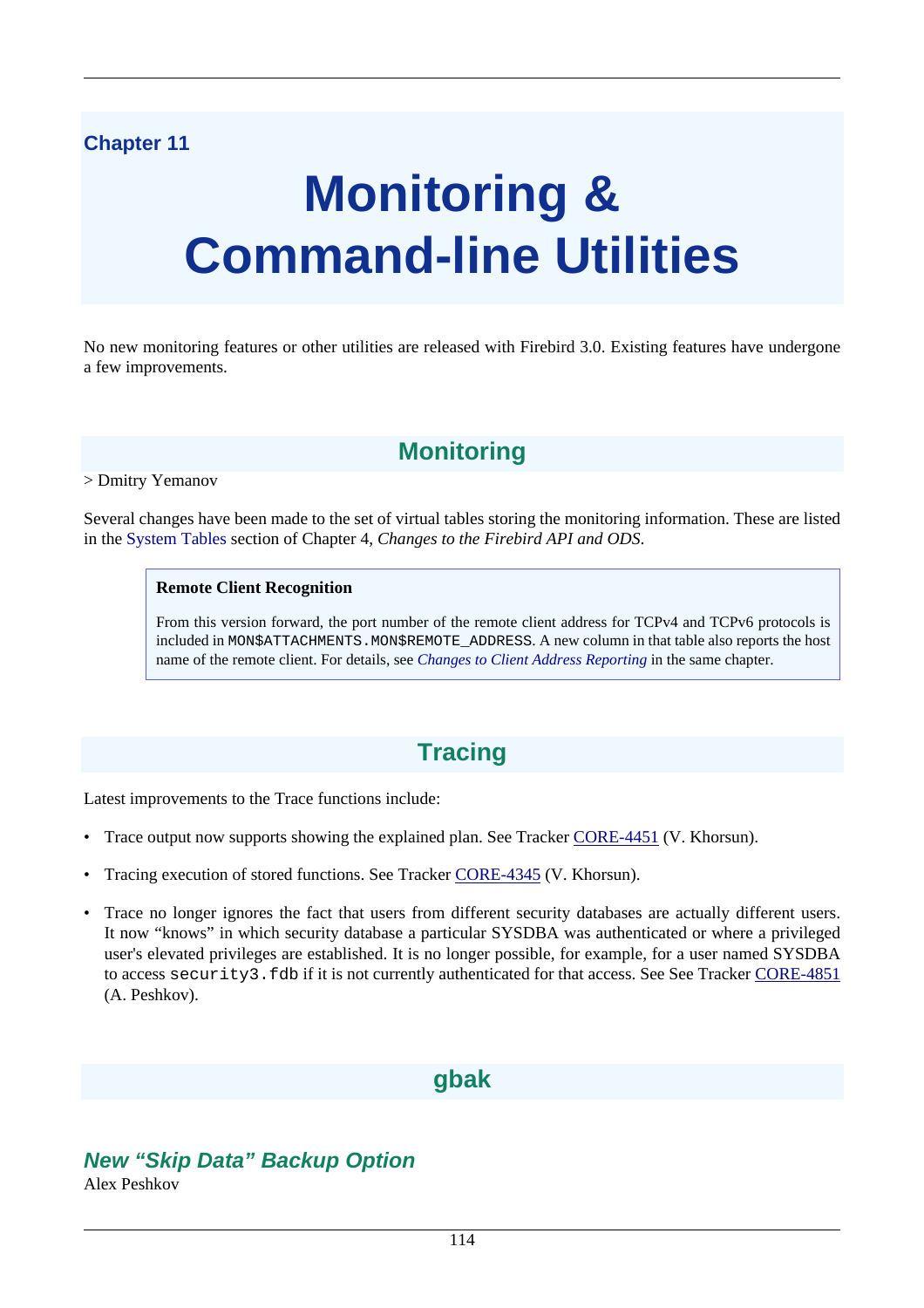*gbak* has a new option switch-- -skip\_d(ata) to ignore the data from specific tables during a backup.

The switch -skip\_d(ata) accepts a regular expression as its argument. For example, to skip two tables in the employee database (aliased here as 'employee'):

gbak -skip\_d '(sales|customer)' employee e1.fbk

### **Tip**

The regex used is the SQL one—the same one that is used for Firebird's SIMILAR TO searches. A guide is available in the DML chapter of the v.2.5 release notes and also at the [Firebird web site.](http://www.firebirdsql.org/file/documentation/release_notes/html/rlsnotes253.html#rnfb25-dml-regex)

### **Long Names for Log Files**

Alex Peshkov

This improvement allows the *gbak* log to take an extra-long name without encountering the message "Attempt to store 256 bytes in a clumplet".

### **Run-time Statistics in Verbose Output**

Vlad Khorsun

*gbak* can now show some runtime statistics in its verbose output. A new command-line switch -STATISTICS has been added to specify which statistics items should be produced. Currently, four items are implemented:

| <b>Item</b> | <b>Argument</b> | Data Reported                                                                        |
|-------------|-----------------|--------------------------------------------------------------------------------------|
| Total time  |                 | Time elapsed since the <i>gbak</i> process started, in sec-<br>onds and milliseconds |
| Time delta  |                 | Time elapsed since the previous line of output, in<br>seconds and milliseconds       |
| Page reads  | R               | Number of page reads since the previous line of out-<br>put, integer                 |
| Page writes | W               | Number of page writes since the previous line of out-<br>put, integer                |

### **Table 11.1. Arguments for** *gbak* **STATISTICS Output**

At least one item is mandatory for the STATISTICS switch. The arguments are case-insensitive and they can be in any order. For example, "TDRW" and "WdrT" are equivalent.

The STATISTICS switch will have no effect if the  $-v[er]$  switch is not specified.

Verbose output with STATISTICS includes two special lines:

• a line with headers for the specified statistics, printed before the other statistics lines: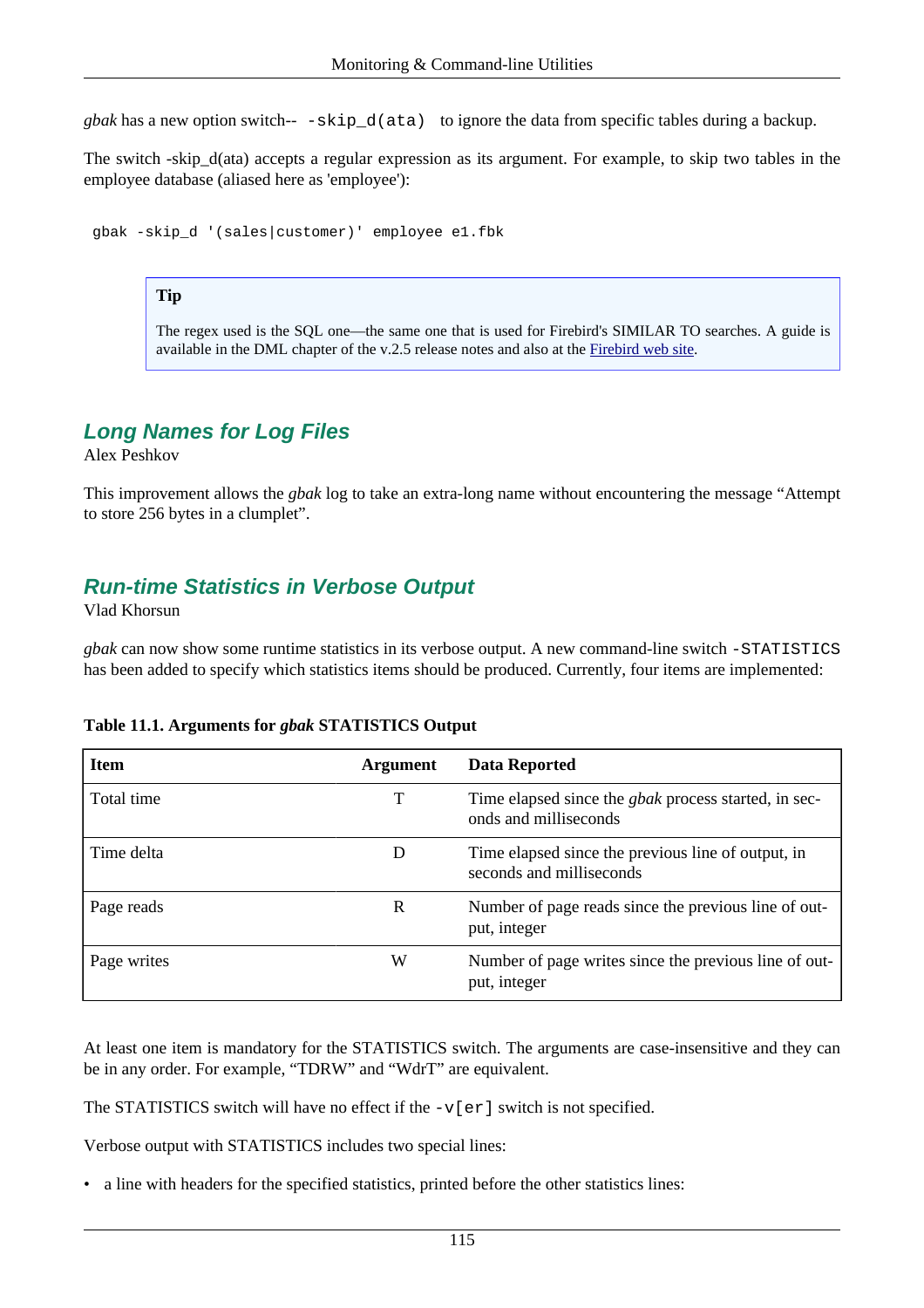gbak: time delta reads writes

• a line with total statistics summaries for the specified items, printed after the end of the main process:

gbak: 46.684 0.002 171 82442 total statistics

#### **Note**

The feature is fully supported in the Services API with [a new item in the SPB](#page-43-0) (Services Parameter Block). The *fbsvcmgr* utility also supports the SPB implementation.

#### **Examples**

1. Show total time since *gbak* start:

gbak -v -STATISTICS T -b employee emp\_bkp.fbk -y log21.log

2. Show delta time and page reads:

... -STAT DR ...

3. Show all statistics items:

... -sta TDRW ...

4. Sample of *gbak* verbose output:

```
firebird>gbak -v -stat tdrw -r a.fbk a.fdb
gbak:opened file a.fbk
gbak: time delta reads writes
gbak: 0.173 0.173 0 0 transportable backup -- data in XDR format
gbak: 0.175 0.002 0 0 backup file is compressed
gbak: 0.177 0.001 0 0 backup version is 10
gbak: 0.270 0.092 0 650 created database a.fdb, page_size 8192 bytes
gbak: 0.273 0.002 0 2 started transaction
...
gbak: 18.661 0.002 0 0 restoring data for table TEST1
gbak: 18.698 0.036 0 0 10000 records restored
...
gbak: 25.177 0.036 0 0 1770000 records restored
gbak: 25.220 0.042 0 1633 1780000 records restored
...
gbak: 38.702 0.002 0 0 restoring privilege for user SYSDBA
gbak: 38.707 0.004 22 0 creating indexes
gbak: 45.015 6.308 82 38394 activating and creating deferred index T2_VAL
...
gbak: 46.682 0.008 4 13 finishing, closing, and going home
gbak: 46.684 0.002 171 82442 total statistics
gbak:adjusting the ONLINE and FORCED WRITES flags
```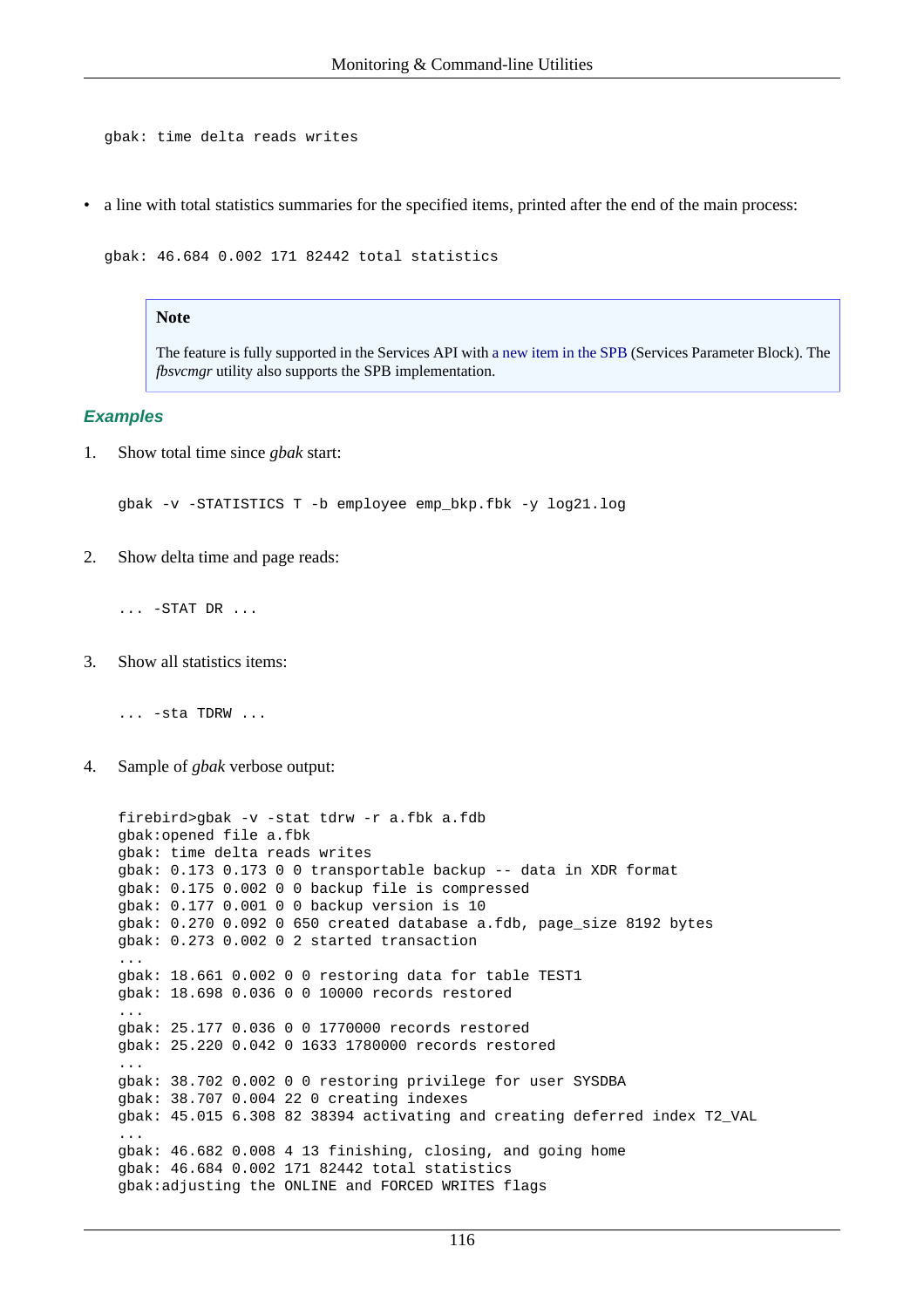**See also:** Tracker ticket [CORE-1999](http://tracker.firebirdsql.org/browse/CORE-1999)

### **New Return Code**

Alex Peshkov

From v.3.0.1, *gbak* returns a non-zero result code when restore fails on creating and activating a deferred user index.

### **gsec**

The *gsec* utility is deprecated from Firebird 3 forward. This means you are encouraged to use the new [SQL](#page-70-0) [features for managing access](#page-70-0) described in Chapter 7, **Security**, in preference to existing equivalents provided by *gsec*.

### **Important**

*gsec* will continue to work with security3.fdb. However, it does not work with alternative security databases.

## **isql**

## **SET EXPLAIN Extensions for Viewing Detailed Plans**

Dmitry Yemanov

A new SET option is added: SET EXPLAIN [ON | OFF]. It extends the SET PLAN option to report the [explained](#page-93-0) [plan](#page-93-0) instead of the standard one.

If SET PLAN is omitted, then SET EXPLAIN turns the plan output on. SET PLANONLY works as in previous versions.

### **Usage options**

SET PLAN = simple plan + query execution SET PLANONLY  $=$  simple plan, no query execution  $SET PLAN + SET EXPLAN = explained plan + query execution$ SET PLAN + SET EXPLAIN + SET PLANONLY = explained plan, no query execution SET EXPLAIN = explained plan + query execution SET EXPLAIN  $+$  SET PLANONLY = explained plan, no query execution

## **Metadata Extract**

Claudio Valderrama C.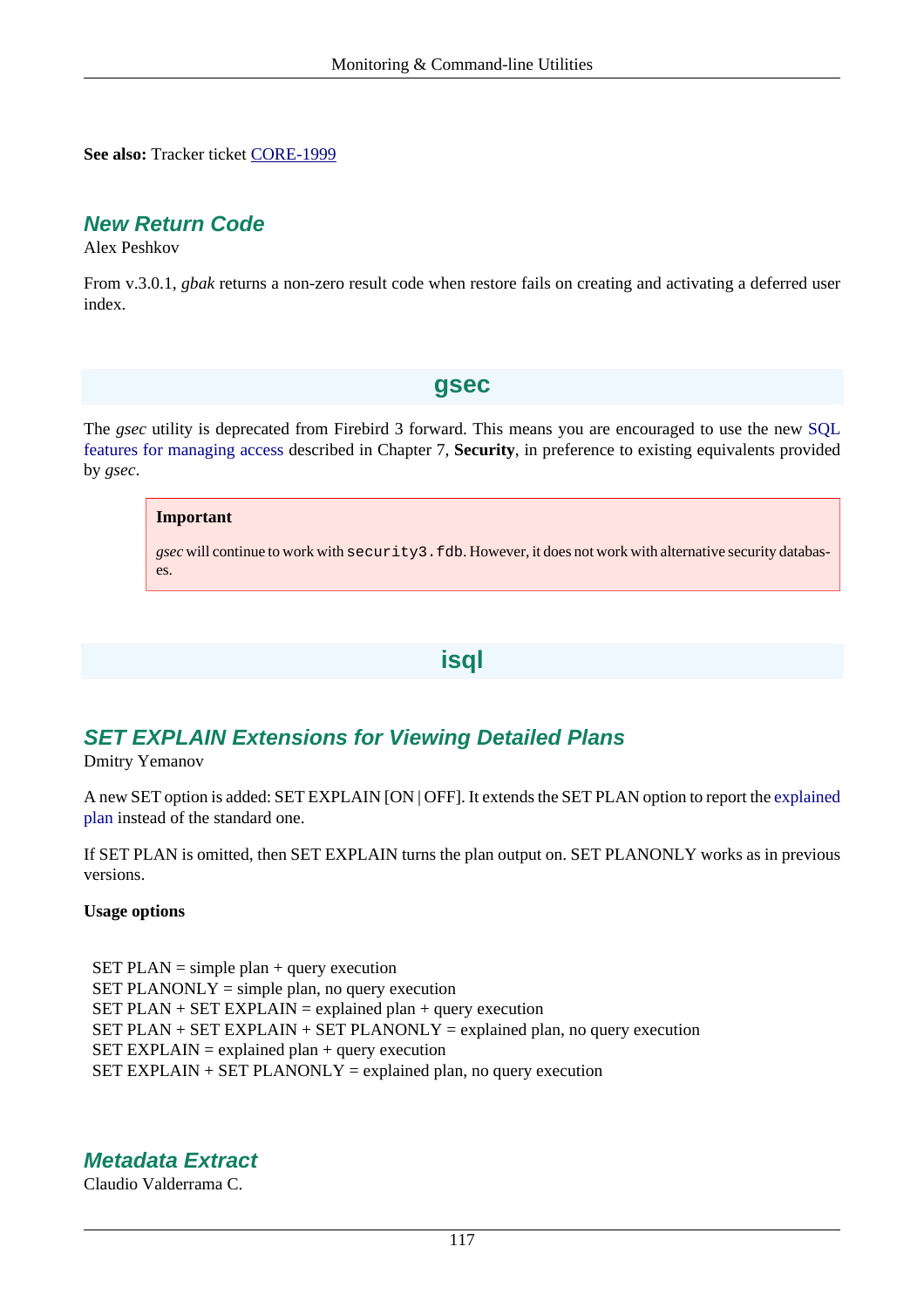The metadata extract tool (*-[e]x[tract]* switch) was improved to create a script that takes the dependency order of objects properly into account.

A label has also been added, reflecting the *deterministic* flag for stored functions. (A. dos Santos Fernandes)

### **Path to INPUT Files**

Adriano dos Santos Fernandes

The INPUT command will now use a relative path based on the directory of the last-opened, unclosed file in the chain to locate the next file.

### **Command Buffer Size Increase**

Adriano dos Santos Fernandes

The size of the *isql* command buffer has increased from 64 KB to 10 MB to match the new engine limits. See Tracker ticket [CORE-4148](http://tracker.firebirdsql.org/browse/CORE-4148).

# **Deterministic Label for Stored Functions**

Adriano dos Santos Fernandes

A label was added in the SHOW FUNCTION command reflecting the *deterministic* flag for stored functions.

See Tracker item [CORE-4940.](http://tracker.firebirdsql.org/browse/CORE-4940)

# **fb\_lock\_print**

### **Input Arguments**

Dmitry Yemanov

*fb\_lock\_print* now accepts 32-bit integers as the input arguments for seconds and intervals. Previously they were limited to SMALLINT.

## **Useability Improvements**

Vlad Khorsun

A few other small improvements:

- 1. More detailed usage help is available from the command line (-help).
- 2. Events history and list of owners are no longer output by default: they may be requested explicitly if required. Header-only is the new default.
- 3. New -o[wners] switch to print only owners (locks) with pending requests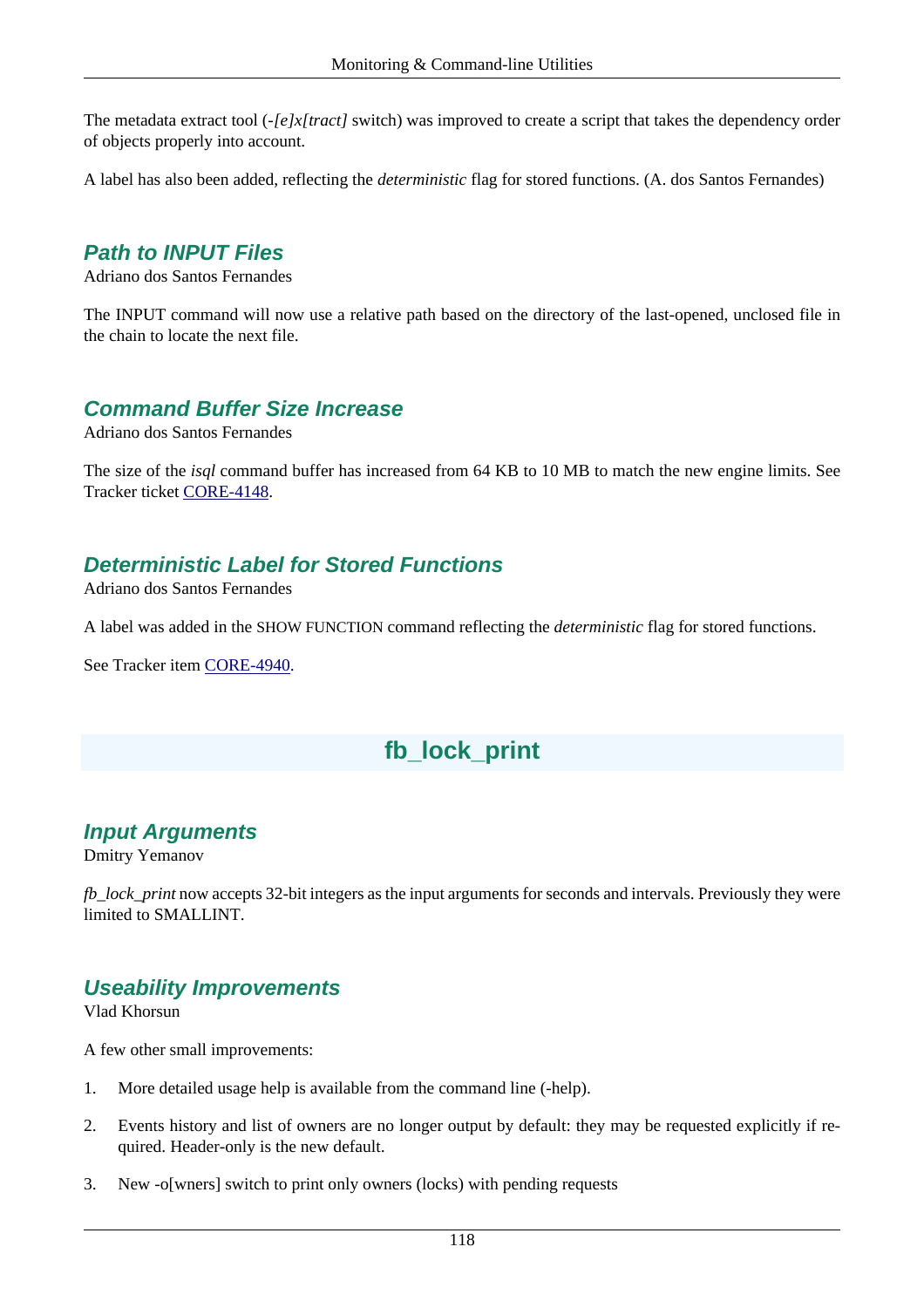# **gfix**

# **-NoLinger Switch**

Alex Peshkov

*gfix* has a new switch **-NoLinger** to provide a one-off override to the LINGER setting of a database.

For information regarding LINGER, see [the write-up in the DDL chapter.](#page-84-0)

### **Improvements to Validation Messages**

Vlad Khorsun

- Critical validation messages are now split from minor ones
- The table name is now returned in the text of validation contraint error messages, to help identify the error context

# **Other Tweaks**

Some implementation annoyances were cleared up in several utilities.

# **All Command-line Utilities**

### **Resolution of Database Path**

Alex Peshkov

All utilities resolve database paths in databases.conf when they need to access a database file directly. But not all of them would follow the same rules when expanding a database name. Now, they do.

### **Help and Version Information**

Claudio Valderrama C.

All command-line utilities except *gpre* and *qli* now present help and version information in a unified and coherent way.

No info yet at [CORE-2540.](http://tracker.firebirdsql.org/browse/CORE-2540)

### **Hard-coded Messages Replaced**

Claudio Valderrama C.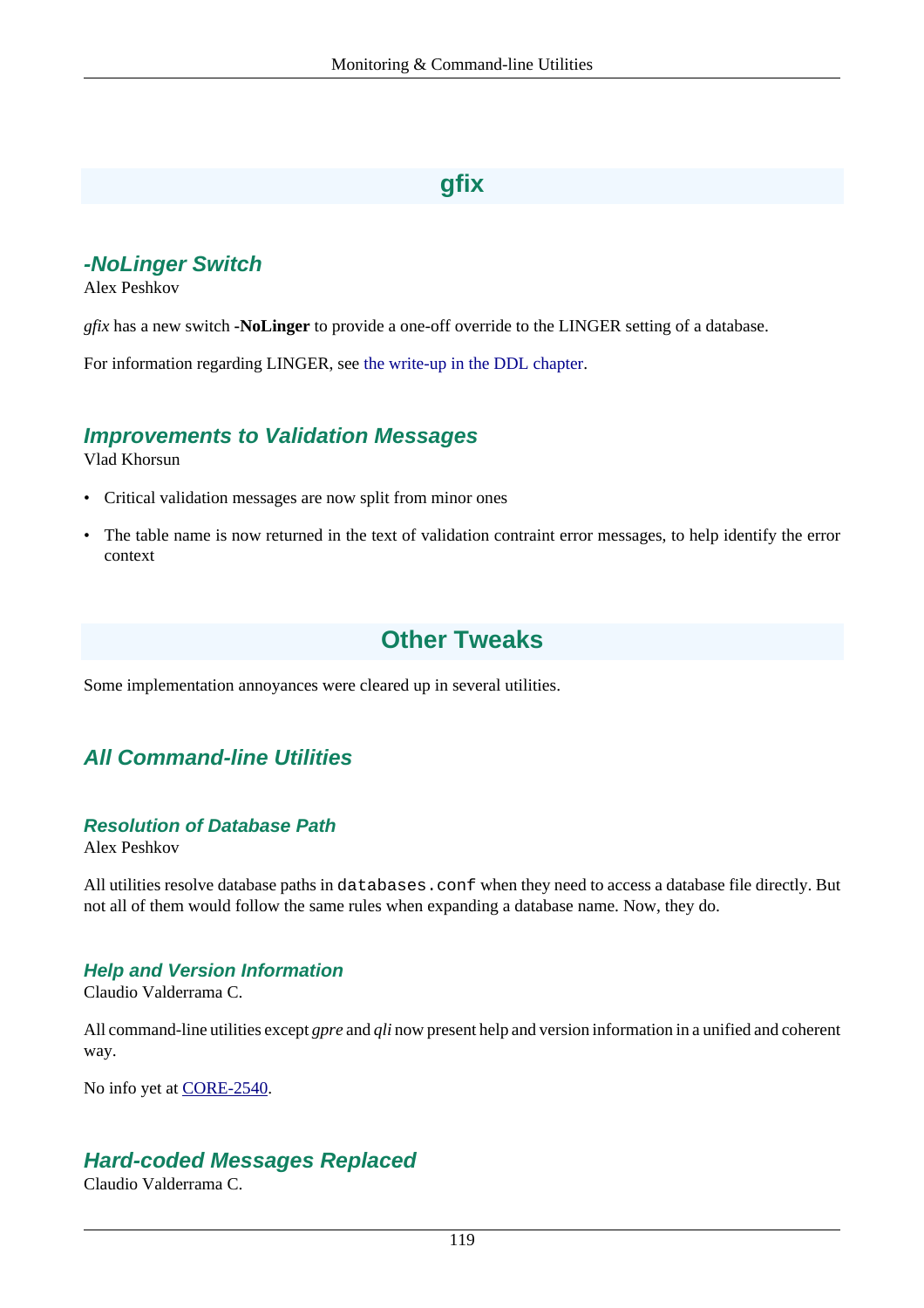Hard-coded messages were replaced with the regular parameterised-style ones in *tracemanager* and *nbackup*.

# **Arbitrary Switch Syntax Clean-up**

Claudio Valderrama C.

Switch options in *qli* and *nbackup* were made to check the correctness (or not) of the abbreviated switch options presented.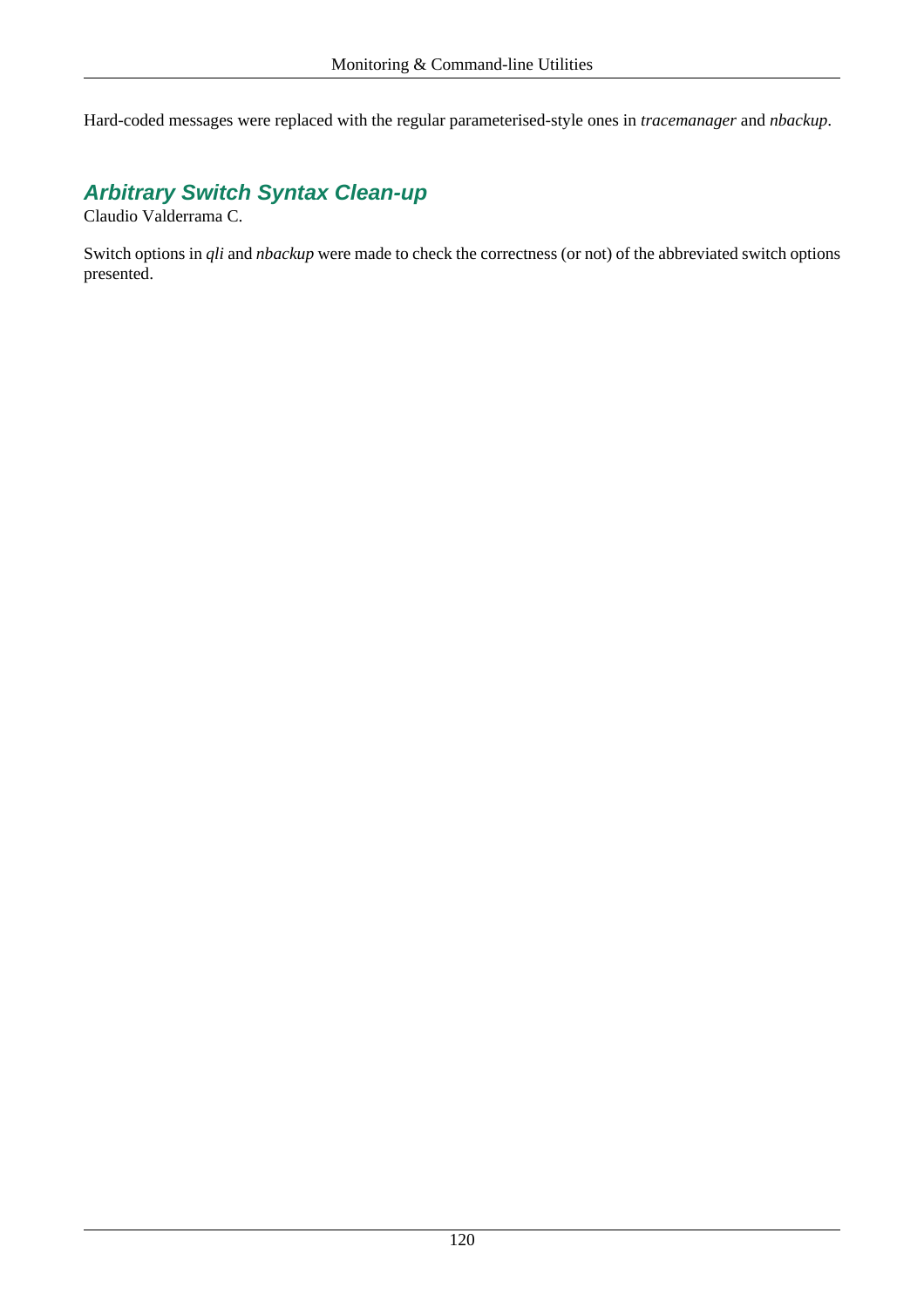# **Chapter 12**

# **Compatibility Issues**

In this section are features and modifications that might affect the way you have installed and used Firebird in earlier releases.

# **Where Are the Tools?**

On Windows, you will find all of the executable programs, including the command-line and shell tools, in the Firebird installation (root) folder. In previous versions they were in a folder beneath the root folder, named ..\bin.

On POSIX platforms, you will find the tools and other executable programs in similar locations to those used for earlier versions. Exactly *where* depends on the distribution you are using.

# **Other Windows Changes**

• Notice that the installer no longer gives the option to build fbclient.dll as gds32.dll or to locate it in the system folder. If your applications still require this, you will have to do it manually.

# **aliases.conf Is No More**

The file aliases.conf is replaced by databases.conf in the Firebird root directory. The format for database aliases has not changed so you can copy/paste the contents of your existing aliases.conf file into databases.conf successfully. The new file is capable of carrying a lot more configuration detail, however, to enable database-level configuration of many features that were previously available only at the global server level.

# **Embedded Connections**

For an embedded connection, an authenticated login is no longer required on POSIX platforms. If you provide a user name and password, the password is ignored. Applications may still require a user name and possibly a role name, due to SQL privileges in databases.

This feature is new for embedded Firebird on POSIX but it is the way embedded always worked on Windows, when the embedded engine was a separate executable.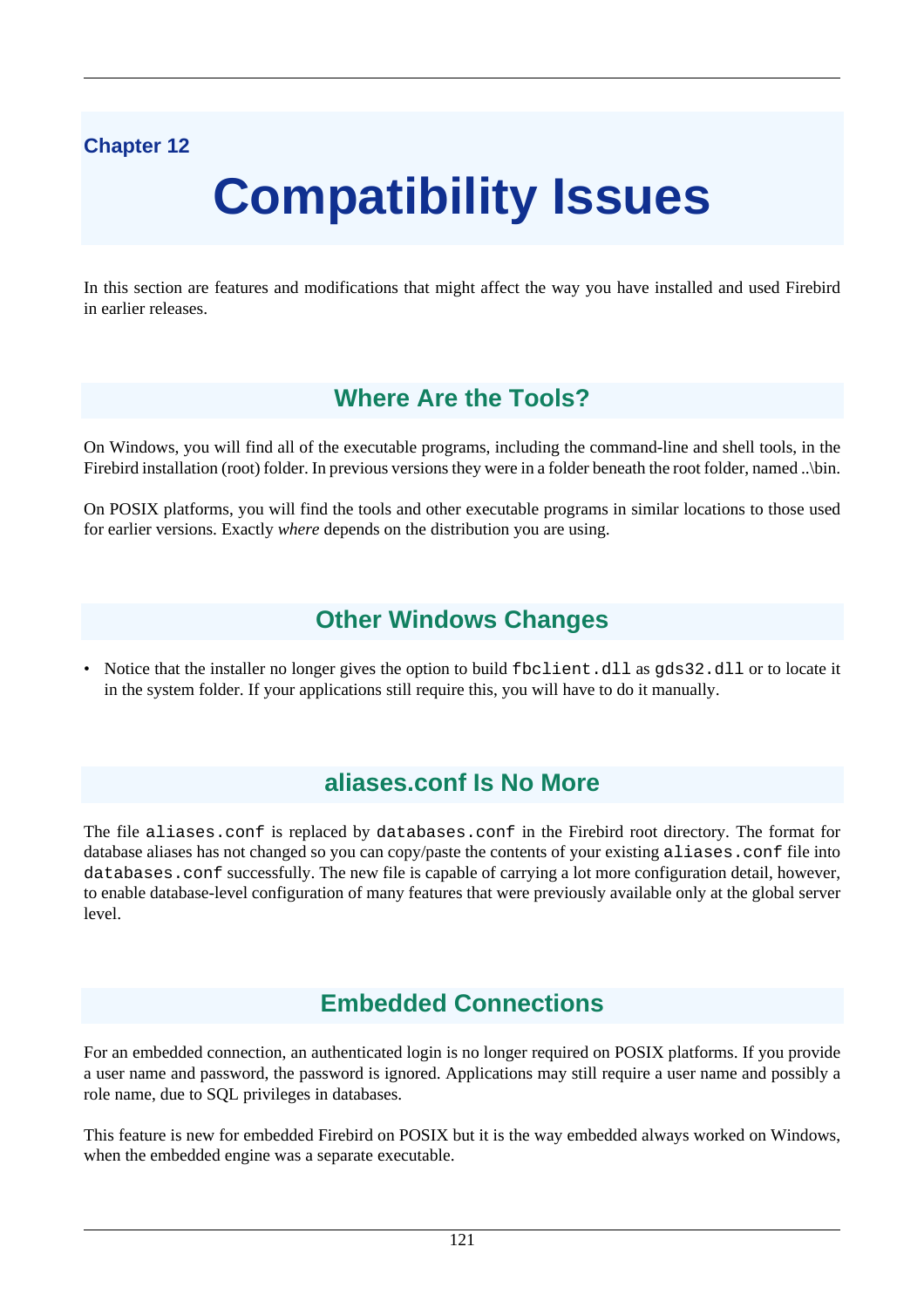# **Initializing the Security Database**

By default, Firebird 3 is configured for the new authentication model which uses SRP to work with user passwords and generate unique session identifiers for traffic encryption. The security database (security3.fdb) has no predefined users. This is intentional.

However, when using the standard installers for Windows, Linux and MacOSX, the SYSDBA user is created during the final step of the installation, with a password that is either random or defined via a user input routine.

In a situation where the SYSDBA initialization step either fails, or is missing from an OS-specific install process, such as a Windows . zip kit install or a dedicated POSIX platform port, it may be necessary to initialize the security database manually for use with the SRP plugins. You will need to create the user SYSDBA and set up the password for it using SQL CREATE USER command syntax in embedded mode as your first step to getting access to databases and utilities.

The *gsec* utility can be used instead but, having been deprecated, it is not discussed here.

### **Important**

This initialization is not required and should NOT be performed if you have configured the server to use legacy (pre-Firebird 3 style) authentication and user management. The legacy security plugins totally preserve the legacy behaviour and thus contain the legacy record for SYSDBA with "masterke" as the initial password.

Instructions for configuring firebird.conf for legacy authentication behaviour are in [the next section.](#page-132-0)

# **Initialization Steps**

Initialization is performed in embedded mode using the *isql* utility. For an embedded connection, an authentication password is not required and will be ignored if you provide one. An embedded connection will work fine with no login credentials and "log you in" using your host credentials if you omit a user name. However, even though the user name is not subject to authentication, creating or modifying anything in the existing security database requires that the user be SYSDBA; otherwise, *isql* will throw a privilege error for the CREATE USER request.

The SQL user management commands will work with any open database. Because the sample database employee.fdb is present in your installation and already aliased in databases.conf, it is convenient to use it for the user management task.

- 1. **Stop the Firebird server.** Firebird 3 caches connections to the security database aggressively. The presence of server connections may prevent *isql* from establishing an embedded connection.
- 2. In a suitable shell, start an *isql* interactive session, opening the employee database via its alias:

> isql -user sysdba employee

3. Create the SYSDBA user:

SQL> create user SYSDBA password 'SomethingCryptic';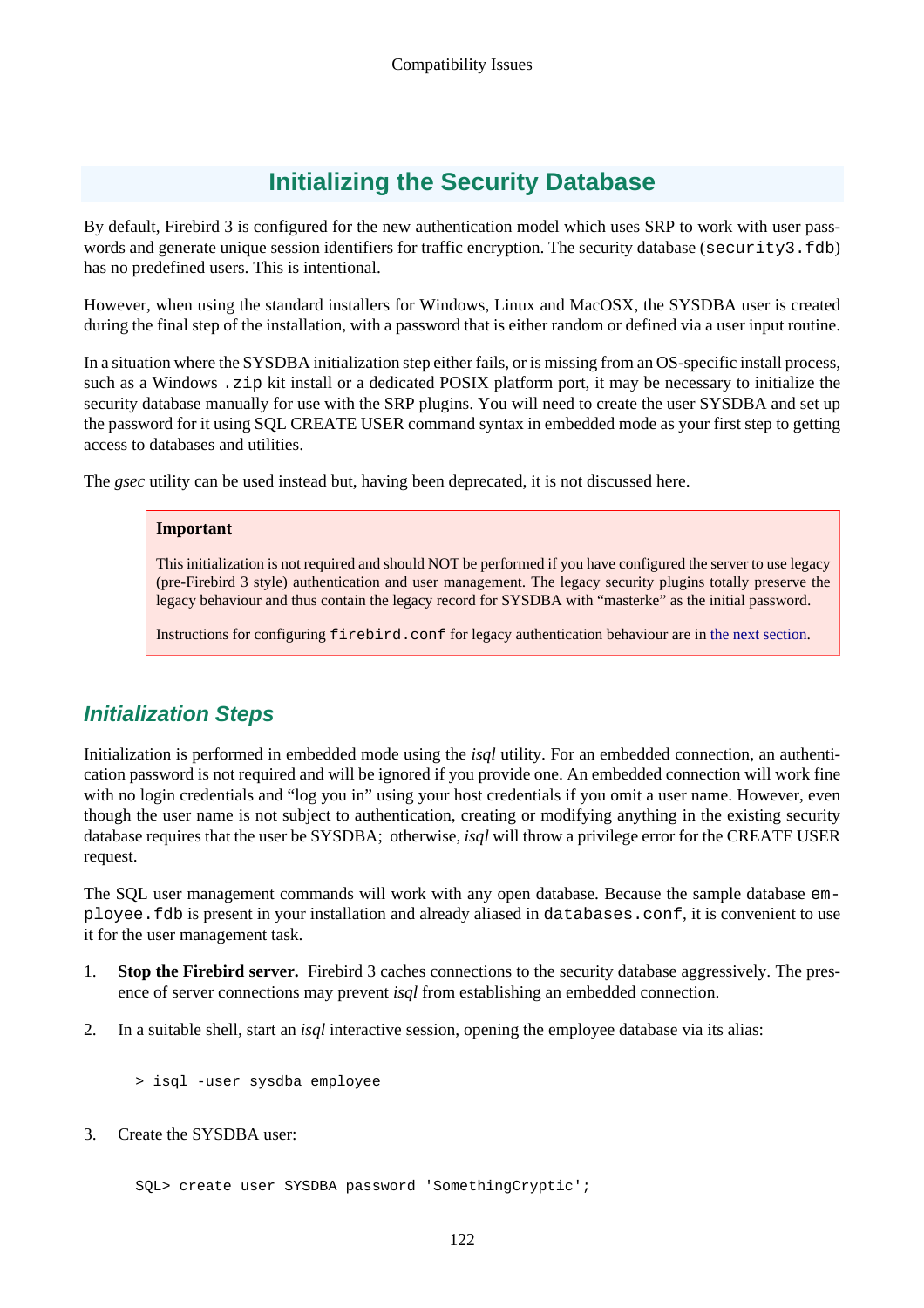```
 SQL> commit;
 SQL> quit;
```
### **Note**

The SYSDBA user will have full administrator rights automatically. Do not assign the ADMIN role (RDB \$ADMIN) to SYSDBA.

### **Quick Tip**

From v.3.0.1, the statement CREATE OR ALTER USER SYSDBA PASSWORD <password> can be used to initialize an empty securityN.fdb security database.

4. To complete the initialization, start the Firebird server again. Now you will be able to perform a network login to databases, including the security database, using the password you assigned to SYSDBA.

### **About Passwords**

- An effective password, using the default user manager Srp, can be up to 20 characters, although a password of up to 255 characters will be valid.
- If you intend in future to configure the server to use legacy authentication (not recommended!), then only the first 8 characters of any password, including that of the SYSDBA, will be read.
- **masterkey** is NOT a recommended password for SYSDBA!

### **Additional Notes About Security Databases**

Since Firebird 2, users—including SYSDBA—could not log in to the security database directly. With Firebird 3 it is possible to establish a direct, embedded connection to the security database. With the appropriate configuration parameters, you can control the ability to connect remotely to other security databases.

<span id="page-132-0"></span>The *gsec* utility, although deprecated in Firebird 3, is still available for access to security3.fdb only. It cannot be used to manage a custom user database. It is recommended that database admins plan to move away from relying on *gsec* and become familiar with the newer [SQL user management features.](#page-70-0)

# **Legacy Authentication**

If you do not intend to use SRP encrypted log-ins right away and want to use the security database—security 3.fdb— as you have done in previous Firebird versions, proceed as follows:

1. Using a text editor, open firebird.conf and find the entry for the parameter **UserManager**:

#UserManager = Srp

Delete the "#" symbol and change the value to:

```
 UserManager = Legacy_UserManager
```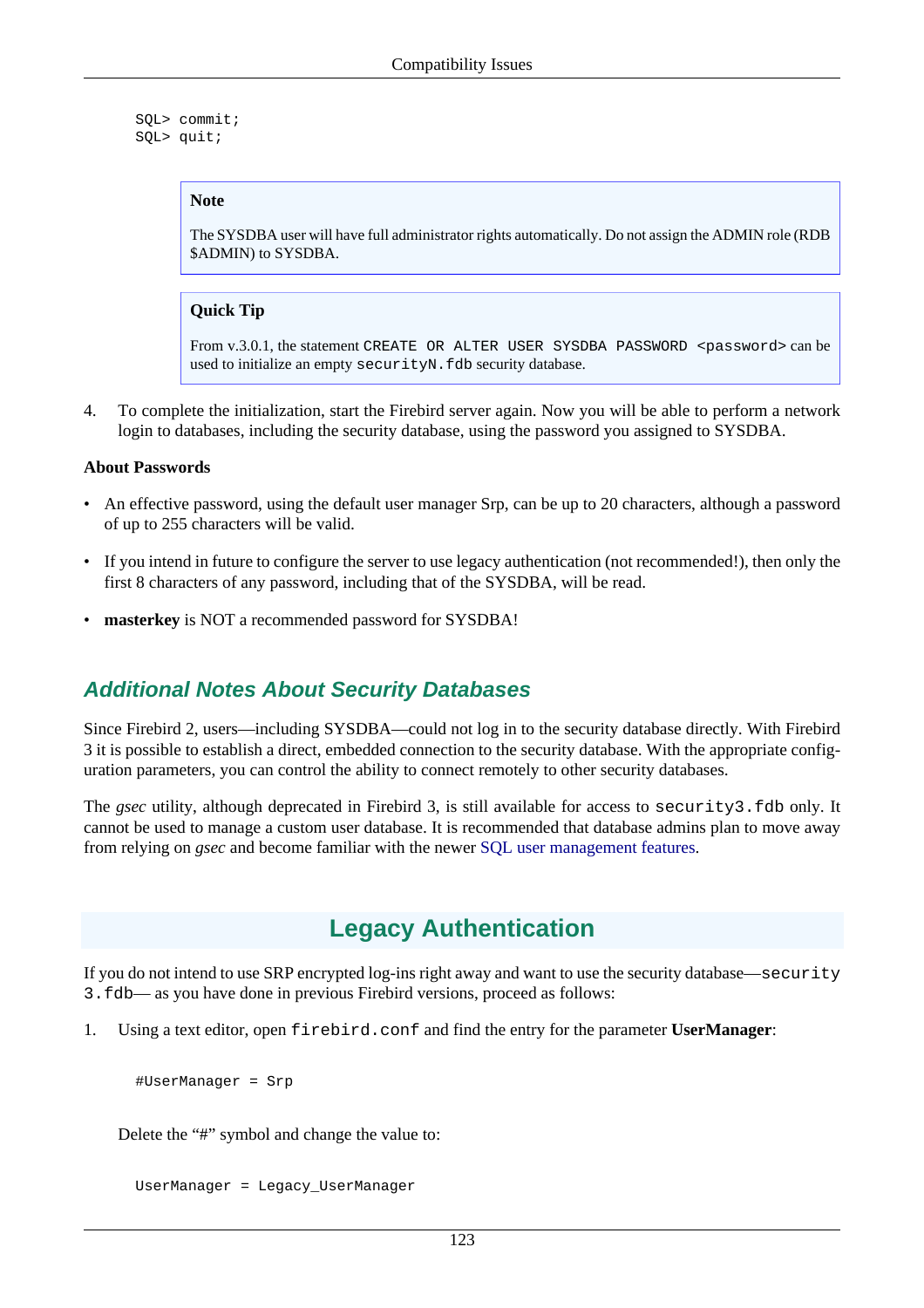2. Find the entry for the **WireCrypt** parameter:

#WireCrypt = Enabled (for client) / Required (for server)

Delete the "#" symbol and change the value to:

```
 WireCrypt = Enabled
 -- or, if you don't plan to use SRP encryption at all --
 WireCrypt = Disabled
```
3. Find the entry for the **AuthServer** parameter:

#AuthServer = Srp, WinSspi, Legacy\_Auth

Delete the "#" symbol and change the order of the arguments:

AuthServer = Legacy\_Auth, Srp, WinSspi

4. Find the entry for the **AuthClient** parameter:

#AuthClient = Srp, WinSspi, Legacy\_Auth

Delete the "#" symbol and change the order of the arguments:

AuthClient = Legacy\_Auth, Srp, WinSspi

- 5. Save the changes.
- 6. Stop and restart Firebird for the changes to take effect.

#### **Legacy Passwords**

- The old **masterke** password is available for your first login as SYSDBA. It is known to the whole world and should be changed as soon as possible.
- Reminder: Legacy authentication reads only the first 8 characters of any password.

# **Upgrading a v.2.x Security Database**

Because of the new authentication model in Firebird 3, upgrading a v.2.5 security database (security 2.fdb) directly for use under Firebird 3 is not possible. However, an upgrade procedure is in place to enable retention of the user account data—user name, first name, etc., but not passwords— from the security2.fdb database that was used under v.2.x. servers.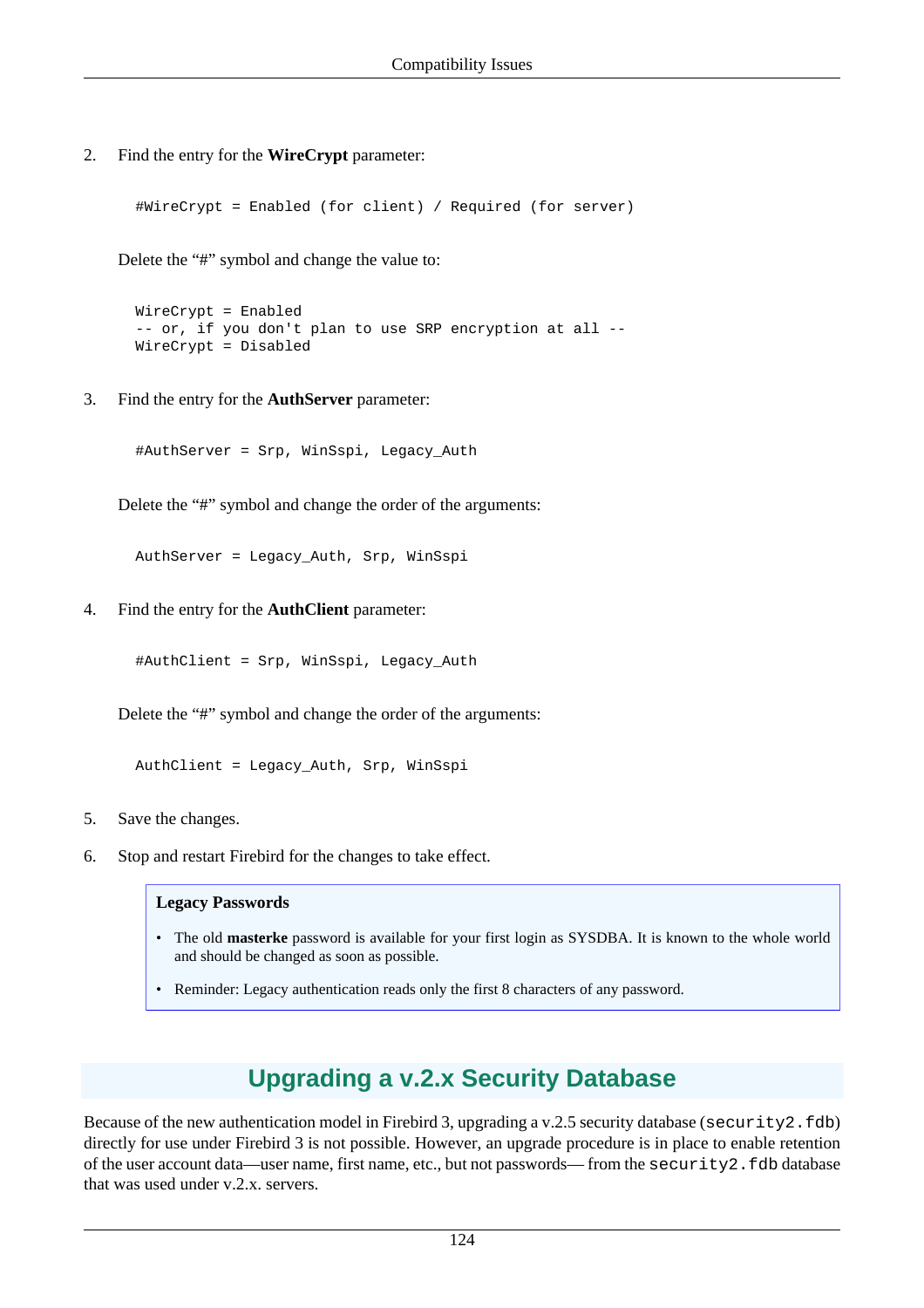The SYSDBA user is not touched: after the upgrade procedure, it will remain as it was before.

# **Steps**

### **Note**

- In the commands below, replace masterkey with the actual SYSDBA password for the server version, as appropriate.
- The procedure requires running the script security database.sql that is located in the misc/upgrade directory of your Firebird 3 installation. These instructions assume you have a temporary copy of this script in the same directory as the *isql* executable.
- 1. Under the Firebird 2.5 server, back up the security database. Here, use the SYSDBA password for the v.2.5 installation:

gbak -user sysdba -pas masterkey -b {host/path}security2.fdb security2.fbk

2. Under the Firebird 3 server, restore a copy of v.2.5 backup. Here, use the SYSDBA password for the v.3 installation:

gbak -user sysdba -pas masterkey -c security2.fbk {host/path}security2db.fdb

3. Under the Firebird 3 server, go to the directory where the *isql* utility is located and run the upgrade script:

isql -user sysdba -pas masterkey -i security\_database.sql {host/path}security2db.fdb

"security2db.fdb" is just a sample name for the database: it can be any preferred name.

- 4. The procedure will generate new, random passwords and will output them to screen afterwards. Capture the output and notify users of their new passwords.
- 5. When you are ready, shut down Firebird. Rename security3.fdb or move it another location; then rename the upgraded database to security3.fdb.

# **Local Connections to Superserver on Windows**

In previous Firebird versions, a serverless protocol known as "Windows Local" was available to local clients connecting to Superserver on a Windows platform, using the XNET subsystem. A typical connection string looked like this:

c:\Program Files\Firebird\_2\_5\examples\empbuild\employee.fdb

Under the new unified server, that form of connection is no longer valid for a serverless client connection to Superserver. It attempts to load an embedded server. If you try whilst Superserver is connected to your database, you will get a refusal message to the effect "File is in use by another process".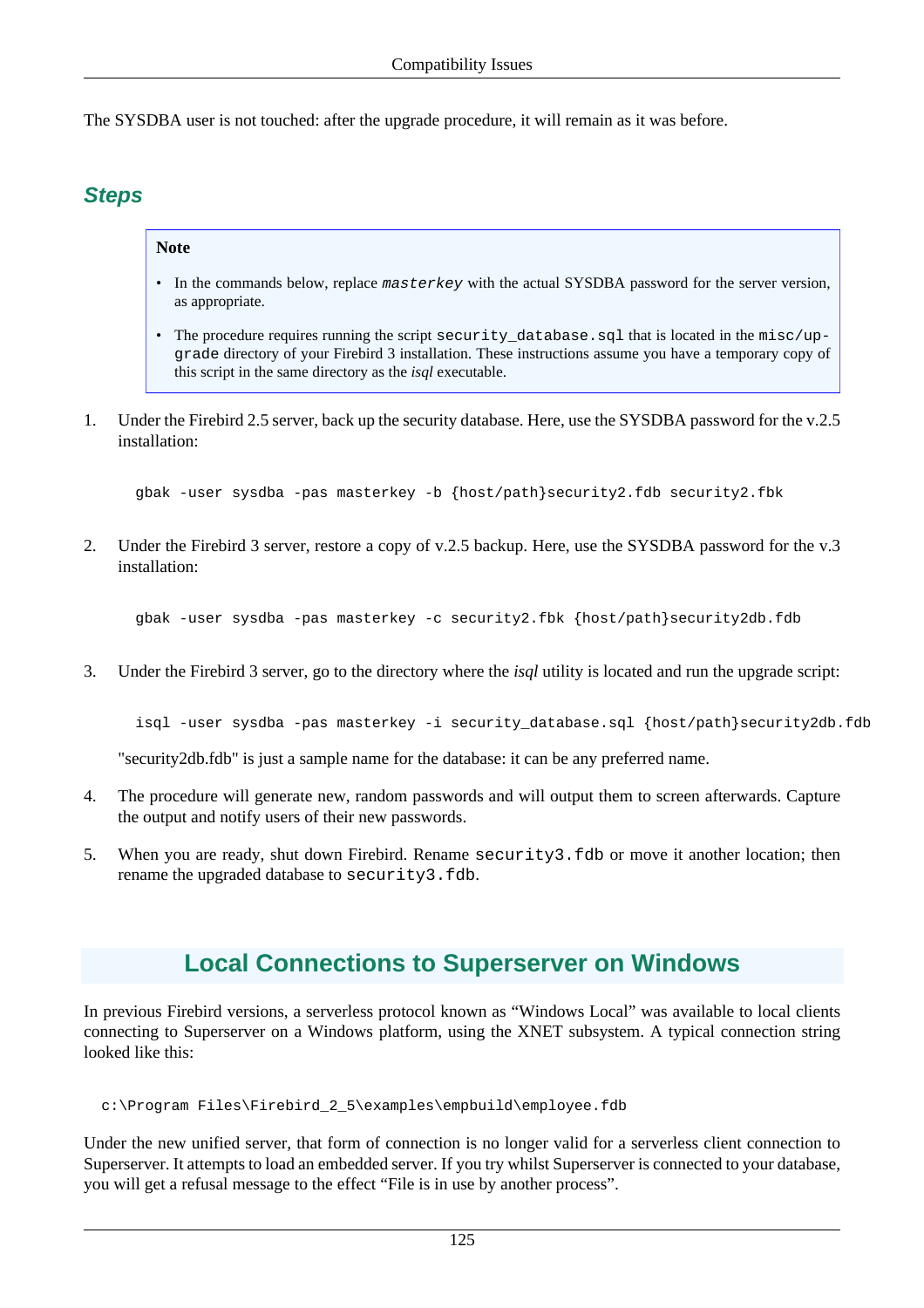This is not a bug. Since Superserver clients share resources, another server (in this case, an embedded server) cannot attach a client to the same database that Superserver has any clients attached to.

However, all is not lost. The XNET subsystem can still do local client sessions for Superserver. You just need a more elaborate connection string now:

xnet://alias-or-path-to-database

So, for our connection to the employee database:

xnet://c:\Program Files\Firebird\_3\_0\examples\empbuild\employee.fdb

or using an alias:

xnet://employee

#### **Note**

New connection strings are available as alternatives for other local connection protocols, too. For more information, see [New Connection Formats for Local Clients on Windows](#page-44-0).

# **Configuration Parameters**

The previously deprecated firebird.conf parameters **CompleteBooleanEvaluation**, **OldColumnNaming** and **OldSetClauseSemantics** are no longer supported anymore and have been removed. The lack of one or more of these parameters may break your application code, so please check these settings in firebird.conf on your older server version.

The parameters **UsePriorityScheduler**, **PrioritySwitchDelay**, **PriorityBoost**, **LegacyHash** and **Lock-GrantOrder** no longer have any use and have been removed.

#### **Important**

Ensure that you study the chapter [Configuration Additions and Changes](#page-50-0) in preparation for upgrading user software to Firebird 3.

# **System Tables are Now Read-only**

The system tables (RDB\$—) are now read-only. Attempting any DDL or insert/update/delete statement on them will be rejected.

# **SQL Language Changes**

It will be necessary to pay attention to some changes in the SQL language implementation.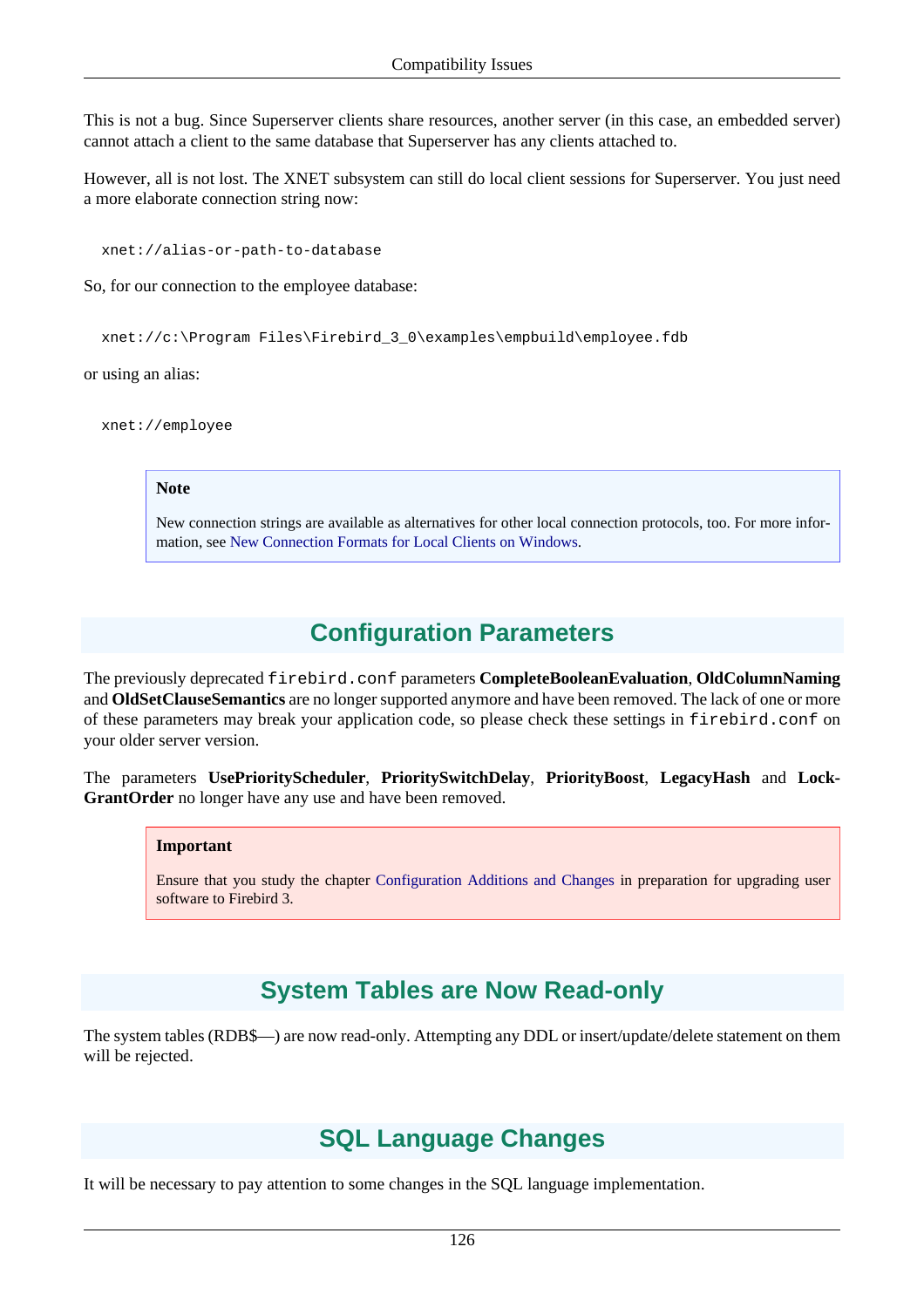# **Support for Mixed-Syntax Joins is Gone**

Improperly mixed explicit and implicit joins are no longer supported, in accordance with the SQL specification. It also means that, in the explicit A JOIN B ON <condition>, the condition is not allowed to refer to any stream except A and B. See [Tracker ticket CORE-2812](http://tracker.firebirdsql.org/browse/CORE-2812) for more details.

### **Enforcement of Length Limit for Local Alias and Variable Names**

The names for column and table aliases and for local variables names in PSQL are now restricted to 31 bytes in length. This enforcement has been made to comply with the SQL specification that requires them to be regular SQL identifiers, in accordance with the implementation-dependent limits. In Firebird, SQL identifiers are limited to 31 bytes.

See also: [CORE-2350](http://tracker.firebirdsql.org/browse/CORE-2350)

## **Changes for User Names**

User names are treated as SQL identifiers and are accordingly now limited to 31 bytes in length.

Case-sensitive user names are also supported now. The CONNECT and CREATE DATABASE statements in *isql* will thus allow user names to be specified in double quotes.

# **Cursor Output Columns Must Be Named**

The DECLARE CURSOR statement in PSQL now requires all of the output columns to be explicitly named or aliased. The same requirement applies to the FOR SELECT ... AS CURSOR <cursor name> DO ... statement in PSQL. This requirement is necessitated by the new capability to read cursor elements directly as pseudo columns, e.g. MY\_CURSOR.COLUMN\_A/.

Illustration:

```
create procedure sp_test
as
 declare c cursor for (select 1 /* as a */ from rdb$database);
  declare n int;
begin
  open c;
   fetch c into n;
   close c;
end
   Statement failed, SQLSTATE = 42000
   unsuccessful metadata update
  -ALTER PROCEDURE SP_TEST failed
   -Dynamic SQL Error
  -SOL error code = -104 -Invalid command
```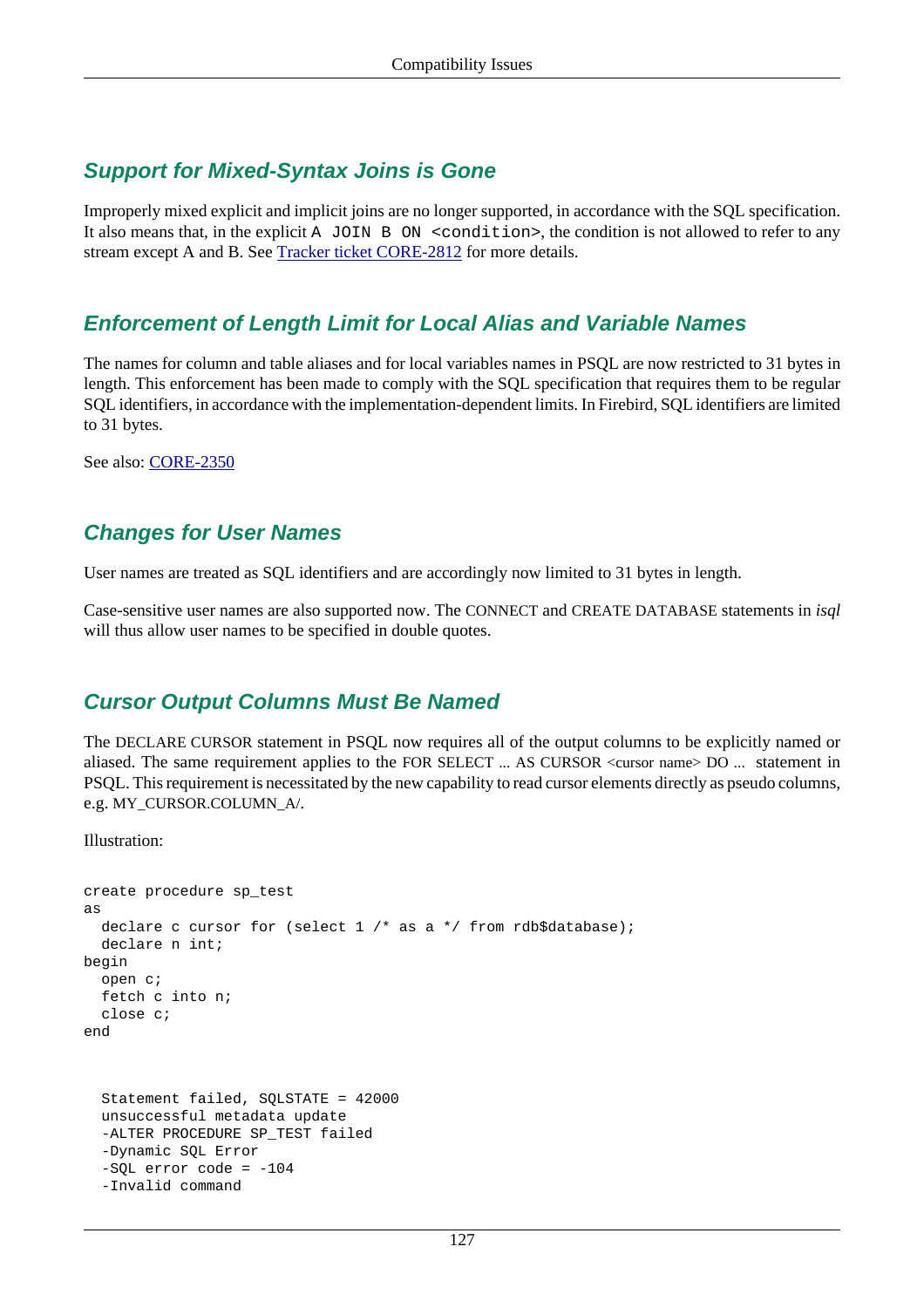-no column name specified for column number 1 in derived table C

### **"Cursor Stability" Effects**

Some statements may now work differently due to the ["cursor stability" improvement.](#page-118-0) Statements affected will be:

- those that modify the table that is being explicitly or implicitly selected from within the same statement
- (as a side effect) some MERGE statements, that might work differently if multiple matches are possible.

#### **Note**

The SQL standard stipulates that the MERGE statement must raise an error if multiple matches are found. Firebird is not so strict in this regard, but its behaviour should be considered undefined in these cases.

See also: [CORE-3362](http://tracker.firebirdsql.org/browse/CORE-3362), [CORE-3317,](http://tracker.firebirdsql.org/browse/CORE-3317) [CORE-4796](http://tracker.firebirdsql.org/browse/CORE-4796).

# **Reserved Words**

A number of new reserved keywords are introduced. Please refer to the chapter [Reserved Words and Changes](#page-49-0) and ensure your DSQL statements and procedure/trigger sources do not contain any of those keywords as identifiers. Otherwise, it will be necessary either to use them quoted (in Dialect 3 only) or to rename them.

Pay special attention to the keywords INSERTING, UPDATING and DELETING in your PSQL modules. They are now reserved words and thus must not be used as identifiers.

Also check very carefully that the keyword BOOLEAN is not used as a domain name in your databases.

# **Trace Configuration Syntax**

The format of sections and key-value pairs in the trace configuration file has changed:

*Old format:*

```
<database %[\\/](test|azk2|rulez).fdb>
         enabled true
         time_threshold 100
         log_statement_finish true
</database>
```
*New format:*

```
database = \frac{8}{\sqrt{1-\text{test}}} azk2|rulez).fdb
{
            enabled = true
```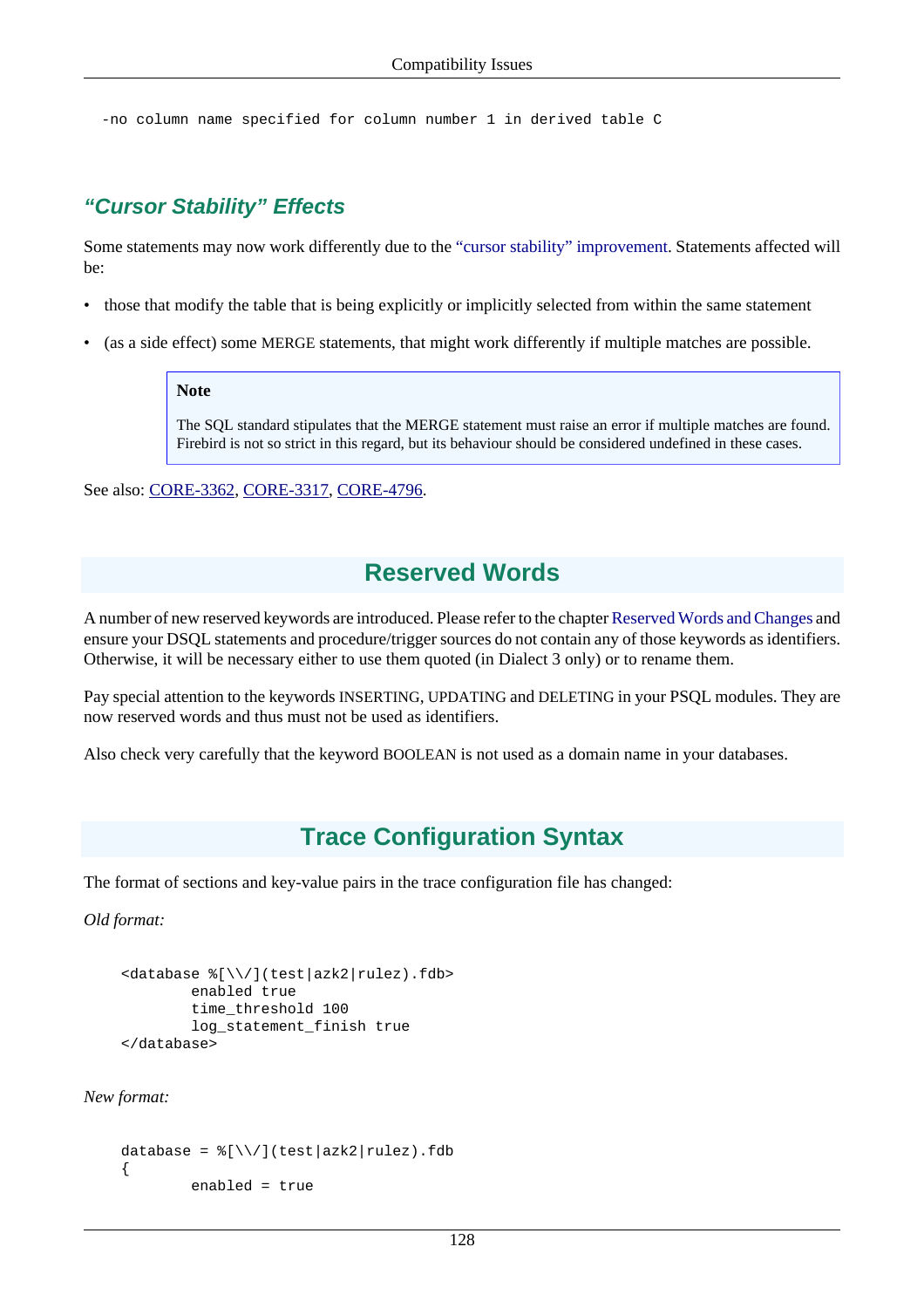```
 time_threshold = 100
 log_statement_finish = true
```
### **Important**

}

Pay attention to the "database" section header and equality signs between parameter names and values.

# **Unexpected GDSCODE Errors**

An unexpected GDSCODE may be returned for UPDATE/DELETE statements, viz. isc\_deadlock instead of isc\_lock\_conflict.

In fact, the complete error stack previously contained {isc\_lock\_conflict, isc\_deadlock, isc\_ update\_conflict}, whereas it now contains, more correctly, {isc\_deadlock, isc\_update\_conflict}.

However, the GDSCODE system variable returns the first error element, thus causing possible compatibility issues. Be sure that, besides isc\_lock\_conflict, your error handlers for updates and deletes also check for the other error codes, isc\_deadlock and isc\_update\_conflict.

# **Remote Client Recognition**

From this version forward, the remote client address for TCPv4 and TCPv6 protocols in MON \$ATTACHMENTS.MON\$REMOTE\_ADDRESS includes the port number, separated from the IP address with a slash:

<IP address>/<port>

A new column in that table also reports the host name of the remote client.

For details, see *[Changes to Client Address Reporting](#page-37-0)* in the chapter entitled *Changes to the Firebird API and ODS*.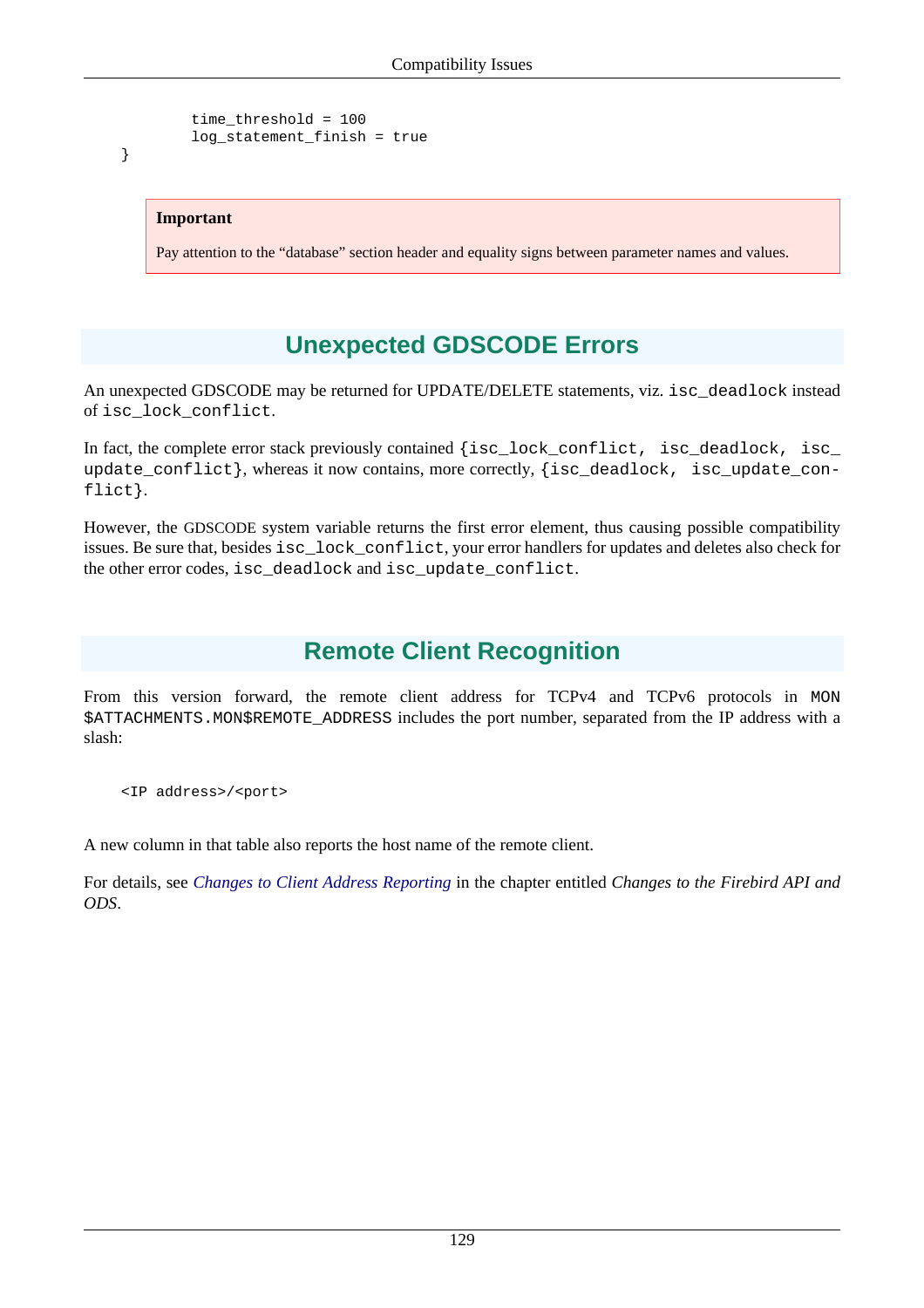## **Chapter 13**

# **Bugs Fixed**

# **Firebird 3.0.2 Release: Bug Fixes**

The following bug fixes were reported prior to the v.3.0.2 official release:

# **Core Engine**

*([CORE-5501](http://tracker.firebirdsql.org/browse/CORE-5501))* Diagnostics form *gstat* were unclear when a damaged page in DB file appeared encrypted.

*fixed by A. Peshkov*

 $\sim$   $\sim$   $\sim$ 

*([CORE-5498](http://tracker.firebirdsql.org/browse/CORE-5498))* It was not possible to create a connection for events processing.

*fixed by V. Khorsun*

 $\sim$  ~ ~

*([CORE-5496](http://tracker.firebirdsql.org/browse/CORE-5496))* Creating SRP SYSDBA with explicit admin (-admin yes in gsec or grant admin role in create user) was creating two SYSDBA accounts.

*fixed by A. Peshkov*

 $\sim$  ~ ~

*([CORE-5489](http://tracker.firebirdsql.org/browse/CORE-5489))* Performance for NULLs filtering inside a navigational index scan was poor.

*fixed by D. Yemanov*

 $\sim$   $\sim$   $\sim$ 

*([CORE-5474](http://tracker.firebirdsql.org/browse/CORE-5474))* The setting 'Restrict UDF' for configuration parameter UdfAccess was ineffective because of fbudf.so being dynamically linked against libc.

*fixed by A. Peshkov, A. dos Santos Fernandes*

 $\sim$  ~ ~

*([CORE-5472](http://tracker.firebirdsql.org/browse/CORE-5472))* Problems with dbcrypt key transfer.

*fixed by A. Peshkov*

 $\sim$   $\sim$   $\sim$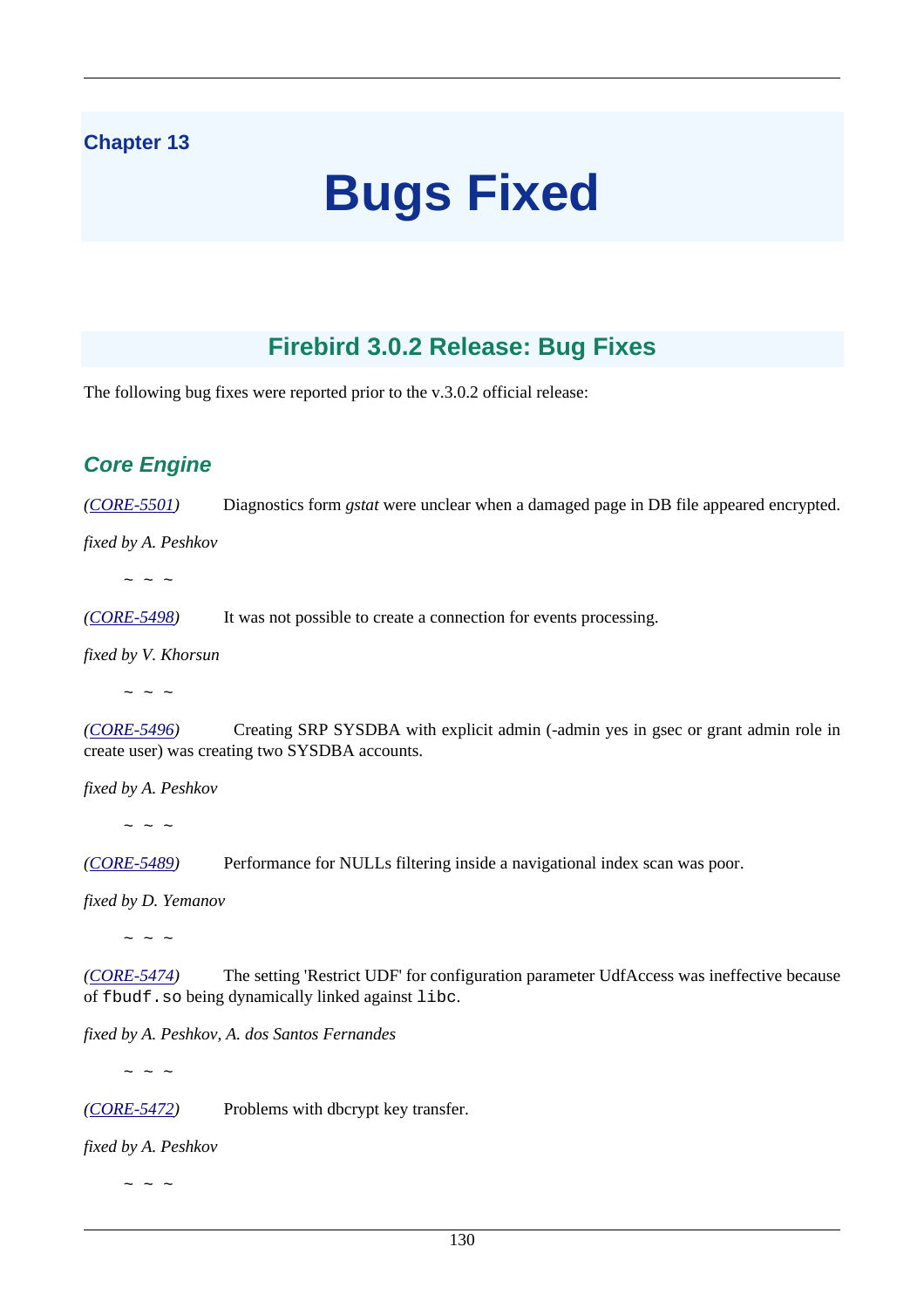*([CORE-5470](http://tracker.firebirdsql.org/browse/CORE-5470))* Trace INCLUDE\_FILTER with [[:WHITESPACE:]]+ would not work when a statement was issued that contained a newline character.

*fixed by V. Khorsun*

 $\sim$  ~ ~

*([CORE-5464](http://tracker.firebirdsql.org/browse/CORE-5464))* An access violation would occur in fbclient when reading a BLOB stored in incompatible encoding.

*fixed by V. Khorsun*

 $\sim$   $\sim$   $\sim$ 

*([CORE-5457](http://tracker.firebirdsql.org/browse/CORE-5457))* Bugcheck 167 (invalid SEND request).

*fixed by D. Yemanov*

 $\sim$  ~ ~

*([CORE-5456](http://tracker.firebirdsql.org/browse/CORE-5456))* When attempting to migrate a database from Firebird 2.5.2 to 3.0.1, *gbak* restore would always crash at the end.

*fixed by D. Yemanov*

 $\sim$  ~ ~

*([CORE-5452](http://tracker.firebirdsql.org/browse/CORE-5452))* A segmentation fault would occue when the engine's dynamic library was unloaded right after closing worker threads (GC and/or cache writer).

*fixed by A. Peshkov*

 $\sim$  ~ ~

*([CORE-5448](http://tracker.firebirdsql.org/browse/CORE-5448))* Bugcheck oocurred when creating a view on a table that has a column with character set NONE, database default charset is UTF8, and the default collation is UNICODE.

*fixed by V. Khorsun*

 $\sim$  ~ ~

*([CORE-5447](http://tracker.firebirdsql.org/browse/CORE-5447))* EXECUTE STATEMENT <e> when <e> starts with '--' (comment) issues "Unexpected end of command" error with a wrong column number.

*fixed by A. dos Santos Fernandes*

 $\sim$  ~ ~

*([CORE-5432](http://tracker.firebirdsql.org/browse/CORE-5432))* Classic Server suffered a performance regression: too much time was being spent during context switches.

*fixed by D. Yemanov*

 $\sim$   $\sim$   $\sim$ 

*([CORE-5422](http://tracker.firebirdsql.org/browse/CORE-5422))* The error "Decompression overran buffer" could occur after rollback. It affected all platforms but would appear particularly on Windows Superserver, when GCPolicy was set to 'Combined' or 'Cooperative' and CpuAffinityMask was configured to more than a single core.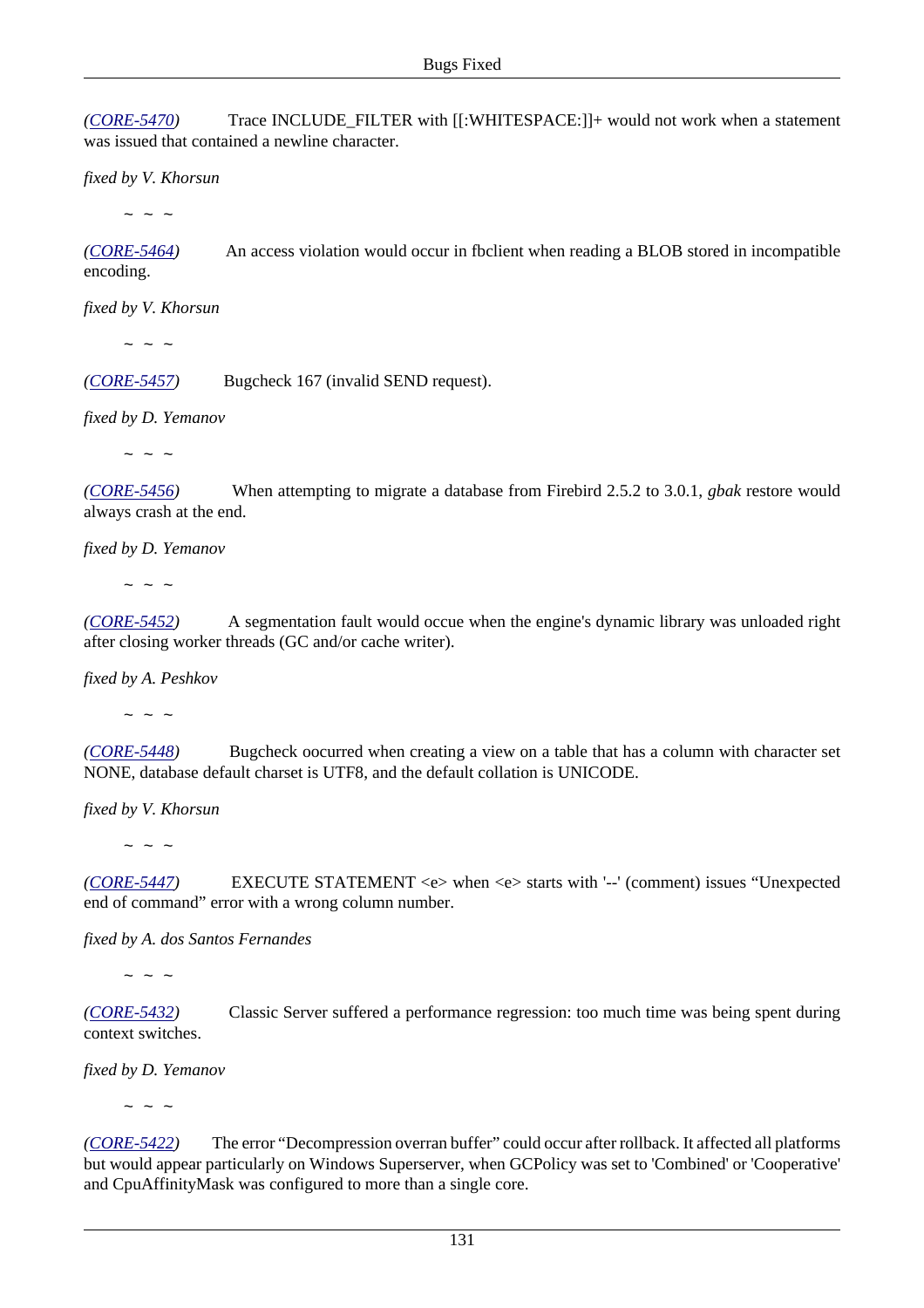*fixed by V. Khorsun*  $\sim$  ~ ~ *([CORE-5421](http://tracker.firebirdsql.org/browse/CORE-5421))* Performance degradation in FB 3.0.2 compared to FB 2.5.7. *fixed by D. Yemanov*  $\sim$  ~ ~ *([CORE-5414](http://tracker.firebirdsql.org/browse/CORE-5414))* Error restoring on FB 3.0 from FB 2.5 backup: bugcheck 221 (cannot remap). *fixed by D. Yemanov*  $\sim$  ~ ~ *([CORE-5410](http://tracker.firebirdsql.org/browse/CORE-5410))* Dependencies were not stored when certain types of construction were used in subroutines. *fixed by A. dos Santos Fernandes*  $\sim$   $\sim$   $\sim$ *([CORE-5393](http://tracker.firebirdsql.org/browse/CORE-5393))* Optimization was poor for some operations with views containing subqueries. *fixed by D. Yemanov*  $\sim$  ~ ~ *([CORE-5392](http://tracker.firebirdsql.org/browse/CORE-5392))* BUGCHECK 179 (decompression overran buffer) or an unexpected lock conflict could happen during back-out of record versions. *fixed by D. Yemanov*  $\sim$  ~ ~ *([CORE-5390](http://tracker.firebirdsql.org/browse/CORE-5390)) isql* would crash with corrupt memory when statement length exceeded 10 MB. *fixed by A. dos Santos Fernandes*  $\sim$  ~ ~ *([CORE-5384](http://tracker.firebirdsql.org/browse/CORE-5384))* Plug-in manager was failing to provide the appropriate config information when the name of the configuration file was set in plugins.conf.

*fixed by A. Peshkov*

 $\sim$  ~ ~

*([CORE-5383](http://tracker.firebirdsql.org/browse/CORE-5383))* Dependencies in PSQL packages were not being recognised.

*fixed by A. dos Santos Fernandes*

 $\sim$   $\sim$   $\sim$ 

*([CORE-5382](http://tracker.firebirdsql.org/browse/CORE-5382))* An SQL statement longer than 10MB could be processed (truncated) incorrectly.

*fixed by D. Yemanov*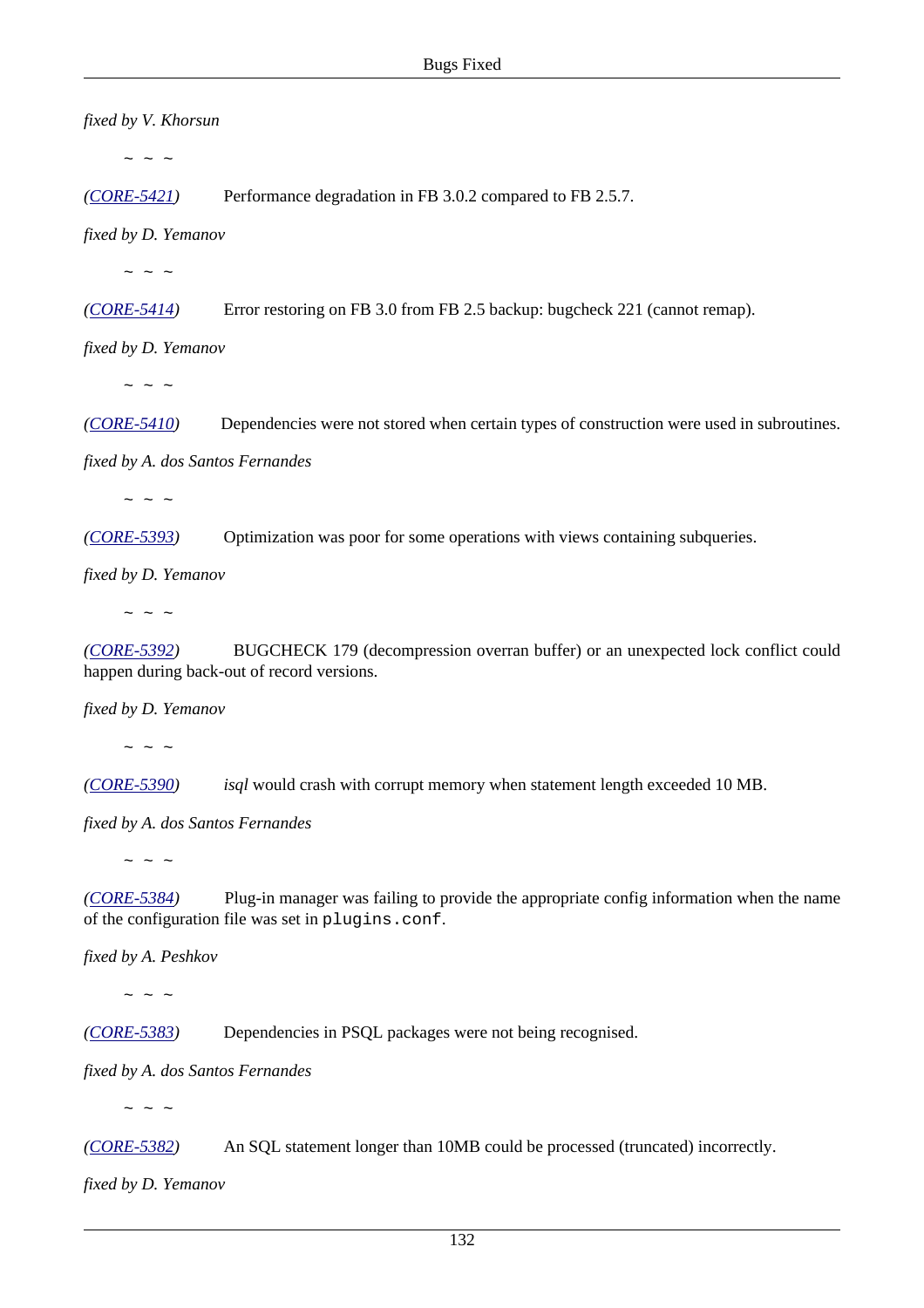$\sim$  ~ ~

*([CORE-5381](http://tracker.firebirdsql.org/browse/CORE-5381))* Regression: A (select from view with nested view) query could not be executed.

*fixed by D. Yemanov*

 $\sim$  ~ ~

*([CORE-5368](http://tracker.firebirdsql.org/browse/CORE-5368))* Regression: a client application could hang or throw an access violation on selecting from multiple threads using one embedded connection.

*fixed by A. Peshkov*

 $\sim$  ~ ~

*([CORE-5367](http://tracker.firebirdsql.org/browse/CORE-5367))* Regression: A BOOLEAN state as a parameter for a search condition was incorrectly rejected as invalid.

*fixed by A. dos Santos Fernandes*

 $\sim$  ~ ~

*([CORE-5366](http://tracker.firebirdsql.org/browse/CORE-5366))* Regression: A CASE expression with more than 255 conditions was being rejected.

*fixed by A. dos Santos Fernandes*

 $\sim$  ~ ~

*([CORE-5350](http://tracker.firebirdsql.org/browse/CORE-5350))* An assertion was exhibited on Windows in CachedMasterInterface::set.

*fixed by V. Khorsun*

 $\sim$  ~ ~

*([CORE-5314](http://tracker.firebirdsql.org/browse/CORE-5314))* UDFs declared with large varchars were taking excessive time to execute.

*fixed by A. dos Santos Fernandes*

 $\sim$  ~ ~

*([CORE-3530](http://tracker.firebirdsql.org/browse/CORE-3530))* BETWEEN operand/clause was not supported for COMPUTED BY columns -- "feature" is not supported". Now it is.

*fixed by D. Yemanov*

 $\sim$   $\sim$   $\sim$ 

## **Server Crashes/Hang-ups**

*([CORE-5428](http://tracker.firebirdsql.org/browse/CORE-5428))* An old bug could occasionally cause a segmentation fault in Classic when the structure of a table with triggers was modified (DDL) while another attachment was preparing a request to work with that table. In rare cases, pointers to the old triggers were cached by the request compiler and the fault would occur the next time they were used.

*fixed by A. Peshkov*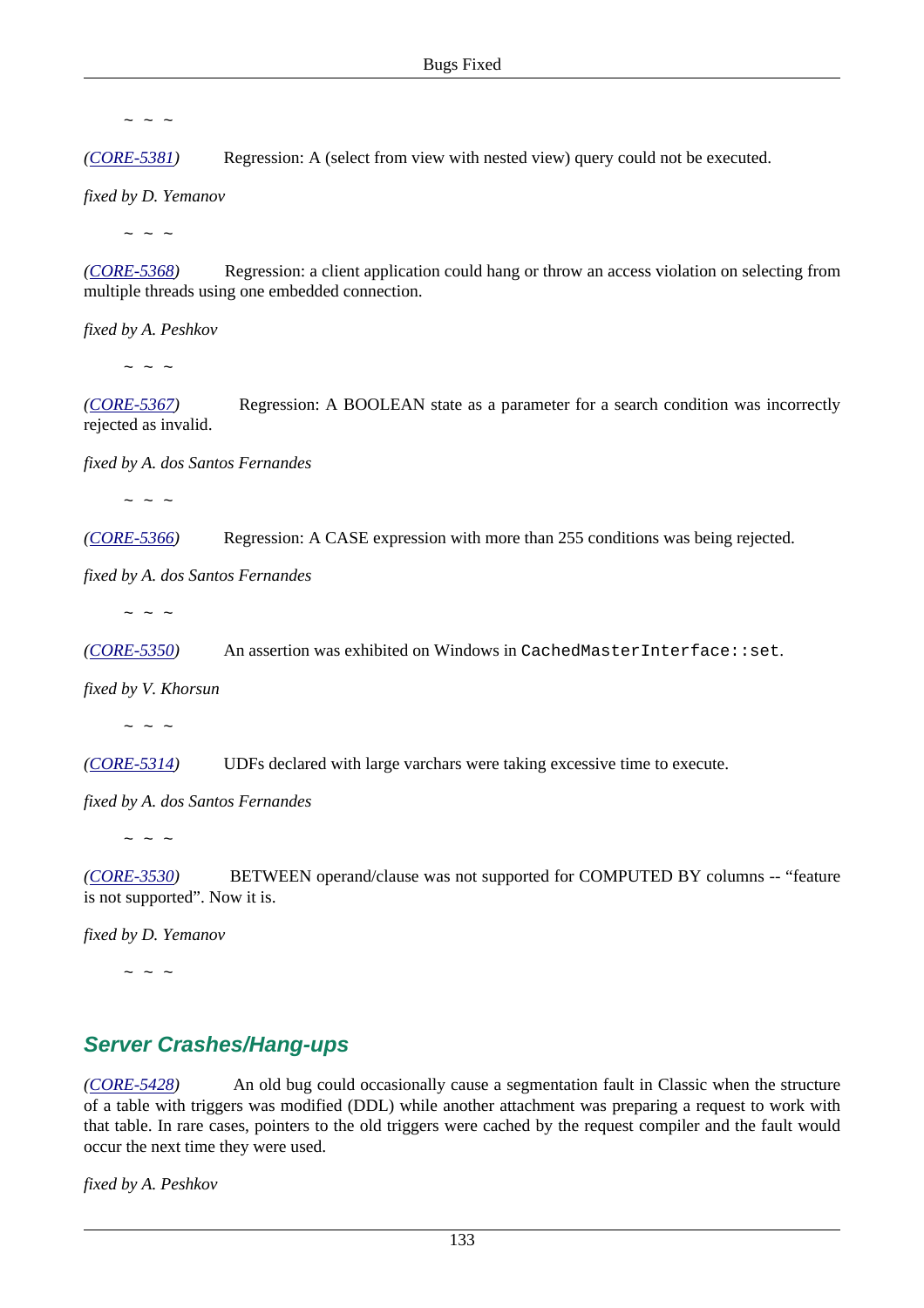$\sim$  ~ ~

*([CORE-5425](http://tracker.firebirdsql.org/browse/CORE-5425))* A load test was hanging the server.

*fixed by A. Peshkov*

 $\sim$  ~ ~

*([CORE-5417](http://tracker.firebirdsql.org/browse/CORE-5417))* The engine could hang if an automatic sweep was starting during a database shutdown.

*fixed by V. Khorsun*

 $\sim$  ~ ~

*([CORE-1894](http://tracker.firebirdsql.org/browse/CORE-1894))* (Old bug) Circular dependencies between computed fields would crash the engine.

*fixed by A. dos Santos Fernandes*

 $\sim$   $\sim$   $\sim$ 

### **Builds**

*([CORE-5120](http://tracker.firebirdsql.org/browse/CORE-5120))* Issues with the function snprintf (in autoconfing\_msvc.h) and user-defined literals in VS 2015 (MSVC 14).

*fixed by V. Khorsun*

 $\sim$   $\sim$   $\sim$ 

## **API**

*([CORE-5359](http://tracker.firebirdsql.org/browse/CORE-5359))* New API - MessageMetadata's getScale() was returning INTEGER, while MetadataBuilder's setScale() expected unsigned.

*fixed by A. Peshkov*

 $\sim$  ~ ~

## **POSIX Only**

*([CORE-5503](http://tracker.firebirdsql.org/browse/CORE-5503))* Classic Server was limited to 64 connections when using *systemd* init scripts

*fixed by A. Peshkov*

 $\sim$  ~ ~

*([CORE-5484](http://tracker.firebirdsql.org/browse/CORE-5484))* A database on an NFS share was unavailable when accessed using the mount point path.

*fixed by A. Peshkov*

 $\sim$   $\sim$   $\sim$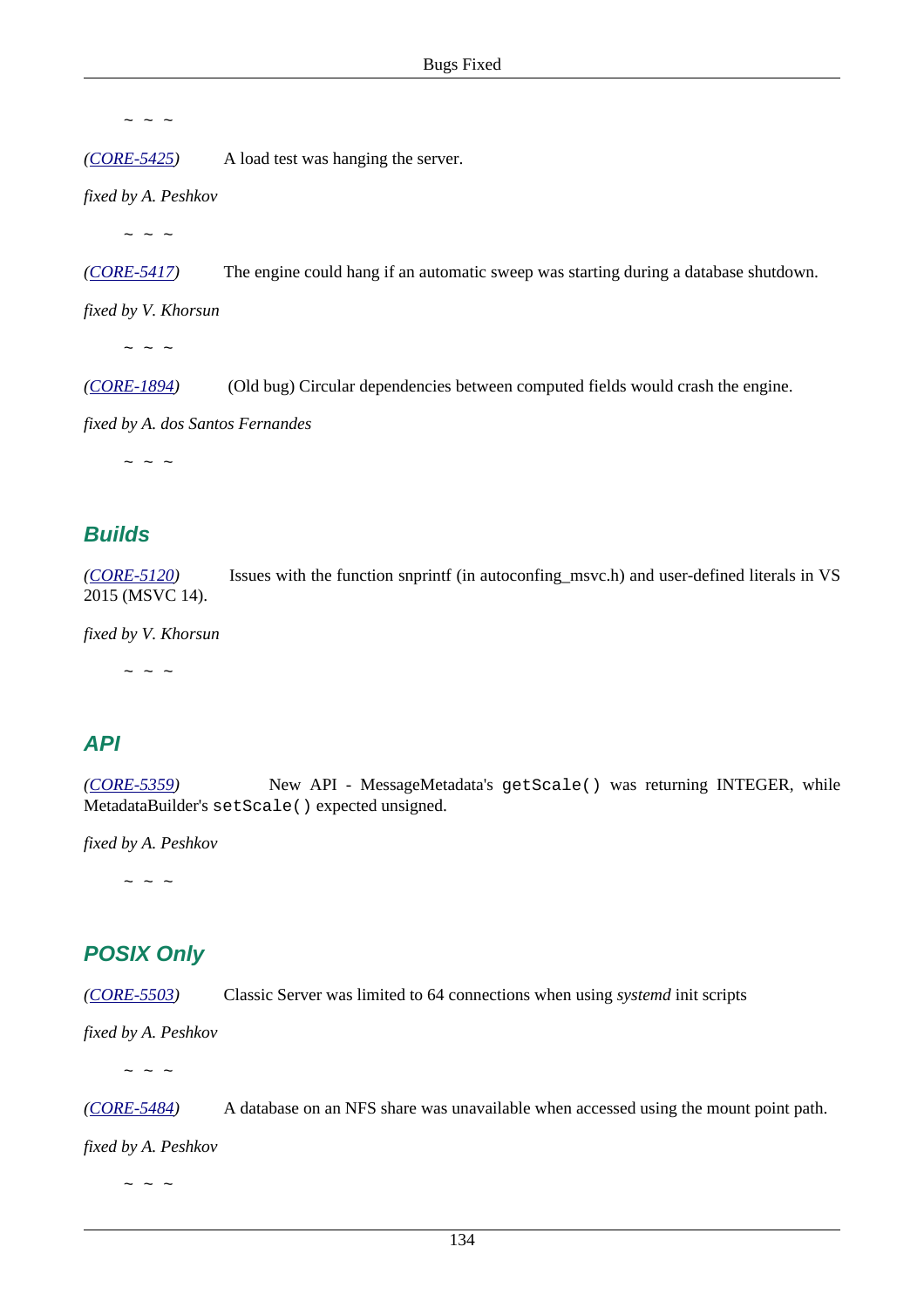*([CORE-5458](http://tracker.firebirdsql.org/browse/CORE-5458))* Connections were failing due to dead NFS mount points.

*fixed by A. Peshkov*

 $\sim$  ~ ~

## **Windows Only**

*([CORE-5477](http://tracker.firebirdsql.org/browse/CORE-5477))* Trace was duplicating ascii\_char(13) in its output on Windows.

*fixed by V. Khorsun*

 $\sim$   $\sim$   $\sim$ 

## **Firebird 3.0.1 Release: Bug Fixes**

The following bug fixes were reported prior to the v.3.0.1 official release:

## **Core Engine**

*([CORE-5355](http://tracker.firebirdsql.org/browse/CORE-5355))* XpbBuilder was failing to create a new TPB.

*fixed by A. Peshkov*

 $\sim$  ~ ~

*([CORE-5351](http://tracker.firebirdsql.org/browse/CORE-5351))* LEFT JOIN would incorrectly push a UDF into the inner stream, causing wrong results.

*fixed by D. Yemanov*

 $\sim$  ~ ~

*([CORE-5341](http://tracker.firebirdsql.org/browse/CORE-5341))* A user-defined collation failed to work with BLOBs.

*fixed by A. dos Santos Fernandes*

 $\sim$   $\sim$   $\sim$ 

*([CORE-5339](http://tracker.firebirdsql.org/browse/CORE-5339))* An assertion could occur in createDatabase() when doing the overwrite check.

*fixed by A. Peshkov*

 $\sim$  ~ ~

*([CORE-5337](http://tracker.firebirdsql.org/browse/CORE-5337))* A subquery in the insert list expression was ignoring changes made earlier in the same executable block.

*fixed by V. Khorsun*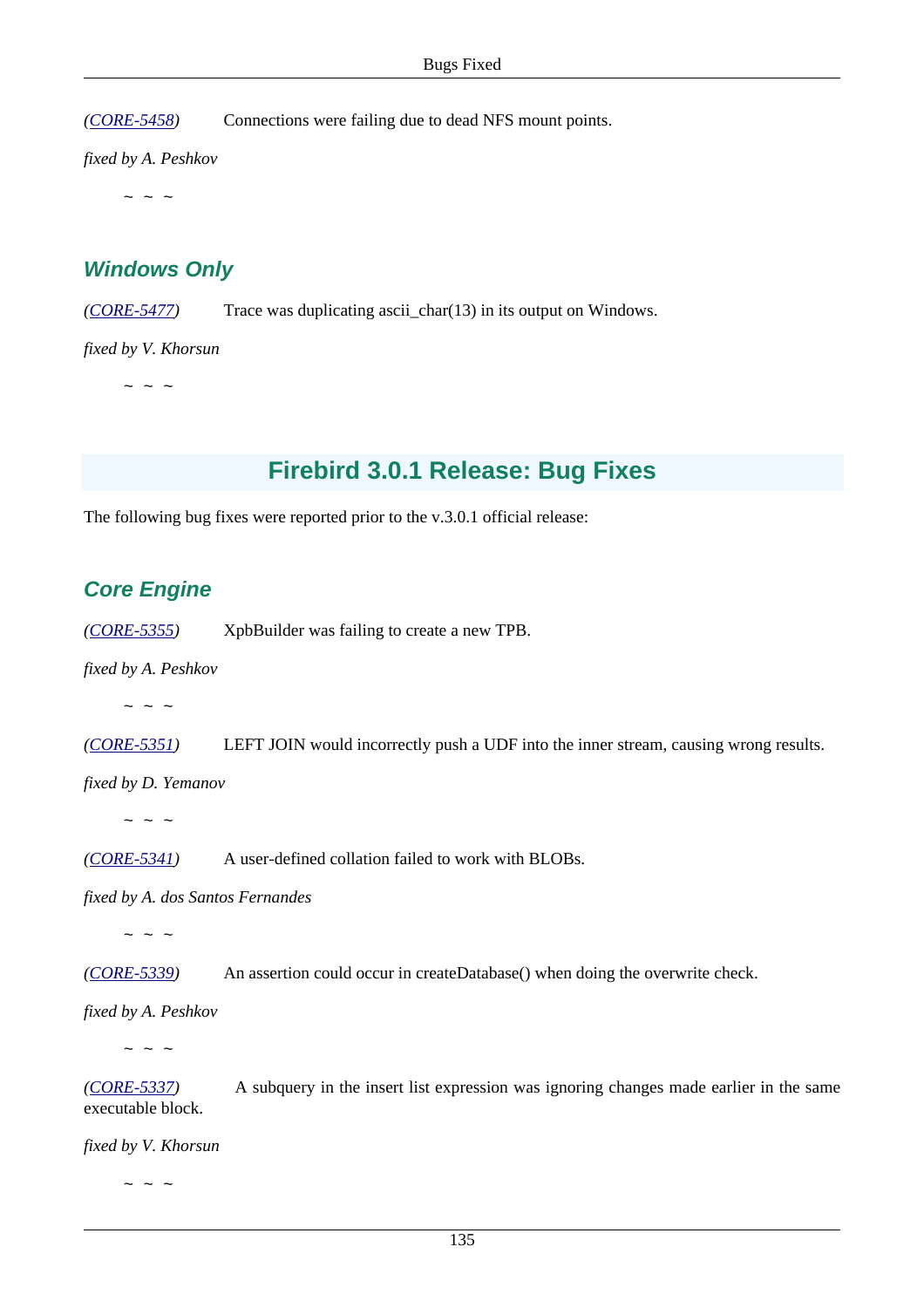*([CORE-5329](http://tracker.firebirdsql.org/browse/CORE-5329))* A database could suffer partial corruption in the "use all space" (no-reserve) mode.

*fixed by V. Khorsun & D. Yemanov*

 $\sim$  ~ ~

*([CORE-5327](http://tracker.firebirdsql.org/browse/CORE-5327))* BUGCHECK 165 (cannot find tip page)

*fixed by V. Khorsun*

 $\sim$  ~ ~

*([CORE-5322](http://tracker.firebirdsql.org/browse/CORE-5322))* Cascade deletion in a self-referencing table could raise the error "no current record for fetch operation".

*fixed by V. Khorsun*

 $\sim$  ~ ~

*([CORE-5313](http://tracker.firebirdsql.org/browse/CORE-5313))* A "Data type unknown" error was occurring with the LIST operation.

*fixed by A. dos Santos Fernandes*

 $\sim$   $\sim$   $\sim$ 

*([CORE-5307](http://tracker.firebirdsql.org/browse/CORE-5307))* Random "invalid transaction handle" errors were being returned from the engine.

*fixed by D. Yemanov*

 $\sim$  ~ ~

*([CORE-5305](http://tracker.firebirdsql.org/browse/CORE-5305))* ON UPDATE CASCADE was failing for a self-referencing Foreign Key.

*fixed by V. Khorsun*

 $\sim$   $\sim$   $\sim$ 

*([CORE-5302](http://tracker.firebirdsql.org/browse/CORE-5302))* REGRESSION: Performance was degraded when bulk inserting into a table with indices.

*fixed by V. Khorsun*

 $\sim$  ~ ~

*([CORE-5292](http://tracker.firebirdsql.org/browse/CORE-5292))* Trying to encrypt a database in the absence of the the appropriate key could corrupt it.

*fixed by A. Peshkov*

 $\sim$  ~ ~

*([CORE-5289](http://tracker.firebirdsql.org/browse/CORE-5289))* A small memory leak could occur when an empty result set was returned.

*fixed by V. Khorsun*

 $\sim$  ~ ~

*([CORE-5279](http://tracker.firebirdsql.org/browse/CORE-5279))* Granting of privileges to views was broken.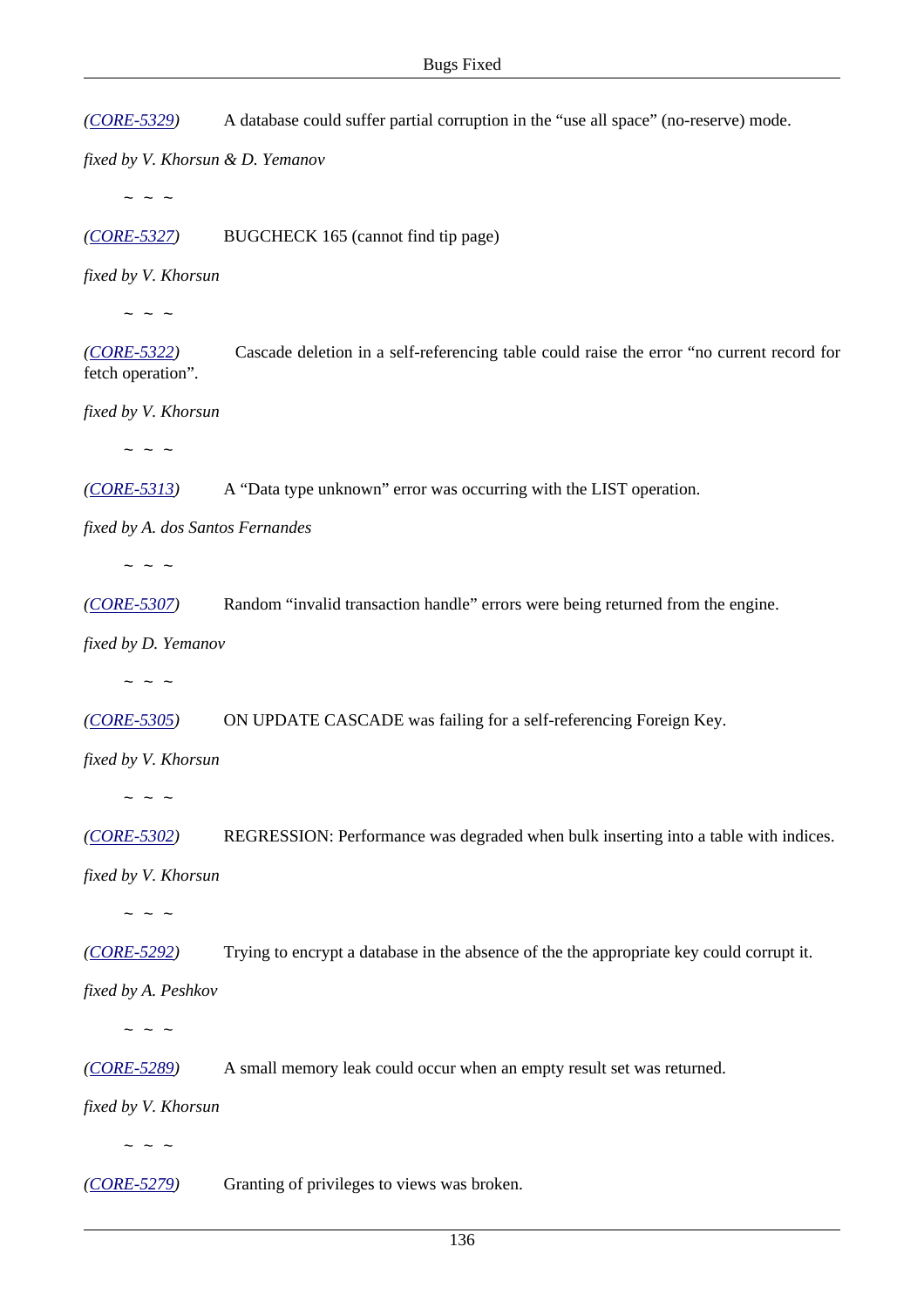*fixed by A. Peshkov*

 $\sim$  ~ ~

*([CORE-5277](http://tracker.firebirdsql.org/browse/CORE-5277))* Parameters with multi-byte character sets were being allowed to exceed the length limit for VARCHAR fields.

*fixed by A. dos Santos Fernandes*

 $\sim$  ~ ~

*([CORE-5275](http://tracker.firebirdsql.org/browse/CORE-5275))* Expression index could become inconsistent if CREATE INDEX was interrupted after btree creation but before committing.

*fixed by D. Yemanov*

 $\sim$  ~ ~

*([CORE-5268](http://tracker.firebirdsql.org/browse/CORE-5268))* Nested OR conditions could lead to incorrest results.

*fixed by D. Yemanov*

 $\sim$  ~ ~

*([CORE-5248](http://tracker.firebirdsql.org/browse/CORE-5248))* Consistency between roles and privileges in GRANT syntax needed improving in accordance with the SQL standard.

*fixed by A. Peshkov*

 $\sim$  ~ ~

*([CORE-5244](http://tracker.firebirdsql.org/browse/CORE-5244))* An attempt to execute a SELECT statement using isc\_dsql\_execute\_immediate() would produce the wrong error message.

*fixed by A. Peshkov*

 $\sim$  ~ ~

*([CORE-5241](http://tracker.firebirdsql.org/browse/CORE-5241))* Affected rows were not being counted for some update operations with views.

*fixed by D. Yemanov*

 $\sim$  ~ ~

*([CORE-5236](http://tracker.firebirdsql.org/browse/CORE-5236))* IN/ANY/ALL predicates could cause sub-optimal execution (late filtering) of joins.

*fixed by D. Yemanov*

 $\sim$  ~ ~

*([CORE-5233](http://tracker.firebirdsql.org/browse/CORE-5233))* Unaligned memory access in MET\_format() would cause segfault on big-endian machines.

*fixed by James Clarke*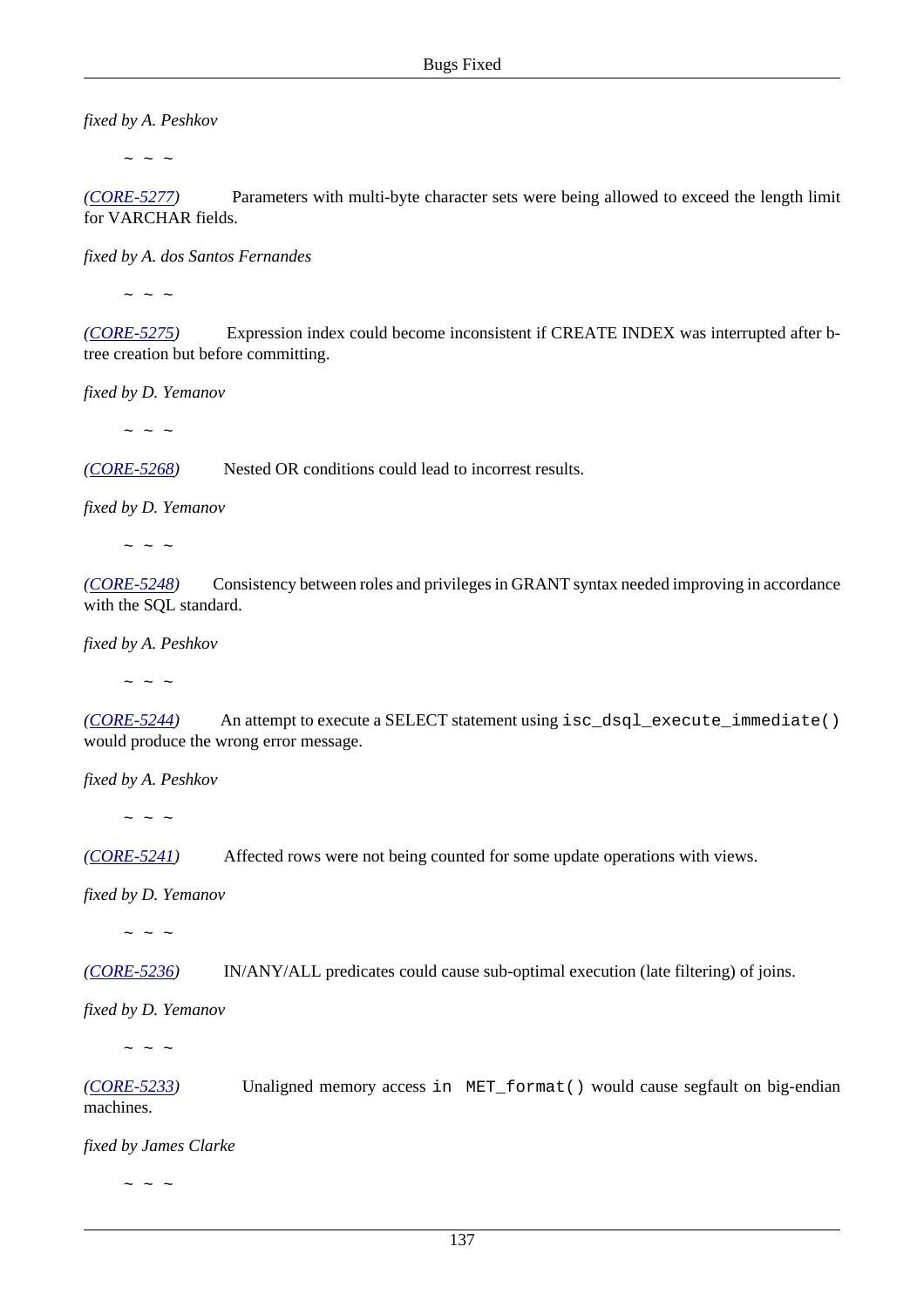*([CORE-5232](http://tracker.firebirdsql.org/browse/CORE-5232))* 32-bit locks on big-endian systems would lead to deadlock.

*fixed by James Clarke*

 $\sim$  ~ ~

*([CORE-5231](http://tracker.firebirdsql.org/browse/CORE-5231))* EXECUTE STATEMENT would throw a BLR error if the number of output parameters exceeded 256.

*fixed by D. Yemanov*

 $\sim$  ~ ~

*([CORE-5226](http://tracker.firebirdsql.org/browse/CORE-5226))* An incorrect result set (missing records) could be returned by an ORDER plan query navigating on a descending index.

*fixed by D. Yemanov*

 $\sim$  ~ ~

*([CORE-5225](http://tracker.firebirdsql.org/browse/CORE-5225))* Authentication was ending with first plug-in that had the user but would fail there, instead of continuing with the next plug-in.

*fixed by A. Peshkov*

 $\sim$  ~ ~

*([CORE-5222](http://tracker.firebirdsql.org/browse/CORE-5222))* SELECT WITH LOCK could raise unexpected update conflict errors under concurrent load.

*fixed by D. Yemanov*

 $\sim$  ~ ~

*([CORE-5213](http://tracker.firebirdsql.org/browse/CORE-5213))* A database could get decrypted after changing a couple of bytes in the database header without 'agreement' from the crypt plug-in.

*fixed by A. Peshkov*

 $\sim$  ~ ~

*([CORE-5210](http://tracker.firebirdsql.org/browse/CORE-5210))* POST\_EVENT was not working with the Fb 3.0 server and client.

*fixed by V. Khorsun*

 $\sim$   $\sim$   $\sim$ 

*([CORE-5193](http://tracker.firebirdsql.org/browse/CORE-5193))* The operator IS exhibited a precedence problem.

*fixed by A. dos Santos Fernandes*

 $\sim$  ~ ~

*([CORE-5183](http://tracker.firebirdsql.org/browse/CORE-5183))* REGRESSION: line/column numbering in error messages were being garbled if alias.name syntax was used in the offending statement.

*fixed by D. Yemanov*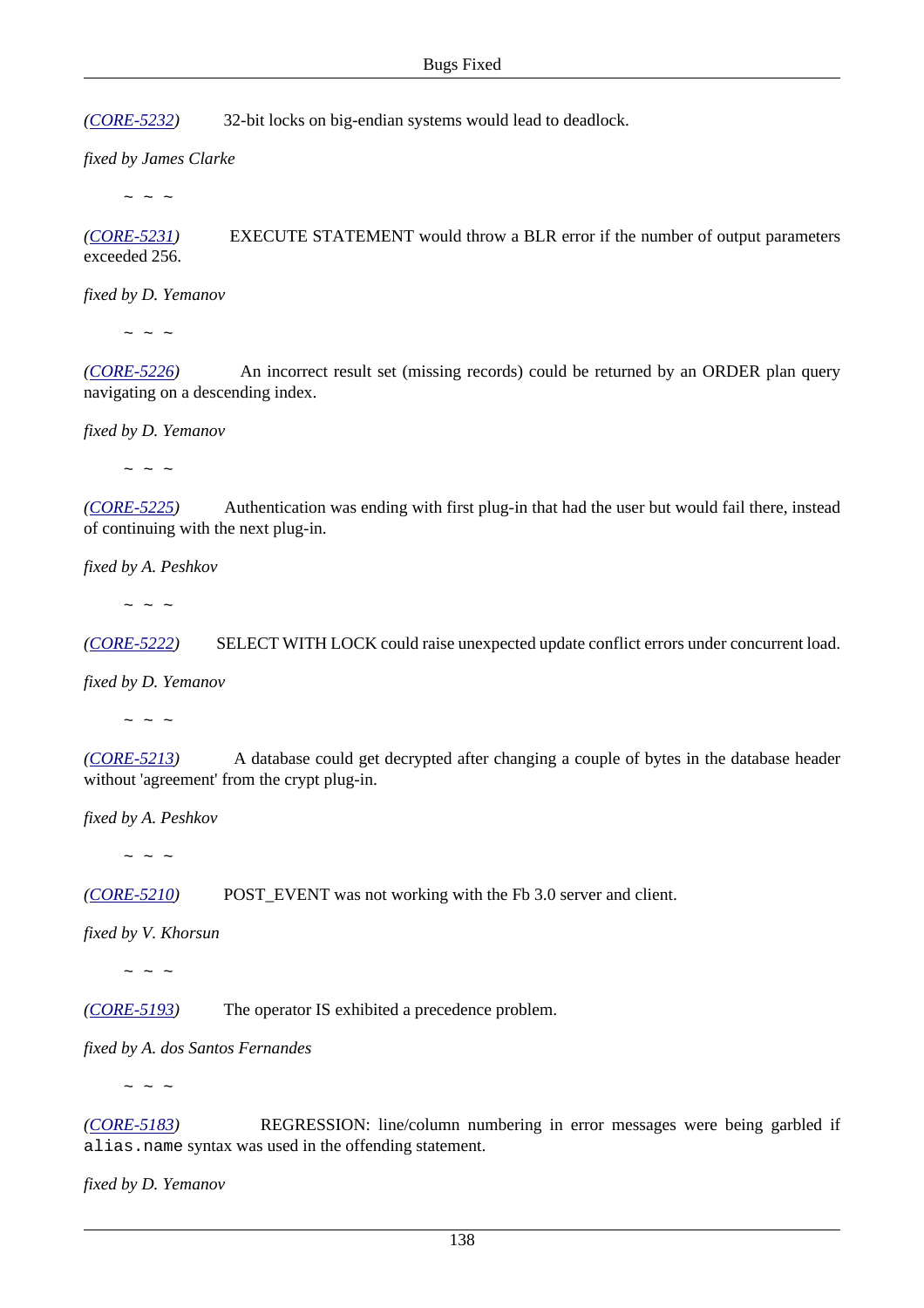*([CORE-5142](http://tracker.firebirdsql.org/browse/CORE-5142))* The error "no current record to fetch" was thrown if some record was to be deleted both by the statement itself and by some trigger fired during statement execution.

*fixed by V. Khorsun*

 $\sim$   $\sim$   $\sim$ 

*([CORE-1746](http://tracker.firebirdsql.org/browse/CORE-1746))* An expression index could be created while inserts into the table were in progress.

*fixed by V. Khorsun*

 $\sim$  ~ ~

### **Server Crashes**

*([CORE-5234](http://tracker.firebirdsql.org/browse/CORE-5234))* Access violation from certain UDFs would cause the server to crash.

*fixed by V. Khorsun*

 $\sim$  ~ ~

## **API/Remote Interface**

*([CORE-5347](http://tracker.firebirdsql.org/browse/CORE-5347))* Race conditions could arise when initializing wire compression.

*fixed by A. Peshkov*

 $\sim$  ~ ~

*([CORE-5296](http://tracker.firebirdsql.org/browse/CORE-5296))* A network protocol error was exhibited when performing a callback to a client for the database crypt key.

*fixed by A. Peshkov*

 $\sim$  ~ ~

*([CORE-5278](http://tracker.firebirdsql.org/browse/CORE-5278))* Some SPB parameters were failing in FB 3.0.

*fixed by A. Peshkov*

 $\sim$  ~ ~

*([CORE-5224](http://tracker.firebirdsql.org/browse/CORE-5224))* Transaction id tags for the Services API did not support new 48-bit transaction ids.

*fixed by D. Yemanov*

 $\sim$  ~ ~

*([CORE-5154](http://tracker.firebirdsql.org/browse/CORE-5154))* The Services API would not work with non-ASCII database names.

*fixed by D. Sibiryakov*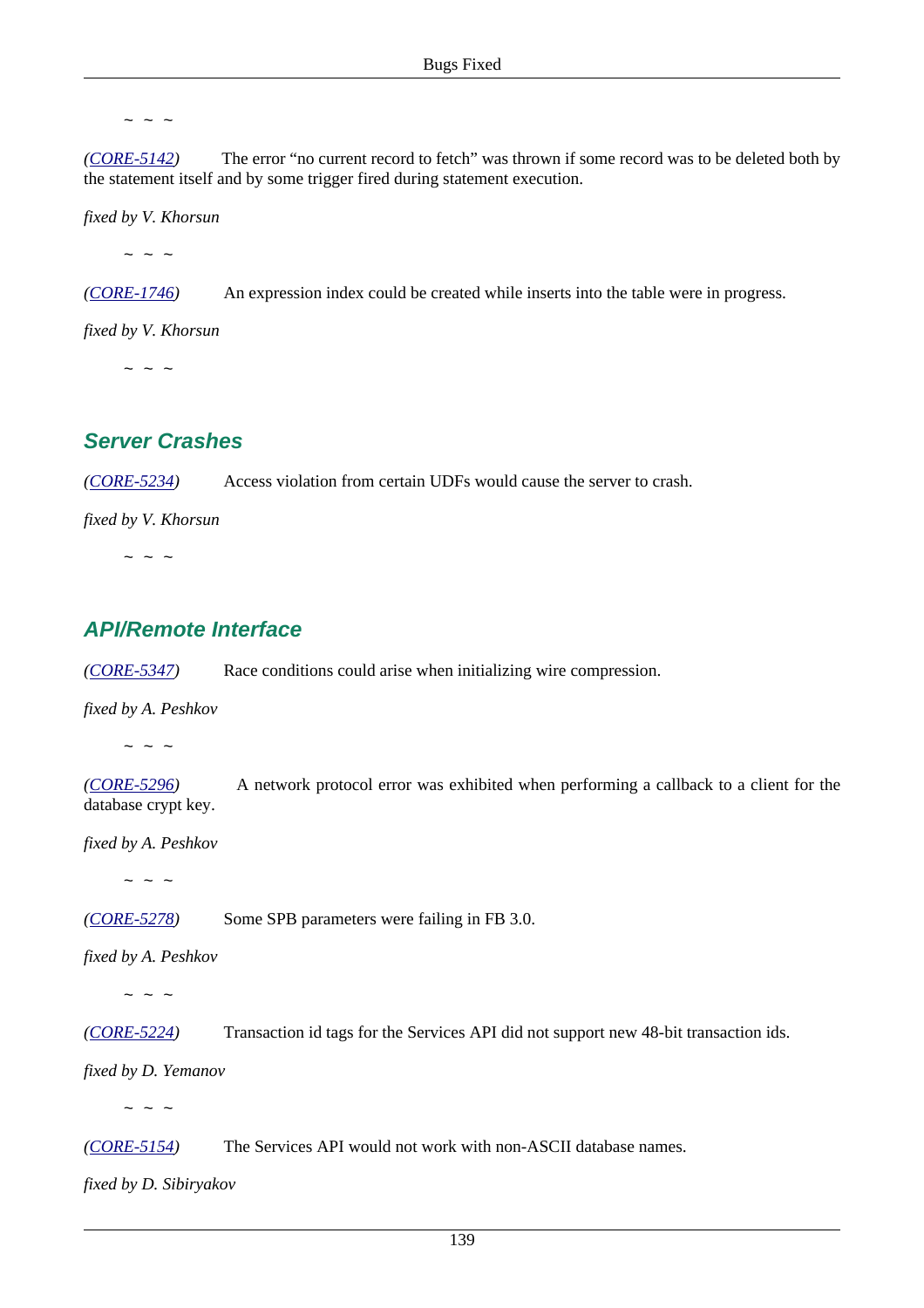## **Utilities**

### **fbsvcmgr**

*([CORE-5270](http://tracker.firebirdsql.org/browse/CORE-5270)) fbsvcmgr* was not producing any error when it attempted to shut down a database without a specified timeout (prp\_force\_shutdown N).

#### *fixed by A. Peshkov*

 $\sim$   $\sim$   $\sim$ 

### **gbak**

*([CORE-5228](http://tracker.firebirdsql.org/browse/CORE-5228))* Restore could hang if the database contained more than 4 billion records.

*fixed by D. Yemanov*

 $\sim$  ~ ~

### **gfix**

*([CORE-5295](http://tracker.firebirdsql.org/browse/CORE-5295))* Validation could read after the end-of-file when operating on a multi-file database.

*fixed by V. Khorsun*

 $\sim$  ~ ~

### **isql**

*([CORE-5308](http://tracker.firebirdsql.org/browse/CORE-5308))* The BLOBVIEW command was causing *isql* to hang.

*fixed by A. Peshkov*

 $\sim$   $\sim$   $\sim$ 

*([CORE-5294](http://tracker.firebirdsql.org/browse/CORE-5294)) isql* would leak memory when SHOW GRANTS was used on a new, empty database.

*fixed by A. Peshkov*

 $\sim$  ~ ~

*([CORE-5220](http://tracker.firebirdsql.org/browse/CORE-5220))* isql -[e]X[tract\_metadata] output was omitting double quotes for the COLLATE <collation> clause of a CREATE DOMAIN statement when <collation> was for any non-ascii character set.

*fixed by A. dos Santos Fernandes*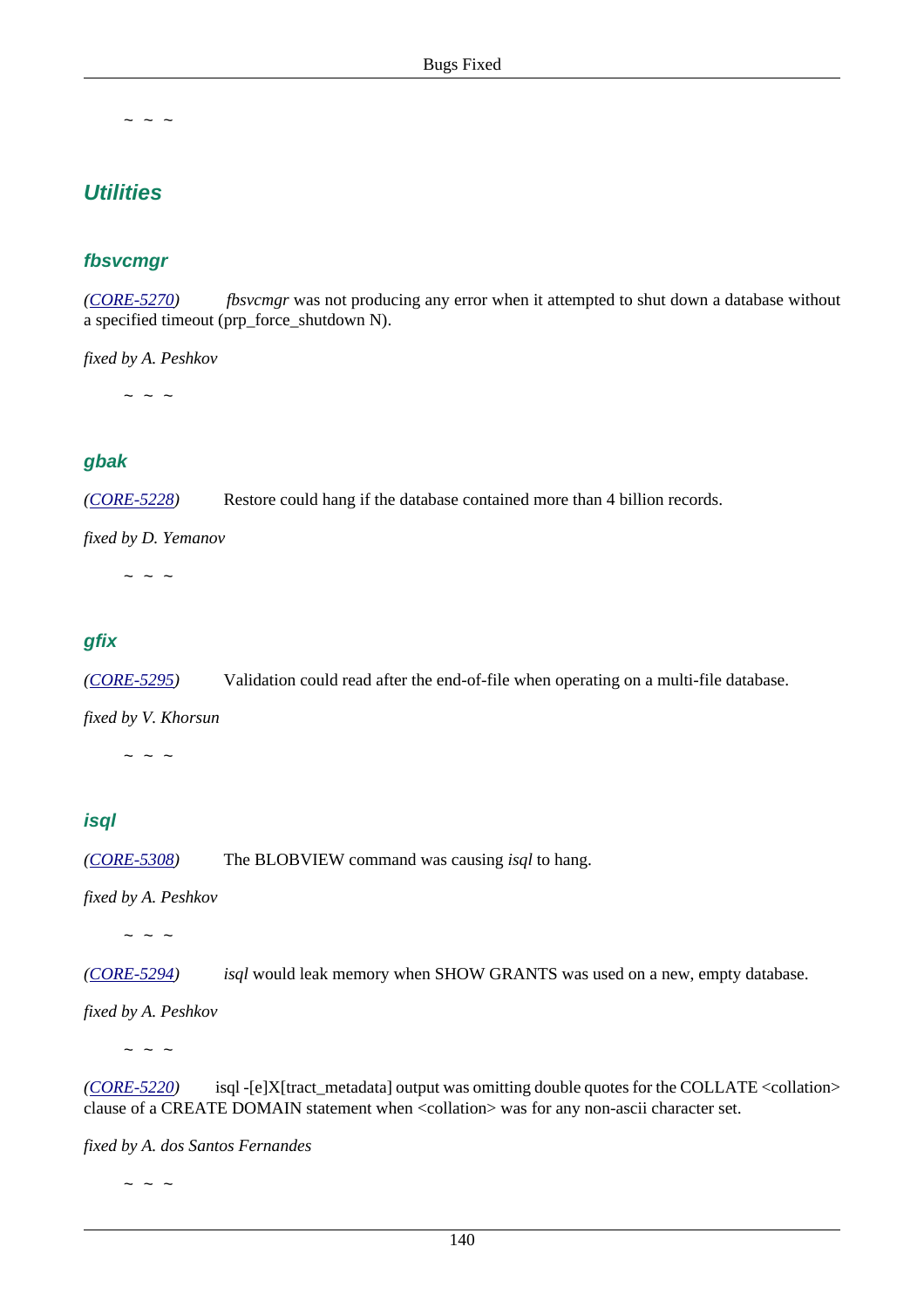*([CORE-5218](http://tracker.firebirdsql.org/browse/CORE-5218))* isql -[e]X[tract\_metadata] was not exporting explicitly defined names for NOT NULL constraints for Dialect 3 databases.

*fixed by D. Yemanov*

 $\sim$  ~ ~

*([CORE-5217](http://tracker.firebirdsql.org/browse/CORE-5217))* isql -[e]X[tract\_metadata] could crash while exporting an exception with message text length longer than 127 bytes.

*fixed by D. Yemanov*

 $\sim$  ~ ~

*([CORE-5207](http://tracker.firebirdsql.org/browse/CORE-5207))* isql -[e]X[tract\_metadata] could generate invalid GRANT USAGE statements for domains.

*fixed by D. Yemanov*

 $\sim$  ~ ~

### **Monitoring and Trace**

*([CORE-5246](http://tracker.firebirdsql.org/browse/CORE-5246))* A string truncation error would occur while selecting from the MON\$ tables if some user-defined context variable was longer than 255 bytes.

*fixed by D. Yemanov*

 $\sim$  ~ ~

*([CORE-5203](http://tracker.firebirdsql.org/browse/CORE-5203))* A trace session could fully utilize a single CPU core.

*fixed by A. Peshkov*

 $\sim$  ~ ~

#### **nBackup**

*([CORE-5264](http://tracker.firebirdsql.org/browse/CORE-5264))* A database located on a raw device could not be unlocked from an *nBackup*-locked state.

*fixed by A. Peshkov*

 $\sim$  ~ ~

## **Builds**

*([CORE-5348](http://tracker.firebirdsql.org/browse/CORE-5348))* Databases created during the process of the Windows builds were owned by a Windows administrator, not SYSDBA.

*fixed by V. Khorsun*

 $\sim$  ~ ~

*([CORE-5284](http://tracker.firebirdsql.org/browse/CORE-5284))* Firebird failed to build with USE\_VALGRIND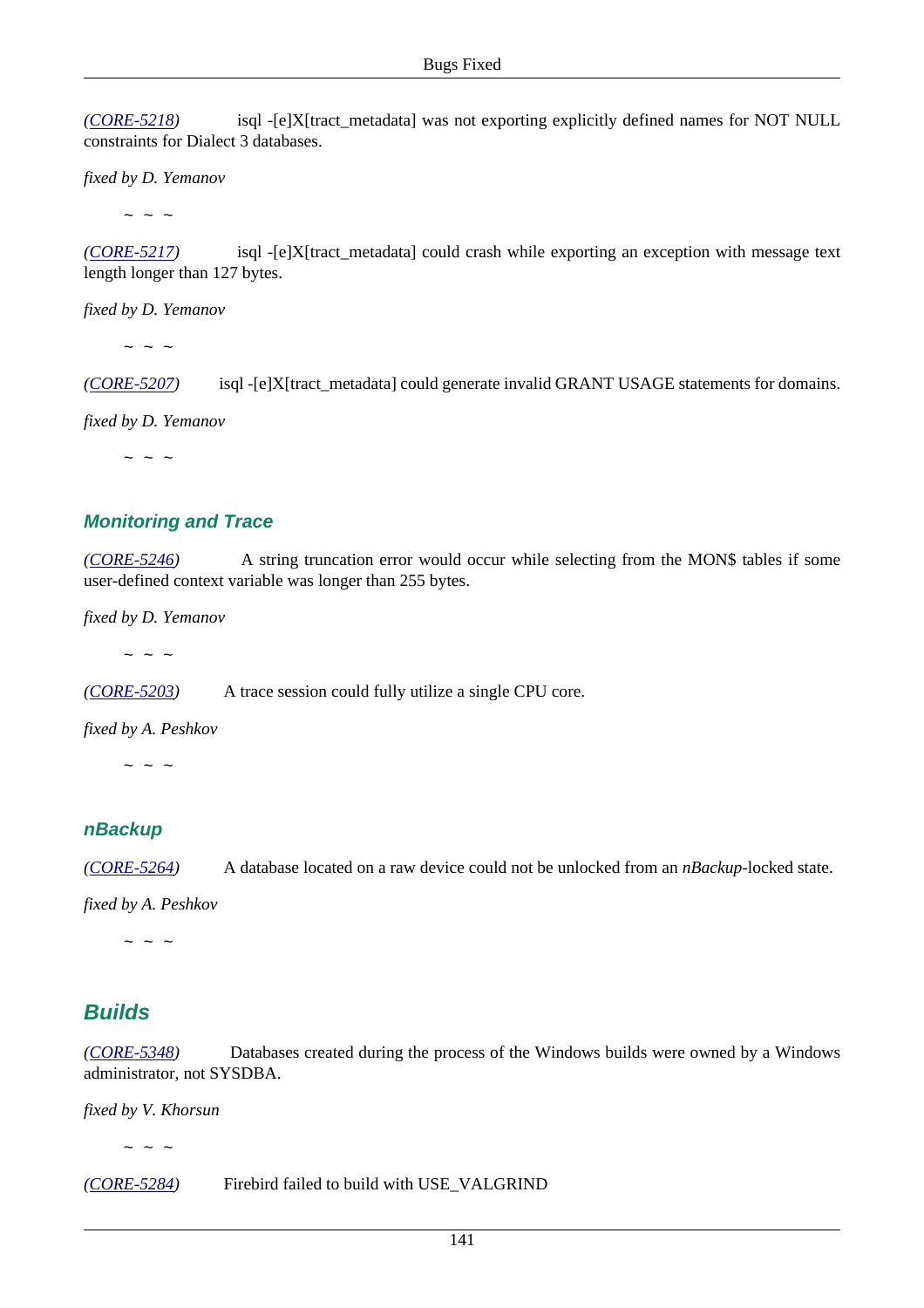*fixed by A. Peshkov*

 $\sim$  ~ ~

## **POSIX-Specific**

*([CORE-5335](http://tracker.firebirdsql.org/browse/CORE-5335))* A segfault could occur when op\_que\_events was used on a port that was not prepared for events processing.

*fixed by A. Peshkov*

 $\sim$  ~ ~

*([CORE-5285](http://tracker.firebirdsql.org/browse/CORE-5285))* A segfault could occur if an attachment was closed while requests were still open.

*fixed by A. Peshkov*

 $\sim$   $\sim$   $\sim$ 

*([CORE-5249](http://tracker.firebirdsql.org/browse/CORE-5249))* Incorrect use of the system call readlink().

*fixed by A. Peshkov*

 $\sim$  ~ ~

# **Firebird 3.0.0 Release: Bug Fixes**

The following bug fixes were reported prior to the v.3.0.0 official release:

## **Core Engine**

*([CORE-5184](http://tracker.firebirdsql.org/browse/CORE-5184))* An assertion would occur in the cloop dispatcher when trying to save exception information in the status interface.

*fixed by A. Peshkov*

 $\sim$  ~ ~

*([CORE-5182](http://tracker.firebirdsql.org/browse/CORE-5182))* Failure to find a record on re-fetch would produce inconsistent effects on subsequent statement execution.

*fixed by D. Yemanov*

 $\sim$  ~ ~

*([CORE-5166](http://tracker.firebirdsql.org/browse/CORE-5166))* Unique key violation on a BOOLEAN column was returning an erroneous message.

*fixed by A. dos Santos Fernandes*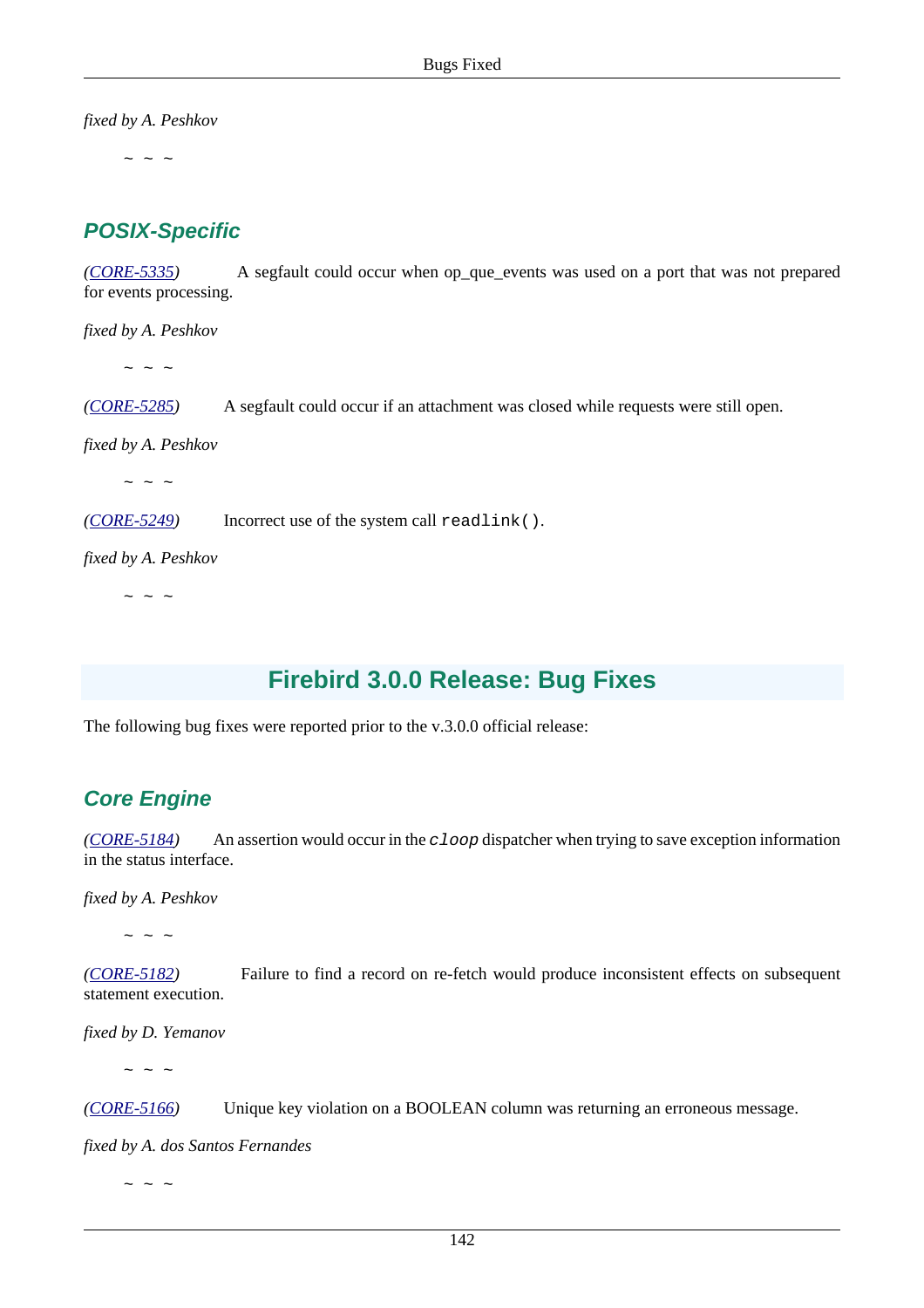*([CORE-5165](http://tracker.firebirdsql.org/browse/CORE-5165))* HAVING COUNT(\*) NOT IN ( <Q> ) would erroneously exclude a record from the outer result set. (<Q> represents a result set without nulls)

*fixed by A. dos Santos Fernandes*

 $\sim$  ~ ~

*([CORE-5161](http://tracker.firebirdsql.org/browse/CORE-5161))* It was possible to create a unique index on non-unique data.

*fixed by V. Khorsun*

 $\sim$   $\sim$   $\sim$ 

*([CORE-5159](http://tracker.firebirdsql.org/browse/CORE-5159))* Regression: the engine could throw transliteration errors when running from a non-ASCII system path.

*fixed by A. dos Santos Fernandes*

 $\sim$  ~ ~

*([CORE-5157](http://tracker.firebirdsql.org/browse/CORE-5157))* The server could go into an infinite loop when data was being sent from a client to the server in small packets.

*fixed by A. Peshkov*

 $\sim$   $\sim$   $\sim$ 

*([CORE-5149](http://tracker.firebirdsql.org/browse/CORE-5149))* Regression: LEFT JOIN was incorrectly pushing COALESCE into the inner stream, causing wrong results.

*fixed by D. Yemanov*

 $\sim$   $\sim$   $\sim$ 

*([CORE-5147](http://tracker.firebirdsql.org/browse/CORE-5147))* CREATE TRIGGER was failing with the error "Ambiguous field name between table B and table A".

*fixed by A. dos Santos Fernandes*

 $\sim$   $\sim$   $\sim$ 

*([CORE-5146](http://tracker.firebirdsql.org/browse/CORE-5146))* Join order was sub-optimal if one table had a selective predicate and MIN was calculated for the other one.

*fixed by D. Yemanov*

 $\sim$  ~ ~

*([CORE-5144](http://tracker.firebirdsql.org/browse/CORE-5144))* Deadlock could occur when a database was being encrypted or decrypted under high parallel load.

*fixed by A. Peshkov*

 $\sim$   $\sim$   $\sim$ 

*([CORE-5133](http://tracker.firebirdsql.org/browse/CORE-5133))* ALTER SEQUENCE RESTART WITH was failing to change the initial value.

*fixed by D. Yemanov*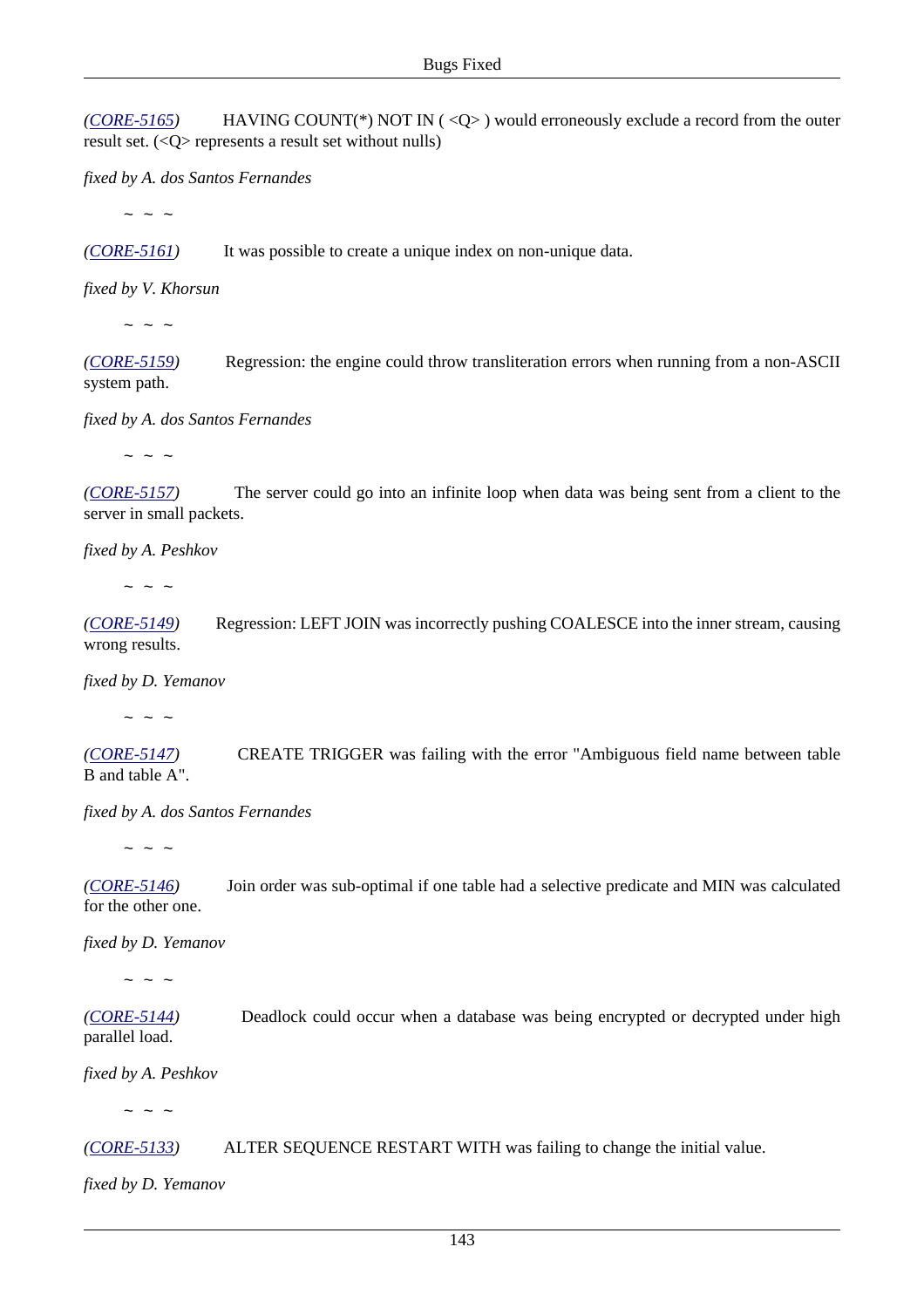*([CORE-5130](http://tracker.firebirdsql.org/browse/CORE-5130))* Minor regression: wrong error message was being returned on an attempt to compile a view with both a subquery and the WITH CHECK OPTION clause in its definition—an illegal combination.

*fixed by A. dos Santos Fernandes*

 $\sim$  ~ ~

*([CORE-5122](http://tracker.firebirdsql.org/browse/CORE-5122))* The optimizer could avoid using an expression index if the query was running in a different connection character set to the one that was in effect when the index was created.

*fixed by D. Yemanov*

 $\sim$  ~ ~

*([CORE-4645](http://tracker.firebirdsql.org/browse/CORE-4645))* Internal Firebird consistency check (cannot find tip page (165), file: tra.cpp line: 2375) would occur if too many transactions were created for one connection to a read-only database. This was a very old bug, dating back to InterBase 6.

*fixed by V. Khorsun*

 $\sim$  ~ ~

## **Server Crashes**

*([CORE-5153](http://tracker.firebirdsql.org/browse/CORE-5153))* Regression: The server would crash when aggregate functions were used together with the NOT IN predicate.

*fixed by A. dos Santos Fernandes*

 $\sim$  ~ ~

## **Utilities**

#### **gbak**

*([CORE-5143](http://tracker.firebirdsql.org/browse/CORE-5143)) gbak* restore could fail when there was some SQL function accessing a table while the switch -O(NE\_AT\_A\_TIME) was in use.

*fixed by D. Yemanov*

 $\sim$   $\sim$   $\sim$ 

#### **gfix**

*([CORE-5140](http://tracker.firebirdsql.org/browse/CORE-5140))* An attempt to set the number of page buffers to a non-supported value would return the wrong error message.

*fixed by V. Khorsun*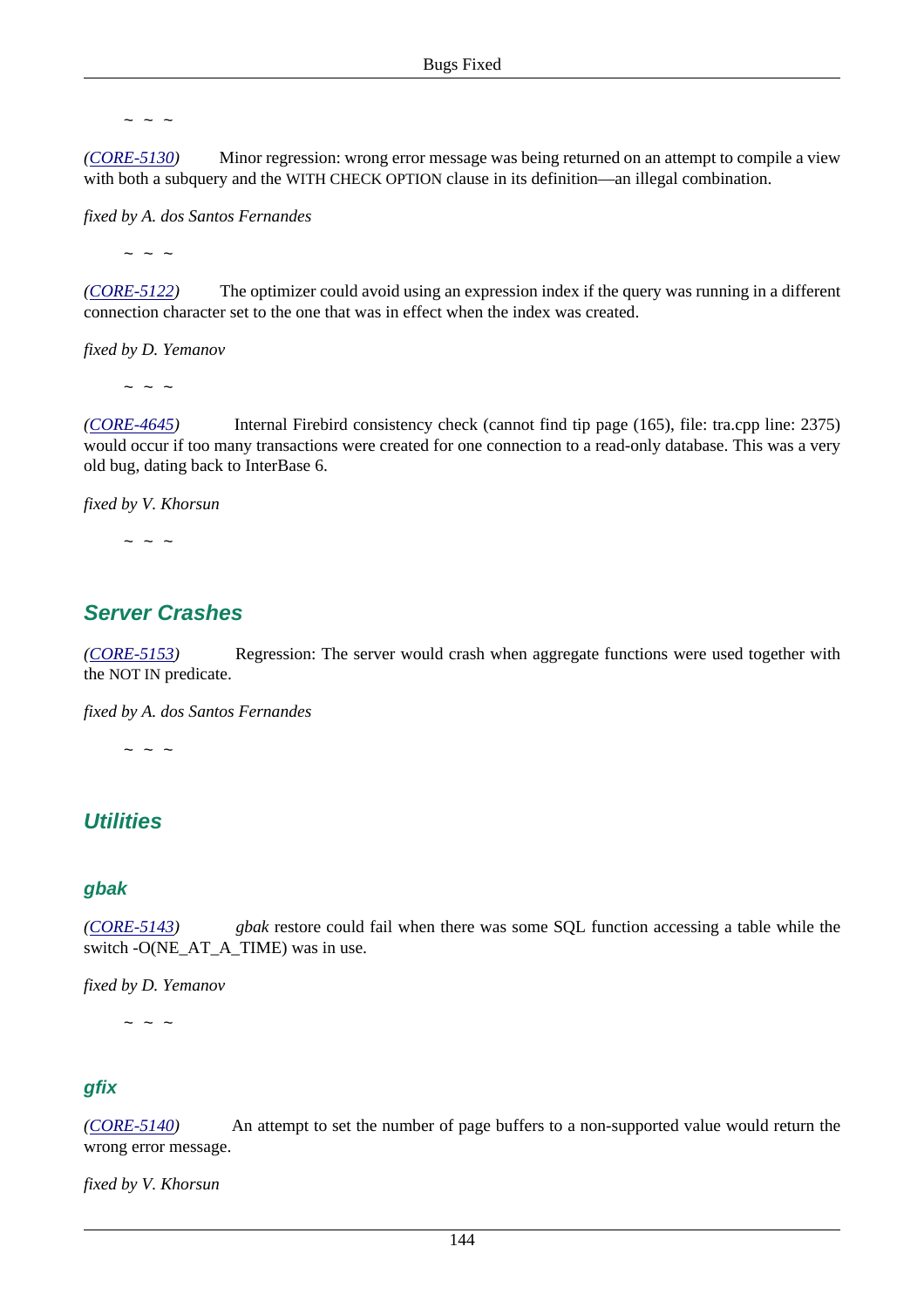#### **isql**

*([CORE-5194](http://tracker.firebirdsql.org/browse/CORE-5194))* An invalid COMPUTED BY definition was being generated by the 'extract metadata' operation.

*fixed by A. dos Santos Fernandes*

 $\sim$  ~ ~

### **Monitoring**

*([CORE-5179](http://tracker.firebirdsql.org/browse/CORE-5179))* Database-level statistics (MON\$STAT\_GROUP = 0) could contain multiple rows under concurrent load.

*fixed by D. Yemanov*

 $\sim$  ~ ~

#### **User Management**

*([CORE-5189](http://tracker.firebirdsql.org/browse/CORE-5189))* The codes of operation for user management plug-ins were missing from the public API.

*fixed by A. Peshkov*

 $\sim$  ~ ~

*([CORE-5162](http://tracker.firebirdsql.org/browse/CORE-5162))* Users with the same name can co-exist in the security database if they are created by different plug-ins. However, tags or attributes for a user created using one plug-in were being displayed in the SEC\$ virtual tables for the same-name user created by the other plug-in.

*fixed by A. Peshkov*

 $\sim$  ~ ~

*([CORE-5155](http://tracker.firebirdsql.org/browse/CORE-5155))* [CREATE OR] ALTER USER statement would fail if the PASSWORD parameter was present and was not specified immediately after the USER parameter.

*fixed by A. Peshkov*

 $\sim$  ~ ~

## **Builds**

*([CORE-5181](http://tracker.firebirdsql.org/browse/CORE-5181))* The build would fail if HAVE\_MMAP was not defined.

*fixed by A. Peshkov*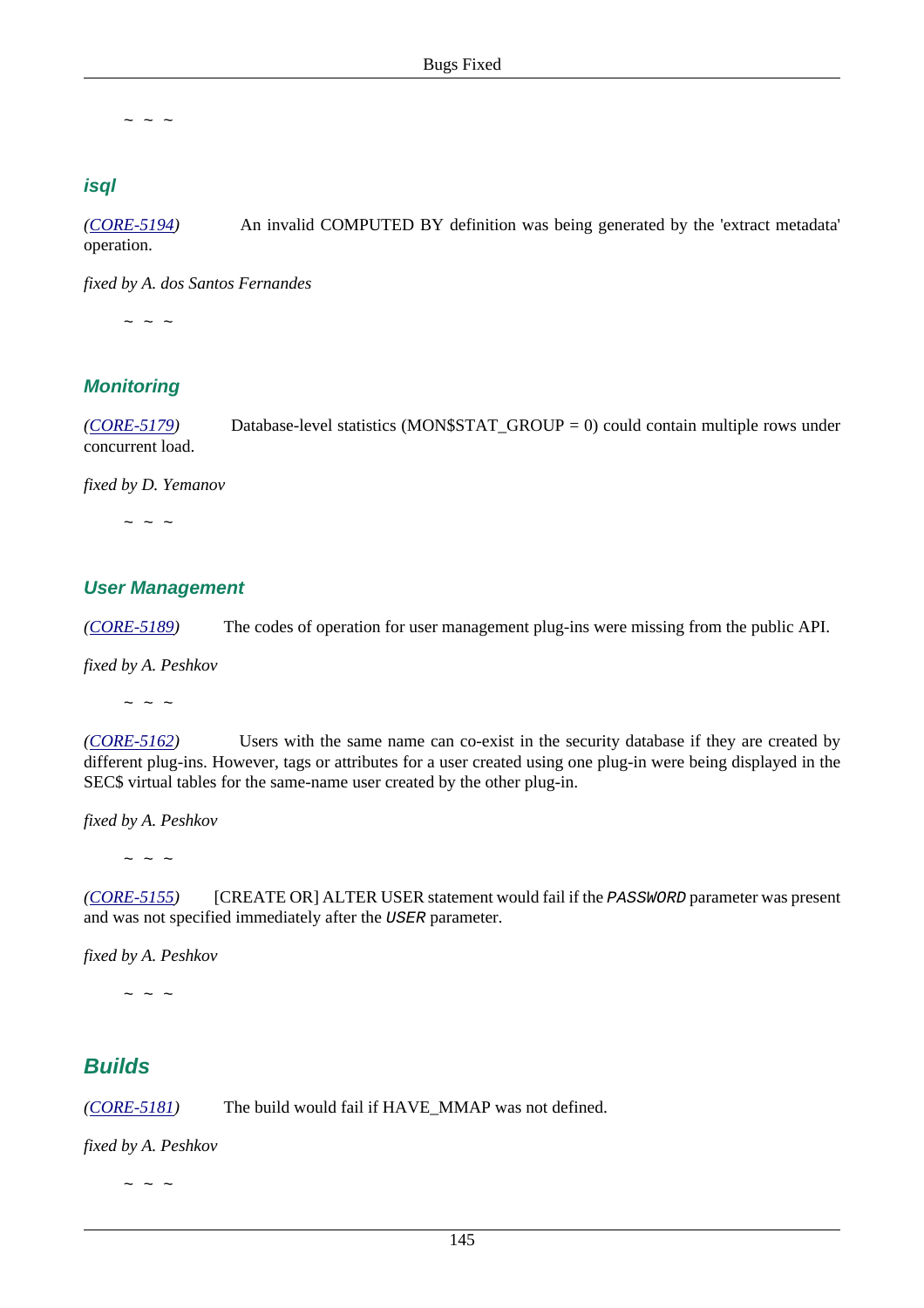*([CORE-5180](http://tracker.firebirdsql.org/browse/CORE-5180))* Root rights were unnecessarily required to build a Linux package.

*fixed by A. Peshkov*

 $\sim$  ~ ~

*([CORE-5134](http://tracker.firebirdsql.org/browse/CORE-5134))* The samples of dbcrypt-related plug-ins contained references to internal files.

*fixed by A. Peshkov*

 $\sim$  ~ ~

# **Firebird 3.0 Release Candidate 2: Bug Fixes and Minor Improvements**

The following tweaks and bug fixes were reported prior to v.3.0.0 release candidate 2:

#### **Minor Improvements**

*([CORE-4996](http://tracker.firebirdsql.org/browse/CORE-4996))* NEW: SECURITY2.FDB —> SECURITY3.FDB upgrade feature

*Implemented by A. Peshkov*

 $\sim$  ~ ~

*([CORE-1538](http://tracker.firebirdsql.org/browse/CORE-1538))* NEW: An option was added to the API function isc\_database\_info() to return the number of free pages in a database.

*Implemented by V. Khorsun*

 $\sim$  ~ ~

*([CORE-5112](http://tracker.firebirdsql.org/browse/CORE-5112))* IMPROVEMENT: The error messages for a malformed SQDLA were improved.

*Implemented by D. Sibiryakov*

 $\sim$  ~ ~

*([CORE-5100](http://tracker.firebirdsql.org/browse/CORE-5100))* IMPROVEMENT: Improved control over database crypt keys, see [Encryption Tasks](#page-60-0).

*Implemented by A. Peshkov*

 $\sim$  ~ ~

*([CORE-5083](http://tracker.firebirdsql.org/browse/CORE-5083))* IMPROVEMENT: A method was provided to set the correct offsets in user-implemented IMessageMetadata.

*Implemented by A. Peshkov*

 $\sim$  ~ ~

*([CORE-5077](http://tracker.firebirdsql.org/browse/CORE-5077))* IMPROVEMENT: In *isql*, SHOW DATABASE includes the encryption status of the database, as does *gstat* -h[eader].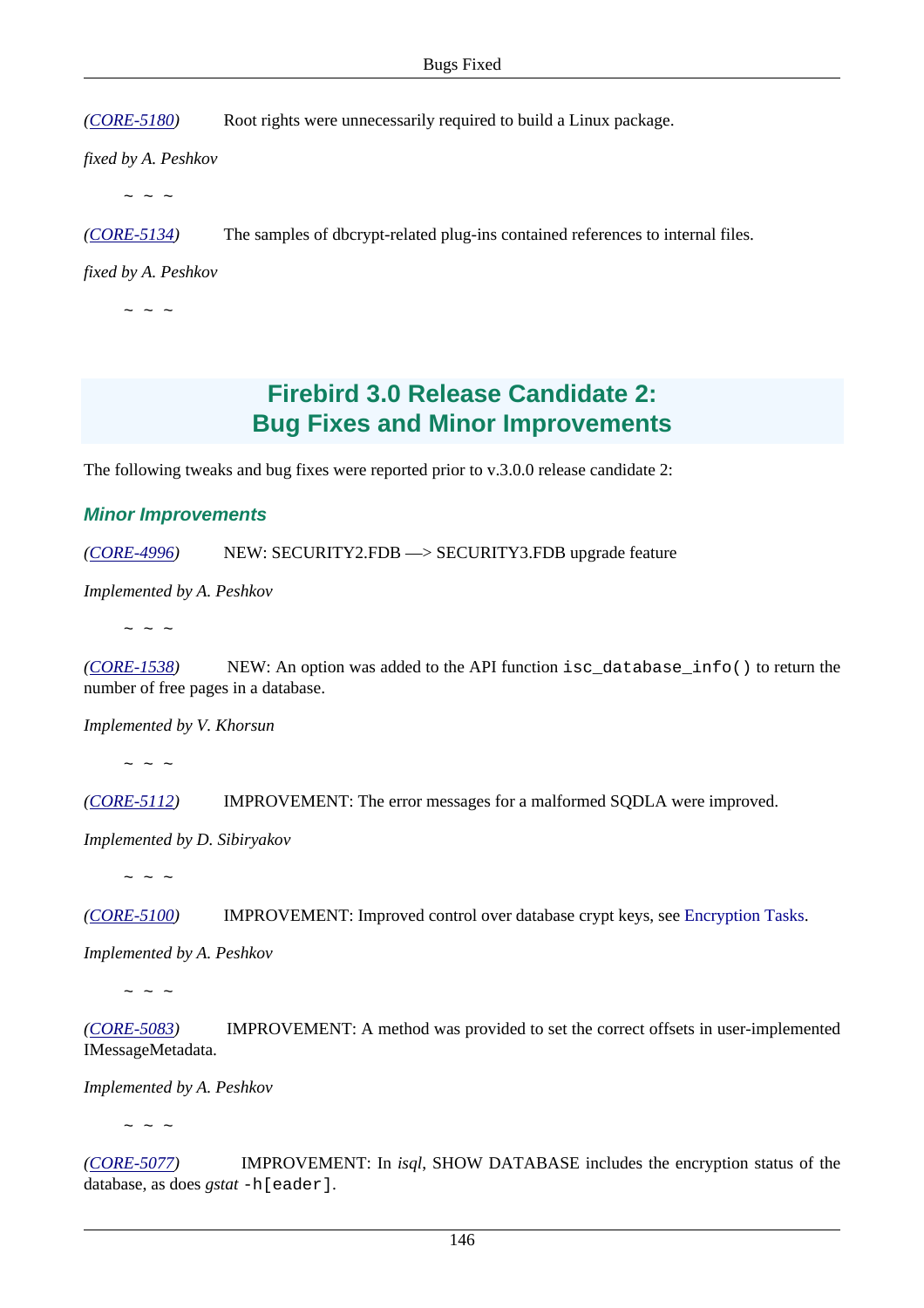*Implemented by A. Peshkov*

 $\sim$  ~ ~

*([CORE-5063](http://tracker.firebirdsql.org/browse/CORE-5063))* IMPROVEMENT: In *isql*, SHOW DATABASE includes the numbers of used and free pages in the database.

*Implemented by V. Khorsun*

 $\sim$   $\sim$   $\sim$ 

*([CORE-5028](http://tracker.firebirdsql.org/browse/CORE-5028))* IMPROVEMENT: The remote port number was added to the monitoring table MON \$ATTACHMENTS.

*Implemented by V. Khorsun*

 $\sim$  ~ ~

*([CORE-4978](http://tracker.firebirdsql.org/browse/CORE-4978))* IMPROVEMENT: Validation and repair of lost data pages have been improved.

*Implemented by R. Simakov, V. Khorsun*

 $\sim$  ~ ~

*([CORE-2493](http://tracker.firebirdsql.org/browse/CORE-2493))* IMPROVEMENT: The IP address of the remote host is now appended to error messages in firebird.log for TCP connections.

*Implemented by V. Khorsun*

 $\sim$  ~ ~

**Bugs**

## **Core Engine**

*([CORE-5110](http://tracker.firebirdsql.org/browse/CORE-5110))* A false primary or foreign key violation could be reported when an attachment used the isc\_dpb\_no\_garbage\_collect flag.

*fixed by V. Khorsun*

 $\sim$  ~ ~

*([CORE-5104](http://tracker.firebirdsql.org/browse/CORE-5104))* SELECTs from an external data source would become slow.

*fixed by V. Khorsun, A. Peshkov*

 $\sim$  ~ ~

*([CORE-5097](http://tracker.firebirdsql.org/browse/CORE-5097))* COMPUTED BY expressions were not being converted to their data type inside the engine.

*fixed by A. dos Santos Fernandes*

 $\sim$  ~ ~

*([CORE-5093](http://tracker.firebirdsql.org/browse/CORE-5093))* ALTER COLUMN was not changing the type of a computed column where it should.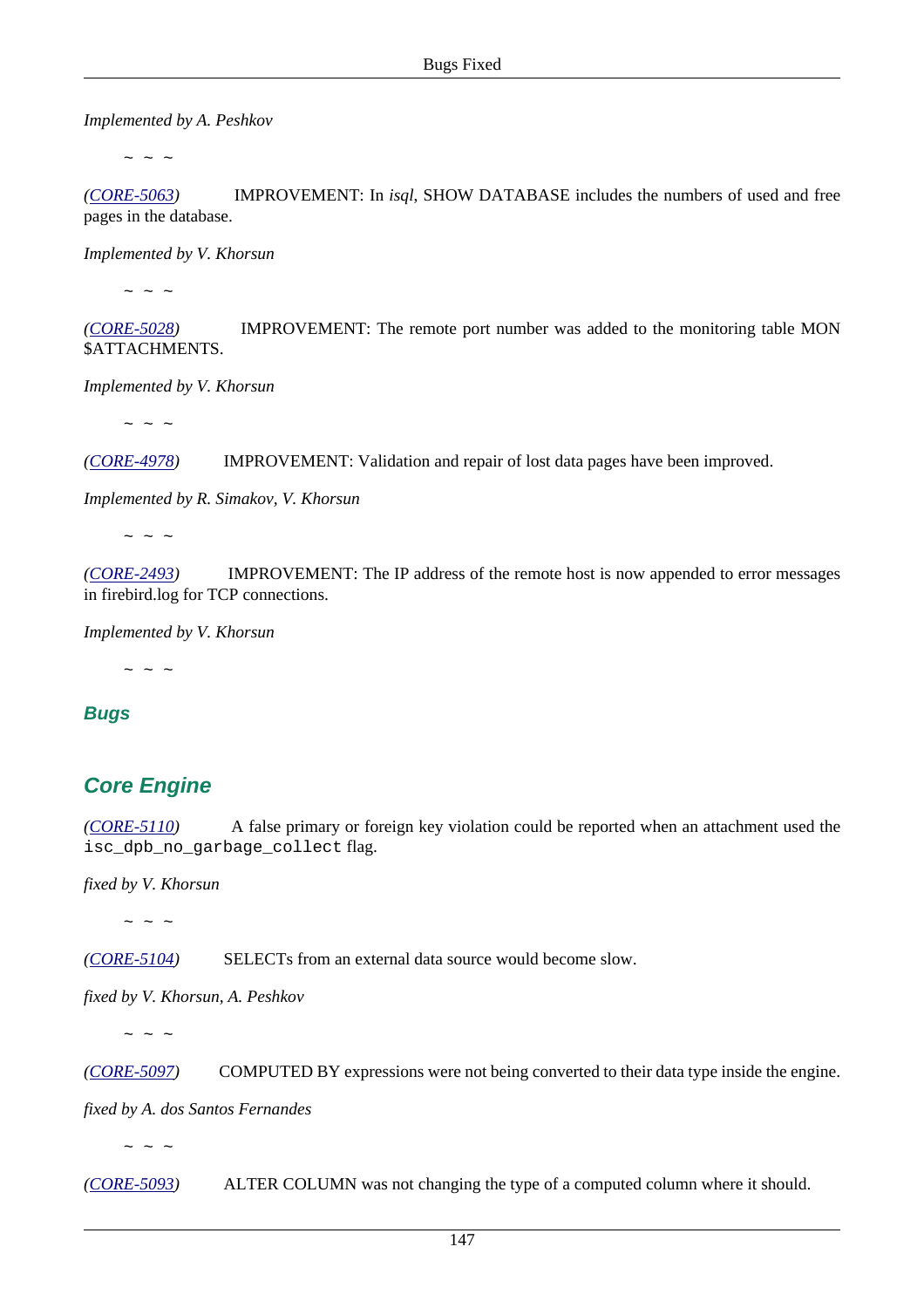*fixed by A. dos Santos Fernandes*

 $\sim$  ~ ~

*([CORE-5082](http://tracker.firebirdsql.org/browse/CORE-5082))* The server was not validating the correctness of the user/password pair provided in the EXECUTE STATEMENT operation.

*fixed by A. Peshkov*

 $\sim$   $\sim$   $\sim$ 

*([CORE-5078](http://tracker.firebirdsql.org/browse/CORE-5078))* The "Invalid BLOB ID" error was being thrown unexpectedly after a large VARCHAR column was changed to text BLOB.

*fixed by V. Khorsun*

 $\sim$  ~ ~

*([CORE-5075](http://tracker.firebirdsql.org/browse/CORE-5075))* ON DISCONNECT trigger with EXECUTE STATEMENT was not working and would lead to a server crash when it was recreated.

*fixed by V. Khorsun*

 $\sim$  ~ ~

*([CORE-5062](http://tracker.firebirdsql.org/browse/CORE-5062))* 

*fixed by A. dos Santos Fernandes*Function CHAR\_TO\_UUID on an indexed column would throw the error "expression evaluation not supported".

 $\sim$  ~ ~

*([CORE-5060](http://tracker.firebirdsql.org/browse/CORE-5060))* CREATE VIEW that selected from a system table would fail, despite all grants being available.

*fixed by A. Peshkov*

 $\sim$  ~ ~

*([CORE-5056](http://tracker.firebirdsql.org/browse/CORE-5056))* The write lock on the database file was being cleared when retrieving the database statistics via the Services API.

*fixed by A. Peshkov*

 $\sim$  ~ ~

*([CORE-5049](http://tracker.firebirdsql.org/browse/CORE-5049))* Byte-length for view columns was being calculated incorrectly.

*fixed by A. dos Santos Fernandes*

 $\sim$   $\sim$   $\sim$ 

*([CORE-5047](http://tracker.firebirdsql.org/browse/CORE-5047))* mapUser() routine would establish a secondary attachment using the wrong provider.

*fixed by A. Peshkov*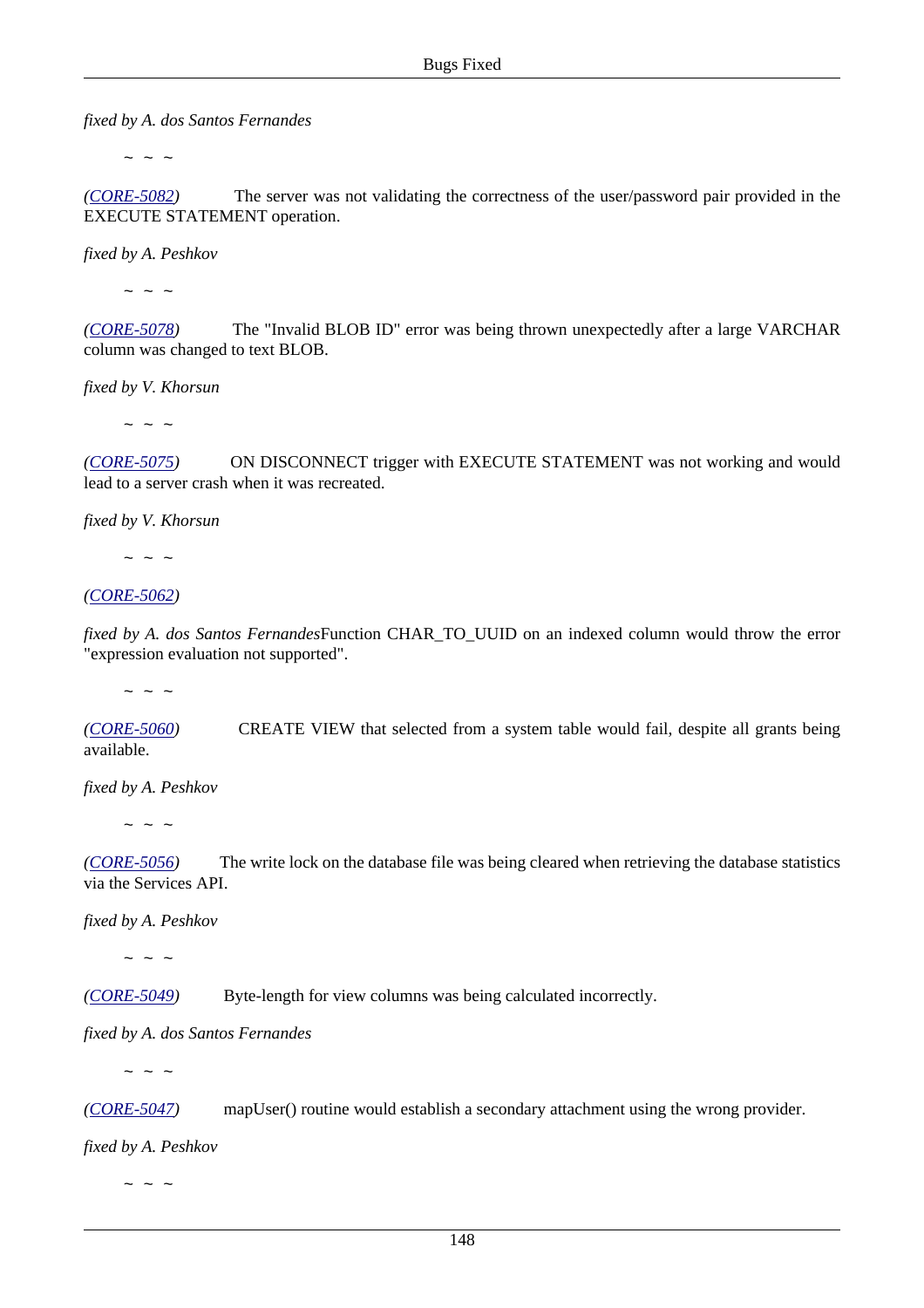*([CORE-5039](http://tracker.firebirdsql.org/browse/CORE-5039))* Connecting to a service with an invalid service name would yield an incorrect error message.

*fixed by A. Peshkov*

 $\sim$  ~ ~

*([CORE-5034](http://tracker.firebirdsql.org/browse/CORE-5034))* A delay of at least 5 seconds could occur on disconnect if the disconnect followed closely on an Event Manager initialization.

*fixed by V. Khorsun*

 $\sim$   $\sim$   $\sim$ 

*([CORE-5033](http://tracker.firebirdsql.org/browse/CORE-5033))* The file fb\_user\_mapping could be left behind in the Firebird lock directory after a correct shutdown of all Firebird worker processes.

*fixed by V. Khorsun*

 $\sim$  ~ ~

*([CORE-5032](http://tracker.firebirdsql.org/browse/CORE-5032))* Connection to a database with its own security database was not possible in the absence of security3.fdb.

*fixed by A. Peshkov*

 $\sim$  ~ ~

*([CORE-5026](http://tracker.firebirdsql.org/browse/CORE-5026))* Firebird authentication would give up after failing to establish authentication via the first common plugin.

*fixed by A. Peshkov*

 $\sim$  ~ ~

*([CORE-5020](http://tracker.firebirdsql.org/browse/CORE-5020))* An ORDER BY clause on the key columns of a compound index could disable usage of other indices.

*fixed by D. Yemanov*

 $\sim$  ~ ~

*([CORE-5018](http://tracker.firebirdsql.org/browse/CORE-5018))* Non-indexed predicates might not have been applied immediately after retrieval when tables were being joined.

*fixed by D. Yemanov*

 $\sim$  ~ ~

*([CORE-5017](http://tracker.firebirdsql.org/browse/CORE-5017))* Interrupt of aux connection during TCP setup phase would cause a server exit due to an unhandled exception.

*fixed by A. Peshkov*

 $\sim$   $\sim$   $\sim$ 

*([CORE-5014](http://tracker.firebirdsql.org/browse/CORE-5014))* Interrupt of aux connection during TCP setup phase was producing unclear error messages in firebird.log.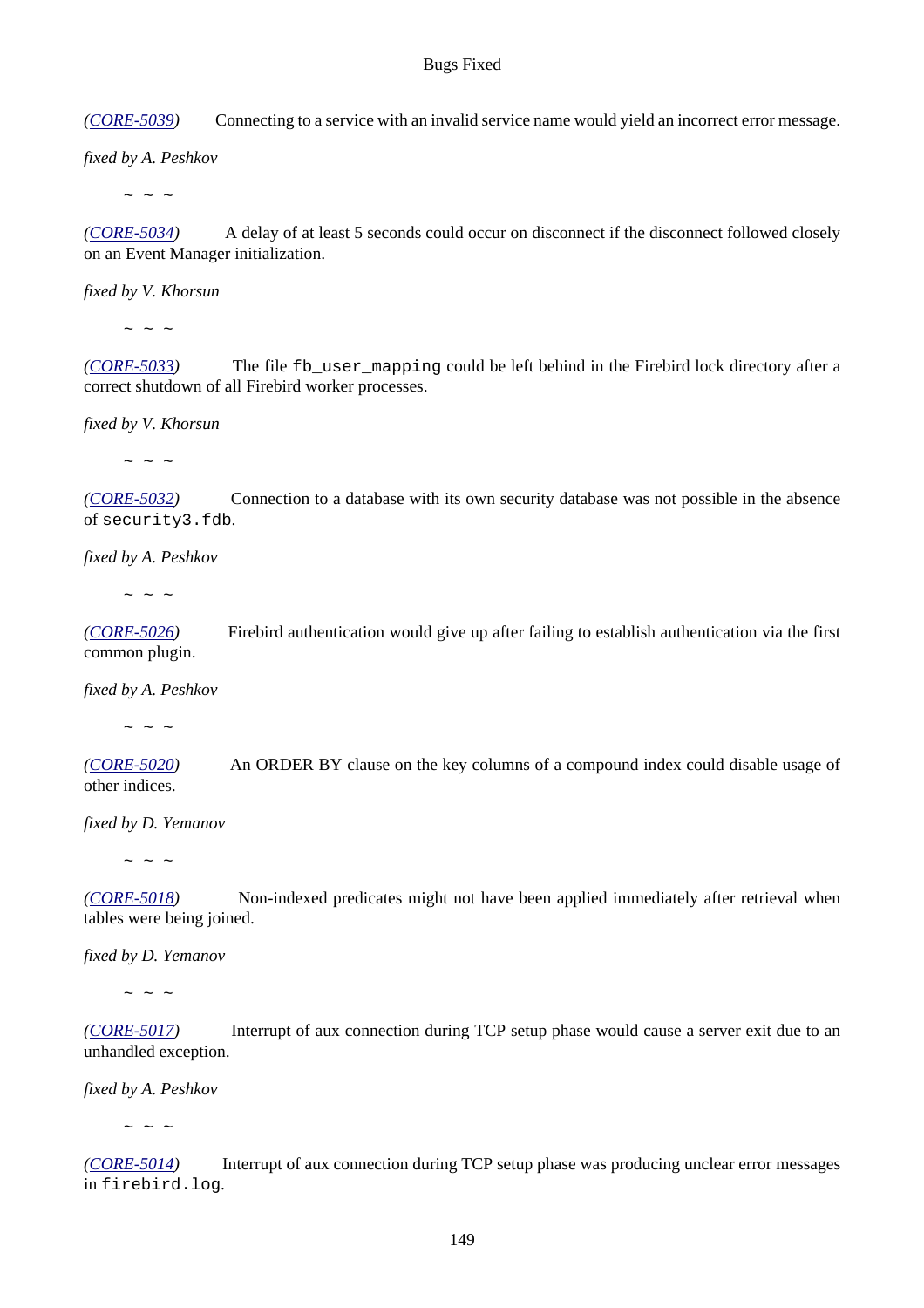*fixed by A. Peshkov*

 $\sim$  ~ ~

*([CORE-4997](http://tracker.firebirdsql.org/browse/CORE-4997))* Races would occur when two threads tried simultaneously to establish the first enbedded connection to the engine.

*fixed by A. Peshkov*

 $\sim$   $\sim$   $\sim$ 

*([CORE-4991](http://tracker.firebirdsql.org/browse/CORE-4991))* The Keyholder plug-in was being loaded on connection to a database but not on creating a database.

*fixed by A. Peshkov*

 $\sim$  ~ ~

*([CORE-4980](http://tracker.firebirdsql.org/browse/CORE-4980))* The REVOKE operator could modify the privileges granted to system tables at database creation time.

*fixed by A. Peshkov*

 $\sim$  ~ ~

*([CORE-4969](http://tracker.firebirdsql.org/browse/CORE-4969))* The SEC\$USERS table became unavailable when an error occurred in any configured UserManager plug-in.

*fixed by A. Peshkov*

 $\sim$   $\sim$   $\sim$ 

*([CORE-4964](http://tracker.firebirdsql.org/browse/CORE-4964))* Real errors during connection to a security database were being hidden by the Srp user manager.

*fixed by A. Peshkov*

 $\sim$  ~ ~

*([CORE-4885](http://tracker.firebirdsql.org/browse/CORE-4885))* Retrieving the current user name when using Windows trusted authentication and an OS user name containing non-ASCII characters would cause an error.

*fixed by A. Peshkov, D. Yemanov*

 $\sim$  ~ ~

*([CORE-4840](http://tracker.firebirdsql.org/browse/CORE-4840))* Transactions with isc\_tpb\_autocommit could hang the server.

*fixed by D. Yemanov*

 $\sim$   $\sim$   $\sim$ 

*([CORE-2923](http://tracker.firebirdsql.org/browse/CORE-2923))* Dependencies with views were exhibiting a problem.

*fixed by A. dos Santos Fernandes*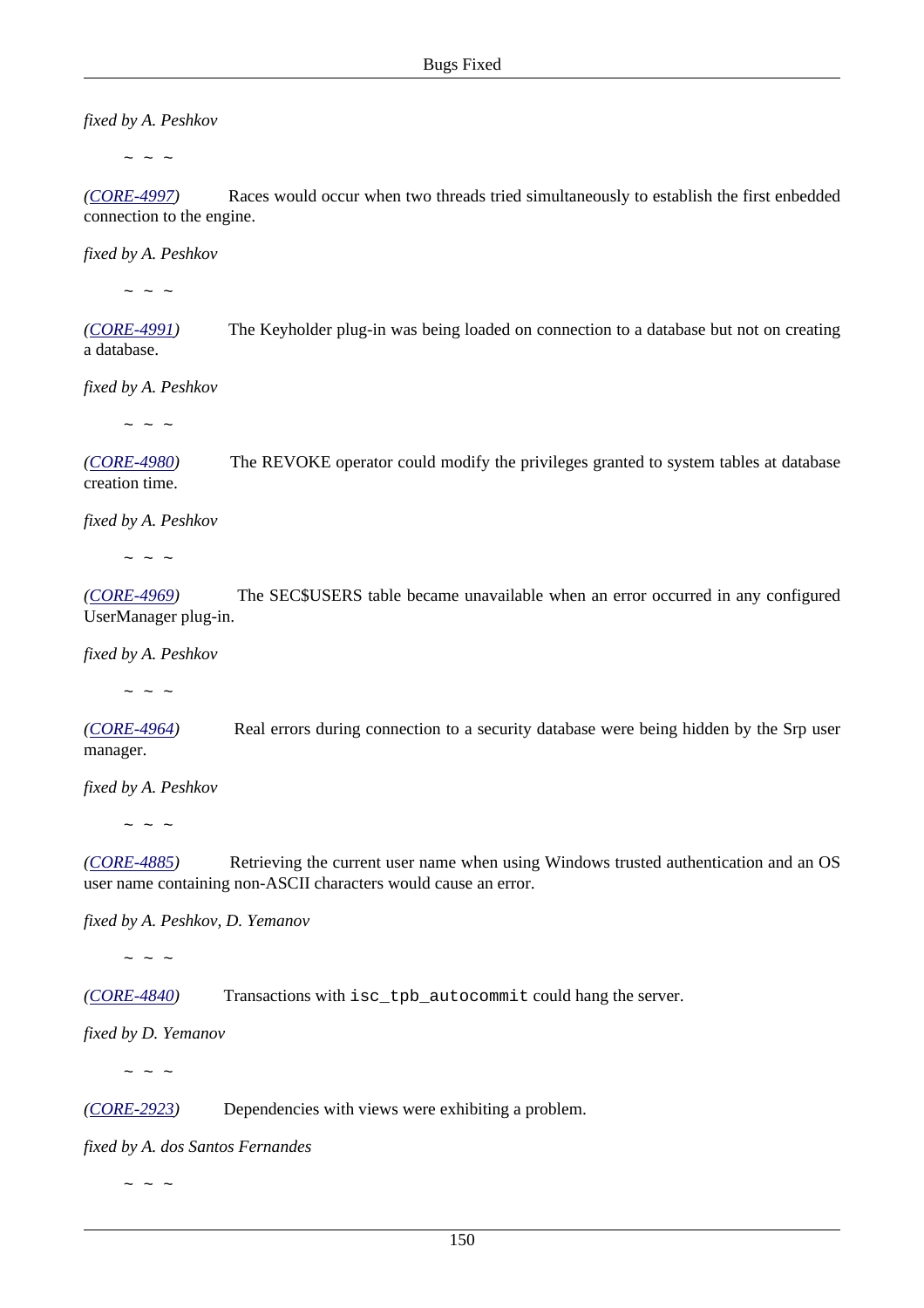## **Server Crashes**

*([CORE-5107](http://tracker.firebirdsql.org/browse/CORE-5107))* SET AUTODDL OFF and sequence of CREATE + ALTER + DROP VIEW would lead to a server crash.

*fixed by A. dos Santos Fernandes*

 $\sim$  ~ ~

*([CORE-5087](http://tracker.firebirdsql.org/browse/CORE-5087))* A database shutdown could cause a server crash if multiple attachments were running EXECUTE STATEMENT.

*fixed by V. Khorsun*

 $\sim$  ~ ~

*([CORE-5016](http://tracker.firebirdsql.org/browse/CORE-5016))* The server could crash during garbage collection when a DELETE is executed after adding a new referencing column.

*fixed by D. Yemanov*

 $\sim$  ~ ~

*([CORE-5015](http://tracker.firebirdsql.org/browse/CORE-5015))* The server could crash when an event was posted from an ON DISCONNECT trigger.

*fixed by V. Khorsun*

 $\sim$  ~ ~

*([CORE-4982](http://tracker.firebirdsql.org/browse/CORE-4982))* The server could crash during a select from a procedure if an exception was thrown while backing out the current savepoint.

*fixed by D. Yemanov*

 $\sim$  ~ ~

## **Database Encryption**

*([CORE-5105](http://tracker.firebirdsql.org/browse/CORE-5105))* Deadlocks could occur when a database was initially encrypted.

*fixed by A. Peshkov*

 $\sim$  ~ ~

*([CORE-5044](http://tracker.firebirdsql.org/browse/CORE-5044))* Pages were being encrypted for each shadow separately.

*fixed by A. Peshkov*

 $\sim$   $\sim$   $\sim$ 

*([CORE-5041](http://tracker.firebirdsql.org/browse/CORE-5041))* A database could be corrupted after ALTER DATABASE ENCRYPT/DECRYPT was issued multiple times per database open time.

*fixed by A. Peshkov*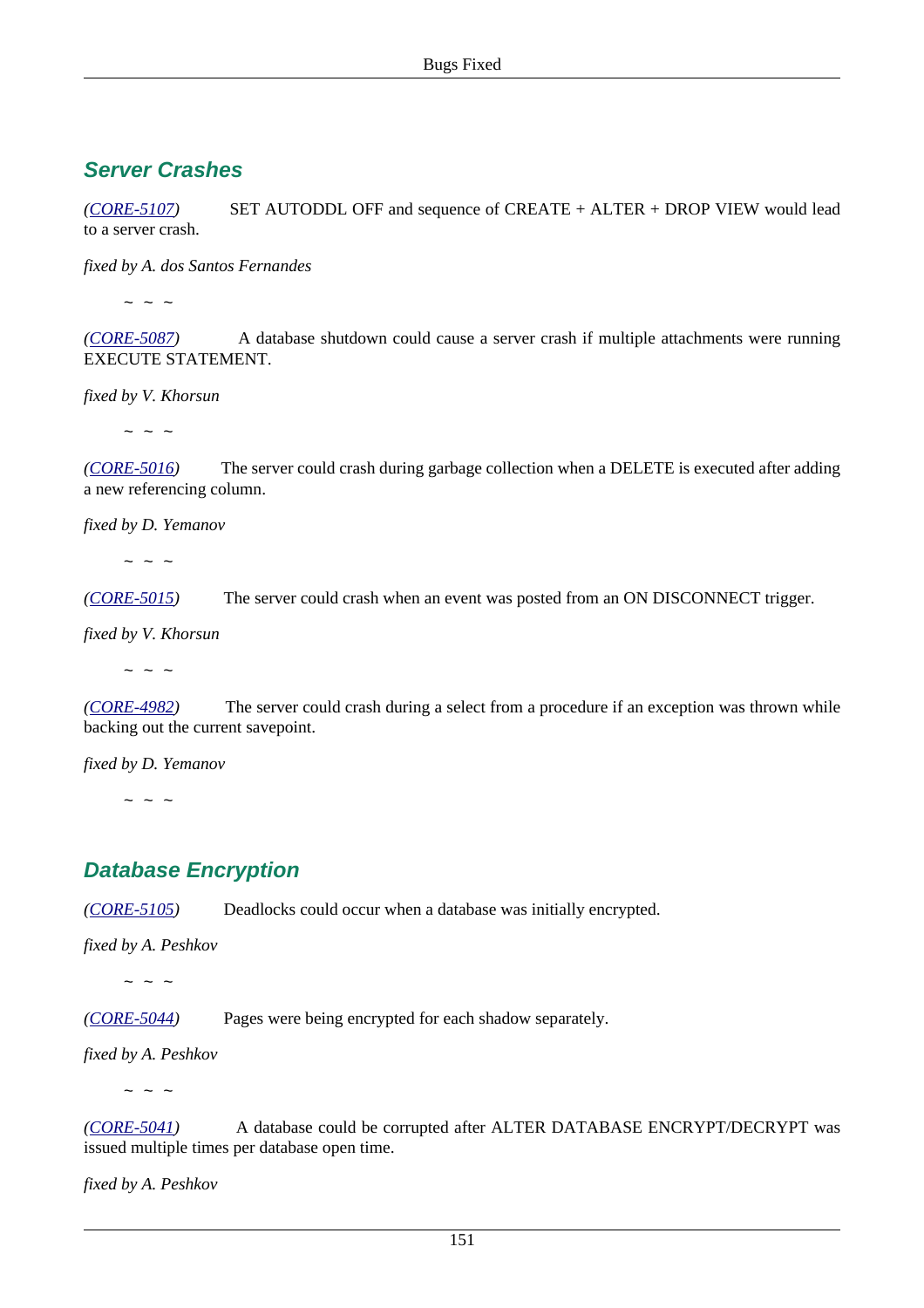*([CORE-4999](http://tracker.firebirdsql.org/browse/CORE-4999))* Trying to access a database with an invalid crypt key would cause a deadlock.

*fixed by A. Peshkov*

 $\sim$  ~ ~

*([CORE-4990](http://tracker.firebirdsql.org/browse/CORE-4990))* Databases were not being decrypted completely.

*fixed by A. Peshkov*

 $\sim$   $\sim$   $\sim$ 

## **API/Remote Interface**

*([CORE-5102](http://tracker.firebirdsql.org/browse/CORE-5102))* fbclient.dll API calls were (wrongly) modifying the FPU control word.

*fixed by V. Khorsun*

 $\sim$  ~ ~

*([CORE-5067](http://tracker.firebirdsql.org/browse/CORE-5067))* New connections were being blocked as a consequence of sweeps of the security database taking too long.

*fixed by V. Khorsun*

 $\sim$  ~ ~

*([CORE-5042](http://tracker.firebirdsql.org/browse/CORE-5042))* The V.3 client could not create a database on a V.2.5 server.

*fixed by A. Peshkov*

 $\sim$  ~ ~

*([CORE-5029](http://tracker.firebirdsql.org/browse/CORE-5029))* A crash could occur in fbclient when a multi-threaded application was using the XNET protocol.

*fixed by V. Khorsun*

 $\sim$  ~ ~

*([CORE-4998](http://tracker.firebirdsql.org/browse/CORE-4998))* Neither client nor server could close the connection after failed authentication.

*fixed by V. Khorsun*

 $\sim$  ~ ~

## **Utilities**

#### **gbak**

*([CORE-5102](http://tracker.firebirdsql.org/browse/CORE-5101))* Restore wass slow when the database contained many small tables with indices.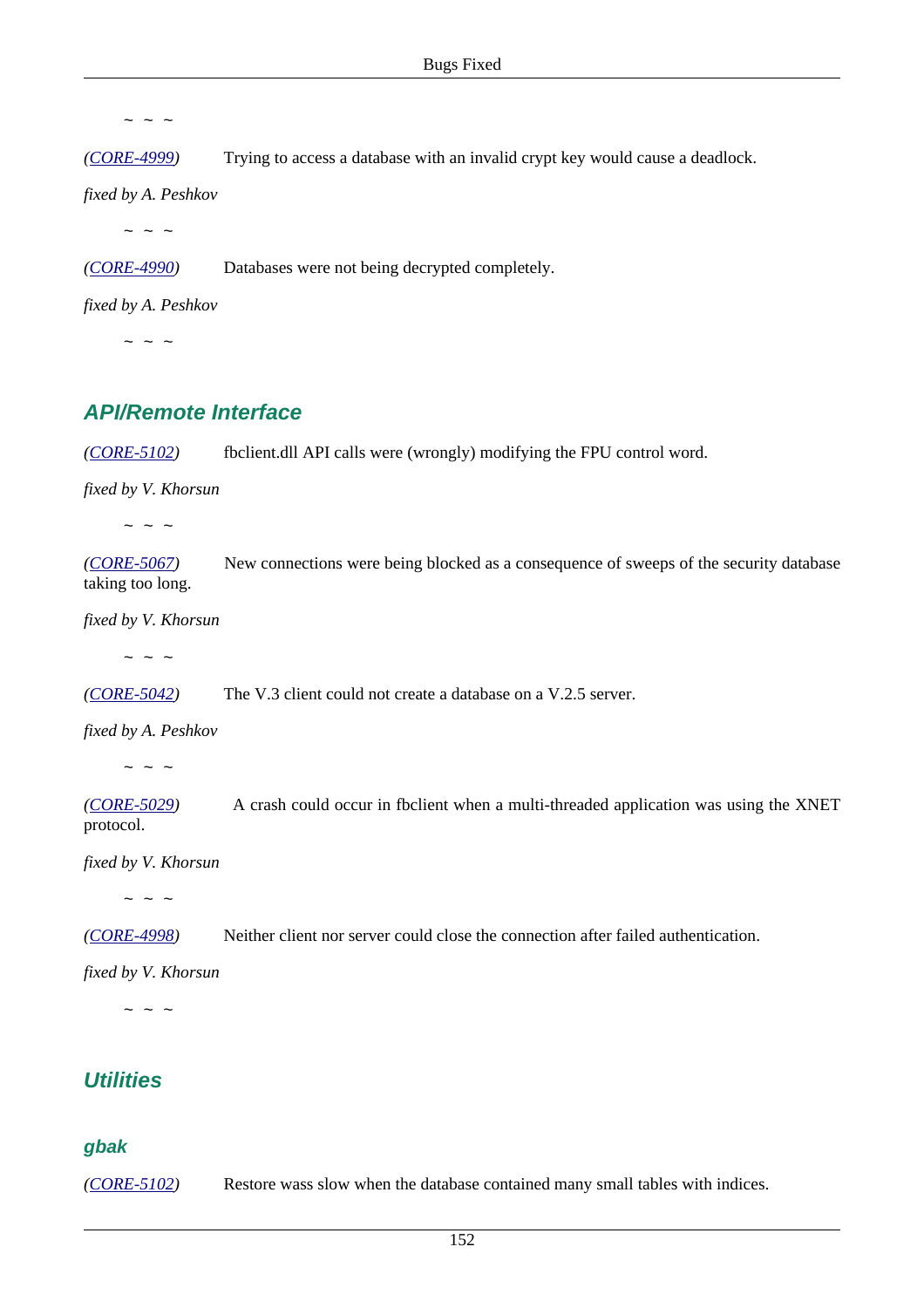*fixed by V. Khorsun*

 $\sim$  ~ ~

#### **gstat**

*([CORE-5088](http://tracker.firebirdsql.org/browse/CORE-5088))* A segmentation fault could occur while gstat -h was closing.

*fixed by A. Peshkov*

 $\sim$  ~ ~

### **isql**

*([CORE-5092](http://tracker.firebirdsql.org/browse/CORE-5092))* The EXTRACT command would lose the data types of COMPUTED BY columns.

*fixed by A. dos Santos Fernandes*

 $\sim$  ~ ~

*([CORE-5089](http://tracker.firebirdsql.org/browse/CORE-5089))* Metadata extraction (isql -X): A "CREATE PROCEDURE/FUNCTION" statement would retain the TYPE OF reference to a table column that no longer existed, if the procedure or function had a parameter of that type declared at the time it was created.

*fixed by A. dos Santos Fernandes*

 $\sim$  ~ ~

*([CORE-5061](http://tracker.firebirdsql.org/browse/CORE-5061))* Plan output was being unexpectedly truncated after a query was simplified by shortening it.

*fixed by D. Yemanov*

 $\sim$  ~ ~

### **Monitoring**

*([CORE-4708](http://tracker.firebirdsql.org/browse/CORE-4708))* Content of MON\$EXPLAINED\_PLAN in MON\$STATEMENTS was being truncated if it exceeded the 32KB limit.

*fixed by D. Yemanov*

 $\sim$  ~ ~

*([CORE-4179](http://tracker.firebirdsql.org/browse/CORE-4179))* The MON\$ tables became unavailable when there was intensive disk-bound load.

*fixed by D. Yemanov*

 $\sim$  ~ ~

## **Builds and Installers**

*([CORE-5053](http://tracker.firebirdsql.org/browse/CORE-5053))* (POSIX): changeServerMode.sh could mess with configuration.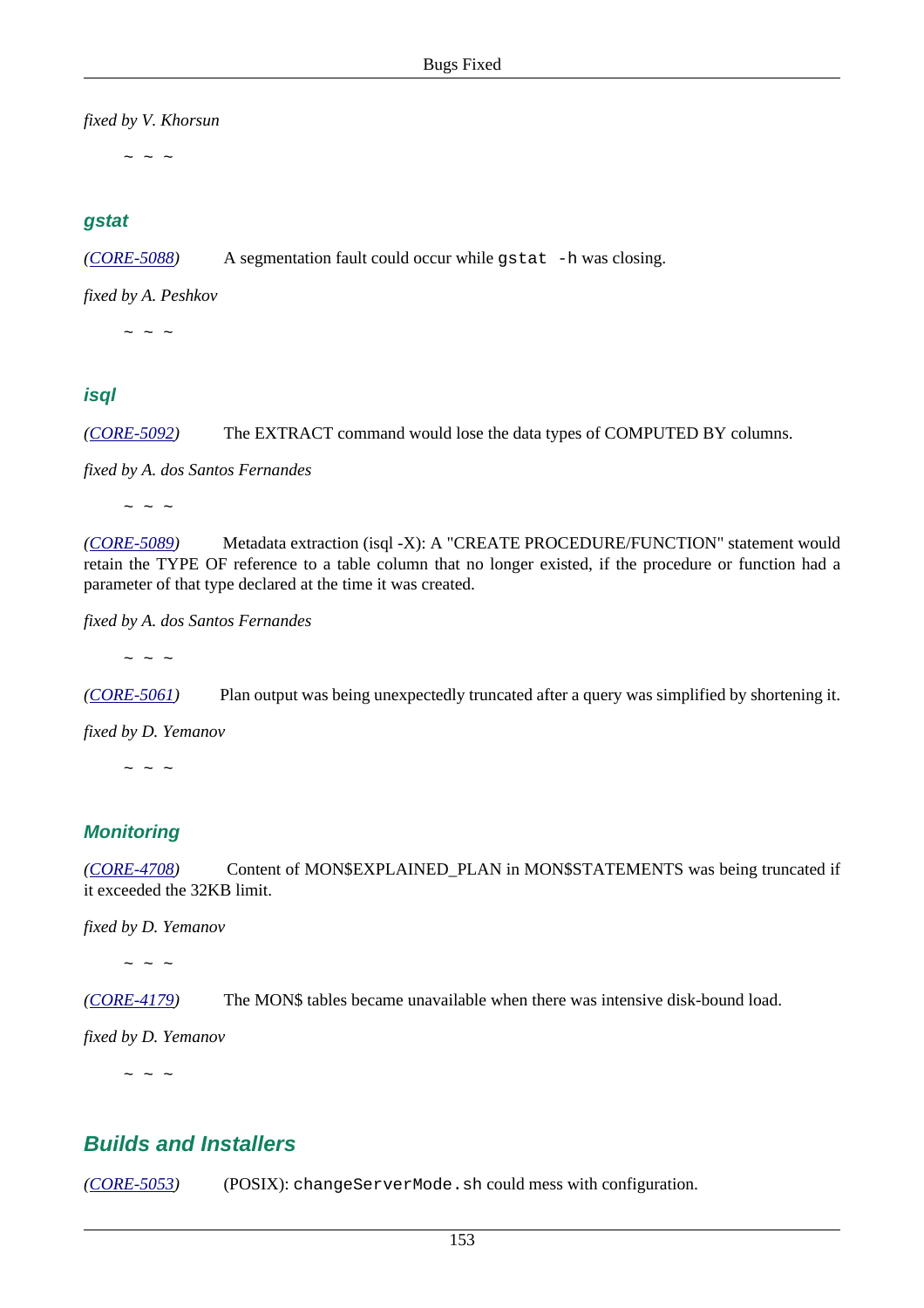*fixed by A. Peshkov*

 $\sim$   $\sim$   $\sim$ 

*([CORE-5002](http://tracker.firebirdsql.org/browse/CORE-5002))* (WINDOWS): The Windows installer exhibited some character set confusion (ANSI vs. UTF8) in its GUI for non-English environments.

*fixed by P. Reeves*

 $\sim$   $\sim$   $\sim$ 

*([CORE-4910](http://tracker.firebirdsql.org/browse/CORE-4910))* (WINDOWS): The Windows build would fail if a path to source files contained spaces.

*fixed by D. Sibiryakov*

 $\sim$  ~ ~

*([CORE-4862](http://tracker.firebirdsql.org/browse/CORE-4862))* (WINDOWS): ibase.h from the x64 package included a nonexistent file.

*fixed by D. Yemanov*

 $\sim$   $\sim$   $\sim$ 

*([CORE-4842](http://tracker.firebirdsql.org/browse/CORE-4842))* (POSIX): the installer script would fail in some Linux environments.

*fixed by A. Peshkov, M. Masyk*

 $\sim$  ~ ~

# **Firebird 3.0 Release Candidate 1: Bug Fixes and Minor Improvements**

The following bug fixes and tweaks were reported prior to v.3.0.0 release candidate 1:

#### **Minor Improvements**

*([CORE-4911](http://tracker.firebirdsql.org/browse/CORE-4911))* IMPROVEMENT: Most errors that occur in providers are fatal and it is pointless to try other providers in the hope another will succeed when that one failed. As an example, if the remote redirector detects that the format of the database connection string matches a certain protocol, trying other providers will be futile if connection on that protocol failed. Or, suppose the engine reports some internal database error (other than invalid ODS version) it will be no use trying to open the same database through the loopback provider.

A better option appeared to be to enumerate the codes for those errors after which it would make sense to try other providers—primarily isc\_unavailable and isc\_no\_priv. Given the desirability of retaining the content of the status vector as-is, the solution was to add some more error codes.

*Implemented by A. Peshkov*

 $\sim$  ~ ~

*([CORE-4898](http://tracker.firebirdsql.org/browse/CORE-4898))* IMPROVEMENT: Creation and loading of functions was slow when there were many functions in the database. This process has been given a speed boost.

*Implemented by A. dos Santos Fernandes*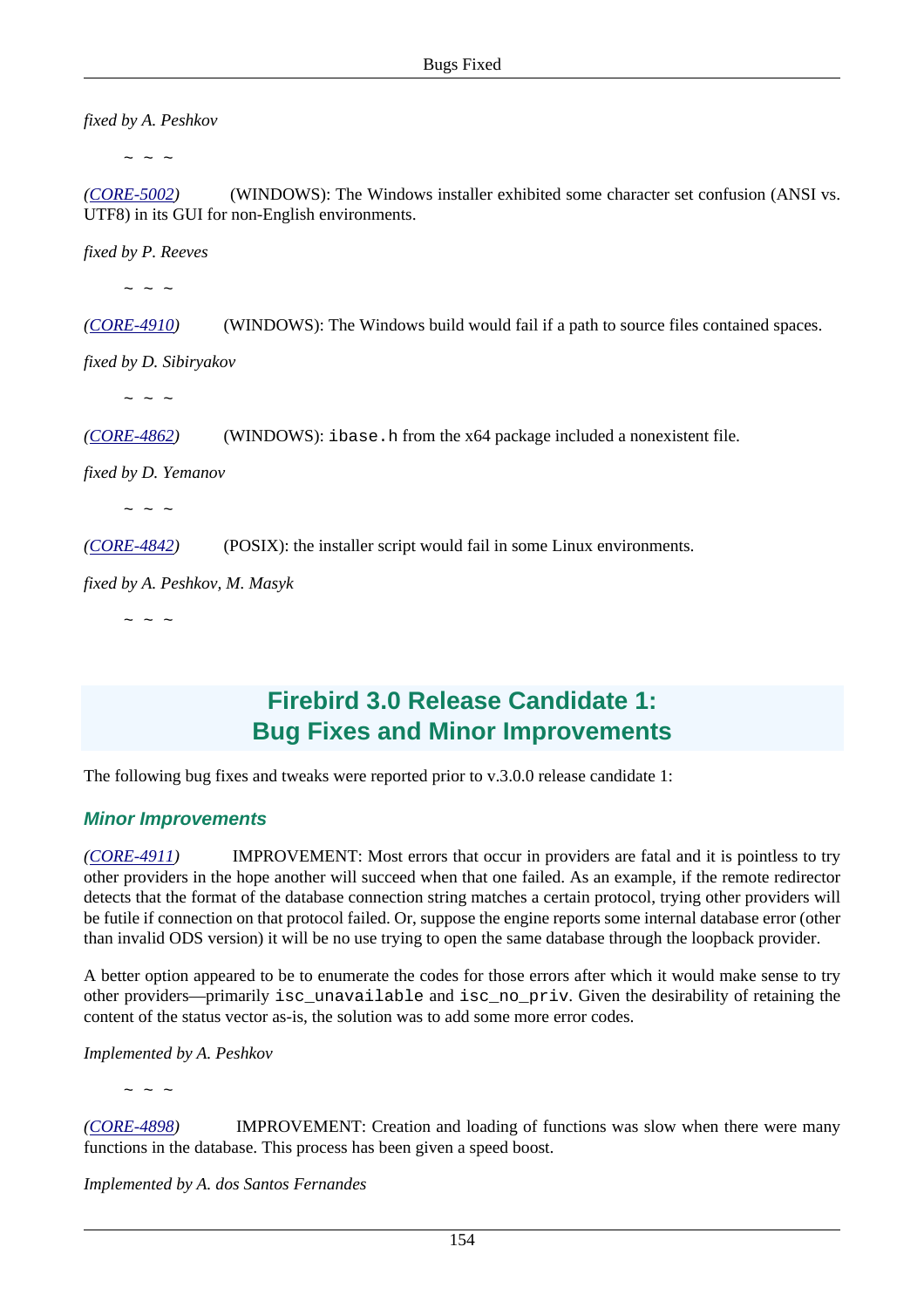*([CORE-4880](http://tracker.firebirdsql.org/browse/CORE-4880))* IMPROVEMENT: Creating packages containing many functions was slow. This process has been given a speed boost.

*Implemented by A. dos Santos Fernandes*

 $\sim$  ~ ~

*([CORE-4939](http://tracker.firebirdsql.org/browse/CORE-4939))* IMPROVEMENT: I/O operations on the *nBackup* backup file at are now aligned at the page size boundary

*Implemented by V. Khorsun*

 $\sim$  ~ ~

*([CORE-4936](http://tracker.firebirdsql.org/browse/CORE-4936))* IMPROVEMENT: Internal contention in the background garbage collector has been reduced

*Implemented by V. Khorsun*

 $\sim$  ~ ~

*([CORE-4935](http://tracker.firebirdsql.org/browse/CORE-4935))* IMPROVEMENT: Performance was improved on backing out a dead record version or undoing a newly created primary record version when the back-version chain gets too long

*Implemented by V. Khorsun*

 $\sim$  ~ ~

#### **Bugs**

## **Core Engine**

*([CORE-4984](http://tracker.firebirdsql.org/browse/CORE-4984))* Ordering by a compound index together with a range condition was giving wrong results

*fixed by D. Yemanov*

 $\sim$  ~ ~

*([CORE-4954](http://tracker.firebirdsql.org/browse/CORE-4954))* Packaged procedure with a default input value would not be called if the default parameter was not specified

*fixed by A. dos Santos Fernandes*

 $\sim$  ~ ~

*([CORE-4952](http://tracker.firebirdsql.org/browse/CORE-4952))* SuperServer could hang on database shutdown

*fixed by V. Khorsun*

 $\sim$   $\sim$   $\sim$ 

*([CORE-4951](http://tracker.firebirdsql.org/browse/CORE-4951))* The message "Incorrect parameters provided to internal function INF\_transaction\_info Invalid token" was reported when trying to commit a two-phase-commit transaction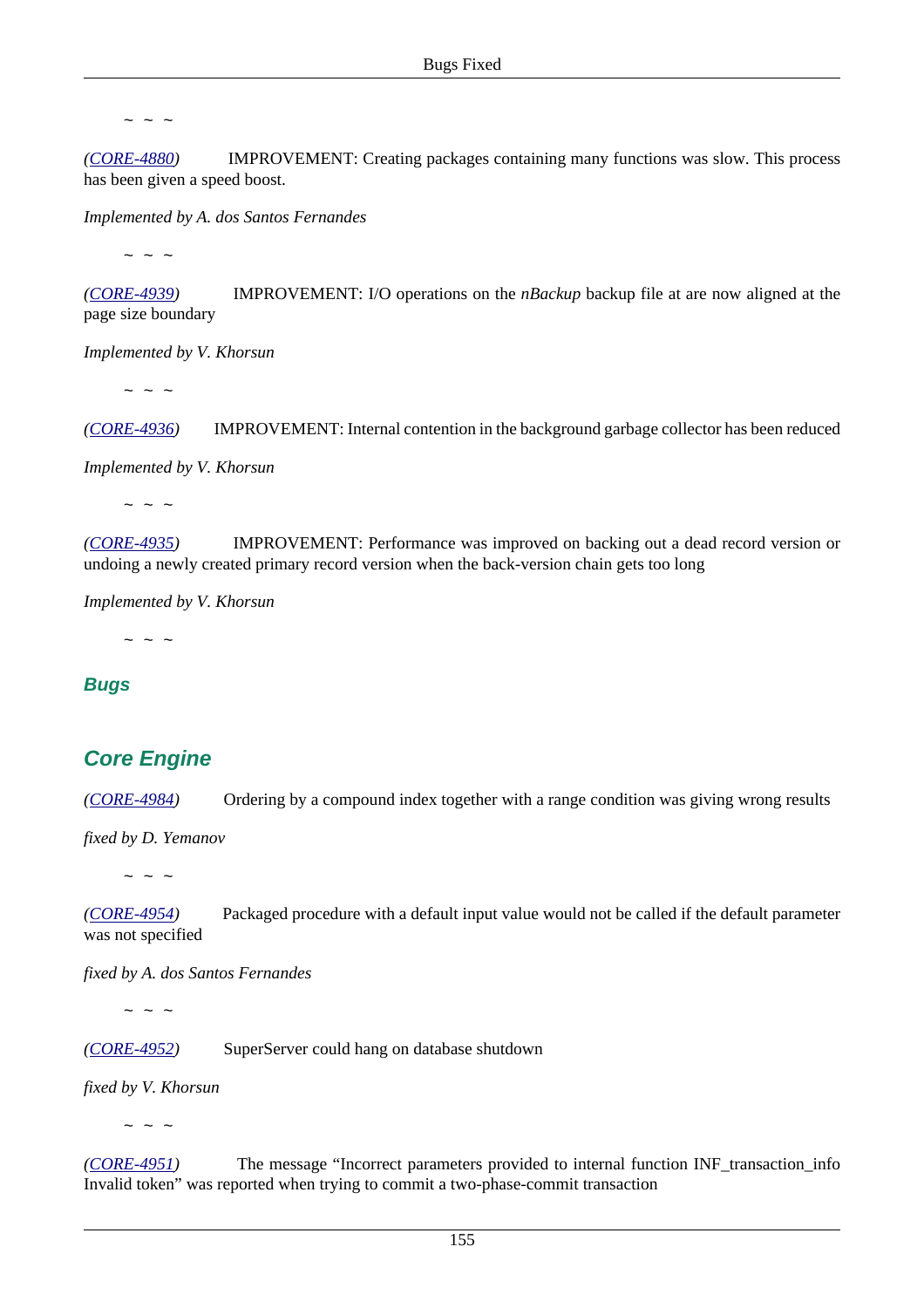*fixed by A. Peshkov*

 $\sim$  ~ ~

*([CORE-4950](http://tracker.firebirdsql.org/browse/CORE-4950))* Statistics could not be recalculated or updated for any system index

*fixed by A. dos Santos Fernandes*

 $\sim$  ~ ~

*([CORE-4947](http://tracker.firebirdsql.org/browse/CORE-4947))* A compound ALTER TABLE statement that tried to ADD and DROP the same check constraint would fail

*fixed by A. dos Santos Fernandes*

 $\sim$  ~ ~

*([CORE-4943](http://tracker.firebirdsql.org/browse/CORE-4943))* Casting a Dialect 1 date to string would break when a domain with a check constraint was present

*fixed by A. dos Santos Fernandes*

 $\sim$  ~ ~

*([CORE-4938](http://tracker.firebirdsql.org/browse/CORE-4938))* Operations (get statistics, change forced wites, make backup) could not be completed on a database when working in embedded mode

*fixed by V. Khorsun*

 $\sim$  ~ ~

*([CORE-4929](http://tracker.firebirdsql.org/browse/CORE-4929))* PSQL source with "ELSE IF ( <expr> ) THEN" block containing commands to manipulate an explicit cursor would not compile

*fixed by D. Yemanov*

 $\sim$  ~ ~

*([CORE-4921](http://tracker.firebirdsql.org/browse/CORE-4921))* Predicate IS [NOT] DISTINCT FROM was not being pushed into unions/aggregates, resulting in sub-optimal plans

*fixed by D. Yemanov*

 $\sim$   $\sim$   $\sim$ 

*([CORE-4917](http://tracker.firebirdsql.org/browse/CORE-4917))* ALTER DOMAIN ... TO <new\_name> would allow the <new\_name> to be specified in the same pattern as domains generated by the system, i.e., matching to 'RDB\$ $[$  [:DIGIT:]]\*'

*fixed by A. dos Santos Fernandes*

 $\sim$  ~ ~

*([CORE-4914](http://tracker.firebirdsql.org/browse/CORE-4914))* Moving a database into the 'full shutdown' state could corrupt indexes on long-key text columns

*fixed by V. Khorsun*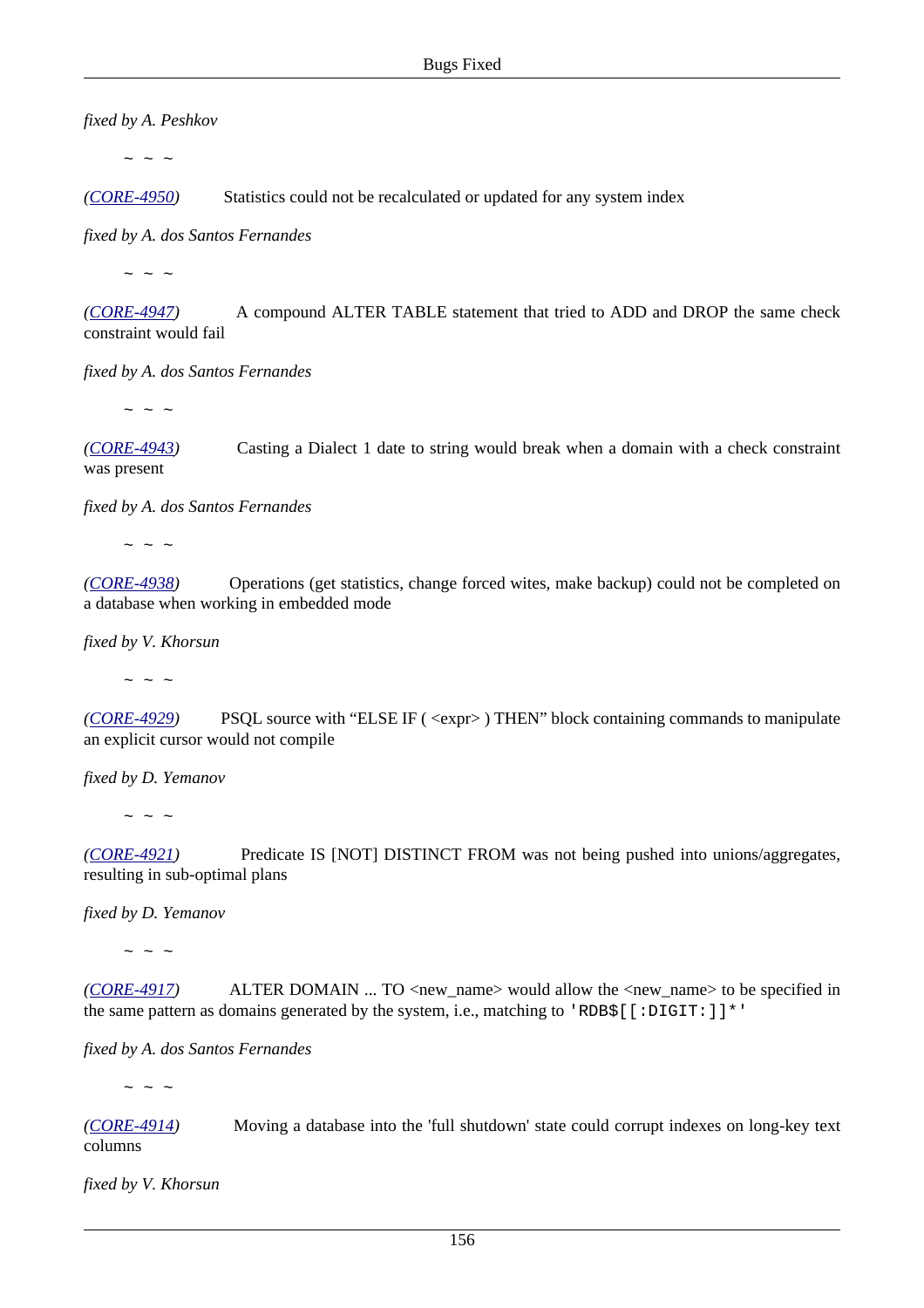*([CORE-4909](http://tracker.firebirdsql.org/browse/CORE-4909))* MERGE / HASH JOINs would produce incorrect results when VARCHAR join keys differed only by trailing spaces

*fixed by D. Yemanov*

 $\sim$  ~ ~

*([CORE-4906](http://tracker.firebirdsql.org/browse/CORE-4906))* An access violation would occur if the server was shut down with active trace session(s)

*fixed by V. Khorsun*

 $\sim$  ~ ~

*([CORE-4904](http://tracker.firebirdsql.org/browse/CORE-4904))* Index corruption could occur while inserting data into a long-key-indexed field

*fixed by V. Khorsun*

 $\sim$   $\sim$   $\sim$ 

*([CORE-4902](http://tracker.firebirdsql.org/browse/CORE-4902))* Failure of assertion (m\_format->fmt\_length == m\_data.getCount())

*fixed by D. Yemanov, V. Khorsun*

 $\sim$  ~ ~

*([CORE-4897](http://tracker.firebirdsql.org/browse/CORE-4897))* The *fbsvcmgr* could produce a broken log when restoring a database

*fixed by A. Peshkov*

 $\sim$   $\sim$   $\sim$ 

*([CORE-4890](http://tracker.firebirdsql.org/browse/CORE-4890))* Placing a comment (single-lined or multi-lined) between the final END statement and the terminator character (^) in stored procedure code produced a compiling error if the utility tool used the legacy API

*fixed by A. Peshkov*

 $\sim$  ~ ~

*([CORE-4889](http://tracker.firebirdsql.org/browse/CORE-4889))* Using *fbsvcmgr* with action\_trace\_start under SuperSsrver would cause a livelock and prevent attachments using local protocol

*fixed by V. Khorsun*

 $\sim$  ~ ~

*([CORE-4887](http://tracker.firebirdsql.org/browse/CORE-4887))* An AFTER CREATE/ALTER PACKAGE DDL trigger would run before inserts and updates of RDB\$PROCEDURES and RDB\$FUNCTIONS, whereas it should run after all changes to the system tables.

*fixed by A. dos Santos Fernandes*

 $\sim$   $\sim$   $\sim$ 

*([CORE-4884](http://tracker.firebirdsql.org/browse/CORE-4884))* A script containing EXECUTE BLOCK with MULTIPLE nested BEGIN..END statements would cause a crash during parsing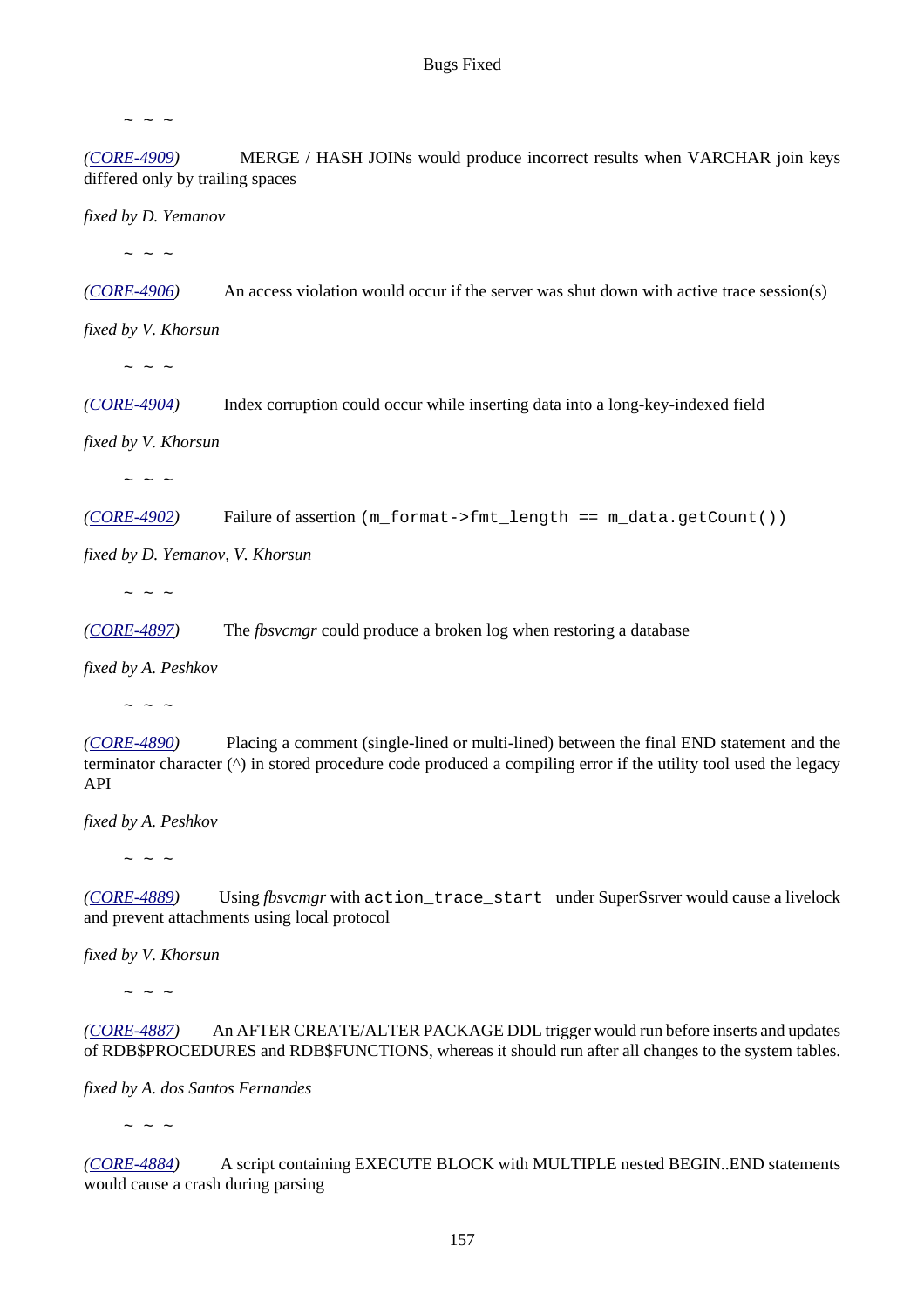*fixed by A. dos Santos Fernandes*

 $\sim$  ~ ~

*([CORE-4872](http://tracker.firebirdsql.org/browse/CORE-4872))* The V.3 fbclient could not work with servers older than V.2.5 via the remote protocol *fixed by D. Yemanov*

 $\sim$  ~ ~

*([CORE-4861](http://tracker.firebirdsql.org/browse/CORE-4861))* A segmentation fault could occur when working with a saved exception in a request

*fixed by A. Peshkov*

 $\sim$  ~ ~

*([CORE-4854](http://tracker.firebirdsql.org/browse/CORE-4854))* The client library was handling non-UTF8 representation of international characters incorrectly in the SPB

*fixed by A. Peshkov*

 $\sim$  ~ ~

*([CORE-4848](http://tracker.firebirdsql.org/browse/CORE-4848))* MERGE ... WHEN NOT MATCHED ... RETURNING was returning wrong (non-null) values when no insert was performed

*fixed by A. dos Santos Fernandes*

 $\sim$  ~ ~

*([CORE-4846](http://tracker.firebirdsql.org/browse/CORE-4846))* Altering a trigger to attempt to change the table to which it belongs did not succeed but it failed with bizarre results and an unhelpful error message

*fixed by A. dos Santos Fernandes*

 $\sim$  ~ ~

*([CORE-4836](http://tracker.firebirdsql.org/browse/CORE-4836))* GRANT UPDATE(c) ON T TO U01 WITH GRANT OPTION: user U01 would be unable to revoke this privilege if some DML was executed before REVOKE

*fixed by A. Peshkov*

 $\sim$  ~ ~

*([CORE-4710](http://tracker.firebirdsql.org/browse/CORE-4710))* "Invalid request BLR at offset 361 context already in use (BLR error)" was the wrong message for the error concerned, occurring only when the context count was near the 256 limit

*fixed by D. Yemanov*

 $\sim$   $\sim$   $\sim$ 

*([CORE-4680](http://tracker.firebirdsql.org/browse/CORE-4680))* Deadlock could occur during attachment

*fixed by V. Khorsun*

 $\sim$  ~ ~

*([CORE-4585](http://tracker.firebirdsql.org/browse/CORE-4585))* A column CHECK constraint could not be created if the column was based on a domain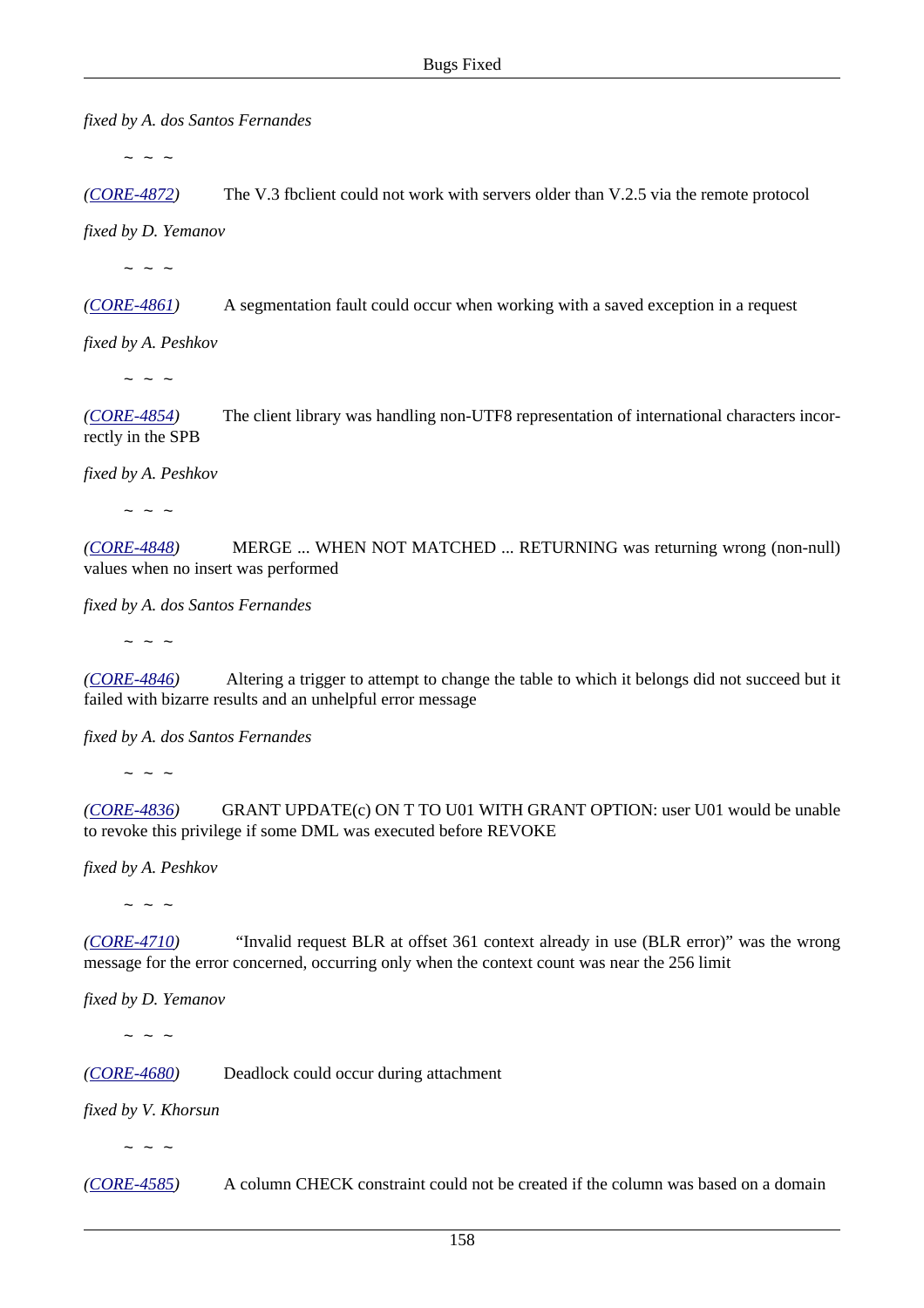*fixed by A. dos Santos Fernandes*

 $\sim$  ~ ~

*([CORE-4497](http://tracker.firebirdsql.org/browse/CORE-4497))* **Regression:** wrong handling in FOR-cursor when a "NOT EXISTS( select from <view> )" expression was used to check results obtained from a stored procedure

*fixed by D. Yemanov*

 $\sim$  ~ ~

*([CORE-4292](http://tracker.firebirdsql.org/browse/CORE-4292))* The server would ignores asynchronous requests (monitoring or cancellation) while preparing a query with a lot of windowed functions

*fixed by A. dos Santos Fernandes*

 $\sim$   $\sim$   $\sim$ 

*([CORE-4279](http://tracker.firebirdsql.org/browse/CORE-4279))* Invalid error message: "CHARACTER SET OCTETS is not defined" when creating a database specifying isc\_dpb\_lc\_ctype = OCTETS

*fixed by A. dos Santos Fernandes*

 $\sim$  ~ ~

*([CORE-4277](http://tracker.firebirdsql.org/browse/CORE-4277))* A database could be created with an invalid character set as its default

*fixed by A. dos Santos Fernandes*

 $\sim$  ~ ~

*([CORE-4276](http://tracker.firebirdsql.org/browse/CORE-4276))* CREATE TABLE would throw an error if a column was being defined with the character set DOS775

*fixed by A. dos Santos Fernandes*

 $\sim$  ~ ~

*([CORE-4107](http://tracker.firebirdsql.org/browse/CORE-4107))* (subquery + derived table + union) would produce a wrong result set

*fixed by D. Yemanov*

 $\sim$  ~ ~

*([CORE-3717](http://tracker.firebirdsql.org/browse/CORE-3717))* Anomalies existed between the three methods of user management, regarding valid user names and passwords

*fixed by A. Peshkov*

 $\sim$  ~ ~

*([CORE-3545](http://tracker.firebirdsql.org/browse/CORE-3545))* Validation of domain constraints in PSQL was inconsistent

*fixed by A. dos Santos Fernandes*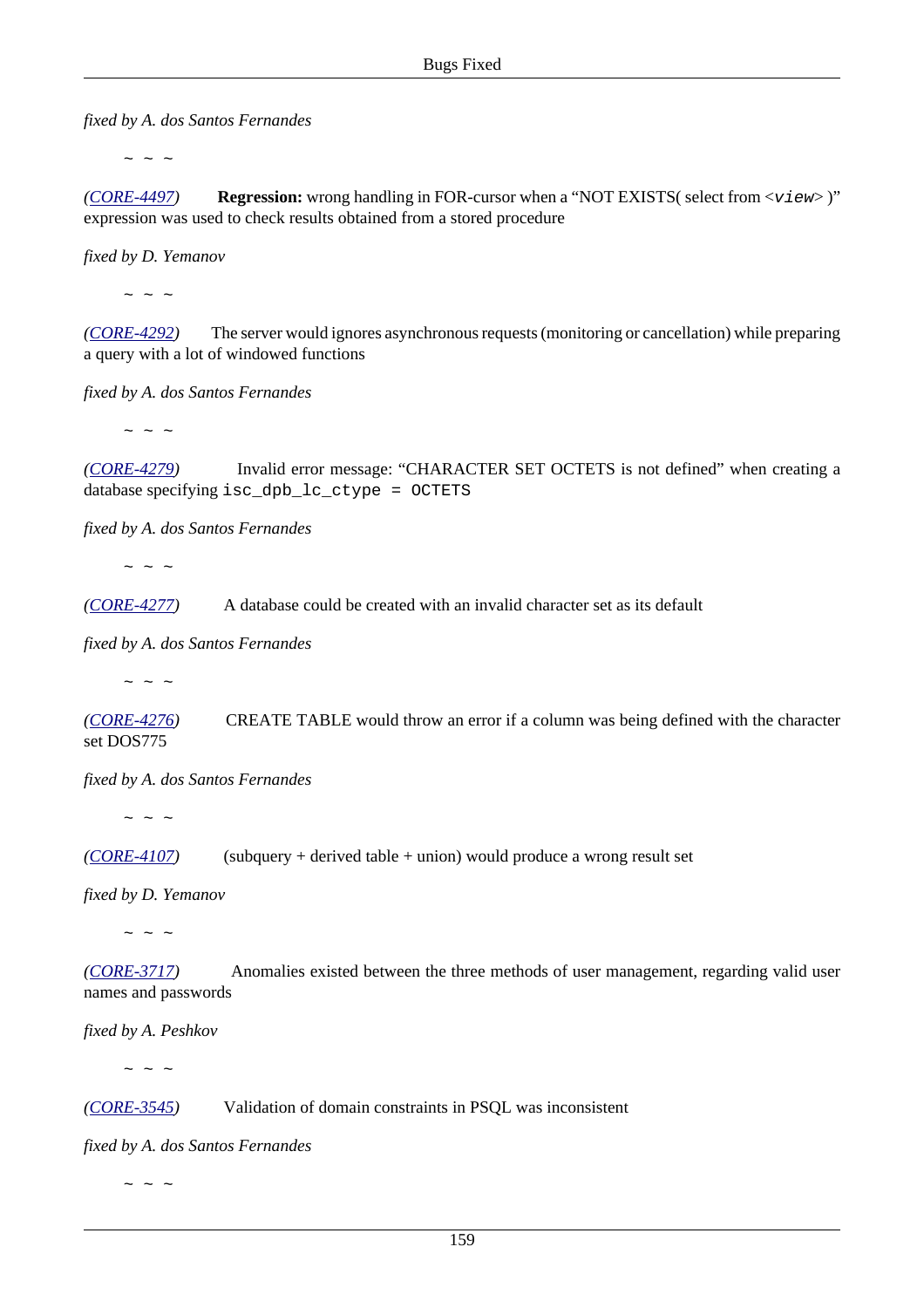## **POSIX-Specific**

*([CORE-4919](http://tracker.firebirdsql.org/browse/CORE-4919))* On AIX and Solaris, all processes on a Classic server would hang after the death of one process

*fixed by A. Peshkov*

 $\sim$  ~ ~

## **Windows-Specific**

*([CORE-4859](http://tracker.firebirdsql.org/browse/CORE-4859))* Embedded server could not work without the folder C:\ProgramData\firebird

*fixed by V. Khorsun*

 $\sim$  ~ ~

*([CORE-4860](http://tracker.firebirdsql.org/browse/CORE-4860))* Online validation on Windows would fail if the dbname argument contained forward slash ('/') and a concurrent attachment existed that also used '/'

*fixed by V. Khorsun*

 $\sim$  ~ ~

## **Services API**

*([CORE-4939](http://tracker.firebirdsql.org/browse/CORE-4979))* When using the Services API to manage users (from *fbsvcmgr* or by building a SPB in some program, for example) it was required—but not documented—to place the user name parameter immediately after the desired action (add/modify). If any other parameter was placed before the user name, the Services Manager on the server would go crazy and build a wrong command line for the *gsec* service.

*fixed by A. Peshkov*

 $\sim$  ~ ~

## **Utilities**

#### **fbsvcmgr**

*([CORE-4855](http://tracker.firebirdsql.org/browse/CORE-4855))* Online validation during DML activity in another connection would lead to errors: "Error while trying to read from file" and "Page in use during flush (210)"

*fixed by V. Khorsun*

 $\sim$   $\sim$   $\sim$ 

*([CORE-4876](http://tracker.firebirdsql.org/browse/CORE-4876))* A named trace session launched by *fbsvcmgr* with a non-empty value for the parameter trc\_name could not be stopped using its name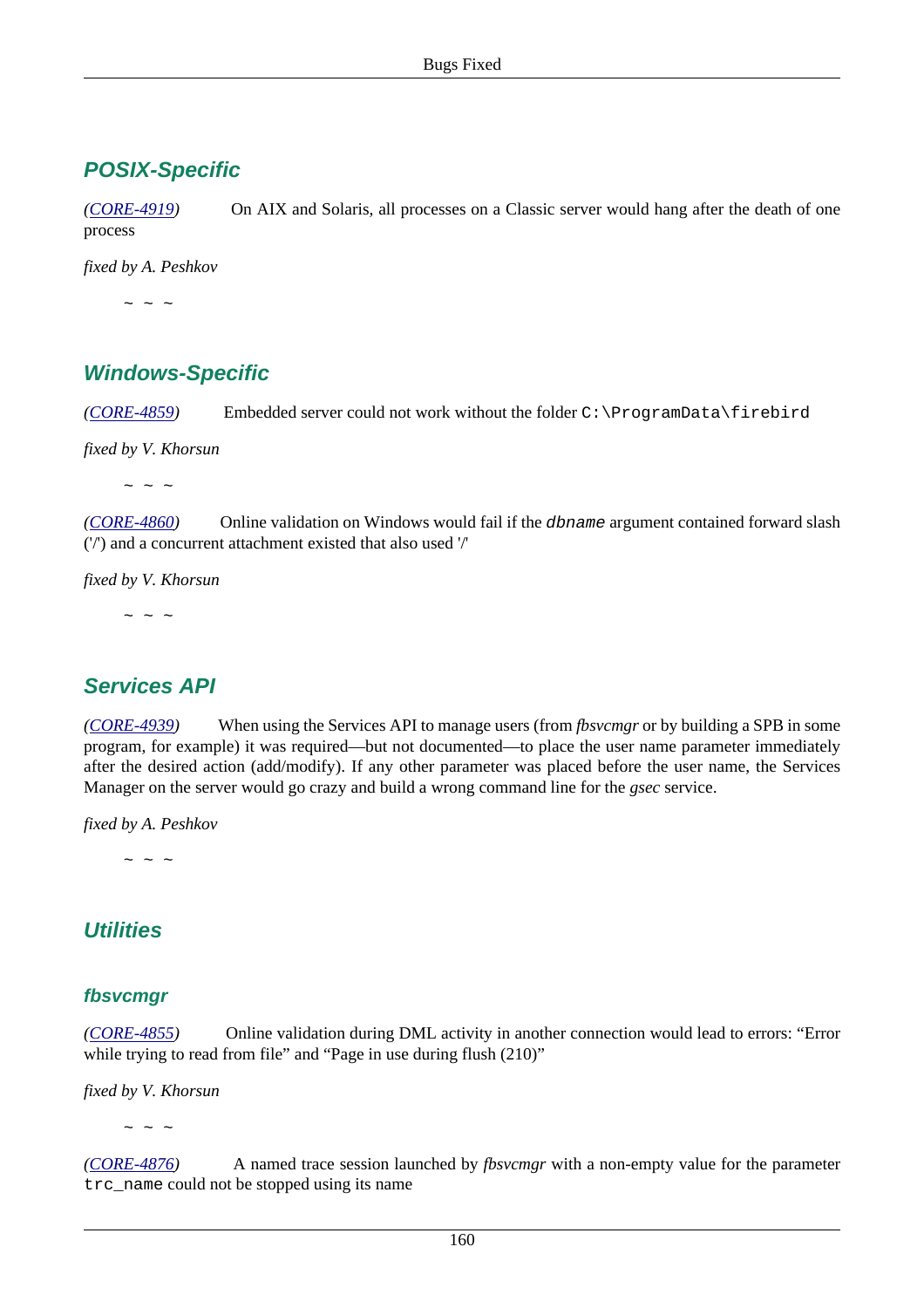*fixed by V. Khorsun*

 $\sim$  ~ ~

## **gbak**

*([CORE-4928](http://tracker.firebirdsql.org/browse/CORE-4928))* The connection information in an ON CONNECT trigger could not be saved if the connection was established by *gbak*

*fixed by A. dos Santos Fernandes*

 $\mathbb{Z}^2$   $\mathbb{Z}^2$   $\mathbb{Z}^2$   $\mathbb{Z}^2$ 

### **gfix**

*([CORE-4899](http://tracker.firebirdsql.org/browse/CORE-4899))* Using gfix -online in Classic returned the message "IProvider::attachDatabase failed when loading mapping cache" if access was using a remote protocol

*fixed by A. Peshkov*

 $\sim$  ~ ~

*([CORE-4865](http://tracker.firebirdsql.org/browse/CORE-4865))* Online validation could return a false report of double-allocated pages

*fixed by V. Khorsun*

 $\sim$   $\sim$   $\sim$ 

*([CORE-3548](http://tracker.firebirdsql.org/browse/CORE-3548)) gfix* would return an error after correctly shutting down a database

*fixed by A. Peshkov*

 $\sim$  ~ ~

### **isql**

*([CORE-4882](http://tracker.firebirdsql.org/browse/CORE-4882))* The *isql* INPUT command (or the -i option at the command line) was reading large (> 64K) lines incorrectly

*fixed by A. dos Santos Fernandes*

 $\sim$  ~ ~

*([CORE-4864](http://tracker.firebirdsql.org/browse/CORE-4864))* CREATE DATABASE fails in *isql*

*fixed by A. Peshkov*

 $\sim$   $\,$   $\sim$   $\,$   $\sim$ 

*([CORE-4870](http://tracker.firebirdsql.org/browse/CORE-4870))* In *isql*, SET COUNT ON reports the wrong number of affected rows when issuing UPDATE on a view which was created WITH CHECK OPTION

*fixed by A. dos Santos Fernandes*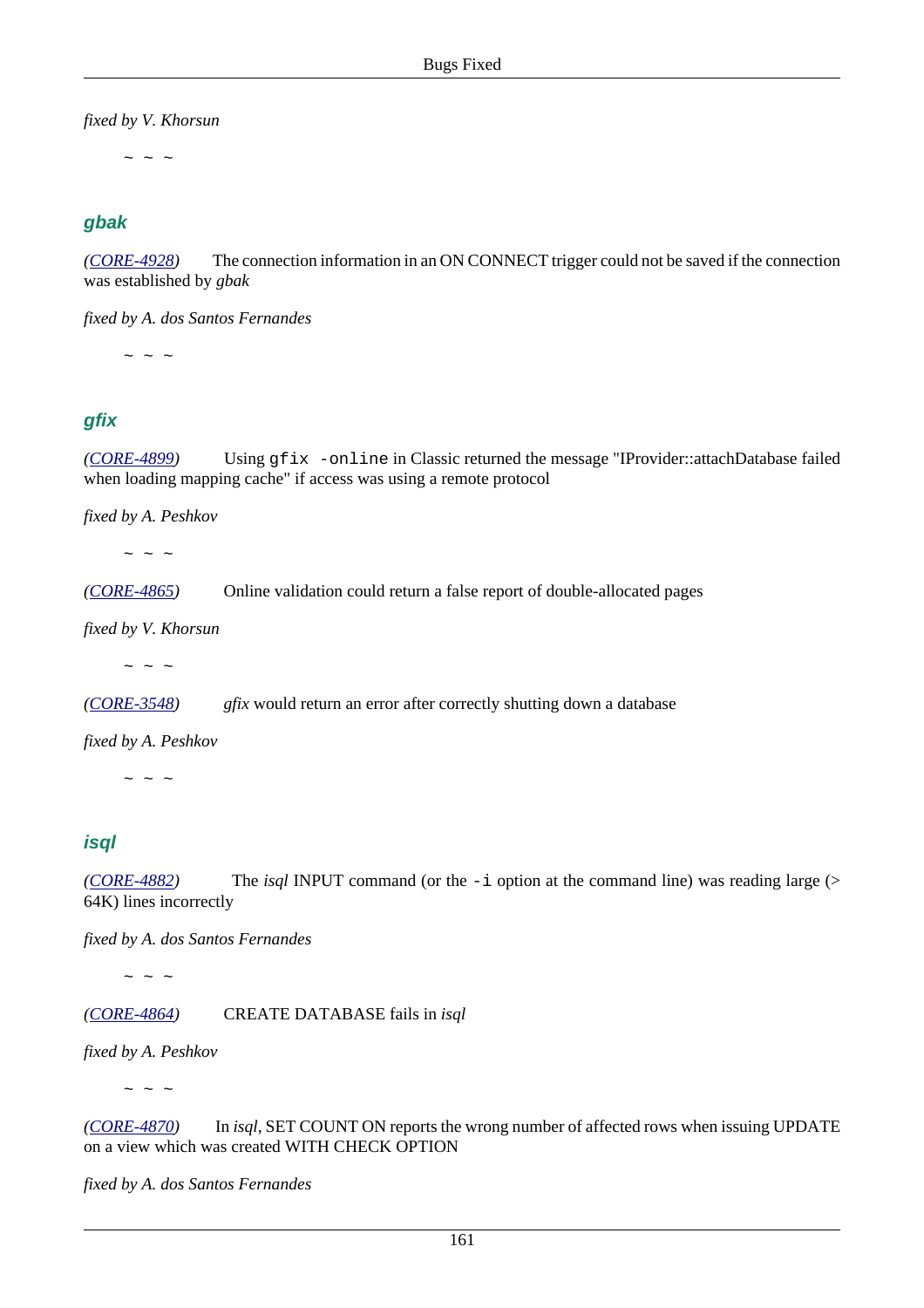# **Firebird 3.0 Second Beta Release: Bug Fixes**

The following bug fixes were reported prior to the v.3.0.0 Beta 2 release:

## **Core Engine**

*([CORE-4819](http://tracker.firebirdsql.org/browse/CORE-4819))* failure of the engine to check the validity of RETURNING\_VALUES for EXECUTE PROCEDURE and INTO for EXECUTE STATEMENT could lead to bugchecks.

*fixed by A. dos Santos Fernandes*

 $\sim$  ~ ~

*([CORE-4809](http://tracker.firebirdsql.org/browse/CORE-4809))* HASH/MERGE JOIN was not used for more than two streams if they were joined via USING/NATURAL clauses and the join was based on DBKEY concatenations.

*fixed by D. Yemanov*

 $\sim$  ~ ~

*([CORE-4806](http://tracker.firebirdsql.org/browse/CORE-4806))* Regression: generators could be seen and modified by unprivileged users.

*fixed by D. Yemanov*

 $\sim$  ~ ~

*([CORE-4798](http://tracker.firebirdsql.org/browse/CORE-4798))* Regression: MIN() or MAX() with a join would ignore possible index navigation.

*fixed by D. Yemanov*

 $\sim$  ~ ~

*([CORE-4789](http://tracker.firebirdsql.org/browse/CORE-4789))* Timestamps that were out of valid range were not prevented from being cast to VARCHAR or CHAR.

*fixed by A. dos Santos Fernandes*

 $\sim$  ~ ~

*([CORE-4786](http://tracker.firebirdsql.org/browse/CORE-4786))* When an attempt was made to insert a duplicate value into a primary or unique key column, where the length of the key was 127 characters or more, the problematic key was not shown in the error message.

*fixed by D. Yemanov*

 $\sim$   $\sim$   $\sim$ 

*([CORE-4781](http://tracker.firebirdsql.org/browse/CORE-4781))* Maximum string length (32765 bytes) was not being validated by the parser.

*fixed by A. dos Santos Fernandes*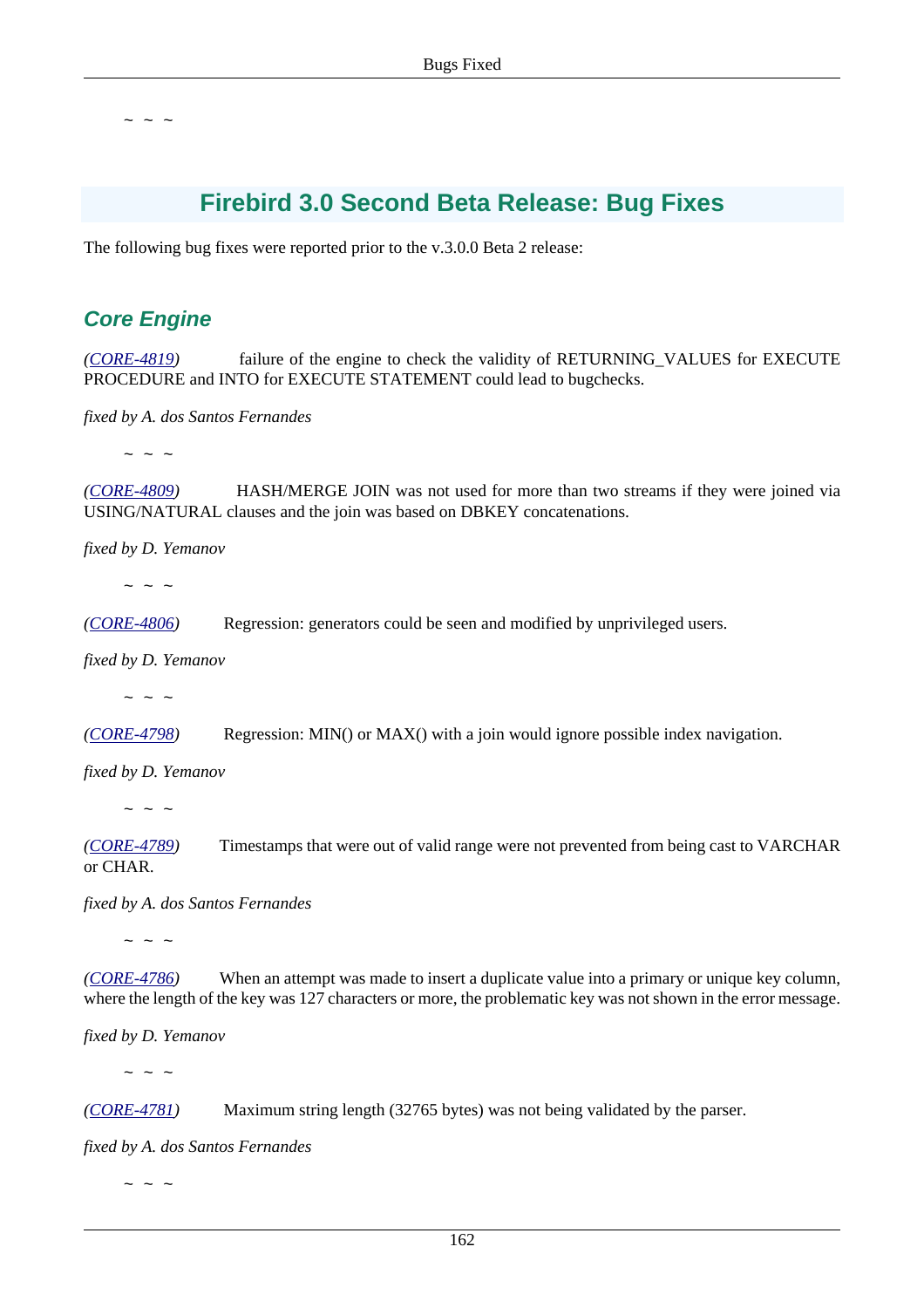*([CORE-4774](http://tracker.firebirdsql.org/browse/CORE-4774))* Table aliasing was being required unnecessarily when doing UPDATE ... RETURNING RDB\$ pseudo-columns.

*fixed by A. dos Santos Fernandes*

 $\sim$  ~ ~

 $(CORE-4768)$  $(CORE-4768)$  $(CORE-4768)$  CREATE USER ... TAGS (argument 1 = 'value1', ..., argument  $N =$  'valueN') would return wrong results from the statement when there were many arguments.

*fixed by A. Peshkov*

 $\sim$  ~ ~

*([CORE-4767](http://tracker.firebirdsql.org/browse/CORE-4767))* In CREATE USER ... TAGS ( attr = 'prefix #suffix' ) the character "#" in the attribute value would cause the subsequent characters to be dropped from storage.

*fixed by A. Peshkov*

 $\sim$  ~ ~

*([CORE-4760](http://tracker.firebirdsql.org/browse/CORE-4760))* A user with non-ascii (multi-byte) characters in the name could not be created.

*fixed by A. Peshkov*

 $\sim$   $\sim$   $\sim$ 

*([CORE-4759](http://tracker.firebirdsql.org/browse/CORE-4759))* A request synchronization error could occur when building an expression index.

*fixed by V. Khorsun*

 $\sim$   $\,$   $\sim$   $\,$   $\sim$ 

*([CORE-4755](http://tracker.firebirdsql.org/browse/CORE-4755))* A parameterized exception would produce wrong output when the number of arguments exceeded seven.

*fixed by A. dos Santos Fernandes*

 $\sim$  ~ ~

*([CORE-4754](http://tracker.firebirdsql.org/browse/CORE-4754))* Manipulations with a GTT from several attachments (using EXECUTE STATEMENT with an ON EXTERNAL clause and different roles) could lead to the error "Internal Firebird consistency check (invalid SEND request (167), file: JrdStatement.cpp line: 325)".

*fixed by V. Khorsun*

 $\sim$  ~ ~

*([CORE-4753](http://tracker.firebirdsql.org/browse/CORE-4753))* Firebird could hang in the embedded mode.

*fixed by V. Khorsun*

 $\sim$  ~ ~

*([CORE-4752](http://tracker.firebirdsql.org/browse/CORE-4752))* EXECUTE STATEMENT using BLOB parameters would result in an "Invalid BLOB ID" error.

*fixed by A. dos Santos Fernandes*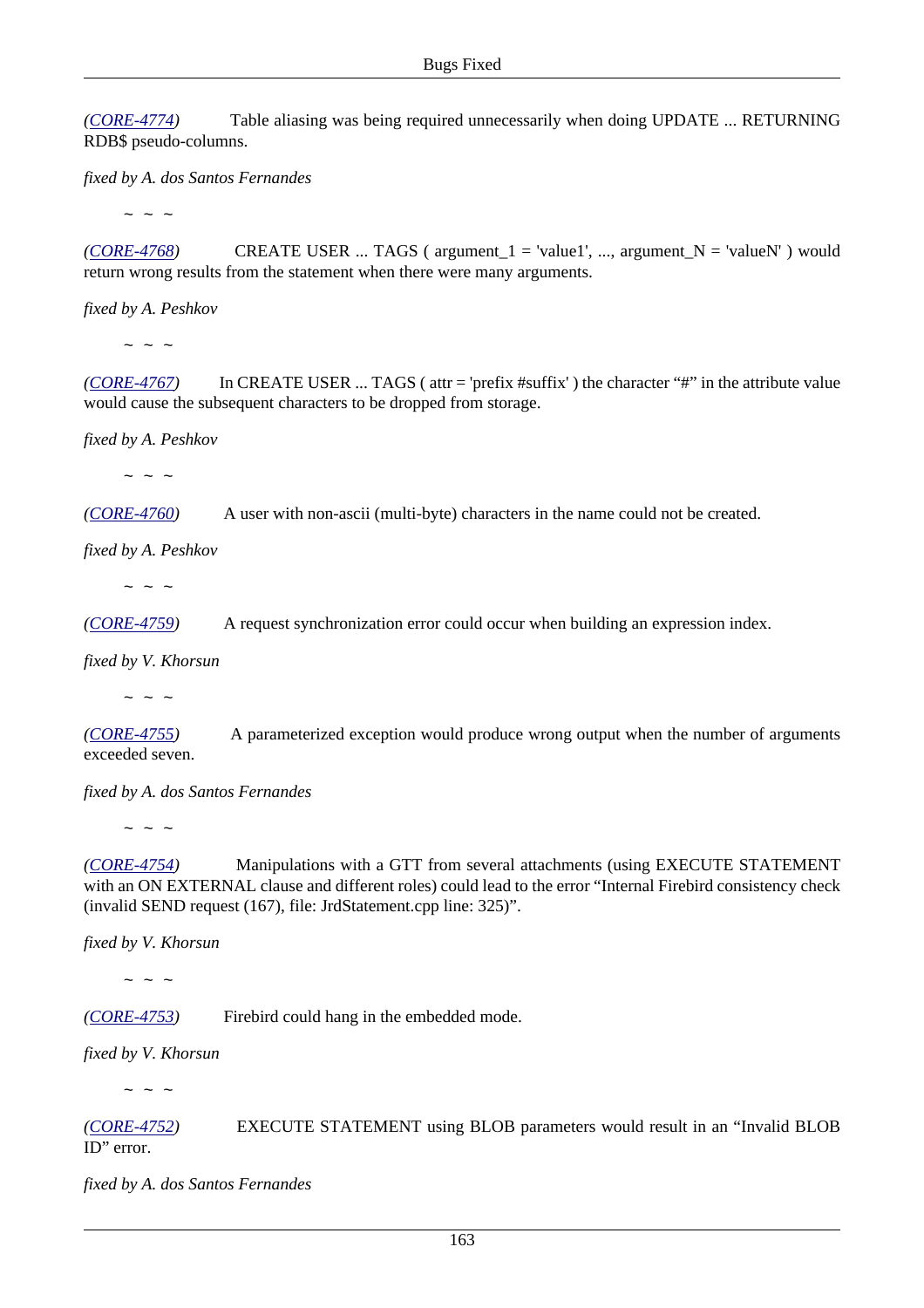*([CORE-4747](http://tracker.firebirdsql.org/browse/CORE-4747))* The error "Invalid BLOB ID" could occur when retrieving MON\$STATEMENTS.MON \$SQL\_TEXT using EXECUTE STATEMENT with an ON EXTERNAL clause with the **db\_connect** argument unspecified.

*fixed by V. Khorsun*

 $\sim$  ~ ~

*([CORE-4744](http://tracker.firebirdsql.org/browse/CORE-4744))* The statement ALTER DATABASE SET DEFAULT CHARACTER SET exhibited two faults: 1) it would take effect only once for the current attachment; 2) it was not checking that the new character set existed until it was actually used.

*fixed by A. dos Santos Fernandes*

 $\sim$  ~ ~

*([CORE-4743](http://tracker.firebirdsql.org/browse/CORE-4743))* A granted role would not work with a non-ASCII user name.

*fixed by A. Peshkov*

 $\sim$  ~ ~

*([CORE-4740](http://tracker.firebirdsql.org/browse/CORE-4740))* SIMILAR TO with quantifier {n,} in the pattern was failing in v.2.5 with the error "Invalid pattern" and was producing strange results in v.3.0.

*fixed by A. dos Santos Fernandes*

 $\sim$  ~ ~

*([CORE-4733](http://tracker.firebirdsql.org/browse/CORE-4733))* The command **ALTER TABLE <T> ALTER TYPE <C> DOMAIN\_WITH\_NOT\_NULL** was not verifying the data in column <C> and would make incorrect assignments in <C> to ZERO / JULIAN\_DATE / ASCII(0) for types INT, TIMESTAMP and VARCHAR.

*fixed by A. dos Santos Fernandes*

 $\sim$  ~ ~

*([CORE-4725](http://tracker.firebirdsql.org/browse/CORE-4725))* Inconsistencies were exhibited with ALTER DOMAIN and ALTER TABLE involving DROP NOT NULL and PRIMARY KEYs.

*fixed by A. dos Santos Fernandes*

 $\sim$  ~ ~

*([CORE-4719](http://tracker.firebirdsql.org/browse/CORE-4719))* The message "Statement failed, SQLSTATE = 00000 + unknown ISC error 0" would appear when issuing REVOKE ALL ON ALL FROM  $\langle$ existing\_user $\rangle$ .

*fixed by A. Peshkov*

 $\sim$   $\sim$   $\sim$ 

*([CORE-4713](http://tracker.firebirdsql.org/browse/CORE-4713))* A "BLOB not found" error would be thrown at rollback after inserting into a table with an expression index.

*fixed by V. Khorsun*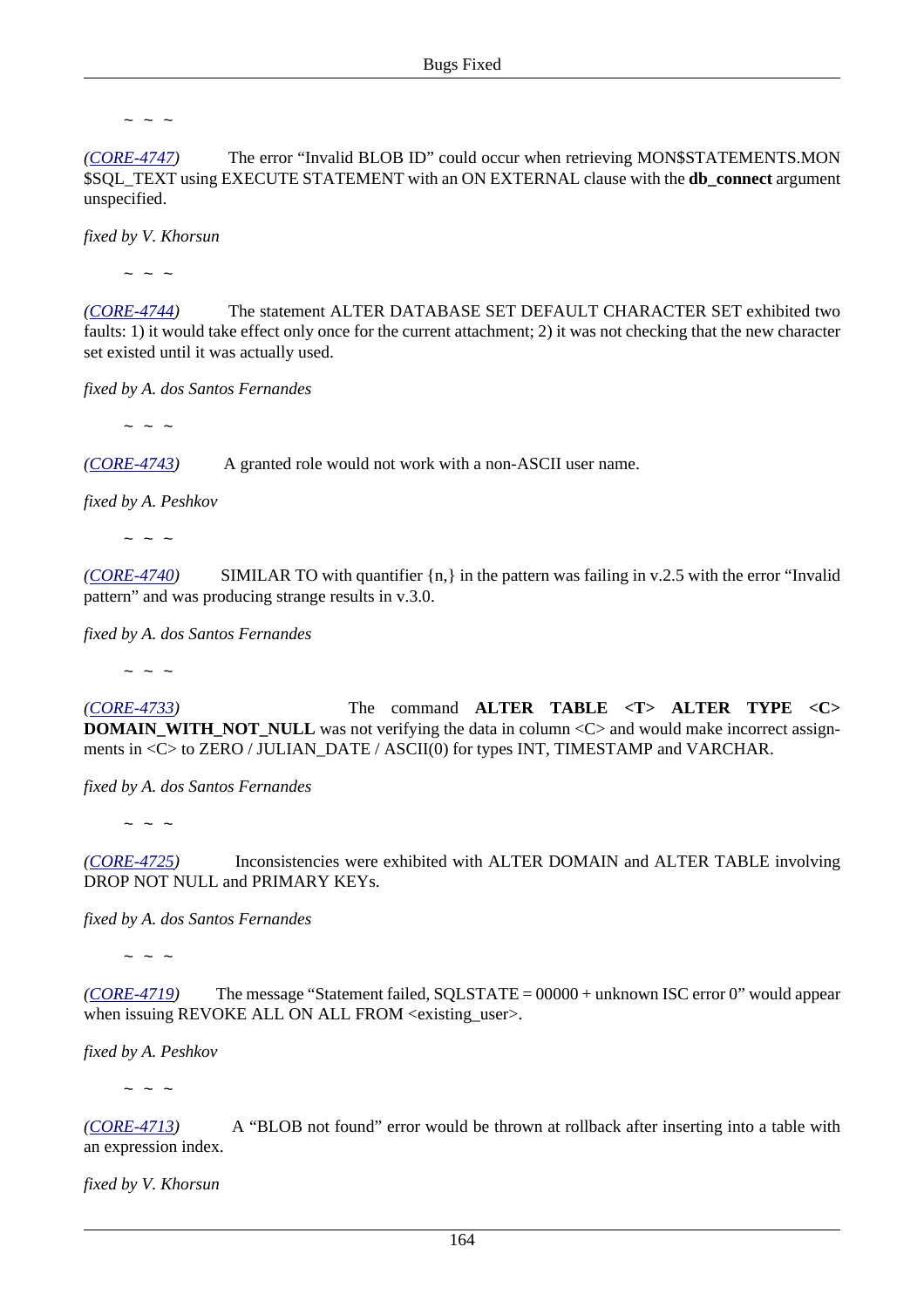*([CORE-4712](http://tracker.firebirdsql.org/browse/CORE-4712))* Messages stating "Error in isc\_release\_request() ... when working with legacy security database" were appearing in firebird.log for the Classic server when connecting with legacy authentication.

*fixed by A. Peshkov*

 $\sim$  ~ ~

*([CORE-4702](http://tracker.firebirdsql.org/browse/CORE-4702))* Join order was less optimal than in v2.x.

*fixed by D. Yemanov*

 $\sim$  ~ ~

*([CORE-4684](http://tracker.firebirdsql.org/browse/CORE-4684))* An error was being thrown while preparing a complex query ("Too many Contexts of Relation/Procedure/Views. Maximum allowed is 256".)

*fixed by D. Yemanov*

 $\sim$  ~ ~

*([CORE-4675](http://tracker.firebirdsql.org/browse/CORE-4675))* Conditions like **WHERE <field> = <cursor>.<field>** would not use an existing index.

*fixed by D. Yemanov*

 $\sim$  ~ ~

*([CORE-4673](http://tracker.firebirdsql.org/browse/CORE-4673))* A computed index based on a computed column would store NULL for all its keys.

*fixed by D. Yemanov*

 $\sim$   $\sim$   $\sim$ 

*([CORE-4670](http://tracker.firebirdsql.org/browse/CORE-4670))* Constraint violation errors could be swallowed in some cases.

*fixed by D. Yemanov*

 $\sim$  ~ ~

*([CORE-4668](http://tracker.firebirdsql.org/browse/CORE-4668))* SELECT FROM MON\$TABLE\_STATS did not work on Superclassic and Classic.

*fixed by D. Yemanov*

 $\sim$   $\,$   $\sim$   $\,$   $\sim$ 

*([CORE-4665](http://tracker.firebirdsql.org/browse/CORE-4665))* Search criteria would produce wrong results on **WHERE <field\_C> STARTING WITH <:value> ORDER BY <field\_N>** when field\_C was the leading part of a compound index key consisting of { field  $C$ , field  $N$  }.

*fixed by D. Yemanov*

 $\sim$   $\sim$   $\sim$ 

*([CORE-4659](http://tracker.firebirdsql.org/browse/CORE-4659))* A bug was introduced when implementing support for multiple user managers, whereby the error "Missing security context for .....\SECURITY3.FDB" could appear when performing some operations where per-database security was configured.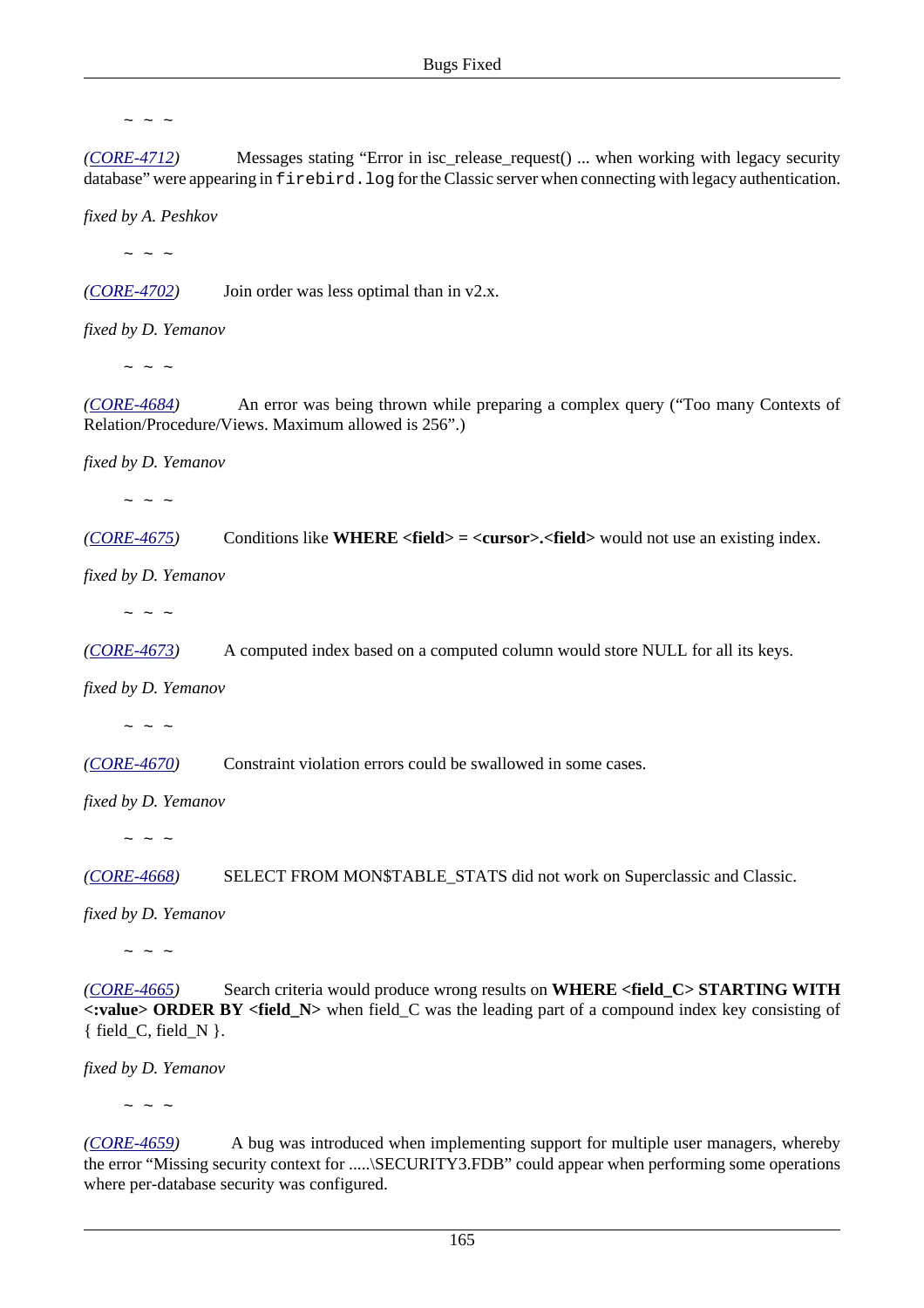*fixed by A. Peshkov*  $\sim$  ~ ~ *([CORE-4656](http://tracker.firebirdsql.org/browse/CORE-4656))* The server could hang while chasing dead record versions. *fixed by D. Starodubov*  $\sim$  ~ ~ *([CORE-4655](http://tracker.firebirdsql.org/browse/CORE-4655))* MSVC8 and MSVC9 builds of Beta 1 were failing. *fixed by D. Starodubov*  $\sim$  ~ ~ *([CORE-4648](http://tracker.firebirdsql.org/browse/CORE-4648))* A user with the RDB\$ADMIN role was denied the privilege for CREATE DATABASE. *fixed by A. Peshkov*  $\sim$   $\sim$   $\sim$ *([CORE-4644](http://tracker.firebirdsql.org/browse/CORE-4644))* Security context and open database errors could present under heavy concurrent load. *fixed by A. Peshkov*  $\sim$  ~ ~ *([CORE-4634](http://tracker.firebirdsql.org/browse/CORE-4634))* The error "No current record for fetch operation" could occur when the same indexed column was specified in both the WHERE and the ORDER BY clauses.

*fixed by D. Yemanov*

 $\sim$   $\sim$   $\sim$ 

*([CORE-4631](http://tracker.firebirdsql.org/browse/CORE-4631))* When the shared memory region backing the lock table could not be remapped, the status vector would return the error message "Lock manager out of room" without any low-level details (e.g. OS level error), thus hiding the real cause of the problem.

*fixed by D. Yemanov*

 $\sim$   $\sim$   $\sim$ 

*([CORE-4624](http://tracker.firebirdsql.org/browse/CORE-4624))* Firebird's handling of ':' characters in mount table entries was invalid.

*fixed by A. Peshkov*

 $\sim$  ~ ~

*([CORE-4623](http://tracker.firebirdsql.org/browse/CORE-4623))* PSQL variables based on "Domain" and "Type Of" referring to BLOB with sub\_type < 0 were no longer working.

*fixed by A. dos Santos Fernandes*

 $\sim$  ~ ~

*([CORE-4622](http://tracker.firebirdsql.org/browse/CORE-4622))* Triggers with the UPDATE OR INSERT statement and IIF() were not working as expected.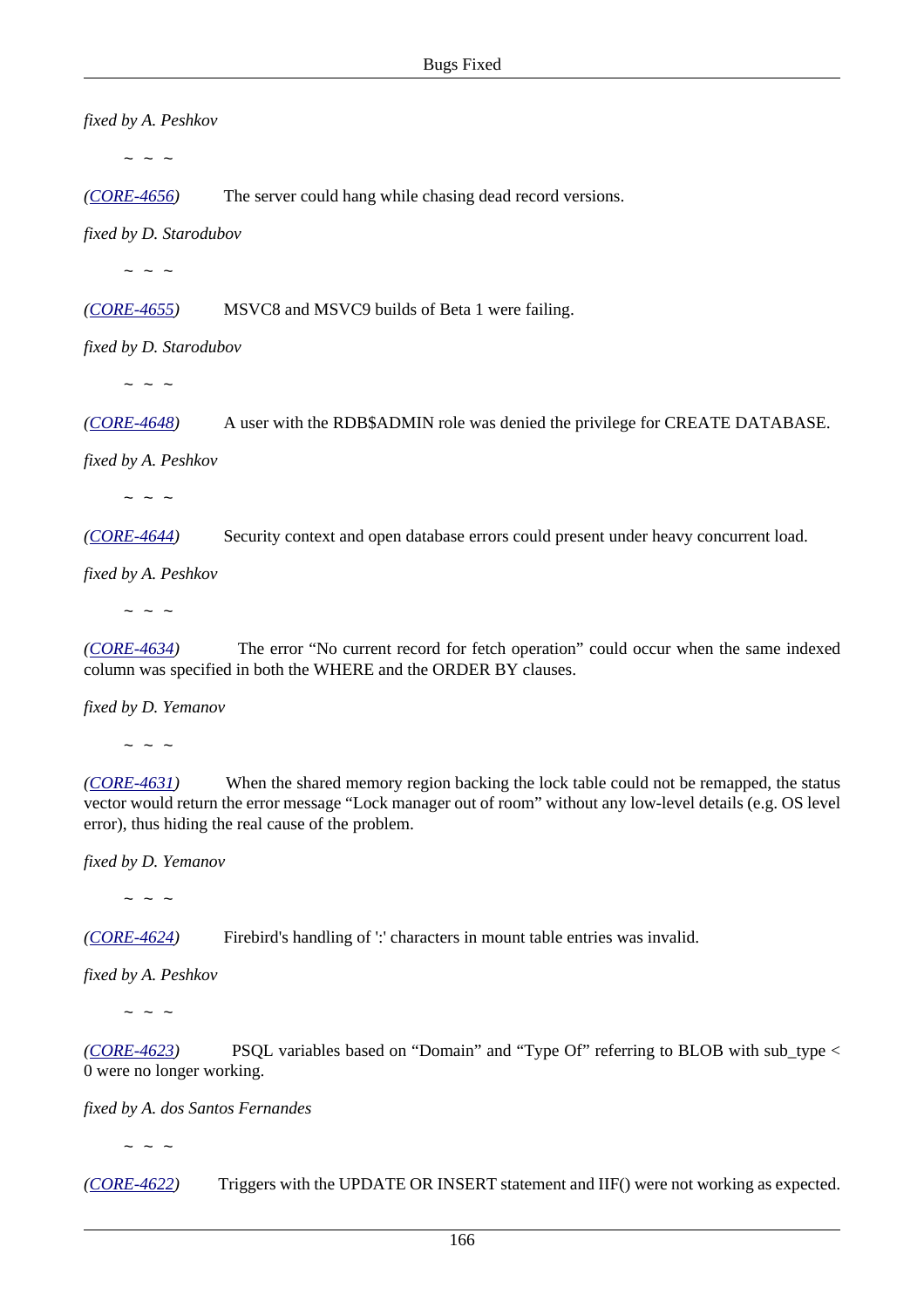*fixed by D. Yemanov*

 $\sim$  ~ ~

*([CORE-4618](http://tracker.firebirdsql.org/browse/CORE-4618))* Rollback was failing to undo changes when a MERGE statement was updating the same target rows multiple times and the optimizer used PLAN MERGE.

*fixed by D. Yemanov*

 $\sim$  ~ ~

*([CORE-4604](http://tracker.firebirdsql.org/browse/CORE-4604))* EXECUTE STATEMENT was inflating the CHAR\_LENGTH() size for VARCHARs.

*fixed by A. dos Santos Fernandes*

 $\sim$  ~ ~

*([CORE-4599](http://tracker.firebirdsql.org/browse/CORE-4599))* The REPLACE() function was not working correcting with multi-byte character sets.

*fixed by A. dos Santos Fernandes*

 $\sim$  ~ ~

*([CORE-4583](http://tracker.firebirdsql.org/browse/CORE-4583))* The embedded engine would try to load the ICU DLLs from PATH folders.

*fixed by A. Peshkov*

 $\sim$   $\,$   $\sim$   $\,$   $\sim$ 

*([CORE-4582](http://tracker.firebirdsql.org/browse/CORE-4582))* During the "linger" period, problems would occur when attempting to change some database properties.

*fixed by A. Peshkov*

 $\sim$  ~ ~

*([CORE-4581](http://tracker.firebirdsql.org/browse/CORE-4581))* The embedded server was trying to load UDFs from wrong place.

*fixed by V. Khorsun*

 $\sim$   $\sim$   $\sim$ 

*([CORE-4572](http://tracker.firebirdsql.org/browse/CORE-4572))* The incorrect error message was returned for PSQL functions when the number of actual arguments did not match the number of formal arguments.

*fixed by D. Yemanov*

 $\sim$  ~ ~

*([CORE-4571](http://tracker.firebirdsql.org/browse/CORE-4571))* Selecting from a table with ICU columns would fail where the database had been created on Linux with ICU 4.2.1 and then copied to Windows.

*fixed by A. Peshkov*

 $\sim$  ~ ~

*([CORE-4561](http://tracker.firebirdsql.org/browse/CORE-4561))* BUGCHECK(183) was thrown when using a cursor with **ORDER BY ID+0** and **FOR UPDATE WITH LOCK**.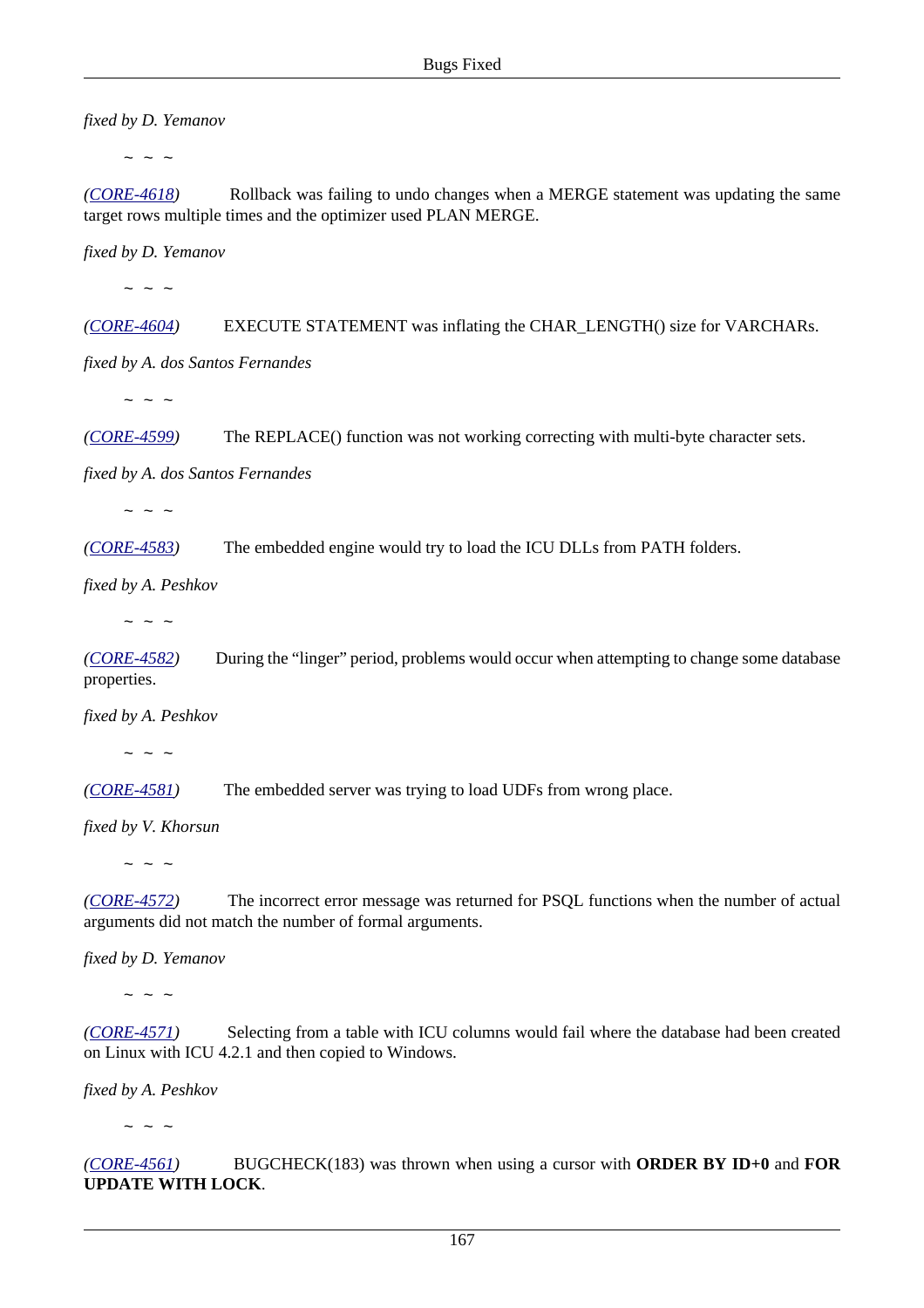*fixed by D. Yemanov*

 $\sim$  ~ ~

*([CORE-4539](http://tracker.firebirdsql.org/browse/CORE-4539))* The server would not accept the right plan.

*fixed by D. Yemanov*

 $\sim$  ~ ~

*([CORE-4507](http://tracker.firebirdsql.org/browse/CORE-4507))* Procedure source could not be deleted.

*fixed by D. Yemanov*

 $\sim$  ~ ~

*([CORE-4472](http://tracker.firebirdsql.org/browse/CORE-4472))* The message "Modifying function <F> which is currently in use" was displayed when <F> was called from an internal function declared in another unit.

*fixed by D. Yemanov*

 $\sim$  ~ ~

*([CORE-4384](http://tracker.firebirdsql.org/browse/CORE-4384))* Problems would occur when a table grew beyond 65535 pointer pages.

*fixed by D. Yemanov*

 $\sim$  ~ ~

*([CORE-4383](http://tracker.firebirdsql.org/browse/CORE-4383))* Index and BLOBs garbage collection was not working for in-place updates.

*fixed by D. Sibiryakov & D. Yemanov*

 $\sim$  ~ ~

*([CORE-4382](http://tracker.firebirdsql.org/browse/CORE-4382))* User savepoints were not being released on COMMIT.

*fixed by D. Sibiryakov*

 $\sim$  ~ ~

*([CORE-4369](http://tracker.firebirdsql.org/browse/CORE-4369))* BUGCHECK(177) was being thrown for a MERGE involving multiple matches.

*fixed by D. Yemanov*

 $\sim$  ~ ~

*([CORE-4280](http://tracker.firebirdsql.org/browse/CORE-4280))* Stored PSQL functions would accept duplicate input arguments.

*fixed by D. Yemanov*

 $\sim$   $\sim$   $\sim$ 

*([CORE-4161](http://tracker.firebirdsql.org/browse/CORE-4161))* It was not possible to insert records into a table having a column **GENERATED BY DEFAULT AS IDENTITY** in its DDL.

*fixed by D. Yemanov*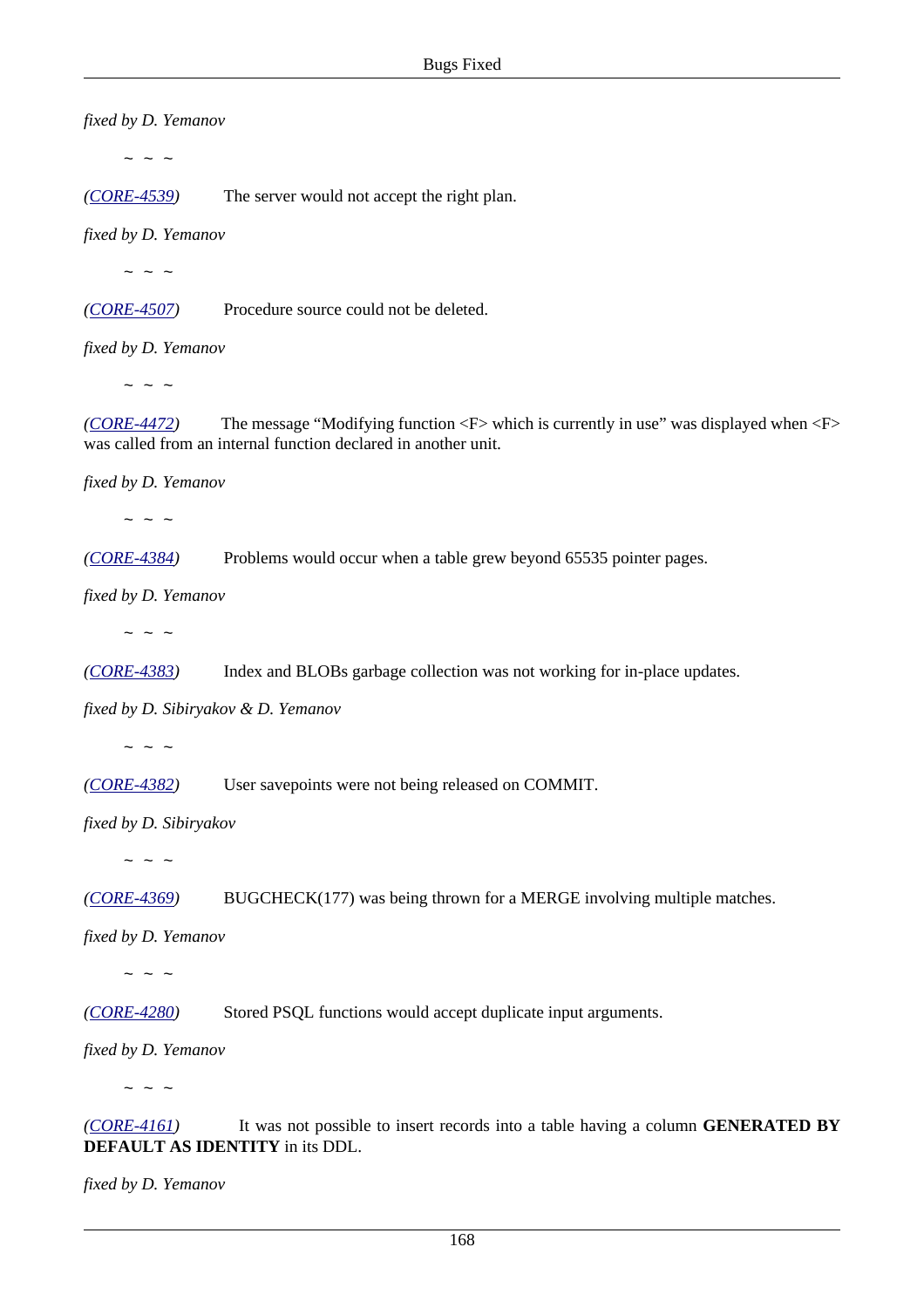*([CORE-3373](http://tracker.firebirdsql.org/browse/CORE-3373))* It was possible to store a 31-character string in a VARCHAR(25) column.

*fixed by A. dos Santos Fernandes*

 $\sim$  ~ ~

*([CORE-2932](http://tracker.firebirdsql.org/browse/CORE-2932))* Field position would be wrong after ALTER POSITION.

*fixed by A. dos Santos Fernandes*

 $\sim$  ~ ~

*([CORE-2848](http://tracker.firebirdsql.org/browse/CORE-2848))* Page-level "lock conversion denied" or "lock denied" errors could occur under high load when no deadlocks were apparent.

*fixed by V. Khorsun*

 $\sim$  ~ ~

*([CORE-214\)](http://tracker.firebirdsql.org/browse/CORE-214)* COUNT (DISTINCT ...) was too slow.

*fixed by D. Yemanov*

 $\sim$  ~ ~

## **Server Crashes**

*([CORE-4766](http://tracker.firebirdsql.org/browse/CORE-4766))* An access violation would occur on an attempt to manage the users list using EXECUTE STATEMENT on behalf of a non-SYSDBA user having the RDB\$ADMIN role.

*fixed by V. Khorsun*

 $\sim$  ~ ~

*([CORE-4705](http://tracker.firebirdsql.org/browse/CORE-4705))* Superclassic would crash at disconnect after running EXECUTE STATEMENT as noncurrent user.

*fixed by D. Yemanov*

 $\sim$  ~ ~

*([CORE-4653](http://tracker.firebirdsql.org/browse/CORE-4653))* Infinite mutual stored procedure calls were causing the server to crash instead of returning the appropriate error, "Too many concurrent executions of the same request".

*fixed by V. Khorsun*

 $\sim$  ~ ~

*([CORE-4075](http://tracker.firebirdsql.org/browse/CORE-4075))* The server would bugcheck or crash on an exception in a calculated index.

*fixed by D. Yemanov*

 $\sim$   $\sim$   $\sim$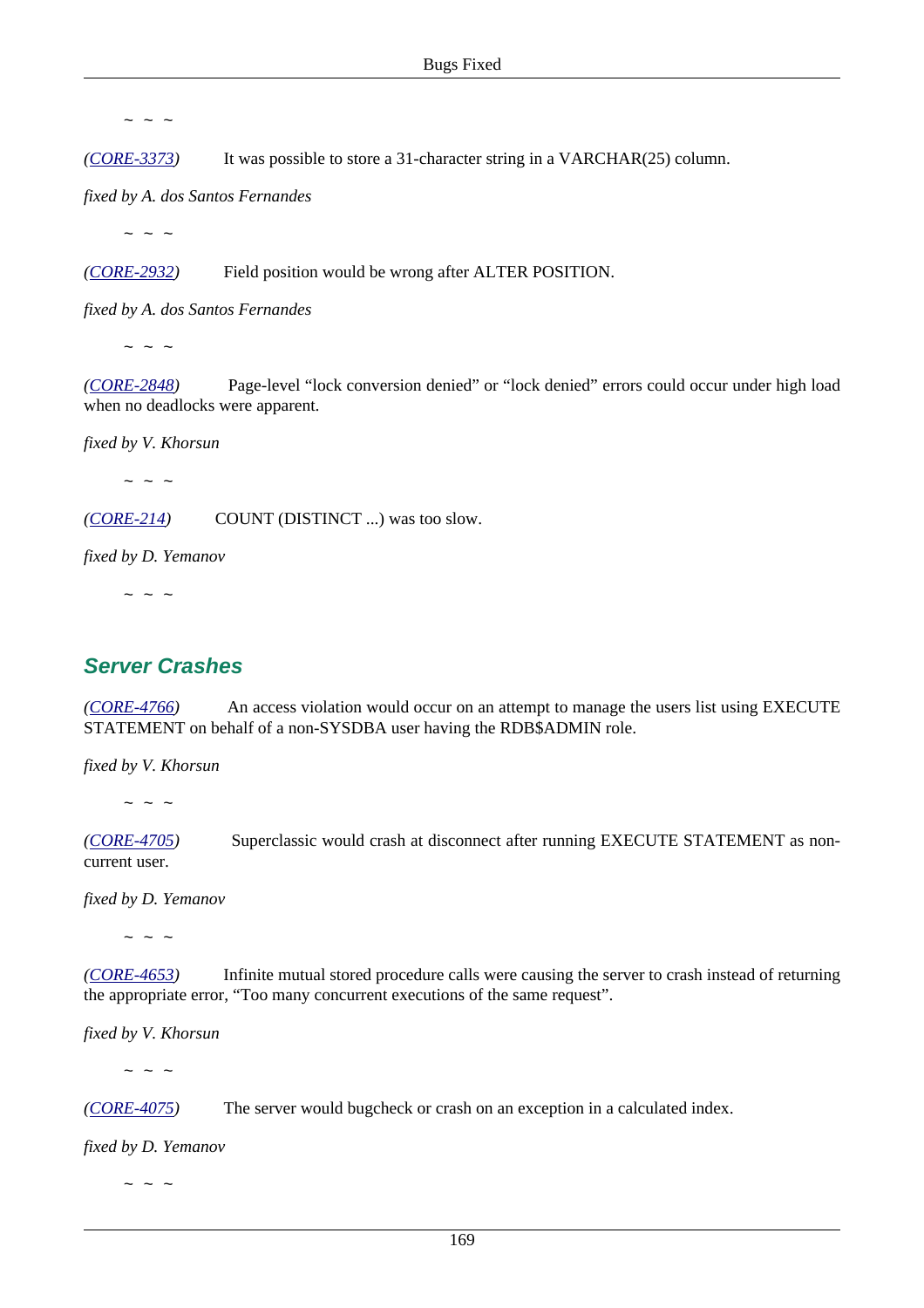*([CORE-3632](http://tracker.firebirdsql.org/browse/CORE-3632))* The application would crash after calling **fork()** in a process using libfbembed.so.

*fixed by A. Peshkov*

 $\sim$  ~ ~

### **API/Remote Interface**

*([CORE-4795](http://tracker.firebirdsql.org/browse/CORE-4795))* fbclient was executing the event callback function twice.

*fixed by A. Peshkov*

 $\sim$   $\sim$   $\sim$ 

*([CORE-4794](http://tracker.firebirdsql.org/browse/CORE-4794))* **isc\_cancel\_events()** was returning the error "invalid events id (handle) (code: 335545021)" if an event was no longer queued.

*fixed by A. Peshkov*

 $\sim$  ~ ~

*([CORE-4788](http://tracker.firebirdsql.org/browse/CORE-4788))* The Superclassic server could hang when receiving a network packet.

*fixed by A. Peshkov*

 $\sim$  ~ ~

*([CORE-4785](http://tracker.firebirdsql.org/browse/CORE-4785))* Bad **op\_execute** packet would kill the server.

*fixed by A. Peshkov*

 $\sim$   $\sim$   $\sim$ 

*([CORE-4756](http://tracker.firebirdsql.org/browse/CORE-4756))* Events were broken in Firebird 3.

*fixed by A. Peshkov*

 $\sim$  ~ ~

*([CORE-4646](http://tracker.firebirdsql.org/browse/CORE-4646))* Attachment would fail when using LegacyAuth on the server and the default configuration on the client.

*fixed by A. Peshkov*

 $\sim$   $\sim$   $\sim$ 

*([CORE-4639](http://tracker.firebirdsql.org/browse/CORE-4639))* Linux servers could reject connections with a transliteration error.

*fixed by D. Yemanov*

 $\sim$   $\sim$   $\sim$ 

*([CORE-4471](http://tracker.firebirdsql.org/browse/CORE-4471))* The Legacy\_Auth plugin would not connect from a FB3 to a FB2.5 server when tried after Win\_Sspi.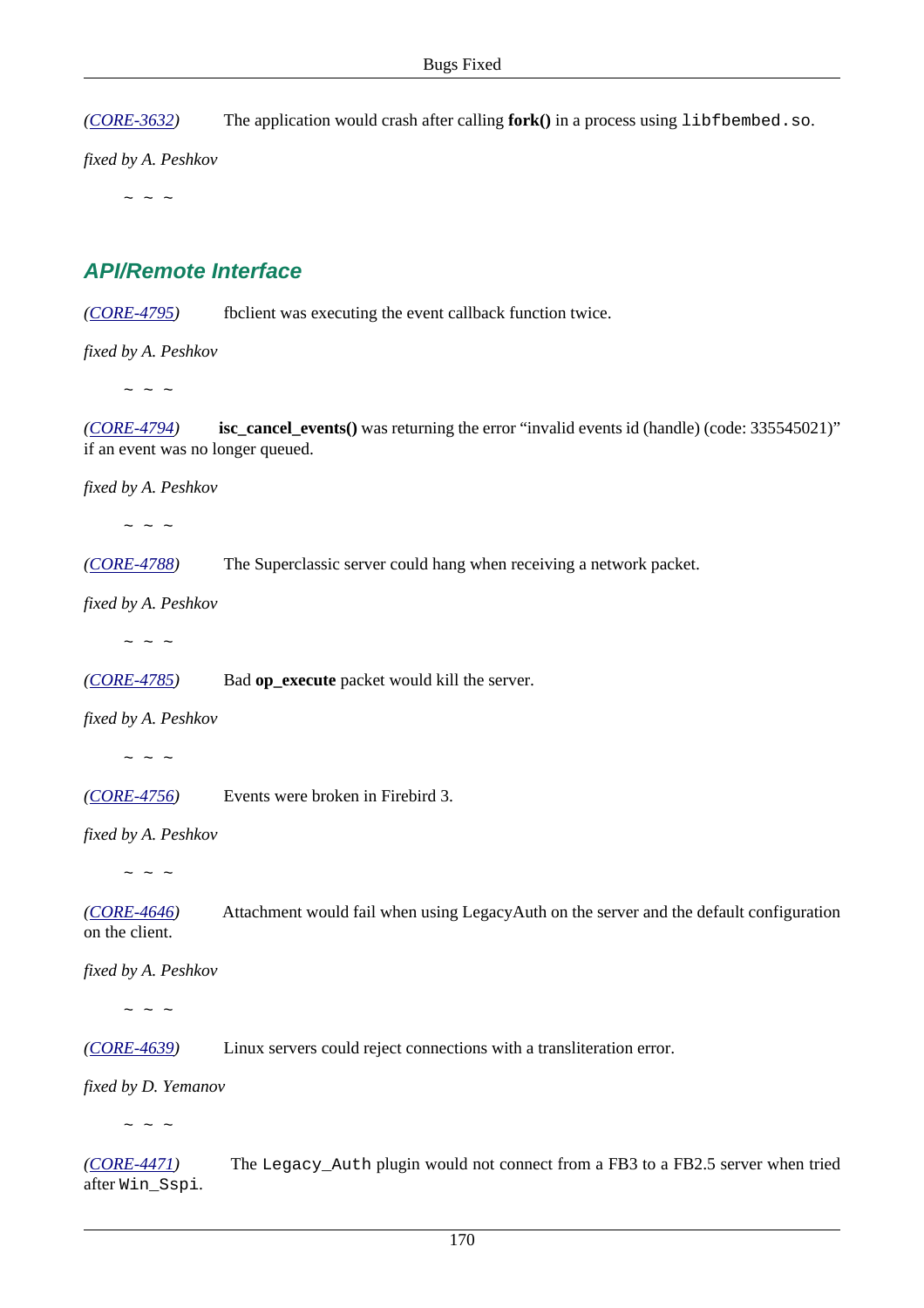*fixed by A. Peshkov*

 $\sim$  ~ ~

## **Utilities**

#### **isql**

*([CORE-4782](http://tracker.firebirdsql.org/browse/CORE-4782))* SHOW TABLE command in *isql* would fail when the table contained a field with Unicode collation in its DDL.

*fixed by A. dos Santos Fernandes*

 $\sim$   $\sim$   $\sim$ 

*([CORE-4706](http://tracker.firebirdsql.org/browse/CORE-4706)) isql* was padding BLOB columns wrongly when the column alias had more than 17 characters.

*fixed by A. dos Santos Fernandes*

 $\sim$  ~ ~

*([CORE-4578](http://tracker.firebirdsql.org/browse/CORE-4578))* In *isql*, INPUT files were not being properly closed.

*fixed by A. Peshkov*

 $\sim$   $\sim$   $\sim$ 

*([CORE-4503](http://tracker.firebirdsql.org/browse/CORE-4503))* In *isql*, the command SHOW USERS would display only the current user.

*fixed by A. Peshkov*

 $\sim$   $\sim$   $\sim$ 

*([CORE-4259](http://tracker.firebirdsql.org/browse/CORE-4259))* The call to **setlocale(LC\_CTYPE, "")** should not be made in *isql* for Windows.

*fixed by F. Schlottmann-Goedde & D. Yemanov*

 $\sim$  ~ ~

#### **gbak**

*([CORE-4715](http://tracker.firebirdsql.org/browse/CORE-4715))* Restore of a shadowed database would fail if the **-k** ("restore without shadow") switch was used.

*fixed by A. Peshkov*

 $\sim$  ~ ~

*([CORE-4704](http://tracker.firebirdsql.org/browse/CORE-4704))* Permissions for generators and exceptions were being corrupted after backup/restore.

*fixed by D. Yemanov*

 $\sim$  ~ ~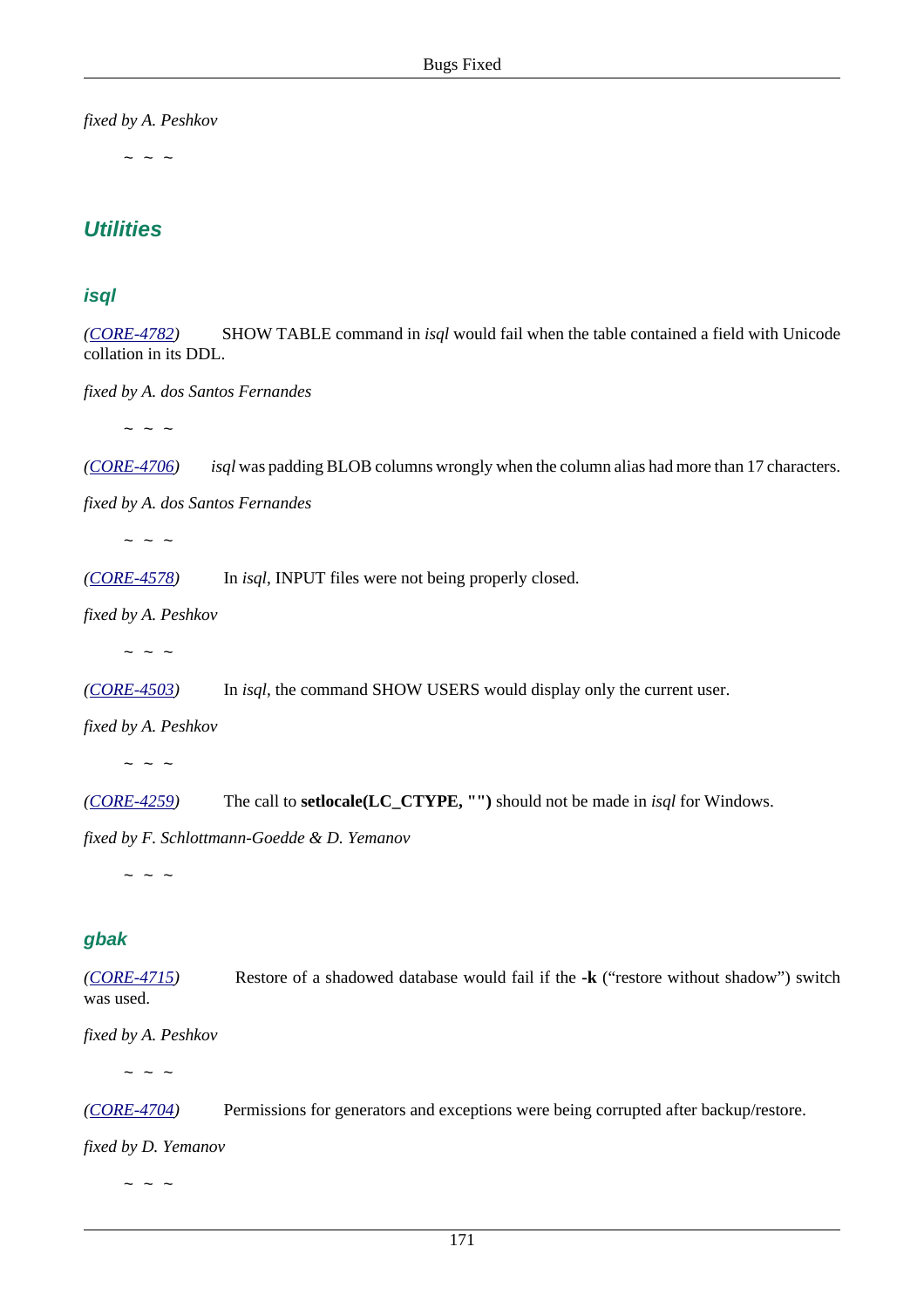#### **gsec**

*([CORE-4698](http://tracker.firebirdsql.org/browse/CORE-4698))* Typing **add -user SYSDBA -pw masterkey -admin yes** into *gsec* would crash firebird.exe.

*fixed by V. Khorsun & A. Peshkov*

 $\sim$   $\sim$   $\sim$ 

# **Firebird 3.0 Second Beta Release: Improvements**

The following improvements were implemented prior to the v.3.0.0 Beta 2 release:

*([CORE-4791](http://tracker.firebirdsql.org/browse/CORE-4791))* INSERTING, UPDATING and DELETING were made reserved words to fix ambiguity with Boolean expressions.

*implemented by A. dos Santos Fernandes*

 $\sim$  ~ ~

*([CORE-4735](http://tracker.firebirdsql.org/browse/CORE-4735))* An expression 'where bool\_field IS true | false' can now use the same index as 'where bool  $field = true | false'$  if such an index exists.

*implemented by A. dos Santos Fernandes*

 $\sim$  ~ ~

*([CORE-4731](http://tracker.firebirdsql.org/browse/CORE-4731))* Issuing DML or DDL statements on the RDB\$-- system tables is prohibited in Firebird 3.

*implemented by A. Peshkov*

 $\sim$  ~ ~

*([CORE-4729](http://tracker.firebirdsql.org/browse/CORE-4729))* A flag was added to MON\$DATABASE to assist in determining what type of security database is used - default, self or other.

*implemented by A. dos Santos Fernandes*

 $\sim$  ~ ~

*([CORE-4696](http://tracker.firebirdsql.org/browse/CORE-4696))* Flushing dirty pages to disk after creation of a temporary table index is now avoided.

*implemented by V. Khorsun*

 $\sim$  ~ ~

*([CORE-4685](http://tracker.firebirdsql.org/browse/CORE-4685))* Resolved some risky issues on POSIX when aliases in databases.conf were pointing to symbolic or hard links, allowing invalid database accesses.

*implemented by A. Peshkov*

 $\sim$  ~ ~

*([CORE-4671](http://tracker.firebirdsql.org/browse/CORE-4671))* Internal temporary blobs are released early, to free up some memory\disk space.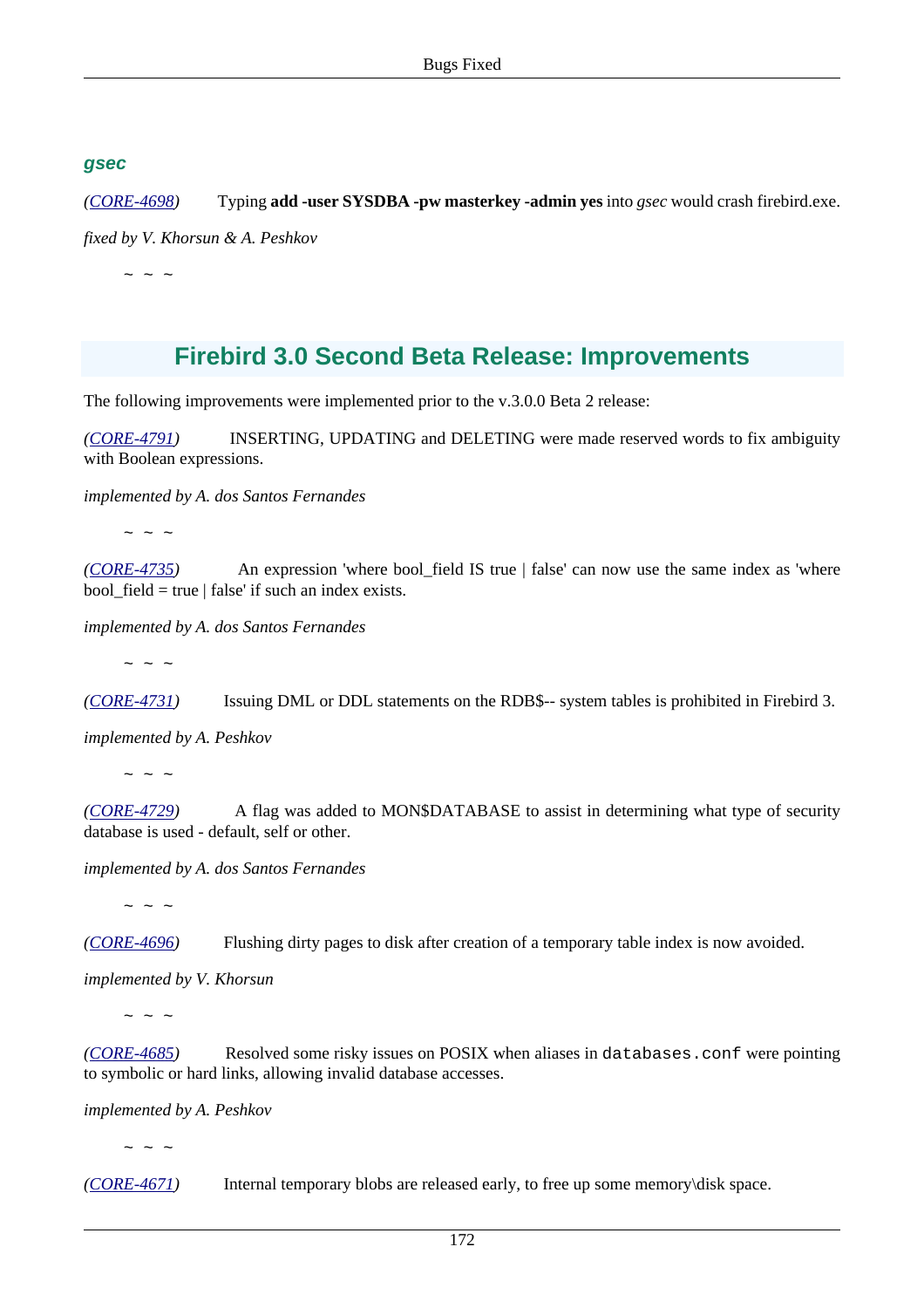*implemented by V. Khorsun*

 $\sim$  ~ ~

*([CORE-4610](http://tracker.firebirdsql.org/browse/CORE-4610))* Diagnostics will now report a tag name when transliteration errors occur in Parameter Block values.

*implemented by A. Peshkov*

 $\sim$  ~ ~

*([CORE-4607](http://tracker.firebirdsql.org/browse/CORE-4607))* Support added for having multiple UserManagers in firebird.conf and for using them from SQL.

*implemented by A. Peshkov*

 $\sim$  ~ ~

*([CORE-4605](http://tracker.firebirdsql.org/browse/CORE-4605))* The configuration parameter **CryptPlugin** was renamed to **WireCryptPlugin**.

*implemented by A. Peshkov*

 $\sim$  ~ ~

*([CORE-4590](http://tracker.firebirdsql.org/browse/CORE-4590))* The data type of the result returned by the functions CHAR\_LENGTH(), BIT\_LENGTH() and OCTET\_LENGTH() for BLOBs was changed to BIGINT.

*implemented by A. dos Santos Fernandes*

 $\sim$  ~ ~

*([CORE-4386](http://tracker.firebirdsql.org/browse/CORE-4386))* "Object in use" errors now come with more details.

*implemented by D. Yemanov*

 $\sim$  ~ ~

*([CORE-3526](http://tracker.firebirdsql.org/browse/CORE-3526))* Support was added for WHEN SQLSTATE error handlers in PSQL.

*implemented by D. Yemanov*

 $\sim$   $\sim$   $\sim$ 

*([CORE-3234](http://tracker.firebirdsql.org/browse/CORE-3234))* Support was added for text BLOBs >= 32K as the first argument for the TRIM() function.

*implemented by A. dos Santos Fernandes*

 $\sim$  ~ ~

*([CORE-3226](http://tracker.firebirdsql.org/browse/CORE-3226))* IPv6 support for the remote interface.

*implemented by M. Kubecek*

 $\sim$  ~ ~

*([CORE-733\)](http://tracker.firebirdsql.org/browse/CORE-733)* Compression of data over the network.

*implemented by A. Peshkov*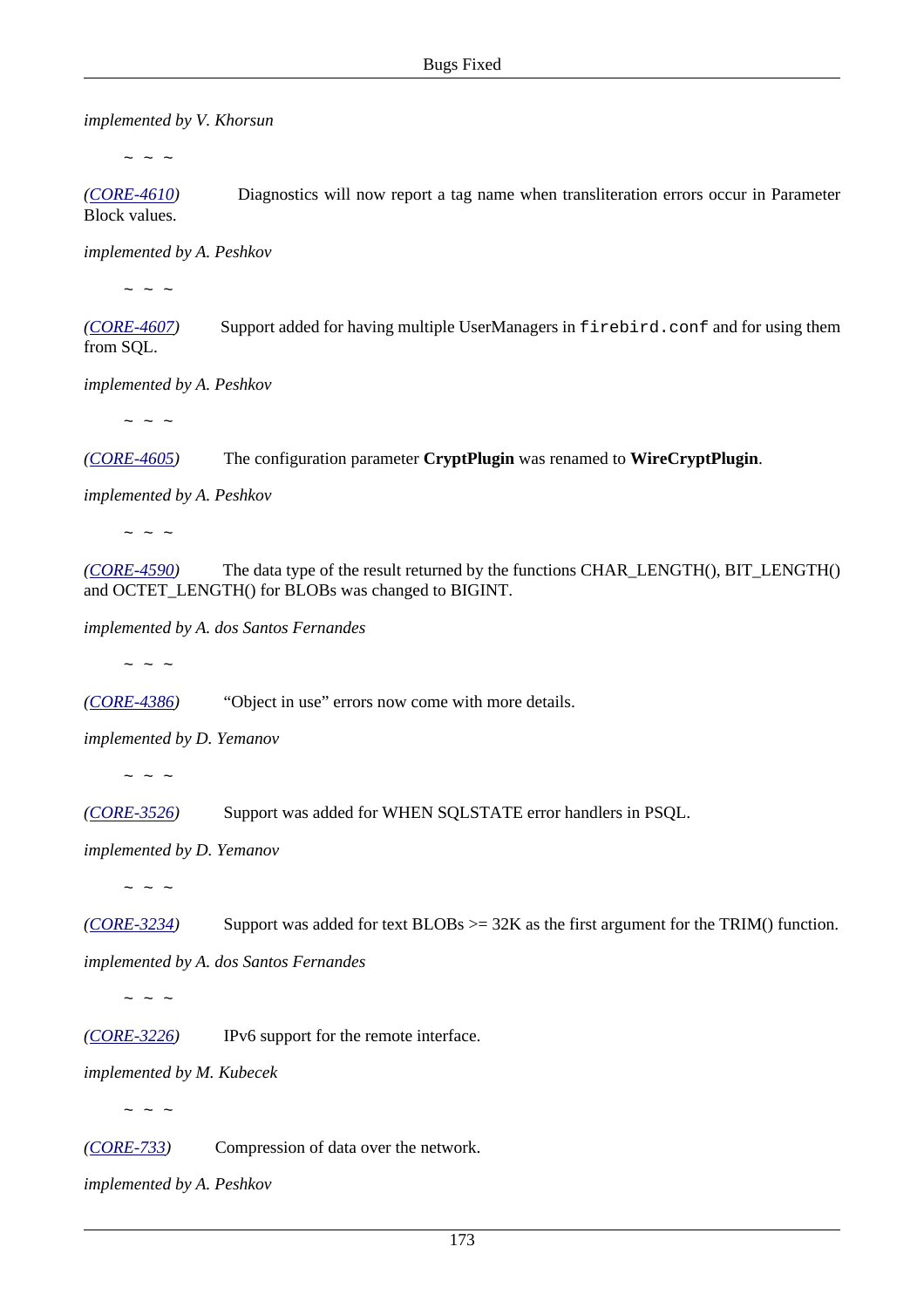# **Firebird 3.0 First Beta Release**

The following improvements and bug fixes were reported prior to the v.3.0.0 Beta 1 release:

# **Core Engine**

*([CORE-4576](http://tracker.firebirdsql.org/browse/CORE-4576))* The Cache Writer thread could not start.

*fixed by V. Khorsun*

 $\sim$  ~ ~

*([CORE-4574](http://tracker.firebirdsql.org/browse/CORE-4574))* Regression: Incorrect result in subquery with aggregate.

*fixed by A. dos Santos Fernandes*

 $\sim$  ~ ~

*([CORE-4570](http://tracker.firebirdsql.org/browse/CORE-4570))* ALTER PACKAGE was returning a wrong error.

*fixed by A. dos Santos Fernandes*

 $\sim$  ~ ~

*([CORE-4566](http://tracker.firebirdsql.org/browse/CORE-4566))* Incorrect size of the output parameter or argument when EXECUTE BLOCK, procedure or function used a system field in the metadata character set.

*fixed by A. Peshkov*

 $\sim$  ~ ~

*([CORE-4565](http://tracker.firebirdsql.org/browse/CORE-4565))* GDSCODE could have value = 0 in WHEN-section under some concurrent environments. This bug affected Superclassic and Classic models but not Superserver.

*fixed by V. Khorsun*

 $\sim$  ~ ~

*([CORE-4555](http://tracker.firebirdsql.org/browse/CORE-4555))* A DDL trigger was remaining active after being dropped.

*fixed by A. dos Santos Fernandes*

 $\sim$  ~ ~

*([CORE-4530](http://tracker.firebirdsql.org/browse/CORE-4530))* A DB\_KEY based join of two tables could be ineffective.

*fixed by D. Yemanov*

 $\sim$  ~ ~

*([CORE-4522](http://tracker.firebirdsql.org/browse/CORE-4522))* DDL permissions were not protecting against removal of BLOB filters.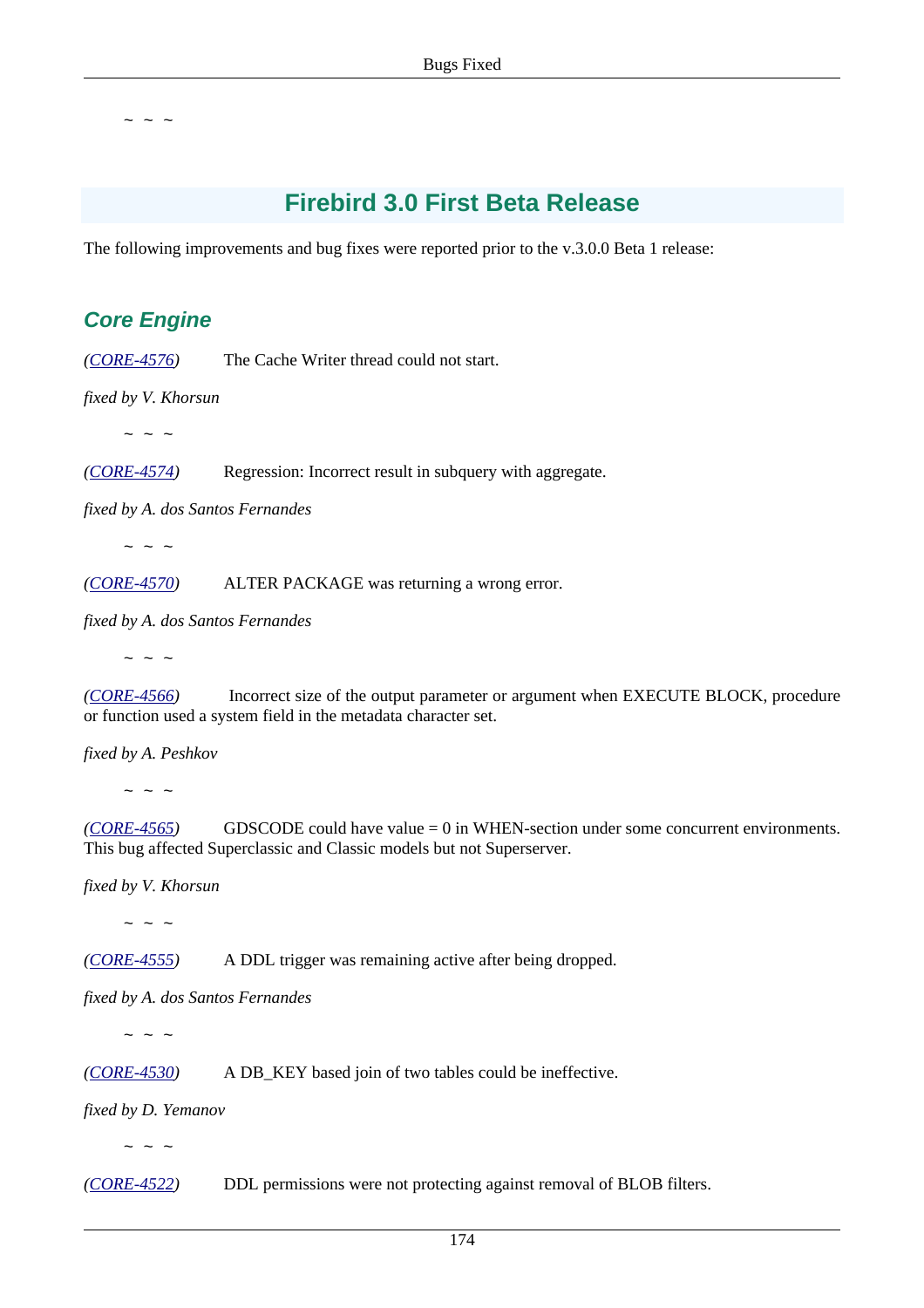*fixed by R. Simakov*

 $\sim$  ~ ~

*([CORE-4515](http://tracker.firebirdsql.org/browse/CORE-4515))* Regression: trace was reporting UPDATEs in statistics when doing INSERT into <some\_table>.

*fixed by D. Yemanov*

 $\sim$  ~ ~

*([CORE-4505](http://tracker.firebirdsql.org/browse/CORE-4505))* Use of a named cursor would fail if a statement was not executed.

*fixed by A. Peshkov*

 $\sim$  ~ ~

*([CORE-4488](http://tracker.firebirdsql.org/browse/CORE-4488))* A **FOR SELECT <L> FROM <T> AS CURSOR <C>** seems to return a wrong result if table <T> is modified inside the cursor's BEGIN...END block. Cursor references, which are not variables, should represent the current state of the record. If it was updated "in place" (via "where current of"), then cursor references should return the new values. The first example reported in [CORE-4488](http://tracker.firebirdsql.org/browse/CORE-4488) should return NULLs.

*fixed by A. dos Santos Fernandes*

 $\sim$  ~ ~

*([CORE-4478](http://tracker.firebirdsql.org/browse/CORE-4478))* Failure to load a provider or plugin was not reported anywhere.

*fixed by A. Peshkov*

 $\sim$  ~ ~

*([CORE-4477](http://tracker.firebirdsql.org/browse/CORE-4477))* The field RDB\$MAP\_TO\_TYPE was missing from the system table RDB\$TYPES.

*fixed by A. Peshkov*

 $\sim$  ~ ~

*([CORE-4468](http://tracker.firebirdsql.org/browse/CORE-4468))* CREATE USER GRANT ADMIN ROLE did not work.

*fixed by A. Peshkov*

 $\sim$  ~ ~

*([CORE-4464](http://tracker.firebirdsql.org/browse/CORE-4464))* Duplicate tags for CREATE/ALTER USER were not handled correctly.

*fixed by A. Peshkov*

 $\sim$  ~ ~

*([CORE-4453](http://tracker.firebirdsql.org/browse/CORE-4453))* Regression: The NOT NULL constraint, if declared in a domain, did not work.

*fixed by A. dos Santos Fernandes*

 $\sim$   $\sim$   $\sim$ 

*([CORE-4447](http://tracker.firebirdsql.org/browse/CORE-4447))* A positioned UPDATE statement would preclude its index usage for the subsequent cursor field references.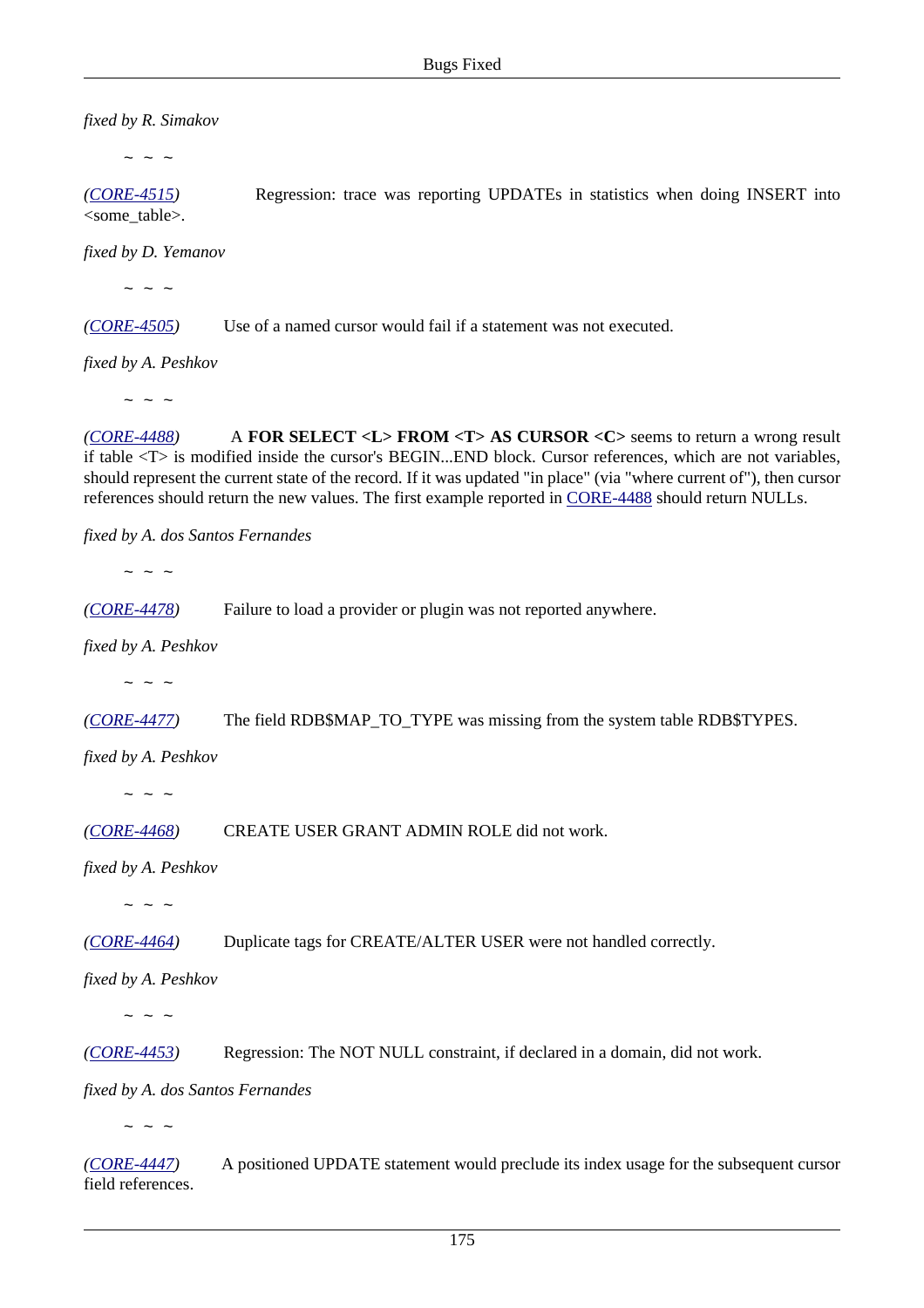*fixed by D. Yemanov*

 $\sim$  ~ ~

*([CORE-4444](http://tracker.firebirdsql.org/browse/CORE-4444))* Engine could hang and block all attachments in an out-of-disk-space condition during physical backup.

*fixed by V. Khorsun*

 $\sim$  ~ ~

*([CORE-4433](http://tracker.firebirdsql.org/browse/CORE-4433))* GlobalRWLock could not downgrade an EX lock to SH if readers were present.

*fixed by V. Khorsun*

 $\sim$  ~ ~

*([CORE-4435](http://tracker.firebirdsql.org/browse/CORE-4435))* After calling release() instead of detach() for an attachment to a database in embedded mode, the attachment would remain interminably active.

*fixed by A. Peshkov*

 $\sim$  ~ ~

*([CORE-4430](http://tracker.firebirdsql.org/browse/CORE-4430))* Properties of a user created in Legacy\_UserManager were padded with spaces up to 10 characters.

*fixed by A. Peshkov*

 $\sim$  ~ ~

*([CORE-4415](http://tracker.firebirdsql.org/browse/CORE-4415))* Pointless extraction of generic DDL trigger.

*fixed by A. dos Santos Fernandes*

 $\sim$  ~ ~

*([CORE-4396](http://tracker.firebirdsql.org/browse/CORE-4396))* A query executed via EXECUTE STATEMENT was returning the wrong result.

*fixed by A. dos Santos Fernandes*

 $\sim$   $\sim$   $\sim$ 

*([CORE-4395](http://tracker.firebirdsql.org/browse/CORE-4395))* EXECUTE STATEMENT ON EXTERNAL was not finding a Firebird 2.5 database.

*fixed by A. Peshkov*

 $\sim$  ~ ~

*([CORE-4394](http://tracker.firebirdsql.org/browse/CORE-4394))* "Cursor not found error" when using the legacy API.

*fixed by A. Peshkov*

 $\sim$  ~ ~

*([CORE-4388](http://tracker.firebirdsql.org/browse/CORE-4388))* SELECT WITH LOCK could enter an infinite loop for a single record.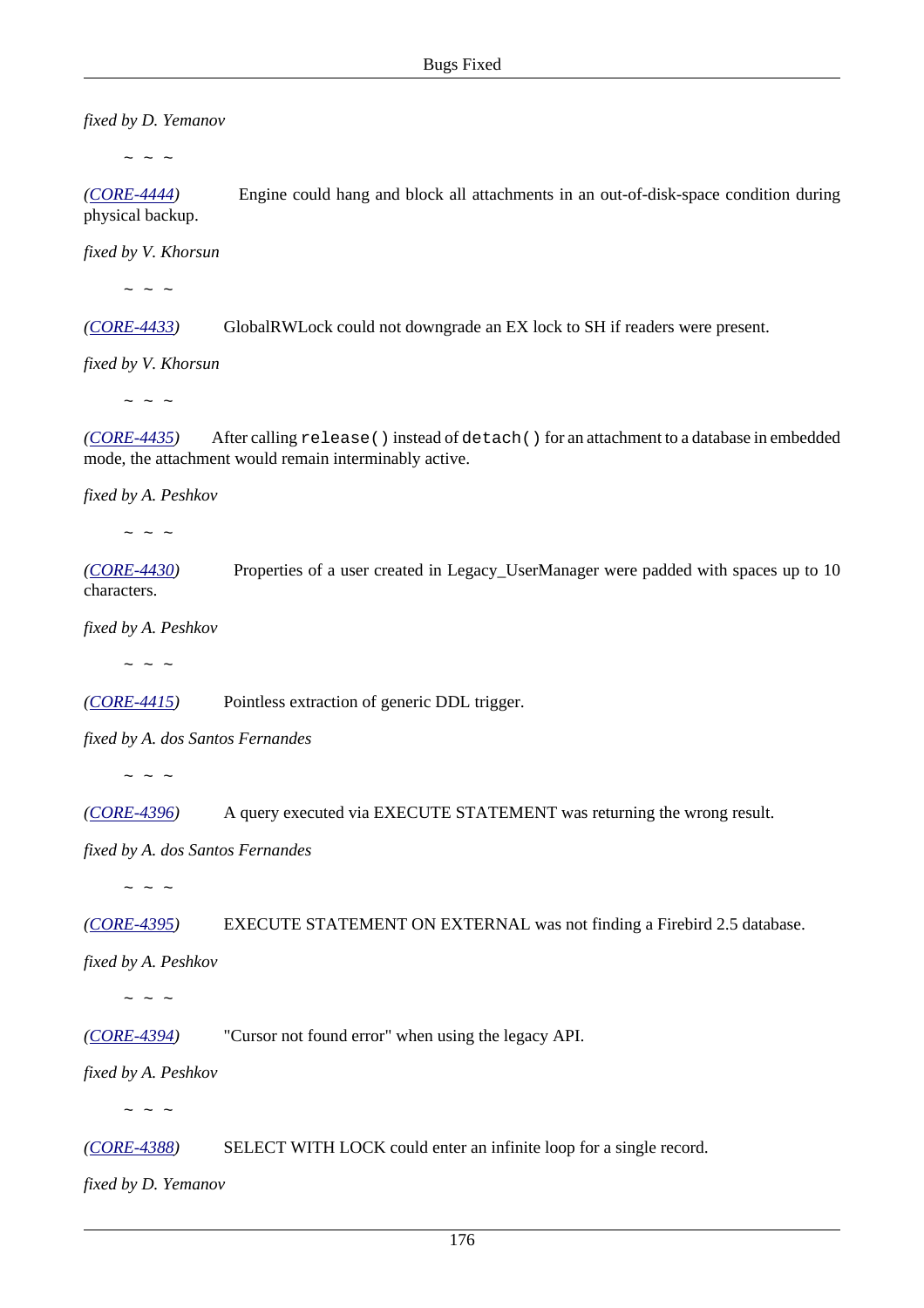*([CORE-4381](http://tracker.firebirdsql.org/browse/CORE-4381))* Run-time errors were returning incorrect line/column information.

*fixed by A. dos Santos Fernandes*

 $\sim$  ~ ~

*([CORE-4379](http://tracker.firebirdsql.org/browse/CORE-4379))* Explicit cursors containing correlated subqueries in the select list were performing poorly.

*fixed by D. Yemanov*

 $\sim$  ~ ~

*([CORE-4376](http://tracker.firebirdsql.org/browse/CORE-4376))* Preparation of an erroneous DDL statement was not indicating that the main command failed.

*fixed by A. dos Santos Fernandes*

 $\sim$   $\sim$   $\sim$ 

*([CORE-4375](http://tracker.firebirdsql.org/browse/CORE-4375))* A procedure would execute infinitely if it contained more than 32767 statements inside any BEGIN/END block.

*fixed by D. Yemanov*

 $\sim$  ~ ~

*([CORE-4374](http://tracker.firebirdsql.org/browse/CORE-4374))* Truncation error when using EXECUTE STATEMENT with a BLOB.

*fixed by A. dos Santos Fernandes*

 $\sim$  ~ ~

*([CORE-4373](http://tracker.firebirdsql.org/browse/CORE-4373))* Package compilation was not checking for duplicate names.

*fixed by A. dos Santos Fernandes*

 $\sim$  ~ ~

*([CORE-4372](http://tracker.firebirdsql.org/browse/CORE-4372))* Deadlock could occur when two data pages contained record fragments pointing to each other.

*fixed by V. Khorsun*

 $\sim$   $\sim$   $\sim$ 

*([CORE-4371](http://tracker.firebirdsql.org/browse/CORE-4371))* A CREATE FUNCTION or CREATE PROCEDURE statement that referred to a nonexistent exception would return the error message "Error while parsing function's BLR" instead of "exception not defined".

*fixed by D. Yemanov*

 $\sim$  ~ ~

*([CORE-4366](http://tracker.firebirdsql.org/browse/CORE-4366))* A WHERE predicate containing NULL IS NOT DISTINCT FROM (select min(NULL) from ...) was returning the wrong result.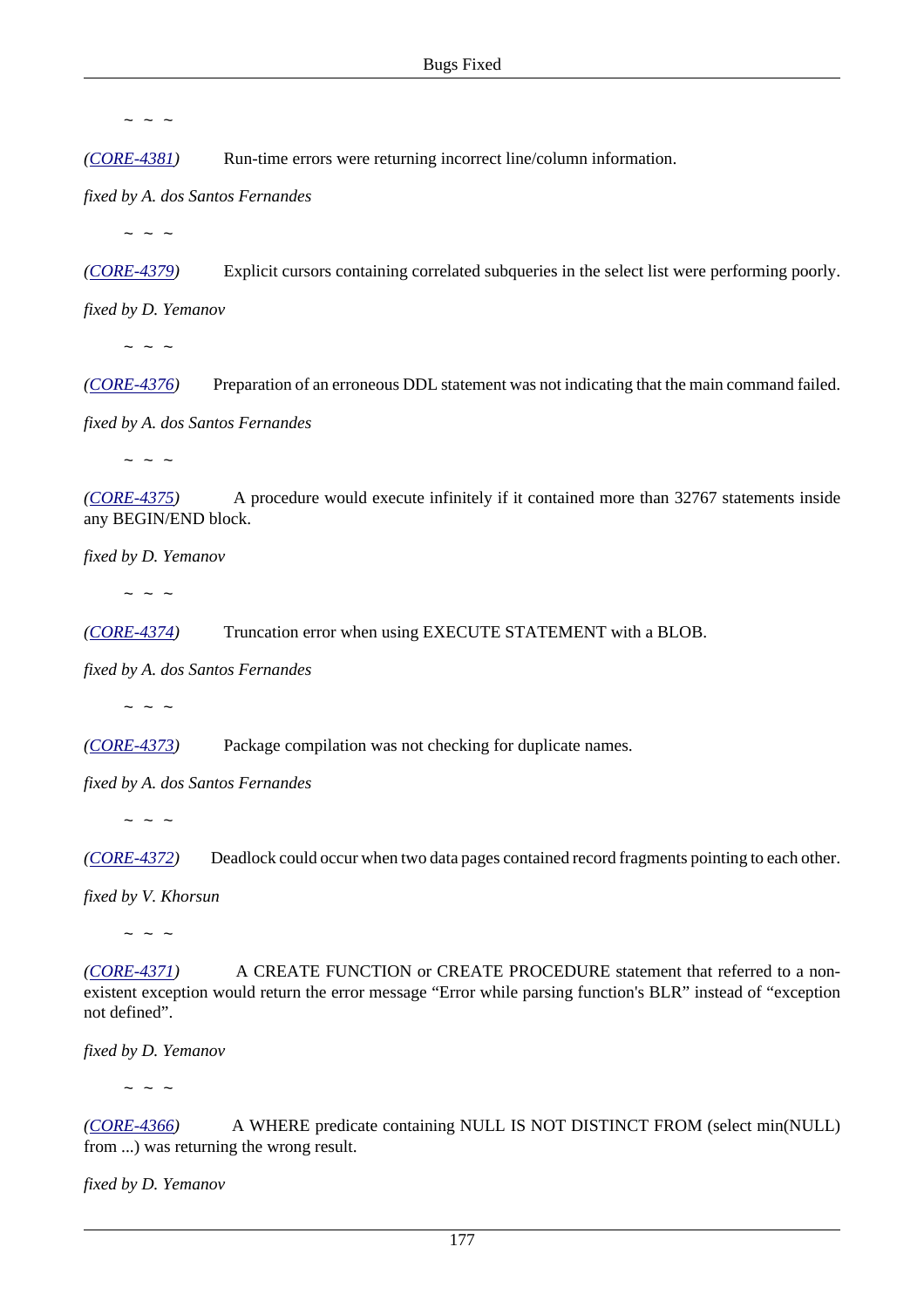*([CORE-4365](http://tracker.firebirdsql.org/browse/CORE-4365))* Equality predicate distribution was not working for some complex queries.

*fixed by D. Yemanov*

 $\sim$  ~ ~

*([CORE-4360](http://tracker.firebirdsql.org/browse/CORE-4360))* SELECT from derived table which contains GROUP BY on a column with a literal value was returning wrong results.

*fixed by D. Yemanov*

 $\sim$  ~ ~

*([CORE-4354](http://tracker.firebirdsql.org/browse/CORE-4354))* Parsing of a recursive query would return the error "Column does not belong to referenced table" when the source table did have such a column.

*fixed by A. dos Santos Fernandes*

 $\sim$  ~ ~

*([CORE-4353](http://tracker.firebirdsql.org/browse/CORE-4353))* Sorting records were larger than was really necessary.

*fixed by D. Yemanov*

 $\sim$  ~ ~

*([CORE-4344](http://tracker.firebirdsql.org/browse/CORE-4344))* Error "no current record for fetch operation" when table inner joins procedure inner joins table.

*fixed by D. Yemanov*

 $\sim$  ~ ~

*([CORE-4334](http://tracker.firebirdsql.org/browse/CORE-4334))* Resources (e.g. sort files) owned by a trigger could be left unreleased when the trigger was interrupted asynchronously.

*fixed by D. Yemanov*

 $\sim$   $\sim$   $\sim$ 

*([CORE-4331](http://tracker.firebirdsql.org/browse/CORE-4331))* LAG, LEAD and NTH\_VALUE would raise an error when the second argument was NULL.

*fixed by A. dos Santos Fernandes*

 $\sim$  ~ ~

*([CORE-4330](http://tracker.firebirdsql.org/browse/CORE-4330))* The function LAG returned an incorrect result if the OFFSET value was assigned from a table.

*fixed by A. dos Santos Fernandes*

 $\sim$   $\,$   $\sim$   $\,$   $\sim$ 

*([CORE-4326](http://tracker.firebirdsql.org/browse/CORE-4326))* The keyword SET was required in the ALTER USER statement when it should have been optional.

*fixed by A. Peshkov*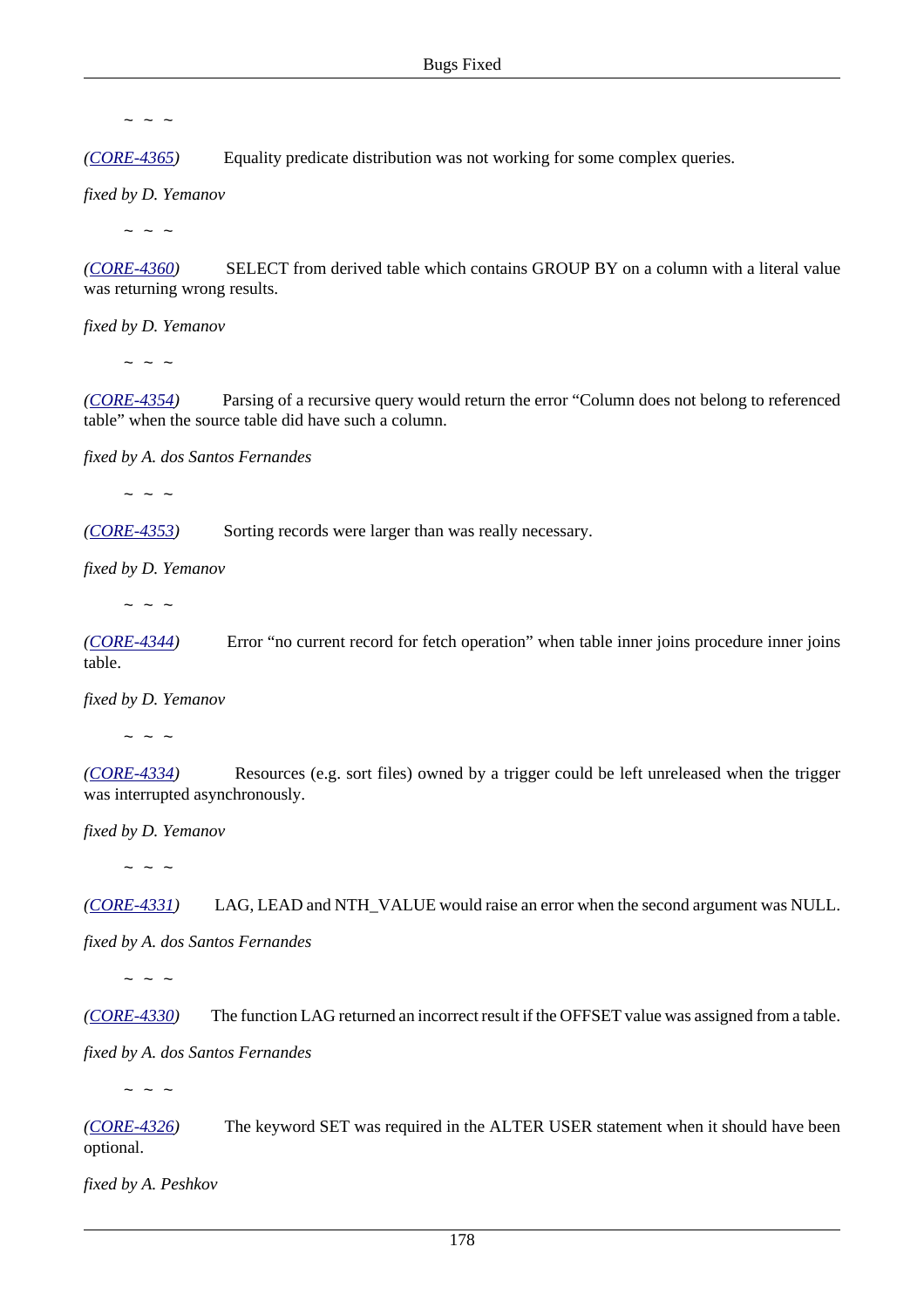*([CORE-4318](http://tracker.firebirdsql.org/browse/CORE-4318))* Regression: Predicates involving PSQL variables or parameters were not pushed inside the aggregation.

*fixed by D. Yemanov*

 $\sim$  ~ ~

*([CORE-4313](http://tracker.firebirdsql.org/browse/CORE-4313))* Error "Attempt to reopen an open cursor" could be raised if the query handle was reused in a different transaction.

*fixed by D. Yemanov*

 $\sim$  ~ ~

*([CORE-4309](http://tracker.firebirdsql.org/browse/CORE-4309))* The 'Cache Writer' record in MON\$ATTACHMENTS would vanish when deleting, via delete from MON\$ATTACHMENTS, another connection that was running a heavy update on a big table.

*fixed by V. Khorsun*

 $\sim$   $\sim$   $\sim$ 

*([CORE-4307](http://tracker.firebirdsql.org/browse/CORE-4307))* Any fields present only in the WHERE clause of a view WITH CHECK OPTION would cause an invalid CHECK CONSTRAINT violation.

*fixed by A. dos Santos Fernandes*

 $\sim$  ~ ~

*([CORE-4303](http://tracker.firebirdsql.org/browse/CORE-4303))* Possible races during service destruction.

*fixed by A. Peshkov*

 $\sim$  ~ ~

*([CORE-4301](http://tracker.firebirdsql.org/browse/CORE-4301))* Non-ASCII data in SEC\$USERS was not read correctly.

*fixed by A. dos Santos Fernandes*

 $\sim$   $\sim$   $\sim$ 

*([CORE-4286](http://tracker.firebirdsql.org/browse/CORE-4286))* The error "Statement already has a cursor assigned" would be thrown when trying to execute another SQL statement using a different cursor name.

*fixed by A. Peshkov*

 $\sim$  ~ ~

*([CORE-4118](http://tracker.firebirdsql.org/browse/CORE-4118))* Expression index might be overlooked for derived fields or view fields.

*fixed by D. Yemanov*

 $\sim$  ~ ~

*([CORE-3305](http://tracker.firebirdsql.org/browse/CORE-3305))* A "BLOB not found" error would be returned after creating or altering an invalid trigger.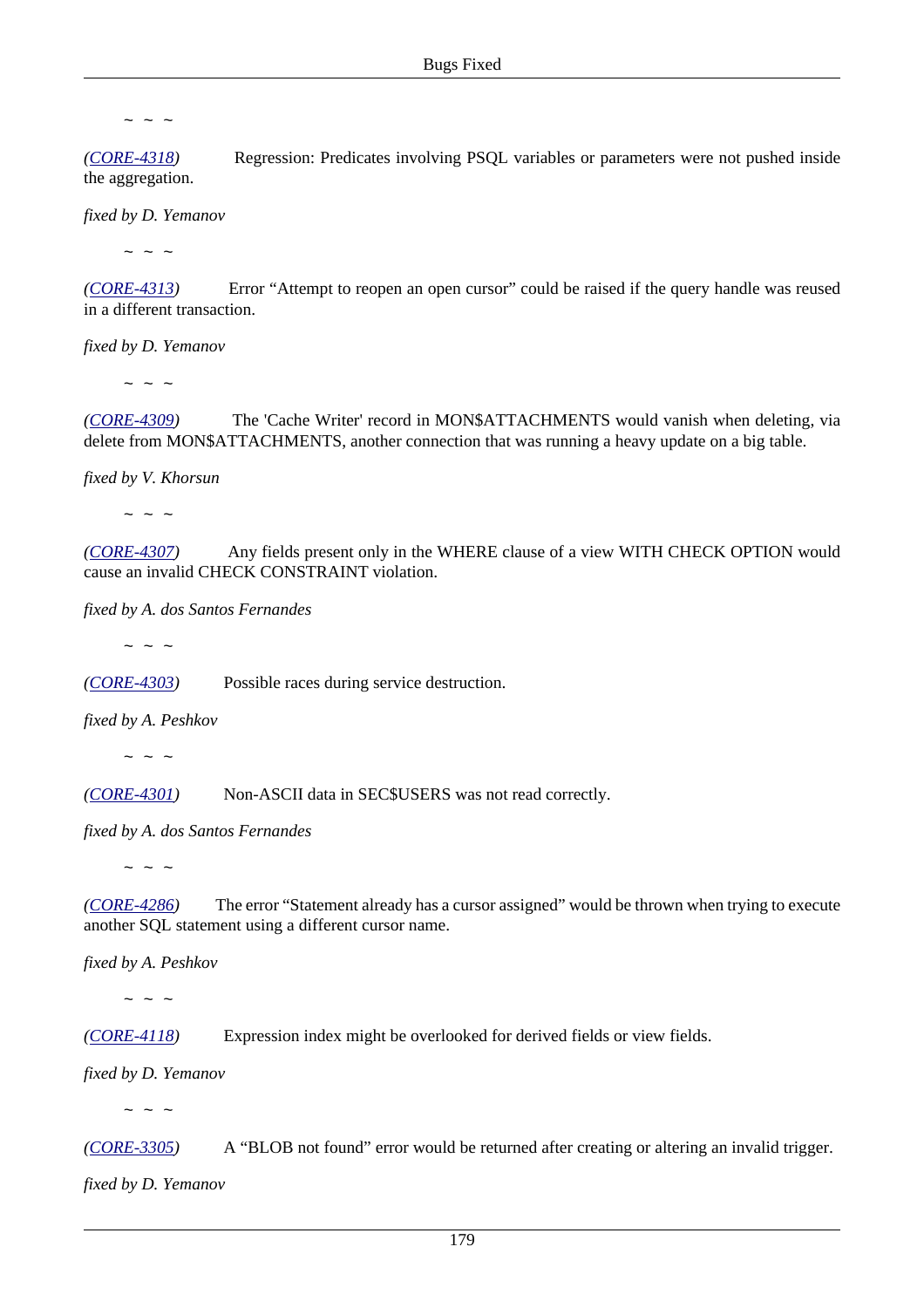*([CORE-2350](http://tracker.firebirdsql.org/browse/CORE-2350))* An over-long column name for a SELECT alias was not being rejected, as it should have been.

*fixed by A. dos Santos Fernandes*

 $\sim$  ~ ~

*([CORE-1475](http://tracker.firebirdsql.org/browse/CORE-1475))* A database which had active attachments could not be replaced from a backup file even after the database was shut down.

*fixed by D. Yemanov*

 $\sim$  ~ ~

#### **Server Crashes**

*([CORE-4575](http://tracker.firebirdsql.org/browse/CORE-4575))* The server would crash in the garbage collector thread at disconnect of the last attachment.

*fixed by V. Khorsun*

 $\sim$  ~ ~

*([CORE-4568](http://tracker.firebirdsql.org/browse/CORE-4568))* The server could crash while disconnecting from the database under load.

*fixed by D. Yemanov*

 $\sim$  ~ ~

*([CORE-4510](http://tracker.firebirdsql.org/browse/CORE-4510))* A database validation bug could cause the server to crash.

*fixed by V. Khorsun*

 $\sim$   $\sim$   $\sim$ 

*([CORE-4506](http://tracker.firebirdsql.org/browse/CORE-4506))* The server would crash when executing almost any "show ..." commands after a reconnect.

*fixed by A. Peshkov*

 $\sim$   $\sim$   $\sim$ 

*([CORE-4500](http://tracker.firebirdsql.org/browse/CORE-4500))* Firebird would crash after an unsuccessful remapping of the lock table's shared memory.

*fixed by D. Yemanov*

 $\sim$  ~ ~

*([CORE-4498](http://tracker.firebirdsql.org/browse/CORE-4498))* The server would crash when getting an explained plan for a DBKEY-based retrieval.

*fixed by D. Yemanov*

 $\sim$   $\sim$   $\sim$ 

*([CORE-4422](http://tracker.firebirdsql.org/browse/CORE-4422))* The server would crash when using ROW\_NUMBER()over( PARTITION BY x) in an ORDER by clause.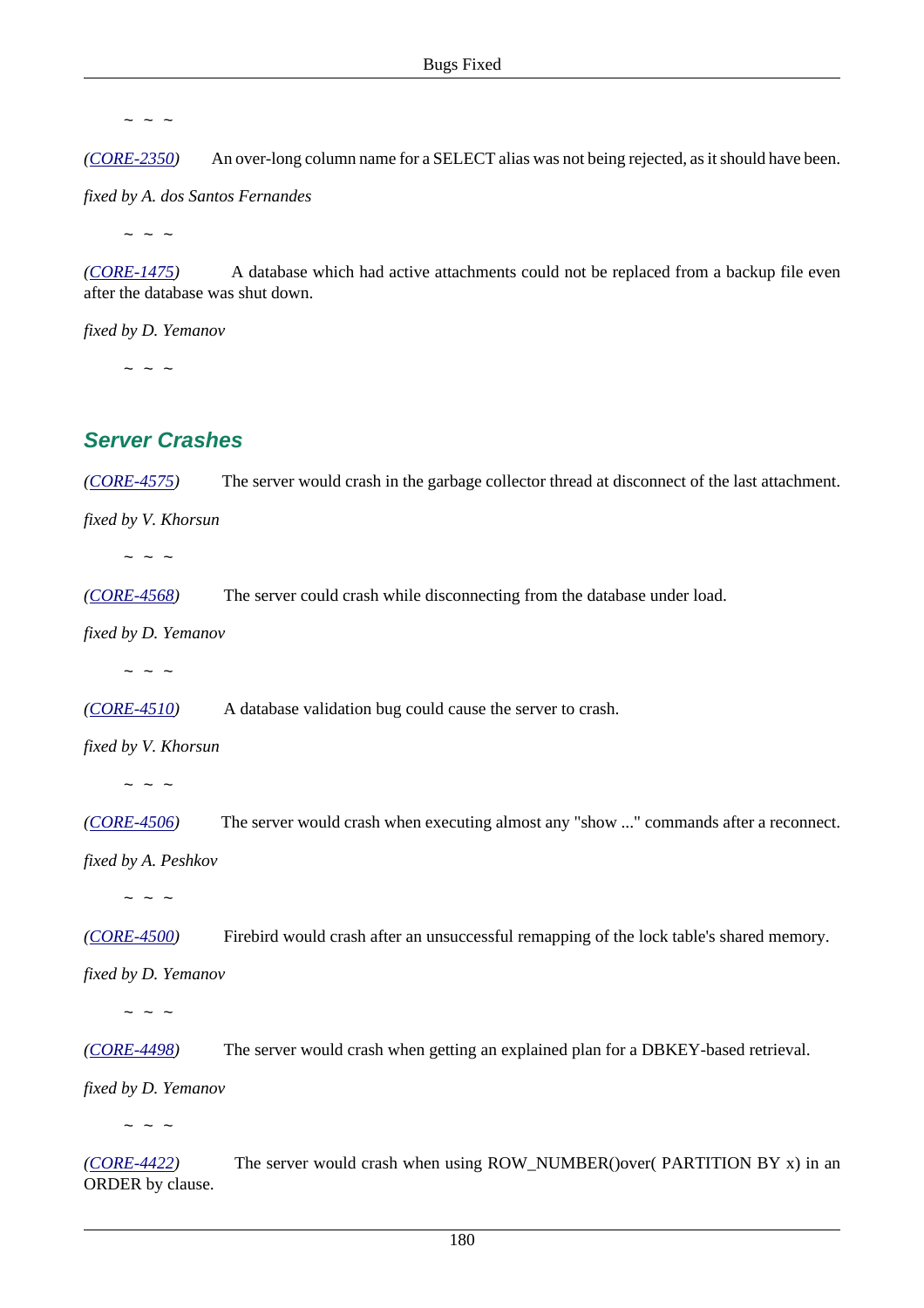*fixed by D. Yemanov*

 $\sim$  ~ ~

*([CORE-4419](http://tracker.firebirdsql.org/browse/CORE-4419))* The server could crash while sorting records longer than 128KB.

*fixed by D. Yemanov*

 $\sim$  ~ ~

*([CORE-4322](http://tracker.firebirdsql.org/browse/CORE-4322))* The engine would crash when aggregate or window functions were used in a recursive query.

*fixed by A. dos Santos Fernandes*

 $\sim$   $\sim$   $\sim$ 

*([CORE-4321](http://tracker.firebirdsql.org/browse/CORE-4321))* Regression: *isql* was not destroying the SQL statement.

*fixed by A. Peshkov*

 $\sim$  ~ ~

*([CORE-4319](http://tracker.firebirdsql.org/browse/CORE-4319))* The engine would crash when the Trace config contained the line "connection\_id=NN" and an attempt was made to connect to a non-existent database or alias.

*fixed by V. Khorsun*

 $\sim$  ~ ~

*([CORE-4304](http://tracker.firebirdsql.org/browse/CORE-4304))* The engine would crash when an attempt to REcreate a table with a foreign key was made after a syntax error that preceded the RECREATE attempt.

*fixed by A. dos Santos Fernandes*

 $\sim$  ~ ~

## **API/Remote Interface**

*([CORE-4275](http://tracker.firebirdsql.org/browse/CORE-4275))* CREATE DATABASE would fault if fbclient.dll was loaded from another directory  $(Provides = Engine12).$ 

*fixed by V. Khorsun*

 $\sim$   $\sim$   $\sim$ 

# **Utilities**

#### **isql**

*([CORE-4480](http://tracker.firebirdsql.org/browse/CORE-4480)) isql* would issue the warning "Bad debug info format" when connecting to a database with stored functions after a restore.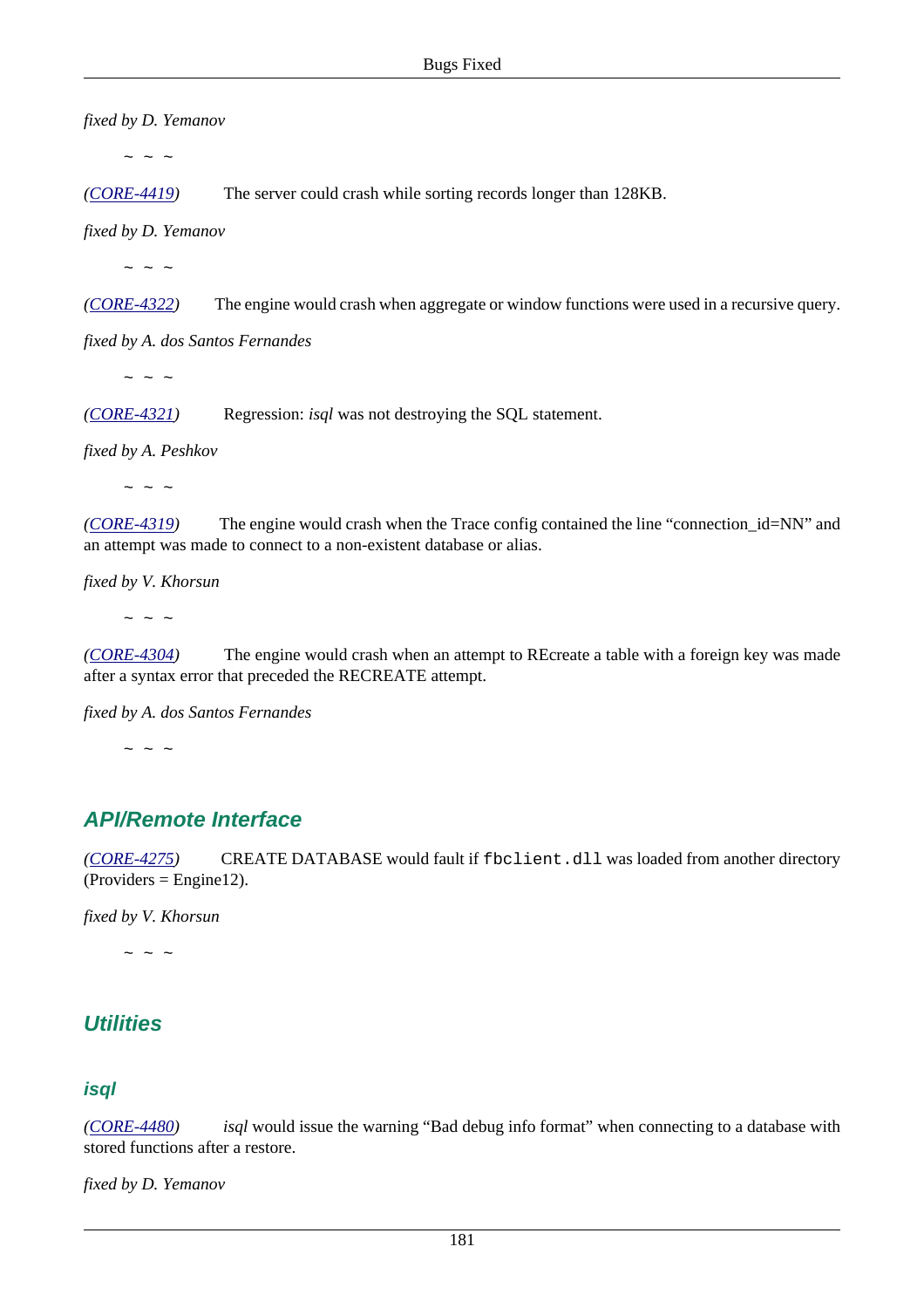$\sim$   $\sim$   $\sim$ 

*([CORE-4440](http://tracker.firebirdsql.org/browse/CORE-4440)) isql* would crash without connecting when executing the command SHOW VERSION.

*fixed by A. Peshkov*

 $\sim$  ~ ~

*([CORE-4380](http://tracker.firebirdsql.org/browse/CORE-4380)) isql* would truncate a BLOB when reading an empty segment.

*fixed by A. dos Santos Fernandes*

 $\sim$  ~ ~

*([CORE-4320](http://tracker.firebirdsql.org/browse/CORE-4320))* Regression: *isql* would crash when receiving statistics from the execution of a SQL query.

*fixed by V. Khorsun*

 $\sim$  ~ ~

#### **gbak**

*([CORE-4470](http://tracker.firebirdsql.org/browse/CORE-4470)) gbak* restore would fail on a database containing dependency between views and packaged functions.

*fixed by A. dos Santos Fernandes*

 $\sim$  ~ ~

*([CORE-4425](http://tracker.firebirdsql.org/browse/CORE-4425))* User collations based on UNICODE were not being upgraded to a newer ICU version on restore.

*fixed by A. dos Santos Fernandes*

 $\sim$  ~ ~

*([CORE-4417](http://tracker.firebirdsql.org/browse/CORE-4417)) gbak* refused to commit the index for a primary key with characters accented with an umlaut.

*fixed by A. dos Santos Fernandes*

 $\sim$  ~ ~

*([CORE-4346](http://tracker.firebirdsql.org/browse/CORE-4346))* V.3 *gbak* was unable to restore backups made on earlier server versions.

*fixed by D. Yemanov*

 $\sim$   $\sim$   $\sim$ 

#### **nBackup**

*([CORE-4461](http://tracker.firebirdsql.org/browse/CORE-4461)) nBackup* was printing error messages to *stdout* instead of *stderr*.

*fixed by A. Peshkov*

 $\sim$  ~ ~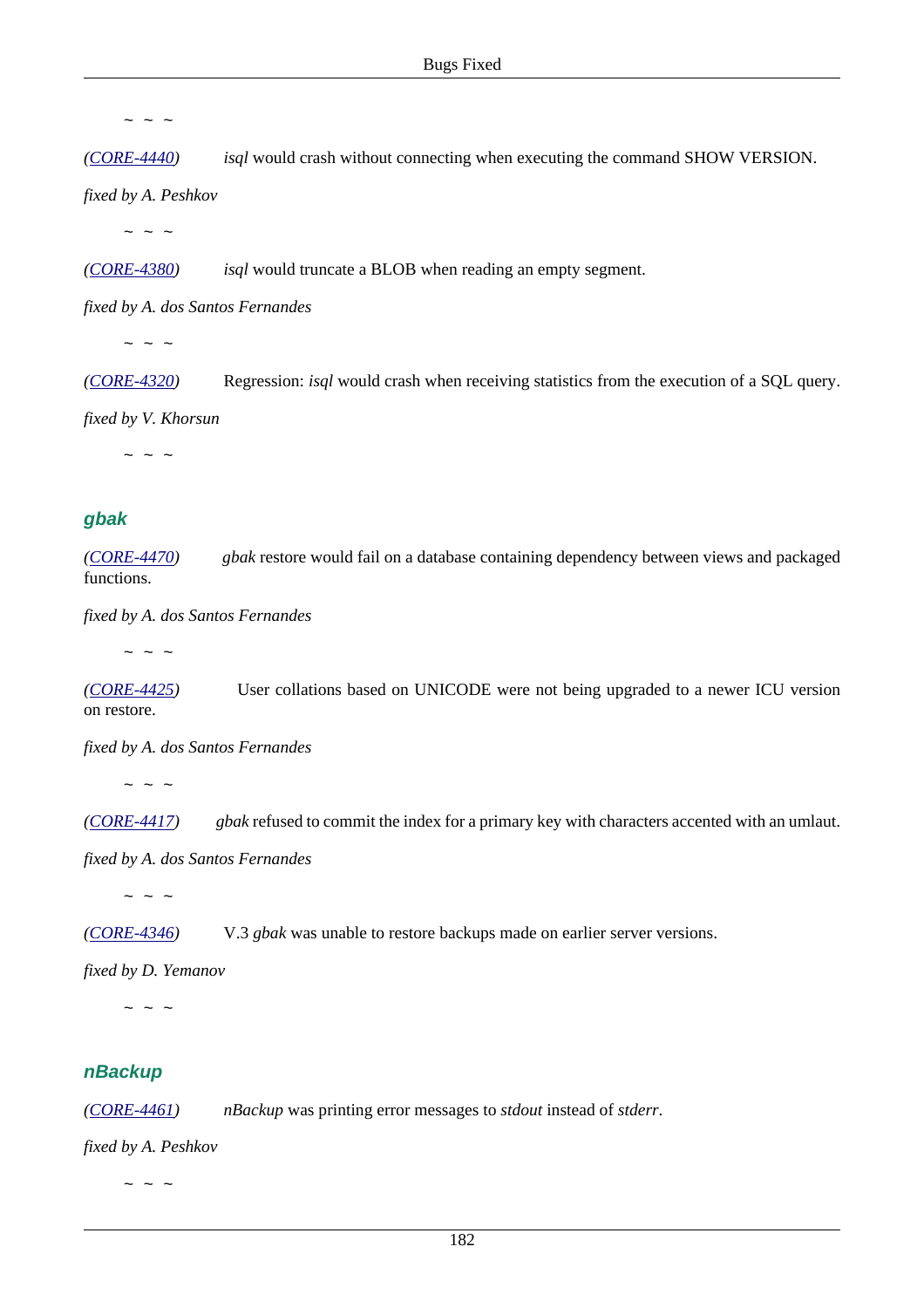#### **qli**

*([CORE-4327](http://tracker.firebirdsql.org/browse/CORE-4327)) qli* was throwing an error when copying NULL blobs between databases.

*fixed by A. Peshkov*

 $\sim$   $\sim$   $\sim$ 

# **Firebird 3.0 Second Alpha Release**

The following improvements and bug fixes were reported as fixed prior to the v.3.0.0 release:

# **Core Engine**

*([CORE-4302](http://tracker.firebirdsql.org/browse/CORE-4302))* Descending index could be very inefficient for some keys

*fixed by V. Khorsun*

 $\sim$   $\sim$   $\sim$ 

*([CORE-4289](http://tracker.firebirdsql.org/browse/CORE-4289))* A NOT NULL field from a derived table could become NULL when referred to from outside the derived table

*fixed by D. Yemanov*

~ ~ ~

*([CORE-4281](http://tracker.firebirdsql.org/browse/CORE-4281))* TYPE OF arguments of stored functions could cause the server to hang if depending on a domain or column that had been changed

*fixed by A. dos Santos Fernandes*

 $\sim$  ~ ~

*([CORE-4270](http://tracker.firebirdsql.org/browse/CORE-4270))* A subquery involving a windowed function and a where <field> IN(select ...) condition could cause an error

*fixed by D. Yemanov*

 $\sim$  ~ ~

*([CORE-4265](http://tracker.firebirdsql.org/browse/CORE-4265))* An unexpected lock conflict error could be raised while connecting to a heavily loaded database

*fixed by D. Yemanov*

 $\sim$   $\sim$   $\sim$ 

*([CORE-4262](http://tracker.firebirdsql.org/browse/CORE-4262))* Context parsing errors could occur with derived tables and CASE functions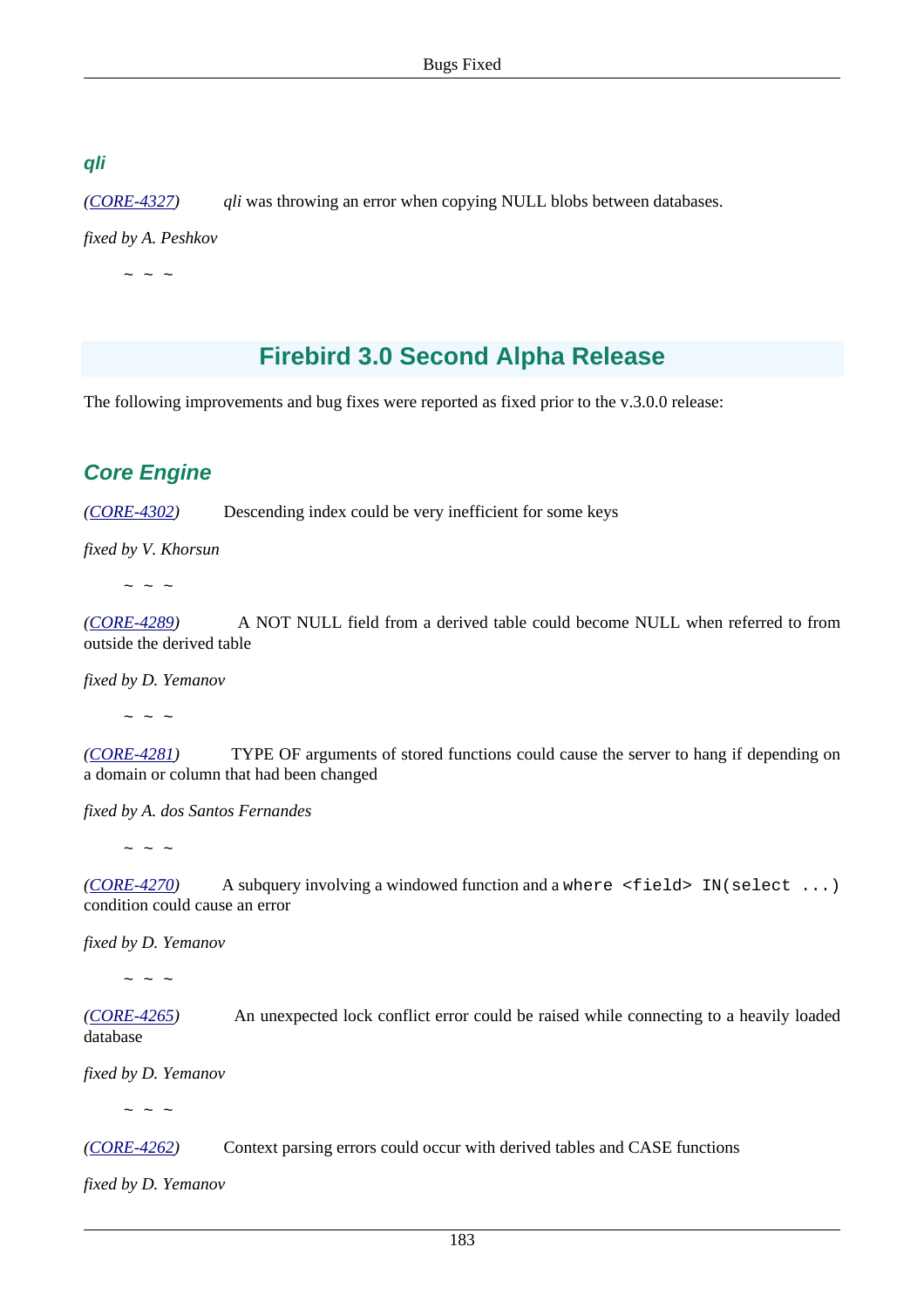*([CORE-4261](http://tracker.firebirdsql.org/browse/CORE-4261))* JOIN result could be wrong when joined fields had been created via the row\_number() function

*fixed by D. Yemanov*

 $\sim$   $\sim$   $\sim$ 

*([CORE-4258](http://tracker.firebirdsql.org/browse/CORE-4258))* The boundary for the minimum value for BIGINT/DECIMAL(18) was wrong

*fixed by A. dos Santos Fernandes*

 $\sim$  ~ ~

*([CORE-4251](http://tracker.firebirdsql.org/browse/CORE-4251))* The Guardian service could write garbage after the end of a message in the Event Log

*fixed by V. Khorsun*

 $\sim$   $\sim$   $\sim$ 

*([CORE-4250](http://tracker.firebirdsql.org/browse/CORE-4250))* Access violation could occur in Guardian at process shutdown

*fixed by V. Khorsun*

 $\sim$  ~ ~

*([CORE-4237](http://tracker.firebirdsql.org/browse/CORE-4237))* Metadata being reported from system table queries for UDF return arguments was different to that returned in Firebird 2.5

*fixed by A. dos Santos Fernandes*

 $\sim$  ~ ~

*([CORE-4234](http://tracker.firebirdsql.org/browse/CORE-4234))* IF (subfunc()) would throw an error when subfunc returned a Boolean

*fixed by A. dos Santos Fernandes*

 $\sim$  ~ ~

*([CORE-4229](http://tracker.firebirdsql.org/browse/CORE-4229))* Bidirectional cursor was not being positioned by the first call of FETCH LAST

*fixed by D. Yemanov*

 $\sim$  ~ ~

*([CORE-4227](http://tracker.firebirdsql.org/browse/CORE-4227))* A parser conflict was causing wrong evaluation of BETWEEN and Boolean expressions

*fixed by A. dos Santos Fernandes*

 $\sim$   $\sim$   $\sim$ 

*([CORE-4216](http://tracker.firebirdsql.org/browse/CORE-4216))* Memory leak with TRIGGER ON TRANSACTION COMMIT

*fixed by V. Khorsun*

 $\sim$  ~ ~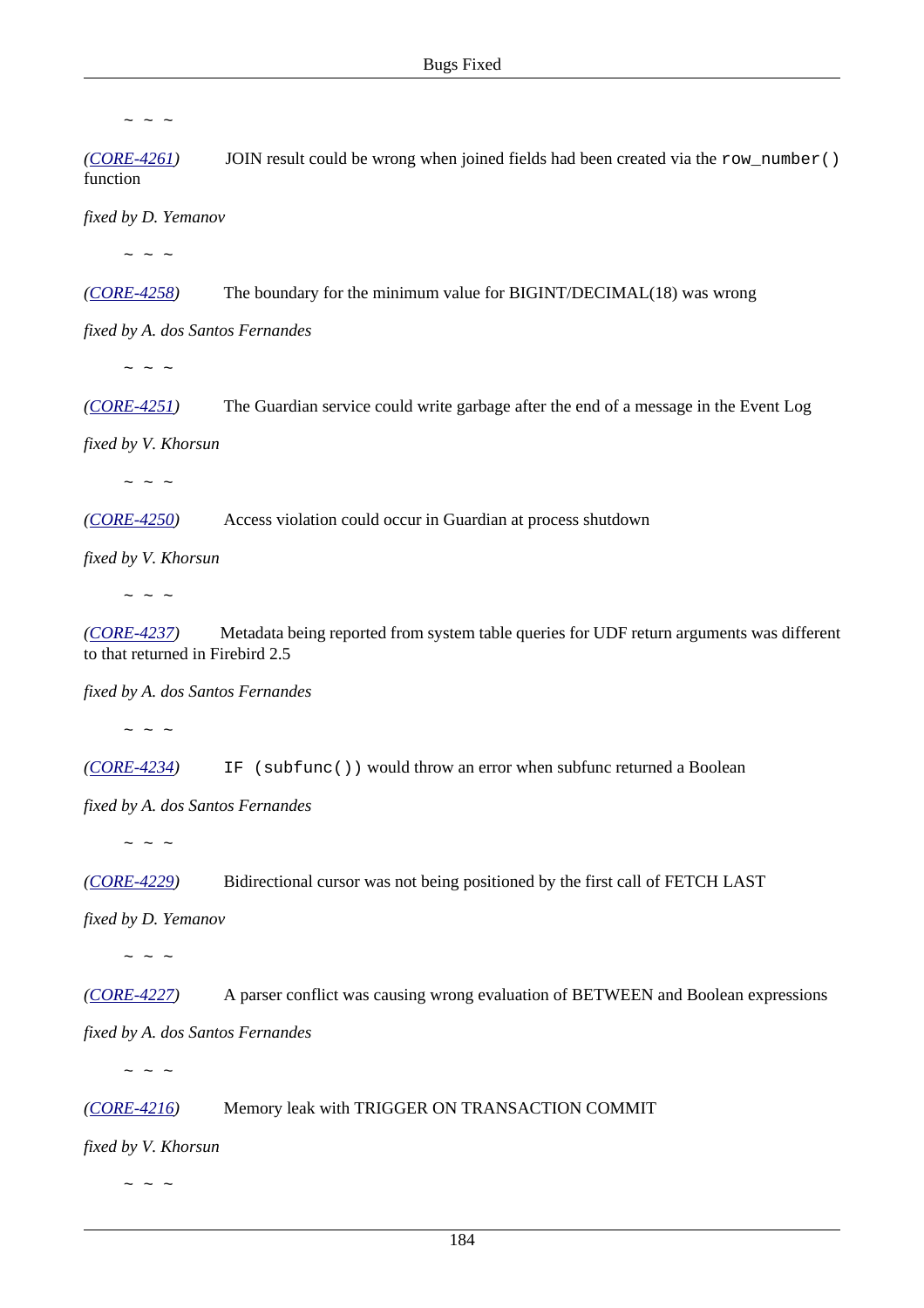*([CORE-4211](http://tracker.firebirdsql.org/browse/CORE-4211))* The embedded engine would hang for 5 seconds when closing, with errors about timeout in shutdown process and invalid mutex being written into firebird.log

*fixed by A. Peshkov*

 $\sim$  ~ ~

*([CORE-4201](http://tracker.firebirdsql.org/browse/CORE-4201))* A computed field would return NULL inside a BEFORE INSERT trigger

*fixed by D. Yemanov*

 $\sim$   $\sim$   $\sim$ 

*([CORE-4198](http://tracker.firebirdsql.org/browse/CORE-4198))* An incorrect "token unknown" error would occur when an SQL string ended with a hex number literal

*fixed by A. dos Santos Fernandes*

 $\sim$  ~ ~

*([CORE-4177](http://tracker.firebirdsql.org/browse/CORE-4177))* Some Boolean expressions were not being allowed

*fixed by A. dos Santos Fernandes*

 $\sim$   $\sim$   $\sim$ 

*([CORE-4159](http://tracker.firebirdsql.org/browse/CORE-4159))* Incorrect memory statistics were being reported

*fixed by D. Yemanov*

 $\sim$  ~ ~

*([CORE-4156](http://tracker.firebirdsql.org/browse/CORE-4156))* RDB\$GET\_CONTEXT/RDB\$SET\_CONTEXT parameters were being described incorrectly as CHAR NOT NULL instead of VARCHAR NULLABLE

*fixed by A. dos Santos Fernandes*

 $\sim$  ~ ~

*([CORE-3689](http://tracker.firebirdsql.org/browse/CORE-3689))* Bad performance and slow response were exhibited when many concurrent sorts were executed

*fixed by D. Yemanov*

 $\sim$  ~ ~

*([CORE-3291](http://tracker.firebirdsql.org/browse/CORE-3291))* With **bugcheckabort=1** and sweep starting at gap ~21000, "Bugcheck 186 (record disappeared)" and 100% CPU load would occur

*fixed by V. Khorsun*

 $\sim$  ~ ~

*([CORE-2165](http://tracker.firebirdsql.org/browse/CORE-2165))* Unnecessary index reads could occur when using a strict inequality condition

*fixed by V. Khorsun*

 $\sim$  ~ ~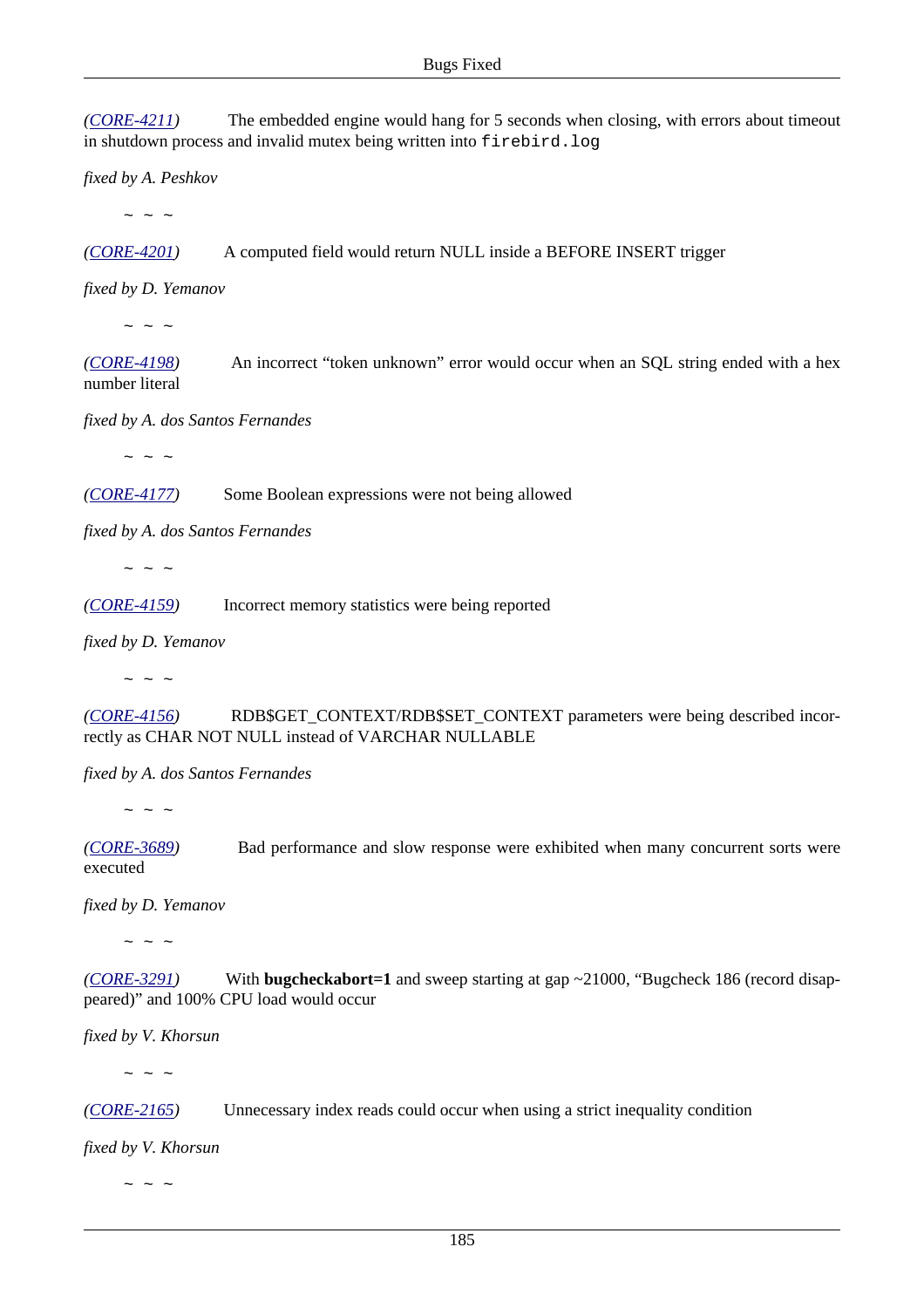# **Server Crashes**

*([CORE-4293](http://tracker.firebirdsql.org/browse/CORE-4293))* The server could crash on a SELECT with a long or complex list of compound AND/ OR'd predicates

*fixed by D. Yemanov*

 $\sim$  ~ ~

*([CORE-4271](http://tracker.firebirdsql.org/browse/CORE-4271))* Recreation of an errant package body could cause the engine to crash

*fixed by A. dos Santos Fernandes*

 $\sim$  ~ ~

*([CORE-4268](http://tracker.firebirdsql.org/browse/CORE-4268))* Disconnecting from a database could cause a server crash

*fixed by D. Yemanov*

 $\sim$  ~ ~

*([CORE-4267](http://tracker.firebirdsql.org/browse/CORE-4267))* Sweeping a database could cause a server crash

*fixed by D. Yemanov*

 $\sim$   $\sim$   $\sim$ 

*([CORE-4225](http://tracker.firebirdsql.org/browse/CORE-4225))* The server could crash when trace activity was attempted on a database having a databaselevel trigger

*fixed by V. Khorsun*

 $\sim$  ~ ~

*([CORE-4185](http://tracker.firebirdsql.org/browse/CORE-4185))* Server crashes could occur, reporting "invalid lock id (NNNNN)"

*fixed by A. Peshkov*

 $\sim$   $\sim$   $\sim$ 

## **API/Remote Interface**

*([CORE-4283](http://tracker.firebirdsql.org/browse/CORE-4283))* "Resource temporarily unavailable" errors could occur while events were being registered simultaneously

*fixed by A. Peshkov*

 $\sim$   $\sim$   $\sim$ 

*([CORE-4236](http://tracker.firebirdsql.org/browse/CORE-4236))* Database shutdown was being reported as successfully completed before all active connections had actually been interrupted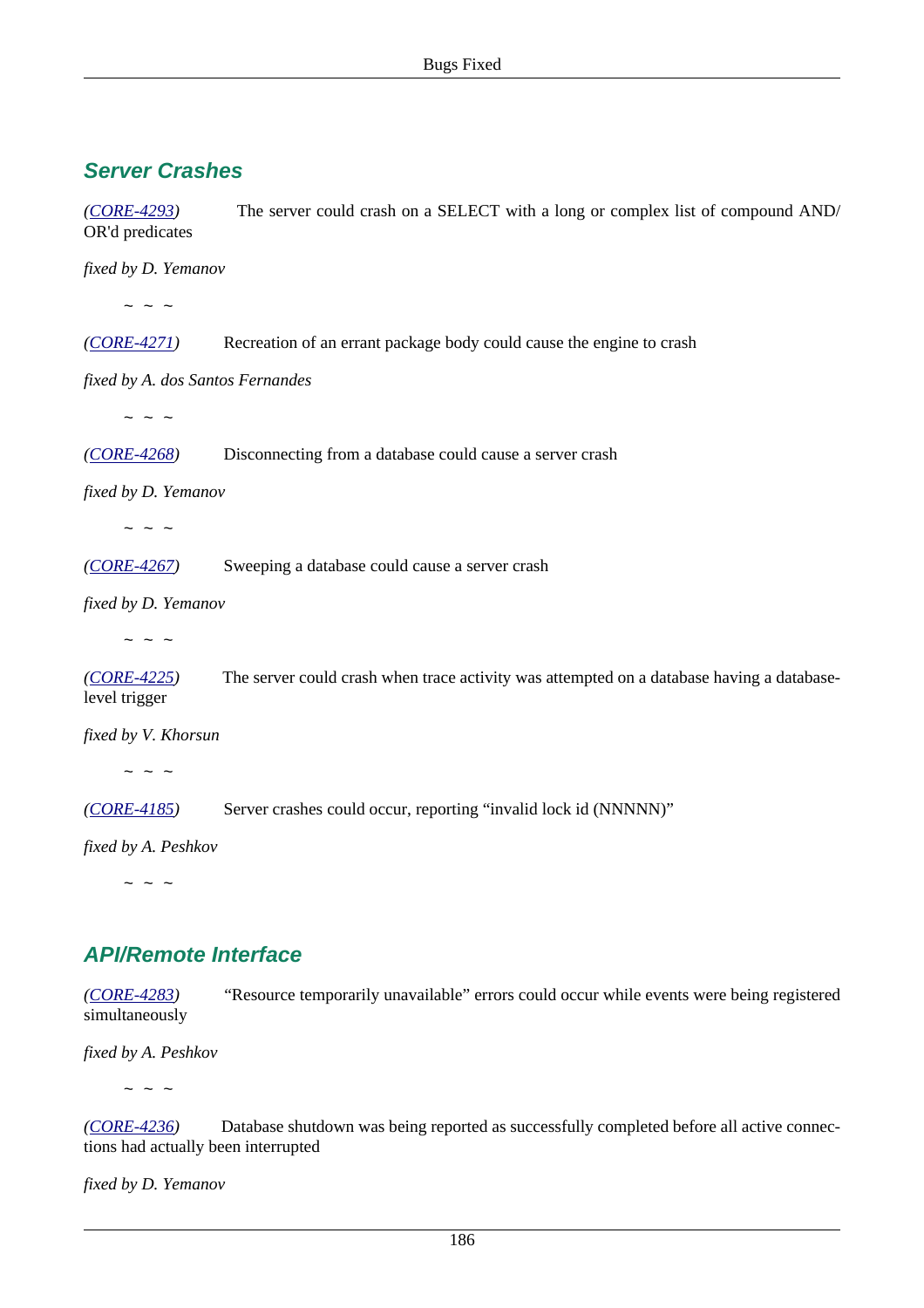$\sim$   $\sim$   $\sim$ 

*([CORE-4178](http://tracker.firebirdsql.org/browse/CORE-4178))* The new API was still returning obscure historical definition artifacts of data fields, instead of proper metadata properties that would make the interface actually usable

*fixed by A. Peshkov*

 $\sim$  ~ ~

*([CORE-4162](http://tracker.firebirdsql.org/browse/CORE-4162))* Warnings were not being returned from calls to **attachDatabase()**

*fixed by A. Peshkov*

 $\sim$  ~ ~

#### **Security/User Management**

*([CORE-4241](http://tracker.firebirdsql.org/browse/CORE-4241))* Log-in could succeed with an empty password

*fixed by A. Peshkov*

 $\sim$  ~ ~

*([CORE-4200](http://tracker.firebirdsql.org/browse/CORE-4200))* An uncommitted SELECT from the pseudo table sec\$users would block new database connections

*fixed by A. Peshkov*

 $\sim$  ~ ~

## **Procedural Language**

*([CORE-4247](http://tracker.firebirdsql.org/browse/CORE-4247))* Positioned DELETE (WHERE CURRENT OF <CURSOR>) could fail for tables with newly added fields

*fixed by A. dos Santos Fernandes*

 $\sim$  ~ ~

*([CORE-4244](http://tracker.firebirdsql.org/browse/CORE-4244))* Creating a procedure could be a problem if it involved adding text in DOS864 character set

*fixed by A. dos Santos Fernandes*

 $\sim$  ~ ~

*([CORE-4184](http://tracker.firebirdsql.org/browse/CORE-4184))* An error would be raised while executing an empty EXECUTE BLOCK with NOT NULL output parameter

*fixed by A. dos Santos Fernandes*

 $\sim$   $\sim$   $\sim$ 

*([CORE-4160](http://tracker.firebirdsql.org/browse/CORE-4160))* A parameterized exception would mishandle non-ASCII characters passed as the parameter *fixed by A. dos Santos Fernandes*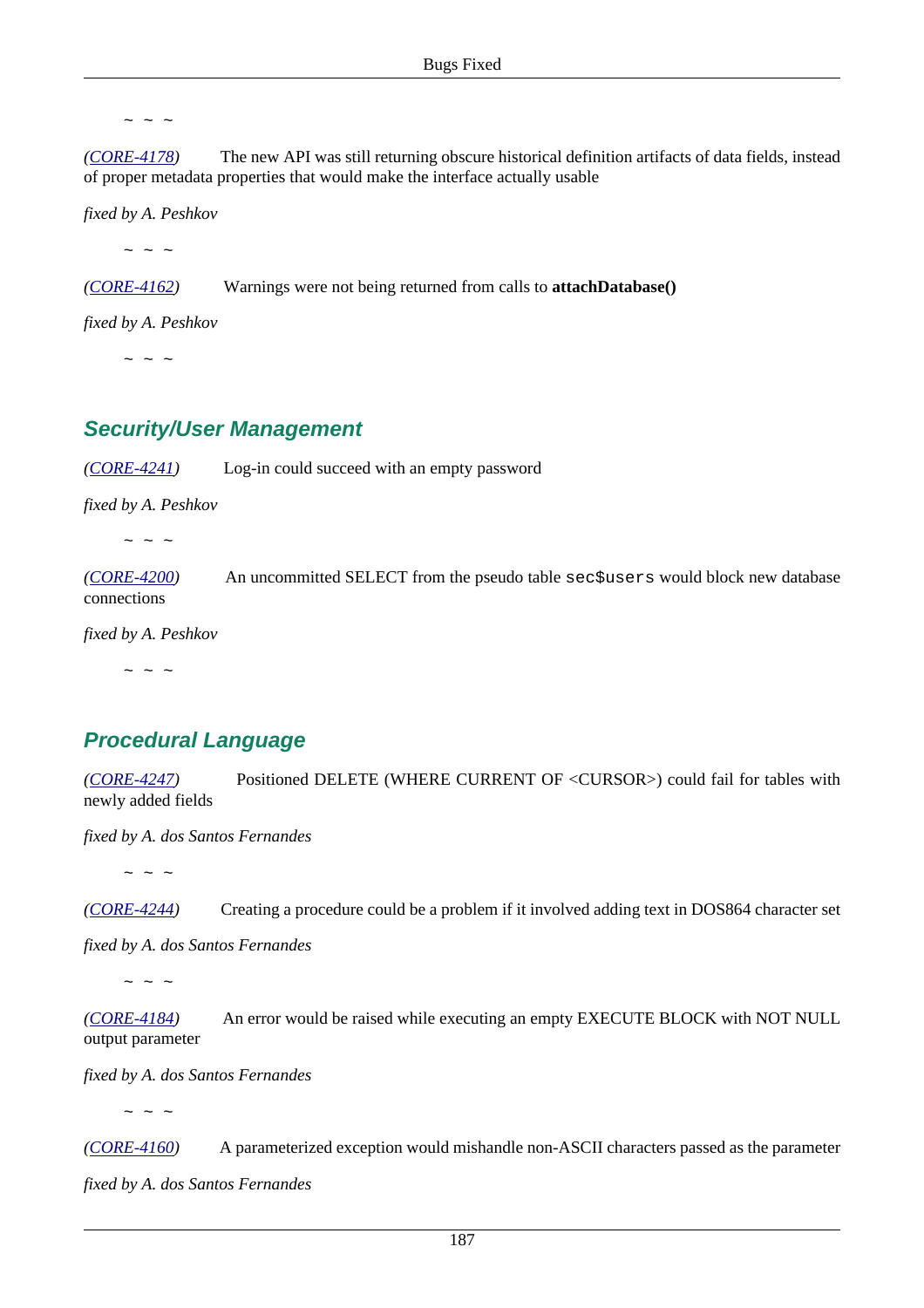*([CORE-4145](http://tracker.firebirdsql.org/browse/CORE-4145))* Preparing an EXECUTE BLOCK that used domains was causing a memory leak

*fixed by A. dos Santos Fernandes*

 $\sim$  ~ ~

# **Data Definition Language**

*([CORE-4214](http://tracker.firebirdsql.org/browse/CORE-4214))* Global temporary tables were able to reference permanent relations, which they should not be able to do

*fixed by V. Khorsun*

 $\sim$  ~ ~

*([CORE-4212](http://tracker.firebirdsql.org/browse/CORE-4212))* Dropping a foreign key on a Global temporary table would cause a server crash

*fixed by V. Khorsun*

 $\sim$  ~ ~

*([CORE-4203](http://tracker.firebirdsql.org/browse/CORE-4203))* Packaged routines with CHAR or VARCHAR parameters could not be created

*fixed by A. dos Santos Fernandes*

 $\sim$  ~ ~

*([CORE-4180](http://tracker.firebirdsql.org/browse/CORE-4180))* CREATE COLLATION was not verifying the base collation character set

*fixed by A. dos Santos Fernandes*

 $\sim$  ~ ~

*([CORE-4173](http://tracker.firebirdsql.org/browse/CORE-4173))* Setting a generator value twice in a single transaction would set it to zero

*fixed by D. Yemanov*

 $\sim$  ~ ~

*([CORE-4155](http://tracker.firebirdsql.org/browse/CORE-4155))* External routines DDL in packages was wrongly reporting termination with semi-colon as an error

*fixed by A. dos Santos Fernandes*

 $\sim$  ~ ~

#### **Data Manipulation Language**

*([CORE-4269](http://tracker.firebirdsql.org/browse/CORE-4269))* Wrong output would be produced when a field with the result of a windowed function was used in a query with a useless WHERE 0=0 and GROUP BY clause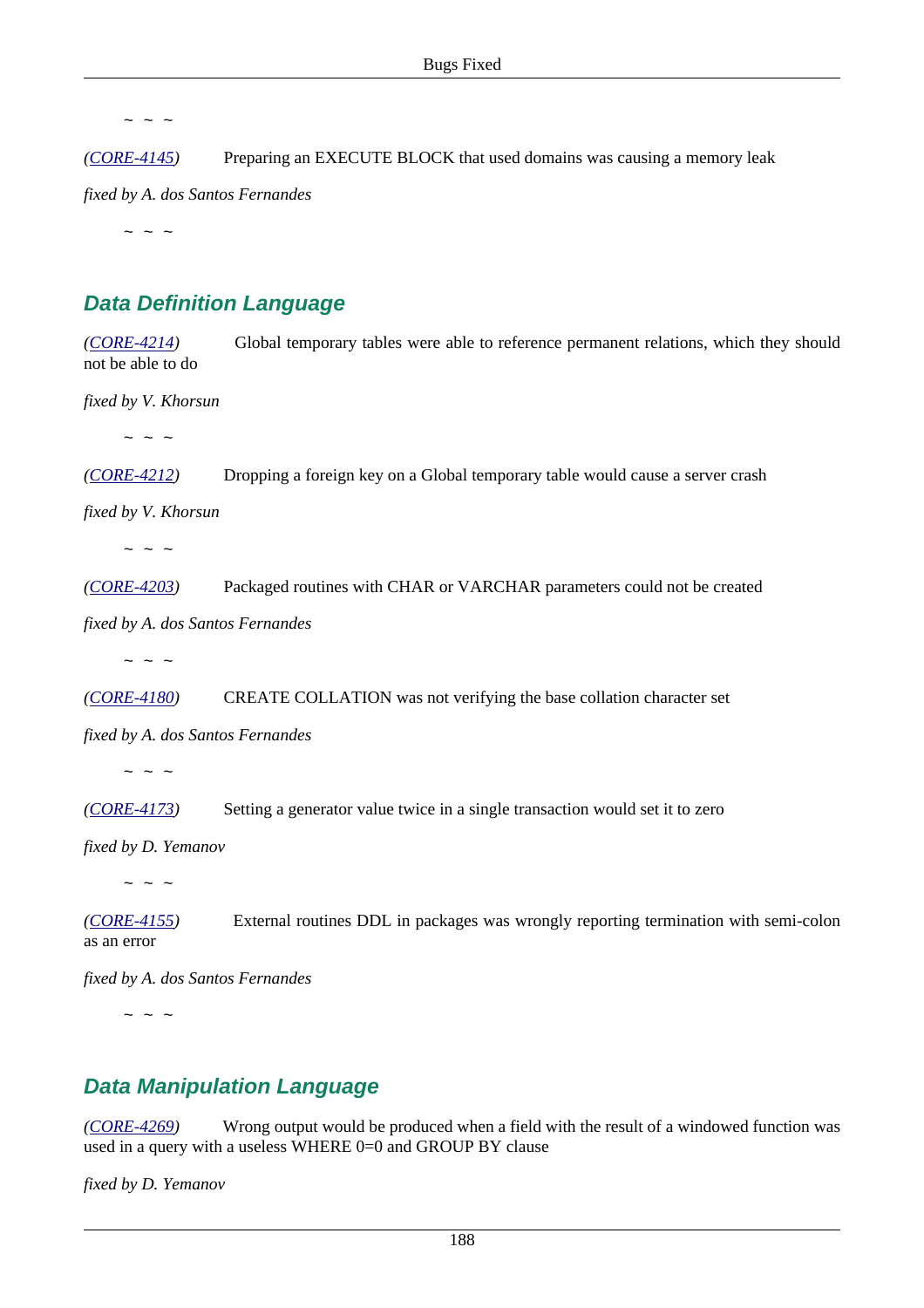*([CORE-4255](http://tracker.firebirdsql.org/browse/CORE-4255))* Parameterized queries using RDB\$DB\_KEY would not work

*fixed by D. Yemanov*

 $\sim$  ~ ~

*([CORE-4240](http://tracker.firebirdsql.org/browse/CORE-4240))* Recursive query would return incorrect results if passage through more than one branch was requested

*fixed by D. Yemanov*

 $\sim$  ~ ~

*([CORE-4158](http://tracker.firebirdsql.org/browse/CORE-4158))* LIKE with escape was not working

*fixed by A. dos Santos Fernandes*

 $\sim$  ~ ~

#### **Utilities**

#### **gfix**

*([CORE-4297](http://tracker.firebirdsql.org/browse/CORE-4297))* gfix would crash when the size of the description of a limbo transaction was larger than 1 KB

*fixed by V. Khorsun*

 $\sim$   $\sim$   $\sim$ 

#### **fbsvcmgr**

*([CORE-4298](http://tracker.firebirdsql.org/browse/CORE-4298))* fbsvcmgr was not recognising *sts\_record\_versions* and other *sts* switches

*fixed by A. Peshkov*

 $\sim$  ~ ~

#### **isql**

*([CORE-4259](http://tracker.firebirdsql.org/browse/CORE-4259))* Bug in the isql command **setlocale(LC\_CTYPE, "")** on Windows due to a reference to **editline**, which is not available on that platform

*fixed by F. Schlottmann-Goedde*

 $\sim$   $\sim$   $\sim$ 

*([CORE-4205](http://tracker.firebirdsql.org/browse/CORE-4205))* **ISQL -x** was failing to output the START WITH clause of generators/sequences

*fixed by A. dos Santos Fernandes*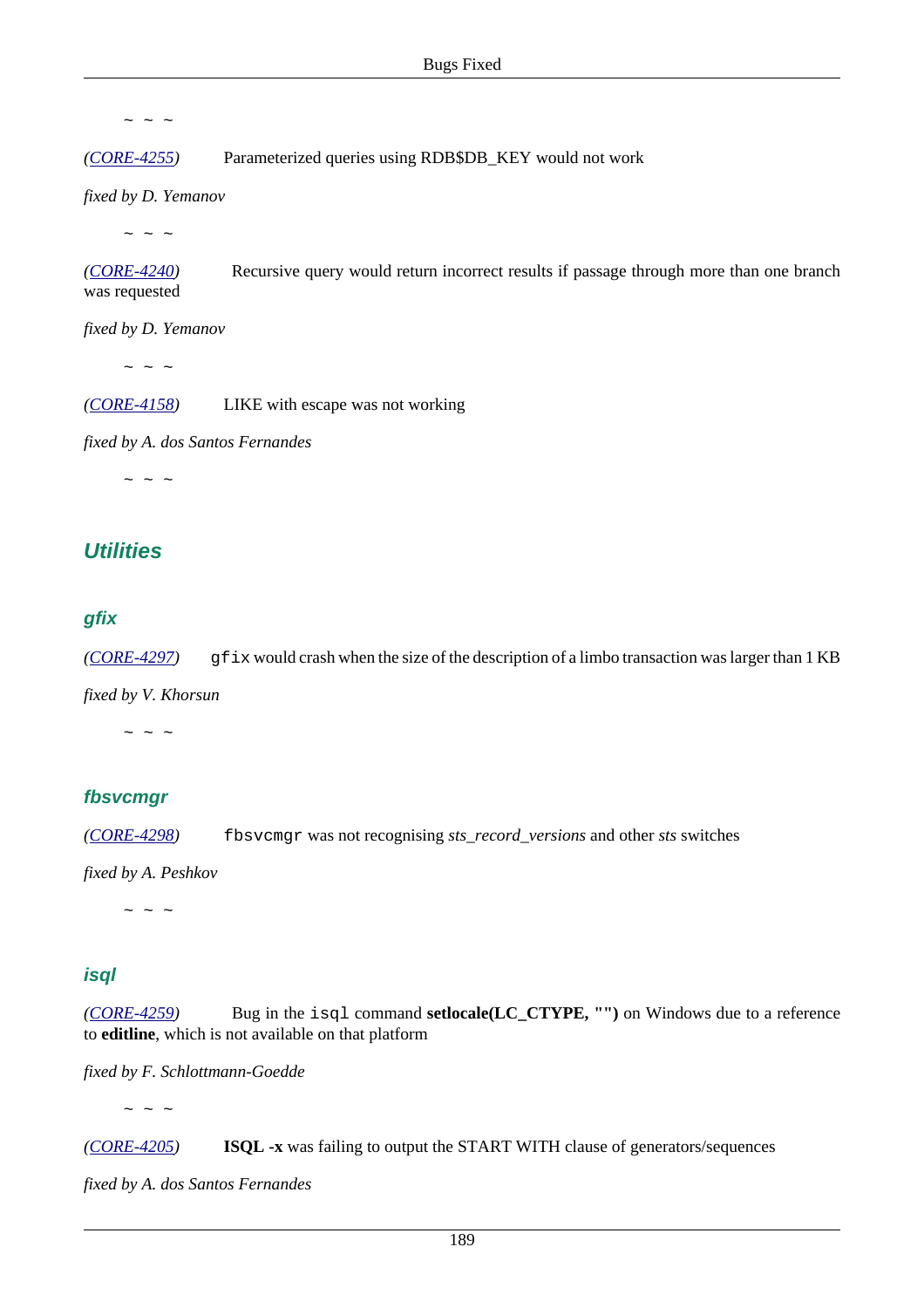*([CORE-4149](http://tracker.firebirdsql.org/browse/CORE-4149))* New permission types were not being displayed by *isql*

*fixed by D. Yemanov*

 $\sim$  ~ ~

*([CORE-362\)](http://tracker.firebirdsql.org/browse/CORE-362)* It was impossible to enter certain characters in *isql*

*fixed by F. Schlottmann-Goedde*

 $\sim$  ~ ~

#### **gbak**

*([CORE-4202](http://tracker.firebirdsql.org/browse/CORE-4202))* Backup/restore from an older version to v.3.0 would fail with a BLR error

*fixed by D. Yemanov*

 $\sim$  ~ ~

*([CORE-4168](http://tracker.firebirdsql.org/browse/CORE-4168))* A backup containing procedures or triggers that selected from external tables could not be restored with **ExternalFileAccess = None**

*fixed by D. Yemanov*

 $\sim$  ~ ~

*([CORE-4164](http://tracker.firebirdsql.org/browse/CORE-4164))* Owner name was missing for generators and exceptions restored from a backup

*fixed by D. Yemanov*

 $\sim$   $\sim$   $\sim$ 

#### **nbackup**

*([CORE-2648](http://tracker.firebirdsql.org/browse/CORE-2648)) nBackup*'s delta file was ignoring the Forced Writes setting of the database

*fixed by V. Khorsun*

 $\sim$   $\sim$   $\sim$ 

#### **Database Monitoring (MON\$)**

*([CORE-4235](http://tracker.firebirdsql.org/browse/CORE-4235))* Deadlock could occur while accessing the monitoring tables under concurrent load

*fixed by D. Yemanov & V. Khorsun*

 $\sim$   $\sim$   $\sim$ 

*([CORE-4176](http://tracker.firebirdsql.org/browse/CORE-4176))* Monitoring tables were returning incomplete information in Classic and Superclassic configurations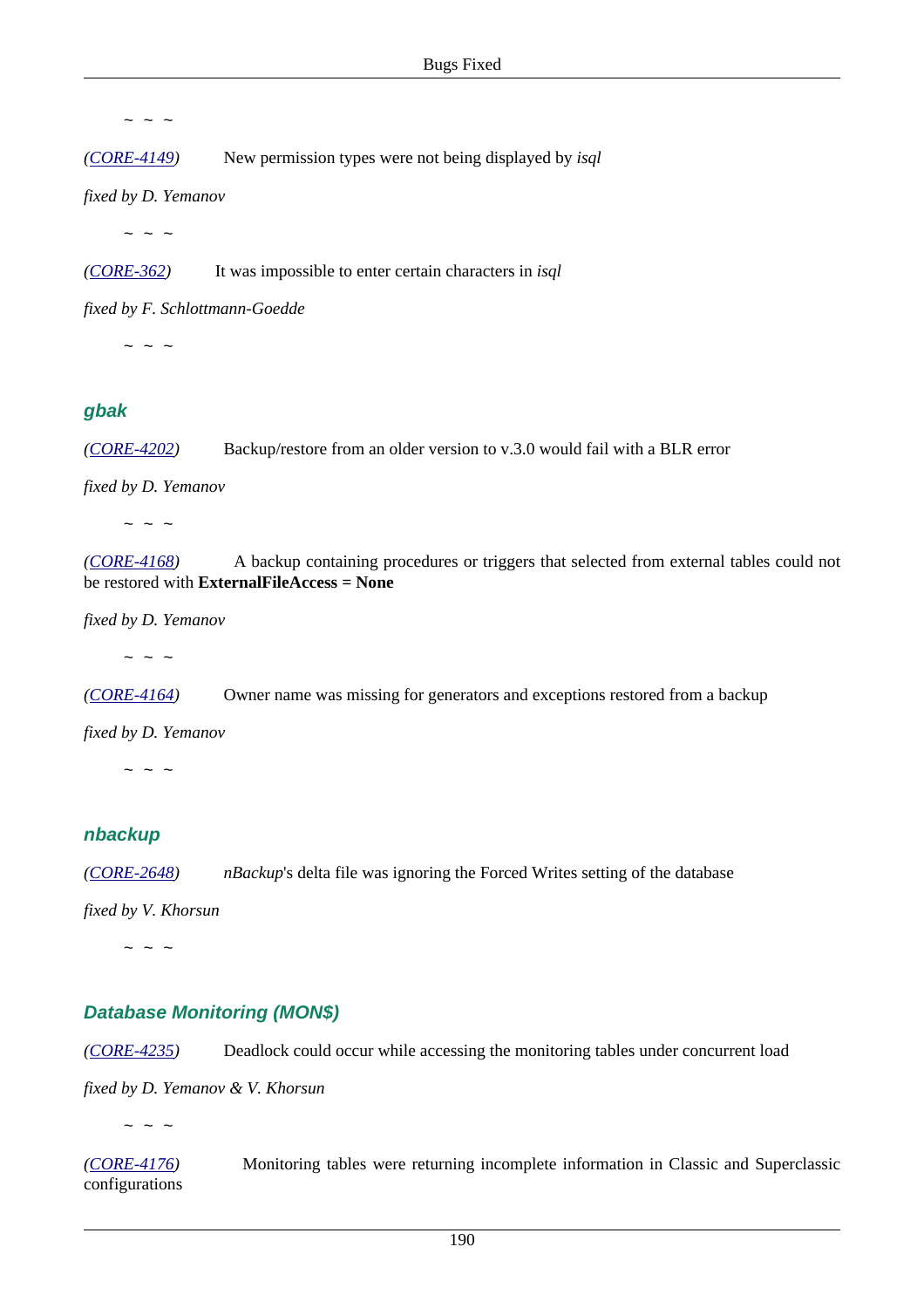*fixed by D. Yemanov*

 $\sim$  ~ ~

#### **Trace**

*([CORE-4219](http://tracker.firebirdsql.org/browse/CORE-4219))* Regular expressions with double-slash would fail in trace

*fixed by A. Peshkov*

 $\sim$  ~ ~

*([CORE-4163](http://tracker.firebirdsql.org/browse/CORE-4163))* Configuration file fbtrace.conf contained syntax errors

*fixed by A. Peshkov*

 $\sim$  ~ ~

## **International Language Support**

#### **Installation Issues**

*([CORE-4153](http://tracker.firebirdsql.org/browse/CORE-4153))* Attempting to use Legacy\_Auth directly after install would not work without restarting the service

*fixed by P. Reeves*

 $\sim$  ~ ~

# **Firebird 3.0 First Alpha Release**

The following improvements and bug fixes were reported as fixed prior to the v.3.0.0 release:

## **Core Engine**

*([CORE-4135](http://tracker.firebirdsql.org/browse/CORE-4135))* Sweep was blocking the establishment of concurrent attachments in Superserver.

*fixed by V. Khorsun*

 $\sim$  ~ ~

*([CORE-4134](http://tracker.firebirdsql.org/browse/CORE-4134))* A race condition could occur when auto-sweep was started.

*fixed by V. Khorsun*

 $\sim$  ~ ~

*([CORE-4074](http://tracker.firebirdsql.org/browse/CORE-4074))* COMPUTED BY columns and POSITION function could produce garbled results.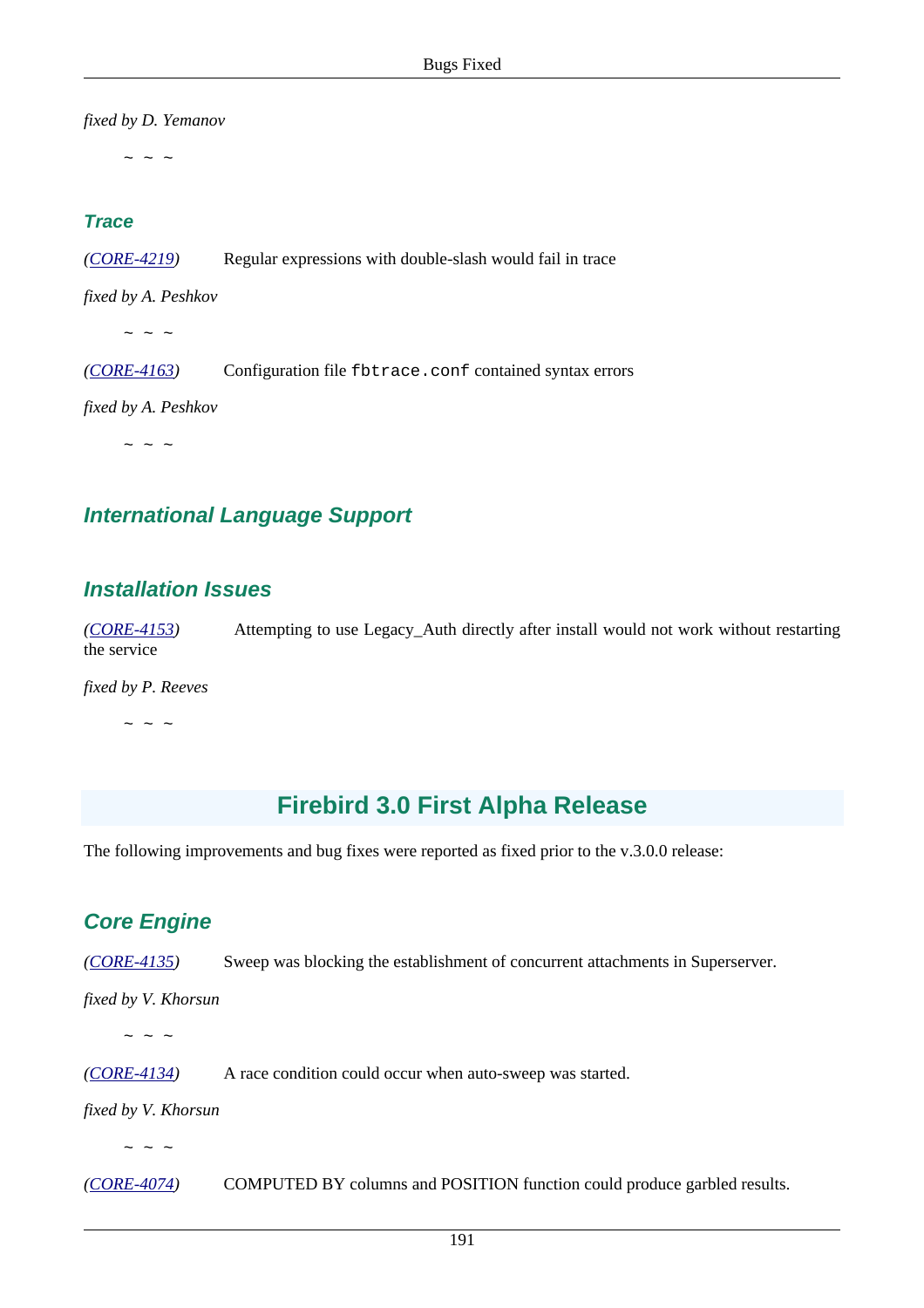*fixed by A. dos Santos Fernandes*

 $\sim$  ~ ~

*([CORE-4027](http://tracker.firebirdsql.org/browse/CORE-4027))* Creating a table with computed fields containing SELECT FIRST could produce a corrupted result.

*fixed by A. dos Santos Fernandes*

 $\sim$  ~ ~

*([CORE-3973](http://tracker.firebirdsql.org/browse/CORE-3973))* The SQLDA for an aliased column in a grouped query was missing the original table name, column name and owner.

*fixed by A. dos Santos Fernandes*

 $\sim$  ~ ~

*([CORE-3947](http://tracker.firebirdsql.org/browse/CORE-3947))* Wrong results were produced when a column in the WHERE clause used the collation option (NUMERIC-SORT=1).

*fixed by A. dos Santos Fernandes*

 $\sim$   $\sim$   $\sim$ 

*([CORE-3941](http://tracker.firebirdsql.org/browse/CORE-3941))* A unique expression index would exhibit a memory alignment problem.

*fixed by A. dos Santos Fernandes*

 $\sim$  ~ ~

*([CORE-3929](http://tracker.firebirdsql.org/browse/CORE-3929))* The invalid error "attempted update of read-only column" would appear when selecting MINVALUE from a list of more than 255 elements.

*fixed by A. dos Santos Fernandes*

 $\sim$  ~ ~

*([CORE-3894](http://tracker.firebirdsql.org/browse/CORE-3894))* When an attempt was made to reduce the size of a CHAR or VARCHAR column, the numbers delivered in the error message were incorrect.

*fixed by A. dos Santos Fernandes*

 $\sim$  ~ ~

*([CORE-3874](http://tracker.firebirdsql.org/browse/CORE-3874))* A computed column would appear in non-existent rows output from a left join.

*fixed by A. dos Santos Fernandes*

 $\sim$   $\sim$   $\sim$ 

*([CORE-3820](http://tracker.firebirdsql.org/browse/CORE-3820))* Some character sets were duplicated in the system table RDB\$TYPES.

*fixed by A. dos Santos Fernandes*

 $\sim$  ~ ~

*([CORE-3754](http://tracker.firebirdsql.org/browse/CORE-3754))* SIMILAR TO was not working correctly.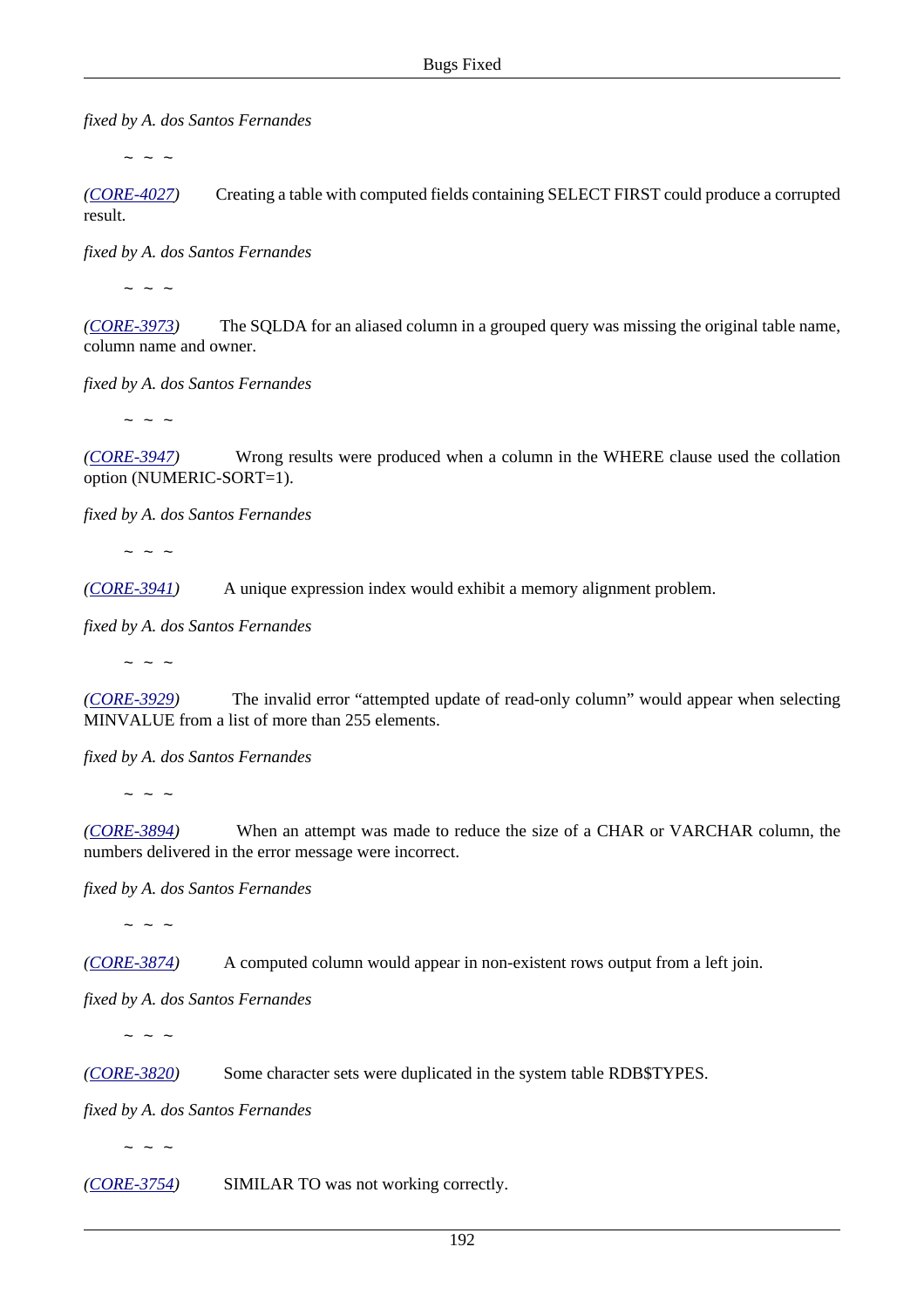*fixed by A. dos Santos Fernandes*

 $\sim$  ~ ~

*([CORE-3735](http://tracker.firebirdsql.org/browse/CORE-3735))* An unprivileged user could delete from the system tables RDB\$DATABASE, RDB\$COL-LATIONS and RDB\$CHARACTER\_SETS.

*fixed by D. Yemanov*

 $\sim$  ~ ~

*([CORE-3694](http://tracker.firebirdsql.org/browse/CORE-3694))* "Internal consistency check" would occur in a query with grouping by subquery+stored procedure+aggregate.

*fixed by A. dos Santos Fernandes*

 $\sim$  ~ ~

*([CORE-3672](http://tracker.firebirdsql.org/browse/CORE-3672))* It was not possible to use the SUBSTRING function to create a computed index for large columns.

*fixed by A. dos Santos Fernandes*

 $\sim$   $\sim$   $\sim$ 

*([CORE-3638](http://tracker.firebirdsql.org/browse/CORE-3638))* Some collation tweaking: FR\_CA\_CI\_AI collation was introduced; FR\_FR\_was changed to be identical to FR\_CA and FR\_FR\_CI\_AI was changed to be identical to the new FR\_CA\_CI\_AI.

*fixed by A. dos Santos Fernandes*

 $\sim$  ~ ~

*([CORE-3476](http://tracker.firebirdsql.org/browse/CORE-3476))* The LIST function was concatenating binary blobs as though they were text.

*fixed by A. dos Santos Fernandes*

 $\sim$  ~ ~

*([CORE-3401](http://tracker.firebirdsql.org/browse/CORE-3401))* Collation errors could occur with the use of **[type of] <domain>** and **type of <column>**.

*fixed by A. dos Santos Fernandes*

 $\sim$  ~ ~

*([CORE-3373](http://tracker.firebirdsql.org/browse/CORE-3373))* It was possible to store a string of length 31 characters into a VARCHAR(25) column.

*fixed by A. dos Santos Fernandes*

 $\sim$  ~ ~

*([CORE-3338](http://tracker.firebirdsql.org/browse/CORE-3338)) Regression:* Code changes had disabled support for expression indexes with COALESCE, CASE and DECODE.

*fixed by A. dos Santos Fernandes*

 $\sim$  ~ ~

*([CORE-3317](http://tracker.firebirdsql.org/browse/CORE-3317))* Success of row deletion depended on the order of insertion of the rows.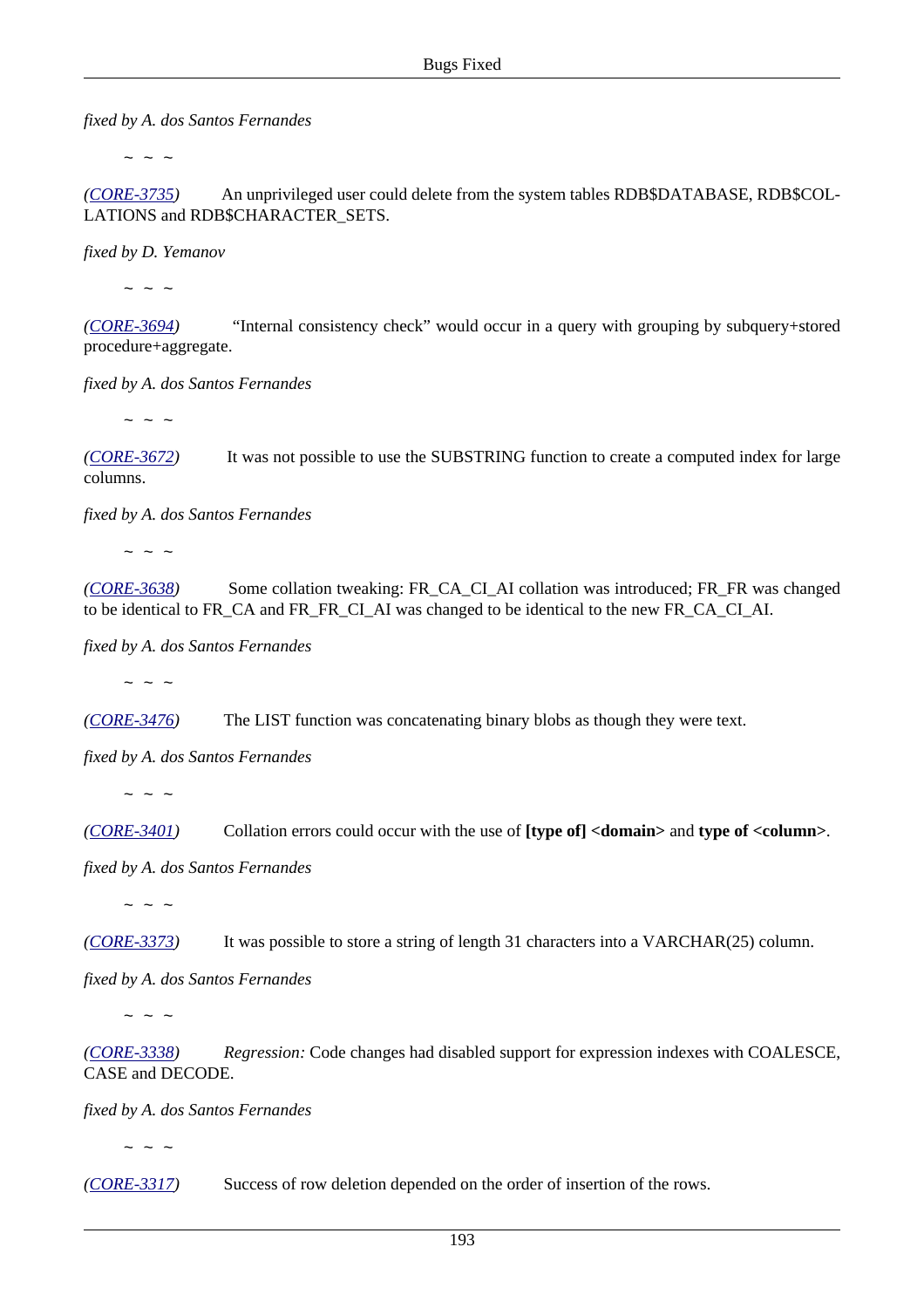*fixed by V. Khorsun*

 $\sim$  ~ ~

*([CORE-3310](http://tracker.firebirdsql.org/browse/CORE-3310))* A complex expression involving RDB\$GET\_CONTEXT and BETWEEN worked in DSQL but failed with a conversion error when selected in a view definition.

*fixed by A. dos Santos Fernandes*

 $\sim$  ~ ~

*([CORE-3260](http://tracker.firebirdsql.org/browse/CORE-3260))* Interlock.h was not portable.

*fixed by A. Peshkov*

 $\sim$  ~ ~

*([CORE-3250](http://tracker.firebirdsql.org/browse/CORE-3250))* The Firebird server could not be started under any user name other than "root", "firebird", "interbas" or "interbase".

*fixed by A. Peshkov*

 $\sim$  ~ ~

*([CORE-3239](http://tracker.firebirdsql.org/browse/CORE-3239))* The collation UTF8 UNICODE\_CI could not be used in a compound index.

*fixed by A. dos Santos Fernandes*

 $\sim$  ~ ~

*([CORE-3204](http://tracker.firebirdsql.org/browse/CORE-3204))* A constraint violation error involving CAST was not being raised inside views.

*fixed by A. dos Santos Fernandes*

 $\sim$  ~ ~

*([CORE-3052](http://tracker.firebirdsql.org/browse/CORE-3052))* Comparisons involving multiple index segments could produce wrong result sets.

*fixed by A. dos Santos Fernandes*

 $\sim$   $\sim$   $\sim$ 

*([CORE-2988](http://tracker.firebirdsql.org/browse/CORE-2988))* The concurrent transaction number was not being reported when a lock timeout occurred.

*fixed by N. Samofatov*

 $\sim$  ~ ~

*([CORE-2957](http://tracker.firebirdsql.org/browse/CORE-2957))* COUNT(\*) from a big table could return a negative result.

*fixed by D. Yemanov*

 $\sim$   $\sim$   $\sim$ 

*([CORE-2952](http://tracker.firebirdsql.org/browse/CORE-2952))* Character class names in SIMILAR TO expressions could be case-sensitive or caseinsensitive, depending on the collation of the left part, whereas they should be unequivocally case-insensitive.

*fixed by D. Sibiryakov*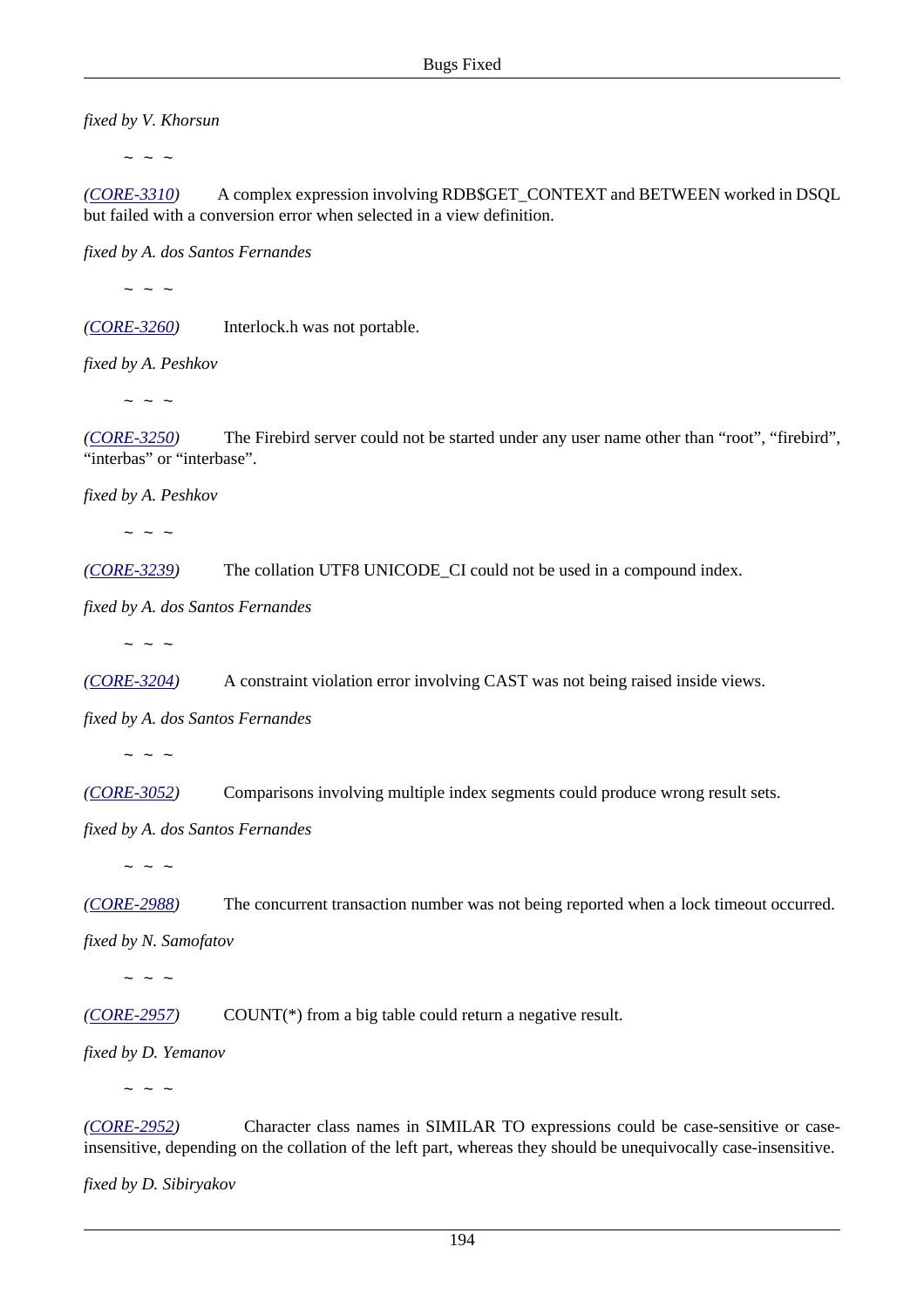*([CORE-2932](http://tracker.firebirdsql.org/browse/CORE-2932))* An ALTER TABLE..ALTER COLUMN..ALTER POSITION operation could result in wrong column positions.

*fixed by A. dos Santos Fernandes*

 $\sim$  ~ ~

*([CORE-2922](http://tracker.firebirdsql.org/browse/CORE-2922))* The character set used in a constant was not being registered as a dependency.

*fixed by A. dos Santos Fernandes*

 $\sim$  ~ ~

*([CORE-2913](http://tracker.firebirdsql.org/browse/CORE-2913))* COLLATE expressions were being applied incorrectly.

*fixed by A. dos Santos Fernandes*

 $\sim$  ~ ~

*([CORE-2798](http://tracker.firebirdsql.org/browse/CORE-2798))* Plan output lacked the names of views when selecting from views that contained procedure calls.

*fixed by D. Yemanov*

 $\sim$  ~ ~

*([CORE-2796](http://tracker.firebirdsql.org/browse/CORE-2796))* DB\_KEY was always zero for rows in external tables.

*fixed by D. Yemanov*

 $\sim$   $\sim$   $\sim$ 

*([CORE-2678](http://tracker.firebirdsql.org/browse/CORE-2678))* A full outer join could not use available indices, resulting in very slow execution sometimes.

*fixed by D. Yemanov*

 $\sim$  ~ ~

*([CORE-2508](http://tracker.firebirdsql.org/browse/CORE-2508))* Use of certain choices of character in double-quoted index names, for example a bracket character, could defeat the parsing logic when generating a human-readable plan.

*fixed by D. Yemanov*

 $\sim$  ~ ~

*([CORE-2155](http://tracker.firebirdsql.org/browse/CORE-2155))* A join of a stored procedure with a view or a table could fail with the error "No current record for fetch operation".

*fixed by D. Yemanov*

 $\sim$   $\sim$   $\sim$ 

*([CORE-1712](http://tracker.firebirdsql.org/browse/CORE-1712))* A buffer overrun error was being caught erroneously in a DOUBLE PRECISION to VARCHAR conversion in a Dialect 1 database.

*fixed by C. Valderrama C.*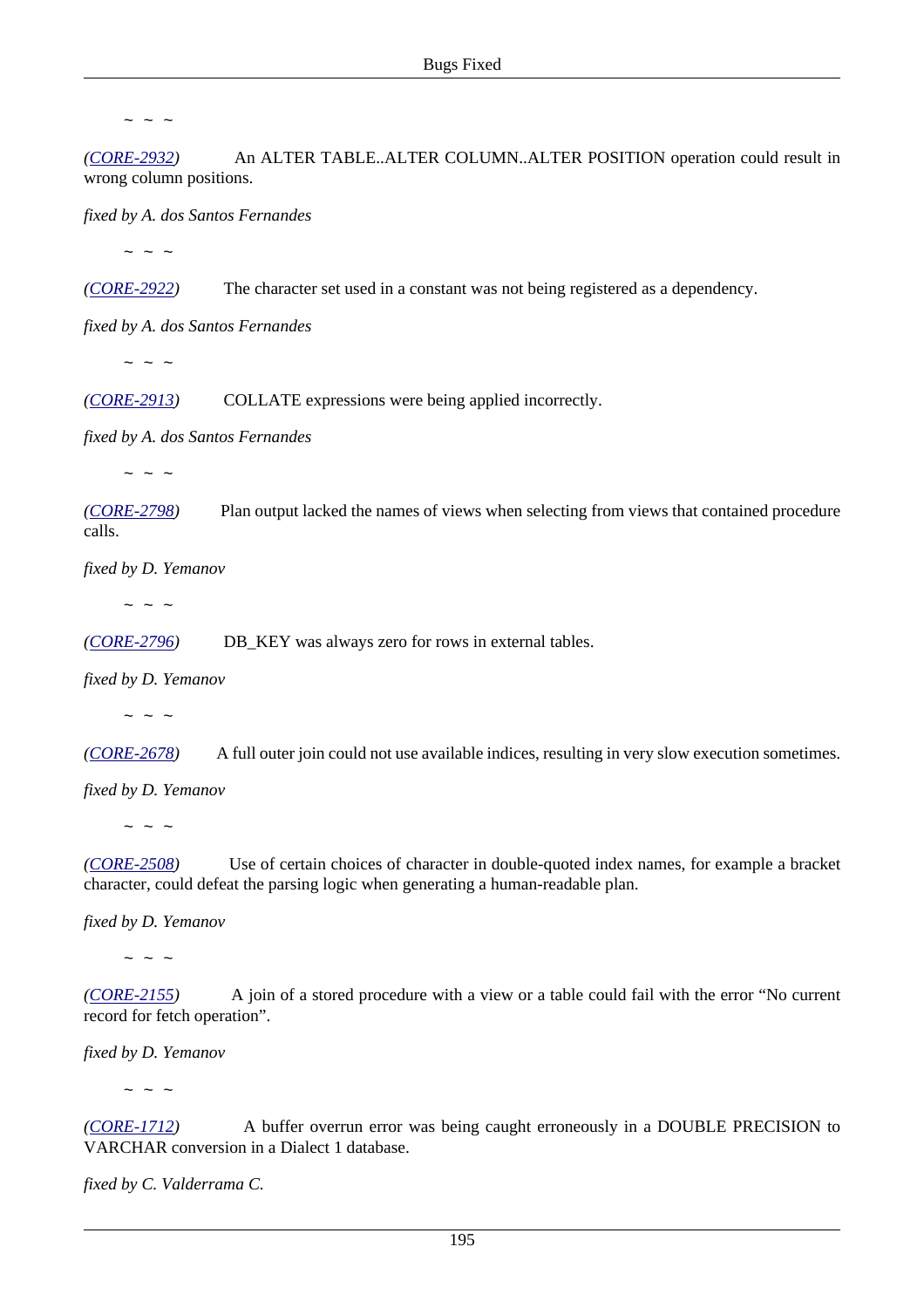*([CORE-1605](http://tracker.firebirdsql.org/browse/CORE-1605))* An aggregated query was causing "Bugcheck 232 (invalid operation)".

*fixed by A. dos Santos Fernandes*

 $\sim$  ~ ~

*([CORE-1550](http://tracker.firebirdsql.org/browse/CORE-1550))* An unnecessary index scan was executed when the same index is mapped to both WHERE and ORDER BY clauses.

*fixed by D. Yemanov*

 $\sim$  ~ ~

#### **API/Remote Interface**

*([CORE-3718](http://tracker.firebirdsql.org/browse/CORE-3718))* The cient library could hang after an unsuccessful attempt to connect to the remote auxiliary (events) port.

*fixed by A. Peshkov*

 $\sim$  ~ ~

*([CORE-3475](http://tracker.firebirdsql.org/browse/CORE-3475))* Parameters inside the CAST function were being wrongly described in the SQLDA as non-nullable.

*fixed by A. dos Santos Fernandes*

 $\sim$  ~ ~

*([CORE-3269](http://tracker.firebirdsql.org/browse/CORE-3269))* The client would perform *detach* incorrectly when the server became unavailable.

*fixed by A. Peshkov*

 $\sim$   $\sim$   $\sim$ 

*([CORE-2484](http://tracker.firebirdsql.org/browse/CORE-2484))* An erroneous "Success" message would be returned in the error status vector when failing to connect to a trash database file.

*fixed by C. Valderrama C.*

 $\sim$  ~ ~

*([CORE-2431](http://tracker.firebirdsql.org/browse/CORE-2431))* String values in error messages were not converted to the connection character set.

*fixed by A. dos Santos Fernandes*

 $\sim$  ~ ~

#### **Procedural Language**

*([CORE-4018](http://tracker.firebirdsql.org/browse/CORE-4018))* Use of a system domain in declarations of arguments or return values in a stored procedure could prevent the procedure from being modifiable.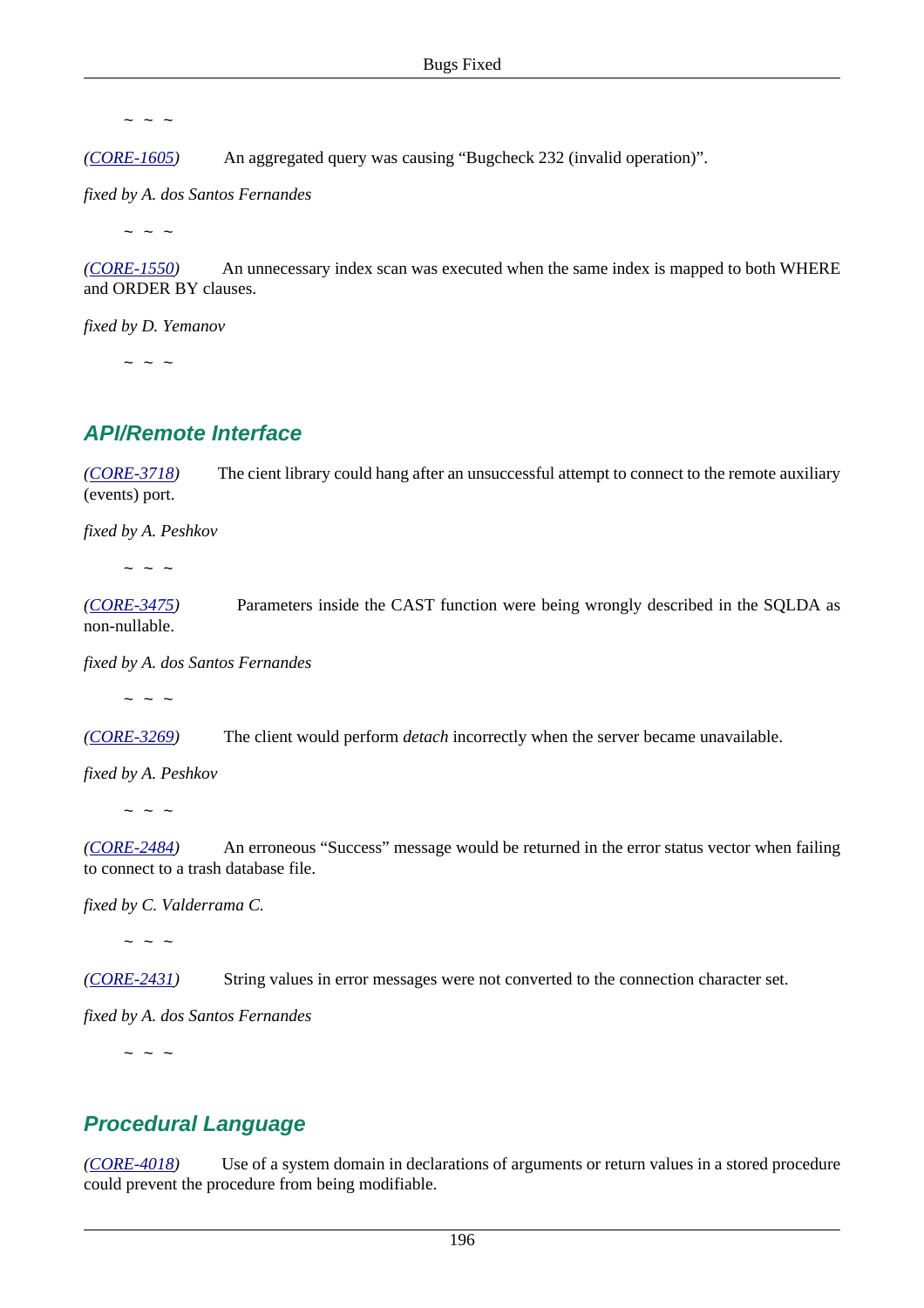*fixed by A. dos Santos Fernandes*

 $\sim$  ~ ~

*([CORE-3737](http://tracker.firebirdsql.org/browse/CORE-3737))* EXECUTE BLOCK parameter definitions were not being respected and could cause wrong behavior with respect to character sets.

*fixed by A. dos Santos Fernandes*

 $\sim$  ~ ~

*([CORE-3545](http://tracker.firebirdsql.org/browse/CORE-3545))* Validation of domain CHECK constraints when used in PSQL declarations was inconsistent: it was using the type of the expression, instead of the type of the variable.

*fixed by A. dos Santos Fernandes*

 $\sim$  ~ ~

*([CORE-3055](http://tracker.firebirdsql.org/browse/CORE-3055))* The names of variables or arguments could be wrong or absent in error messages when more than 256 variables were used.

*fixed by A. dos Santos Fernandes*

 $\sim$  ~ ~

*([CORE-3047](http://tracker.firebirdsql.org/browse/CORE-3047))* Resolution of EXECUTE BLOCK parameter collations was using wrong logic.

*fixed by A. dos Santos Fernandes*

 $\sim$   $\sim$   $\sim$ 

*([CORE-2204](http://tracker.firebirdsql.org/browse/CORE-2204))* Constraints on stored procedure output parameters were checked even when the procedure returned no rows.

*fixed by A. dos Santos Fernandes*

 $\sim$  ~ ~

*([CORE-1620](http://tracker.firebirdsql.org/browse/CORE-1620))* Incorrect error message (an absurd column number) was returned if an empty SQL string was prepared for EXECUTE STATEMENT.

*fixed by D. Yemanov*

 $\sim$  ~ ~

# **Data Definition Language**

*([CORE-3114](http://tracker.firebirdsql.org/browse/CORE-3114))* Attempting to drop a non-existent generator (sequence) would result in a serious exception.

*fixed by A. dos Santos Fernandes*

 $\sim$   $\sim$   $\sim$ 

*([CORE-3056](http://tracker.firebirdsql.org/browse/CORE-3056))* Problems could occur if further DDL commands were issued in the same transaction following a CREATE COLLATION command.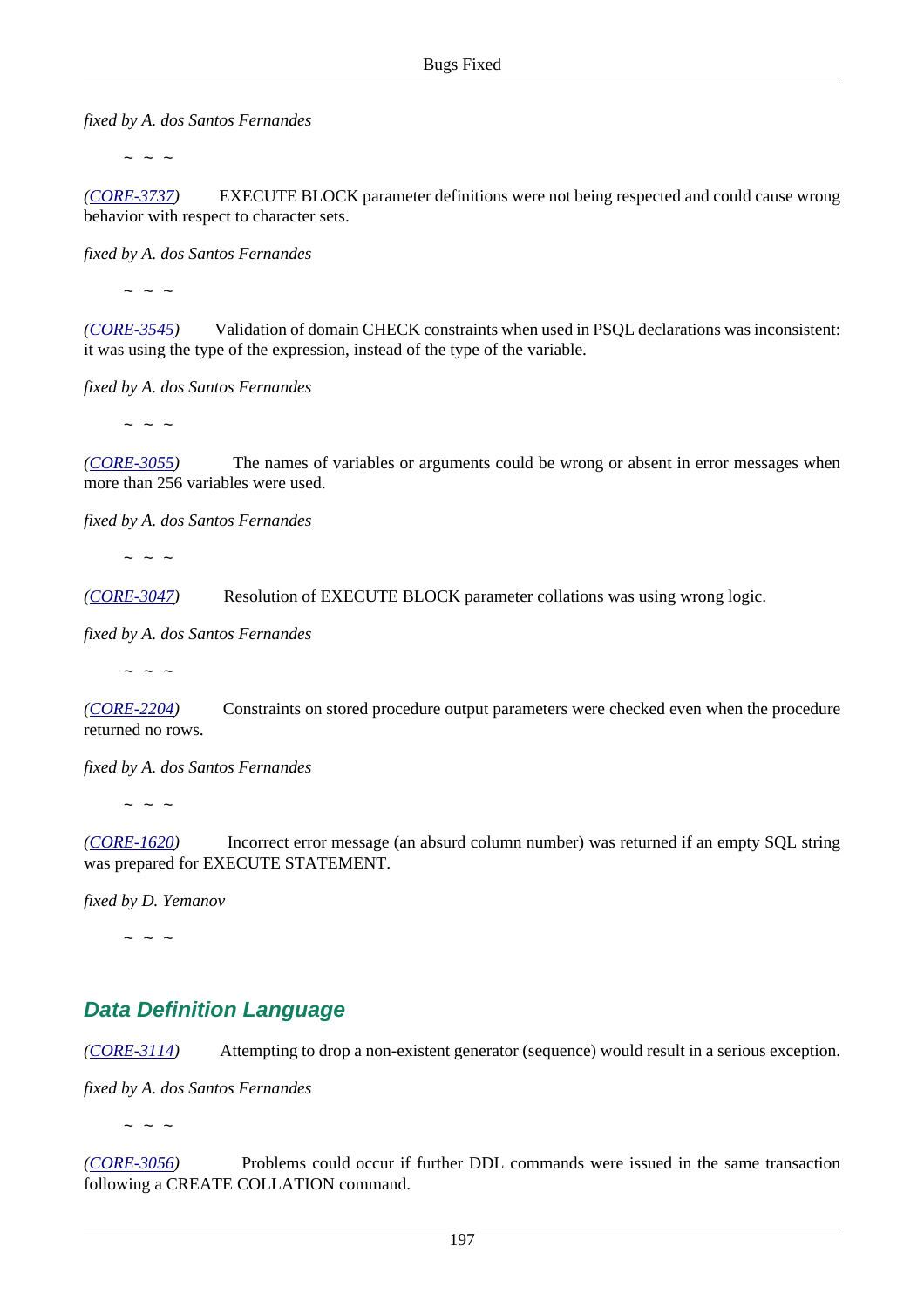*fixed by A. dos Santos Fernandes*

 $\sim$  ~ ~

*([CORE-2696](http://tracker.firebirdsql.org/browse/CORE-2696))* The ALTER TABLE command allowed the addition of a column with a NOT NULL definition, allowing a non-savvy DBAdmin to wreck the table.

*fixed by A. dos Santos Fernandes*

 $\sim$  ~ ~

*([CORE-1748](http://tracker.firebirdsql.org/browse/CORE-1748))* Unrestorable backup: a problem which would occur if ALTER TABLE...ADD COLUMN added a column with a NOT NULL constraint. The fix for [CORE-2696](http://tracker.firebirdsql.org/browse/CORE-2696) has now made it impossible to do this.

*fixed by A. dos Santos Fernandes*

 $\sim$  ~ ~

*([CORE-1518](http://tracker.firebirdsql.org/browse/CORE-1518))* Adding a non-nullable column to a populated table would render the table inconsistent. The fix for [CORE-2696](http://tracker.firebirdsql.org/browse/CORE-2696) has now made it impossible to do this.

*fixed by A. dos Santos Fernandes*

 $\sim$  ~ ~

*([CORE-1355](http://tracker.firebirdsql.org/browse/CORE-1355))* Client tools tended to be confused about how to interpret a NULL that is returned from a non-nullable column. The fix for [CORE-2696](http://tracker.firebirdsql.org/browse/CORE-2696) has now made it impossible to add a non-nullable column to a populated table.

It is not clear, though, whether this part of the fix makes it mandatory to specify a default value for a nonnullable column.

*fixed by A. dos Santos Fernandes*

 $\sim$  ~ ~

*([CORE-634\)](http://tracker.firebirdsql.org/browse/CORE-634)* Bad behaviour of DELETE when the WHERE clause was a subquery involving FIRST/ SKIP: the operation would zap every row in the table.

*fixed by V. Khorsun*

 $\sim$  ~ ~

*([CORE-304\)](http://tracker.firebirdsql.org/browse/CORE-304)* Any user could alter or drop generators and exceptions#a metadata security hole.

*fixed by D. Yemanov*

 $\sim$  ~ ~

## **Data Manipulation Language & DSQL**

*([CORE-4144](http://tracker.firebirdsql.org/browse/CORE-4144))* When when preparing a query with UNION, the error "context already in use (BLR error)" was wrongly being thrown.

*fixed by V. Khorsun*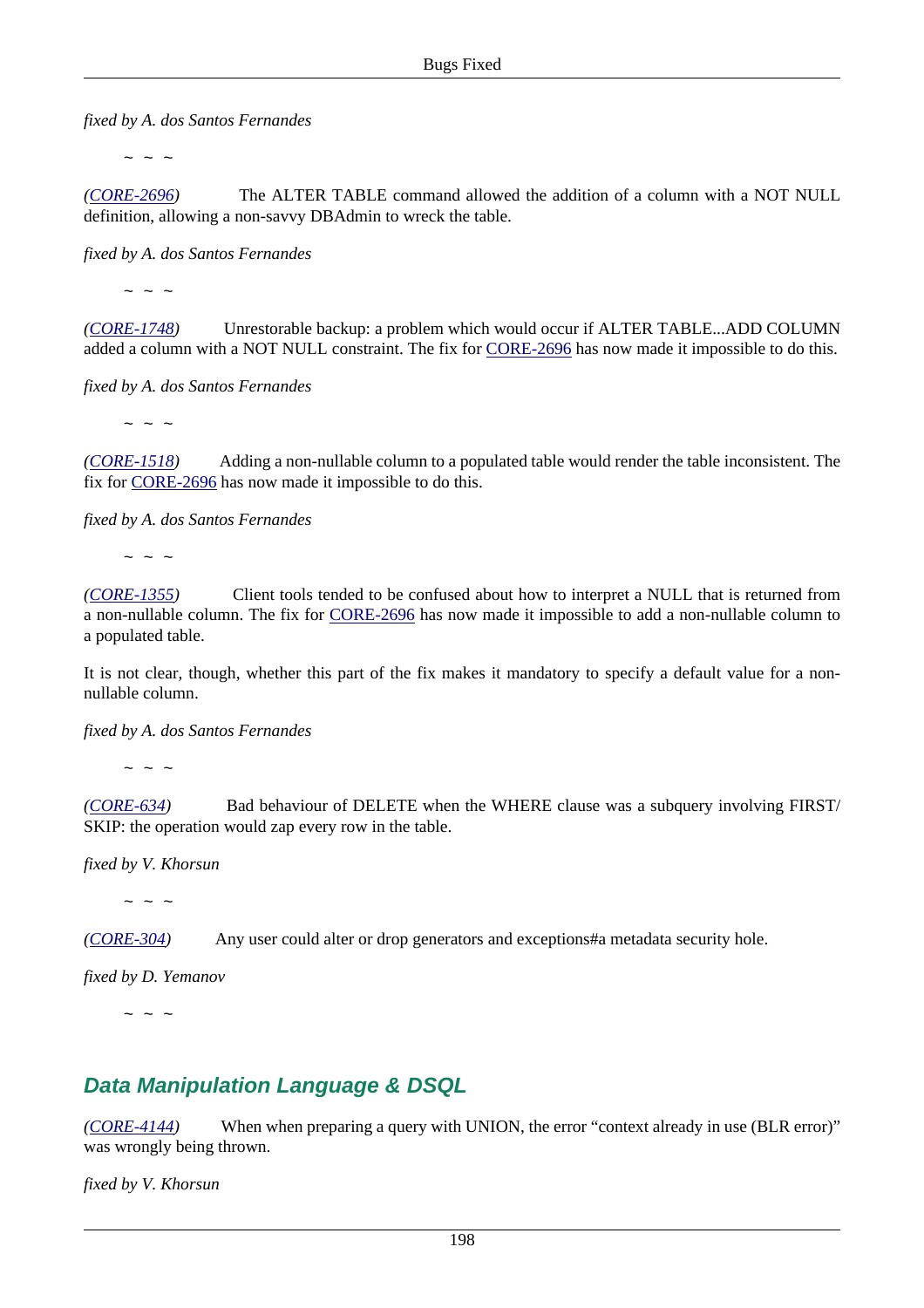*([CORE-4005](http://tracker.firebirdsql.org/browse/CORE-4005))* Recursive CTEs were returning a wrong error message.

*fixed by V. Khorsun*

 $\sim$  ~ ~

*([CORE-3416](http://tracker.firebirdsql.org/browse/CORE-3416))* Inserting a word containing the 8-bit character 'ä' into a CHARACTER SET ASCII column would succeed instead of throwing a transliteration error.

*fixed by A. dos Santos Fernandes*

 $\sim$  ~ ~

*([CORE-3201](http://tracker.firebirdsql.org/browse/CORE-3201))* The internal function ATAN2 was returning an incorrect value with arguments (0, 0).

*fixed by A. dos Santos Fernandes*

 $\sim$   $\sim$   $\sim$ 

*([CORE-3174](http://tracker.firebirdsql.org/browse/CORE-3174))* An expression index involving TRIM could lead to an incorrect indexed lookup.

*fixed by A. dos Santos Fernandes*

 $\sim$  ~ ~

*([CORE-2699](http://tracker.firebirdsql.org/browse/CORE-2699))* A common table expression context could be used with parameters.

*fixed by A. dos Santos Fernandes*

 $\sim$  ~ ~

*([CORE-2606](http://tracker.firebirdsql.org/browse/CORE-2606))* A multi-byte CHAR value requested as VARCHAR was returned with padded spaces.

*fixed by A. dos Santos Fernandes*

 $\sim$  ~ ~

*([CORE-2238](http://tracker.firebirdsql.org/browse/CORE-2238))* With UTF8 and large varchar fields, IS DISTINCT FROM would cause the error "Implementation limit exceeded".

*fixed by D. Yemanov*

 $\sim$   $\sim$   $\sim$ 

*([CORE-1188](http://tracker.firebirdsql.org/browse/CORE-1188))* STARTING WITH ? (where the parameter value supplied is an empty string) would fail if the plan used a compound index.

*fixed by A. dos Santos Fernandes*

 $\sim$  ~ ~

*([CORE-92](http://tracker.firebirdsql.org/browse/CORE-92))* Infinite insertion cycle: INSERT INTO THIS\_TABLE SELECT ... FROM THIS\_TABLE would loop forever until resources were exhausted.

*fixed by V. Khorsun*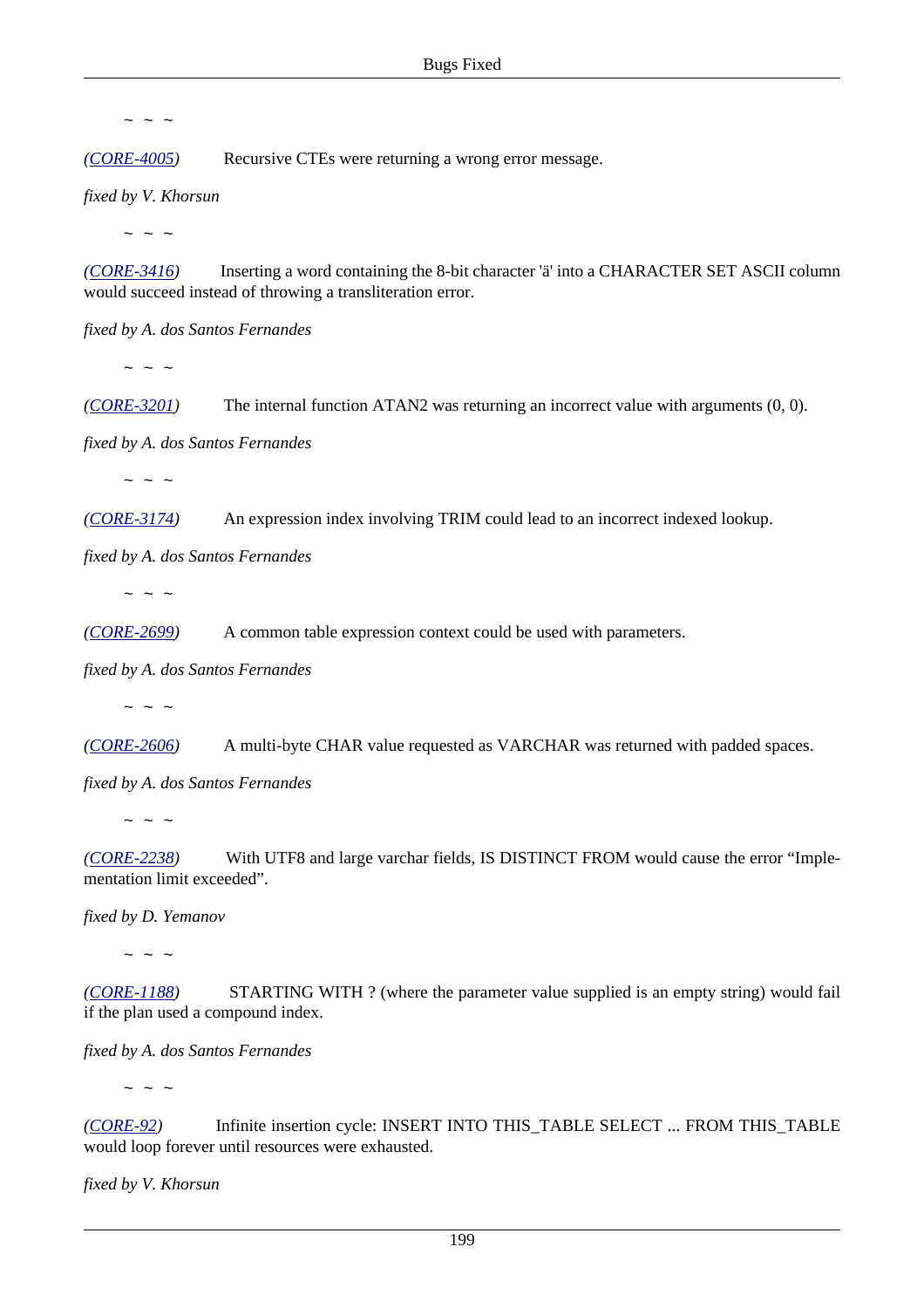## **Command-line Utilities**

*([CORE-2547](http://tracker.firebirdsql.org/browse/CORE-2547))* Utilities did not always honour the minimum number of characters required to recognise an option.

*fixed by C. Valderrama C.*

 $\sim$  ~ ~

Other old bugs that were fixed in utilities:

#### **FbGuard**

*([CORE-2784](http://tracker.firebirdsql.org/browse/CORE-2784))* Guardian would keep creating more and more threads each time FBServer died.

*fixed by C. Valderrama C.*

 $\sim$  ~ ~

*([CORE-1595](http://tracker.firebirdsql.org/browse/CORE-1595))* Firebird Guardian's tray icon would disappear after a Windows Explorer crash.

*fixed by C. Valderrama C.*

 $\sim$   $\sim$   $\sim$ 

#### **isql**

*([CORE-4137](http://tracker.firebirdsql.org/browse/CORE-4137)) isql* was generating metadata script output with syntax errors in the CHARACTER SET clause, e.g., CHARACTER SETISO8859\_1.

*fixed by A. dos Santos Fernandes*

 $\sim$  ~ ~

*([CORE-3431](http://tracker.firebirdsql.org/browse/CORE-3431)) isql* was padding UTF-8 data incorrectly.

*fixed by A. dos Santos Fernandes*

 $\sim$  ~ ~

*([CORE-2788](http://tracker.firebirdsql.org/browse/CORE-2788)) isql* would extract the array dimensions after the character set name.

*fixed by C. Valderrama C.*

 $\sim$  ~ ~

#### **gbak**

*([CORE-3575](http://tracker.firebirdsql.org/browse/CORE-3575)) gbak* did not support backup volumes of size greater than 4GB.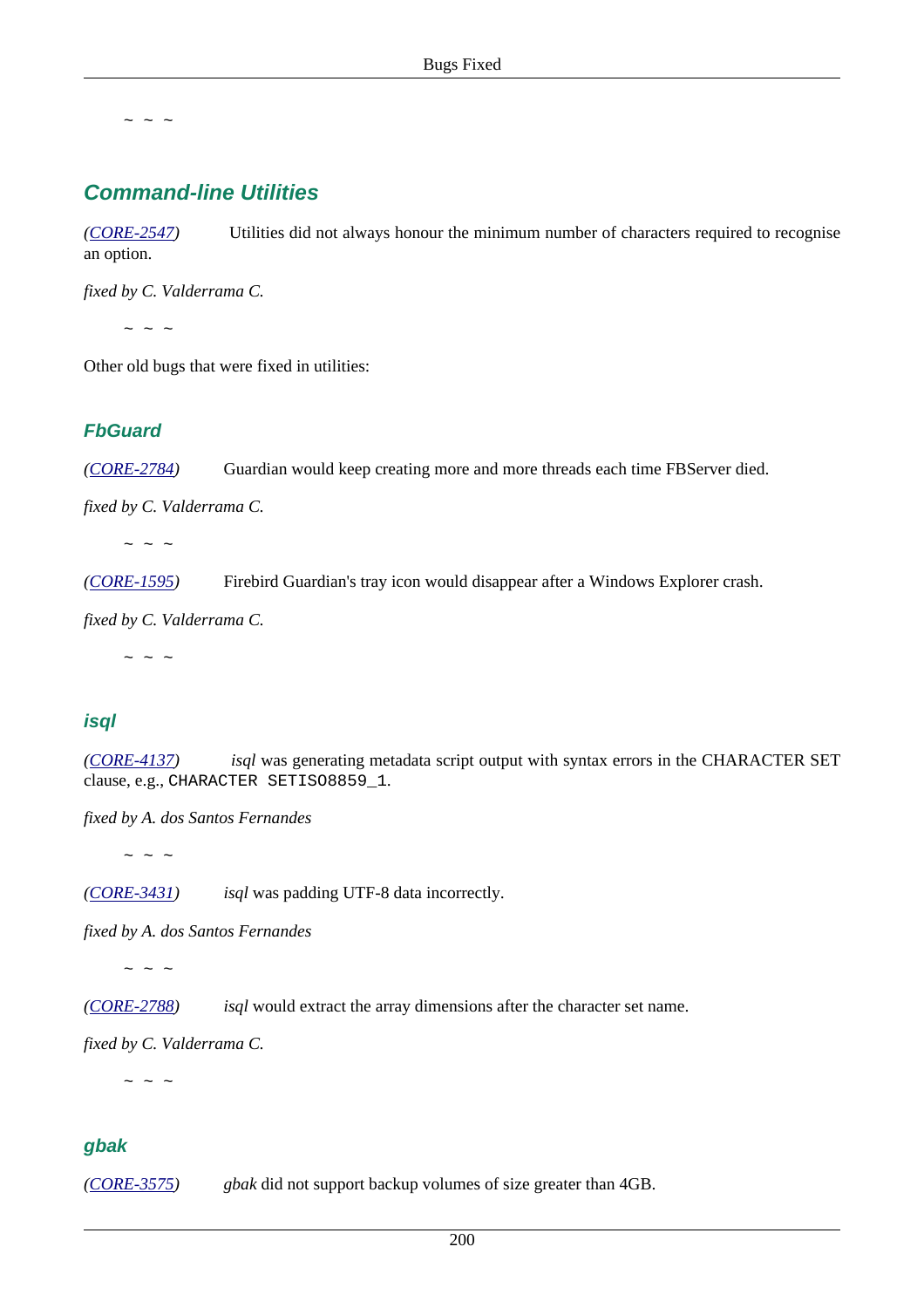*fixed by A. Peshkov*

 $\sim$   $\sim$   $\sim$ 

*([CORE-2740](http://tracker.firebirdsql.org/browse/CORE-2740)) gbak* would restore invalid views without any warning to the user.

*fixed by C. Valderrama C.*

 $\sim$   $\sim$   $\sim$ 

*([CORE-2545](http://tracker.firebirdsql.org/browse/CORE-2545))* Several validations were lacking in *gbak*.

*fixed by C. Valderrama C.*

 $\sim$  ~ ~

#### **nbackup**

*([CORE-2543](http://tracker.firebirdsql.org/browse/CORE-2543)) nbackup* could hide the real cause of a failure.

*fixed by C. Valderrama C.*

 $\sim$  ~ ~

# **International Language Support**

*([CORE-4136](http://tracker.firebirdsql.org/browse/CORE-4136))* The "Sharp-S" character was being treated incorrectly in the UNICODE\_CI\_AI collation.

*fixed by A. dos Santos Fernandes*

 $\sim$  ~ ~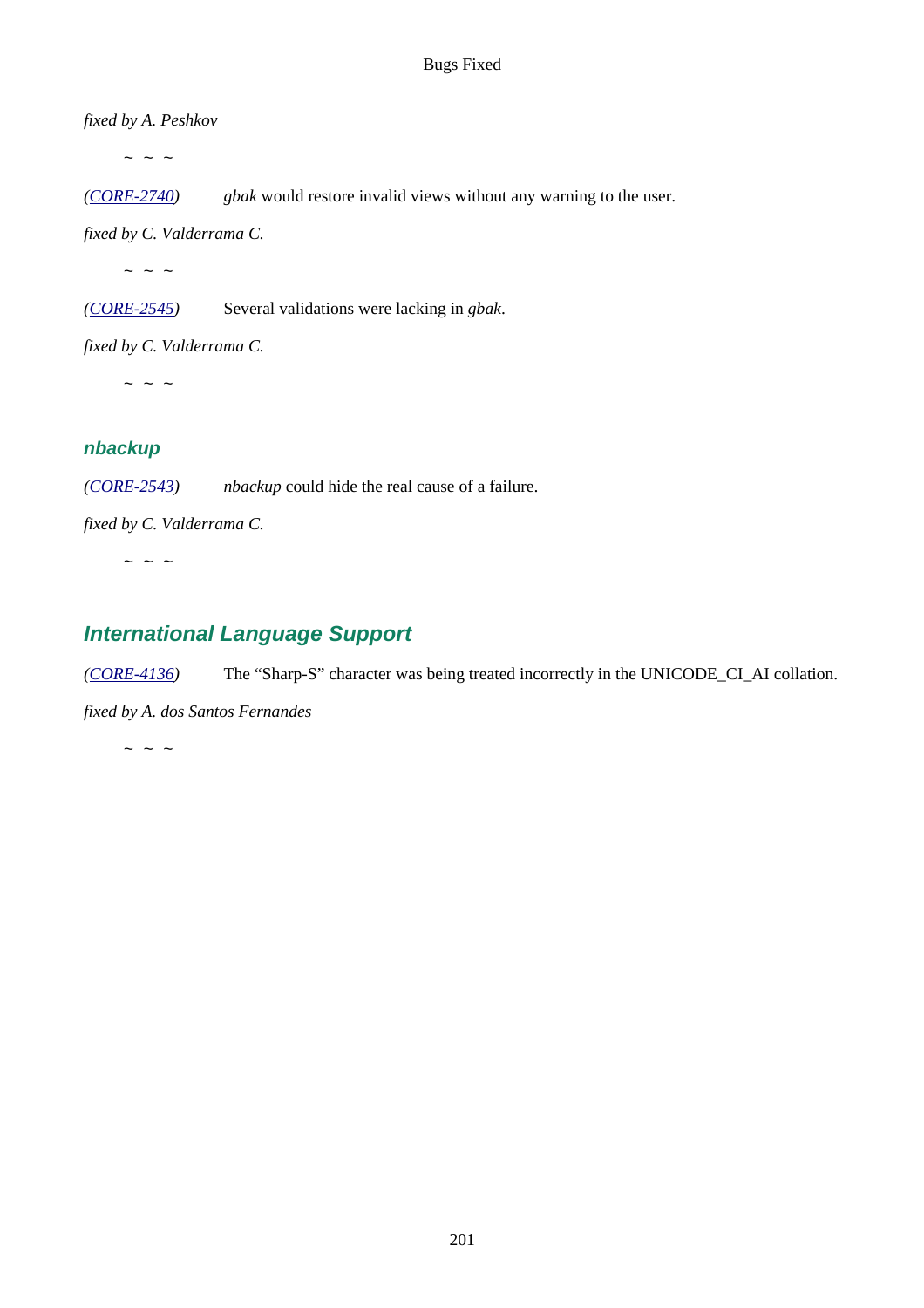# **Chapter 14**

# **Firebird 3.0 Project Teams**

#### **Developer Country Major Tasks** Dmitry Yemanov Russian Federation Full-time database engineer/implementor, core team leader Alex Peshkov Russian Federation Full-time security features coordinator; buildmaster; porting authority Claudio Valderrama Chile Code scrutineer; bug-finder and fixer; ISQL enhancements; UDF fixer, designer and implementor Vladyslav Khorsun Ukraine Full-time DB engineer, SQL feature designer/implementor Adriano dos Santos Fernandes Brazil International character-set handling; text and text BLOB enhancements; new DSQL features; code scrutineering Roman Simakov | Russian Federation Engine contributions Paul Beach France Release Manager; HP-UX builds; MacOS Builds; Solaris Builds Pavel Cisar Czech Republic QA tools designer/coordinator Philippe Makowski France QA tester Paul Reeves France Win32 installers and builds Mark Rotteveel The Netherlands Jaybird implementor and co-coordinator Jiri Cincura Czech Republic Developer and coordinator of .NET providers Alexander Potapchenko | Russian Federation Developer and coordinator of ODBC/JDBC driver for Firebird Stephen Boyd Canada GPRE contributions Alexey Kovyazin Russian Federation Website coordinator Paul Vinkenoog The Netherlands Coordinator, Firebird documentation project; documentation writer and tools developer/implementor Norman Dunbar | U.K. | Documentation writer

#### **Table 14.1. Firebird Development Teams**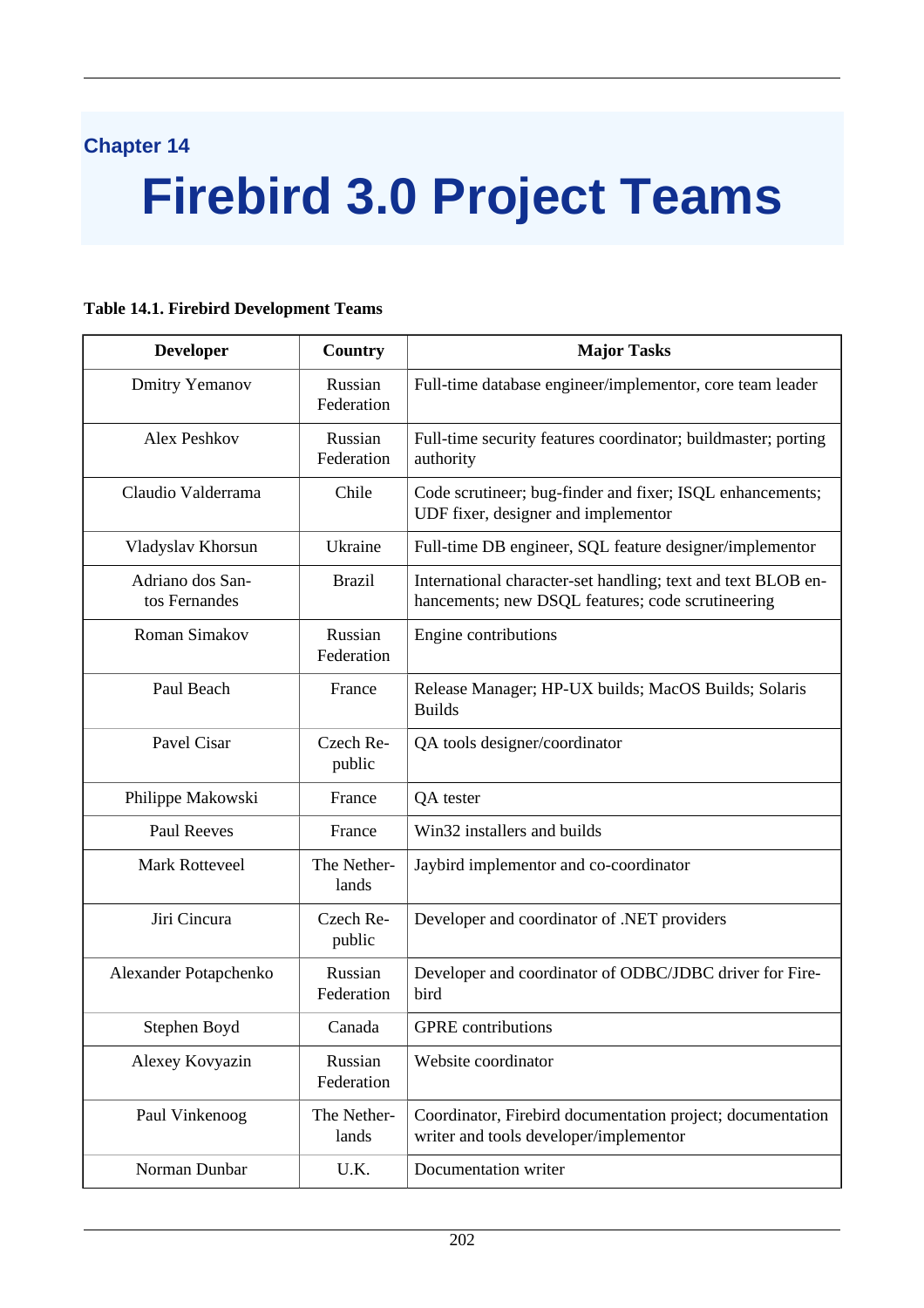| <b>Developer</b>        | Country               | <b>Major Tasks</b>                            |
|-------------------------|-----------------------|-----------------------------------------------|
| Pavel Menshchikov       | Russian<br>Federation | Documentation translator                      |
| Tomneko Hayashi         | Japan                 | Documentation translator                      |
| Umberto (Mimmo) Masotti | Italy                 | Documentation translator                      |
| Helen Borrie            | Australia             | Release notes editor; Chief of Thought Police |